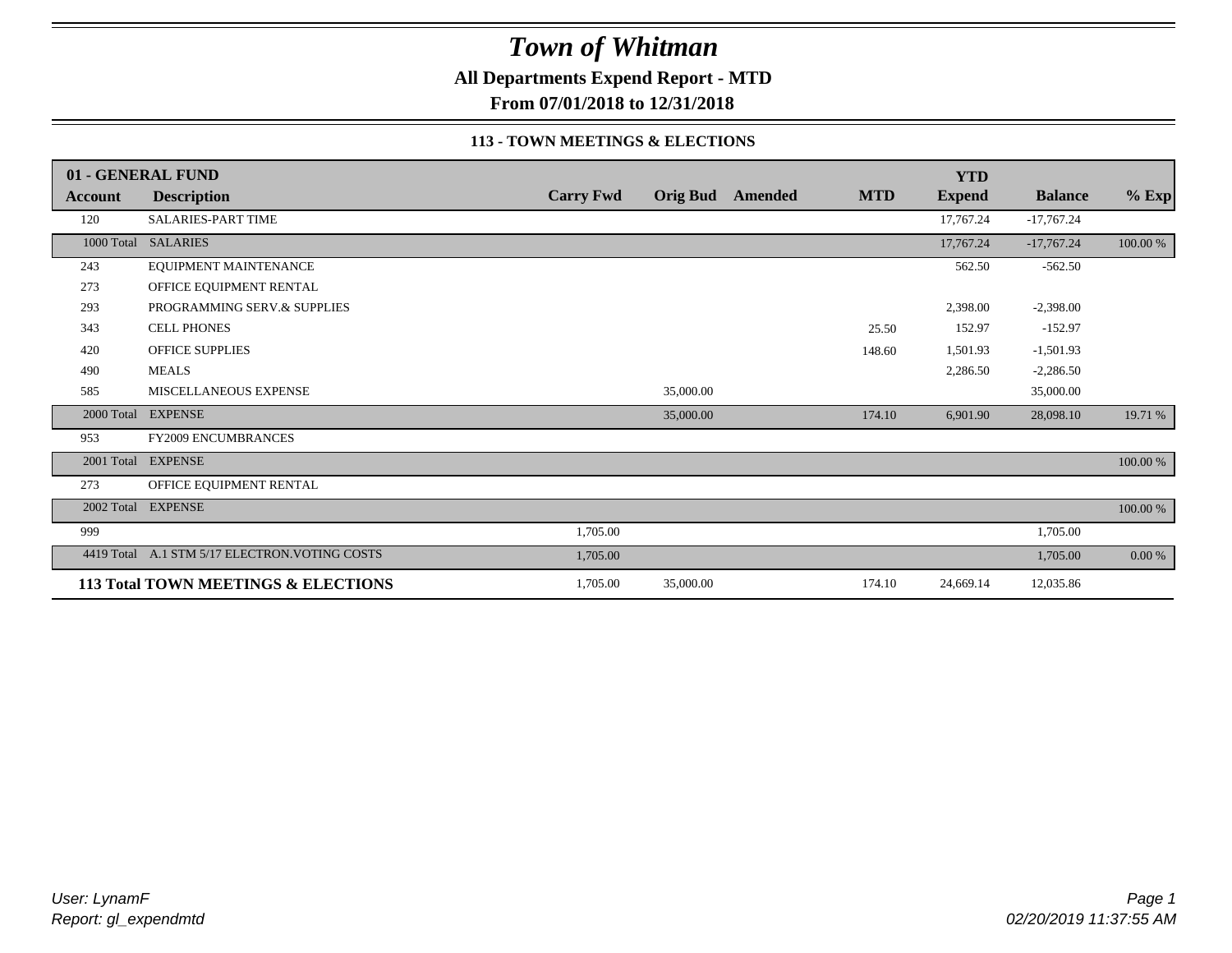## **All Departments Expend Report - MTD**

#### **From 07/01/2018 to 12/31/2018**

#### **114 - MODERATOR**

|         | 01 - GENERAL FUND<br><b>Description</b> | <b>Carry Fwd</b> | <b>Orig Bud</b> Amended | <b>MTD</b> | <b>YTD</b><br><b>Expend</b> | <b>Balance</b> | $%$ Exp  |
|---------|-----------------------------------------|------------------|-------------------------|------------|-----------------------------|----------------|----------|
| Account |                                         |                  |                         |            |                             |                |          |
| 120     | SALARIES-PART TIME                      |                  |                         |            |                             |                |          |
|         | 1000 Total SALARIES                     |                  |                         |            |                             |                | 100.00 % |
|         | <b>114 Total MODERATOR</b>              |                  |                         |            |                             |                |          |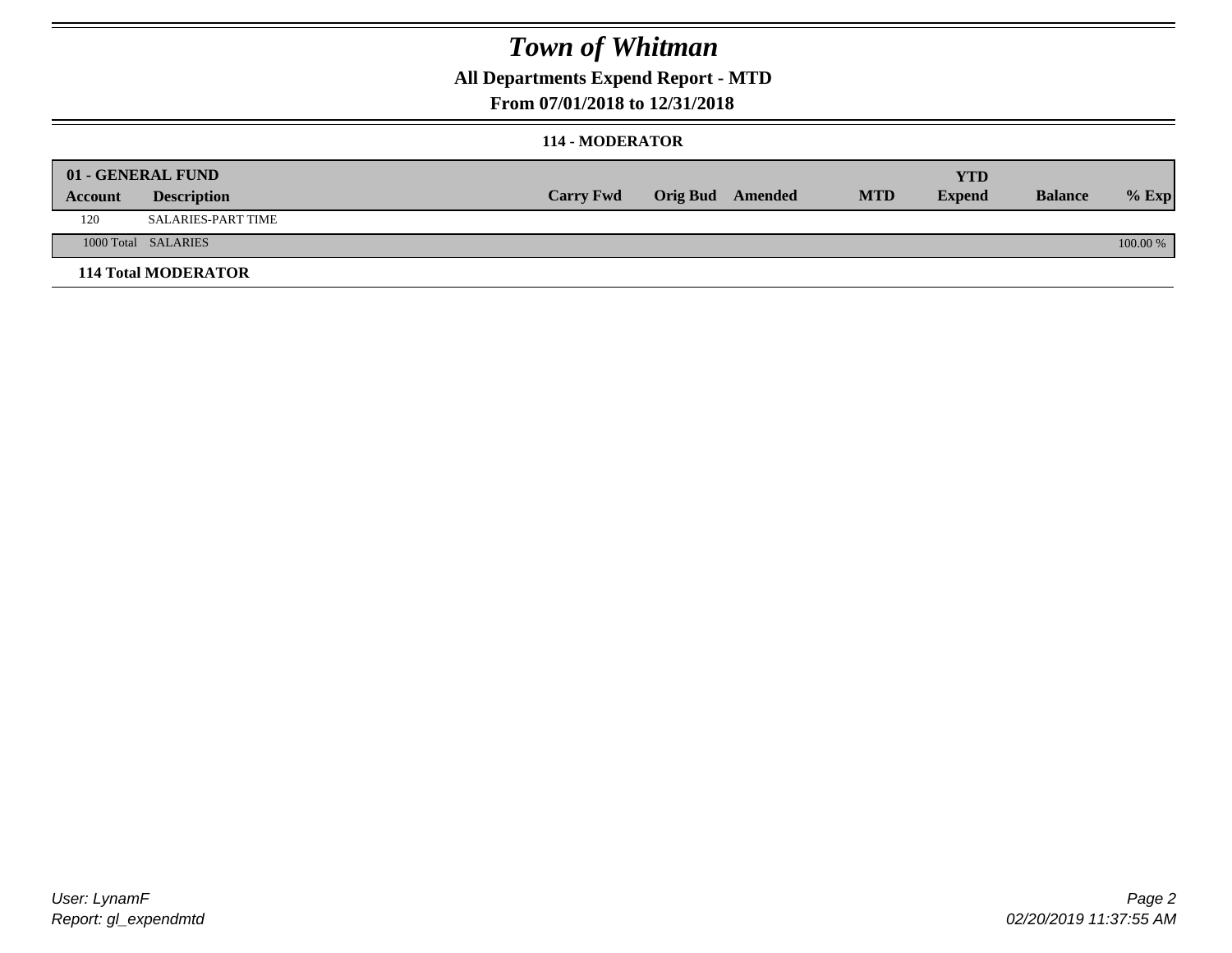## **All Departments Expend Report - MTD**

#### **From 07/01/2018 to 12/31/2018**

#### **122 - SELECTMEN**

|                | 01 - GENERAL FUND            |                  |           |                         |            | <b>YTD</b>    |                |            |
|----------------|------------------------------|------------------|-----------|-------------------------|------------|---------------|----------------|------------|
| <b>Account</b> | <b>Description</b>           | <b>Carry Fwd</b> |           | <b>Orig Bud</b> Amended | <b>MTD</b> | <b>Expend</b> | <b>Balance</b> | $%$ Exp    |
| 110            | SALARIES-BOARD MEMBERS       |                  |           |                         |            |               |                |            |
| 111            | SALARIES-ADMINSTRATIVE       |                  |           |                         |            |               |                |            |
|                | 1000 Total SALARIES          |                  |           |                         |            |               |                | 100.00 %   |
| 115            | SECRETARIAL                  |                  | 47,100.00 |                         | 3,774.28   | 23,333.34     | 23,766.66      |            |
|                | 1001 Total SALARIES          |                  | 47,100.00 |                         | 3,774.28   | 23,333.34     | 23,766.66      | 49.54 %    |
| 121            | <b>CLERICAL I</b>            |                  |           |                         |            |               |                |            |
| 123            | RECORDING SECRETARY          |                  | 1,681.00  |                         | 65.94      | 612.30        | 1,068.70       |            |
|                | 1003 Total SALARIES          |                  | 1,681.00  |                         | 65.94      | 612.30        | 1,068.70       | 36.42 %    |
| 211            | MUNICIPAL HEARINGS OFFICER   |                  | 2,500.00  |                         | 208.33     | 1,249.98      | 1,250.02       |            |
|                | 1004 Total SALARIES          |                  | 2,500.00  |                         | 208.33     | 1,249.98      | 1,250.02       | 49.99 %    |
| 121            | <b>CLERICAL I</b>            |                  | 1,209.00  |                         |            |               | 1,209.00       |            |
|                | 1005 Total SALARIES          |                  | 1,209.00  |                         |            |               | 1,209.00       | $0.00\ \%$ |
| 244            | OFFICE EQUIPMENT MAINTENANCE |                  |           |                         |            |               |                |            |
| 304            | <b>ADVERTISING</b>           |                  |           |                         |            | 184.25        | $-184.25$      |            |
| 340            | <b>TELEPHONE</b>             |                  |           |                         |            |               |                |            |
| 605            | <b>CONSULTING SERVICES</b>   |                  |           |                         |            |               |                |            |
| 420            | OFFICE SUPPLIES              |                  |           |                         | 62.01      | 229.29        | $-229.29$      |            |
| 585            | MISCELLANEOUS EXPENSE        |                  | 11,000.00 |                         |            | 334.43        | 10,665.57      |            |
| 710            | IN STATE TRAVEL              |                  |           |                         |            | 515.35        | $-515.35$      |            |
| 730            | <b>ASSOCIATION DUES</b>      |                  |           |                         |            | 3,340.05      | $-3,340.05$    |            |
| 731            | <b>MEETINGS</b>              |                  |           |                         | $-65.00$   | 1,303.70      | $-1,303.70$    |            |
| 870            | OFFICE EQUIPMENT             |                  |           |                         |            |               |                |            |
|                | 2000 Total EXPENSE           |                  | 11,000.00 |                         | $-2.99$    | 5,907.07      | 5,092.93       | 53.70 %    |
| 304            | <b>ADVERTISING</b>           |                  |           |                         |            |               |                |            |
|                | 2001 Total EXPENSE           |                  |           |                         |            |               |                | 100.00 %   |
| 306            | <b>BOOKBINDING</b>           |                  |           |                         |            |               |                |            |
| 946            | FY2010 ENCUMBRANCES          |                  |           |                         |            |               |                |            |
|                | 2002 Total EXPENSE           |                  |           |                         |            |               |                | 100.00 %   |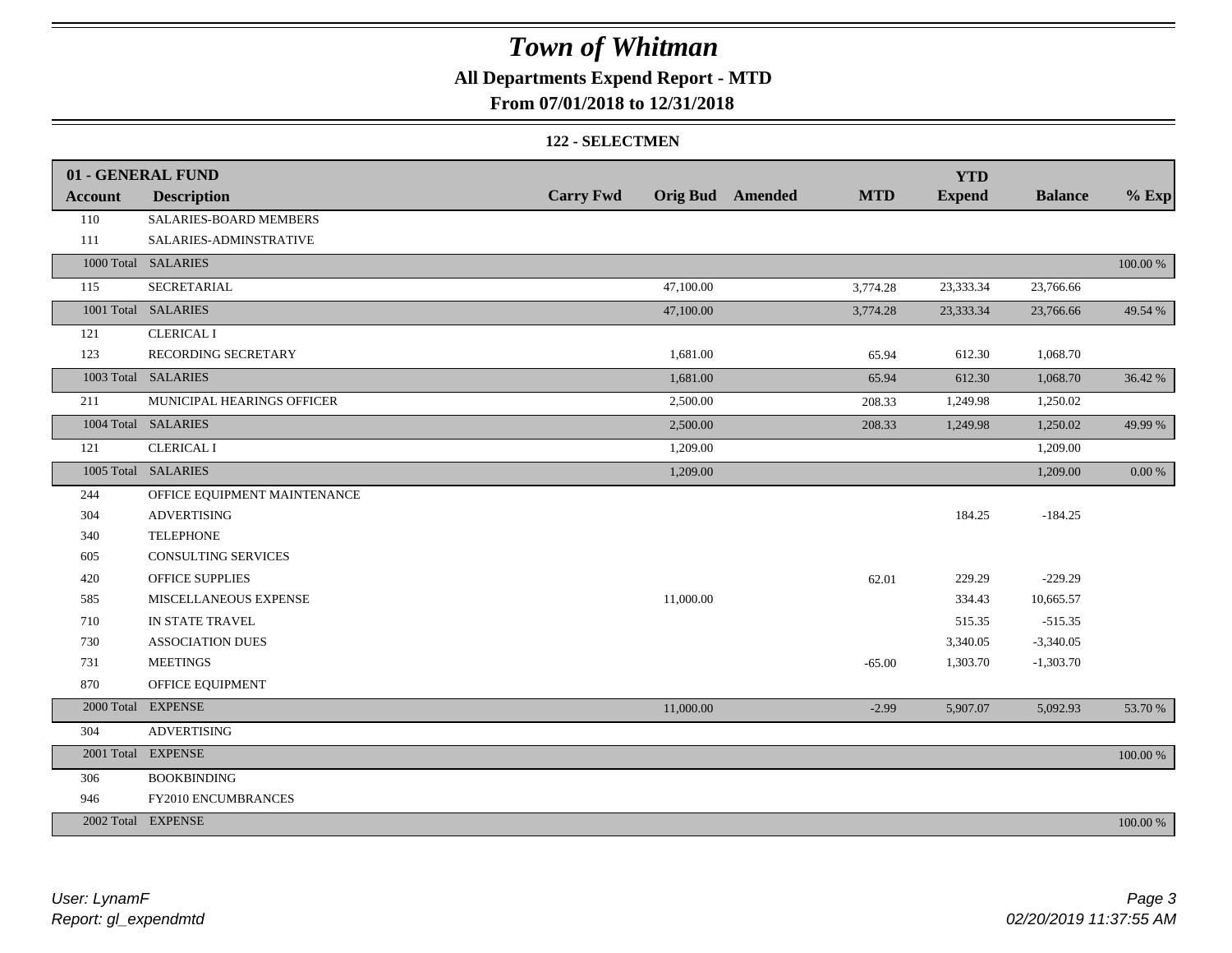## **All Departments Expend Report - MTD**

### **From 07/01/2018 to 12/31/2018**

#### **122 - SELECTMEN**

|         | 01 - GENERAL FUND                                   |                  |           |                         |            | <b>YTD</b>    |                |          |
|---------|-----------------------------------------------------|------------------|-----------|-------------------------|------------|---------------|----------------|----------|
| Account | <b>Description</b>                                  | <b>Carry Fwd</b> |           | <b>Orig Bud</b> Amended | <b>MTD</b> | <b>Expend</b> | <b>Balance</b> | $%$ Exp  |
| 711     | EDUC.EXP.-SELECTMEN'S OFFICE                        |                  |           |                         |            |               |                |          |
|         | 2003 Total EXPENSE                                  |                  |           |                         |            |               |                | 100.00 % |
| 713     | SICK LEAVE BUY-BACK-ALL DEPTS                       |                  | 11,000.00 |                         |            |               | 11,000.00      |          |
| 714     | SICK LEAVE BUY BACK -NON UNION                      |                  |           |                         |            |               |                |          |
| 715     | LONGEVITY-TOWN HALL & NON-UNIO                      |                  | 6,675.00  |                         | 325.00     | 3,275.00      | 3,400.00       |          |
| 716     | ASST.DEPT.HEADS - STIPEND                           |                  | 2,500.00  |                         |            | 2,500.00      |                |          |
| 712     | EDUCATION EXPENSE - ALL DEPTS                       |                  | 10,000.00 |                         |            | 1,385.73      | 8,614.27       |          |
| 949     | FY2014 ENCUMBRANCES                                 |                  |           |                         |            |               |                |          |
|         | 2004 Total EXPENSE                                  |                  | 30,175.00 |                         | 325.00     | 7,160.73      | 23,014.27      | 23.73 %  |
| 940     | FY2016 ENCUMBRANCES                                 |                  |           |                         |            |               |                |          |
| 945     | FY2013 ENCUMBRANCES                                 |                  |           |                         |            |               |                |          |
| 948     | <b>FY07 ENCUMBRANCES</b>                            |                  |           |                         |            |               |                |          |
|         | 2006 Total EXPENSE                                  |                  |           |                         |            |               |                | 100.00 % |
| 999     |                                                     |                  |           |                         |            |               |                |          |
|         | 4403 Total A.14STM.5/16 DEMOLISH 215 SO.AVE.        |                  |           |                         |            |               |                | 100.00 % |
| 999     |                                                     |                  |           |                         |            |               |                |          |
|         | 4409 Total A.7 STM 1/12/15 DEMOLISH 36 EAST AVENUE  |                  |           |                         |            |               |                | 100.00 % |
| 123     | RECORDING SECRETARY                                 |                  |           |                         |            |               |                |          |
|         | 4424 Total ESTABLISH PETTY CASH - TOWN CLERK        |                  |           |                         |            |               |                | 100.00 % |
| 999     |                                                     |                  |           |                         |            |               |                |          |
|         | 4434 Total ART19 ATM5/18 LEASE/PCH 2016 FORD INTER  |                  |           |                         |            |               |                | 100.00 % |
| 999     |                                                     |                  |           |                         |            |               |                |          |
|         | 4454 Total S1ATM5/18SECURITYIMPDUVALSCHOOL          |                  |           |                         |            |               |                | 100.00 % |
| 999     |                                                     | 20,000.00        |           |                         |            |               | 20,000.00      |          |
|         | 4549 Total A.22 ATM 5/16 cons.fees-solar ener.proj. | 20,000.00        |           |                         |            |               | 20,000.00      | 0.00 %   |
|         | <b>122 Total SELECTMEN</b>                          | 20,000.00        | 93,665.00 |                         | 4,370.56   | 38,263.42     | 75,401.58      |          |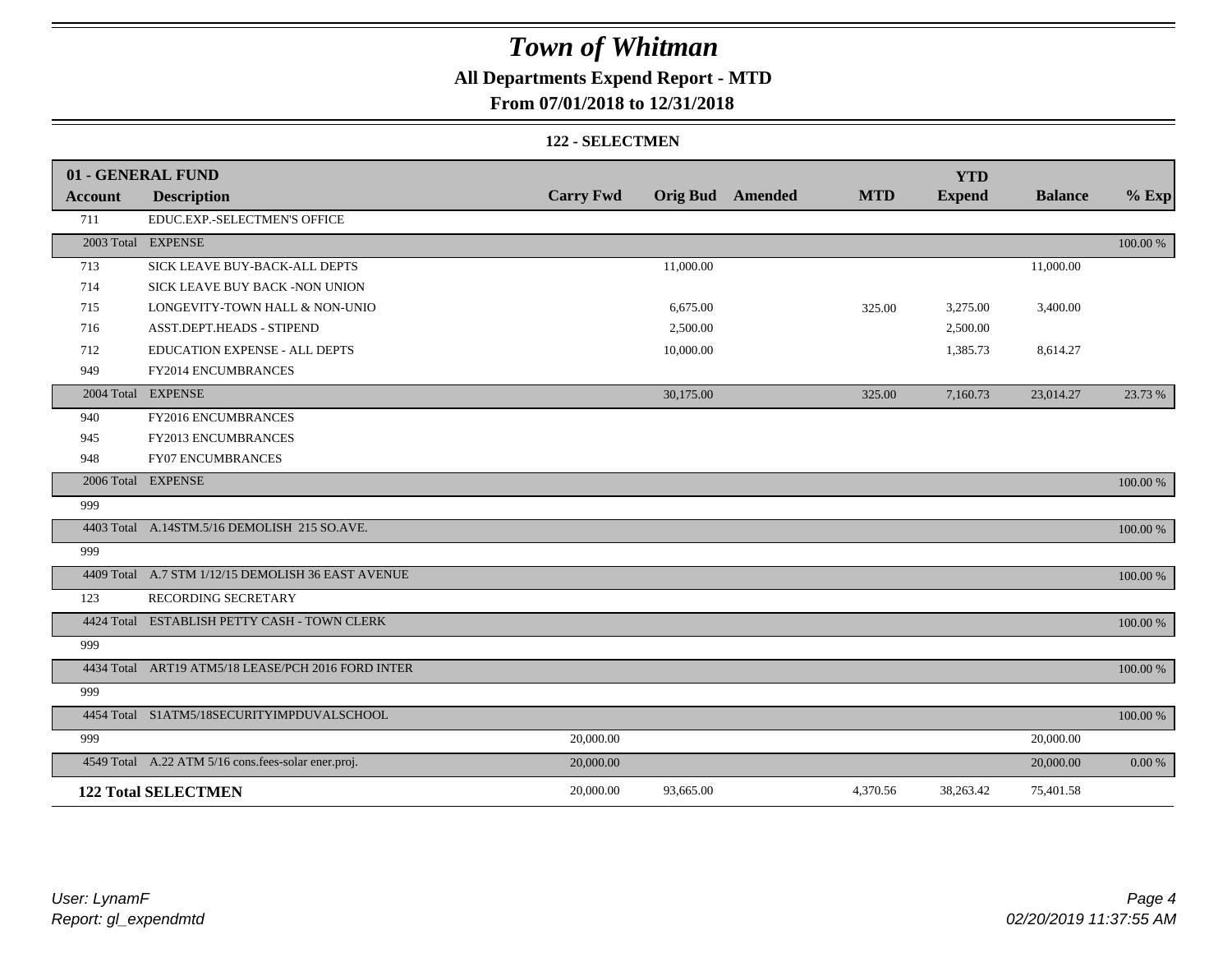**All Departments Expend Report - MTD**

**From 07/01/2018 to 12/31/2018**

#### **123 - TOWN ADMINISTRATOR**

|                | 01 - GENERAL FUND                                   |                  |            |                         |            | <b>YTD</b>    |                |             |
|----------------|-----------------------------------------------------|------------------|------------|-------------------------|------------|---------------|----------------|-------------|
| <b>Account</b> | <b>Description</b>                                  | <b>Carry Fwd</b> |            | <b>Orig Bud</b> Amended | <b>MTD</b> | <b>Expend</b> | <b>Balance</b> | $%$ Exp     |
| 111            | SALARIES-ADMINSTRATIVE                              |                  | 126,900.00 |                         | 9,761.52   | 61,009.50     | 65,890.50      |             |
|                | 1000 Total SALARIES                                 |                  | 126,900.00 |                         | 9,761.52   | 61,009.50     | 65,890.50      | 48.07%      |
| 133            | <b>ASSISTANT</b>                                    |                  | 87,800.00  |                         | 6,753.84   | 42,211.50     | 45,588.50      |             |
|                | 1001 Total SALARIES                                 |                  | 87,800.00  |                         | 6,753.84   | 42,211.50     | 45,588.50      | 48.07 %     |
| 420            | OFFICE SUPPLIES                                     |                  |            |                         |            |               |                |             |
| 585            | MISCELLANEOUS EXPENSE                               |                  |            |                         |            |               |                |             |
| 710            | IN STATE TRAVEL                                     |                  |            |                         |            |               |                |             |
| 730            | <b>ASSOCIATION DUES</b>                             |                  |            |                         |            |               |                |             |
| 731            | <b>MEETINGS</b>                                     |                  |            |                         |            |               |                |             |
|                | 2000 Total EXPENSE                                  |                  |            |                         |            |               |                | 100.00 %    |
| 945            | FY2013 ENCUMBRANCES                                 |                  |            |                         |            |               |                |             |
|                | 2001 Total EXPENSE                                  |                  |            |                         |            |               |                | $100.00~\%$ |
| 999            |                                                     |                  |            |                         |            |               |                |             |
|                | 4404 Total Res.Fnd. Board up Park Ave. School       |                  |            |                         |            |               |                | $100.00~\%$ |
| 999            |                                                     |                  |            |                         |            |               |                |             |
|                | 4405 Total RES.FND.TR-UPDATE STDY DPW BARN/GAR.     |                  |            |                         |            |               |                | $100.00~\%$ |
| 999            |                                                     | 9,707.50         |            |                         |            |               | 9,707.50       |             |
|                | 4406 Total A.37ATM5/17MAINTAIN T.T/FORECL.PROPERTIE | 9,707.50         |            |                         |            |               | 9,707.50       | $0.00\ \%$  |
| 999            |                                                     |                  | 6,200.00   |                         |            |               | 6,200.00       |             |
|                | 4407 Total PILOT PMT.TO ROCKLAND                    |                  | 6,200.00   |                         |            |               | 6,200.00       | $0.00\ \%$  |
| 999            |                                                     | 10,000.00        |            |                         |            |               | 10,000.00      |             |
|                | 4408 Total A.26ATM5/14SFTY.&COND.ASSESS.TN.BLDGS.   | 10,000.00        |            |                         |            |               | 10,000.00      | $0.00\ \%$  |
| 999            |                                                     |                  |            |                         |            |               |                |             |
|                | 4414 Total ART2 ATM5/18 WHITMAN COUNSELING          |                  |            |                         |            |               |                | $100.00~\%$ |
| 999            |                                                     | 196.35           |            |                         |            |               | 196.35         |             |
|                | 4575 Total A35ATM5/17INSTL.CARD ACCESS TN.BLDGS     | 196.35           |            |                         |            |               | 196.35         | $0.00~\%$   |
| 999            |                                                     |                  | 11,000.00  |                         |            |               | 11,000.00      |             |
|                | 5620 Total A.26 ATM5/18 CODIFY/DIGITIZE BYLAWS      |                  | 11,000.00  |                         |            |               | 11,000.00      | $0.00~\%$   |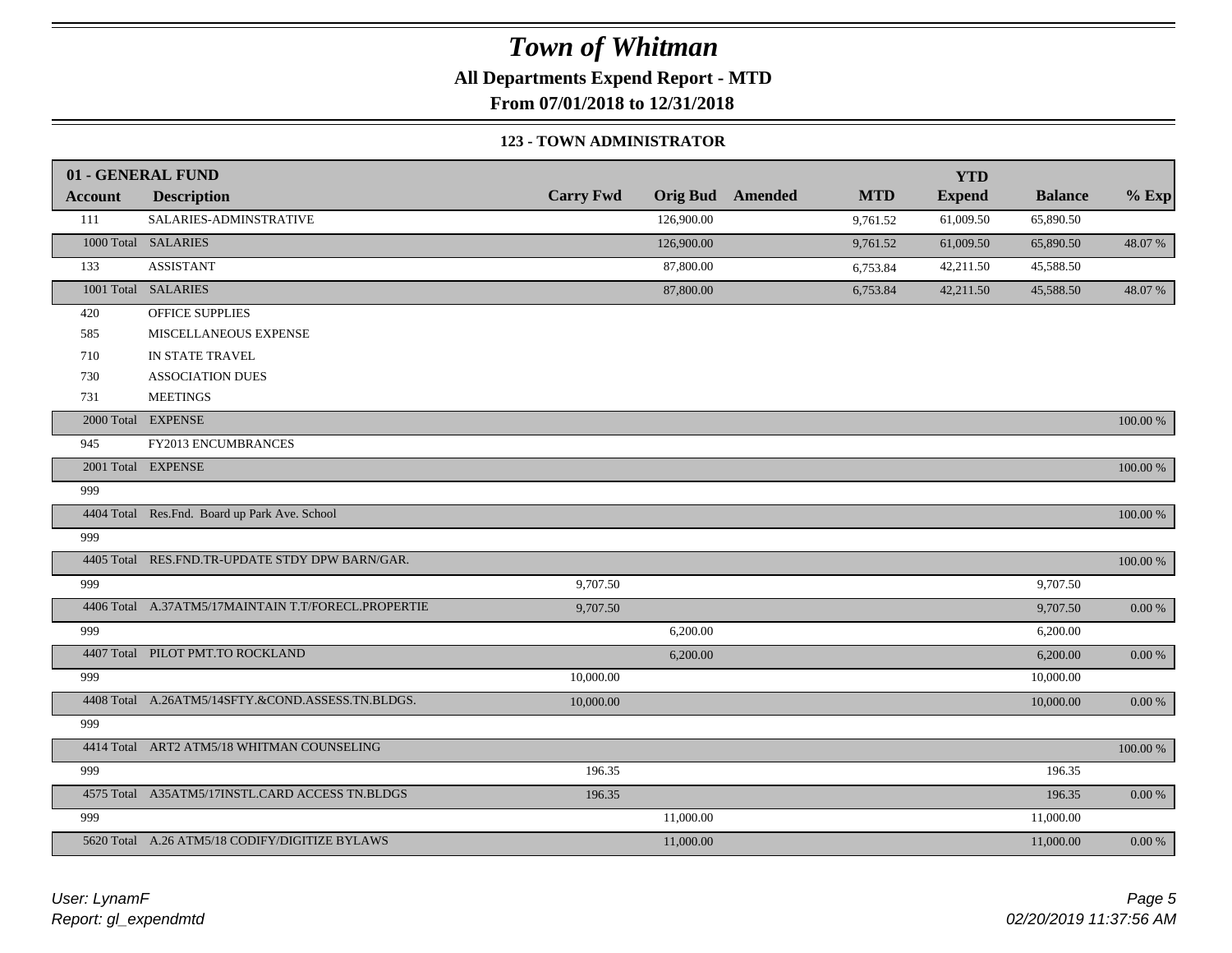**All Departments Expend Report - MTD**

**From 07/01/2018 to 12/31/2018**

#### **123 - TOWN ADMINISTRATOR**

|         | 01 - GENERAL FUND                   |                  |                  |            | <b>YTD</b>    |                |         |
|---------|-------------------------------------|------------------|------------------|------------|---------------|----------------|---------|
| Account | <b>Description</b>                  | <b>Carry Fwd</b> | Orig Bud Amended | <b>MTD</b> | <b>Expend</b> | <b>Balance</b> | $%$ Exp |
|         | <b>123 Total TOWN ADMINISTRATOR</b> | 19.903.85        | 231,900.00       | 16.515.36  | 103.221.00    | 148,582.85     |         |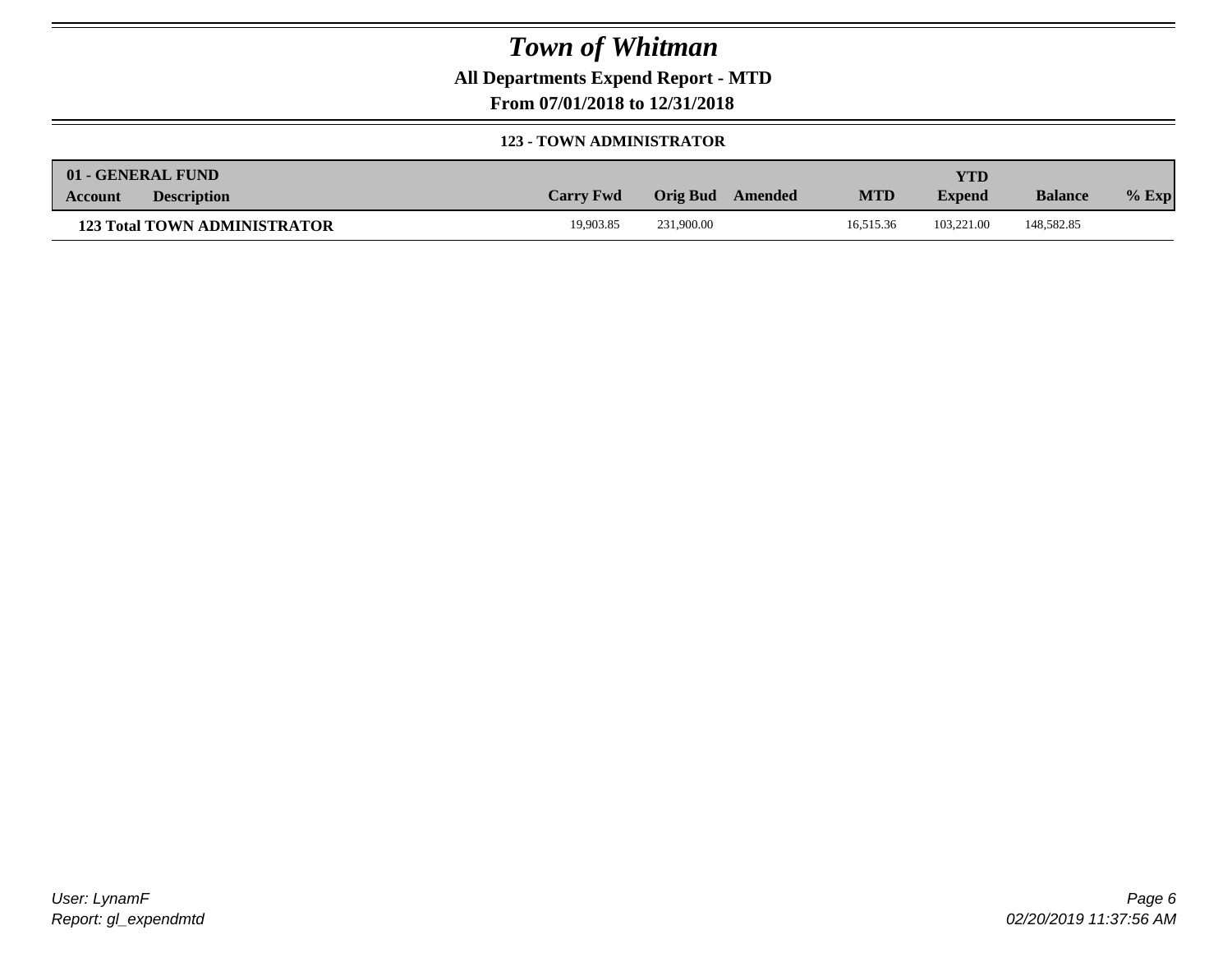**All Departments Expend Report - MTD**

### **From 07/01/2018 to 12/31/2018**

#### **129 - BUSINESS MANAGER**

|            | 01 - GENERAL FUND                 |                  |                         |            | <b>YTD</b>    |                |          |
|------------|-----------------------------------|------------------|-------------------------|------------|---------------|----------------|----------|
| Account    | <b>Description</b>                | <b>Carry Fwd</b> | <b>Orig Bud</b> Amended | <b>MTD</b> | <b>Expend</b> | <b>Balance</b> | $%$ Exp  |
| 111        | SALARIES-ADMINSTRATIVE            |                  |                         |            |               |                |          |
|            | 1000 Total SALARIES               |                  |                         |            |               |                | 100.00 % |
| 420        | <b>OFFICE SUPPLIES</b>            |                  |                         |            |               |                |          |
| 585        | MISCELLANEOUS EXPENSE             |                  |                         |            |               |                |          |
| 710        | IN STATE TRAVEL                   |                  |                         |            |               |                |          |
| 730        | <b>ASSOCIATION DUES</b>           |                  |                         |            |               |                |          |
| 731        | <b>MEETINGS</b>                   |                  |                         |            |               |                |          |
| 2000 Total | <b>EXPENSE</b>                    |                  |                         |            |               |                | 100.00 % |
| 304        | <b>ADVERTISING</b>                |                  |                         |            |               |                |          |
| 2001 Total | <b>EXPENSE</b>                    |                  |                         |            |               |                | 100.00 % |
| 593        | RECRUITING EXPENSE                |                  |                         |            |               |                |          |
|            | 2002 Total EXPENSE                |                  |                         |            |               |                | 100.00 % |
| 948        | FY07 ENCUMBRANCES                 |                  |                         |            |               |                |          |
|            | 2003 Total EXPENSE                |                  |                         |            |               |                | 100.00 % |
|            | <b>129 Total BUSINESS MANAGER</b> |                  |                         |            |               |                |          |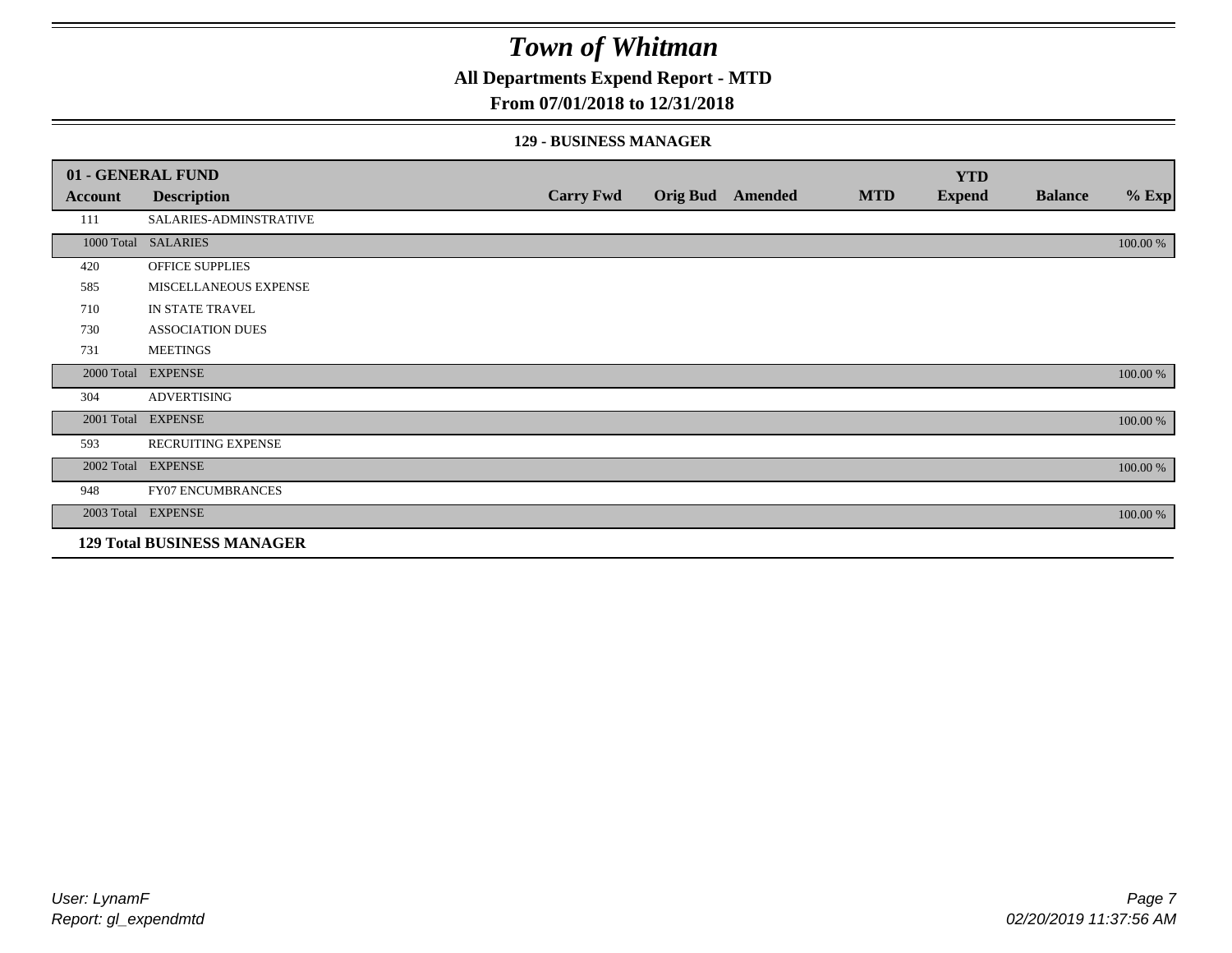**All Departments Expend Report - MTD**

**From 07/01/2018 to 12/31/2018**

#### **131 - FINANCE COMMITTEE**

|         | 01 - GENERAL FUND                  |                  |                 |         |            | <b>YTD</b>    |                |          |
|---------|------------------------------------|------------------|-----------------|---------|------------|---------------|----------------|----------|
| Account | <b>Description</b>                 | <b>Carry Fwd</b> | <b>Orig Bud</b> | Amended | <b>MTD</b> | <b>Expend</b> | <b>Balance</b> | $%$ Exp  |
| 116     | <b>CLERICAL</b>                    |                  | 3,447.00        |         | 506.24     | 813.60        | 2,633.40       |          |
|         | 1000 Total SALARIES                |                  | 3,447.00        |         | 506.24     | 813.60        | 2,633.40       | 23.60 %  |
| 949     | <b>FY2014 ENCUMBRANCES</b>         |                  |                 |         |            |               |                |          |
|         | 1001 Total SALARIES                |                  |                 |         |            |               |                | 100.00 % |
| 420     | <b>OFFICE SUPPLIES</b>             |                  |                 |         |            |               |                |          |
| 585     | MISCELLANEOUS EXPENSE              |                  | 695.00          |         |            |               | 695.00         |          |
| 730     | <b>ASSOCIATION DUES</b>            |                  |                 |         |            | 210.00        | $-210.00$      |          |
| 731     | <b>MEETINGS</b>                    |                  |                 |         |            |               |                |          |
|         | 2000 Total EXPENSE                 |                  | 695.00          |         |            | 210.00        | 485.00         | 30.21 %  |
|         | <b>131 Total FINANCE COMMITTEE</b> |                  | 4,142.00        |         | 506.24     | 1,023.60      | 3,118.40       |          |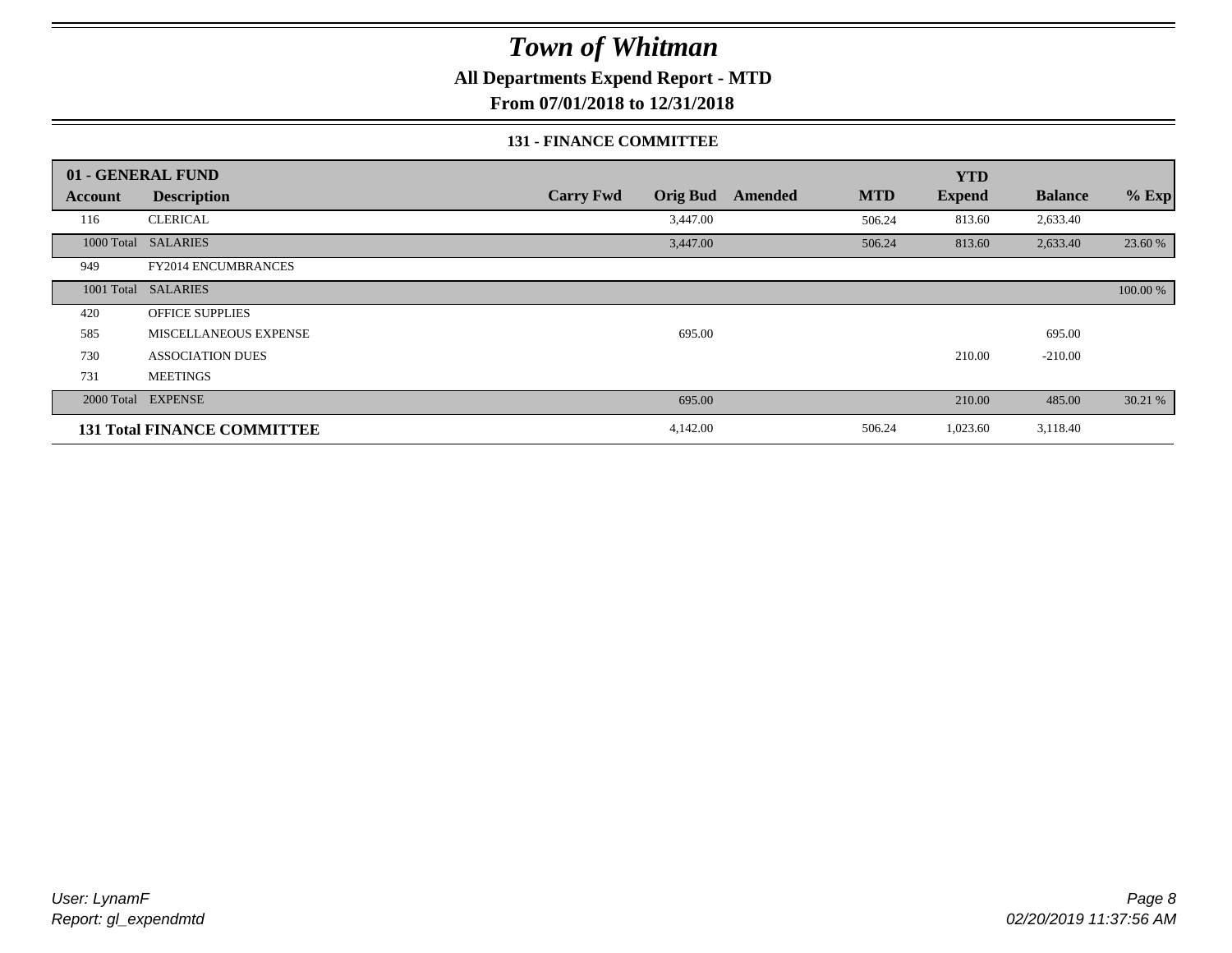## **All Departments Expend Report - MTD**

**From 07/01/2018 to 12/31/2018**

#### **132 - RESERVE FUND**

| 01 - GENERAL FUND                    |                  |                 |             |            | <b>YTD</b>    |                |          |
|--------------------------------------|------------------|-----------------|-------------|------------|---------------|----------------|----------|
| <b>Description</b><br><b>Account</b> | <b>Carry Fwd</b> | <b>Orig Bud</b> | Amended     | <b>MTD</b> | <b>Expend</b> | <b>Balance</b> | $%$ Exp  |
| 999                                  |                  | 50,000.00       | $-1,800.00$ |            |               | 48,200.00      |          |
| 4301 Total RESERVE FUND TRANSFERS    |                  | 50,000.00       | $-1,800.00$ |            |               | 48,200,00      | $0.00\%$ |
| <b>132 Total RESERVE FUND</b>        |                  | 50,000.00       | $-1,800.00$ |            |               | 48,200.00      |          |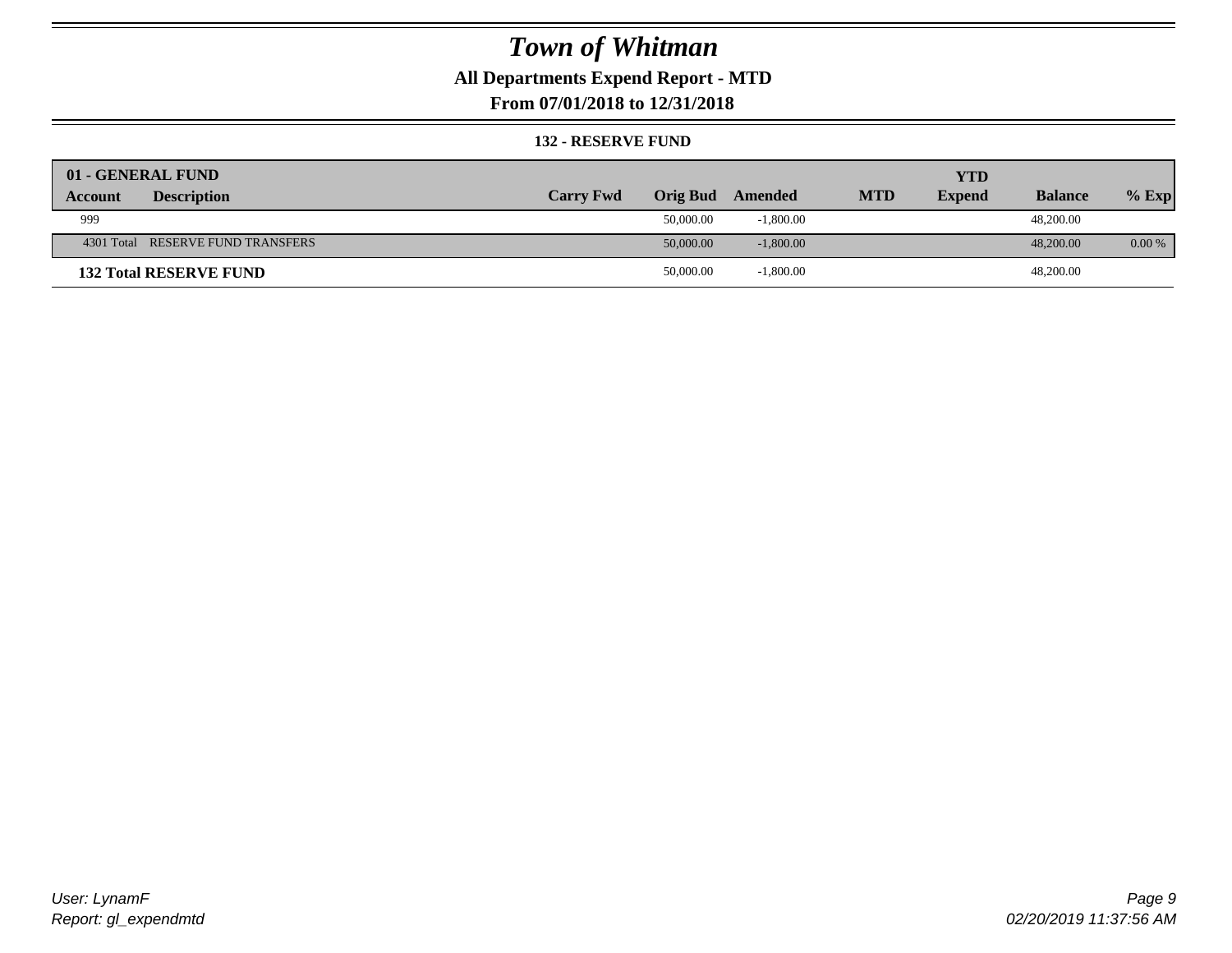## **All Departments Expend Report - MTD**

**From 07/01/2018 to 12/31/2018**

#### **135 - ACCOUNTANT**

|                | 01 - GENERAL FUND            |                                     |                       | <b>YTD</b>    |                |          |
|----------------|------------------------------|-------------------------------------|-----------------------|---------------|----------------|----------|
| <b>Account</b> | <b>Description</b>           | <b>Carry Fwd</b><br><b>Orig Bud</b> | <b>MTD</b><br>Amended | <b>Expend</b> | <b>Balance</b> | $%$ Exp  |
| 112            | <b>SALARIES</b>              | 67,450.00                           | 5,188.48              | 31,074.81     | 36,375.19      |          |
| 146            | SALARIES-LONGEVITY           |                                     |                       |               |                |          |
|                | 1000 Total SALARIES          | 67,450.00                           | 5,188.48              | 31,074.81     | 36,375.19      | 46.07%   |
| 121            | <b>CLERICAL I</b>            |                                     |                       |               |                |          |
|                | 1001 Total SALARIES          |                                     |                       |               |                | 100.00 % |
| 116            | <b>CLERICAL</b>              | 41,220.00                           | 3,170.76              | 19,792.85     | 21,427.15      |          |
|                | 1002 Total SALARIES          | 41,220.00                           | 3,170.76              | 19,792.85     | 21,427.15      | 48.01 %  |
| 130            | SALARIES-OVERTIME            |                                     |                       |               |                |          |
|                | 1004 Total SALARIES          |                                     |                       |               |                | 100.00 % |
| 143            | SALARIES-COLLEGE INCENTIVE   |                                     |                       |               |                |          |
| 186            | <b>CERTIFICATION STIPEND</b> | 1,000.00                            |                       |               | 1,000.00       |          |
|                | 1005 Total SALARIES          | 1,000.00                            |                       |               | 1,000.00       | 0.00 %   |
| 244            | OFFICE EQUIPMENT MAINTENANCE |                                     |                       |               |                |          |
| 304            | <b>ADVERTISING</b>           |                                     |                       |               |                |          |
| 340            | <b>TELEPHONE</b>             |                                     |                       |               |                |          |
| 420            | <b>OFFICE SUPPLIES</b>       |                                     | 161.21                | 283.50        | $-283.50$      |          |
| 585            | MISCELLANEOUS EXPENSE        | 1,100.00                            |                       | 143.89        | 956.11         |          |
| 710            | IN STATE TRAVEL              |                                     | 53.96                 | 53.96         | $-53.96$       |          |
| 730            | <b>ASSOCIATION DUES</b>      |                                     |                       | 95.00         | $-95.00$       |          |
| 731            | <b>MEETINGS</b>              |                                     |                       |               |                |          |
| 870            | OFFICE EQUIPMENT             |                                     |                       |               |                |          |
|                | 2000 Total EXPENSE           | 1,100.00                            | 215.17                | 576.35        | 523.65         | 52.39 %  |
|                | <b>135 Total ACCOUNTANT</b>  | 110,770.00                          | 8,574.41              | 51,444.01     | 59,325.99      |          |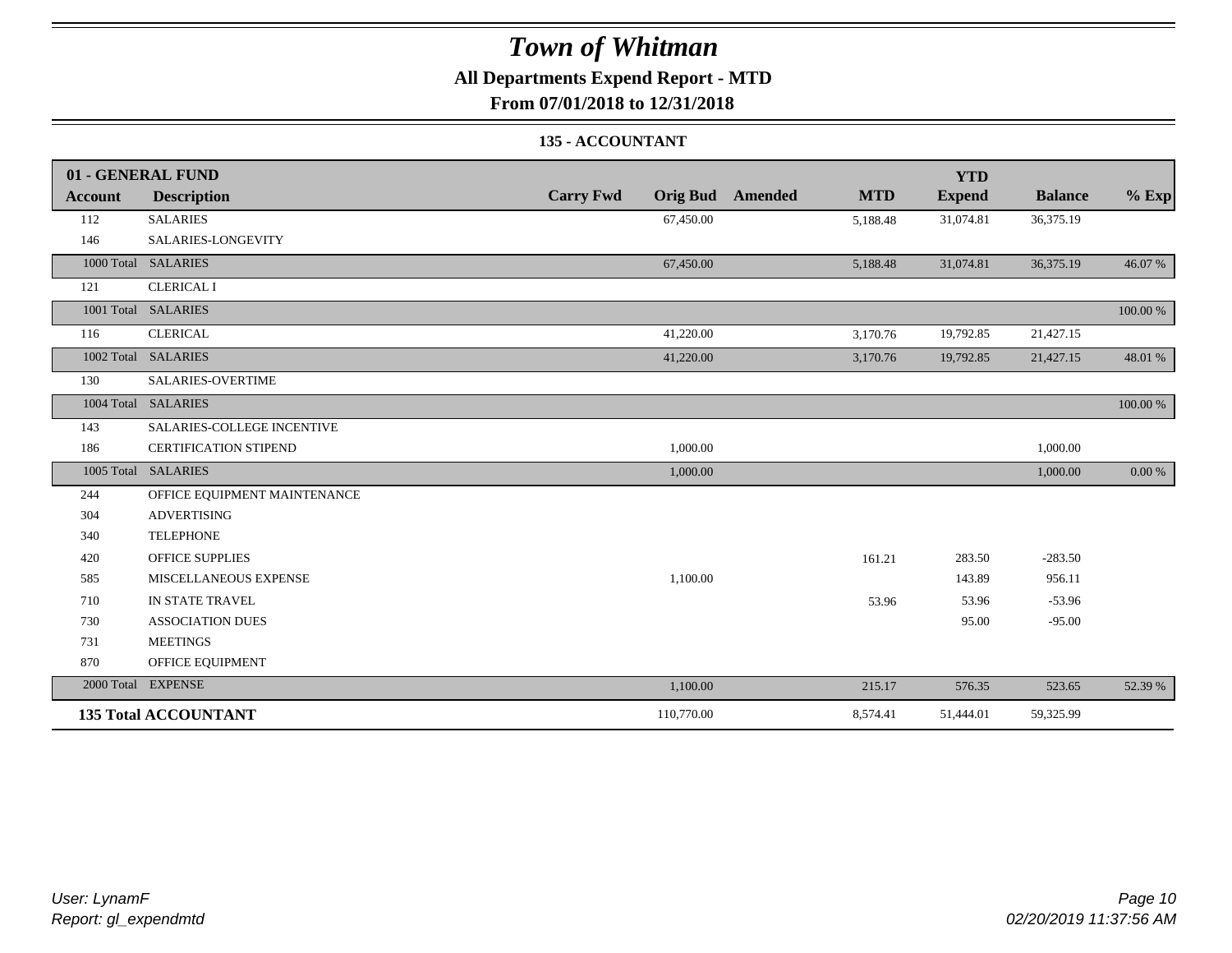**All Departments Expend Report - MTD**

**From 07/01/2018 to 12/31/2018**

#### **136 - AUDIT MUNICIPAL ACCOUNTS**

|                | 01 - GENERAL FUND                         |                  |                 |                |            | <b>YTD</b>    |                |           |
|----------------|-------------------------------------------|------------------|-----------------|----------------|------------|---------------|----------------|-----------|
| <b>Account</b> | <b>Description</b>                        | <b>Carry Fwd</b> | <b>Orig Bud</b> | <b>Amended</b> | <b>MTD</b> | <b>Expend</b> | <b>Balance</b> | $%$ Exp   |
| 252            | <b>SERVICES</b>                           |                  | 45,000.00       |                | 3,000.00   | 30,000.00     | 15,000.00      |           |
| 2000 Total     | <b>EXPENSE</b>                            |                  | 45,000.00       |                | 3,000.00   | 30,000.00     | 15,000.00      | 66.66 %   |
| 938            | FY 2018 ENCUMBRANCES                      | 5,000.00         |                 |                |            |               | 5,000.00       |           |
| 939            | <b>FY2015 ENCUMBRANCES</b>                |                  |                 |                |            |               |                |           |
| 940            | <b>FY2016 ENCUMBRANCES</b>                |                  |                 |                |            |               |                |           |
| 945            | <b>FY2013 ENCUMBRANCES</b>                |                  |                 |                |            |               |                |           |
| 948            | <b>FY07 ENCUMBRANCES</b>                  |                  |                 |                |            |               |                |           |
| 949            | <b>FY2014 ENCUMBRANCES</b>                |                  |                 |                |            |               |                |           |
| 953            | <b>FY2009 ENCUMBRANCES</b>                |                  |                 |                |            |               |                |           |
| 958            | <b>FY2005 ENCUMBRANCES</b>                |                  |                 |                |            |               |                |           |
| 959            | <b>FY2006 ENCUMBRANCES</b>                |                  |                 |                |            |               |                |           |
| 2001 Total     | <b>EXPENSE</b>                            | 5,000.00         |                 |                |            |               | 5,000.00       | $0.00~\%$ |
| 999            |                                           |                  |                 |                |            |               |                |           |
|                | 4421 Total A.39ATM5/02GASB34FIX.ASSET SYS |                  |                 |                |            |               |                | 100.00 %  |
| 999            |                                           |                  |                 |                |            |               |                |           |
| 4552 Total     | A.11 STM 5/05 GASB34 FIX.ASSET            |                  |                 |                |            |               |                | 100.00 %  |
|                | <b>136 Total AUDIT MUNICIPAL ACCOUNTS</b> | 5,000.00         | 45,000.00       |                | 3,000.00   | 30,000.00     | 20,000.00      |           |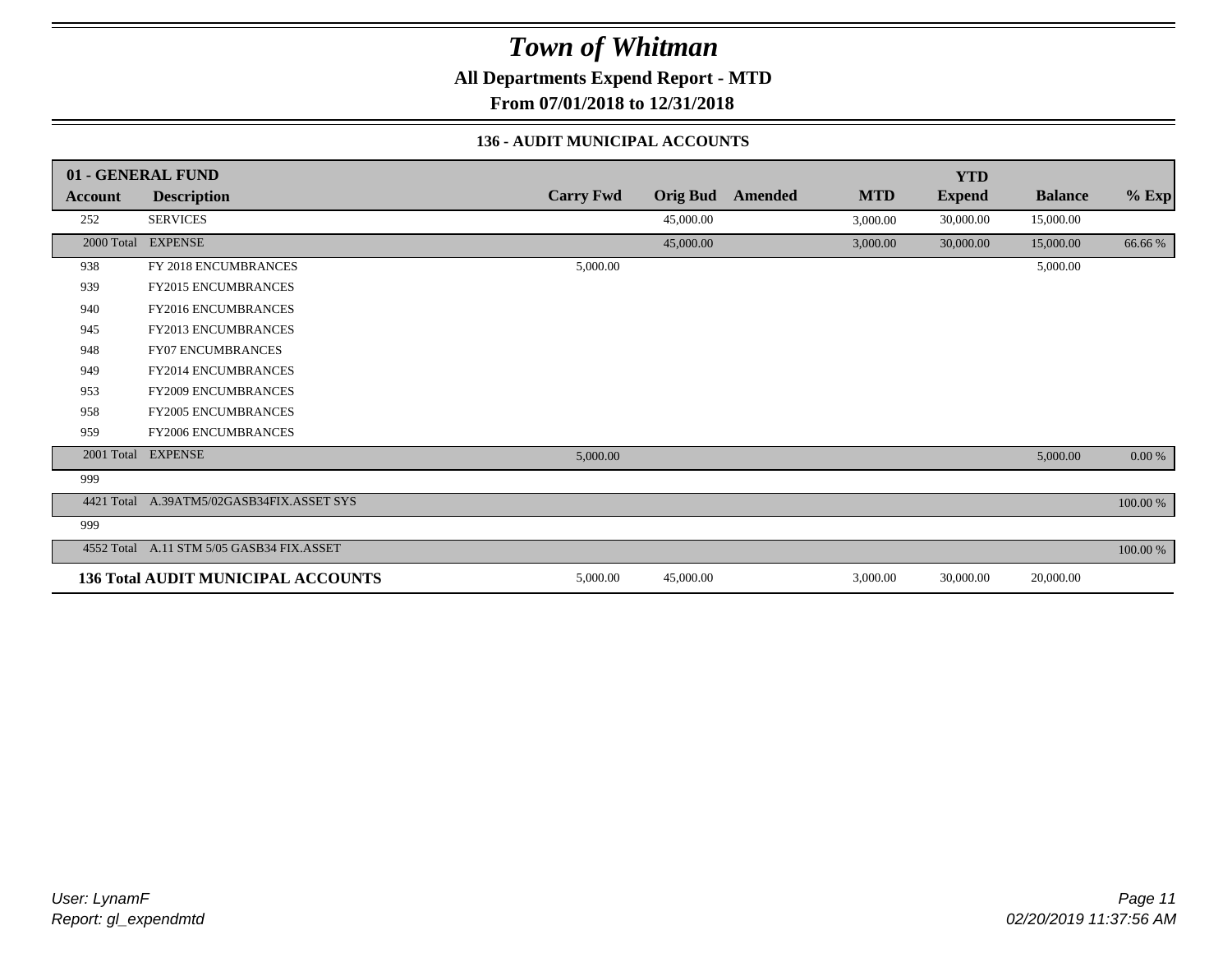**All Departments Expend Report - MTD**

**From 07/01/2018 to 12/31/2018**

#### **137 - CAPITAL IMPROV.ADVISORY COMM.**

|         | 01 - GENERAL FUND                       |                                     |         |            | <b>YTD</b>    |                |          |
|---------|-----------------------------------------|-------------------------------------|---------|------------|---------------|----------------|----------|
| Account | <b>Description</b>                      | <b>Orig Bud</b><br><b>Carry Fwd</b> | Amended | <b>MTD</b> | <b>Expend</b> | <b>Balance</b> | $%$ Exp  |
| 123     | <b>RECORDING SECRETARY</b>              | 1,500.00                            |         |            |               | 1,500.00       |          |
| 959     | <b>FY2006 ENCUMBRANCES</b>              |                                     |         |            |               |                |          |
|         | 1001 Total SALARIES                     | 1,500.00                            |         |            |               | 1,500.00       | 0.00 %   |
| 585     | MISCELLANEOUS EXPENSE                   | 200.00                              |         |            |               | 200.00         |          |
|         | 2000 Total EXPENSE                      | 200.00                              |         |            |               | 200.00         | 0.00 %   |
| 940     | <b>FY2016 ENCUMBRANCES</b>              |                                     |         |            |               |                |          |
|         | 2001 Total EXPENSE                      |                                     |         |            |               |                | 100.00 % |
|         | 137 Total CAPITAL IMPROV.ADVISORY COMM. | 1,700.00                            |         |            |               | 1,700.00       |          |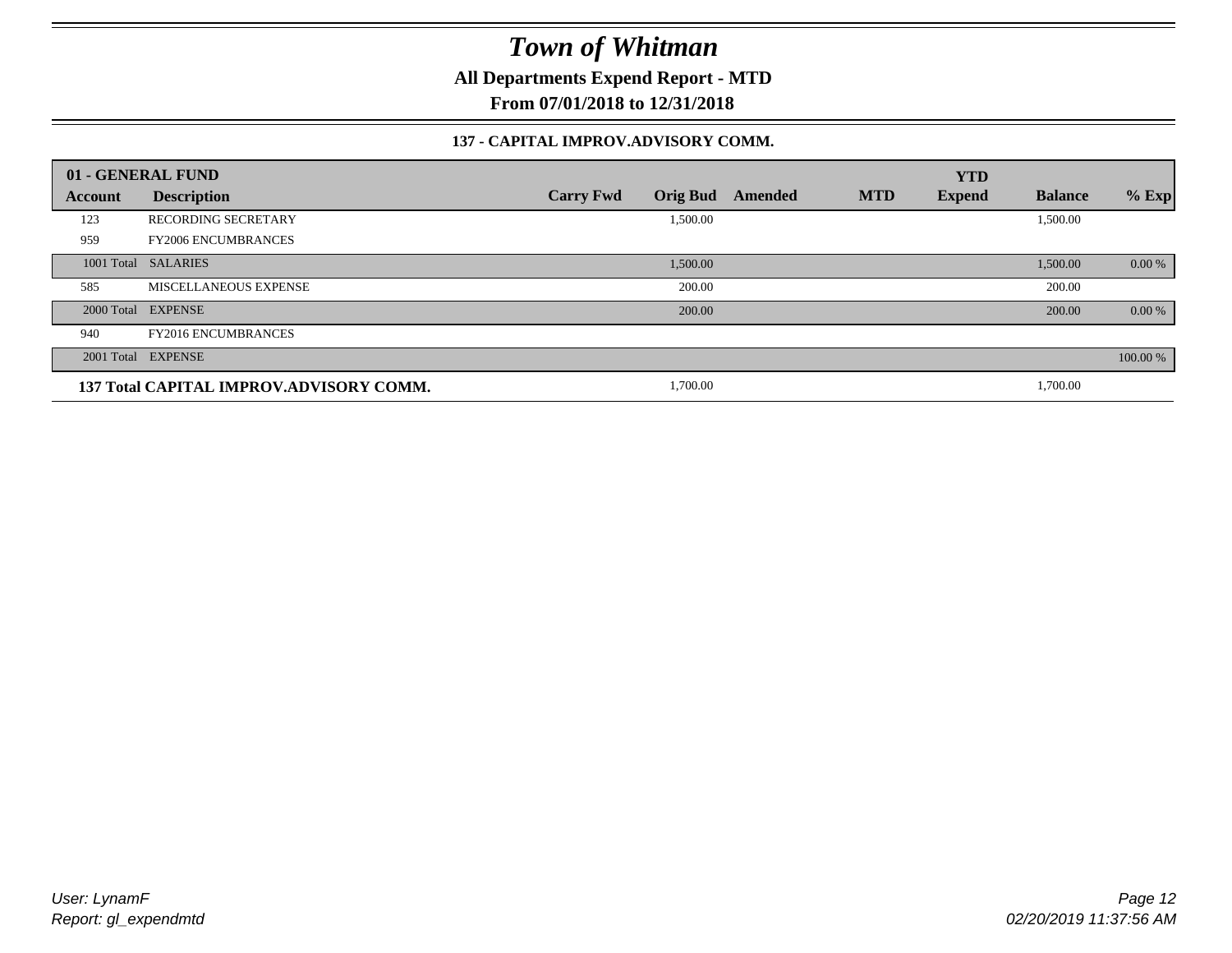**All Departments Expend Report - MTD**

**From 07/01/2018 to 12/31/2018**

#### **138 - BY-LAW STUDY COMMITTEE**

|         | 01 - GENERAL FUND                                   |                  |        |                  |            | <b>YTD</b>    |                |          |
|---------|-----------------------------------------------------|------------------|--------|------------------|------------|---------------|----------------|----------|
| Account | <b>Description</b>                                  | <b>Carry Fwd</b> |        | Orig Bud Amended | <b>MTD</b> | <b>Expend</b> | <b>Balance</b> | $%$ Exp  |
| 585     | MISCELLANEOUS EXPENSE                               |                  | 800.00 |                  |            |               | 800.00         |          |
|         | 2000 Total EXPENSE                                  |                  | 800.00 |                  |            |               | 800.00         | $0.00\%$ |
| 999     |                                                     |                  |        |                  |            |               |                |          |
|         | 4516 Total ART24 ATM5/18 PCH 100 REMOTE DESKTOP USE |                  |        |                  |            |               |                | 100.00 % |
|         | <b>138 Total BY-LAW STUDY COMMITTEE</b>             |                  | 800.00 |                  |            |               | 800.00         |          |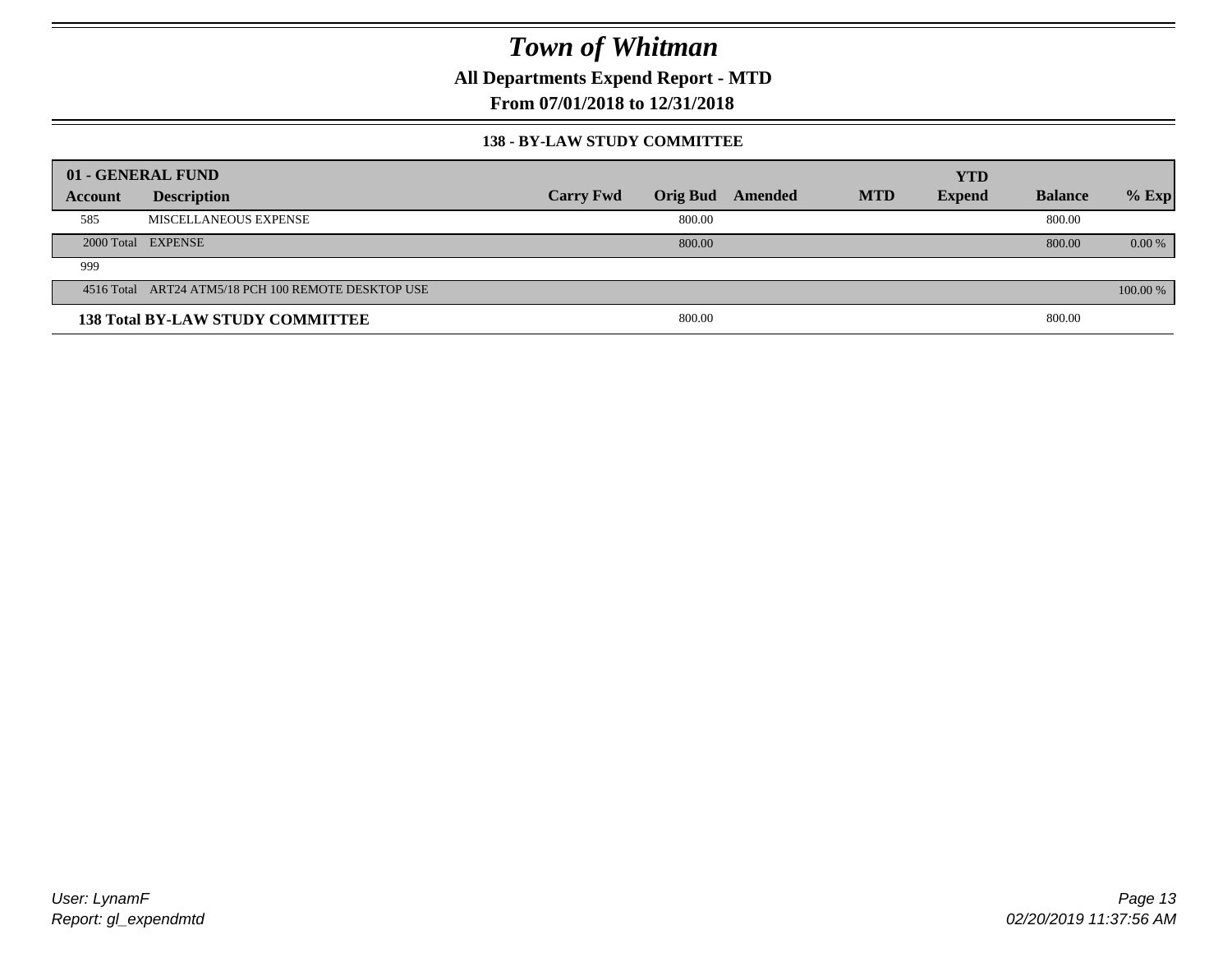## **All Departments Expend Report - MTD**

### **From 07/01/2018 to 12/31/2018**

#### **141 - ASSESSORS**

|                | 01 - GENERAL FUND            |                  |           |                         |            | <b>YTD</b>    |                |          |
|----------------|------------------------------|------------------|-----------|-------------------------|------------|---------------|----------------|----------|
| <b>Account</b> | <b>Description</b>           | <b>Carry Fwd</b> |           | <b>Orig Bud</b> Amended | <b>MTD</b> | <b>Expend</b> | <b>Balance</b> | $%$ Exp  |
| 110            | SALARIES-BOARD MEMBERS       |                  |           |                         |            |               |                |          |
|                | 1000 Total SALARIES          |                  |           |                         |            |               |                | 100.00 % |
| 112            | <b>SALARIES</b>              |                  | 67,450.00 |                         | 5,188.48   | 32,428.00     | 35,022.00      |          |
| 146            | SALARIES-LONGEVITY           |                  |           |                         |            |               |                |          |
|                | 1001 Total SALARIES          |                  | 67,450.00 |                         | 5,188.48   | 32,428.00     | 35,022.00      | 48.07%   |
| 116            | <b>CLERICAL</b>              |                  | 42,453.00 |                         | 3,265.60   | 20,221.60     | 22,231.40      |          |
|                | 1002 Total SALARIES          |                  | 42,453.00 |                         | 3,265.60   | 20,221.60     | 22,231.40      | 47.63 %  |
| 121            | <b>CLERICAL I</b>            |                  | 38,854.00 |                         | 2,988.76   | 18,560.75     | 20,293.25      |          |
|                | 1003 Total SALARIES          |                  | 38,854.00 |                         | 2,988.76   | 18,560.75     | 20,293.25      | 47.77 %  |
| 123            | RECORDING SECRETARY          |                  |           |                         |            |               |                |          |
| 126            | <b>CLERICAL II</b>           |                  |           |                         |            |               |                |          |
|                | 1004 Total SALARIES          |                  |           |                         |            |               |                | 100.00 % |
| 123            | RECORDING SECRETARY          |                  |           |                         |            |               |                |          |
|                | 1005 Total SALARIES          |                  |           |                         |            |               |                | 100.00 % |
| 186            | <b>CERTIFICATION STIPEND</b> |                  | 1,000.00  |                         |            | 1,000.00      |                |          |
|                | 1006 Total SALARIES          |                  | 1,000.00  |                         |            | 1,000.00      |                | 100.00 % |
| 244            | OFFICE EQUIPMENT MAINTENANCE |                  |           |                         |            |               |                |          |
| 306            | <b>BOOKBINDING</b>           |                  |           |                         |            |               |                |          |
| 311            | <b>COMPUTER SERVICES</b>     |                  |           |                         |            |               |                |          |
| 313            | <b>DEEDS &amp; PROBATE</b>   |                  |           |                         | 2.00       | 10.00         | $-10.00$       |          |
| 340            | <b>TELEPHONE</b>             |                  |           |                         |            |               |                |          |
| 420            | OFFICE SUPPLIES              |                  |           |                         | 16.89      | 167.24        | $-167.24$      |          |
| 585            | MISCELLANEOUS EXPENSE        |                  | 4,500.00  |                         | 18.95      | 50.87         | 4,449.13       |          |
| 710            | IN STATE TRAVEL              |                  |           |                         |            | 37.54         | $-37.54$       |          |
| 730            | <b>ASSOCIATION DUES</b>      |                  |           |                         |            | 450.00        | $-450.00$      |          |
| 731            | <b>MEETINGS</b>              |                  |           |                         |            | 125.00        | $-125.00$      |          |
| 2000 Total     | <b>EXPENSE</b>               |                  | 4,500.00  |                         | 37.84      | 840.65        | 3,659.35       | 18.68%   |
| 312            | <b>REVALUATION</b>           |                  | 24,700.00 |                         | 4,940.00   | 24,700.00     |                |          |
|                | 2001 Total EXPENSE           |                  | 24,700.00 |                         | 4,940.00   | 24,700.00     |                | 100.00 % |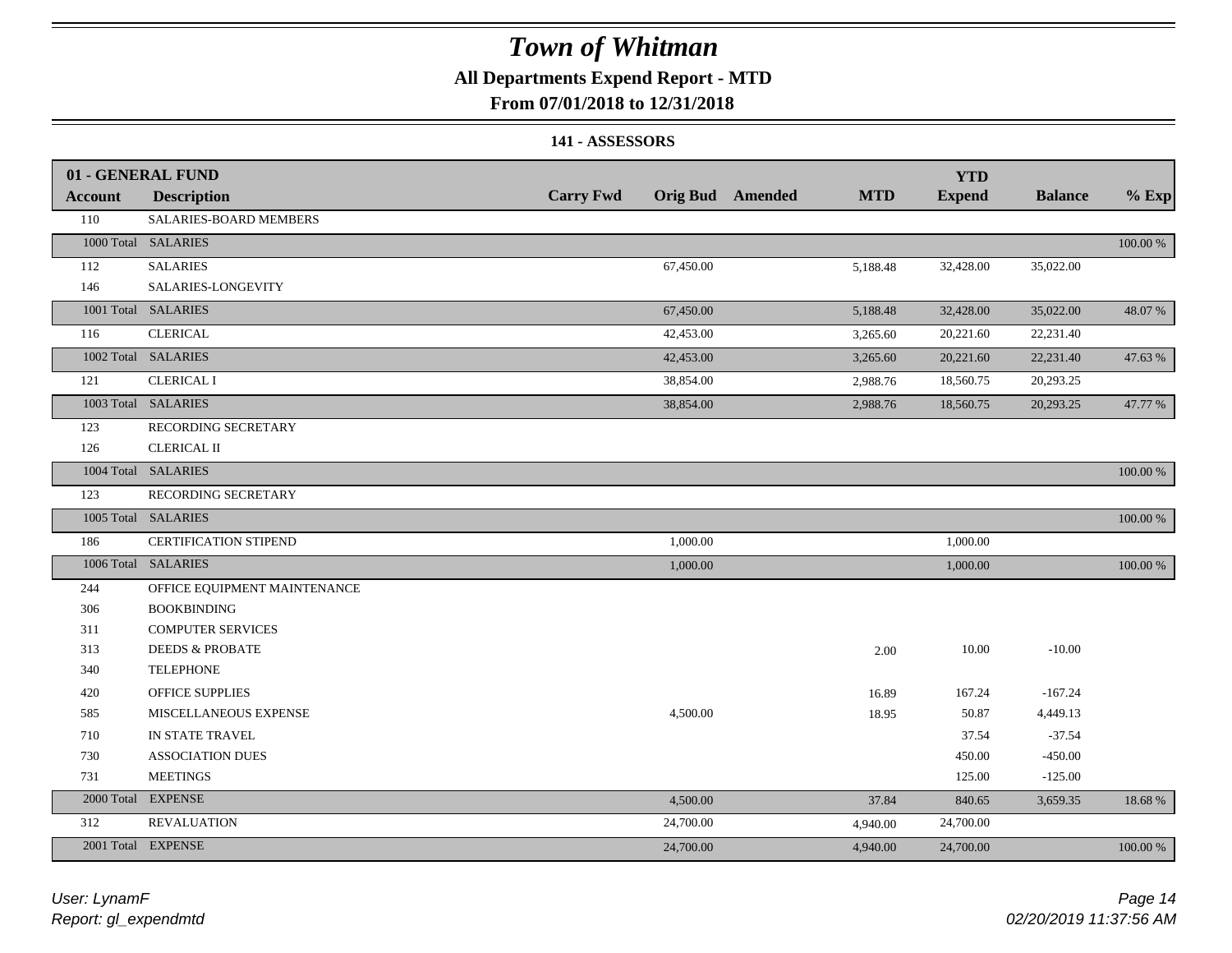## **All Departments Expend Report - MTD**

### **From 07/01/2018 to 12/31/2018**

#### **141 - ASSESSORS**

|                | 01 - GENERAL FUND                                  |                  |                 |         |            | <b>YTD</b>    |                |          |
|----------------|----------------------------------------------------|------------------|-----------------|---------|------------|---------------|----------------|----------|
| <b>Account</b> | <b>Description</b>                                 | <b>Carry Fwd</b> | <b>Orig Bud</b> | Amended | <b>MTD</b> | <b>Expend</b> | <b>Balance</b> | $%$ Exp  |
| 939            | <b>FY2015 ENCUMBRANCES</b>                         |                  |                 |         |            |               |                |          |
| 943            | <b>FY2012 ENCUMBRANCES</b>                         |                  |                 |         |            |               |                |          |
| 946            | <b>FY2010 ENCUMBRANCES</b>                         |                  |                 |         |            |               |                |          |
| 949            | <b>FY2014 ENCUMBRANCES</b>                         |                  |                 |         |            |               |                |          |
|                | 2002 Total EXPENSE                                 |                  |                 |         |            |               |                | 100.00 % |
| 999            |                                                    |                  |                 |         |            |               |                |          |
|                | 4410 Total A.15 ATM 5/16 PUR.COPIER-ASSESSORS OFF. |                  |                 |         |            |               |                | 100.00 % |
|                | 141 Total ASSESSORS                                |                  | 178,957.00      |         | 16,420.68  | 97,751.00     | 81,206.00      |          |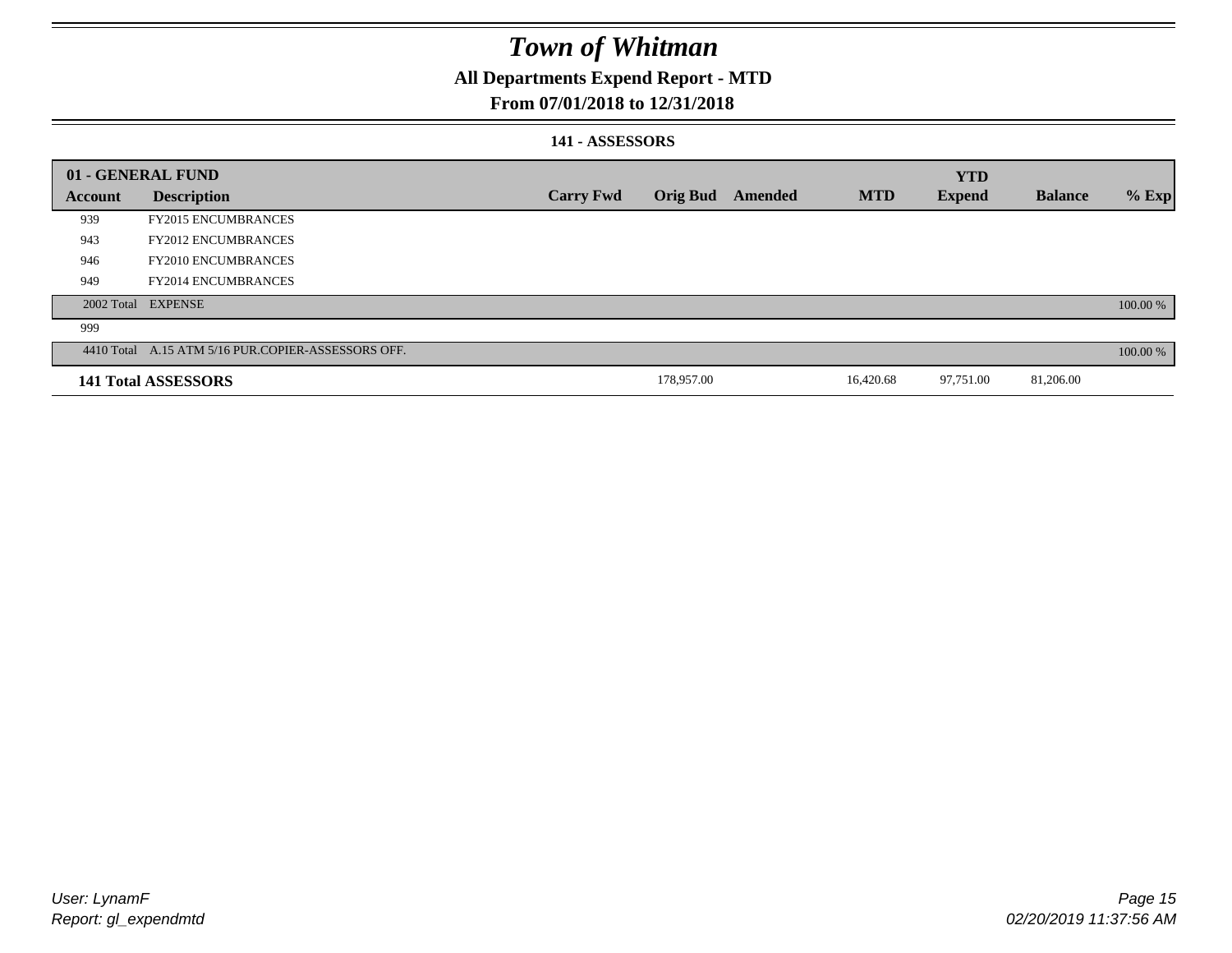## **All Departments Expend Report - MTD**

**From 07/01/2018 to 12/31/2018**

#### **145 - TREASURER**

|                | 01 - GENERAL FUND            |                  |                                | <b>YTD</b>    |                |             |
|----------------|------------------------------|------------------|--------------------------------|---------------|----------------|-------------|
| <b>Account</b> | <b>Description</b>           | <b>Carry Fwd</b> | Orig Bud Amended<br><b>MTD</b> | <b>Expend</b> | <b>Balance</b> | $%$ Exp     |
| 112            | <b>SALARIES</b>              | 90,492.00        | 6,960.92                       | 43,505.75     | 46,986.25      |             |
| 146            | SALARIES-LONGEVITY           |                  |                                |               |                |             |
|                | 1000 Total SALARIES          | 90,492.00        | 6,960.92                       | 43,505.75     | 46,986.25      | 48.07%      |
| 116            | <b>CLERICAL</b>              | 37,537.00        | 2,901.60                       | 17,864.06     | 19,672.94      |             |
|                | 1001 Total SALARIES          | 37,537.00        | 2,901.60                       | 17,864.06     | 19,672.94      | 47.59 %     |
| 121            | <b>CLERICAL I</b>            | 32,306.00        | 2,379.00                       | 15,042.60     | 17,263.40      |             |
|                | 1002 Total SALARIES          | 32,306.00        | 2,379.00                       | 15,042.60     | 17,263.40      | 46.56 %     |
| 126            | <b>CLERICAL II</b>           | 41,236.00        | 3,233.00                       | 19,745.70     | 21,490.30      |             |
|                | 1003 Total SALARIES          | 41,236.00        | 3,233.00                       | 19,745.70     | 21,490.30      | 47.88%      |
| 139            | CERTIFICATION STIPEND        | 2,000.00         |                                | 2,000.00      |                |             |
|                | 1004 Total SALARIES          | 2,000.00         |                                | 2,000.00      |                | $100.00~\%$ |
| 244            | OFFICE EQUIPMENT MAINTENANCE |                  |                                |               |                |             |
| 310            | NOTE CERTIFICATION           |                  |                                |               |                |             |
| 311            | <b>COMPUTER SERVICES</b>     |                  | 1,476.33                       | 3,155.90      | $-3,155.90$    |             |
| 340            | <b>TELEPHONE</b>             |                  |                                |               |                |             |
| 343            | <b>CELL PHONES</b>           |                  | 50.99                          | 305.94        | $-305.94$      |             |
| 420            | OFFICE SUPPLIES              |                  | 84.64                          | 1,019.28      | $-1,019.28$    |             |
| 585            | MISCELLANEOUS EXPENSE        | 19,200.00        | 13.77                          | 562.81        | 18,637.19      |             |
| 710            | IN STATE TRAVEL              |                  | 172.04                         | 172.04        | $-172.04$      |             |
| 730            | <b>ASSOCIATION DUES</b>      |                  |                                | 75.00         | $-75.00$       |             |
| 731            | <b>MEETINGS</b>              |                  |                                |               |                |             |
| 741            | <b>SURETY BONDS</b>          |                  |                                |               |                |             |
| 870            | OFFICE EQUIPMENT             |                  |                                |               |                |             |
|                | 2000 Total EXPENSE           | 19,200.00        | 1,797.77                       | 5,290.97      | 13,909.03      | 27.55 %     |
| 308            | <b>BANK CHARGES</b>          | 500.00           |                                |               | 500.00         |             |
| 953            | FY2009 ENCUMBRANCES          |                  |                                |               |                |             |
|                | 2001 Total EXPENSE           | 500.00           |                                |               | 500.00         | $0.00\ \%$  |
| 946            | FY2010 ENCUMBRANCES          |                  |                                |               |                |             |
| 959            | FY2006 ENCUMBRANCES          |                  |                                |               |                |             |
|                | 2002 Total EXPENSE           |                  |                                |               |                | 100.00 %    |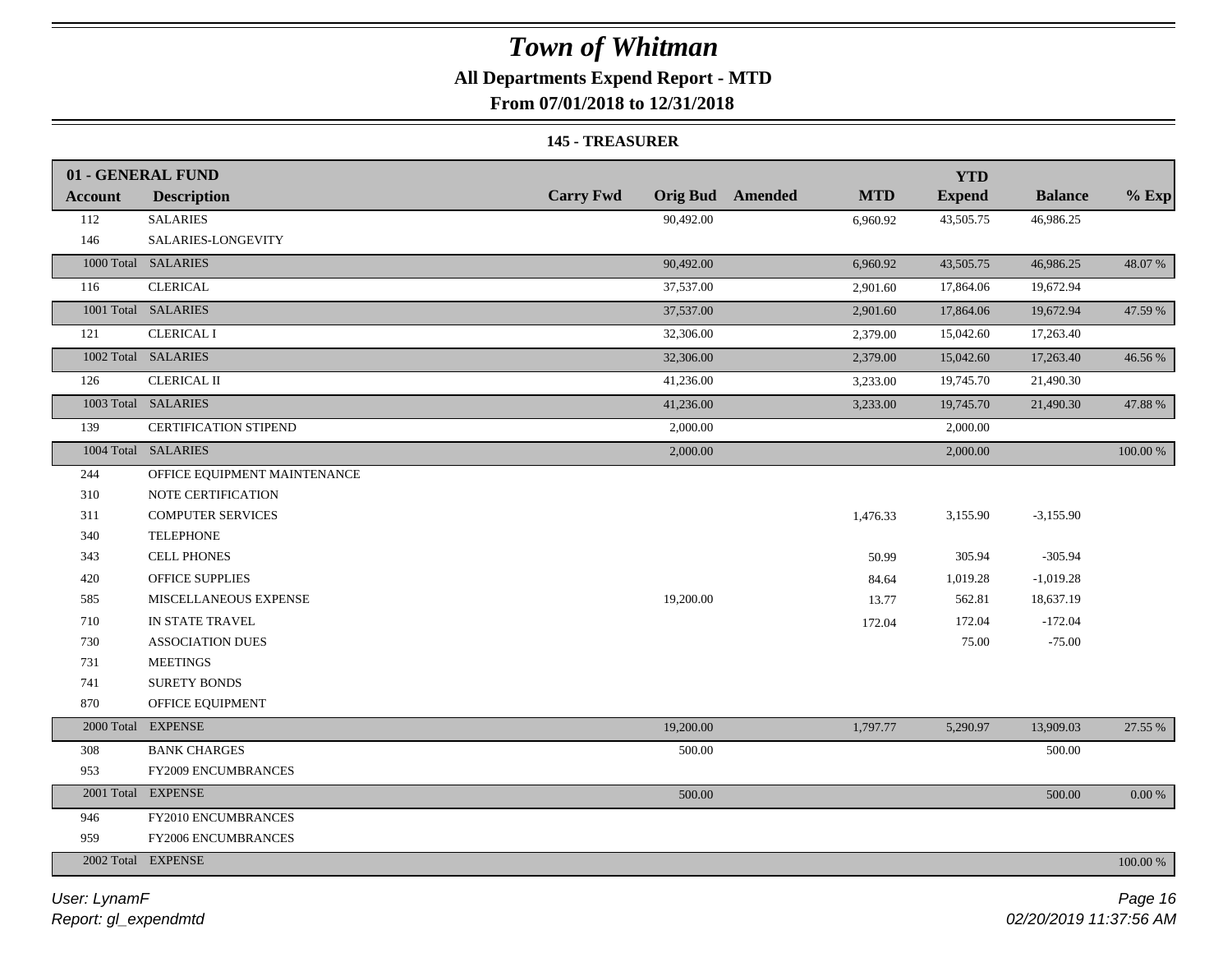## **All Departments Expend Report - MTD**

### **From 07/01/2018 to 12/31/2018**

#### **145 - TREASURER**

|         | 01 - GENERAL FUND                          |                  |            |                  |            | <b>YTD</b>    |                |          |
|---------|--------------------------------------------|------------------|------------|------------------|------------|---------------|----------------|----------|
| Account | <b>Description</b>                         | <b>Carry Fwd</b> |            | Orig Bud Amended | <b>MTD</b> | <b>Expend</b> | <b>Balance</b> | $%$ Exp  |
| 744     | PENALTY & INTEREST ON PR TAXES             |                  |            |                  |            |               |                |          |
|         | 2003 Total EXPENSE                         |                  |            |                  |            |               |                | 100.00 % |
| 999     |                                            |                  |            |                  |            |               |                |          |
|         | 4572 Total A13ATM5/17 GASB45 ACTUARY SERV. |                  |            |                  |            |               |                | 100.00 % |
|         | <b>145 Total TREASURER</b>                 |                  | 223,271.00 |                  | 17.272.29  | 103,449.08    | 119,821.92     |          |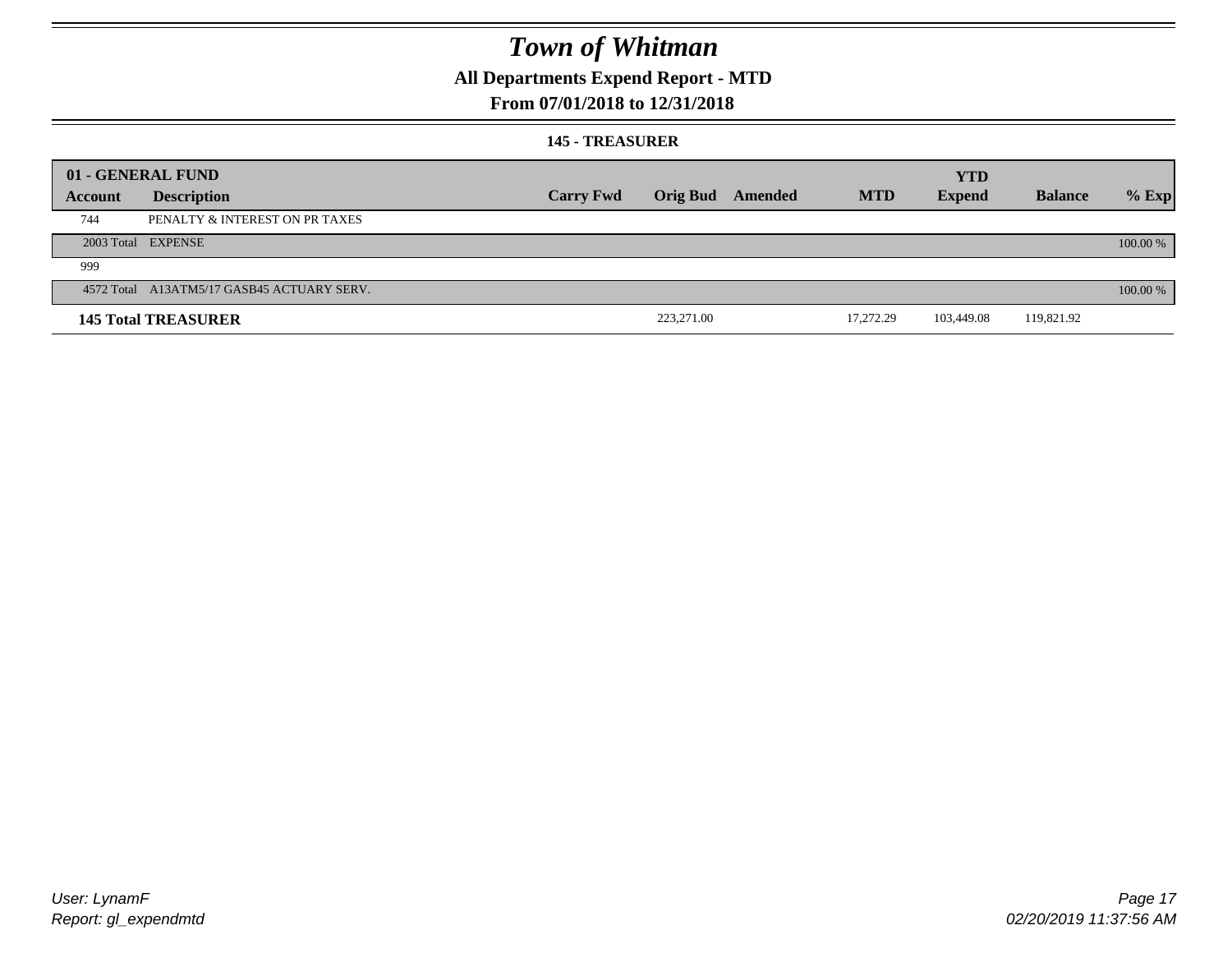## **All Departments Expend Report - MTD**

### **From 07/01/2018 to 12/31/2018**

#### **146 - COLLECTOR**

| <b>Account</b> | 01 - GENERAL FUND<br><b>Description</b> | <b>Carry Fwd</b> |           | <b>Orig Bud</b> Amended | <b>MTD</b> | <b>YTD</b><br><b>Expend</b> | <b>Balance</b> | $%$ Exp     |
|----------------|-----------------------------------------|------------------|-----------|-------------------------|------------|-----------------------------|----------------|-------------|
| 112            | <b>SALARIES</b>                         |                  |           |                         |            |                             |                |             |
| 146            | SALARIES-LONGEVITY                      |                  |           |                         |            |                             |                |             |
|                | 1000 Total SALARIES                     |                  |           |                         |            |                             |                | $100.00~\%$ |
| 116            | <b>CLERICAL</b>                         |                  | 42,453.00 |                         |            | 20,221.60                   | 22,231.40      |             |
|                | 1001 Total SALARIES                     |                  |           |                         | 3,227.92   |                             |                |             |
|                |                                         |                  | 42,453.00 |                         | 3,227.92   | 20,221.60                   | 22,231.40      | 47.63 %     |
| 121            | <b>CLERICAL I</b>                       |                  | 41,236.00 |                         | 3,172.00   | 19,715.20                   | 21,520.80      |             |
|                | 1002 Total SALARIES                     |                  | 41,236.00 |                         | 3,172.00   | 19,715.20                   | 21,520.80      | 47.81 %     |
| 126            | <b>CLERICAL II</b>                      |                  |           |                         |            |                             |                |             |
|                | 1003 Total SALARIES                     |                  |           |                         |            |                             |                | 100.00 %    |
| 130            | SALARIES-OVERTIME                       |                  | 2,000.00  |                         | 190.36     | 1,138.60                    | 861.40         |             |
|                | 1004 Total SALARIES                     |                  | 2,000.00  |                         | 190.36     | 1,138.60                    | 861.40         | 56.93%      |
| 186            | <b>CERTIFICATION STIPEND</b>            |                  |           |                         |            |                             |                |             |
|                | 1005 Total SALARIES                     |                  |           |                         |            |                             |                | 100.00 %    |
| 244            | OFFICE EQUIPMENT MAINTENANCE            |                  |           |                         |            |                             |                |             |
| 340            | <b>TELEPHONE</b>                        |                  |           |                         |            |                             |                |             |
| 343            | <b>CELL PHONES</b>                      |                  |           |                         |            |                             |                |             |
| 420            | OFFICE SUPPLIES                         |                  |           |                         |            |                             |                |             |
| 585            | MISCELLANEOUS EXPENSE                   |                  |           |                         |            |                             |                |             |
| 710            | IN STATE TRAVEL                         |                  |           |                         |            |                             |                |             |
| 730            | <b>ASSOCIATION DUES</b>                 |                  |           |                         |            |                             |                |             |
| 731            | <b>MEETINGS</b>                         |                  |           |                         |            |                             |                |             |
| 741            | <b>SURETY BONDS</b>                     |                  |           |                         |            |                             |                |             |
| 870            | OFFICE EQUIPMENT                        |                  |           |                         |            |                             |                |             |
|                | 2000 Total EXPENSE                      |                  |           |                         |            |                             |                | 100.00 %    |
| 311            | <b>COMPUTER SERVICES</b>                |                  |           |                         |            |                             |                |             |
|                | 2001 Total EXPENSE                      |                  |           |                         |            |                             |                | $100.00~\%$ |
| 958            | FY2005 ENCUMBRANCES                     |                  |           |                         |            |                             |                |             |
| 939            | FY2015 ENCUMBRANCES                     |                  |           |                         |            |                             |                |             |
| 943            | FY2012 ENCUMBRANCES                     |                  |           |                         |            |                             |                |             |
| 948            | FY07 ENCUMBRANCES                       |                  |           |                         |            |                             |                |             |
|                |                                         |                  |           |                         |            |                             |                |             |

*Report: gl\_expendmtd User: LynamF*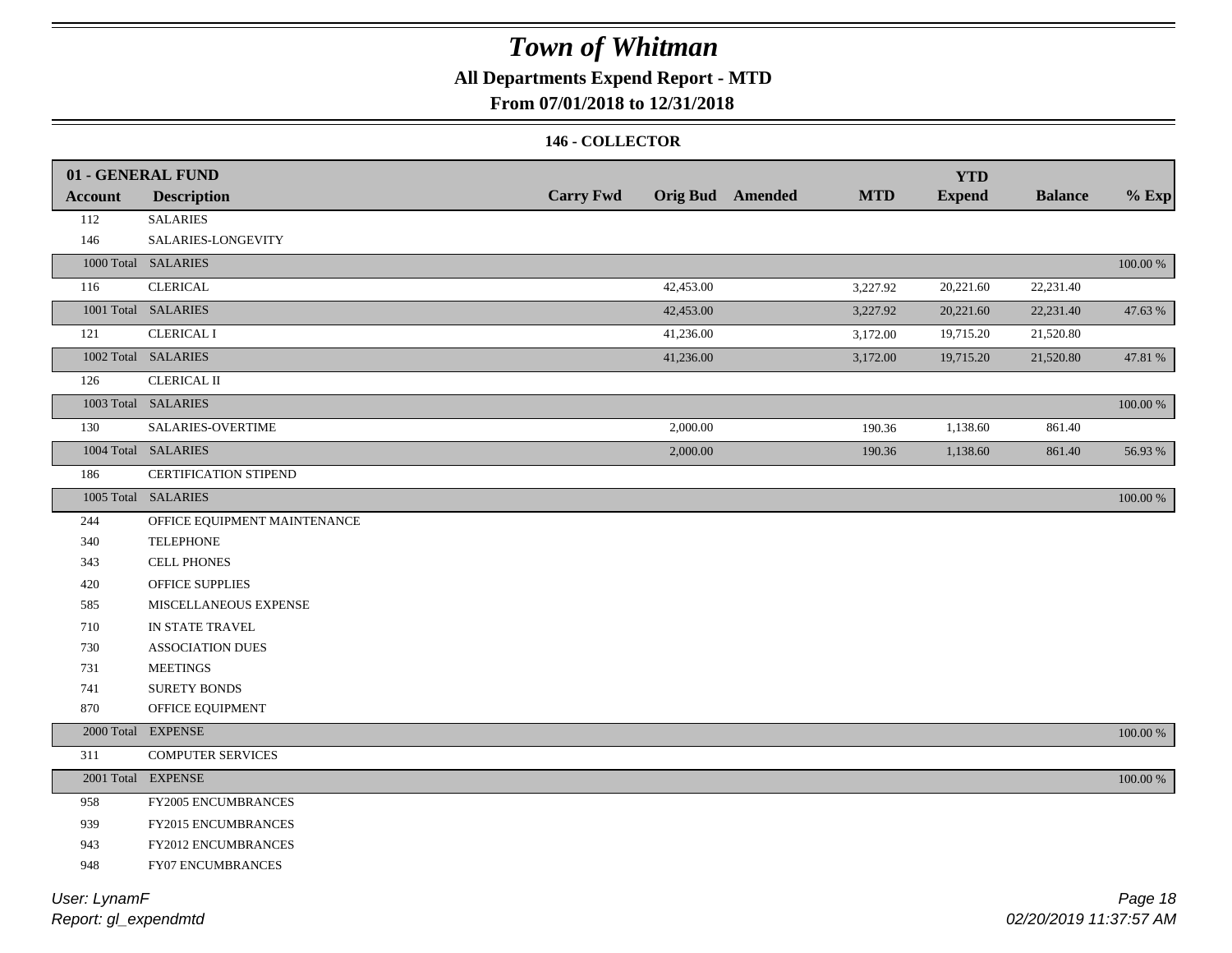## **All Departments Expend Report - MTD**

### **From 07/01/2018 to 12/31/2018**

#### **146 - COLLECTOR**

|         | 01 - GENERAL FUND                     |                  |           |                  |            | <b>YTD</b>    |                |          |
|---------|---------------------------------------|------------------|-----------|------------------|------------|---------------|----------------|----------|
| Account | <b>Description</b>                    | <b>Carry Fwd</b> |           | Orig Bud Amended | <b>MTD</b> | <b>Expend</b> | <b>Balance</b> | $%$ Exp  |
| 959     | <b>FY2006 ENCUMBRANCES</b>            |                  |           |                  |            |               |                |          |
|         | 2002 Total EXPENSE                    |                  |           |                  |            |               |                | 100.00 % |
| 999     |                                       |                  |           |                  |            |               |                |          |
|         | 4570 Total A.1 STM 5/07 THEFT REFUNDS |                  |           |                  |            |               |                | 100.00 % |
|         | <b>146 Total COLLECTOR</b>            |                  | 85,689.00 |                  | 6,590.28   | 41,075.40     | 44,613.60      |          |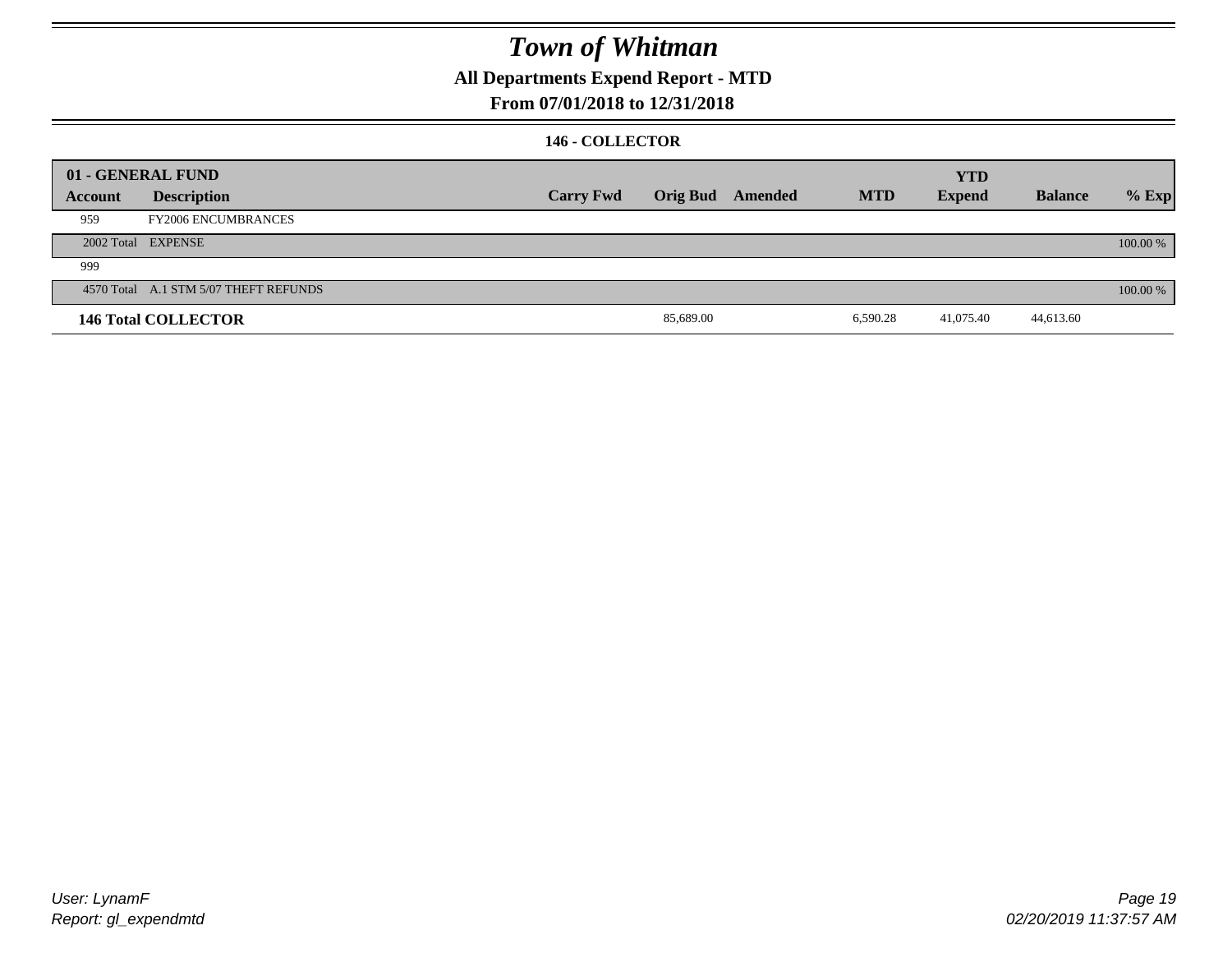## **All Departments Expend Report - MTD**

**From 07/01/2018 to 12/31/2018**

#### **151 - LAW DEPARTMENT**

|         | 01 - GENERAL FUND               |                                     |                       | <b>YTD</b>    |                |           |
|---------|---------------------------------|-------------------------------------|-----------------------|---------------|----------------|-----------|
| Account | <b>Description</b>              | <b>Orig Bud</b><br><b>Carry Fwd</b> | <b>MTD</b><br>Amended | <b>Expend</b> | <b>Balance</b> | $%$ Exp   |
| 301     | <b>LEGAL SERVICES</b>           | 145,000.00                          | 16,438.50             | 89,546.00     | 55,454.00      |           |
| 585     | <b>MISCELLANEOUS EXPENSE</b>    | 15,000.00                           | 110.00                | 3,557.44      | 11,442.56      |           |
|         | 2000 Total EXPENSE              | 160,000.00                          | 16,548.50             | 93,103.44     | 66,896.56      | 58.18%    |
| 302     | <b>CLAIMS SETTLEMENT</b>        | 5,000.00                            |                       |               | 5,000.00       |           |
|         | 2001 Total EXPENSE              | 5,000.00                            |                       |               | 5,000.00       | $0.00 \%$ |
| 943     | <b>FY2012 ENCUMBRANCES</b>      |                                     |                       |               |                |           |
| 940     | <b>FY2016 ENCUMBRANCES</b>      |                                     |                       |               |                |           |
| 945     | <b>FY2013 ENCUMBRANCES</b>      |                                     |                       |               |                |           |
|         | 2002 Total EXPENSE              |                                     |                       |               |                | 100.00 %  |
|         | <b>151 Total LAW DEPARTMENT</b> | 165,000.00                          | 16,548.50             | 93,103.44     | 71,896.56      |           |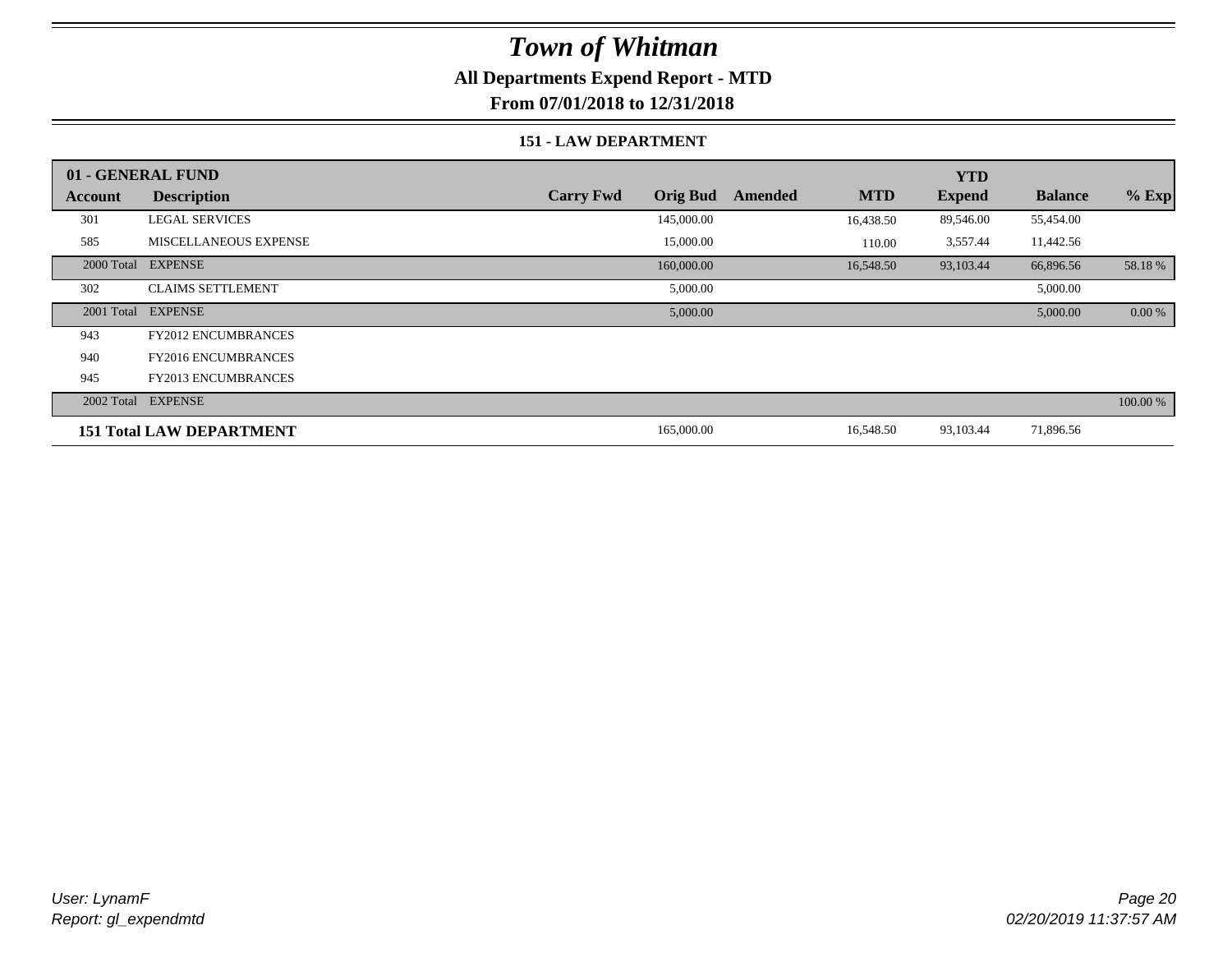## **All Departments Expend Report - MTD**

**From 07/01/2018 to 12/31/2018**

#### **155 - TECHNOLOGY**

|                | 01 - GENERAL FUND                               |                  |            |                         |            | <b>YTD</b>    |                |             |
|----------------|-------------------------------------------------|------------------|------------|-------------------------|------------|---------------|----------------|-------------|
| <b>Account</b> | <b>Description</b>                              | <b>Carry Fwd</b> |            | <b>Orig Bud</b> Amended | <b>MTD</b> | <b>Expend</b> | <b>Balance</b> | $%$ Exp     |
| 112            | <b>SALARIES</b>                                 |                  | 126,327.00 |                         | 9,717.48   | 60,734.25     | 65,592.75      |             |
|                | 1000 Total SALARIES                             |                  | 126,327.00 |                         | 9,717.48   | 60,734.25     | 65,592.75      | 48.07%      |
| 116            | <b>CLERICAL</b>                                 |                  |            |                         |            |               |                |             |
|                | 1001 Total SALARIES                             |                  |            |                         |            |               |                | $100.00~\%$ |
| 243            | EQUIPMENT MAINTENANCE                           |                  |            |                         |            | 11,684.32     | $-11,684.32$   |             |
| 280            | SUPPORT SERVICES                                |                  |            |                         |            |               |                |             |
| 311            | <b>COMPUTER SERVICES</b>                        |                  |            |                         | 119.90     | 30,456.42     | $-30,456.42$   |             |
| 340            | <b>TELEPHONE</b>                                |                  |            |                         |            |               |                |             |
| 343            | <b>CELL PHONES</b>                              |                  |            |                         | 90.98      | 545.88        | $-545.88$      |             |
| 420            | OFFICE SUPPLIES                                 |                  |            |                         |            | 69.99         | $-69.99$       |             |
| 585            | MISCELLANEOUS EXPENSE                           |                  | 177,128.00 |                         | 2,058.45   | 3,213.28      | 173,914.72     |             |
| 269            | DATA PROCESSING SOFTWARE                        |                  |            |                         | 74.99      | 52,100.17     | $-52,100.17$   |             |
| 276            | DATA PROCESSING EQUIP.                          |                  |            |                         | 2,576.05   | 7,182.57      | $-7,182.57$    |             |
|                | 2000 Total EXPENSE                              |                  | 177,128.00 |                         | 4,920.37   | 105,252.63    | 71,875.37      | 59.42 %     |
| 938            | FY 2018 ENCUMBRANCES                            | 681.98           |            |                         |            | 681.98        |                |             |
| 940            | FY2016 ENCUMBRANCES                             |                  |            |                         |            |               |                |             |
| 941            | FY 2017 ENCUMBRANCES                            |                  |            |                         |            |               |                |             |
| 943            | FY2012 ENCUMBRANCES                             |                  |            |                         |            |               |                |             |
| 948            | FY07 ENCUMBRANCES                               |                  |            |                         |            |               |                |             |
| 949            | FY2014 ENCUMBRANCES                             |                  |            |                         |            |               |                |             |
| 953            | FY2009 ENCUMBRANCES                             |                  |            |                         |            |               |                |             |
| 958            | FY2005 ENCUMBRANCES                             |                  |            |                         |            |               |                |             |
| 945            | FY2013 ENCUMBRANCES                             |                  |            |                         |            |               |                |             |
| 946            | FY2010 ENCUMBRANCES                             |                  |            |                         |            |               |                |             |
|                | 2001 Total EXPENSE                              | 681.98           |            |                         |            | 681.98        |                | $100.00~\%$ |
| 281            | <b>GIS SYSTEM MAINTENANCE</b>                   |                  | 15,000.00  |                         |            | 7,500.00      | 7,500.00       |             |
| 941            | FY 2017 ENCUMBRANCES                            |                  |            |                         |            |               |                |             |
|                | 2002 Total EXPENSE                              |                  | 15,000.00  |                         |            | 7,500.00      | 7,500.00       | 50.00 %     |
| 999            |                                                 |                  |            |                         |            |               |                |             |
|                | 4402 Total A.16ATM5/16 PUR.WIRELESS NTWK CNTRLR |                  |            |                         |            |               |                | $100.00~\%$ |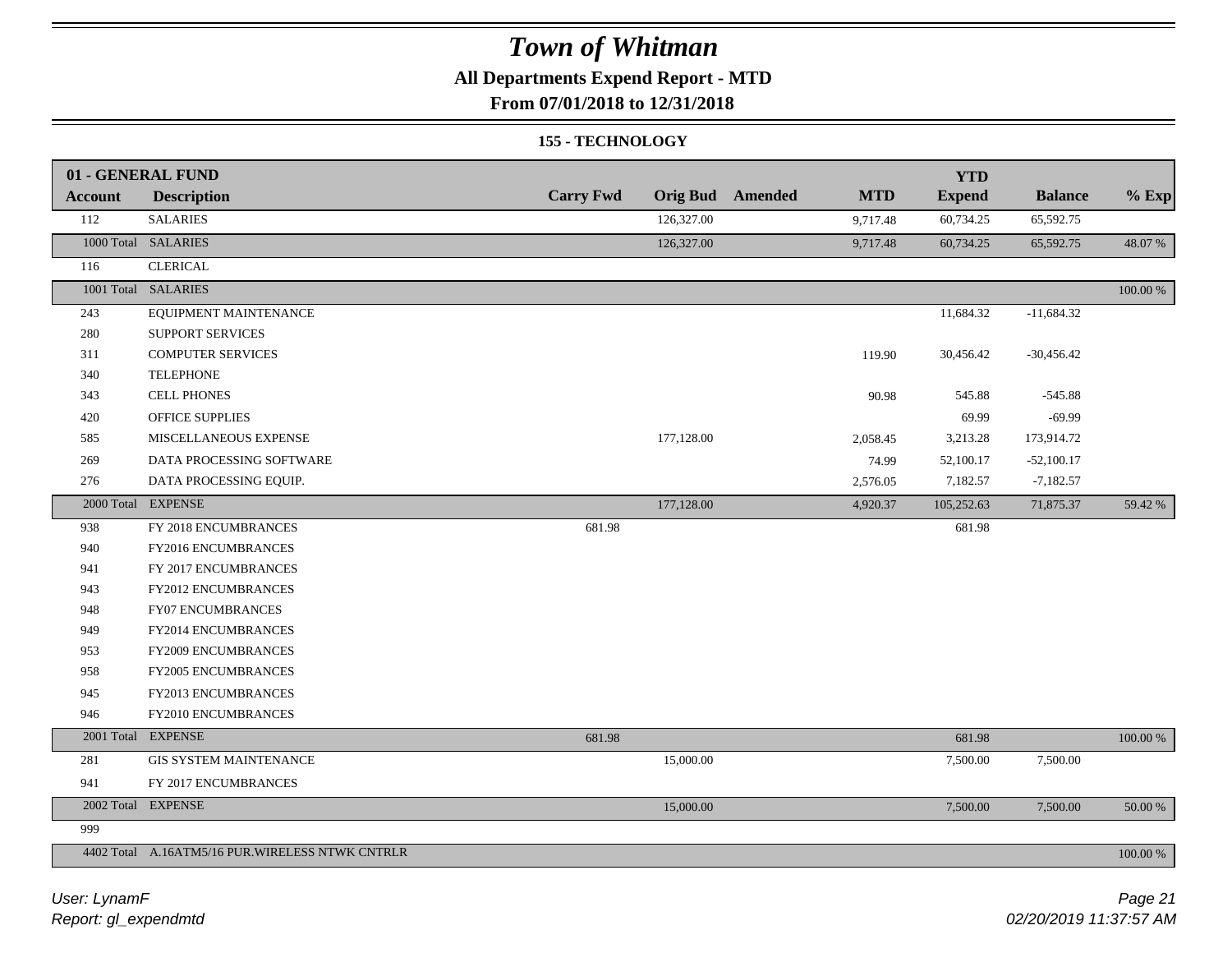## **All Departments Expend Report - MTD**

### **From 07/01/2018 to 12/31/2018**

#### **155 - TECHNOLOGY**

| 01 - GENERAL FUND |                                                     |                  |            |                         |            | <b>YTD</b>    |                |            |
|-------------------|-----------------------------------------------------|------------------|------------|-------------------------|------------|---------------|----------------|------------|
| Account           | <b>Description</b>                                  | <b>Carry Fwd</b> |            | <b>Orig Bud</b> Amended | <b>MTD</b> | <b>Expend</b> | <b>Balance</b> | $%$ Exp    |
| 999               |                                                     | 638.58           |            |                         |            | 184.50        | 454.08         |            |
|                   | 4411 Total A.17ATM5/16 PUR.BATT.-POLICE NTWRK       | 638.58           |            |                         |            | 184.50        | 454.08         | 28.89 %    |
| 999               |                                                     |                  | 10,000.00  |                         |            |               | 10,000.00      |            |
|                   | 4500 Total ART21ATM5/1830MSOFFICE2016LICENSES       |                  | 10,000.00  |                         |            |               | 10,000.00      | 0.00 %     |
| 999               |                                                     |                  | 11,000.00  |                         |            |               | 11,000.00      |            |
|                   | 4509 Total ART22ATM5/18PCHMLTIFUNCPRTFORTWNNTWK     |                  | 11,000.00  |                         |            |               | 11,000.00      | $0.00\ \%$ |
| 999               |                                                     |                  | 4,700.00   |                         |            |               | 4,700.00       |            |
|                   | 4510 Total ART23ATM5/18DEPTHEADERPKGSFORP&FWEBSITE  |                  | 4,700.00   |                         |            |               | 4,700.00       | 0.00 %     |
| 999               |                                                     |                  |            |                         |            |               |                |            |
|                   | 4512 Total A.37ATM 5/15 PUR.2 COPIERS/TOWN OFFICES  |                  |            |                         |            |               |                | 100.00 %   |
| 999               |                                                     |                  | 8,500.00   |                         |            |               | 8,500.00       |            |
|                   | 4516 Total ART24 ATM5/18 PCH 100 REMOTE DESKTOP USE |                  | 8,500.00   |                         |            |               | 8,500.00       | $0.00 \%$  |
| 999               |                                                     |                  |            |                         |            |               |                |            |
|                   | 4519 Total A.34ATM 5/17 PUR.MULTI-FUNCTION PRINTER  |                  |            |                         |            |               |                | 100.00 %   |
| 999               |                                                     |                  |            |                         |            |               |                |            |
|                   | 4520 Total A33ATM 5/17 PUR.FIREWALLS                |                  |            |                         |            |               |                | 100.00 %   |
| 999               |                                                     |                  | 5,000.00   |                         |            |               | 5,000.00       |            |
|                   | 4523 Total ART25 ATM5/18 PCH & INSTALL 6 SURVEILL C |                  | 5,000.00   |                         |            |               | 5,000.00       | $0.00\ \%$ |
| 999               |                                                     | 3,413.38         |            |                         |            |               | 3,413.38       |            |
|                   | 4526 Total A.36 ATM5/15PUR.POW.SUPPLY/NETWK.EQ.     | 3,413.38         |            |                         |            |               | 3,413.38       | 0.00 %     |
| 999               |                                                     | 1,018.65         |            |                         |            |               | 1,018.65       |            |
|                   | 4527 Total A.14ATM5/16 PUR.SFTWR NET.SECURITY       | 1,018.65         |            |                         |            |               | 1,018.65       | $0.00\ \%$ |
| 999               |                                                     | 12,300.15        |            |                         |            |               | 12,300.15      |            |
|                   | 4564 Total A36ATM5/17PUR.COMP.EQ.TN.BLDGS           | 12,300.15        |            |                         |            |               | 12,300.15      | 0.00 %     |
|                   | <b>155 Total TECHNOLOGY</b>                         | 18,052.74        | 357,655.00 |                         | 14,637.85  | 174,353.36    | 201,354.38     |            |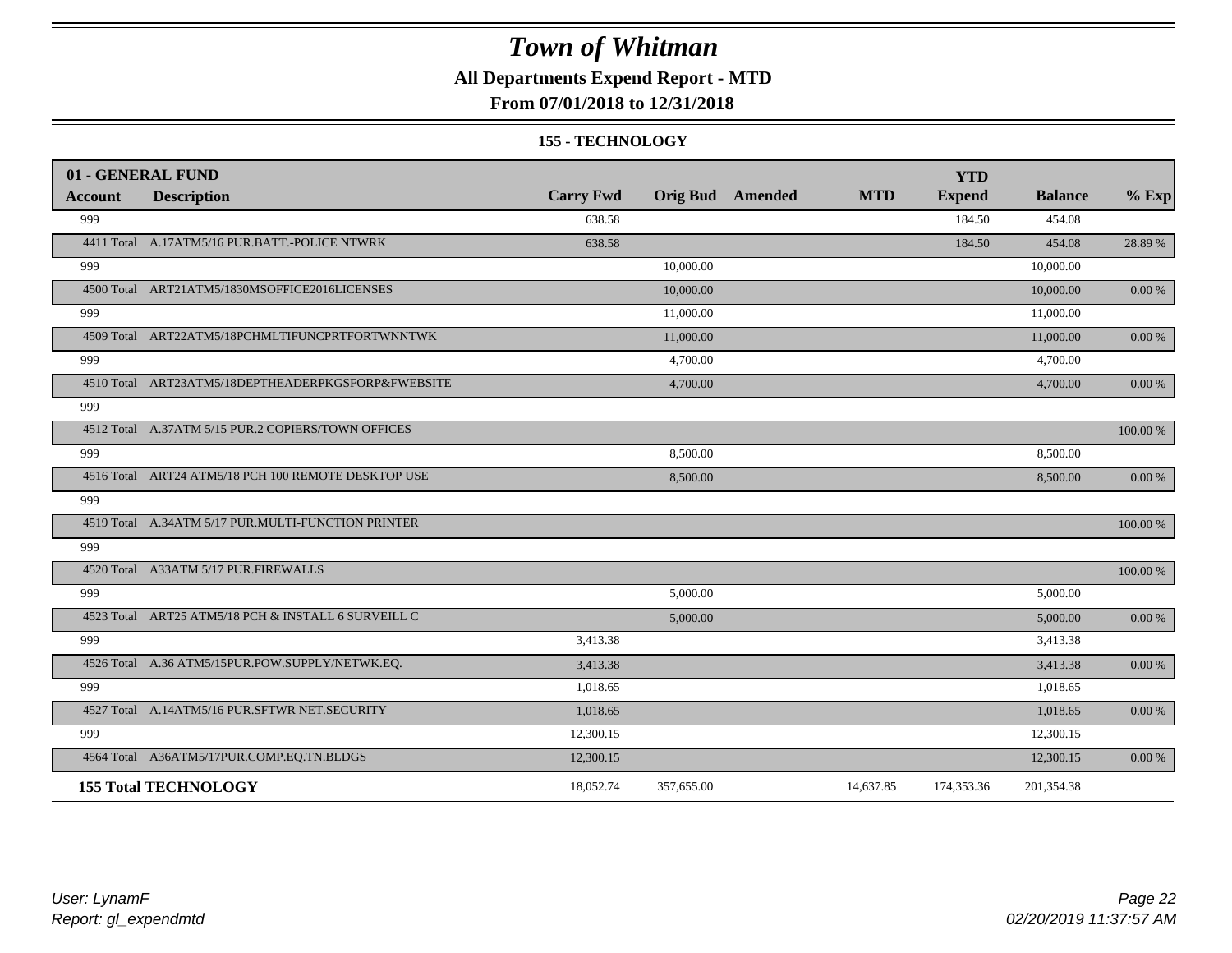**All Departments Expend Report - MTD**

**From 07/01/2018 to 12/31/2018**

#### **158 - TAX TITLE FORECLOSURE-TREAS.**

|         | 01 - GENERAL FUND                             |                  |           |         |            | <b>YTD</b>    |                |          |
|---------|-----------------------------------------------|------------------|-----------|---------|------------|---------------|----------------|----------|
| Account | <b>Description</b>                            | <b>Carry Fwd</b> | Orig Bud  | Amended | <b>MTD</b> | <b>Expend</b> | <b>Balance</b> | $%$ Exp  |
| 252     | <b>SERVICES</b>                               |                  | 40,000.00 |         | 3.610.19   | 12,445.14     | 27,554.86      |          |
|         | 2000 Total EXPENSE                            |                  | 40,000,00 |         | 3.610.19   | 12,445.14     | 27,554.86      | 31.11 %  |
| 948     | <b>FY07 ENCUMBRANCES</b>                      |                  |           |         |            |               |                |          |
|         | 2001 Total EXPENSE                            |                  |           |         |            |               |                | 100.00 % |
|         | <b>158 Total TAX TITLE FORECLOSURE-TREAS.</b> |                  | 40,000.00 |         | 3.610.19   | 12,445.14     | 27,554.86      |          |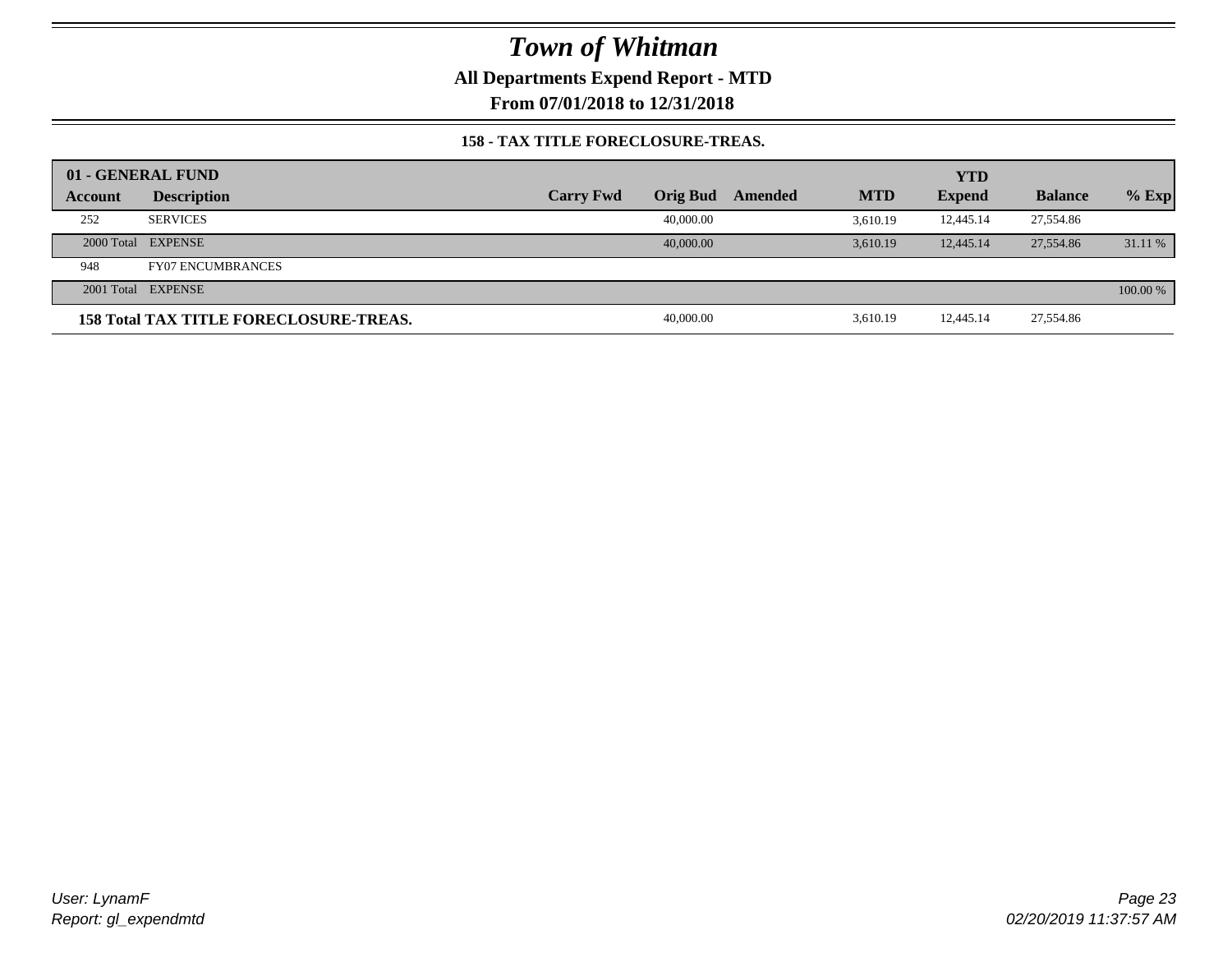**All Departments Expend Report - MTD**

**From 07/01/2018 to 12/31/2018**

#### **159 - TAX TITLE EXPENSE-COLLECTOR**

|         | 01 - GENERAL FUND                            |                  |                         |            | YTD           |                |          |
|---------|----------------------------------------------|------------------|-------------------------|------------|---------------|----------------|----------|
| Account | <b>Description</b>                           | <b>Carry Fwd</b> | <b>Orig Bud</b> Amended | <b>MTD</b> | <b>Expend</b> | <b>Balance</b> | $%$ Exp  |
| 252     | <b>SERVICES</b>                              |                  |                         |            |               |                |          |
|         | 2000 Total EXPENSE                           |                  |                         |            |               |                | 100.00 % |
|         | <b>159 Total TAX TITLE EXPENSE-COLLECTOR</b> |                  |                         |            |               |                |          |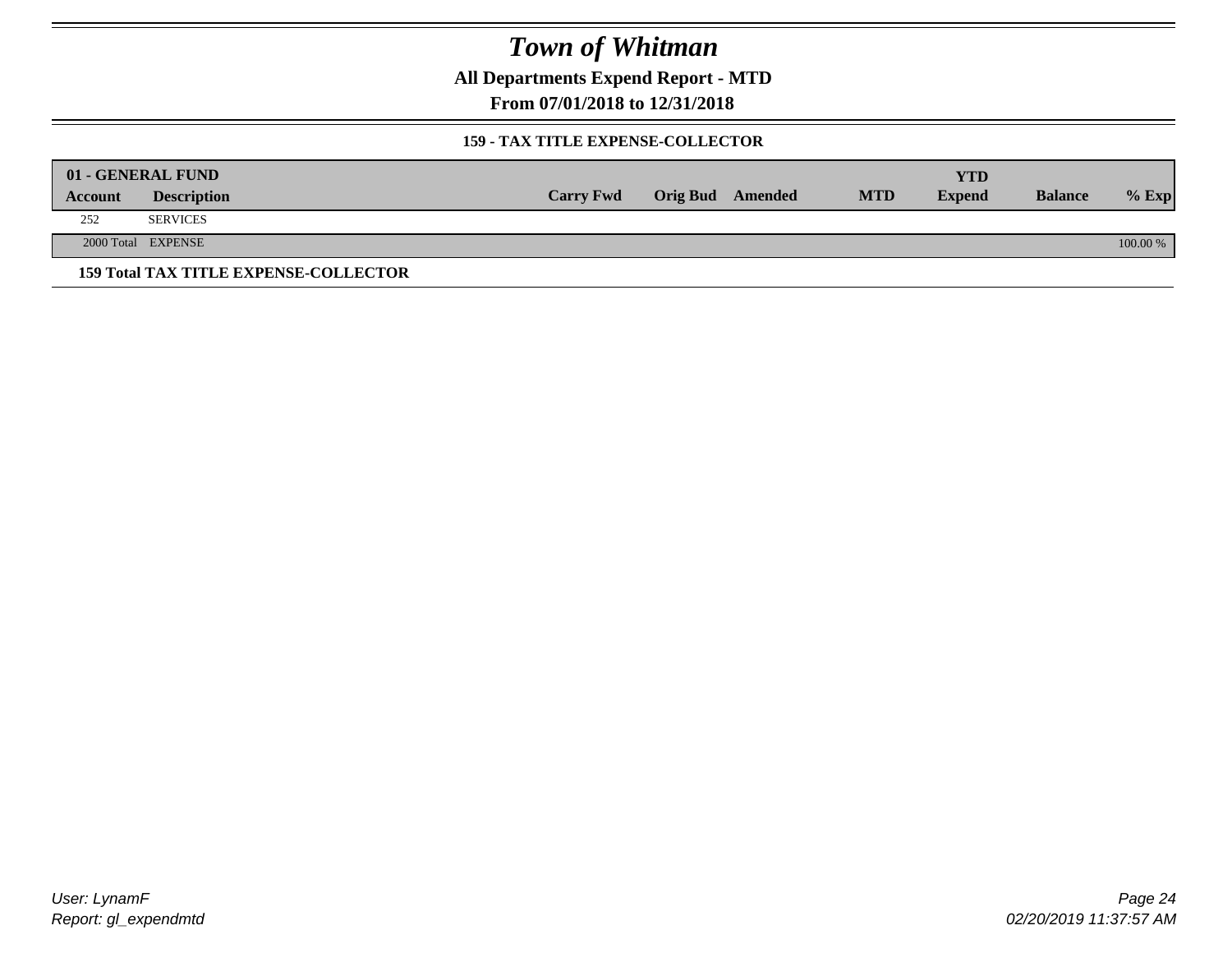## **All Departments Expend Report - MTD**

**From 07/01/2018 to 12/31/2018**

#### **161 - TOWN CLERK**

|                | 01 - GENERAL FUND                  |                  |                                       | <b>YTD</b>    |                |            |
|----------------|------------------------------------|------------------|---------------------------------------|---------------|----------------|------------|
| <b>Account</b> | <b>Description</b>                 | <b>Carry Fwd</b> | <b>MTD</b><br><b>Orig Bud</b> Amended | <b>Expend</b> | <b>Balance</b> | $%$ Exp    |
| 112            | <b>SALARIES</b>                    | 67,450.00        | 5,188.48                              | 32,428.00     | 35,022.00      |            |
| 146            | SALARIES-LONGEVITY                 |                  |                                       |               |                |            |
|                | 1000 Total SALARIES                | 67,450.00        | 5,188.48                              | 32,428.00     | 35,022.00      | 48.07 %    |
| 116            | <b>CLERICAL</b>                    | 41,220.00        | 3,170.76                              | 19,744.05     | 21,475.95      |            |
|                | 1001 Total SALARIES                | 41,220.00        | 3,170.76                              | 19,744.05     | 21,475.95      | 47.89 %    |
| 126            | <b>CLERICAL II</b>                 | 40,037.00        | 3,079.76                              | 19,201.10     | 20,835.90      |            |
|                | 1002 Total SALARIES                | 40,037.00        | 3,079.76                              | 19,201.10     | 20,835.90      | 47.95 %    |
| 130            | <b>SALARIES-OVERTIME</b>           | 2,000.00         | 253.65                                | 588.13        | 1,411.87       |            |
|                | 1004 Total SALARIES                | 2,000.00         | 253.65                                | 588.13        | 1,411.87       | 29.40 %    |
| 142            | CERTIFICATION STIPEND              | 1,000.00         |                                       | 1,000.00      |                |            |
|                | 1005 Total SALARIES                | 1,000.00         |                                       | 1,000.00      |                | 100.00 %   |
| 244            | OFFICE EQUIPMENT MAINTENANCE       |                  |                                       |               |                |            |
| 306            | <b>BOOKBINDING</b>                 |                  |                                       |               |                |            |
| 314            | <b>MICRO FILM STORAGE</b>          |                  |                                       |               |                |            |
| 340            | <b>TELEPHONE</b>                   |                  |                                       |               |                |            |
| 343            | <b>CELL PHONES</b>                 |                  | 25.49                                 | 152.97        | $-152.97$      |            |
| 736            | TOWN RECORDS RESTORATION           |                  |                                       |               |                |            |
| 420            | <b>OFFICE SUPPLIES</b>             |                  |                                       | 504.64        | $-504.64$      |            |
| 585            | MISCELLANEOUS EXPENSE              | 3,950.00         |                                       | 10.00         | 3,940.00       |            |
| 732            | <b>DOG LICENSES &amp; SUPPLIES</b> |                  |                                       |               |                |            |
| 710            | IN STATE TRAVEL                    |                  |                                       | 128.08        | $-128.08$      |            |
| 730            | <b>ASSOCIATION DUES</b>            |                  |                                       | 385.00        | $-385.00$      |            |
| 731            | <b>MEETINGS</b>                    |                  |                                       | 443.54        | $-443.54$      |            |
| 741            | <b>SURETY BONDS</b>                |                  |                                       |               |                |            |
| 870            | OFFICE EQUIPMENT                   |                  |                                       |               |                |            |
|                | 2000 Total EXPENSE                 | 3,950.00         | 25.49                                 | 1,624.23      | 2,325.77       | 41.11 %    |
| 736            | TOWN RECORDS RESTORATION           | 2,500.00         |                                       |               | 2,500.00       |            |
|                | 2001 Total EXPENSE                 | 2,500.00         |                                       |               | 2,500.00       | $0.00\,\%$ |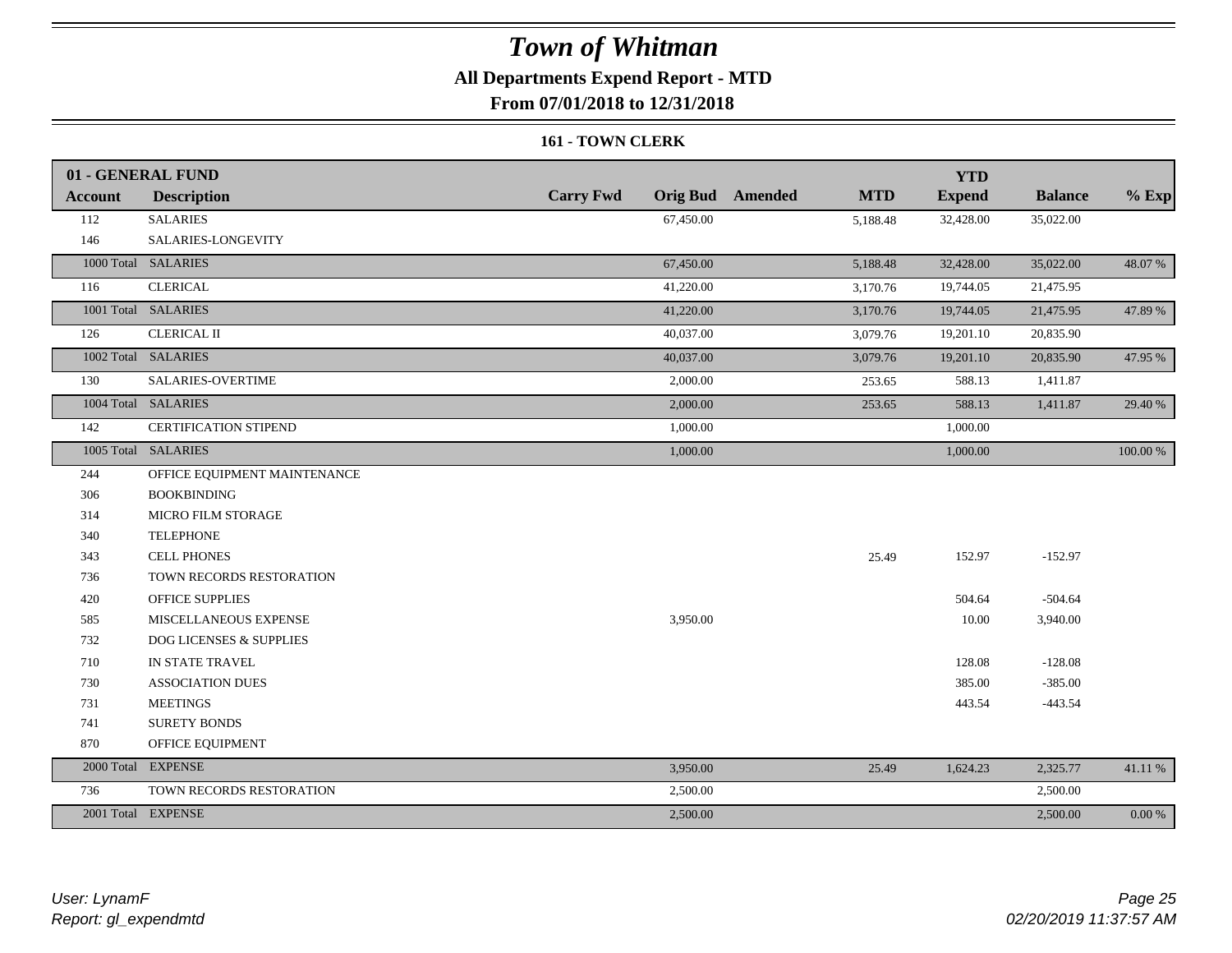## **All Departments Expend Report - MTD**

#### **From 07/01/2018 to 12/31/2018**

#### **161 - TOWN CLERK**

|            | 01 - GENERAL FUND                         |                  |            |                         |            | <b>YTD</b>    |                |          |
|------------|-------------------------------------------|------------------|------------|-------------------------|------------|---------------|----------------|----------|
| Account    | <b>Description</b>                        | <b>Carry Fwd</b> |            | <b>Orig Bud</b> Amended | <b>MTD</b> | <b>Expend</b> | <b>Balance</b> | $%$ Exp  |
| 946        | FY2010 ENCUMBRANCES                       |                  |            |                         |            |               |                |          |
| 953        | FY2009 ENCUMBRANCES                       |                  |            |                         |            |               |                |          |
|            | 2002 Total EXPENSE                        |                  |            |                         |            |               |                | 100.00 % |
| 732        | <b>DOG LICENSES &amp; SUPPLIES</b>        |                  |            |                         |            |               |                |          |
|            | 2003 Total EXPENSE                        |                  |            |                         |            |               |                | 100.00 % |
| 999        |                                           |                  |            |                         |            |               |                |          |
| 4422 Total | <b>A30ATM5/07PURCHASE PRINTER</b>         |                  |            |                         |            |               |                | 100.00 % |
| 999        |                                           |                  |            |                         |            |               |                |          |
| 4424 Total | ESTABLISH PETTY CASH - TOWN CLERK         |                  |            |                         |            |               |                | 100.00 % |
| 999        |                                           |                  |            |                         |            |               |                |          |
|            | 4425 Total A.36ATM5/06MICROF.TN.REC.93-05 |                  |            |                         |            |               |                | 100.00 % |
|            | <b>161 Total TOWN CLERK</b>               |                  | 158,157.00 |                         | 11,718.14  | 74,585.51     | 83,571.49      |          |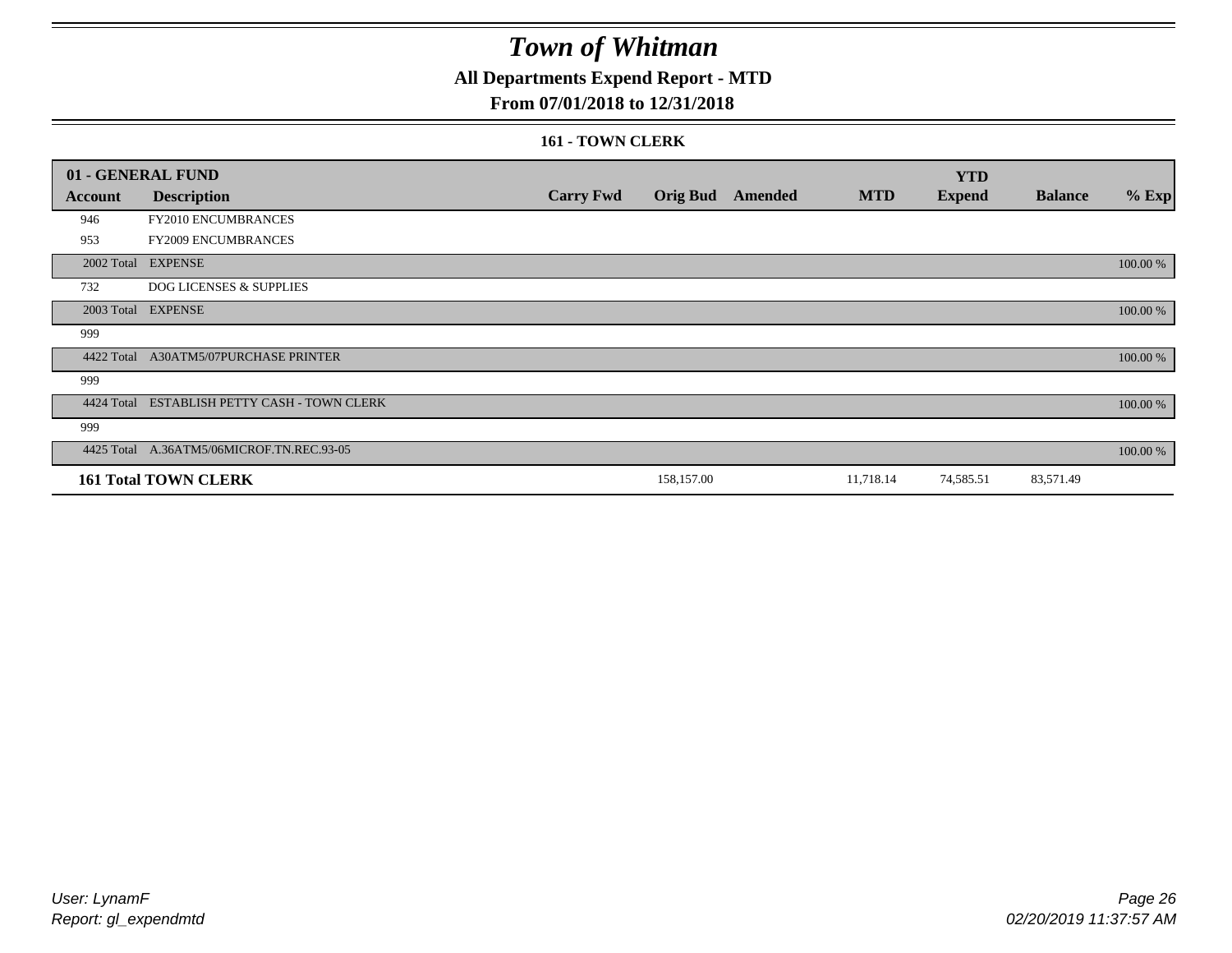## **All Departments Expend Report - MTD**

## **From 07/01/2018 to 12/31/2018**

#### **163 - REGISTRARS**

|                | 01 - GENERAL FUND             |                                     |                       | <b>YTD</b>    |                |            |
|----------------|-------------------------------|-------------------------------------|-----------------------|---------------|----------------|------------|
| <b>Account</b> | <b>Description</b>            | <b>Carry Fwd</b><br><b>Orig Bud</b> | <b>MTD</b><br>Amended | <b>Expend</b> | <b>Balance</b> | $%$ Exp    |
| 110            | <b>SALARIES-BOARD MEMBERS</b> | 3,782.00                            | 315.15                | 1,890.90      | 1,891.10       |            |
| 128            | <b>TOWN CLERK</b>             | 723.00                              |                       | 723.00        |                |            |
|                | 1000 Total SALARIES           | 4,505.00                            | 315.15                | 2,613.90      | 1,891.10       | 58.02 %    |
| 121            | <b>CLERICAL I</b>             |                                     |                       |               |                |            |
|                | 1001 Total SALARIES           |                                     |                       |               |                | 100.00 %   |
| 122            | <b>CANVAS LIST SERVICES</b>   | 4,178.00                            |                       |               | 4,178.00       |            |
|                | 1002 Total SALARIES           | 4,178.00                            |                       |               | 4,178.00       | 0.00 %     |
| 244            | OFFICE EQUIPMENT MAINTENANCE  |                                     |                       |               |                |            |
| 340            | <b>TELEPHONE</b>              |                                     |                       |               |                |            |
| 420            | <b>OFFICE SUPPLIES</b>        | 400.00                              |                       |               | 400.00         |            |
| 731            | <b>MEETINGS</b>               |                                     |                       | 180.00        | $-180.00$      |            |
| 2000 Total     | <b>EXPENSE</b>                | 400.00                              |                       | 180.00        | 220.00         | 45.00 %    |
| 342            | <b>PRINTING</b>               | 2,000.00                            |                       |               | 2,000.00       |            |
|                | 2001 Total EXPENSE            | 2,000.00                            |                       |               | 2,000.00       | $0.00\ \%$ |
| 590            | <b>CENSUS SUPPLIES</b>        | 1,900.00                            | 869.20                | 869.20        | 1,030.80       |            |
| 2002 Total     | <b>EXPENSE</b>                | 1,900.00                            | 869.20                | 869.20        | 1,030.80       | 45.74 %    |
| 943            | <b>FY2012 ENCUMBRANCES</b>    |                                     |                       |               |                |            |
| 945            | <b>FY2013 ENCUMBRANCES</b>    |                                     |                       |               |                |            |
| 946            | FY2010 ENCUMBRANCES           |                                     |                       |               |                |            |
|                | 2003 Total EXPENSE            |                                     |                       |               |                | 100.00 %   |
|                | <b>163 Total REGISTRARS</b>   | 12,983.00                           | 1,184.35              | 3,663.10      | 9,319.90       |            |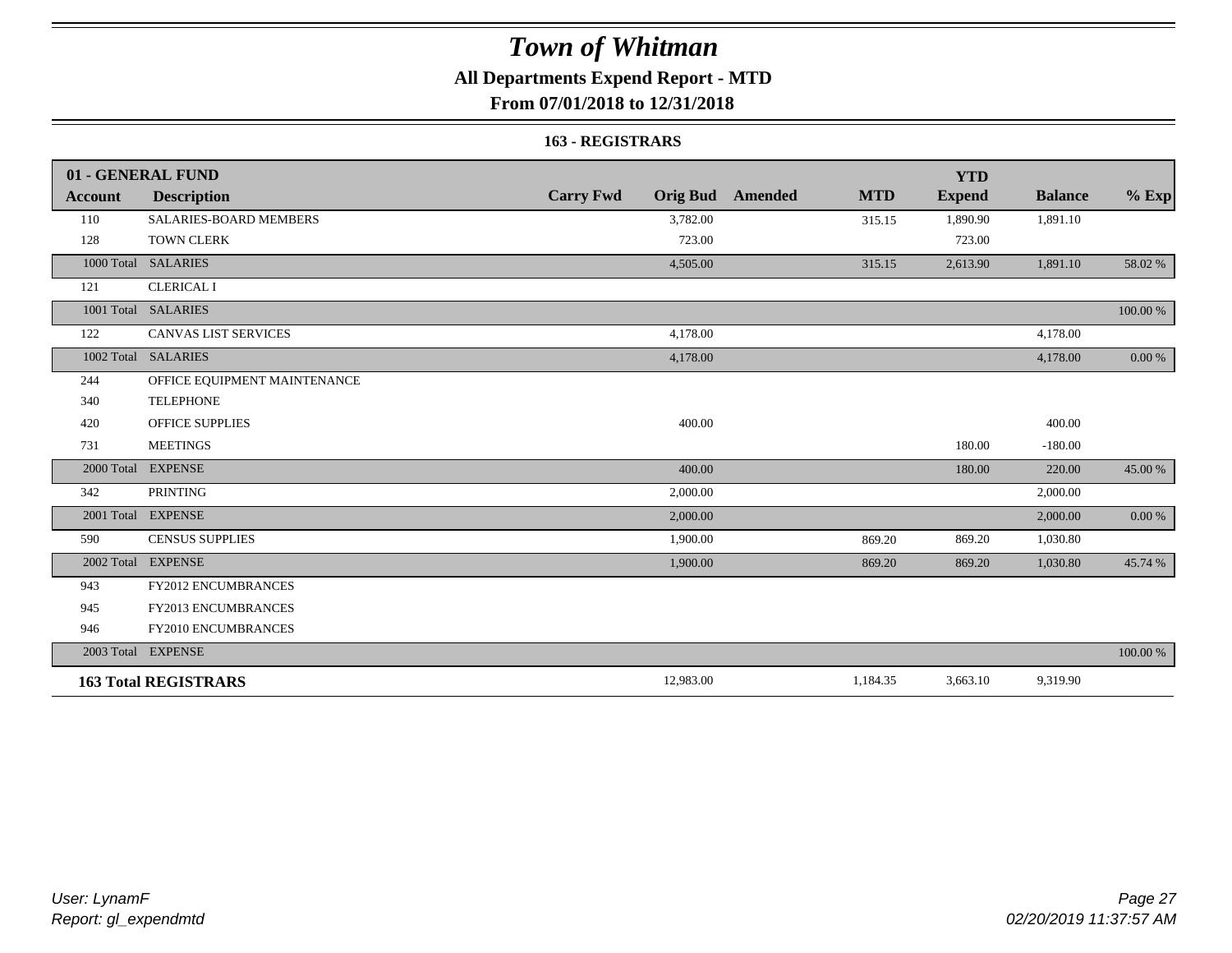**All Departments Expend Report - MTD**

**From 07/01/2018 to 12/31/2018**

#### **171 - CONSERVATION COMMISSION**

|                | 01 - GENERAL FUND                              |                  |          |                         |            | <b>YTD</b>    |                |          |
|----------------|------------------------------------------------|------------------|----------|-------------------------|------------|---------------|----------------|----------|
| <b>Account</b> | <b>Description</b>                             | <b>Carry Fwd</b> |          | <b>Orig Bud</b> Amended | <b>MTD</b> | <b>Expend</b> | <b>Balance</b> | $%$ Exp  |
| 121            | <b>CLERICAL I</b>                              |                  | 1,340.00 |                         | 207.40     | 674.05        | 665.95         |          |
|                | 1000 Total SALARIES                            |                  | 1,340.00 |                         | 207.40     | 674.05        | 665.95         | 50.30 %  |
| 949            | FY2014 ENCUMBRANCES                            |                  |          |                         |            |               |                |          |
|                | 1001 Total SALARIES                            |                  |          |                         |            |               |                | 100.00 % |
| 304            | <b>ADVERTISING</b>                             |                  |          |                         |            |               |                |          |
| 307            | ENGINEERING/ARCHITECTURAL                      |                  |          |                         |            |               |                |          |
| 420            | <b>OFFICE SUPPLIES</b>                         |                  |          |                         |            |               |                |          |
| 585            | MISCELLANEOUS EXPENSE                          |                  | 580.00   |                         | 26.70      | 57.63         | 522.37         |          |
| 710            | IN STATE TRAVEL                                |                  |          |                         |            |               |                |          |
| 730            | <b>ASSOCIATION DUES</b>                        |                  |          |                         |            | 417.00        | $-417.00$      |          |
| 731            | <b>MEETINGS</b>                                |                  |          |                         |            |               |                |          |
|                | 2000 Total EXPENSE                             |                  | 580.00   |                         | 26.70      | 474.63        | 105.37         | 81.83%   |
| 733            | CONS. N.O.I. FEES APPROPRIATED                 |                  |          |                         |            |               |                |          |
|                | 2001 Total EXPENSE                             |                  |          |                         |            |               |                | 100.00 % |
| 943            | FY2012 ENCUMBRANCES                            |                  |          |                         |            |               |                |          |
|                | 2002 Total EXPENSE                             |                  |          |                         |            |               |                | 100.00 % |
| 999            |                                                | 2,100.00         |          |                         |            |               | 2,100.00       |          |
|                | 4401 Total A.12STM12/17PHS1 ASSESS.HOBART POND | 2,100.00         |          |                         |            |               | 2,100.00       | 0.00 %   |
|                | 171 Total CONSERVATION COMMISSION              | 2,100.00         | 1,920.00 |                         | 234.10     | 1,148.68      | 2,871.32       |          |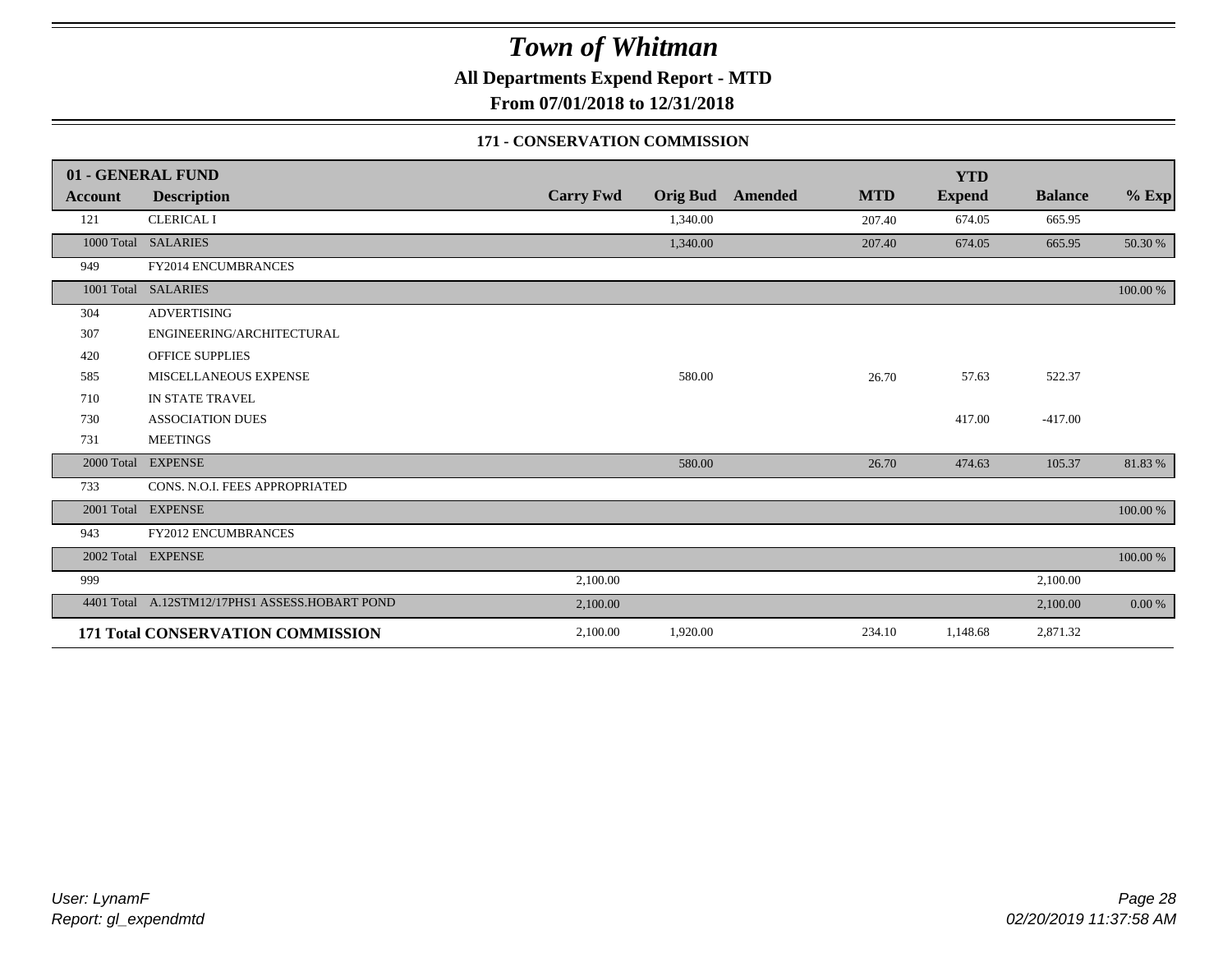**All Departments Expend Report - MTD**

**From 07/01/2018 to 12/31/2018**

#### **175 - PLANNING BOARD**

|                | 01 - GENERAL FUND               |                                     |                       | <b>YTD</b>    |                |          |
|----------------|---------------------------------|-------------------------------------|-----------------------|---------------|----------------|----------|
| <b>Account</b> | <b>Description</b>              | <b>Carry Fwd</b><br><b>Orig Bud</b> | <b>MTD</b><br>Amended | <b>Expend</b> | <b>Balance</b> | $%$ Exp  |
| 121            | <b>CLERICAL I</b>               | 6,805.00                            | 175.50                | 1,009.15      | 5,795.85       |          |
|                | 1000 Total SALARIES             | 6,805.00                            | 175.50                | 1,009.15      | 5,795.85       | 14.82 %  |
| 939            | <b>FY2015 ENCUMBRANCES</b>      |                                     |                       |               |                |          |
| 1001 Total     | <b>SALARIES</b>                 |                                     |                       |               |                | 100.00 % |
| 304            | <b>ADVERTISING</b>              |                                     |                       |               |                |          |
| 420            | <b>OFFICE SUPPLIES</b>          |                                     |                       |               |                |          |
| 585            | MISCELLANEOUS EXPENSE           | 400.00                              |                       | 59.00         | 341.00         |          |
| 730            | <b>ASSOCIATION DUES</b>         |                                     |                       |               |                |          |
| 2000 Total     | <b>EXPENSE</b>                  | 400.00                              |                       | 59.00         | 341.00         | 14.75 %  |
| 121            | <b>CLERICAL I</b>               |                                     |                       |               |                |          |
| 852            | A.21STM11/00 TOWN MASTER PLAN   |                                     |                       |               |                |          |
|                | 2001 Total EXPENSE              |                                     |                       |               |                | 100.00 % |
|                | <b>175 Total PLANNING BOARD</b> | 7,205.00                            | 175.50                | 1,068.15      | 6,136.85       |          |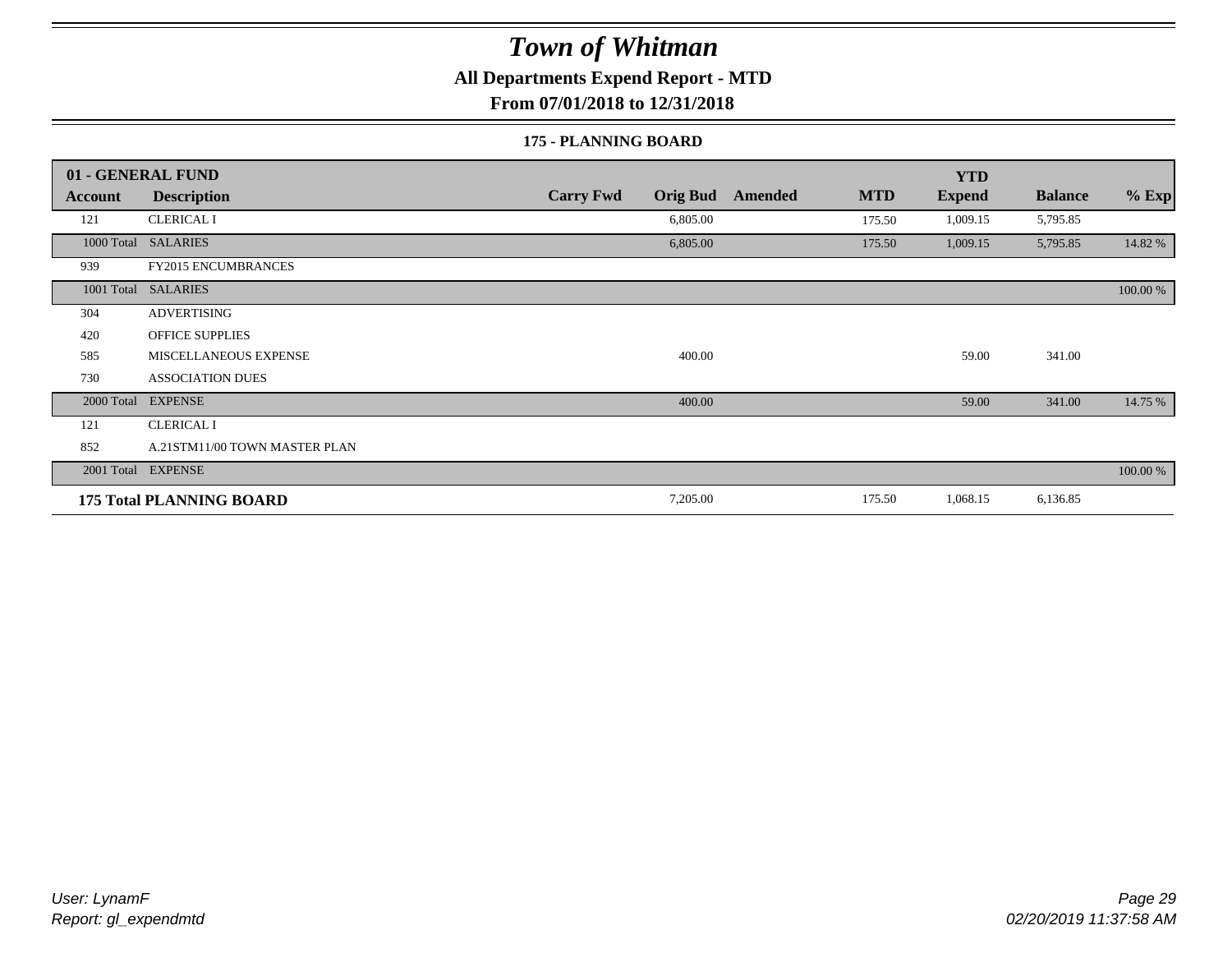**All Departments Expend Report - MTD**

**From 07/01/2018 to 12/31/2018**

#### **176 - ZONING BOARD OF APPEALS**

|            | 01 - GENERAL FUND                        |                  |                 |         |            | <b>YTD</b>    |                |          |
|------------|------------------------------------------|------------------|-----------------|---------|------------|---------------|----------------|----------|
| Account    | <b>Description</b>                       | <b>Carry Fwd</b> | <b>Orig Bud</b> | Amended | <b>MTD</b> | <b>Expend</b> | <b>Balance</b> | $%$ Exp  |
| 110        | SALARIES-BOARD MEMBERS                   |                  |                 |         |            |               |                |          |
| 1000 Total | <b>SALARIES</b>                          |                  |                 |         |            |               |                | 100.00 % |
| 121        | <b>CLERICAL I</b>                        |                  | 5,202.00        |         | 425.00     | 2,414.00      | 2,788.00       |          |
| 1001 Total | <b>SALARIES</b>                          |                  | 5,202.00        |         | 425.00     | 2,414.00      | 2,788.00       | 46.40 %  |
| 304        | <b>ADVERTISING</b>                       |                  |                 |         |            |               |                |          |
| 420        | <b>OFFICE SUPPLIES</b>                   |                  |                 |         |            |               |                |          |
| 585        | <b>MISCELLANEOUS EXPENSE</b>             |                  | 500.00          |         |            |               | 500.00         |          |
| 710        | IN STATE TRAVEL                          |                  |                 |         |            |               |                |          |
| 730        | <b>ASSOCIATION DUES</b>                  |                  |                 |         |            |               |                |          |
| 731        | <b>MEETINGS</b>                          |                  |                 |         |            |               |                |          |
| 2000 Total | <b>EXPENSE</b>                           |                  | 500.00          |         |            |               | 500.00         | 0.00 %   |
|            | <b>176 Total ZONING BOARD OF APPEALS</b> |                  | 5,702.00        |         | 425.00     | 2,414.00      | 3,288.00       |          |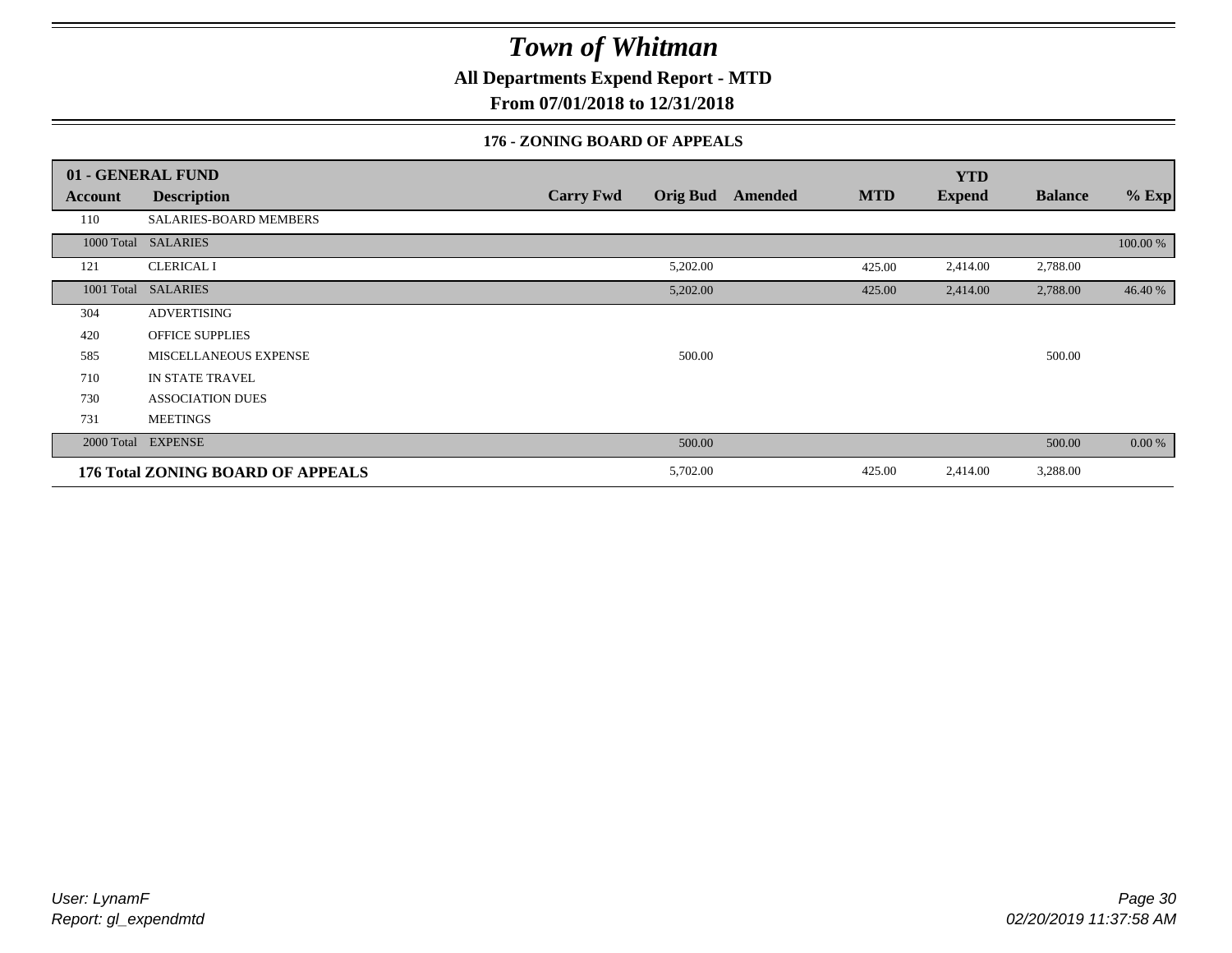**All Departments Expend Report - MTD**

**From 07/01/2018 to 12/31/2018**

#### **189 - AFFIRMATIVE ACTION OFFICER**

|         | 01 - GENERAL FUND                           |                  |        |                         |            | <b>YTD</b>    |                |          |
|---------|---------------------------------------------|------------------|--------|-------------------------|------------|---------------|----------------|----------|
| Account | <b>Description</b>                          | <b>Carry Fwd</b> |        | <b>Orig Bud</b> Amended | <b>MTD</b> | <b>Expend</b> | <b>Balance</b> | $%$ Exp  |
| 112     | <b>SALARIES</b>                             |                  |        |                         |            |               |                |          |
| 167     | <b>INTERPRETIVE SERVICES</b>                |                  |        |                         |            |               |                |          |
|         | 1000 Total SALARIES                         |                  |        |                         |            |               |                | 100.00 % |
| 167     | <b>INTERPRETIVE SERVICES</b>                |                  | 500.00 |                         |            |               | 500.00         |          |
|         | 2000 Total EXPENSE                          |                  | 500.00 |                         |            |               | 500.00         | $0.00\%$ |
|         | <b>189 Total AFFIRMATIVE ACTION OFFICER</b> |                  | 500.00 |                         |            |               | 500.00         |          |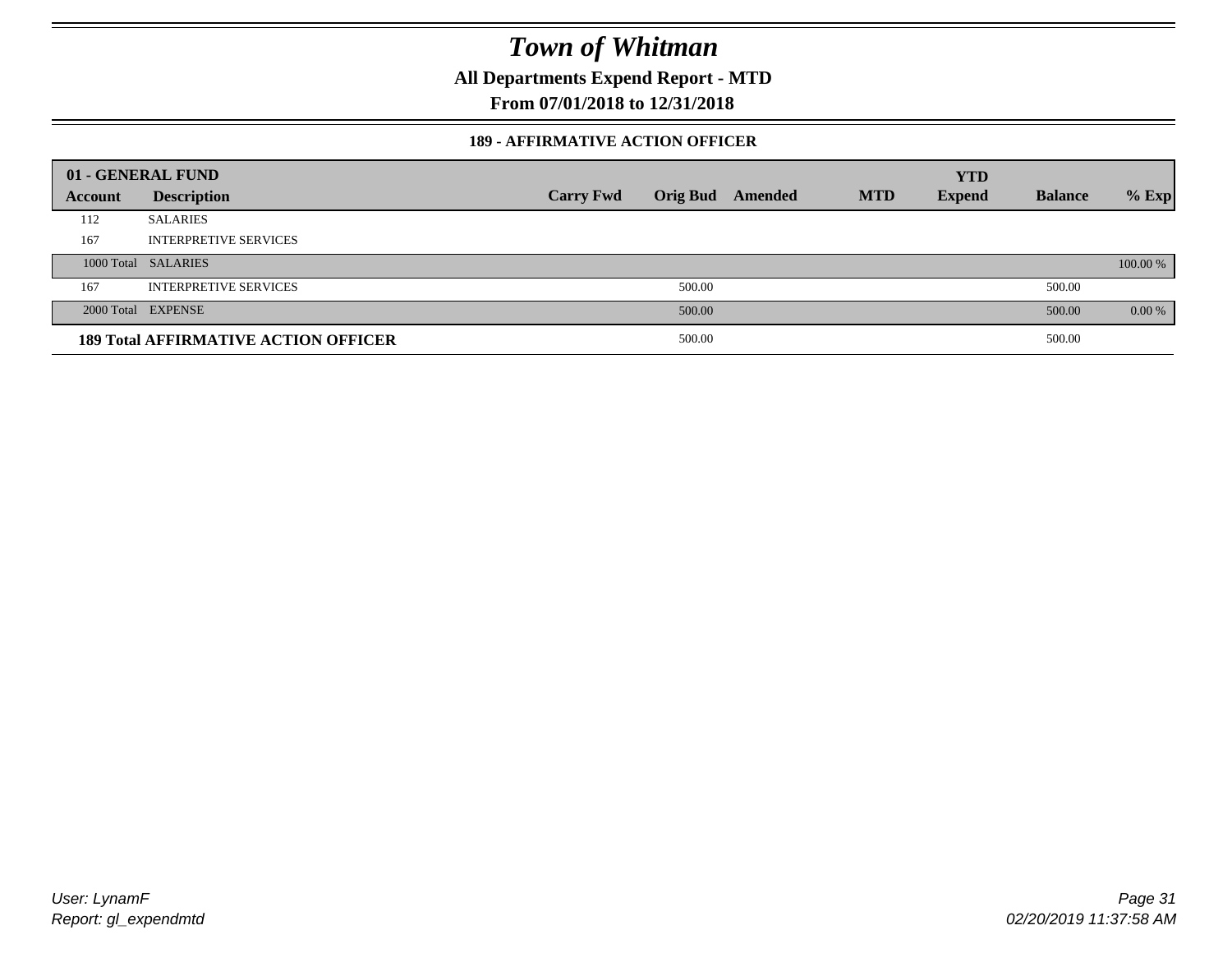**All Departments Expend Report - MTD**

**From 07/01/2018 to 12/31/2018**

#### **192 - TOWN HALL MAINTENANCE**

|         | 01 - GENERAL FUND                        |                  |           |                         |            | <b>YTD</b>    |                |          |
|---------|------------------------------------------|------------------|-----------|-------------------------|------------|---------------|----------------|----------|
| Account | <b>Description</b>                       | <b>Carry Fwd</b> |           | <b>Orig Bud</b> Amended | <b>MTD</b> | <b>Expend</b> | <b>Balance</b> | $%$ Exp  |
| 112     | <b>SALARIES</b>                          |                  | 51,173.00 |                         | 3,969.60   | 24,378.00     | 26,795.00      |          |
| 117     | <b>CUSTODIAL</b>                         |                  |           |                         |            |               |                |          |
|         | 1000 Total SALARIES                      |                  | 51,173.00 |                         | 3,969.60   | 24,378.00     | 26,795.00      | 47.63 %  |
| 120     | <b>SALARIES-PART TIME</b>                |                  | 5,000.00  |                         |            | 4,986.14      | 13.86          |          |
| 130     | <b>SALARIES-OVERTIME</b>                 |                  | 4,000.00  |                         | 1,032.86   | 1,691.76      | 2,308.24       |          |
| 188     | MAINTENANCE TECHNICIAN                   |                  | 23,770.00 |                         | 1,801.60   | 11,147.40     | 12,622.60      |          |
|         | 1001 Total SALARIES                      |                  | 32,770.00 |                         | 2,834.46   | 17,825.30     | 14,944.70      | 54.39 %  |
| 943     | <b>FY2012 ENCUMBRANCES</b>               |                  |           |                         |            |               |                |          |
|         | 1002 Total SALARIES                      |                  |           |                         |            |               |                | 100.00 % |
| 130     | SALARIES-OVERTIME                        |                  |           |                         |            |               |                |          |
|         | 1003 Total SALARIES                      |                  |           |                         |            |               |                | 100.00 % |
| 210     | <b>ELECTRICITY</b>                       |                  |           |                         | 2,691.33   | 19,167.92     | $-19,167.92$   |          |
| 212     | <b>GAS (NATURAL)</b>                     |                  |           |                         | 4,685.05   | 6,673.19      | $-6,673.19$    |          |
| 214     | OIL (HEATING)                            |                  |           |                         |            |               |                |          |
| 243     | EQUIPMENT MAINTENANCE                    |                  |           |                         | 806.38     | 881.38        | $-881.38$      |          |
| 340     | <b>TELEPHONE</b>                         |                  |           |                         |            |               |                |          |
| 343     | <b>CELL PHONES</b>                       |                  |           |                         | 50.99      | 305.94        | $-305.94$      |          |
| 430     | <b>BUILDING MAINTENANCE &amp; REPAIR</b> |                  |           |                         | 2,531.41   | 5,984.25      | $-5,984.25$    |          |
| 450     | <b>CUSTODIAL SUPPLIES</b>                |                  |           |                         | 226.28     | 2,641.99      | $-2,641.99$    |          |
| 481     | <b>GASOLINE</b>                          |                  |           |                         |            | 12.90         | $-12.90$       |          |
| 585     | MISCELLANEOUS EXPENSE                    |                  | 90,000.00 |                         | $-835.07$  | 937.21        | 89,062.79      |          |
|         | 2000 Total EXPENSE                       |                  | 90,000.00 |                         | 10,156.37  | 36,604.78     | 53,395.22      | 40.67 %  |
| 221     | <b>CUSTODIAL SERVICES</b>                |                  | 45,320.00 |                         | 4,308.49   | 16,230.53     | 29,089.47      |          |
| 239     | ELEVATOR MAINTENANCE                     |                  | 7,500.00  |                         | 200.00     | 1,200.00      | 6,300.00       |          |
|         | 2001 Total EXPENSE                       |                  | 52,820.00 |                         | 4,508.49   | 17,430.53     | 35,389.47      | 32.99 %  |
| 948     | <b>FY07 ENCUMBRANCES</b>                 |                  |           |                         |            |               |                |          |
| 949     | FY2014 ENCUMBRANCES                      |                  |           |                         |            |               |                |          |
| 941     | FY 2017 ENCUMBRANCES                     |                  |           |                         |            |               |                |          |
| 939     | <b>FY2015 ENCUMBRANCES</b>               |                  |           |                         |            |               |                |          |
| 940     | FY2016 ENCUMBRANCES                      |                  |           |                         |            |               |                |          |
|         |                                          |                  |           |                         |            |               |                |          |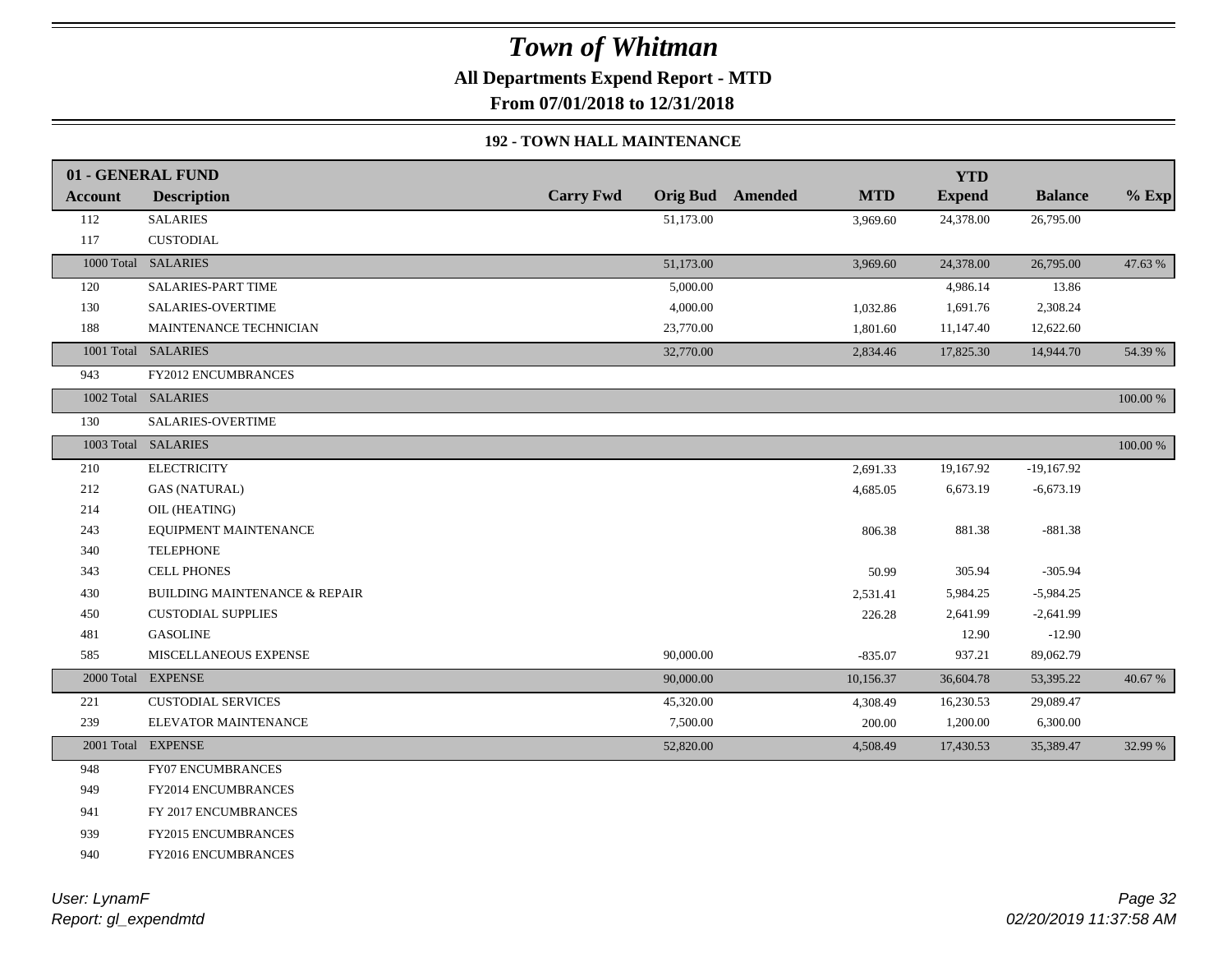**All Departments Expend Report - MTD**

**From 07/01/2018 to 12/31/2018**

#### **192 - TOWN HALL MAINTENANCE**

|         | 01 - GENERAL FUND                                   |                  |                         |            | <b>YTD</b>    |                |          |
|---------|-----------------------------------------------------|------------------|-------------------------|------------|---------------|----------------|----------|
| Account | <b>Description</b>                                  | <b>Carry Fwd</b> | <b>Orig Bud</b> Amended | <b>MTD</b> | <b>Expend</b> | <b>Balance</b> | $%$ Exp  |
| 943     | <b>FY2012 ENCUMBRANCES</b>                          |                  |                         |            |               |                |          |
|         | 2002 Total EXPENSE                                  |                  |                         |            |               |                | 100.00 % |
| 999     |                                                     |                  |                         |            |               |                |          |
|         | 4400 Total A.41ATM 5/05T.HALL BRICK REPOI           |                  |                         |            |               |                | 100.00 % |
| 999     |                                                     |                  |                         |            |               |                |          |
|         | 4415 Total A.15ATM5/17REPLACE T.HALL FIRE PANEL     |                  |                         |            |               |                | 100.00 % |
| 999     |                                                     |                  |                         |            |               |                |          |
|         | 4417 Total A.6STM9/15/03PAVE T.H.PKG.LOT            |                  |                         |            |               |                | 100.00 % |
| 999     |                                                     |                  |                         |            |               |                |          |
| 999     |                                                     |                  |                         |            |               |                |          |
|         | 4418 Total A2 ATM 5/18 WHITMAN WILL                 |                  |                         |            |               |                | 100.00 % |
| 999     |                                                     |                  |                         |            |               |                |          |
|         | 4420 Total A.2STM 5/6/02REPLACE T/H DOORS           |                  |                         |            |               |                | 100.00 % |
| 999     |                                                     |                  |                         |            |               |                |          |
|         | 4435 Total A27A ATM5/16TN.KEN.-REP.FLR.INST.FENC    |                  |                         |            |               |                | 100.00 % |
| 999     |                                                     |                  |                         |            |               |                |          |
|         | 4462 Total S3ATM5/18UPDATEEXISTINGCAMARASDUVALSCHOO |                  |                         |            |               |                | 100.00 % |
| 999     |                                                     |                  |                         |            |               |                |          |
|         | 4468 Total A.28ATM5/16PUR.DOCMT.STOR.SYS-TN.HALL    |                  |                         |            |               |                | 100.00 % |
| 999     |                                                     |                  |                         |            |               |                |          |
|         | 4553 Total A.16 STM 5/05 RE-KEY ACCESS TO           |                  |                         |            |               |                | 100.00 % |
|         | <b>192 Total TOWN HALL MAINTENANCE</b>              |                  | 226,763.00              | 21,468.92  | 96,238.61     | 130,524.39     |          |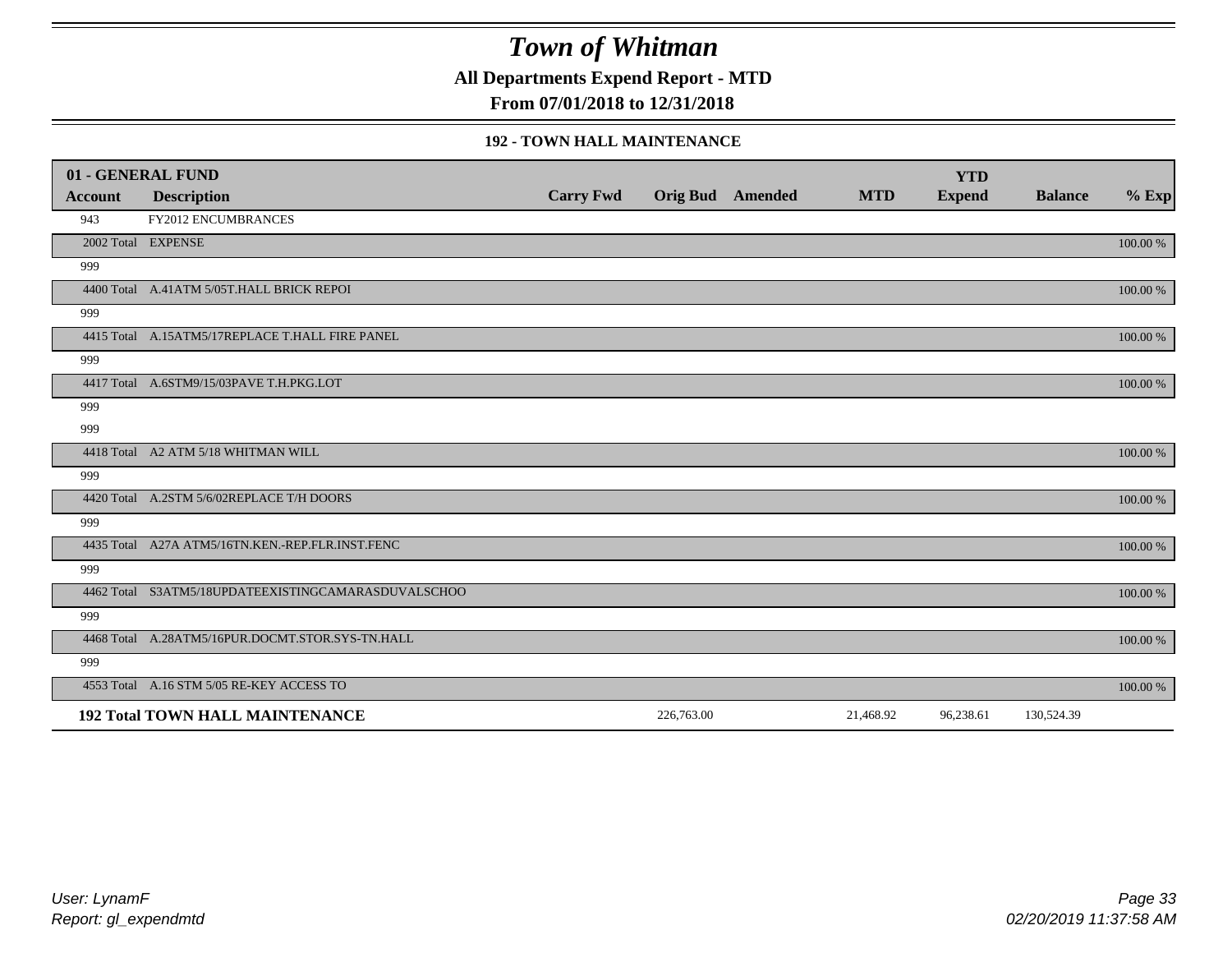## **All Departments Expend Report - MTD**

**From 07/01/2018 to 12/31/2018**

#### **193 - FACILITIES MANAGER**

|         | 01 - GENERAL FUND                   |                  |                 |         |            | YTD           |                |         |
|---------|-------------------------------------|------------------|-----------------|---------|------------|---------------|----------------|---------|
| Account | <b>Description</b>                  | <b>Carry Fwd</b> | <b>Orig Bud</b> | Amended | <b>MTD</b> | <b>Expend</b> | <b>Balance</b> | $%$ Exp |
| 137     | <b>FACILITIES MANAGER</b>           |                  | 13,690.00       |         | 1.053.08   | 6,581.75      | 7,108.25       |         |
|         | 1000 Total SALARIES                 |                  | 13,690.00       |         | 1.053.08   | 6.581.75      | 7.108.25       | 48.07 % |
|         | <b>193 Total FACILITIES MANAGER</b> |                  | 13,690.00       |         | 1,053.08   | 6,581.75      | 7,108.25       |         |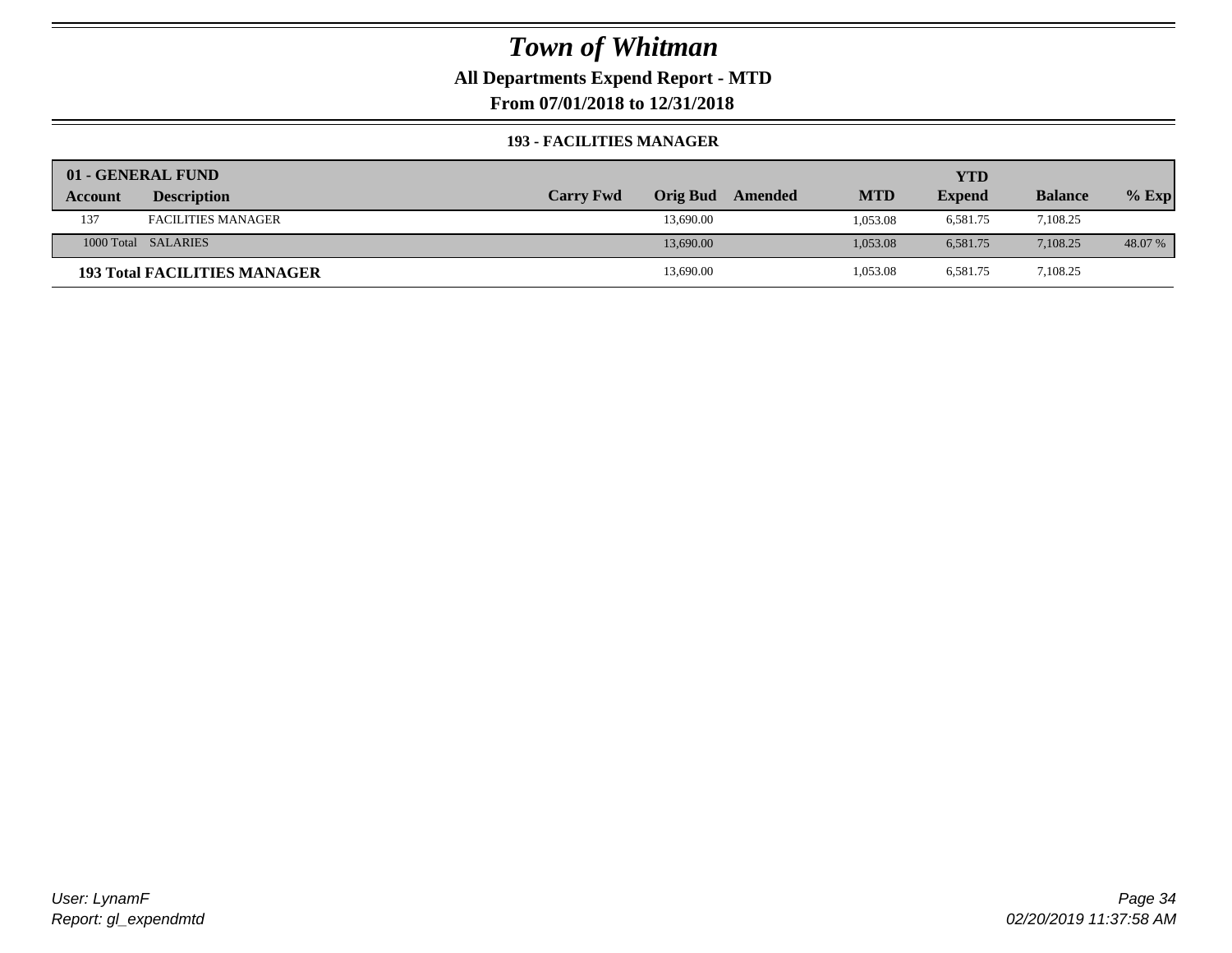## **All Departments Expend Report - MTD**

#### **From 07/01/2018 to 12/31/2018**

#### **195 - TOWN REPORTS**

|         | 01 - GENERAL FUND             |                  |          |                  |            | <b>YTD</b>    |                |          |
|---------|-------------------------------|------------------|----------|------------------|------------|---------------|----------------|----------|
| Account | <b>Description</b>            | <b>Carry Fwd</b> |          | Orig Bud Amended | <b>MTD</b> | <b>Expend</b> | <b>Balance</b> | $%$ Exp  |
| 252     | <b>SERVICES</b>               |                  |          |                  |            |               |                |          |
| 342     | PRINTING                      |                  | 7,000.00 |                  |            |               | 7,000.00       |          |
|         | 2000 Total EXPENSE            |                  | 7,000.00 |                  |            |               | 7,000.00       | 0.00 %   |
| 945     | <b>FY2013 ENCUMBRANCES</b>    |                  |          |                  |            |               |                |          |
| 958     | <b>FY2005 ENCUMBRANCES</b>    |                  |          |                  |            |               |                |          |
|         | 2001 Total EXPENSE            |                  |          |                  |            |               |                | 100.00 % |
|         | <b>195 Total TOWN REPORTS</b> |                  | 7,000.00 |                  |            |               | 7,000.00       |          |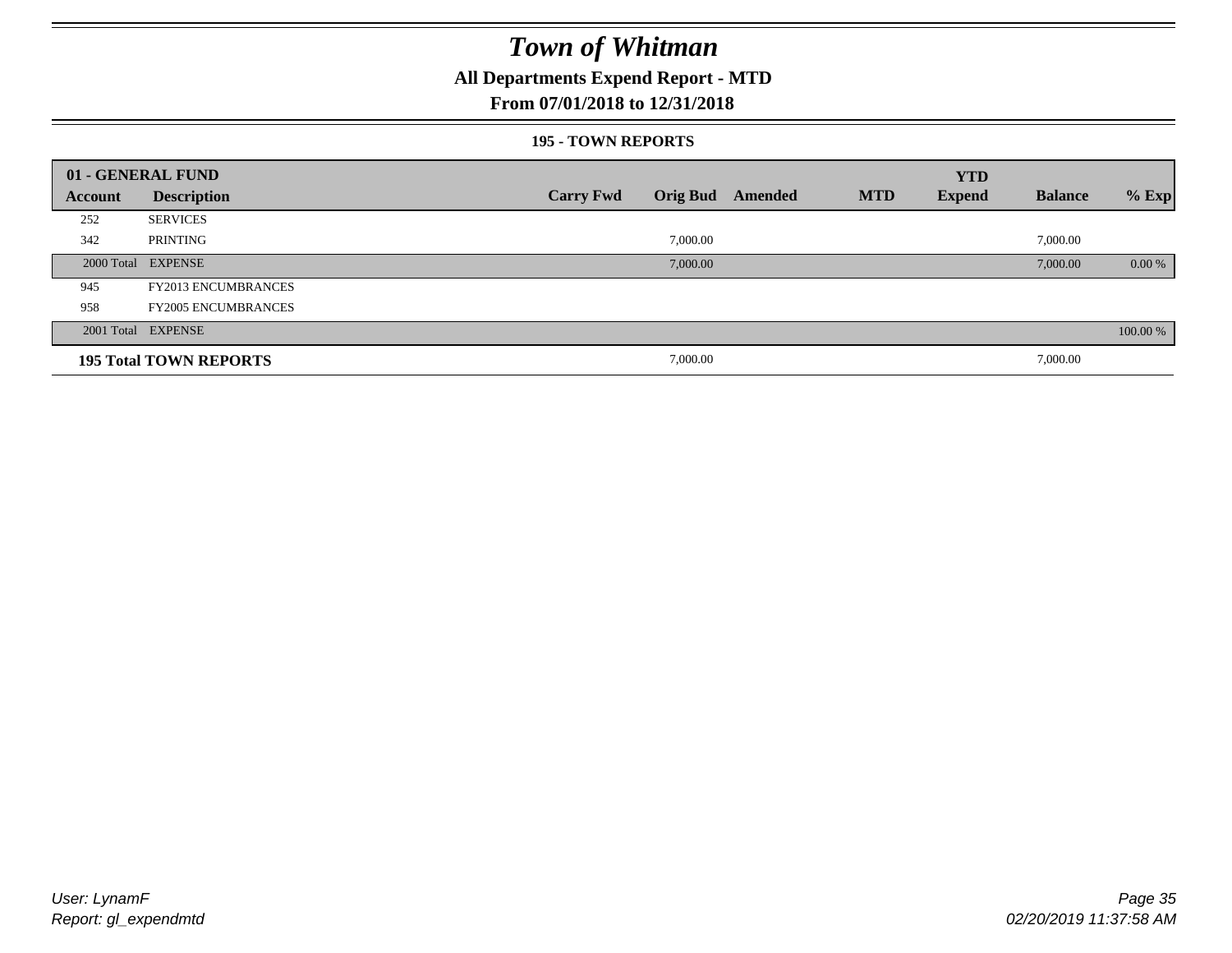## **All Departments Expend Report - MTD**

**From 07/01/2018 to 12/31/2018**

#### **196 - MAILING & DUPLICATING**

|            | 01 - GENERAL FUND               |                  |                 |         |            | <b>YTD</b>    |                |          |
|------------|---------------------------------|------------------|-----------------|---------|------------|---------------|----------------|----------|
| Account    | <b>Description</b>              | <b>Carry Fwd</b> | <b>Orig Bud</b> | Amended | <b>MTD</b> | <b>Expend</b> | <b>Balance</b> | $%$ Exp  |
| 277        | POSTAGE METER RENTAL            |                  |                 |         |            |               |                |          |
| 279        | MAILING EQUIPMENT MAINTENANCE   |                  | 4,000.00        |         | 1,067.73   | 2,039.22      | 1,960.78       |          |
| 344        | <b>POSTAGE</b>                  |                  | 48,000.00       |         | 5,222.01   | 18,476.29     | 29,523.71      |          |
| 585        | MISCELLANEOUS EXPENSE           |                  |                 |         |            | 450.90        | $-450.90$      |          |
|            | 2000 Total EXPENSE              |                  | 52,000.00       |         | 6,289.74   | 20,966.41     | 31,033.59      | 40.32 %  |
| 278        | LEASE/PUR.MAINT.POSTAL METER    |                  |                 |         |            |               |                |          |
| 2001 Total | <b>EXPENSE</b>                  |                  |                 |         |            |               |                | 100.00 % |
| 275        | PHOTOCOPIER MAINTENANCE         |                  |                 |         |            | 2,355.00      | $-2,355.00$    |          |
| 421        | <b>DUPLICATING SUPPLIES</b>     |                  |                 |         | 607.95     | 2,940.78      | $-2,940.78$    |          |
| 2002 Total | <b>EXPENSE</b>                  |                  |                 |         | 607.95     | 5,295.78      | $-5,295.78$    | 100.00 % |
| 940        | <b>FY2016 ENCUMBRANCES</b>      |                  |                 |         |            |               |                |          |
| 941        | FY 2017 ENCUMBRANCES            |                  |                 |         |            |               |                |          |
| 2003 Total | <b>EXPENSE</b>                  |                  |                 |         |            |               |                | 100.00 % |
|            | 196 Total MAILING & DUPLICATING |                  | 52,000.00       |         | 6,897.69   | 26,262.19     | 25,737.81      |          |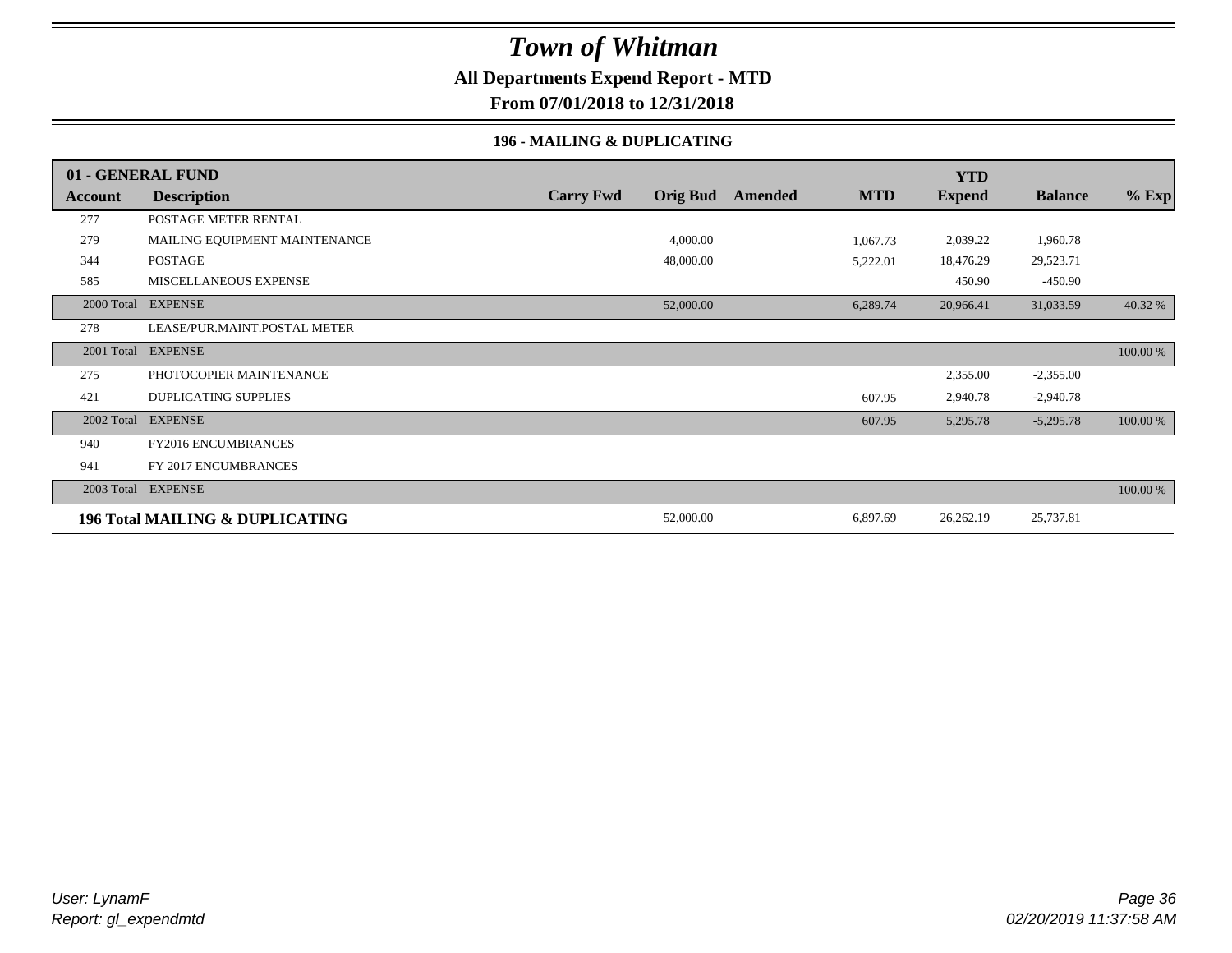**All Departments Expend Report - MTD**

**From 07/01/2018 to 12/31/2018**

### **197 - CENTRAL TELEPHONE SYSTEM**

|            | 01 - GENERAL FUND                         |                  |                 |         |            | <b>YTD</b>    |                |          |
|------------|-------------------------------------------|------------------|-----------------|---------|------------|---------------|----------------|----------|
| Account    | <b>Description</b>                        | <b>Carry Fwd</b> | <b>Orig Bud</b> | Amended | <b>MTD</b> | <b>Expend</b> | <b>Balance</b> | $%$ Exp  |
| 340        | <b>TELEPHONE</b>                          |                  | 36,000.00       |         | 726.85     | 13,787.24     | 22,212.76      |          |
| 343        | <b>CELL PHONES</b>                        |                  |                 |         | 643.92     | 1,348.79      | $-1,348.79$    |          |
| 2000 Total | <b>EXPENSE</b>                            |                  | 36,000.00       |         | 1,370.77   | 15,136.03     | 20,863.97      | 42.04 %  |
| 340        | <b>TELEPHONE</b>                          |                  |                 |         |            |               |                |          |
| 939        | FY2015 ENCUMBRANCES                       |                  |                 |         |            |               |                |          |
| 946        | FY2010 ENCUMBRANCES                       |                  |                 |         |            |               |                |          |
|            | 2001 Total EXPENSE                        |                  |                 |         |            |               |                | 100.00 % |
| 939        | <b>FY2015 ENCUMBRANCES</b>                |                  |                 |         |            |               |                |          |
| 940        | <b>FY2016 ENCUMBRANCES</b>                |                  |                 |         |            |               |                |          |
| 943        | <b>FY2012 ENCUMBRANCES</b>                |                  |                 |         |            |               |                |          |
| 945        | <b>FY2013 ENCUMBRANCES</b>                |                  |                 |         |            |               |                |          |
| 948        | <b>FY07 ENCUMBRANCES</b>                  |                  |                 |         |            |               |                |          |
| 949        | <b>FY2014 ENCUMBRANCES</b>                |                  |                 |         |            |               |                |          |
| 953        | <b>FY2009 ENCUMBRANCES</b>                |                  |                 |         |            |               |                |          |
| 959        | FY2006 ENCUMBRANCES                       |                  |                 |         |            |               |                |          |
| 941        | FY 2017 ENCUMBRANCES                      |                  |                 |         |            |               |                |          |
|            | 2002 Total EXPENSE                        |                  |                 |         |            |               |                | 100.00 % |
|            | <b>197 Total CENTRAL TELEPHONE SYSTEM</b> |                  | 36,000.00       |         | 1,370.77   | 15,136.03     | 20,863.97      |          |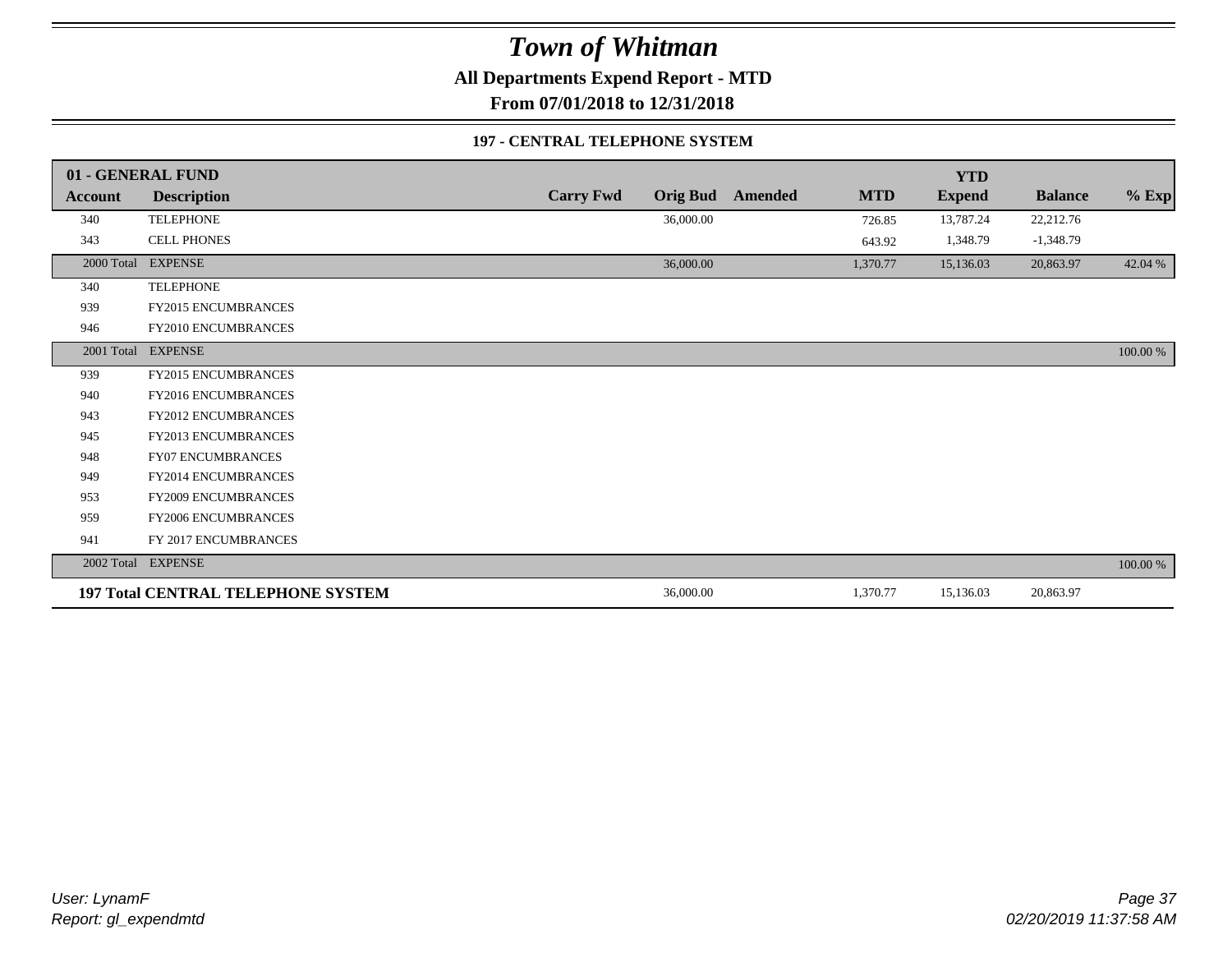**All Departments Expend Report - MTD**

## **From 07/01/2018 to 12/31/2018**

### **199 - FAIR HOUSING COMMITTEE**

|         | 01 - GENERAL FUND                       |                  |                         |            | <b>YTD</b>    |                |          |
|---------|-----------------------------------------|------------------|-------------------------|------------|---------------|----------------|----------|
| Account | <b>Description</b>                      | <b>Carry Fwd</b> | <b>Orig Bud</b> Amended | <b>MTD</b> | <b>Expend</b> | <b>Balance</b> | $%$ Exp  |
| 111     | SALARIES-ADMINSTRATIVE                  |                  |                         |            |               |                |          |
|         | 1000 Total SALARIES                     |                  |                         |            |               |                | 100.00 % |
| 121     | <b>CLERICAL I</b>                       |                  |                         |            |               |                |          |
|         | 1001 Total SALARIES                     |                  |                         |            |               |                | 100.00 % |
| 420     | <b>OFFICE SUPPLIES</b>                  |                  |                         |            |               |                |          |
| 585     | MISCELLANEOUS EXPENSE                   |                  |                         |            |               |                |          |
|         | 2000 Total EXPENSE                      |                  |                         |            |               |                | 100.00 % |
|         | <b>199 Total FAIR HOUSING COMMITTEE</b> |                  |                         |            |               |                |          |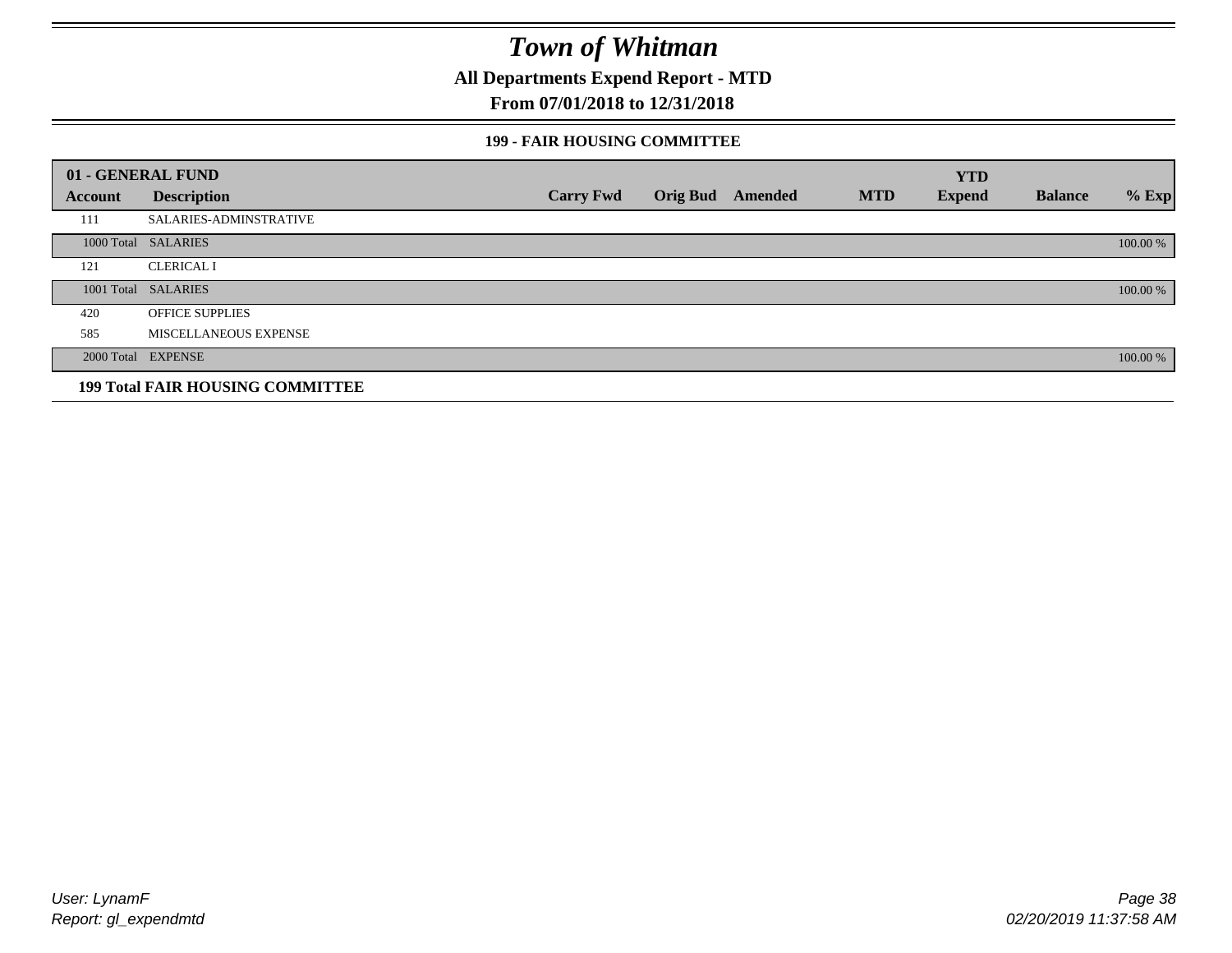## **All Departments Expend Report - MTD**

## **From 07/01/2018 to 12/31/2018**

| <b>Carry Fwd</b><br><b>Orig Bud</b><br><b>Amended</b><br><b>MTD</b><br><b>Expend</b><br><b>Balance</b><br><b>Description</b><br><b>Account</b><br>SALARIES-ADMINSTRATIVE<br>171,658.00<br>82,301.75<br>111<br>89,356.25<br>13,168.28<br>282<br>DEPUTY CHIEF-SALARY<br>136,222.00<br>65,312.00<br>70,910.00<br>10,449.92 | $%$ Exp<br>47.94 % |
|-------------------------------------------------------------------------------------------------------------------------------------------------------------------------------------------------------------------------------------------------------------------------------------------------------------------------|--------------------|
|                                                                                                                                                                                                                                                                                                                         |                    |
|                                                                                                                                                                                                                                                                                                                         |                    |
|                                                                                                                                                                                                                                                                                                                         |                    |
| 1000 Total SALARIES<br>307,880.00<br>23,618.20<br>147,613.75<br>160,266.25                                                                                                                                                                                                                                              |                    |
| <b>SALARIES</b><br>2,582,494.00<br>112<br>760,778.92<br>1,821,715.08<br>121,860.28                                                                                                                                                                                                                                      |                    |
| 130<br>SALARIES-OVERTIME<br>208,273.21<br>$-208,273.21$<br>18,857.16                                                                                                                                                                                                                                                    |                    |
| SALARIES-RESERVE SERVICES<br>132                                                                                                                                                                                                                                                                                        |                    |
| 134<br><b>SALARIES-DPW COVERAGE</b>                                                                                                                                                                                                                                                                                     |                    |
| SALARIES-COURT TIME<br>135<br>18,486.17<br>$-18,486.17$<br>4,448.60                                                                                                                                                                                                                                                     |                    |
| 143<br>109,580.11<br>$-109,580.11$<br>SALARIES-COLLEGE INCENTIVE<br>16,513.28                                                                                                                                                                                                                                           |                    |
| SALARIES-HOLIDAY<br>30,432.77<br>145<br>$-30,432.77$                                                                                                                                                                                                                                                                    |                    |
| 146<br>SALARIES-LONGEVITY                                                                                                                                                                                                                                                                                               |                    |
| 44,075.06<br>$-44,075.06$<br>147<br>SALARIES-SHIFT DIFFERENTIAL<br>7,469.23                                                                                                                                                                                                                                             |                    |
| SERVICE TRAINING<br>148<br>52,524.19<br>$-52,524.19$<br>10,724.84                                                                                                                                                                                                                                                       |                    |
| 149<br>SERVICE TRAINING-COLLEGE INCEN                                                                                                                                                                                                                                                                                   |                    |
| MAINTENANCE TECHNICIAN<br>188                                                                                                                                                                                                                                                                                           |                    |
| 1001 Total SALARIES<br>2,582,494.00<br>179,873.39<br>1,224,150.43<br>1,358,343.57                                                                                                                                                                                                                                       | 47.40 %            |
| 130<br>SALARIES-OVERTIME                                                                                                                                                                                                                                                                                                |                    |
| 1002 Total SALARIES                                                                                                                                                                                                                                                                                                     | 100.00 %           |
| 132<br>SALARIES-RESERVE SERVICES                                                                                                                                                                                                                                                                                        |                    |
| 1003 Total SALARIES                                                                                                                                                                                                                                                                                                     | 100.00 %           |
| SALARIES-DPW COVERAGE<br>134                                                                                                                                                                                                                                                                                            |                    |
| 1004 Total SALARIES                                                                                                                                                                                                                                                                                                     | 100.00 %           |
| 135<br><b>SALARIES-COURT TIME</b>                                                                                                                                                                                                                                                                                       |                    |
| 1005 Total SALARIES                                                                                                                                                                                                                                                                                                     | 100.00 %           |
| SALARIES-CHIEF-COLLEGE INCENT.<br>140                                                                                                                                                                                                                                                                                   |                    |
| 284<br>DEPUTY CHIEF-COLLEGE INCENTIVE                                                                                                                                                                                                                                                                                   |                    |
| 1006 Total SALARIES                                                                                                                                                                                                                                                                                                     | 100.00 %           |
| SALARIES-CHIEF-HOLIDAY<br>141                                                                                                                                                                                                                                                                                           |                    |
| 283<br>DEPUTY CHIEF-HOLIDAY PAY                                                                                                                                                                                                                                                                                         |                    |
| 1007 Total SALARIES                                                                                                                                                                                                                                                                                                     | 100.00 %           |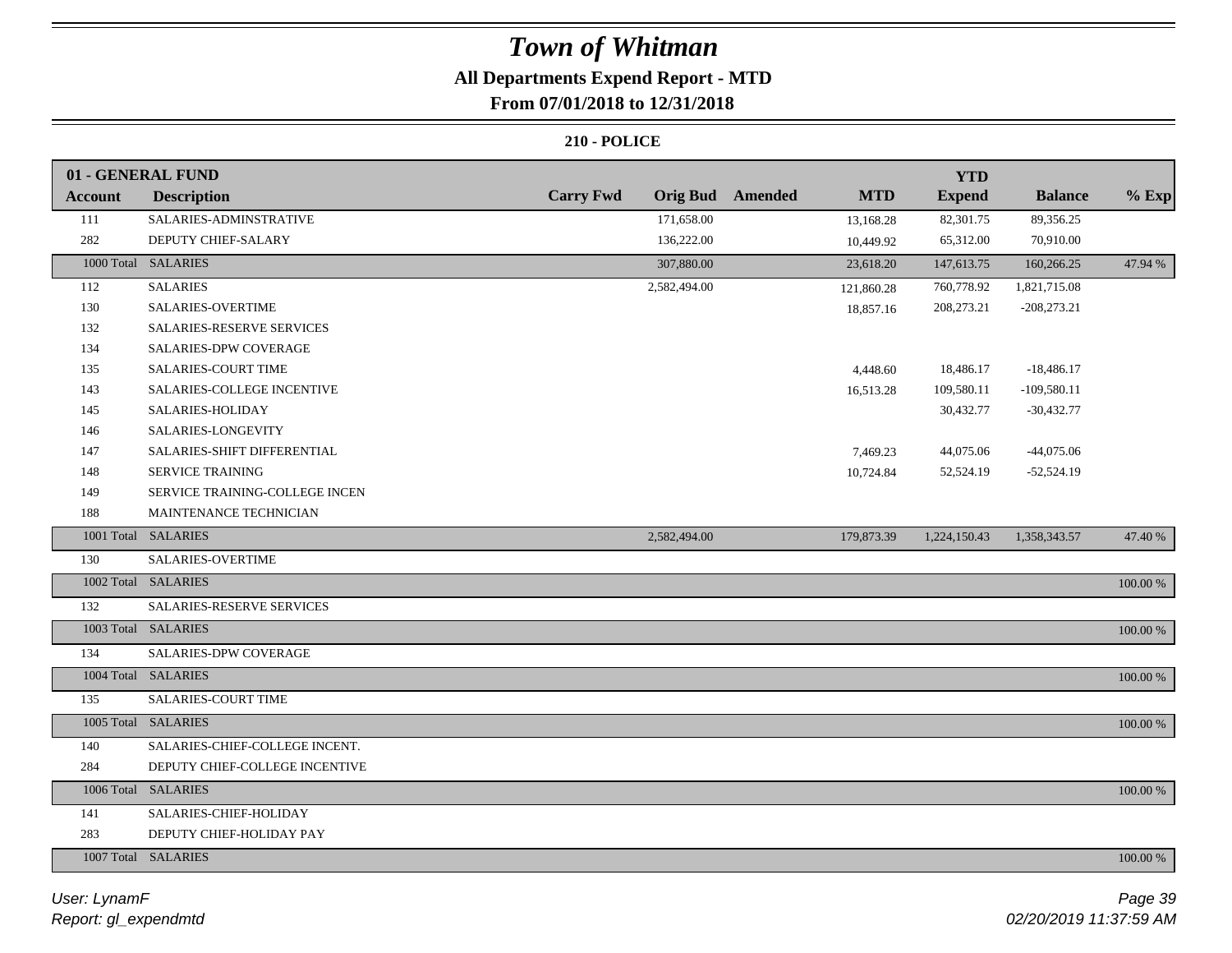## **All Departments Expend Report - MTD**

### **From 07/01/2018 to 12/31/2018**

|                | 01 - GENERAL FUND              |                  |           |                         |            | <b>YTD</b>    |                |          |
|----------------|--------------------------------|------------------|-----------|-------------------------|------------|---------------|----------------|----------|
| <b>Account</b> | <b>Description</b>             | <b>Carry Fwd</b> |           | <b>Orig Bud</b> Amended | <b>MTD</b> | <b>Expend</b> | <b>Balance</b> | $%$ Exp  |
| 143            | SALARIES-COLLEGE INCENTIVE     |                  |           |                         |            |               |                |          |
|                | 1008 Total SALARIES            |                  |           |                         |            |               |                | 100.00 % |
| 145            | SALARIES-HOLIDAY               |                  |           |                         |            |               |                |          |
|                | 1009 Total SALARIES            |                  |           |                         |            |               |                | 100.00 % |
| 146            | SALARIES-LONGEVITY             |                  |           |                         |            |               |                |          |
|                | 1010 Total SALARIES            |                  |           |                         |            |               |                | 100.00 % |
| 147            | SALARIES-SHIFT DIFFERENTIAL    |                  |           |                         |            |               |                |          |
|                | 1011 Total SALARIES            |                  |           |                         |            |               |                | 100.00 % |
| 148            | <b>SERVICE TRAINING</b>        |                  |           |                         |            |               |                |          |
|                | 1012 Total SALARIES            |                  |           |                         |            |               |                | 100.00 % |
| 149            | SERVICE TRAINING-COLLEGE INCEN |                  |           |                         |            |               |                |          |
|                | 1013 Total SALARIES            |                  |           |                         |            |               |                | 100.00 % |
| 152            | <b>CELL WATCH</b>              |                  |           |                         |            |               |                |          |
|                | 1014 Total SALARIES            |                  |           |                         |            |               |                | 100.00 % |
| 158            | KEEPER OF THE JAILS            |                  |           |                         |            |               |                |          |
|                | 1015 Total SALARIES            |                  |           |                         |            |               |                | 100.00 % |
| 116            | <b>CLERICAL</b>                |                  | 48,984.00 |                         | 3,768.00   | 23,550.00     | 25,434.00      |          |
| 120            | SALARIES-PART TIME             |                  | 22,040.00 |                         | 1,701.28   | 10,484.20     | 11,555.80      |          |
|                | 1016 Total SALARIES            |                  | 71,024.00 |                         | 5,469.28   | 34,034.20     | 36,989.80      | 47.91 %  |
| 117            | <b>CUSTODIAL</b>               |                  |           |                         |            |               |                |          |
|                | 1017 Total SALARIES            |                  |           |                         |            |               |                | 100.00 % |
| 210            | <b>ELECTRICITY</b>             |                  |           |                         |            |               |                |          |
| 242            | VEHICLE MAINTENANCE            |                  |           |                         | 6,825.70   | 13,324.25     | $-13,324.25$   |          |
| 243            | EQUIPMENT MAINTENANCE          |                  |           |                         | 23.95      | 4,540.70      | $-4,540.70$    |          |
| 275            | PHOTOCOPIER MAINTENANCE        |                  |           |                         |            |               |                |          |
| 303            | RESERVE OFFICERS - STIPEND     |                  |           |                         |            |               |                |          |
| 305            | <b>INSTRUCTIONAL</b>           |                  |           |                         | 175.00     | 2,599.54      | $-2,599.54$    |          |
| 311            | <b>COMPUTER SERVICES</b>       |                  |           |                         | 511.35     | 10,534.35     | $-10,534.35$   |          |
| 340            | <b>TELEPHONE</b>               |                  |           |                         |            |               |                |          |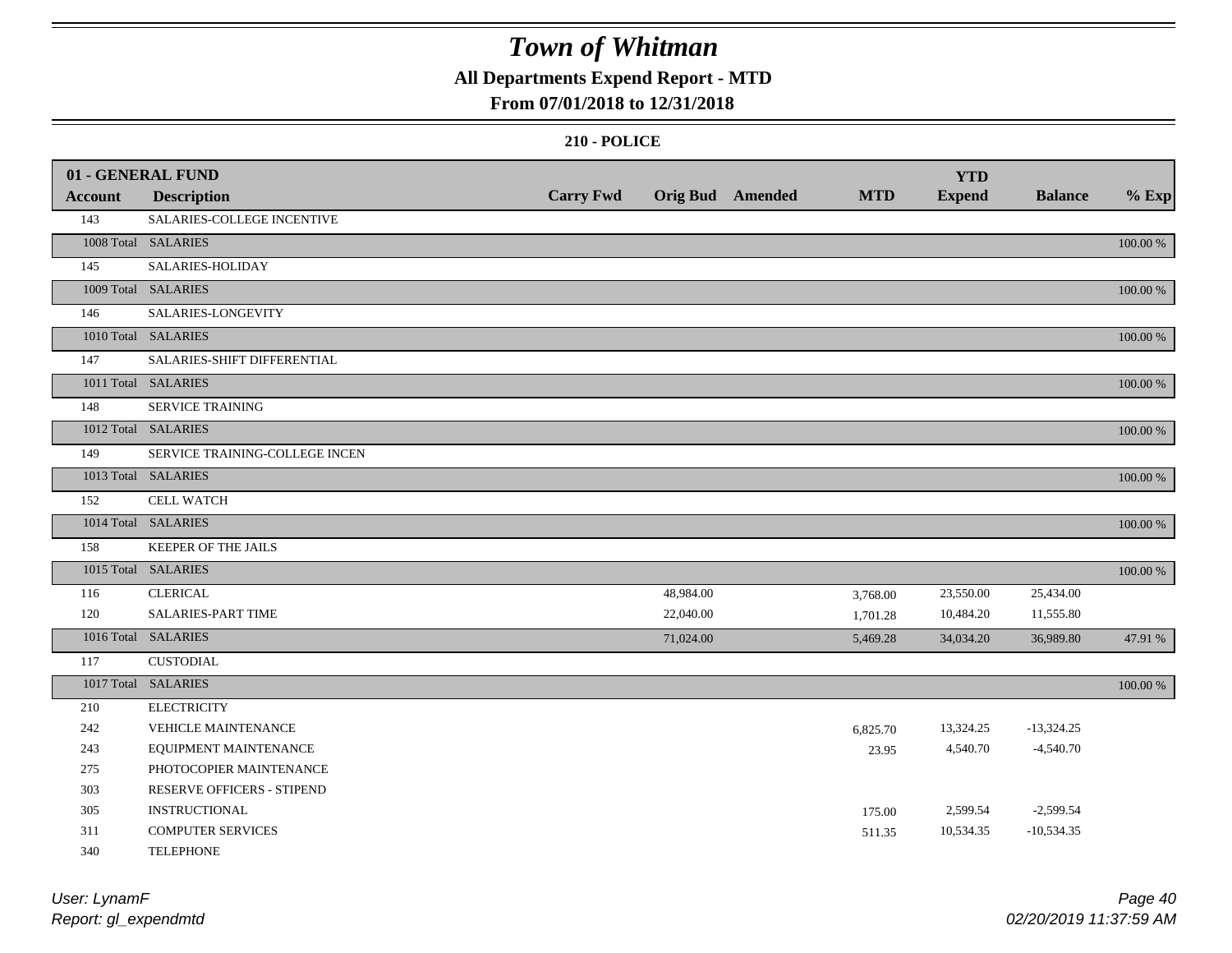## **All Departments Expend Report - MTD**

## **From 07/01/2018 to 12/31/2018**

|                | 01 - GENERAL FUND                                 |                  |            |                         |            | <b>YTD</b>    |                |             |
|----------------|---------------------------------------------------|------------------|------------|-------------------------|------------|---------------|----------------|-------------|
| <b>Account</b> | <b>Description</b>                                | <b>Carry Fwd</b> |            | <b>Orig Bud</b> Amended | <b>MTD</b> | <b>Expend</b> | <b>Balance</b> | $%$ Exp     |
| 343            | <b>CELL PHONES</b>                                |                  |            |                         | 927.79     | 6,526.95      | $-6,526.95$    |             |
| 420            | OFFICE SUPPLIES                                   |                  |            |                         |            | 1,668.08      | $-1,668.08$    |             |
| 430            | <b>BUILDING MAINTENANCE &amp; REPAIR</b>          |                  |            |                         | 1,862.26   | 9,502.18      | $-9,502.18$    |             |
| 450            | <b>CUSTODIAL SUPPLIES</b>                         |                  |            |                         | 231.08     | 1,336.53      | $-1,336.53$    |             |
| 481            | <b>GASOLINE</b>                                   |                  |            |                         | 2,653.20   | 19,622.75     | $-19,622.75$   |             |
| 582            | <b>UNIFORMS</b>                                   |                  |            |                         | 1,126.43   | 9,805.98      | $-9,805.98$    |             |
| 583            | <b>CRIME PREVENTION</b>                           |                  |            |                         | 665.90     | 21,862.00     | $-21,862.00$   |             |
| 585            | MISCELLANEOUS EXPENSE                             |                  | 236,500.00 |                         | 626.62     | 4,596.23      | 231,903.77     |             |
| 320            | HEALTH CLUB MEMBERSHIPS                           |                  |            |                         |            | 600.00        | $-600.00$      |             |
| 596            | OCCUPANCY-UTILITIES                               |                  |            |                         |            |               |                |             |
| 730            | <b>ASSOCIATION DUES</b>                           |                  |            |                         |            | 5,050.00      | $-5,050.00$    |             |
| 731            | <b>MEETINGS</b>                                   |                  |            |                         | 180.00     | 340.00        | $-340.00$      |             |
|                | 2000 Total EXPENSE                                |                  | 236,500.00 |                         | 15,809.28  | 111,909.54    | 124,590.46     | 47.31 %     |
| 596            | OCCUPANCY-UTILITIES                               |                  | 57,200.00  |                         | 5,154.70   | 23,857.45     | 33, 342. 55    |             |
| 595            | DRUG ENFORCEMENT EXPENSE                          |                  |            |                         |            |               |                |             |
|                | 2001 Total EXPENSE                                |                  | 57,200.00  |                         | 5,154.70   | 23,857.45     | 33, 342. 55    | 41.70 %     |
| 939            | FY2015 ENCUMBRANCES                               |                  |            |                         |            |               |                |             |
| 953            | FY2009 ENCUMBRANCES                               |                  |            |                         |            |               |                |             |
| 958            | FY2005 ENCUMBRANCES                               |                  |            |                         |            |               |                |             |
| 948            | <b>FY07 ENCUMBRANCES</b>                          |                  |            |                         |            |               |                |             |
| 959            | FY2006 ENCUMBRANCES                               |                  |            |                         |            |               |                |             |
| 949            | FY2014 ENCUMBRANCES                               |                  |            |                         |            |               |                |             |
| 940            | FY2016 ENCUMBRANCES                               |                  |            |                         |            |               |                |             |
| 945            | FY2013 ENCUMBRANCES                               |                  |            |                         |            |               |                |             |
|                | 2002 Total EXPENSE                                |                  |            |                         |            |               |                | $100.00~\%$ |
| 739            | <b>AUXILIARY POLICE</b>                           |                  | 3,833.00   |                         | 39.99      | 239.94        | 3,593.06       |             |
|                | 2003 Total EXPENSE                                |                  | 3,833.00   |                         | 39.99      | 239.94        | 3,593.06       | 6.25 %      |
| 999            |                                                   |                  |            |                         |            |               |                |             |
|                | 4426 Total A.20ATM5/17PUR26MOTOROLA POLICE RADIOS |                  |            |                         |            |               |                | 100.00 %    |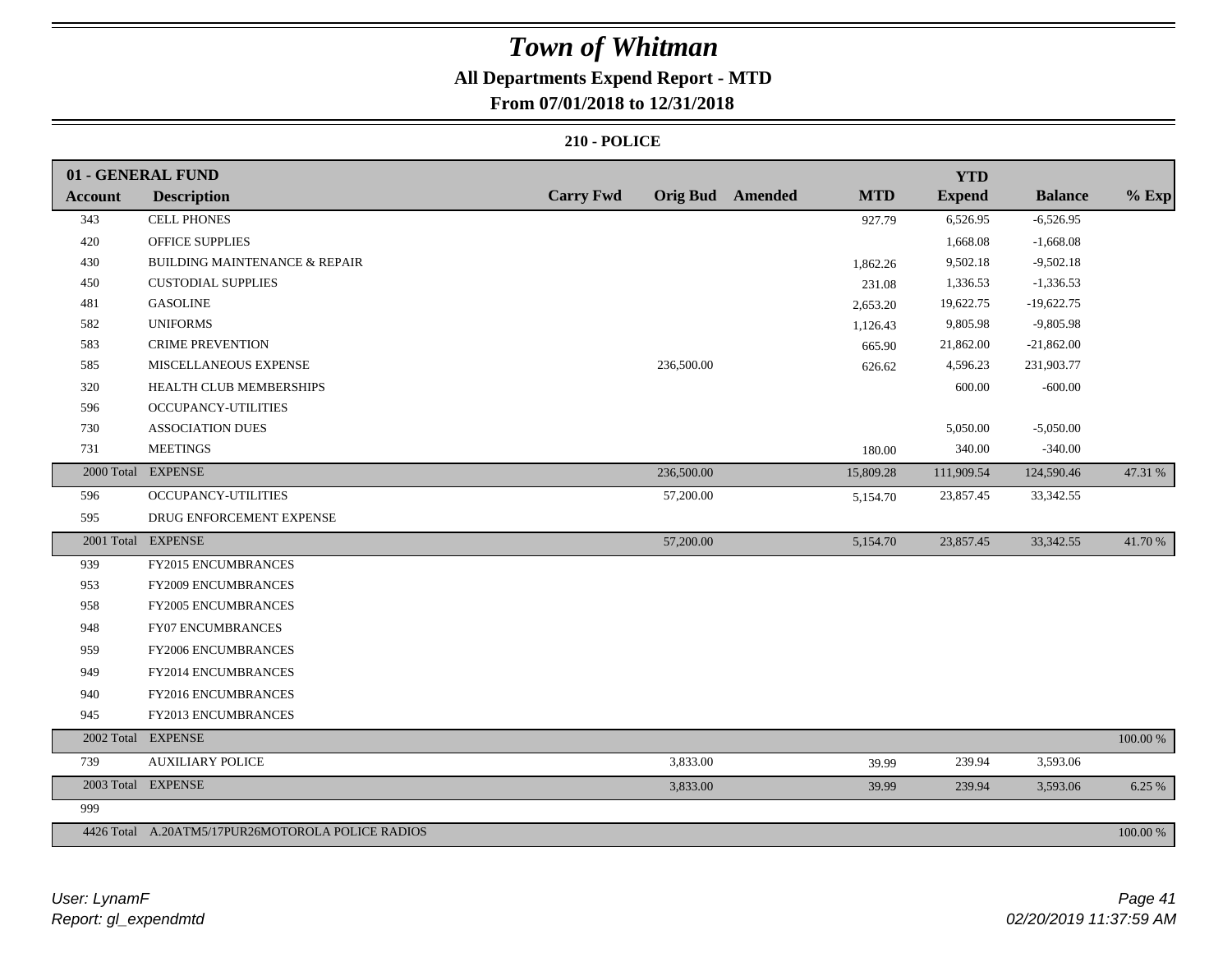## **All Departments Expend Report - MTD**

### **From 07/01/2018 to 12/31/2018**

|                | 01 - GENERAL FUND                                   |                  |                         |            | <b>YTD</b>    |                |             |
|----------------|-----------------------------------------------------|------------------|-------------------------|------------|---------------|----------------|-------------|
| <b>Account</b> | <b>Description</b>                                  | <b>Carry Fwd</b> | <b>Orig Bud</b> Amended | <b>MTD</b> | <b>Expend</b> | <b>Balance</b> | $%$ Exp     |
| 999            |                                                     |                  |                         |            |               |                |             |
|                | 4427 Total A19ATM5/18 LEASE/PCH 2017 FORD EXPLORER  |                  |                         |            |               |                | 100.00 %    |
| 999            |                                                     |                  |                         |            |               |                |             |
|                | 4428 Total A25ATM5/15 LEA/PUR CRUIS.1OF3            |                  |                         |            |               |                | 100.00 %    |
| 999            |                                                     |                  |                         |            |               |                |             |
|                | 4429 Total A34ATM5/16PUR.45 BULLET PROOF VESTS      |                  |                         |            |               |                | 100.00 %    |
| 999            |                                                     |                  |                         |            |               |                |             |
|                | 4430 Total A22ATM5/17 PUR.BODY ARMOR KITS           |                  |                         |            |               |                | 100.00 %    |
| 999            |                                                     |                  | 13,772.42               |            | 13,772.42     |                |             |
|                | 4431 Total ART19 ATM5/18 LEASE/PCH 2017 FORD EXPLOR |                  | 13,772.42               |            | 13,772.42     |                | 100.00 %    |
| 999            |                                                     |                  |                         |            |               |                |             |
|                | 4432 Total A.14ATM5/14PUR.ELECTROSHOCK WEAPONS      |                  |                         |            |               |                | 100.00 %    |
| 999            |                                                     |                  | 16,398.44               |            | 16,398.00     | 0.44           |             |
|                | 4433 Total ART20ATM5/18LEASE/PCH22017FORDINT(1/3)   |                  | 16,398.44               |            | 16,398.00     | 0.44           | 99.99 %     |
| 999            |                                                     |                  | 30,260.57               |            | 30,260.57     |                |             |
|                | 4434 Total ART19 ATM5/18 LEASE/PCH 2016 FORD INTER  |                  | 30,260.57               |            | 30,260.57     |                | 100.00 %    |
| 999            |                                                     |                  |                         |            |               |                |             |
|                | 4444 Total A25 ATM5/14 PUR.VOICE RECORD. SYS.       |                  |                         |            |               |                | 100.00 %    |
| 999            |                                                     |                  |                         |            |               |                |             |
|                | 4445 Total A.21ATM5/17 PUR.6 TASERS-POLICE          |                  |                         |            |               |                | 100.00 %    |
| 999            |                                                     |                  |                         |            |               |                |             |
|                | 4446 Total A12 ATM5/16 PUR.6 POLICE TASERS          |                  |                         |            |               |                | 100.00 %    |
| 999            |                                                     |                  | 4,000.00                |            | 4,000.00      |                |             |
|                | 4513 Total ART19 ATM5/18 LEASE MOTORCYCLE           |                  | 4,000.00                |            | 4,000.00      |                | 100.00 %    |
| 999            |                                                     |                  |                         |            |               |                |             |
|                | 4514 Total A26 ATM 5/15 LEASE MOTORCYCLE            |                  |                         |            |               |                | $100.00~\%$ |
| 999            |                                                     |                  |                         |            |               |                |             |
|                | 4524 Total A18ATM5/17LEASE / HARLEY-DAV (1YR)       |                  |                         |            |               |                | 100.00 %    |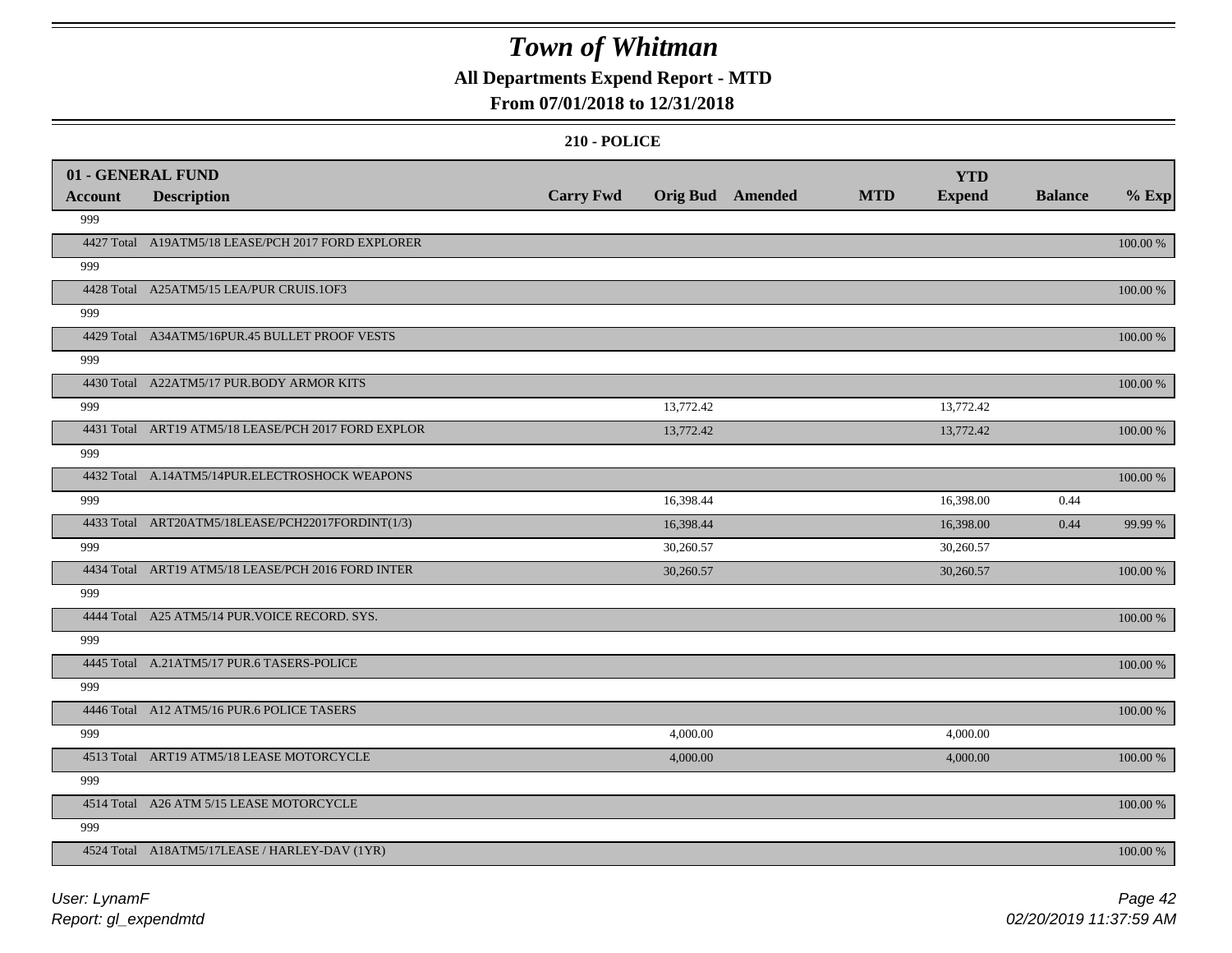## **All Departments Expend Report - MTD**

### **From 07/01/2018 to 12/31/2018**

|                         | 01 - GENERAL FUND                                |                  |                 |         |            | <b>YTD</b>    |                |          |
|-------------------------|--------------------------------------------------|------------------|-----------------|---------|------------|---------------|----------------|----------|
| <b>Account</b>          | <b>Description</b>                               | <b>Carry Fwd</b> | <b>Orig Bud</b> | Amended | <b>MTD</b> | <b>Expend</b> | <b>Balance</b> | $%$ Exp  |
| 999                     |                                                  |                  |                 |         |            |               |                |          |
|                         | 4544 Total A.16ATM 5/17L/P 2016 FORD SUV(2)2ND/3 |                  |                 |         |            |               |                | 100.00 % |
| 999                     |                                                  |                  |                 |         |            |               |                |          |
|                         | 4545 Total A.33ATM 5/16 L/P 2014CRUIS.3RD/3      |                  |                 |         |            |               |                | 100.00 % |
| 999                     |                                                  |                  |                 |         |            |               |                |          |
|                         | 4546 Total A13ATM5/16PUR 2 MOBILE DATA TERM      |                  |                 |         |            |               |                | 100.00 % |
| 999                     |                                                  |                  |                 |         |            |               |                |          |
|                         | 4550 Total A.24 ATM 5/15 L/P CRUISER 2ND OF 3    |                  |                 |         |            |               |                | 100.00 % |
| 999                     |                                                  |                  |                 |         |            |               |                |          |
|                         | 4551 Total A.19 ATM 5/17 L/P FORD EXPLORER 1/3   |                  |                 |         |            |               |                | 100.00 % |
| 999                     |                                                  |                  |                 |         |            |               |                |          |
|                         | 4571 Total A.17ATM5/17L/P 2015 CRUIS.3/3         |                  |                 |         |            |               |                | 100.00 % |
| <b>210 Total POLICE</b> |                                                  |                  | 3,323,362.43    |         | 229,964.84 | 1,606,236.30  | 1,717,126.13   |          |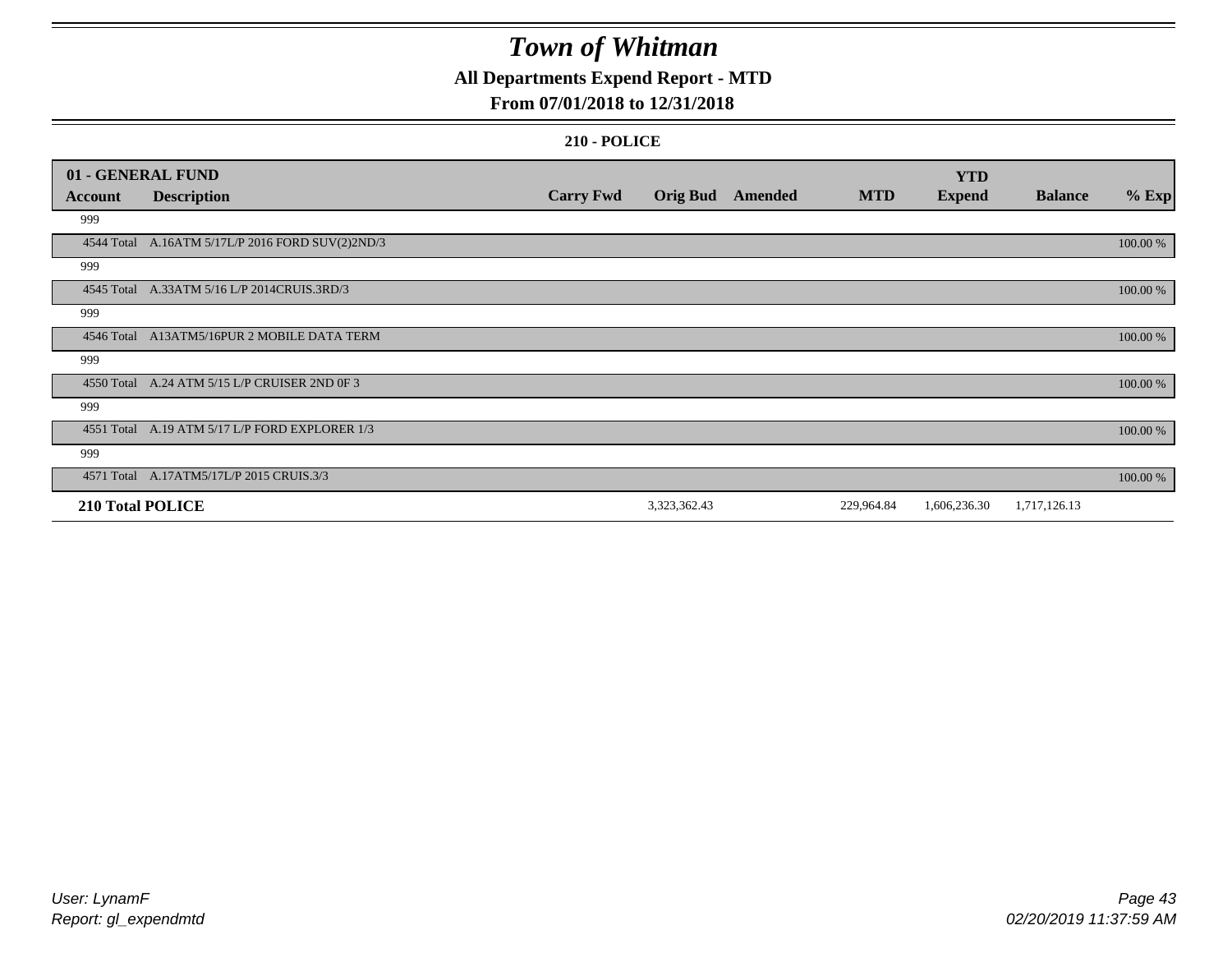## **All Departments Expend Report - MTD**

## **From 07/01/2018 to 12/31/2018**

### **220 - FIRE**

|                | 01 - GENERAL FUND              |                  |              |                         |            | <b>YTD</b>    |                |             |
|----------------|--------------------------------|------------------|--------------|-------------------------|------------|---------------|----------------|-------------|
| <b>Account</b> | <b>Description</b>             | <b>Carry Fwd</b> |              | <b>Orig Bud</b> Amended | <b>MTD</b> | <b>Expend</b> | <b>Balance</b> | $%$ Exp     |
| 111            | SALARIES-ADMINSTRATIVE         |                  | 159,075.00   |                         | 12,203.00  | 76,268.75     | 82,806.25      |             |
|                | 1000 Total SALARIES            |                  | 159,075.00   |                         | 12,203.00  | 76,268.75     | 82,806.25      | 47.94 %     |
| 112            | <b>SALARIES</b>                |                  | 3,055,609.00 |                         | 146,827.86 | 916,758.48    | 2,138,850.52   |             |
| 130            | SALARIES-OVERTIME              |                  |              |                         | 58,362.95  | 370,468.83    | $-370,468.83$  |             |
| 138            | <b>SICK LEAVE BUY-BACK</b>     |                  |              |                         |            |               |                |             |
| 143            | SALARIES-COLLEGE INCENTIVE     |                  |              |                         |            |               |                |             |
| 145            | SALARIES-HOLIDAY               |                  |              |                         | 38,973.24  | 38,973.24     | $-38,973.24$   |             |
| 146            | SALARIES-LONGEVITY             |                  |              |                         |            |               |                |             |
| 938            | FY 2018 ENCUMBRANCES           | 24,734.90        |              |                         | 1,180.80   | 20,670.30     | 4,064.60       |             |
| 940            | FY2016 ENCUMBRANCES            |                  |              |                         |            |               |                |             |
| 941            | FY 2017 ENCUMBRANCES           |                  |              |                         |            |               |                |             |
| 949            | FY2014 ENCUMBRANCES            |                  |              |                         |            |               |                |             |
| 959            | FY2006 ENCUMBRANCES            |                  |              |                         |            |               |                |             |
|                | 1001 Total SALARIES            | 24,734.90        | 3,055,609.00 |                         | 245,344.85 | 1,346,870.85  | 1,733,473.05   | 43.72 %     |
| 140            | SALARIES-CHIEF-COLLEGE INCENT. |                  |              |                         |            |               |                |             |
|                | 1002 Total SALARIES            |                  |              |                         |            |               |                | $100.00~\%$ |
| 141            | SALARIES-CHIEF-HOLIDAY         |                  |              |                         |            |               |                |             |
|                | 1003 Total SALARIES            |                  |              |                         |            |               |                | $100.00\%$  |
| 121            | <b>CLERICAL I</b>              |                  | 41,248.00    |                         | 3,171.84   | 19,824.00     | 21,424.00      |             |
|                | 1004 Total SALARIES            |                  | 41,248.00    |                         | 3,171.84   | 19,824.00     | 21,424.00      | 48.06 %     |
| 130            | SALARIES-OVERTIME              |                  |              |                         |            |               |                |             |
|                | 1005 Total SALARIES            |                  |              |                         |            |               |                | 100.00 %    |
| 138            | SICK LEAVE BUY-BACK            |                  |              |                         |            |               |                |             |
|                | 1007 Total SALARIES            |                  |              |                         |            |               |                | 100.00 %    |
| 210            | <b>ELECTRICITY</b>             |                  |              |                         | 1,180.46   | 8,251.85      | $-8,251.85$    |             |
| 212            | <b>GAS (NATURAL)</b>           |                  |              |                         |            | 1,022.85      | $-1,022.85$    |             |
| 214            | OIL (HEATING)                  |                  |              |                         |            |               |                |             |
| 242            | <b>VEHICLE MAINTENANCE</b>     |                  |              |                         | 3,272.76   | 30,655.69     | $-30,655.69$   |             |
| 243            | EQUIPMENT MAINTENANCE          |                  |              |                         | 1,095.00   | 3,696.04      | $-3,696.04$    |             |
| 271            | <b>VEHICLE RENTAL</b>          |                  |              |                         |            |               |                |             |

*Report: gl\_expendmtd User: LynamF*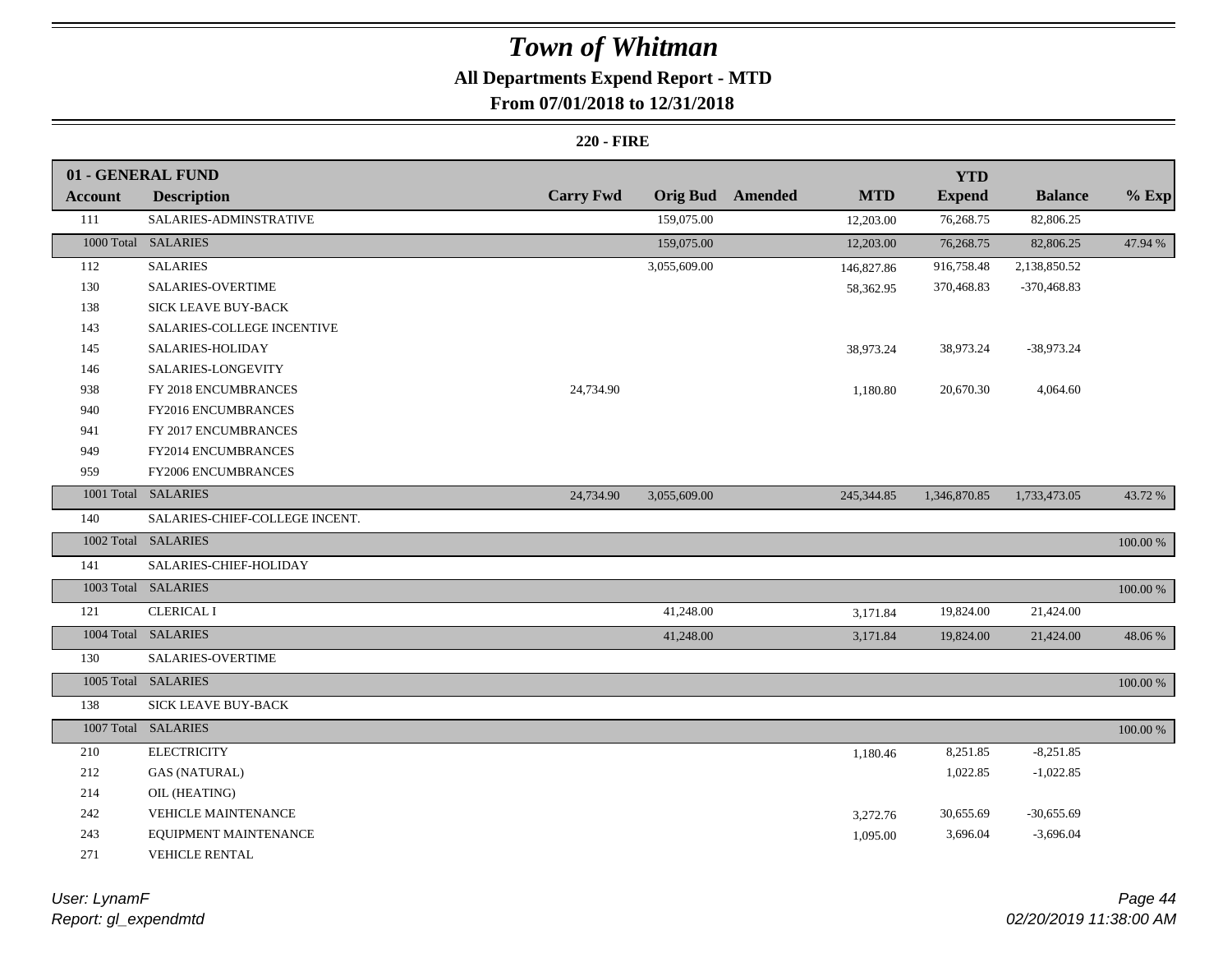## **All Departments Expend Report - MTD**

## **From 07/01/2018 to 12/31/2018**

### **220 - FIRE**

|                | 01 - GENERAL FUND                        |                  |            |                         |            | <b>YTD</b>    |                |          |
|----------------|------------------------------------------|------------------|------------|-------------------------|------------|---------------|----------------|----------|
| <b>Account</b> | <b>Description</b>                       | <b>Carry Fwd</b> |            | <b>Orig Bud</b> Amended | <b>MTD</b> | <b>Expend</b> | <b>Balance</b> | $%$ Exp  |
| 305            | <b>INSTRUCTIONAL</b>                     |                  |            |                         | 1,680.00   | 7,775.79      | $-7,775.79$    |          |
| 340            | <b>TELEPHONE</b>                         |                  |            |                         |            |               |                |          |
| 341            | AMBULANCE LICENSES                       |                  |            |                         |            | 2,795.00      | $-2,795.00$    |          |
| 343            | <b>CELL PHONES</b>                       |                  |            |                         | 364.10     | 2,334.57      | $-2,334.57$    |          |
| 420            | OFFICE SUPPLIES                          |                  |            |                         |            | 169.99        | $-169.99$      |          |
| 430            | <b>BUILDING MAINTENANCE &amp; REPAIR</b> |                  |            |                         | 839.39     | 8,485.17      | $-8,485.17$    |          |
| 481            | <b>GASOLINE</b>                          |                  |            |                         | 1,468.81   | 9,285.33      | $-9,285.33$    |          |
| 580            | FIRE SUPPLIES/PROTECT GEAR               |                  |            |                         | 201.90     | 2,822.87      | $-2,822.87$    |          |
| 581            | AMBULANCE SUPPLIES & EXPENSE             |                  |            |                         | 77.86      | 391.45        | $-391.45$      |          |
| 582            | <b>UNIFORMS</b>                          |                  |            |                         |            | 1,225.00      | $-1,225.00$    |          |
| 585            | MISCELLANEOUS EXPENSE                    |                  | 220,000.00 |                         | 3,540.36   | 8,050.26      | 211,949.74     |          |
| 320            | HEALTH CLUB MEMBERSHIPS                  |                  |            |                         |            |               |                |          |
| 717            | FIRE/SPRINKLER ALARM SYS.MAINT           |                  |            |                         |            |               |                |          |
| 730            | <b>ASSOCIATION DUES</b>                  |                  |            |                         |            | 2,074.00      | $-2,074.00$    |          |
| 731            | <b>MEETINGS</b>                          |                  |            |                         |            | 295.00        | $-295.00$      |          |
|                | 2000 Total EXPENSE                       |                  | 220,000.00 |                         | 13,720.64  | 89,330.86     | 130,669.14     | 40.60 %  |
| 354            | FIRE / SPRINKLER ALARM SYSTEM            |                  | 12,500.00  |                         |            | 4,000.70      | 8,499.30       |          |
|                | 2001 Total EXPENSE                       |                  | 12,500.00  |                         |            | 4,000.70      | 8,499.30       | 32.00 %  |
| 948            | FY07 ENCUMBRANCES                        |                  |            |                         |            |               |                |          |
| 939            | FY2015 ENCUMBRANCES                      |                  |            |                         |            |               |                |          |
| 940            | FY2016 ENCUMBRANCES                      |                  |            |                         |            |               |                |          |
| 941            | FY 2017 ENCUMBRANCES                     |                  |            |                         |            |               |                |          |
| 943            | FY2012 ENCUMBRANCES                      |                  |            |                         |            |               |                |          |
| 945            | FY2013 ENCUMBRANCES                      |                  |            |                         |            |               |                |          |
| 946            | FY2010 ENCUMBRANCES                      |                  |            |                         |            |               |                |          |
| 949            | FY2014 ENCUMBRANCES                      |                  |            |                         |            |               |                |          |
| 953            | FY2009 ENCUMBRANCES                      |                  |            |                         |            |               |                |          |
| 958            | FY2005 ENCUMBRANCES                      |                  |            |                         |            |               |                |          |
| 959            | FY2006 ENCUMBRANCES                      |                  |            |                         |            |               |                |          |
|                | 2002 Total EXPENSE                       |                  |            |                         |            |               |                | 100.00 % |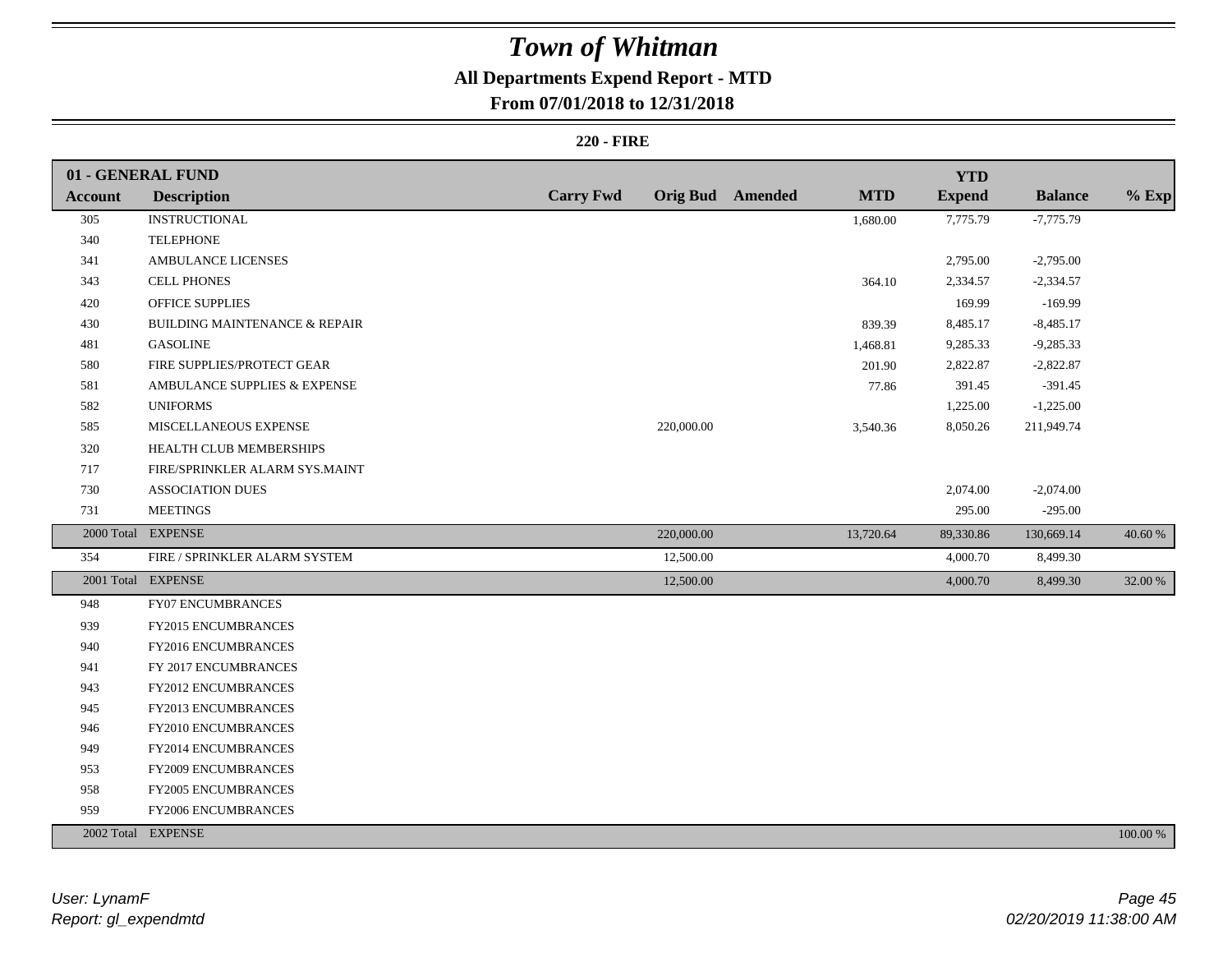## **All Departments Expend Report - MTD**

## **From 07/01/2018 to 12/31/2018**

#### **220 - FIRE**

|                | 01 - GENERAL FUND                                   |                  |                 |         |            | <b>YTD</b>    |                |            |
|----------------|-----------------------------------------------------|------------------|-----------------|---------|------------|---------------|----------------|------------|
| <b>Account</b> | <b>Description</b>                                  | <b>Carry Fwd</b> | <b>Orig Bud</b> | Amended | <b>MTD</b> | <b>Expend</b> | <b>Balance</b> | $%$ Exp    |
| 382            | ARMORY BUILDING MAINTENANCE                         |                  | 10,000.00       |         | 2,084.00   | 2,584.84      | 7,415.16       |            |
|                | 2003 Total EXPENSE                                  |                  | 10,000.00       |         | 2,084.00   | 2,584.84      | 7,415.16       | 25.84 %    |
| 353            | REGIONAL DISPATCH                                   |                  | 54,105.00       |         |            | 28,942.50     | 25,162.50      |            |
|                | 2004 Total EXPENSE                                  |                  | 54,105.00       |         |            | 28,942.50     | 25,162.50      | 53.49 %    |
| 999            |                                                     |                  |                 |         |            |               |                |            |
|                | 4436 Total A.2 STM 5/4/15 PUR.FIRE/CHF AUTO         |                  |                 |         |            |               |                | 100.00 %   |
| 999            |                                                     |                  |                 |         |            |               |                |            |
|                | 4437 Total A20ATM5/15LEA/PUR2015PUMP.ENG.1/8        |                  |                 |         |            |               |                | 100.00 %   |
| 580            | FIRE SUPPLIES/PROTECT GEAR                          |                  |                 |         |            |               |                |            |
|                | 4438 Total A.23ATM 5/17EQUIP NEW FIREFIGHTERS       |                  |                 |         |            |               |                | 100.00 %   |
| 999            |                                                     |                  |                 |         |            |               |                |            |
|                | 4439 Total A24ATM5/17L/P 2015 PUMP.ENG.3/8          |                  |                 |         |            |               |                | 100.00 %   |
| 999            |                                                     |                  |                 |         |            |               |                |            |
|                | 4440 Total A21ATM 5/09 PUR.FIRE/CHF AUTO            |                  |                 |         |            |               |                | 100.00 %   |
| 999            |                                                     |                  |                 |         |            |               |                |            |
|                | 4441 Total A11ATM5/16 FUND REGIONAL DISPATCH        |                  |                 |         |            |               |                | 100.00 %   |
| 999            |                                                     |                  |                 |         |            |               |                |            |
|                | 4442 Total A.42 ATM5/16 PUR.PROT.EQ./FIRE DEPT      |                  |                 |         |            |               |                | 100.00 %   |
| 999            |                                                     |                  |                 |         |            |               |                |            |
|                | 4443 Total A27ATM5/17 SELF CONT.BR.APPAR.10%MTCH    |                  |                 |         |            |               |                | 100.00 %   |
| 999            |                                                     |                  |                 |         |            |               |                |            |
|                | 4458 Total A.16STM12/17REPL.ROOFTOP UNITS-FIRE STA. |                  |                 |         |            |               |                | 100.00 %   |
| 999            |                                                     |                  | 50,000.00       |         |            |               | 50,000.00      |            |
|                | 4502 Total A15ATM5/18 PURCHASE SUV FOR FIRE DEPT    |                  | 50,000.00       |         |            |               | 50,000.00      | $0.00\ \%$ |
| 999            |                                                     |                  | 70,926.90       |         |            | 70,926.90     |                |            |
|                | 4517 Total A13 ATM 5/18 - LEASE/PCH 2015 PUMP ENG 5 |                  | 70,926.90       |         |            | 70,926.90     |                | 100.00 %   |
| 999            |                                                     |                  | 30,000.00       |         |            |               | 30,000.00      |            |
|                | 4518 Total A17ATM5/18 NEW PPE FOR FIREFIGHTERS      |                  | 30,000.00       |         |            |               | 30,000.00      | $0.00 \%$  |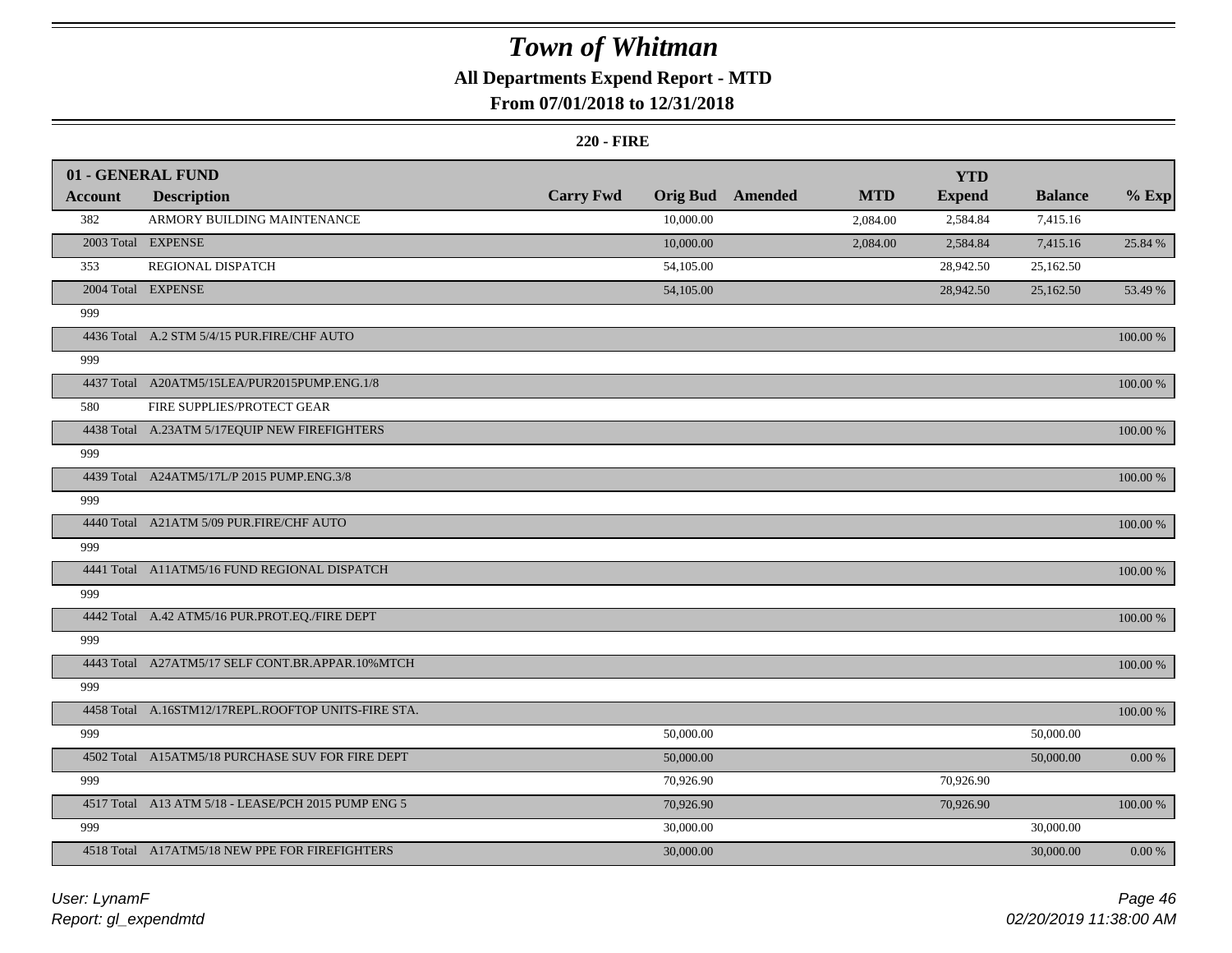## **All Departments Expend Report - MTD**

## **From 07/01/2018 to 12/31/2018**

### **220 - FIRE**

|                | 01 - GENERAL FUND                                   |                  |                 |         |            | <b>YTD</b>    |                |             |
|----------------|-----------------------------------------------------|------------------|-----------------|---------|------------|---------------|----------------|-------------|
| <b>Account</b> | <b>Description</b>                                  | <b>Carry Fwd</b> | <b>Orig Bud</b> | Amended | <b>MTD</b> | <b>Expend</b> | <b>Balance</b> | $%$ Exp     |
| 999            |                                                     | 63,167.93        |                 |         |            | 63,167.93     |                |             |
| 4528 Total     | A25ATM5/17&19STM12/17REFURB1990PUMP.ENG             | 63,167.93        |                 |         |            | 63,167.93     |                | $100.00~\%$ |
| 999            |                                                     |                  | 17,947.00       |         | 11,988.42  | 11,988.42     | 5,958.58       |             |
|                | 4530 Total A18ATM5/18 5% MATCH - SCBA GEAR          |                  | 17,947.00       |         | 11,988.42  | 11,988.42     | 5,958.58       | 66.79 %     |
| 999            |                                                     |                  |                 |         |            |               |                |             |
|                | 4547 Total A.26 STM5/17 LEA/PUR.2017 AMB. 1/5       |                  |                 |         |            |               |                | $100.00~\%$ |
| 999            |                                                     |                  | 39,599.50       |         |            | 39,599.50     |                |             |
|                | 4554 Total A16ATM5/18 LEASE PMT 2 OF 5 2016 AMBULAN |                  | 39,599.50       |         |            | 39,599.50     |                | 100.00 %    |
| 999            |                                                     |                  |                 |         |            |               |                |             |
| 4558 Total     | A19ATM5/14 REPL. FIRE STA.HEAT UNITS                |                  |                 |         |            |               |                | 100.00 %    |
| 999            |                                                     |                  |                 |         |            |               |                |             |
|                | 4559 Total A.40ATM5/16LEA/PUR&EQ.2012.AMB.4/4       |                  |                 |         |            |               |                | 100.00 %    |
| 999            |                                                     | 30,608.86        |                 |         |            | 21,877.03     | 8,731.83       |             |
|                | 4566 Total A.18STM12/17RADIO SYSTEM-FIRE DEPT       | 30,608.86        |                 |         |            | 21,877.03     | 8,731.83       | 71.47 %     |
| 999            |                                                     |                  |                 |         |            |               |                |             |
|                | 4567 Total A.37ATM 5/16PUR2.AMB.STRCHS&STRUC.SYS    |                  |                 |         |            |               |                | 100.00 %    |
| 999            |                                                     |                  |                 |         |            |               |                |             |
|                | 4568 Total A.18ATM 5/14 PUR/EQ.FIRE COMMAND VEH.    |                  |                 |         |            |               |                | 100.00 %    |
| 220 Total FIRE |                                                     | 118,511.69       | 3,761,010.40    |         | 288,512.75 | 1,775,382.28  | 2,104,139.81   |             |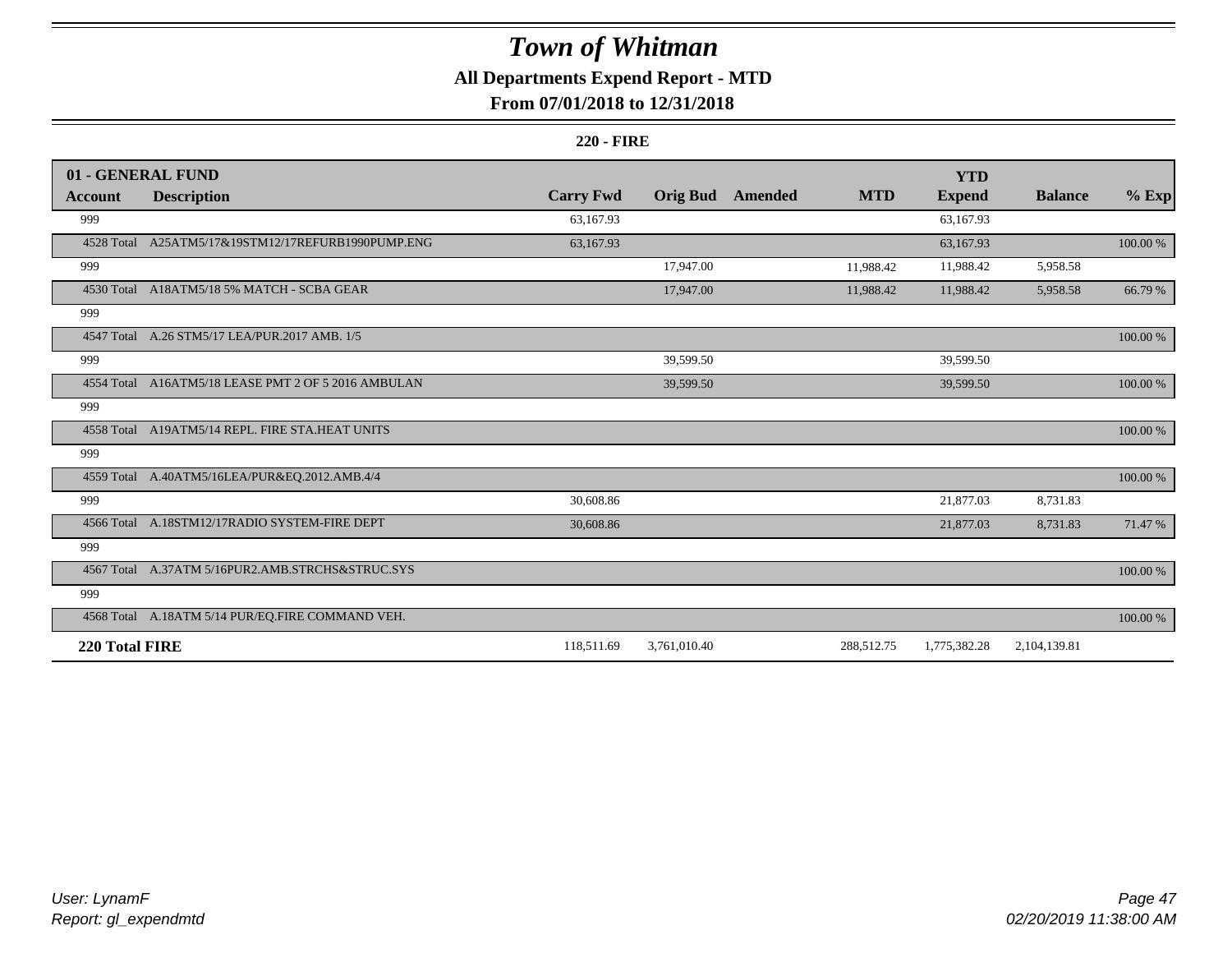**All Departments Expend Report - MTD**

## **From 07/01/2018 to 12/31/2018**

### **221 - FIRE ALARM MAINTENANCE**

|         | 01 - GENERAL FUND                         |                  |                 |                |            | <b>YTD</b>    |                |          |
|---------|-------------------------------------------|------------------|-----------------|----------------|------------|---------------|----------------|----------|
| Account | <b>Description</b>                        | <b>Carry Fwd</b> | <b>Orig Bud</b> | <b>Amended</b> | <b>MTD</b> | <b>Expend</b> | <b>Balance</b> | $%$ Exp  |
| 585     | MISCELLANEOUS EXPENSE                     |                  |                 |                |            |               |                |          |
|         | 2000 Total EXPENSE                        |                  |                 |                |            |               |                | 100.00 % |
| 945     | FY2013 ENCUMBRANCES                       |                  |                 |                |            |               |                |          |
| 946     | FY2010 ENCUMBRANCES                       |                  |                 |                |            |               |                |          |
| 949     | <b>FY2014 ENCUMBRANCES</b>                |                  |                 |                |            |               |                |          |
|         | 2001 Total EXPENSE                        |                  |                 |                |            |               |                | 100.00 % |
| 999     |                                           |                  |                 |                |            |               |                |          |
|         | 4423 Total A.4STM5/6/02FIRE ALMS.TN.BLDGS |                  |                 |                |            |               |                | 100.00 % |
|         | <b>221 Total FIRE ALARM MAINTENANCE</b>   |                  |                 |                |            |               |                |          |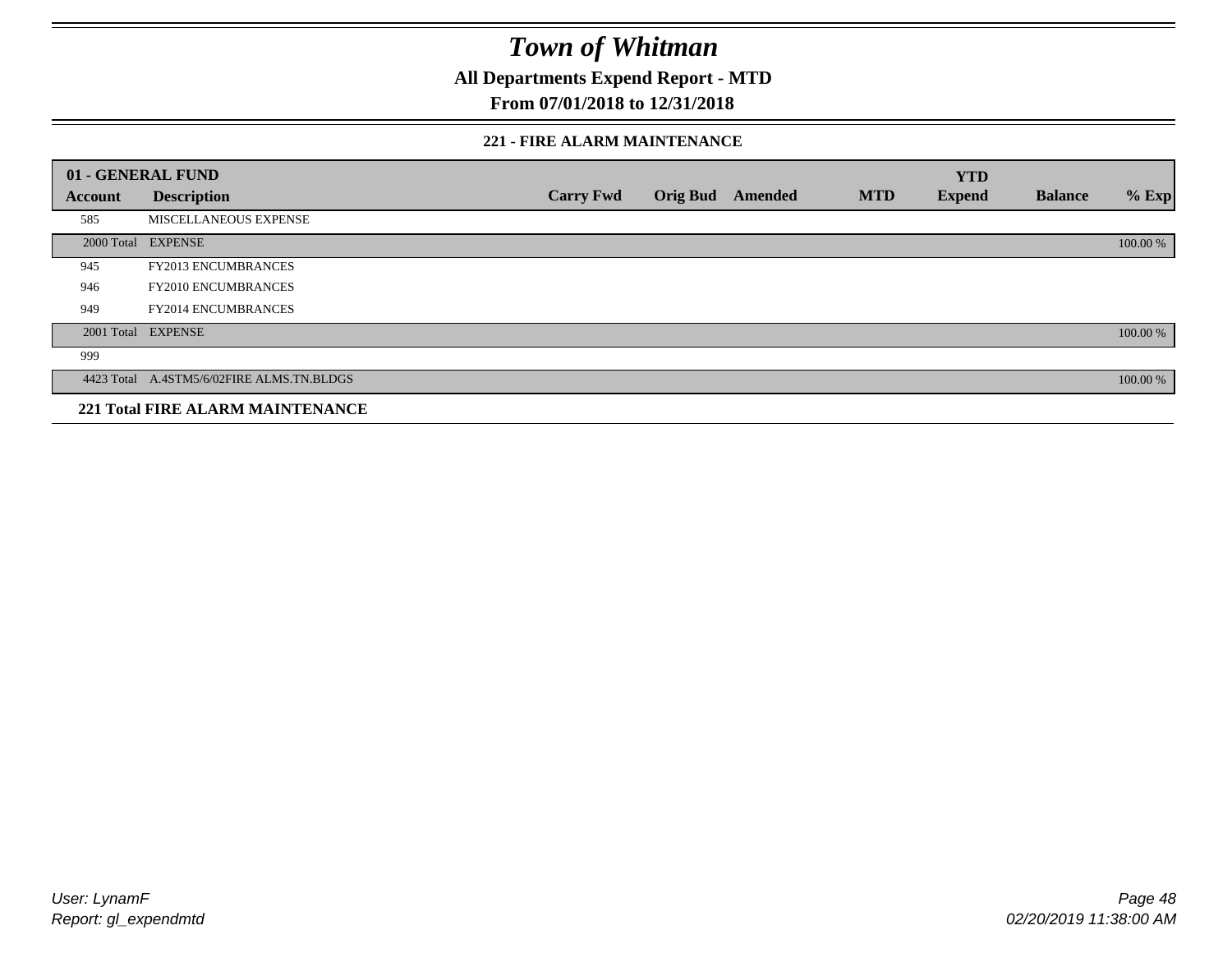## **All Departments Expend Report - MTD**

### **From 07/01/2018 to 12/31/2018**

### **222 - FOREST FIRES**

|         | 01 - GENERAL FUND             |                  |                 |         |            | <b>YTD</b>    |                |          |
|---------|-------------------------------|------------------|-----------------|---------|------------|---------------|----------------|----------|
| Account | <b>Description</b>            | <b>Carry Fwd</b> | <b>Orig Bud</b> | Amended | <b>MTD</b> | <b>Expend</b> | <b>Balance</b> | $%$ Exp  |
| 112     | <b>SALARIES</b>               |                  |                 |         |            |               |                |          |
|         | 1000 Total SALARIES           |                  |                 |         |            |               |                | 100.00 % |
| 585     | <b>MISCELLANEOUS EXPENSE</b>  |                  | 2,000.00        |         |            |               | 2,000.00       |          |
|         | 2000 Total EXPENSE            |                  | 2,000.00        |         |            |               | 2,000.00       | 0.00 %   |
| 943     | <b>FY2012 ENCUMBRANCES</b>    |                  |                 |         |            |               |                |          |
| 945     | <b>FY2013 ENCUMBRANCES</b>    |                  |                 |         |            |               |                |          |
| 946     | <b>FY2010 ENCUMBRANCES</b>    |                  |                 |         |            |               |                |          |
|         | 2001 Total EXPENSE            |                  |                 |         |            |               |                | 100.00 % |
|         | <b>222 Total FOREST FIRES</b> |                  | 2,000.00        |         |            |               | 2,000.00       |          |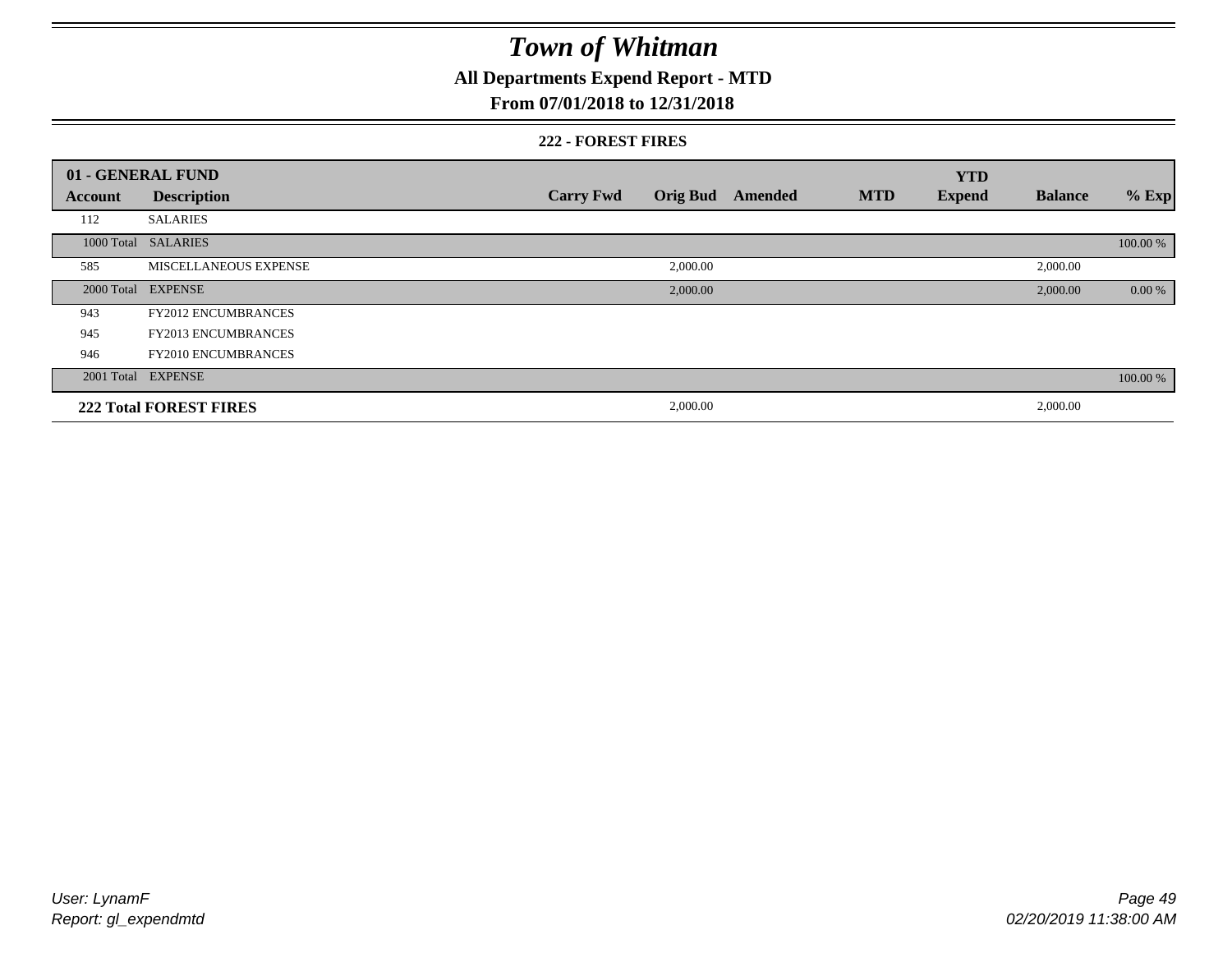**All Departments Expend Report - MTD**

**From 07/01/2018 to 12/31/2018**

### **230 - RIGHT TO KNOW LAW BUDGET**

|         | 01 - GENERAL FUND                  |                  |                         |            | YTD           |                |          |
|---------|------------------------------------|------------------|-------------------------|------------|---------------|----------------|----------|
| Account | <b>Description</b>                 | <b>Carry Fwd</b> | <b>Orig Bud</b> Amended | <b>MTD</b> | <b>Expend</b> | <b>Balance</b> | $%$ Exp  |
| 585     | <b>MISCELLANEOUS EXPENSE</b>       |                  |                         |            |               |                |          |
|         | 2000 Total EXPENSE                 |                  |                         |            |               |                | 100.00 % |
|         | 230 Total RIGHT TO KNOW LAW BUDGET |                  |                         |            |               |                |          |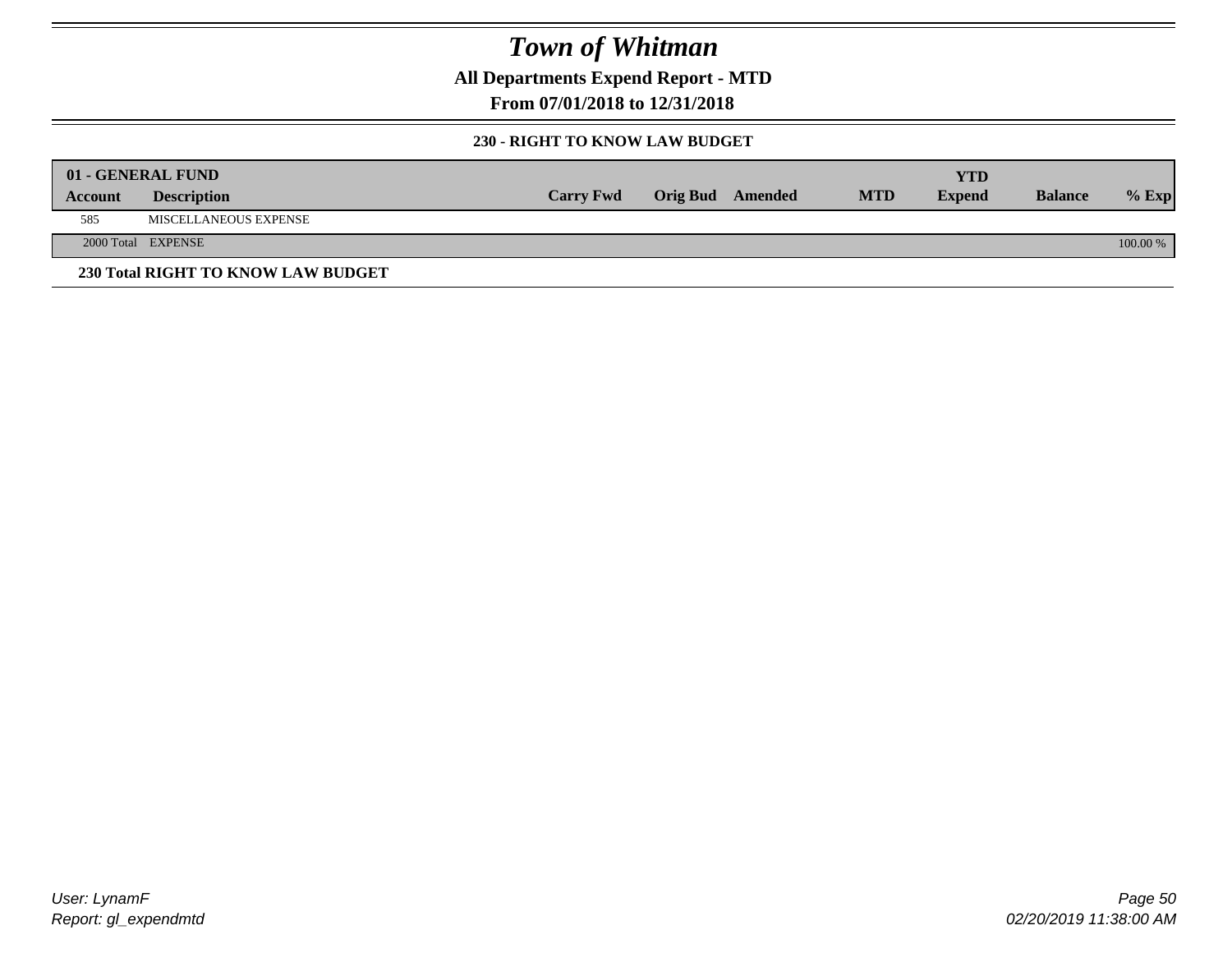## **All Departments Expend Report - MTD**

**From 07/01/2018 to 12/31/2018**

### **231 - AMBULANCE REPAIR**

|                | 01 - GENERAL FUND                 |                  |                 |         |            | <b>YTD</b>    |                |          |
|----------------|-----------------------------------|------------------|-----------------|---------|------------|---------------|----------------|----------|
| <b>Account</b> | <b>Description</b>                | <b>Carry Fwd</b> | <b>Orig Bud</b> | Amended | <b>MTD</b> | <b>Expend</b> | <b>Balance</b> | $%$ Exp  |
| 585            | MISCELLANEOUS EXPENSE             |                  | 25,000.00       |         | 3.488.63   | 19,980.99     | 5,019.01       |          |
|                | 2000 Total EXPENSE                |                  | 25,000.00       |         | 3.488.63   | 19.980.99     | 5.019.01       | 79.92 %  |
| 939            | <b>FY2015 ENCUMBRANCES</b>        |                  |                 |         |            |               |                |          |
|                | 2001 Total EXPENSE                |                  |                 |         |            |               |                | 100.00 % |
|                | <b>231 Total AMBULANCE REPAIR</b> |                  | 25,000.00       |         | 3,488.63   | 19,980.99     | 5,019.01       |          |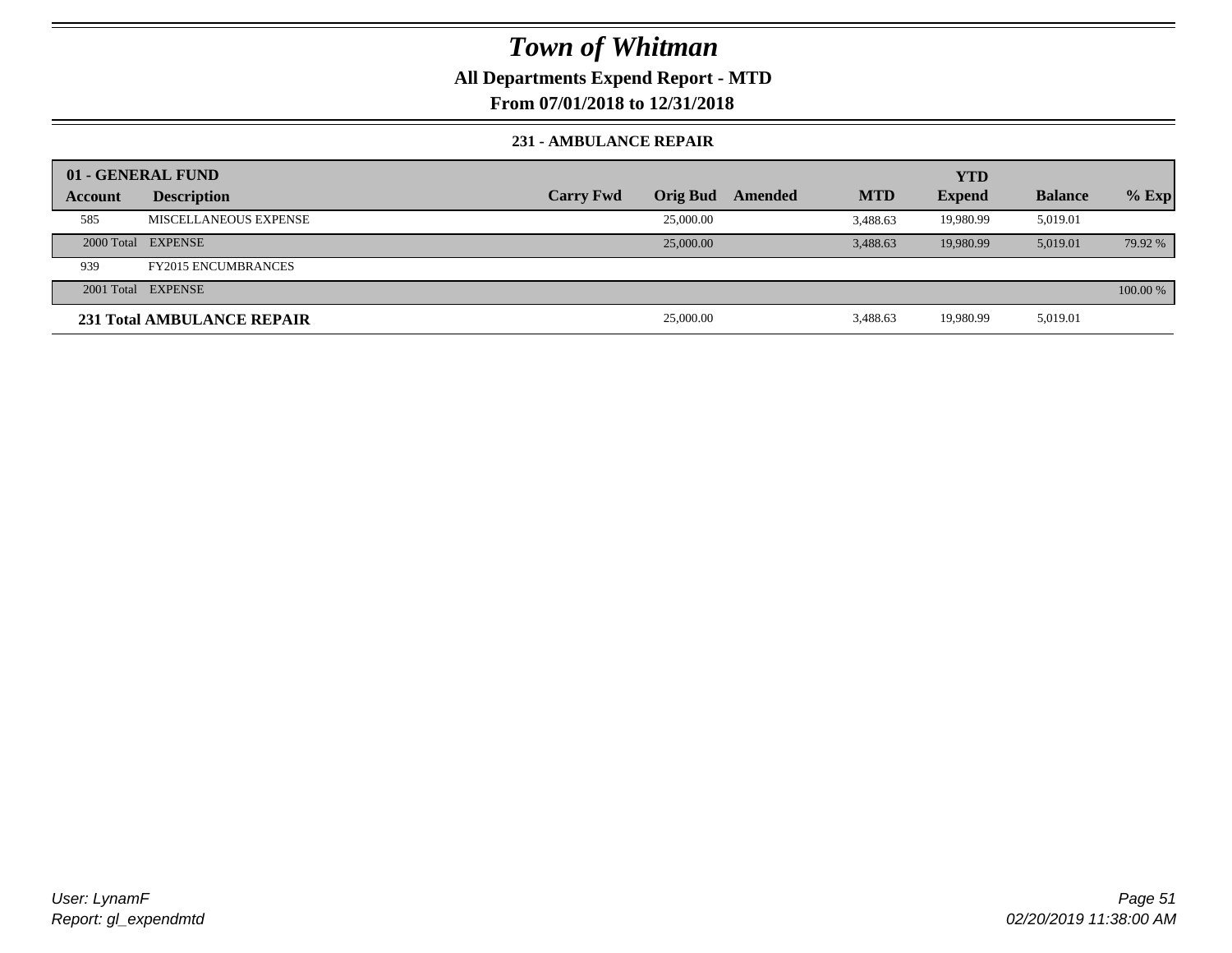**All Departments Expend Report - MTD**

**From 07/01/2018 to 12/31/2018**

### **233 - AMBULANCE BILLING**

|         | 01 - GENERAL FUND                  |                  |                 |         |            | <b>YTD</b>    |                |          |
|---------|------------------------------------|------------------|-----------------|---------|------------|---------------|----------------|----------|
| Account | <b>Description</b>                 | <b>Carry Fwd</b> | <b>Orig Bud</b> | Amended | <b>MTD</b> | <b>Expend</b> | <b>Balance</b> | $%$ Exp  |
| 252     | <b>SERVICES</b>                    |                  | 35,000.00       |         | 3,510.81   | 16,756.35     | 18,243.65      |          |
|         | 2000 Total EXPENSE                 |                  | 35,000.00       |         | 3,510.81   | 16,756.35     | 18,243.65      | 47.87 %  |
| 941     | <b>FY 2017 ENCUMBRANCES</b>        |                  |                 |         |            |               |                |          |
| 943     | <b>FY2012 ENCUMBRANCES</b>         |                  |                 |         |            |               |                |          |
| 945     | <b>FY2013 ENCUMBRANCES</b>         |                  |                 |         |            |               |                |          |
| 946     | <b>FY2010 ENCUMBRANCES</b>         |                  |                 |         |            |               |                |          |
| 949     | <b>FY2014 ENCUMBRANCES</b>         |                  |                 |         |            |               |                |          |
| 959     | <b>FY2006 ENCUMBRANCES</b>         |                  |                 |         |            |               |                |          |
| 938     | <b>FY 2018 ENCUMBRANCES</b>        | 3,229.36         |                 |         |            | 3,229.36      |                |          |
|         | 2001 Total EXPENSE                 | 3,229.36         |                 |         |            | 3,229.36      |                | 100.00 % |
|         | <b>233 Total AMBULANCE BILLING</b> | 3,229.36         | 35,000.00       |         | 3,510.81   | 19,985.71     | 18,243.65      |          |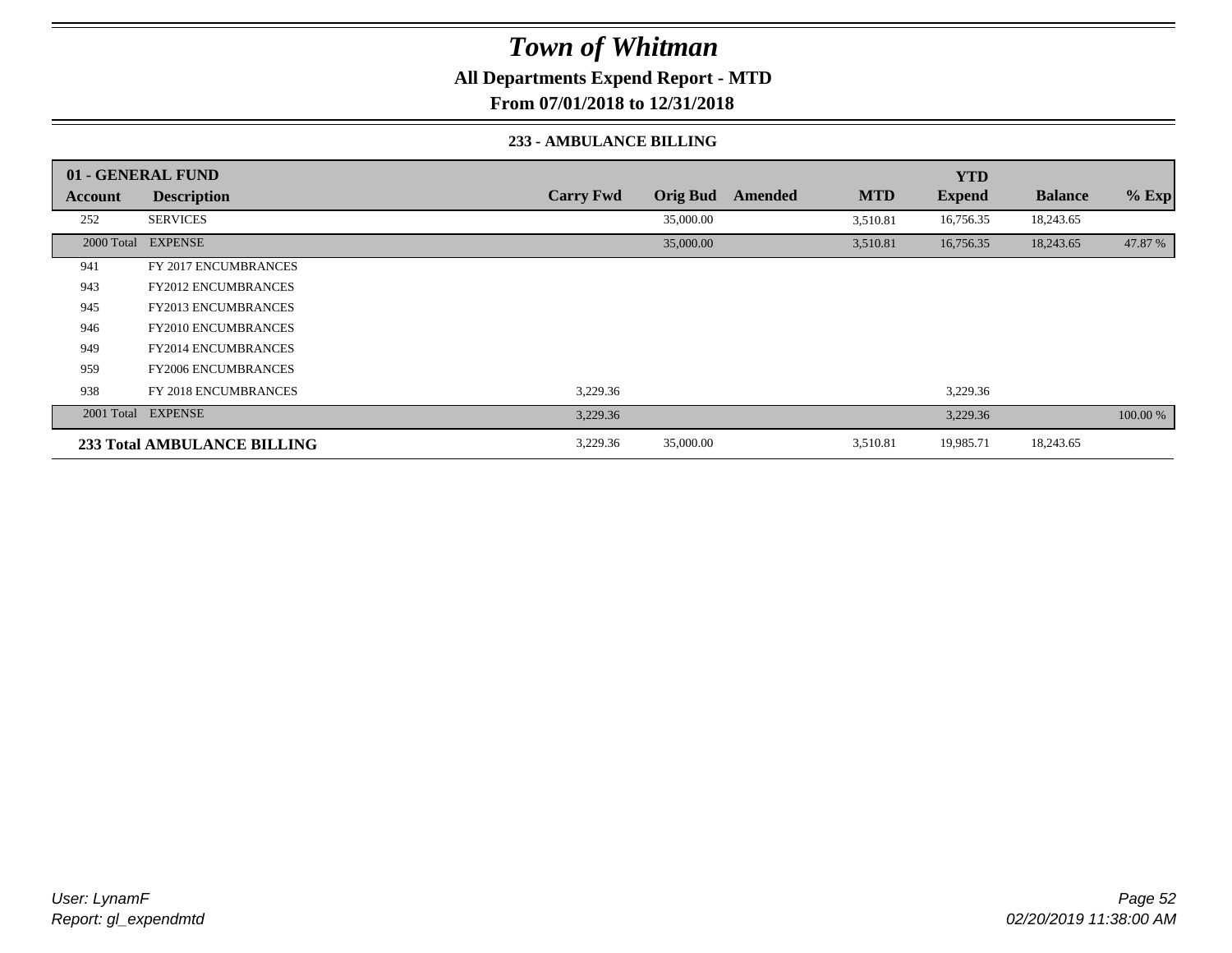## **All Departments Expend Report - MTD**

**From 07/01/2018 to 12/31/2018**

### **241 - BUILDING INSPECTOR**

|            | 01 - GENERAL FUND                   |                  |           |                         |            | <b>YTD</b>    |                |             |
|------------|-------------------------------------|------------------|-----------|-------------------------|------------|---------------|----------------|-------------|
| Account    | <b>Description</b>                  | <b>Carry Fwd</b> |           | <b>Orig Bud</b> Amended | <b>MTD</b> | <b>Expend</b> | <b>Balance</b> | $%$ Exp     |
| 120        | SALARIES-PART TIME                  |                  | 68,760.00 |                         | 5,289.24   | 33,057.75     | 35,702.25      |             |
|            | 1000 Total SALARIES                 |                  | 68,760.00 |                         | 5,289.24   | 33,057.75     | 35,702.25      | 48.07 %     |
| 121        | <b>CLERICAL I</b>                   |                  | 49,147.00 |                         | 2,818.40   | 23,928.56     | 25,218.44      |             |
|            | 1001 Total SALARIES                 |                  | 49,147.00 |                         | 2,818.40   | 23,928.56     | 25,218.44      | 48.68%      |
| 126        | <b>CLERICAL II</b>                  |                  |           |                         |            |               |                |             |
|            | 1002 Total SALARIES                 |                  |           |                         |            |               |                | $100.00~\%$ |
| 133        | <b>ASSISTANT</b>                    |                  | 1,700.00  |                         |            | 75.00         | 1,625.00       |             |
|            | 1003 Total SALARIES                 |                  | 1,700.00  |                         |            | 75.00         | 1,625.00       | 4.41 %      |
| 242        | <b>VEHICLE MAINTENANCE</b>          |                  |           |                         |            |               |                |             |
| 340        | <b>TELEPHONE</b>                    |                  |           |                         |            |               |                |             |
| 343        | <b>CELL PHONES</b>                  |                  |           |                         | 50.99      | 305.94        | $-305.94$      |             |
| 420        | <b>OFFICE SUPPLIES</b>              |                  |           |                         |            | 550.81        | $-550.81$      |             |
| 481        | <b>GASOLINE</b>                     |                  |           |                         |            |               |                |             |
| 585        | MISCELLANEOUS EXPENSE               |                  | 5,000.00  |                         |            | 140.00        | 4,860.00       |             |
| 730        | <b>ASSOCIATION DUES</b>             |                  |           |                         |            | 70.00         | $-70.00$       |             |
| 731        | <b>MEETINGS</b>                     |                  |           |                         |            | 50.00         | $-50.00$       |             |
| 746        | <b>AUTO EXPENSE</b>                 |                  |           |                         | 70.88      | 635.07        | $-635.07$      |             |
| 2000 Total | <b>EXPENSE</b>                      |                  | 5,000.00  |                         | 121.87     | 1,751.82      | 3,248.18       | 35.03 %     |
| 710        | IN STATE TRAVEL                     |                  |           |                         |            |               |                |             |
| 746        | <b>AUTO EXPENSE</b>                 |                  | 800.00    |                         |            | 723.94        | 76.06          |             |
|            | 2001 Total EXPENSE                  |                  | 800.00    |                         |            | 723.94        | 76.06          | 90.49 %     |
| 940        | FY2016 ENCUMBRANCES                 |                  |           |                         |            |               |                |             |
| 943        | FY2012 ENCUMBRANCES                 |                  |           |                         |            |               |                |             |
| 939        | FY2015 ENCUMBRANCES                 |                  |           |                         |            |               |                |             |
| 949        | FY2014 ENCUMBRANCES                 |                  |           |                         |            |               |                |             |
|            | 2002 Total EXPENSE                  |                  |           |                         |            |               |                | 100.00 %    |
| 750        | RS.FD.-DEMO.BARN-655 WASHINGTON ST. |                  |           |                         |            |               |                |             |
|            | 2003 Total EXPENSE                  |                  |           |                         |            |               |                | 100.00 %    |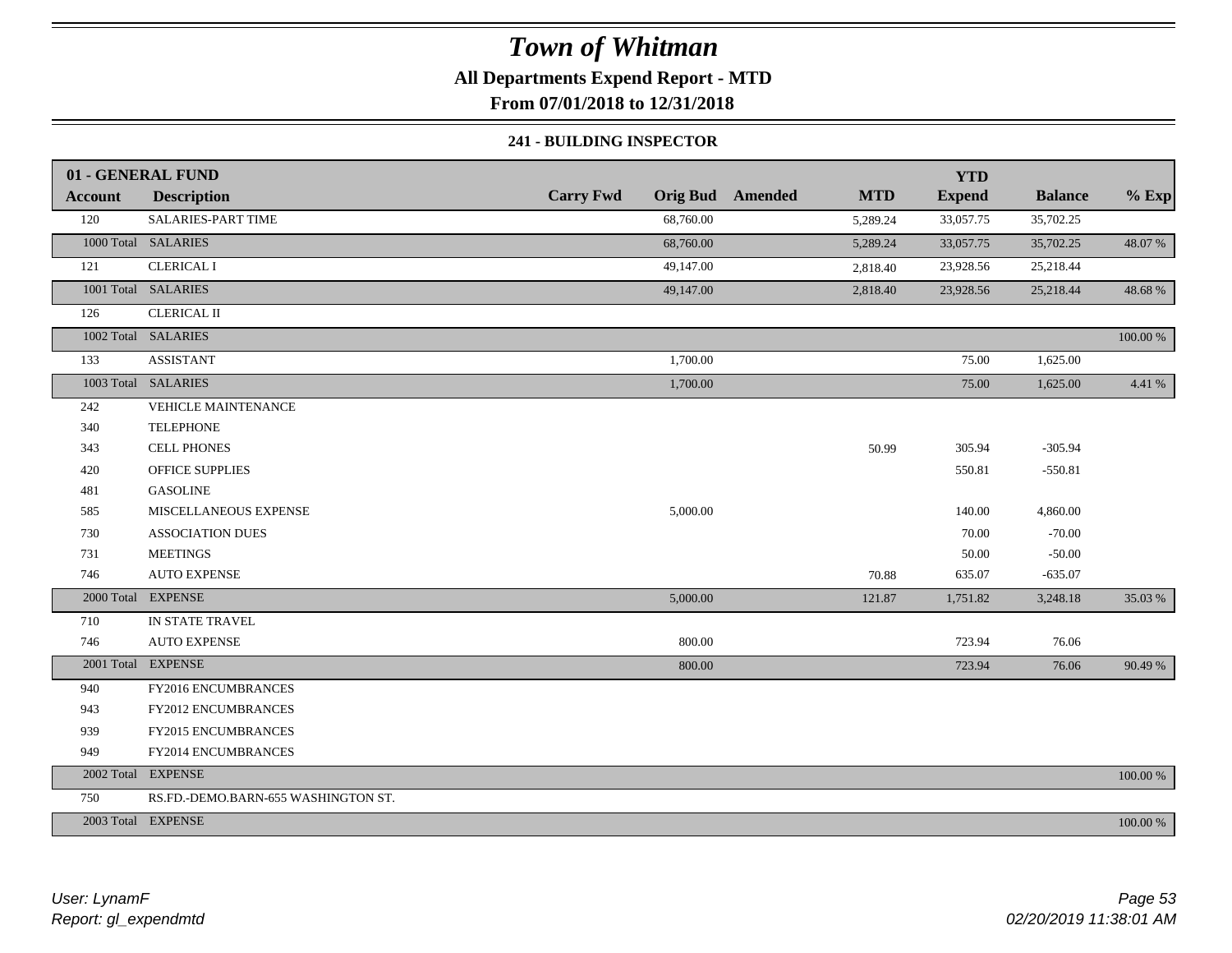## **All Departments Expend Report - MTD**

## **From 07/01/2018 to 12/31/2018**

### **241 - BUILDING INSPECTOR**

|         | 01 - GENERAL FUND                     |                  |            |         |            | <b>YTD</b>    |                |            |
|---------|---------------------------------------|------------------|------------|---------|------------|---------------|----------------|------------|
| Account | <b>Description</b>                    | <b>Carry Fwd</b> | Orig Bud   | Amended | <b>MTD</b> | <b>Expend</b> | <b>Balance</b> | $%$ Exp    |
| 753     | RS.FD.-COND.PROP.- 64 STAR ST.        |                  |            |         |            |               |                |            |
| 754     | RES. FND. TR. - BOARD UP 35 EAST AVE. |                  |            |         |            |               |                |            |
|         | 2004 Total EXPENSE                    |                  |            |         |            |               |                | $100.00\%$ |
|         | 241 Total BUILDING INSPECTOR          |                  | 125,407.00 |         | 8,229.51   | 59,537.07     | 65,869.93      |            |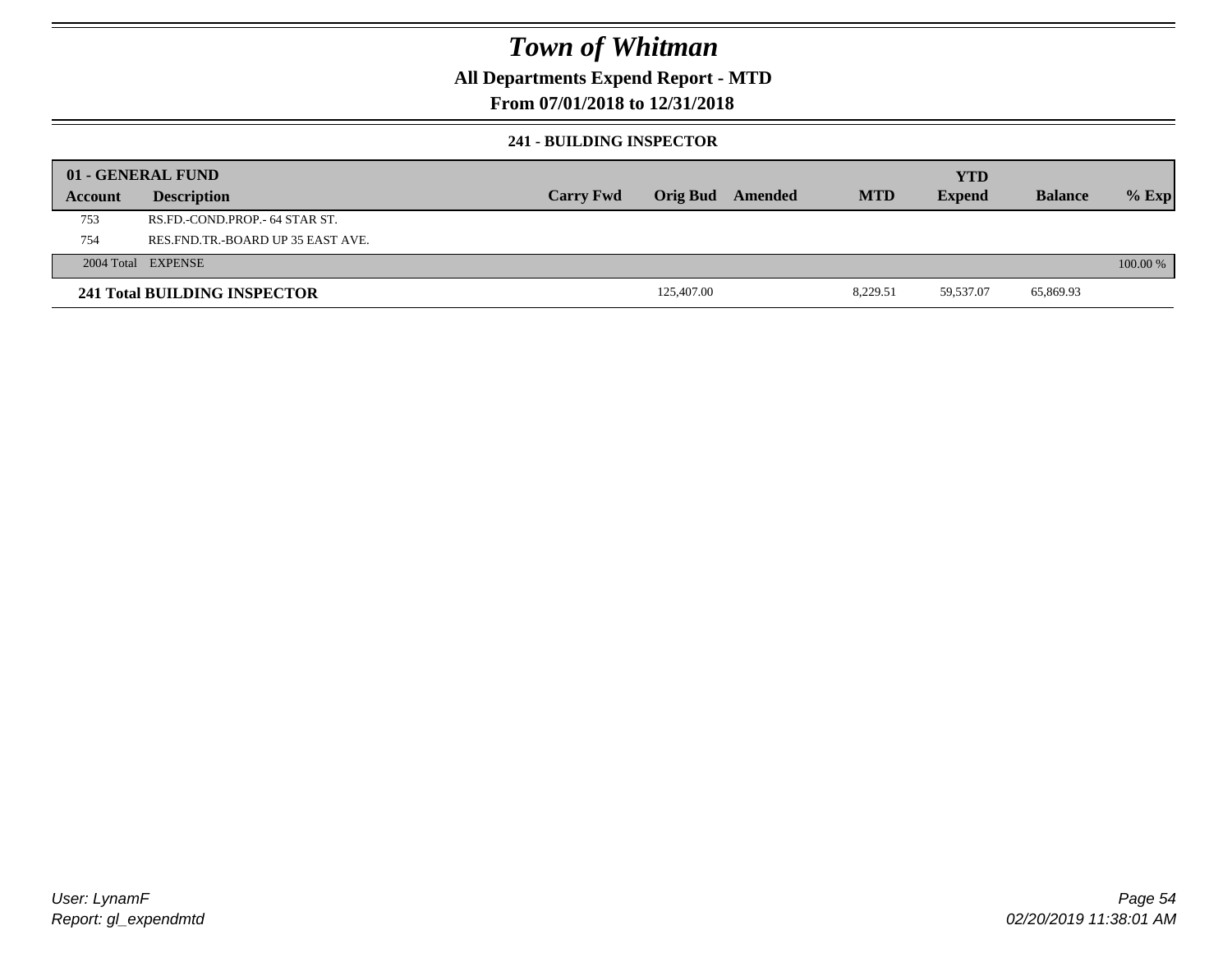## **All Departments Expend Report - MTD**

**From 07/01/2018 to 12/31/2018**

### **242 - GAS INSPECTOR**

|         | 01 - GENERAL FUND              |                                     |                       | <b>YTD</b>    |                |         |
|---------|--------------------------------|-------------------------------------|-----------------------|---------------|----------------|---------|
| Account | <b>Description</b>             | <b>Orig Bud</b><br><b>Carry Fwd</b> | <b>MTD</b><br>Amended | <b>Expend</b> | <b>Balance</b> | $%$ Exp |
| 120     | <b>SALARIES-PART TIME</b>      | 4,663.00                            | 388.58                | 2,331.48      | 2,331.52       |         |
|         | 1000 Total SALARIES            | 4,663.00                            | 388.58                | 2,331.48      | 2,331.52       | 49.99 % |
| 420     | <b>OFFICE SUPPLIES</b>         |                                     |                       |               |                |         |
| 585     | <b>MISCELLANEOUS EXPENSE</b>   | 400.00                              |                       |               | 400.00         |         |
| 710     | <b>IN STATE TRAVEL</b>         |                                     |                       |               |                |         |
| 731     | <b>MEETINGS</b>                |                                     |                       | 80.00         | $-80.00$       |         |
|         | 2000 Total EXPENSE             | 400.00                              |                       | 80.00         | 320.00         | 20.00 % |
|         | <b>242 Total GAS INSPECTOR</b> | 5,063.00                            | 388.58                | 2,411.48      | 2,651.52       |         |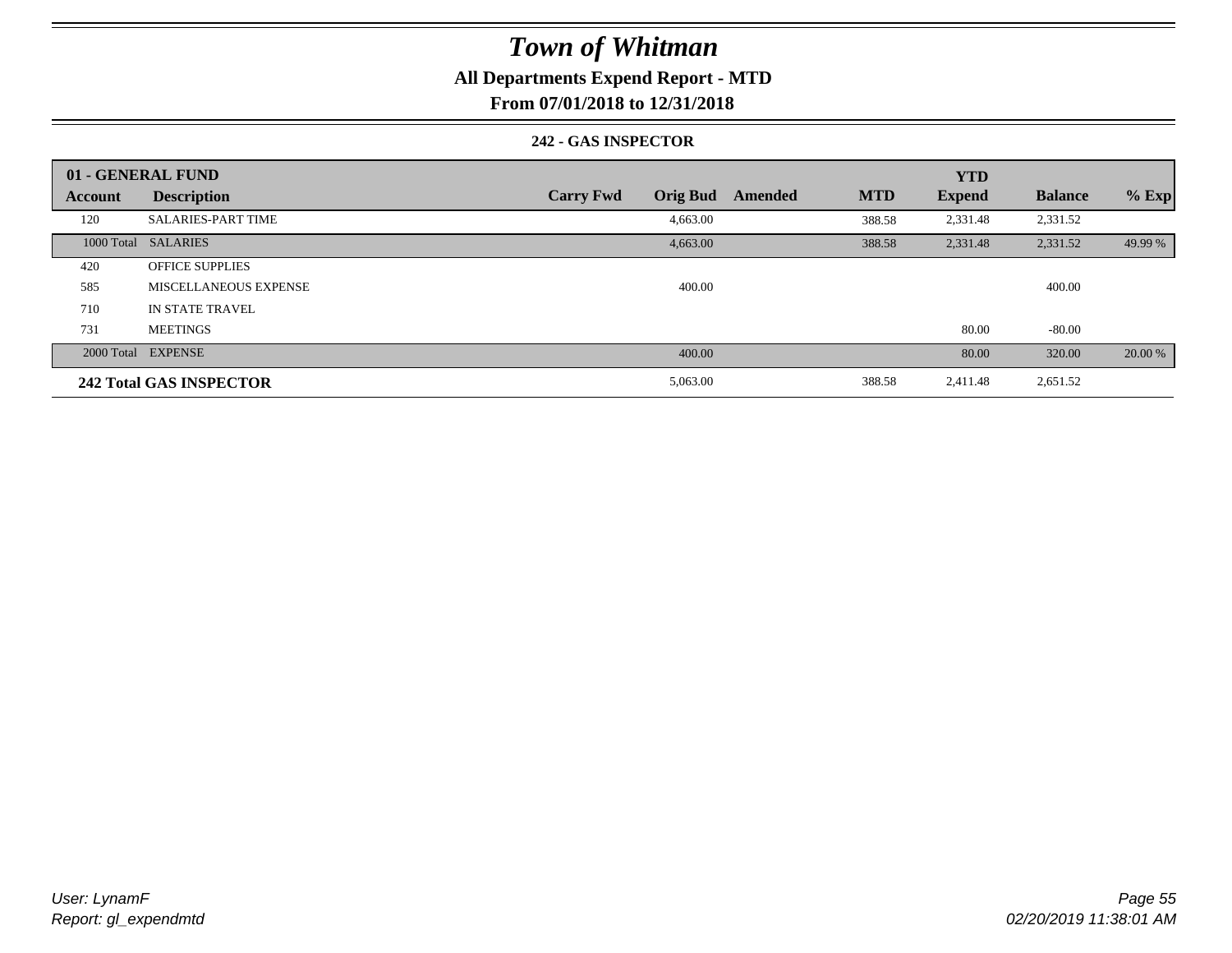## **All Departments Expend Report - MTD**

**From 07/01/2018 to 12/31/2018**

### **243 - PLUMBING INSPECTOR**

|                | 01 - GENERAL FUND            |                                     |                       | <b>YTD</b>    |                |         |
|----------------|------------------------------|-------------------------------------|-----------------------|---------------|----------------|---------|
| <b>Account</b> | <b>Description</b>           | <b>Orig Bud</b><br><b>Carry Fwd</b> | <b>MTD</b><br>Amended | <b>Expend</b> | <b>Balance</b> | $%$ Exp |
| 120            | <b>SALARIES-PART TIME</b>    | 11,329.00                           | 944.08                | 5,664.48      | 5,664.52       |         |
|                | 1000 Total SALARIES          | 11,329.00                           | 944.08                | 5,664.48      | 5,664.52       | 49.99 % |
| 420            | <b>OFFICE SUPPLIES</b>       |                                     |                       |               |                |         |
| 585            | MISCELLANEOUS EXPENSE        | 500.00                              |                       |               | 500.00         |         |
| 710            | IN STATE TRAVEL              |                                     |                       | 63.77         | $-63.77$       |         |
| 731            | <b>MEETINGS</b>              |                                     |                       |               |                |         |
|                | 2000 Total EXPENSE           | 500.00                              |                       | 63.77         | 436.23         | 12.75 % |
|                | 243 Total PLUMBING INSPECTOR | 11,829.00                           | 944.08                | 5,728.25      | 6,100.75       |         |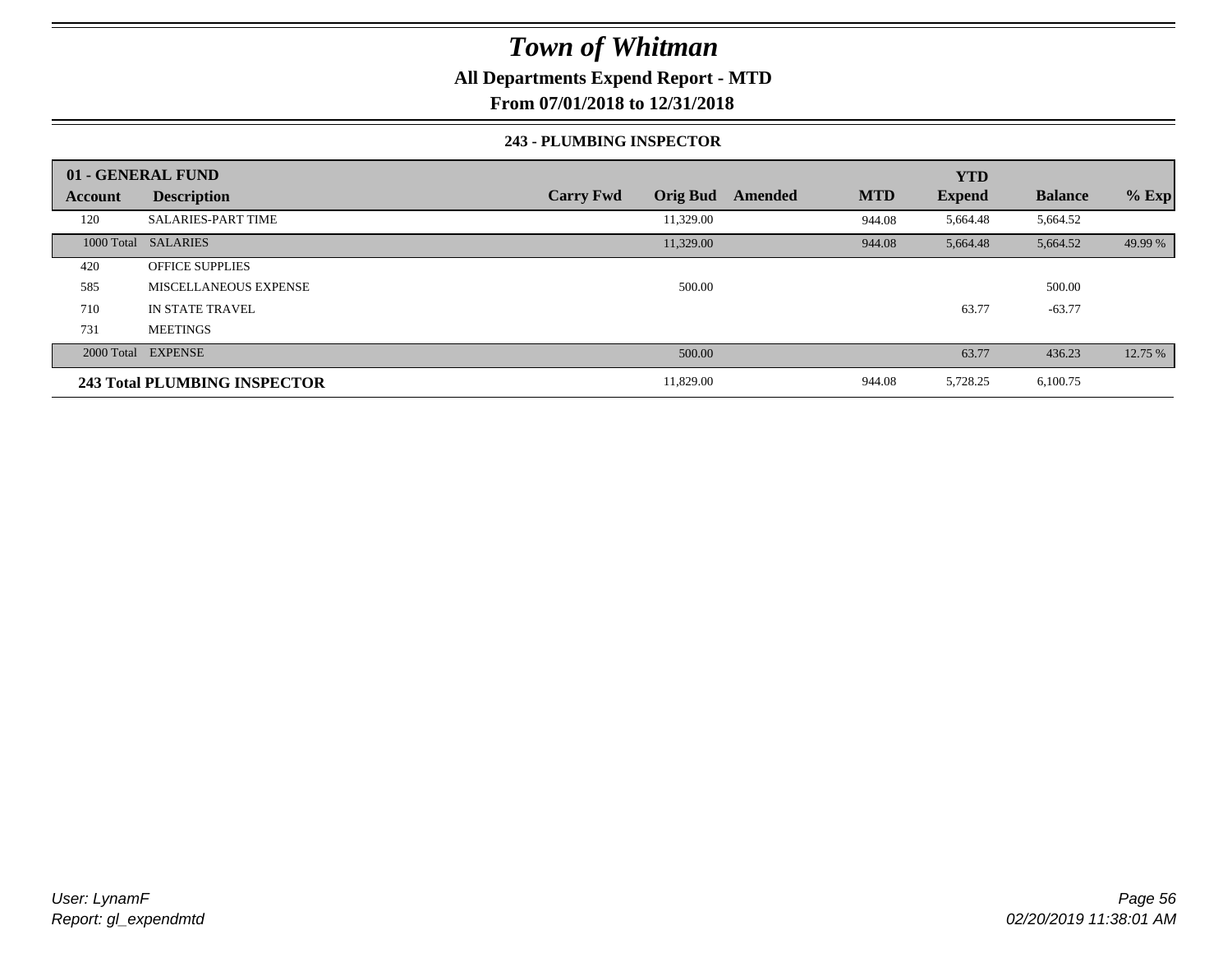**All Departments Expend Report - MTD**

**From 07/01/2018 to 12/31/2018**

### **244 - SEALER OF WEIGHTS & MEASURES**

|                | 01 - GENERAL FUND                        |                  |                 |         |            | <b>YTD</b>    |                |          |
|----------------|------------------------------------------|------------------|-----------------|---------|------------|---------------|----------------|----------|
| <b>Account</b> | <b>Description</b>                       | <b>Carry Fwd</b> | <b>Orig Bud</b> | Amended | <b>MTD</b> | <b>Expend</b> | <b>Balance</b> | $%$ Exp  |
| 120            | <b>SALARIES-PART TIME</b>                |                  | 4,617.00        |         | 384.75     | 2,308.50      | 2,308.50       |          |
|                | 1000 Total SALARIES                      |                  | 4,617.00        |         | 384.75     | 2,308.50      | 2,308.50       | 50.00 %  |
| 420            | <b>OFFICE SUPPLIES</b>                   |                  |                 |         |            |               |                |          |
| 585            | MISCELLANEOUS EXPENSE                    |                  | 800.00          |         |            |               | 800.00         |          |
| 710            | IN STATE TRAVEL                          |                  |                 |         |            |               |                |          |
| 730            | <b>ASSOCIATION DUES</b>                  |                  |                 |         |            |               |                |          |
| 731            | <b>MEETINGS</b>                          |                  |                 |         |            |               |                |          |
| 2000 Total     | <b>EXPENSE</b>                           |                  | 800.00          |         |            |               | 800.00         | 0.00 %   |
| 243            | EQUIPMENT MAINTENANCE                    |                  | 125.00          |         |            |               | 125.00         |          |
| 2001 Total     | <b>EXPENSE</b>                           |                  | 125.00          |         |            |               | 125.00         | 0.00 %   |
| 949            | <b>FY2014 ENCUMBRANCES</b>               |                  |                 |         |            |               |                |          |
|                | 2002 Total EXPENSE                       |                  |                 |         |            |               |                | 100.00 % |
| 999            |                                          |                  |                 |         |            |               |                |          |
|                | 3801 Total RESERVE FND.TRAN. - EQUIPMENT |                  |                 |         |            |               |                | 100.00 % |
|                | 244 Total SEALER OF WEIGHTS & MEASURES   |                  | 5,542.00        |         | 384.75     | 2,308.50      | 3,233.50       |          |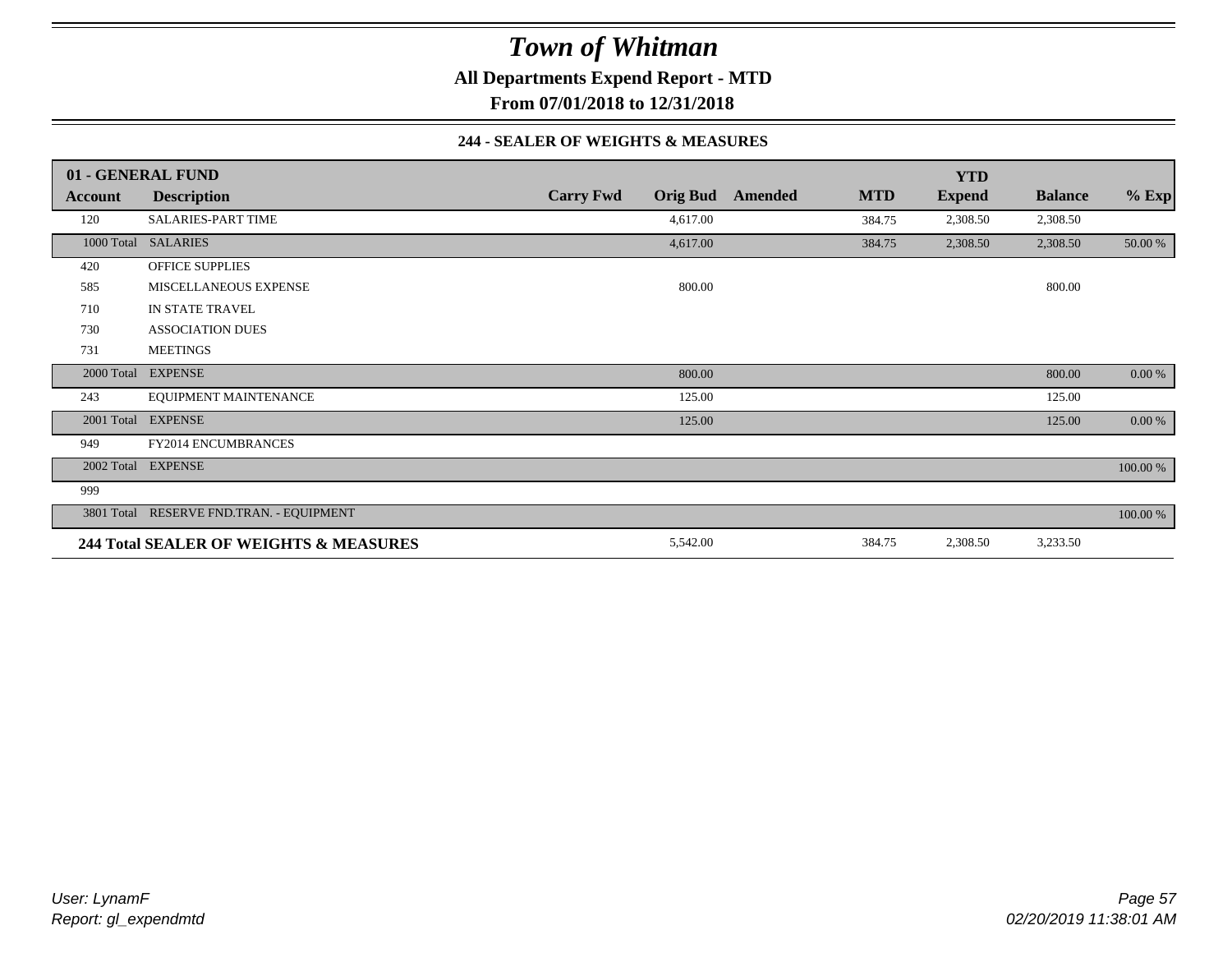**All Departments Expend Report - MTD**

**From 07/01/2018 to 12/31/2018**

### **245 - ELECTRICAL INSPECTOR**

|         | 01 - GENERAL FUND                     |                  |                 |         |            | <b>YTD</b>    |                |          |
|---------|---------------------------------------|------------------|-----------------|---------|------------|---------------|----------------|----------|
| Account | <b>Description</b>                    | <b>Carry Fwd</b> | <b>Orig Bud</b> | Amended | <b>MTD</b> | <b>Expend</b> | <b>Balance</b> | $%$ Exp  |
| 120     | <b>SALARIES-PART TIME</b>             |                  | 16,784.00       |         | 1,398.67   | 8,392.02      | 8,391.98       |          |
| 219     | <b>EMERGENCY RESPONSE</b>             |                  | 1,200.00        |         | 60.00      | 180.00        | 1,020.00       |          |
|         | 1000 Total SALARIES                   |                  | 17,984.00       |         | 1,458.67   | 8,572.02      | 9,411.98       | 47.66 %  |
| 340     | <b>TELEPHONE</b>                      |                  |                 |         |            |               |                |          |
| 343     | <b>CELL PHONES</b>                    |                  |                 |         |            |               |                |          |
| 420     | <b>OFFICE SUPPLIES</b>                |                  |                 |         |            |               |                |          |
| 585     | MISCELLANEOUS EXPENSE                 |                  | 2,600.00        |         |            |               | 2,600.00       |          |
| 710     | IN STATE TRAVEL                       |                  |                 |         |            |               |                |          |
| 948     | <b>FY07 ENCUMBRANCES</b>              |                  |                 |         |            |               |                |          |
|         | 2000 Total EXPENSE                    |                  | 2,600.00        |         |            |               | 2,600.00       | 0.00 %   |
| 948     | <b>FY07 ENCUMBRANCES</b>              |                  |                 |         |            |               |                |          |
|         | 2001 Total EXPENSE                    |                  |                 |         |            |               |                | 100.00 % |
|         | <b>245 Total ELECTRICAL INSPECTOR</b> |                  | 20,584.00       |         | 1,458.67   | 8,572.02      | 12,011.98      |          |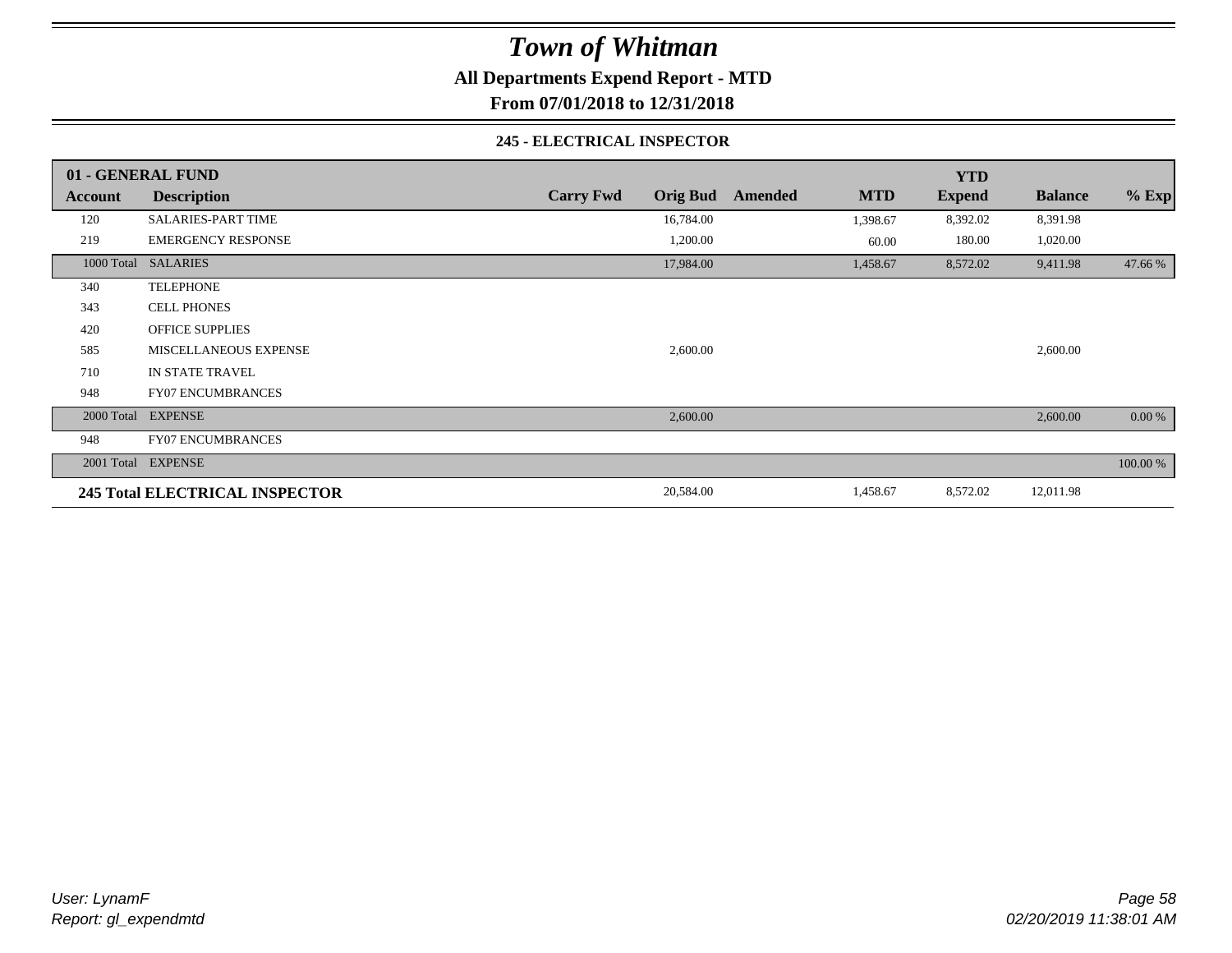## **All Departments Expend Report - MTD**

### **From 07/01/2018 to 12/31/2018**

#### **291 - CIVIL DEFENSE**

|                | 01 - GENERAL FUND              |                  |           |                         |            | <b>YTD</b>    |                |          |
|----------------|--------------------------------|------------------|-----------|-------------------------|------------|---------------|----------------|----------|
| <b>Account</b> | <b>Description</b>             | <b>Carry Fwd</b> |           | <b>Orig Bud</b> Amended | <b>MTD</b> | <b>Expend</b> | <b>Balance</b> | $%$ Exp  |
| 112            | <b>SALARIES</b>                |                  |           |                         |            |               |                |          |
|                | 1000 Total SALARIES            |                  |           |                         |            |               |                | 100.00 % |
| 116            | <b>CLERICAL</b>                |                  | 3,817.00  |                         | 954.25     | 1,908.50      | 1,908.50       |          |
|                | 1001 Total SALARIES            |                  | 3,817.00  |                         | 954.25     | 1,908.50      | 1,908.50       | 50.00 %  |
| 242            | <b>VEHICLE MAINTENANCE</b>     |                  |           |                         |            |               |                |          |
| 243            | EQUIPMENT MAINTENANCE          |                  |           |                         |            |               |                |          |
| 311            | <b>COMPUTER SERVICES</b>       |                  |           |                         |            |               |                |          |
| 340            | <b>TELEPHONE</b>               |                  |           |                         |            |               |                |          |
| 343            | <b>CELL PHONES</b>             |                  |           |                         | 39.99      | 239.94        | $-239.94$      |          |
| 748            | <b>GENERATOR MAINTENANCE</b>   |                  |           |                         |            |               |                |          |
| 420            | <b>OFFICE SUPPLIES</b>         |                  |           |                         |            |               |                |          |
| 582            | <b>UNIFORMS</b>                |                  |           |                         |            |               |                |          |
| 585            | MISCELLANEOUS EXPENSE          |                  | 3,500.00  |                         | 314.12     | 1,092.11      | 2,407.89       |          |
| 730            | <b>ASSOCIATION DUES</b>        |                  |           |                         |            |               |                |          |
| 740            | <b>INSURANCE PREMIUMS</b>      |                  |           |                         |            |               |                |          |
|                | 2000 Total EXPENSE             |                  | 3,500.00  |                         | 354.11     | 1,332.05      | 2,167.95       | 38.05 %  |
| 311            | <b>COMPUTER SERVICES</b>       |                  |           |                         |            |               |                |          |
| 343            | <b>CELL PHONES</b>             |                  |           |                         |            |               |                |          |
| 739            | <b>AUXILIARY POLICE</b>        |                  |           |                         |            |               |                |          |
|                | 2001 Total EXPENSE             |                  |           |                         |            |               |                | 100.00 % |
| 943            | FY2012 ENCUMBRANCES            |                  |           |                         |            |               |                |          |
| 946            | FY2010 ENCUMBRANCES            |                  |           |                         |            |               |                |          |
| 949            | FY2014 ENCUMBRANCES            |                  |           |                         |            |               |                |          |
|                | 2002 Total EXPENSE             |                  |           |                         |            |               |                | 100.00 % |
| 748            | <b>GENERATOR MAINTENANCE</b>   |                  | 7,500.00  |                         |            | 6,875.00      | 625.00         |          |
|                | 2003 Total EXPENSE             |                  | 7,500.00  |                         |            | 6,875.00      | 625.00         | 91.66%   |
|                | <b>291 Total CIVIL DEFENSE</b> |                  | 14,817.00 |                         | 1,308.36   | 10,115.55     | 4,701.45       |          |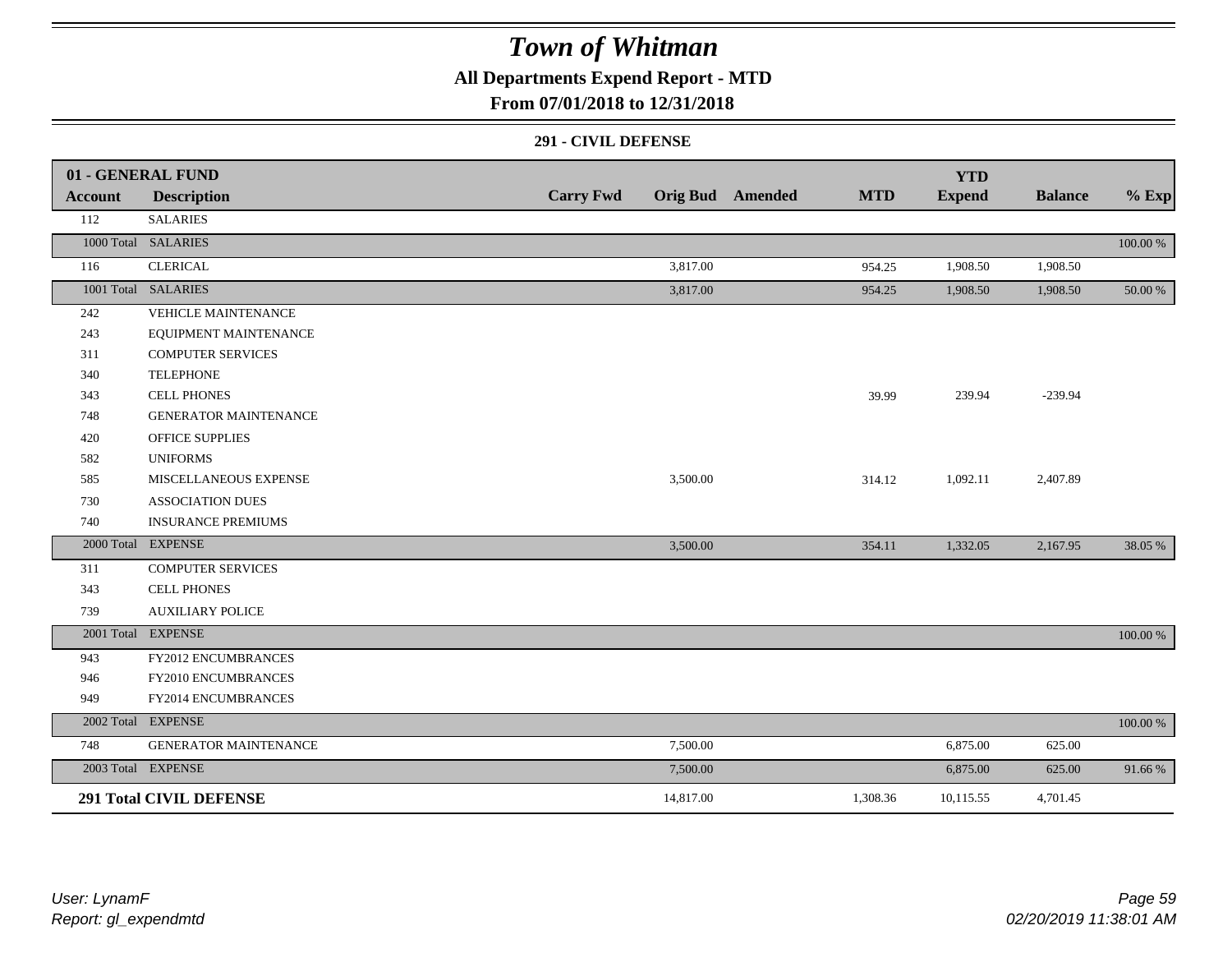**All Departments Expend Report - MTD**

**From 07/01/2018 to 12/31/2018**

### **292 - SMALL ANIMAL CONTROL**

|                | 01 - GENERAL FUND                                 |                  |           |                         |            | <b>YTD</b>    |                |          |
|----------------|---------------------------------------------------|------------------|-----------|-------------------------|------------|---------------|----------------|----------|
| <b>Account</b> | <b>Description</b>                                | <b>Carry Fwd</b> |           | <b>Orig Bud</b> Amended | <b>MTD</b> | <b>Expend</b> | <b>Balance</b> | $%$ Exp  |
| 112            | <b>SALARIES</b>                                   |                  | 45,734.00 |                         | 3,442.60   | 21,516.25     | 24, 217. 75    |          |
|                | 1000 Total SALARIES                               |                  | 45,734.00 |                         | 3,442.60   | 21,516.25     | 24, 217. 75    | 47.04 %  |
| 120            | <b>SALARIES-PART TIME</b>                         |                  |           |                         |            |               |                |          |
|                | 1001 Total SALARIES                               |                  |           |                         |            |               |                | 100.00 % |
| 210            | <b>ELECTRICITY</b>                                |                  |           |                         | 128.14     | 836.18        | $-836.18$      |          |
| 212            | <b>GAS (NATURAL)</b>                              |                  |           |                         | 166.81     | 294.81        | $-294.81$      |          |
| 242            | <b>VEHICLE MAINTENANCE</b>                        |                  |           |                         |            |               |                |          |
| 340            | <b>TELEPHONE</b>                                  |                  |           |                         |            |               |                |          |
| 343            | <b>CELL PHONES</b>                                |                  |           |                         | 50.99      | 305.94        | $-305.94$      |          |
| 430            | <b>BUILDING MAINTENANCE &amp; REPAIR</b>          |                  |           |                         |            | 52.31         | $-52.31$       |          |
| 481            | <b>GASOLINE</b>                                   |                  |           |                         | 11.48      | 232.58        | $-232.58$      |          |
| 585            | MISCELLANEOUS EXPENSE                             |                  | 10,234.00 |                         | 39.50      | 209.70        | 10,024.30      |          |
| 586            | <b>CARE OF ANIMALS</b>                            |                  |           |                         |            | 281.66        | $-281.66$      |          |
| 730            | ASSOCIATION DUES                                  |                  |           |                         |            |               |                |          |
|                | 2000 Total EXPENSE                                |                  | 10,234.00 |                         | 396.92     | 2,213.18      | 8,020.82       | 21.62 %  |
| 200            | <b>BURIAL OF DEAD ANIMALS</b>                     |                  | 4,088.00  |                         |            |               | 4,088.00       |          |
|                | 2001 Total EXPENSE                                |                  | 4,088.00  |                         |            |               | 4,088.00       | 0.00 %   |
| 941            | FY 2017 ENCUMBRANCES                              |                  |           |                         |            |               |                |          |
| 945            | FY2013 ENCUMBRANCES                               |                  |           |                         |            |               |                |          |
| 940            | FY2016 ENCUMBRANCES                               |                  |           |                         |            |               |                |          |
|                | 2002 Total EXPENSE                                |                  |           |                         |            |               |                | 100.00 % |
| 999            |                                                   |                  |           |                         |            |               |                |          |
|                | 4433 Total ART20ATM5/18LEASE/PCH22017FORDINT(1/3) |                  |           |                         |            |               |                | 100.00 % |
| 999            |                                                   | 11,300.00        |           |                         |            | 8,065.15      | 3,234.85       |          |
|                | 4435 Total A27A ATM5/16TN.KEN.-REP.FLR.INST.FENC  | 11,300.00        |           |                         |            | 8,065.15      | 3,234.85       | 71.37 %  |
| 999            |                                                   |                  |           |                         |            |               |                |          |
|                | 4463 Total S4ATM5/18INSTALL2ROOF-TOPUNITSWMS      |                  |           |                         |            |               |                | 100.00 % |
| 999            |                                                   |                  |           |                         |            |               |                |          |
|                | 4464 Total S5ATM5/18REPLACE2UNIVENTSATWMS         |                  |           |                         |            |               |                | 100.00 % |
|                |                                                   |                  |           |                         |            |               |                |          |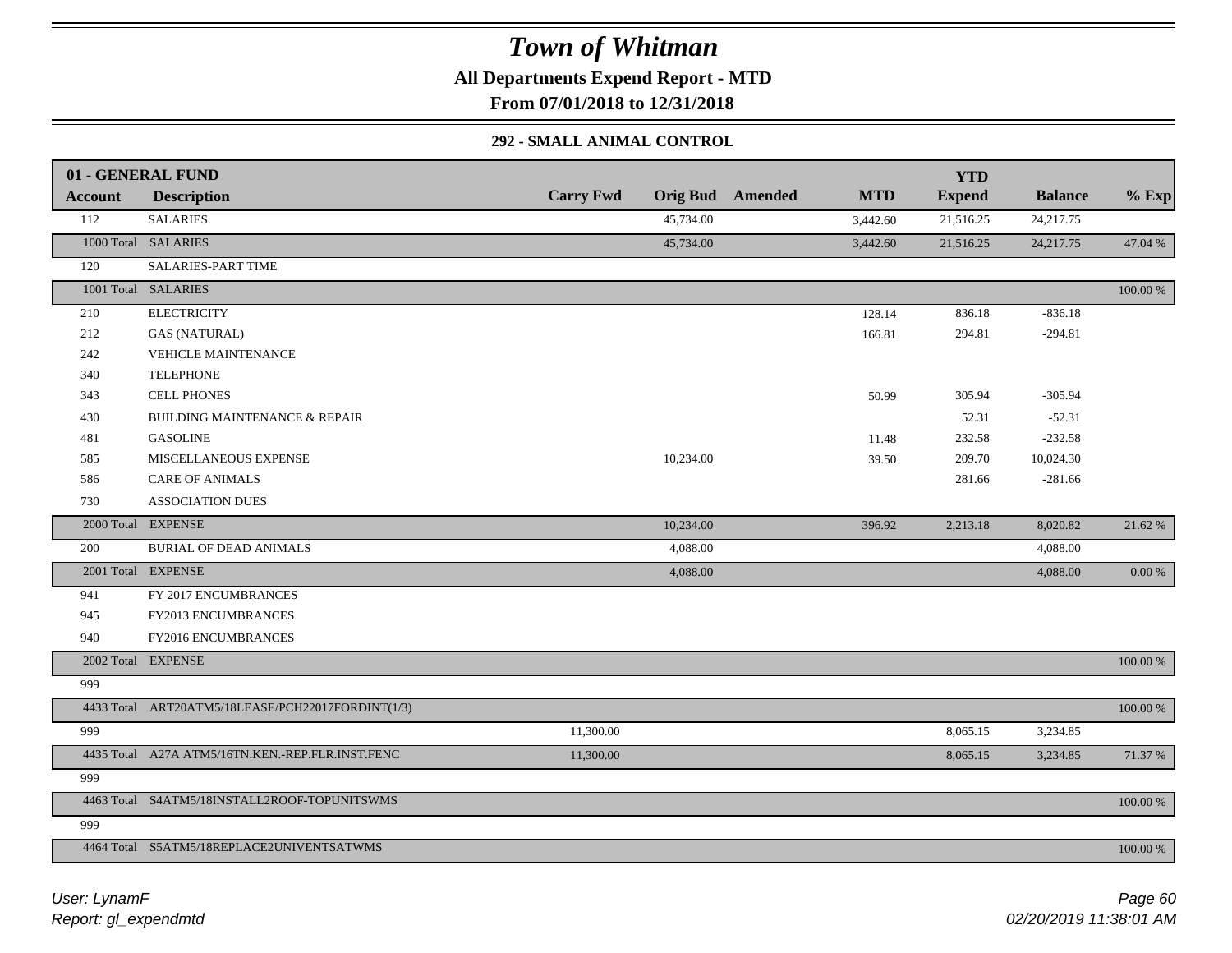**All Departments Expend Report - MTD**

**From 07/01/2018 to 12/31/2018**

### **292 - SMALL ANIMAL CONTROL**

| 01 - GENERAL FUND                     |                  |           |         |            | YTD.          |                |          |
|---------------------------------------|------------------|-----------|---------|------------|---------------|----------------|----------|
| <b>Description</b><br><b>Account</b>  | <b>Carry Fwd</b> | Orig Bud  | Amended | <b>MTD</b> | <b>Expend</b> | <b>Balance</b> | $\%$ Exp |
| <b>292 Total SMALL ANIMAL CONTROL</b> | 1.300.00         | 60,056.00 |         | 3.839.52   | 31.794.58     | 39,561.42      |          |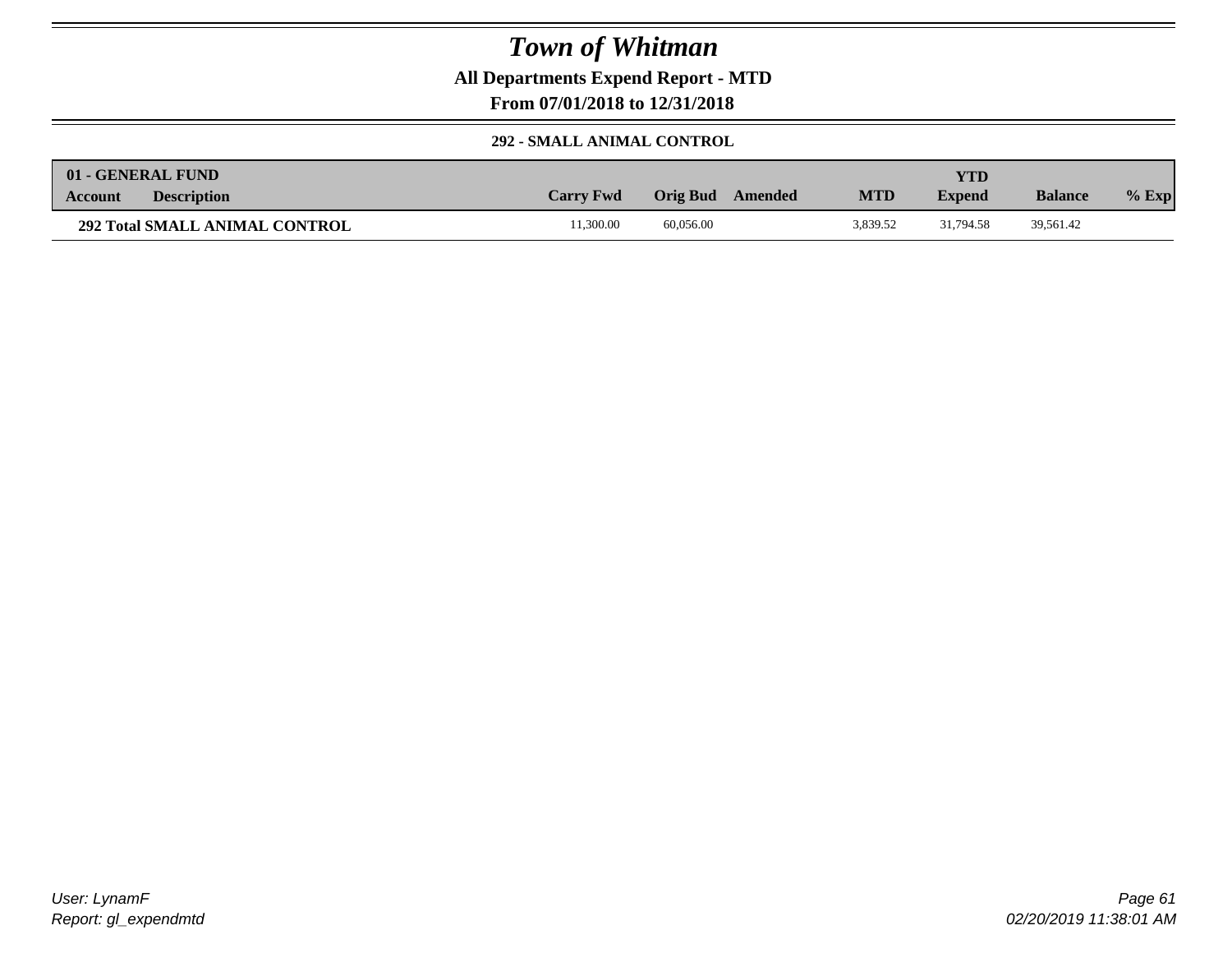**All Departments Expend Report - MTD**

## **From 07/01/2018 to 12/31/2018**

#### **300 - SCHOOL DEPARTMENT**

| <b>Account</b> | 01 - GENERAL FUND<br><b>Description</b>             | <b>Carry Fwd</b> |           | <b>Orig Bud</b> Amended | <b>MTD</b> | <b>YTD</b><br><b>Expend</b> | <b>Balance</b> | $%$ Exp  |
|----------------|-----------------------------------------------------|------------------|-----------|-------------------------|------------|-----------------------------|----------------|----------|
| 718            | HOLT SCHOOL-MAINTENANCE & EXP.                      |                  |           |                         |            |                             |                |          |
|                | 2000 Total EXPENSE                                  |                  |           |                         |            |                             |                | 100.00 % |
| 940            | FY2016 ENCUMBRANCES                                 |                  |           |                         |            |                             |                |          |
| 945            | FY2013 ENCUMBRANCES                                 |                  |           |                         |            |                             |                |          |
|                | 2001 Total EXPENSE                                  |                  |           |                         |            |                             |                | 100.00 % |
| 999            |                                                     | 544,721.25       |           |                         |            |                             | 544,721.25     |          |
|                | 4447 Total A46BATM5/16&A15STM12/17REP.DUVAL ROOF    | 544,721.25       |           |                         |            |                             | 544,721.25     | 0.00 %   |
| 999            |                                                     | 5,142.25         |           |                         |            |                             | 5,142.25       |          |
|                | 4449 Total A46A ATM5/16ENG.&DESIGN DUVAL ROOF       | 5,142.25         |           |                         |            |                             | 5,142.25       | 0.00 %   |
| 999            |                                                     |                  |           |                         |            |                             |                |          |
|                | 4450 Total A.51ATM5/16 PUR.ACOUST.MAT.CON&DUV       |                  |           |                         |            |                             |                | 100.00 % |
| 999            |                                                     |                  | 35,000.00 |                         | 34,388.78  | 34,388.78                   | 611.22         |          |
|                | 4454 Total S1ATM5/18SECURITYIMPDUVALSCHOOL          |                  | 35,000.00 |                         | 34,388.78  | 34,388.78                   | 611.22         | 98.25 %  |
| 999            |                                                     |                  | 35,000.00 |                         | 34,745.13  | 34,745.13                   | 254.87         |          |
|                | 4456 Total S2ATM5/18SECURITYIMPCONLEYSCHOOL         |                  | 35,000.00 |                         | 34,745.13  | 34,745.13                   | 254.87         | 99.27 %  |
| 999            |                                                     | 8,000.00         |           |                         |            |                             | 8,000.00       |          |
|                | 4458 Total A.16STM12/17REPL.ROOFTOP UNITS-FIRE STA. | 8,000.00         |           |                         |            |                             | 8,000.00       | 0.00 %   |
| 999            |                                                     | 3,371.00         |           |                         | 3,301.41   | 3,301.41                    | 69.59          |          |
|                | 4461 Total A.13STM12/17REPL2ROOFTOP UNITS-MID.SCH   | 3,371.00         |           |                         | 3,301.41   | 3,301.41                    | 69.59          | 97.93%   |
| 999            |                                                     |                  | 35,000.00 |                         |            |                             | 35,000.00      |          |
|                | 4462 Total S3ATM5/18UPDATEEXISTINGCAMARASDUVALSCHOO |                  | 35,000.00 |                         |            |                             | 35,000.00      | 0.00 %   |
| 999            |                                                     |                  | 5,600.00  |                         |            |                             | 5,600.00       |          |
|                | 4464 Total S5ATM5/18REPLACE2UNIVENTSATWMS           |                  | 5,600.00  |                         |            |                             | 5,600.00       | 0.00 %   |
| 999            |                                                     |                  | 15,000.00 |                         |            |                             | 15,000.00      |          |
|                | 4469 Total S4 ATM5/18 INSTALL 2 ROOF-TOP UNITS - WM |                  | 15,000.00 |                         |            |                             | 15,000.00      | 0.00 %   |
| 999            |                                                     |                  |           |                         |            |                             |                |          |
|                | 4470 Total S6ATM5/18INT&EXTSECURITYCAMERAS-H.S.     |                  |           |                         |            |                             |                | 100.00 % |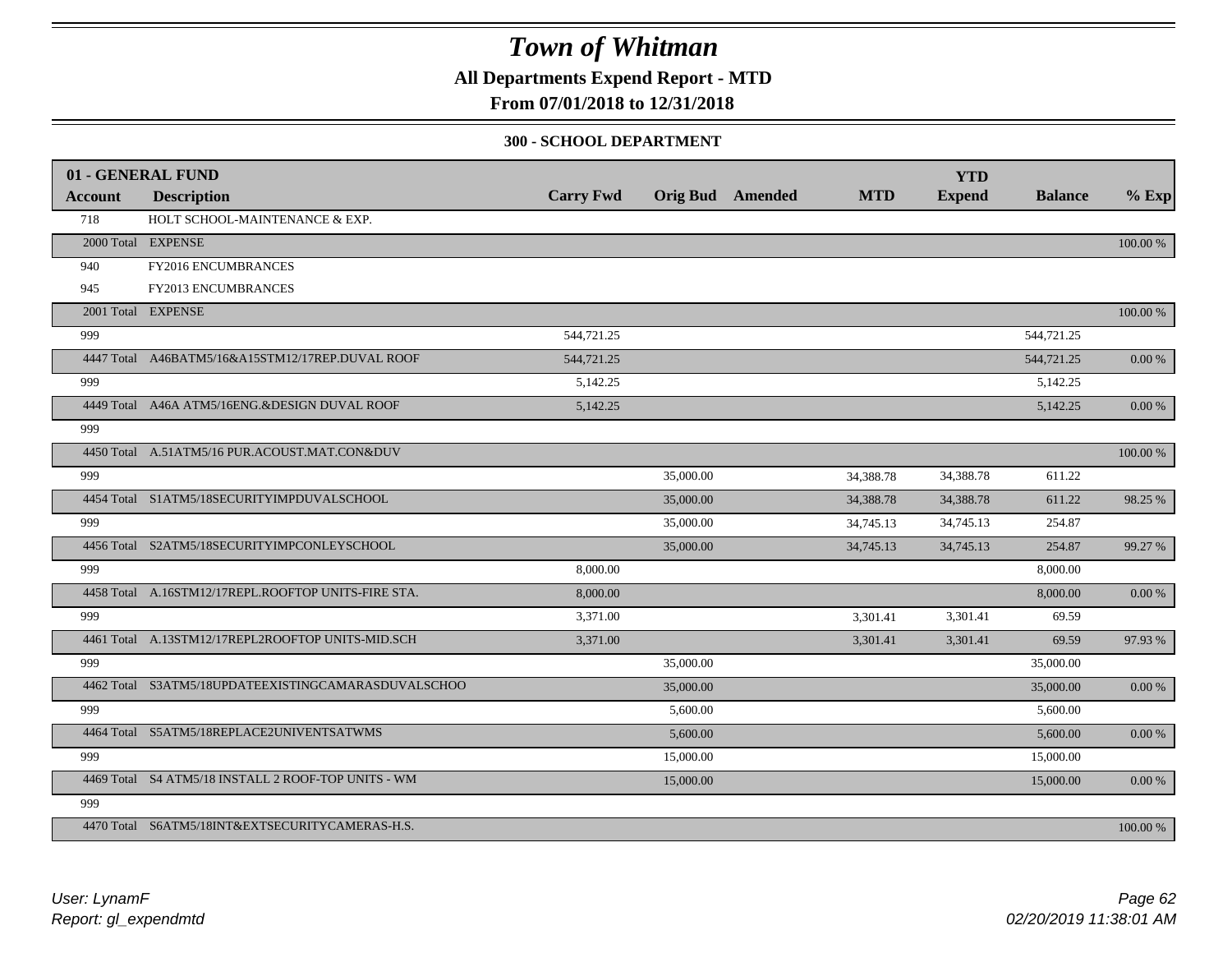**All Departments Expend Report - MTD**

## **From 07/01/2018 to 12/31/2018**

### **300 - SCHOOL DEPARTMENT**

|            | 01 - GENERAL FUND                                   |                  |                 |         |            | <b>YTD</b>    |                |           |
|------------|-----------------------------------------------------|------------------|-----------------|---------|------------|---------------|----------------|-----------|
| Account    | <b>Description</b>                                  | <b>Carry Fwd</b> | <b>Orig Bud</b> | Amended | <b>MTD</b> | <b>Expend</b> | <b>Balance</b> | $%$ Exp   |
| 999        |                                                     |                  |                 |         |            |               |                |           |
| 4540 Total | A.50ATM5/16REPLACE CARPETS CONL&MID.                |                  |                 |         |            |               |                | 100.00 %  |
| 999        |                                                     |                  |                 |         |            |               |                |           |
|            | 4574 Total A.S2 ATM5/17 MIDDLE SCH.GYM FLOOR        |                  |                 |         |            |               |                | 100.00 %  |
| 999        |                                                     | 2,006.00         |                 |         |            |               | 2,006.00       |           |
|            | 4580 Total A.S3ATM5/17PHS.ED.CURT.&PORT.BLCH.MID.SC | 2,006.00         |                 |         |            |               | 2,006.00       | 0.00 %    |
| 999        |                                                     | 1,645.00         |                 |         |            |               | 1,645.00       |           |
| 4581 Total | A.S4ATM5/17EXT.DOORS-DUV,CON.MID.                   | 1,645.00         |                 |         |            |               | 1,645.00       | $0.00 \%$ |
| 999        |                                                     |                  |                 |         |            |               |                |           |
|            | 4582 Total A.S6ATM5/17 SEAL PLAYGRDS.DUV,CON,MID.   |                  |                 |         |            |               |                | 100.00 %  |
| 999        |                                                     | 4,570.00         |                 |         |            |               | 4,570.00       |           |
|            | 4583 Total A.S7ATM5/17REPAIR SIDEWALKS-DUVAL        | 4,570.00         |                 |         |            |               | 4,570.00       | $0.00 \%$ |
|            | <b>300 Total SCHOOL DEPARTMENT</b>                  | 569,455.50       | 125,600.00      |         | 72,435.32  | 72,435.32     | 622,620.18     |           |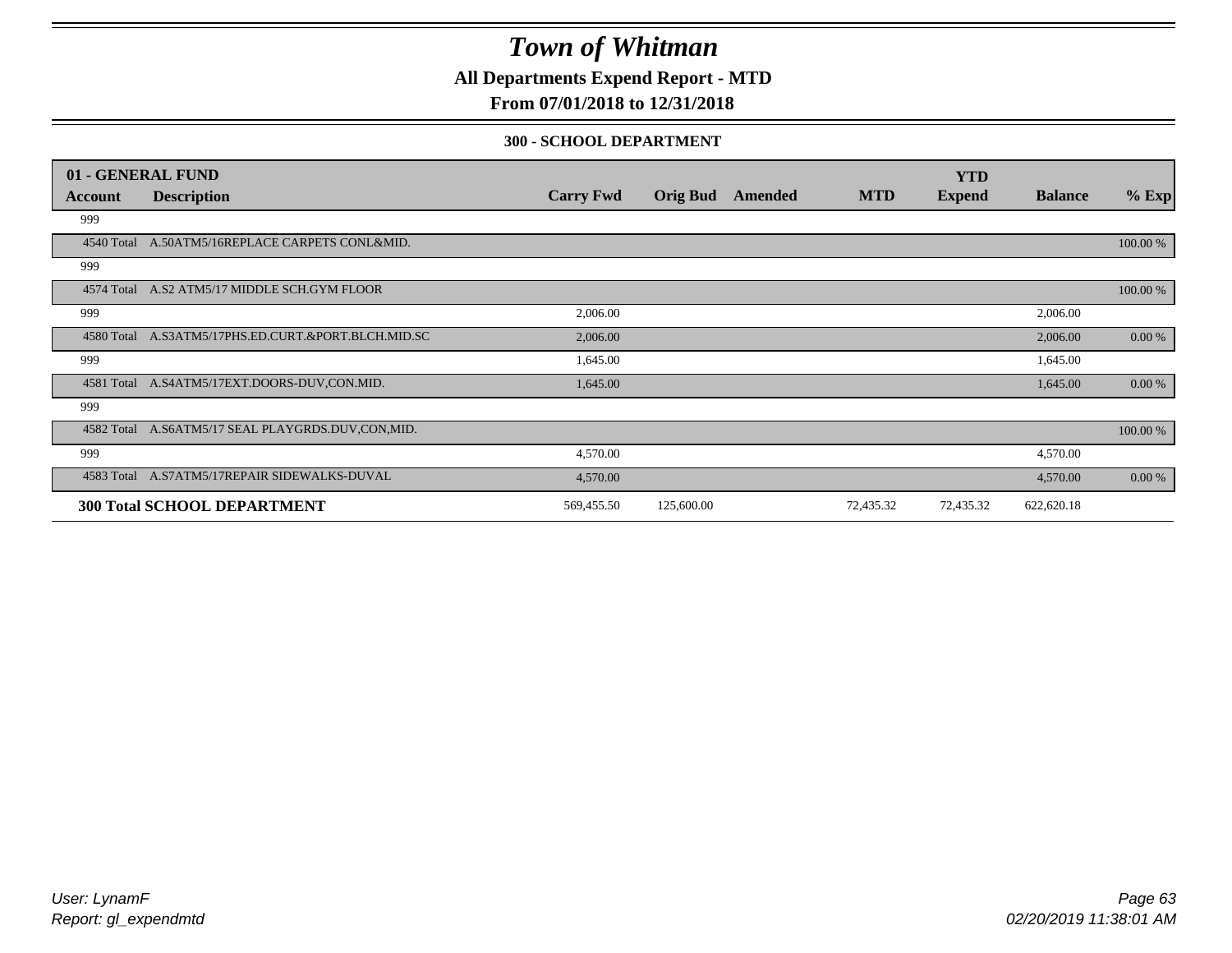## **All Departments Expend Report - MTD**

**From 07/01/2018 to 12/31/2018**

### **301 - VOCATIONAL TRAINING**

|            | 01 - GENERAL FUND                    |                  |                 |         |            | <b>YTD</b>    |                |          |
|------------|--------------------------------------|------------------|-----------------|---------|------------|---------------|----------------|----------|
| Account    | <b>Description</b>                   | <b>Carry Fwd</b> | <b>Orig Bud</b> | Amended | <b>MTD</b> | <b>Expend</b> | <b>Balance</b> | $%$ Exp  |
| 319        | SO.SH.VO.TEC.ADD'L APP.              |                  |                 |         |            |               |                |          |
| 321        | SOUTH SHORE VOCATIONAL-TECH.         |                  | 1,556,704.00    |         |            | 778,352.00    | 778,352.00     |          |
|            | 2000 Total EXPENSE                   |                  | 1,556,704.00    |         |            | 778,352.00    | 778,352.00     | 50.00 %  |
| 112        | <b>SALARIES</b>                      |                  |                 |         |            |               |                |          |
| 322        | OTHER VOCATIONAL TUITION             |                  | 294,174.00      |         | 112,296.67 | 112,296.67    | 181,877.33     |          |
| 2001 Total | <b>EXPENSE</b>                       |                  | 294,174.00      |         | 112,296.67 | 112,296.67    | 181,877.33     | 38.17 %  |
| 710        | IN STATE TRAVEL                      |                  | 49,000.00       |         |            | 13,608.00     | 35,392.00      |          |
|            | 2002 Total EXPENSE                   |                  | 49,000.00       |         |            | 13,608.00     | 35,392.00      | 27.77 %  |
| 946        | <b>FY2010 ENCUMBRANCES</b>           |                  |                 |         |            |               |                |          |
|            | 2003 Total EXPENSE                   |                  |                 |         |            |               |                | 100.00 % |
|            | <b>301 Total VOCATIONAL TRAINING</b> |                  | 1,899,878.00    |         | 112,296.67 | 904,256.67    | 995,621.33     |          |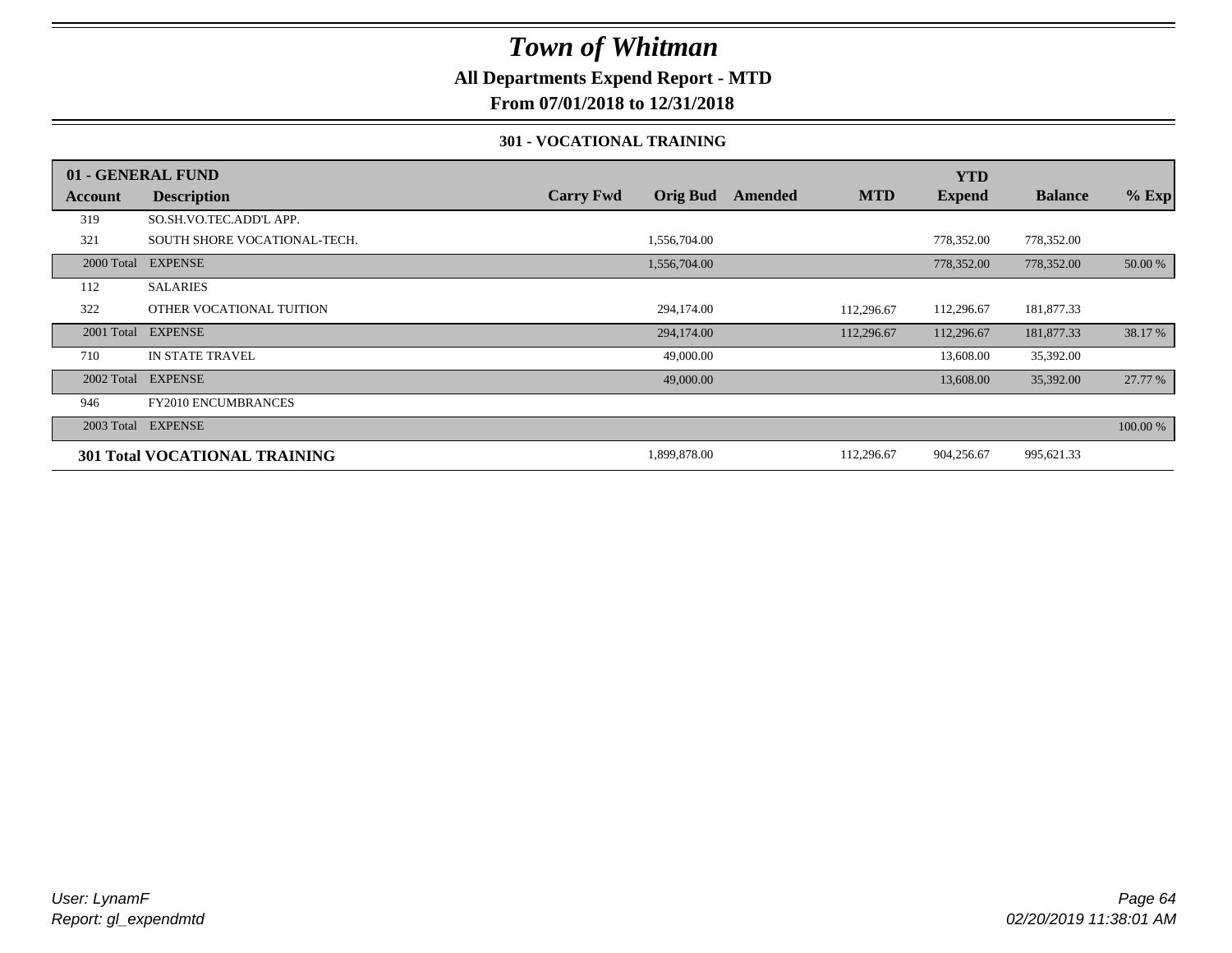# *Town of Whitman* **All Departments Expend Report - MTD**

## **From 07/01/2018 to 12/31/2018**

### **320 - WHITMAN-HANSON REGIONAL**

|         | 01 - GENERAL FUND                                |                  |               |                         |            | <b>YTD</b>    |                |            |
|---------|--------------------------------------------------|------------------|---------------|-------------------------|------------|---------------|----------------|------------|
| Account | <b>Description</b>                               | <b>Carry Fwd</b> |               | <b>Orig Bud</b> Amended | <b>MTD</b> | <b>Expend</b> | <b>Balance</b> | $%$ Exp    |
| 324     | <b>CROSSING GUARDS</b>                           |                  | 39,027.00     |                         | 4,012.55   | 15,556.67     | 23,470.33      |            |
|         | 1000 Total SALARIES                              |                  | 39,027.00     |                         | 4,012.55   | 15,556.67     | 23,470.33      | 39.86 %    |
| 305     | <b>INSTRUCTIONAL</b>                             |                  | 13,270,185.00 |                         |            | 6,635,092.50  | 6,635,092.50   |            |
|         | 2000 Total EXPENSE                               |                  | 13,270,185.00 |                         |            | 6,635,092.50  | 6,635,092.50   | $50.00~\%$ |
| 323     | NON-MANDATED BUSSING                             |                  | 381,357.00    |                         |            | 190,678.50    | 190,678.50     |            |
| 943     | FY2012 ENCUMBRANCES                              |                  |               |                         |            |               |                |            |
|         | 2001 Total EXPENSE                               |                  | 381,357.00    |                         |            | 190,678.50    | 190,678.50     | 50.00 %    |
| 324     | <b>CROSSING GUARDS</b>                           |                  |               |                         |            | 315.47        | $-315.47$      |            |
|         | 2002 Total EXPENSE                               |                  |               |                         |            | 315.47        | $-315.47$      | 100.00 %   |
| 999     |                                                  |                  |               |                         |            |               |                |            |
|         | 4452 Total A.53ATM5/16REPAIR WALKWAYS -WHRS      |                  |               |                         |            |               |                | 100.00 %   |
| 999     |                                                  | 15,525.00        |               |                         |            |               | 15,525.00      |            |
|         | 4453 Total A54ATM5/16REPL.BLCHER CHAIR LIFT WHRS | 15,525.00        |               |                         |            |               | 15,525.00      | $0.00~\%$  |
| 999     |                                                  |                  |               |                         |            |               |                |            |
|         | 4455 Total A7STM 5/16 REPL.HOT WTR. SYS.WHRHS    |                  |               |                         |            |               |                | 100.00 %   |
| 999     |                                                  |                  |               |                         |            |               |                |            |
|         | 4457 Total A.14STM12/17MOVING P-K PROG.TO W-H    |                  |               |                         |            |               |                | 100.00 %   |
| 999     |                                                  |                  |               |                         |            |               |                |            |
|         | 4459 Total A.8STM5/17 PUR.W.H.R.SCHL LUNCH VAN   |                  |               |                         |            |               |                | 100.00 %   |
| 999     |                                                  |                  |               |                         |            |               |                |            |
|         | 4460 Total A.52ATM5/16RECONSTR.TENNIS CTS.WHRS   |                  |               |                         |            |               |                | 100.00 %   |
| 999     |                                                  |                  | 468,058.00    |                         |            | 466,058.00    | 2,000.00       |            |
|         | 4465 Total ART.5 ATM5/18 DEBT SERV.HIGH SCH.     |                  | 468,058.00    |                         |            | 466,058.00    | 2,000.00       | 99.57 %    |
| 999     |                                                  |                  |               |                         |            |               |                |            |
|         | 4466 Total A.9 ATM 5/17 DEBT SERV. HIGH SCHOOL   |                  |               |                         |            |               |                | 100.00 %   |
| 999     |                                                  |                  |               |                         |            |               |                |            |
|         | 4467 Total A.6 ATM5/15 DEBT SERV. HIGH SCH       |                  |               |                         |            |               |                | 100.00 %   |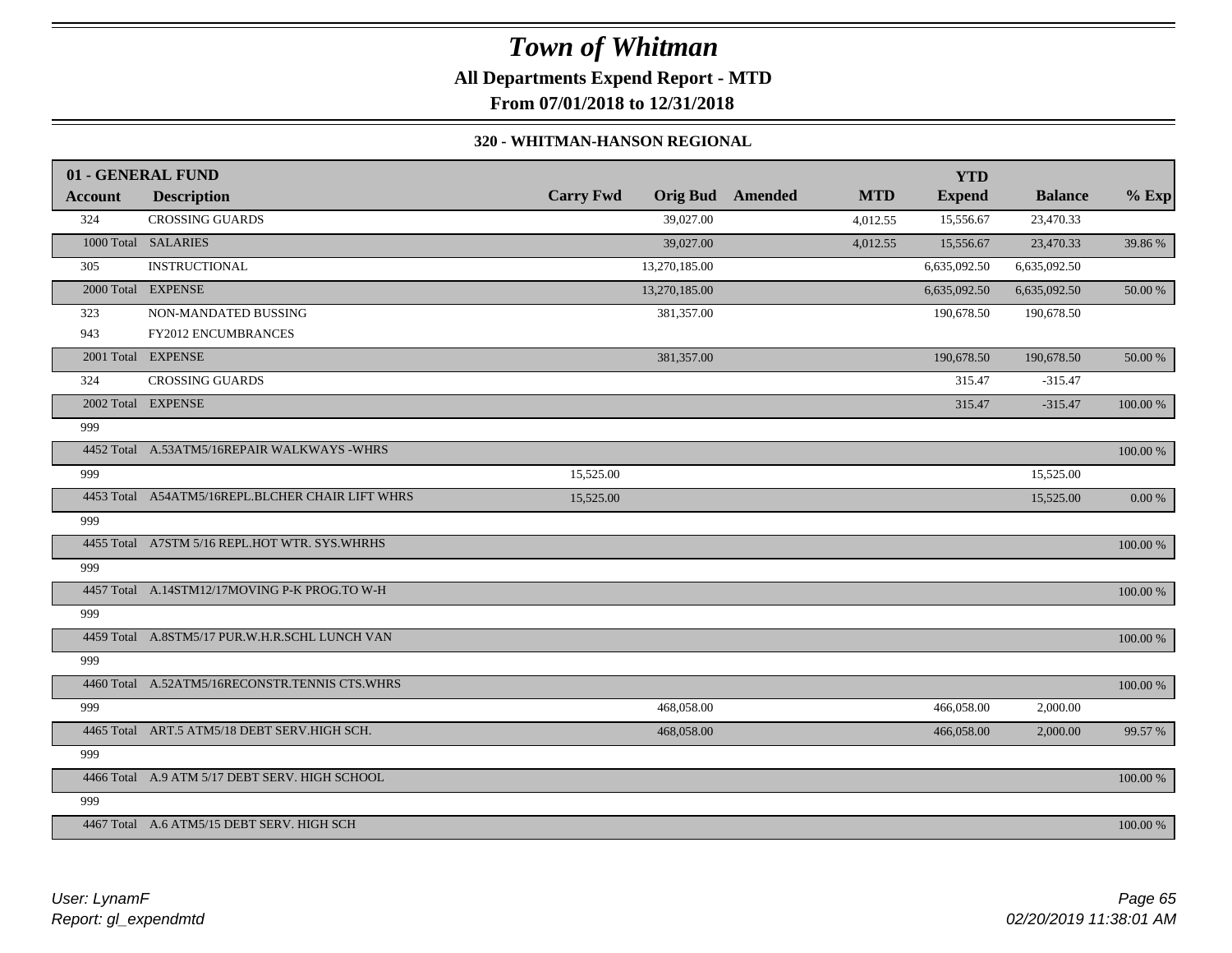**All Departments Expend Report - MTD**

**From 07/01/2018 to 12/31/2018**

### **320 - WHITMAN-HANSON REGIONAL**

|                | 01 - GENERAL FUND                               |                  |                 |         |            | <b>YTD</b>    |                |             |
|----------------|-------------------------------------------------|------------------|-----------------|---------|------------|---------------|----------------|-------------|
| <b>Account</b> | <b>Description</b>                              | <b>Carry Fwd</b> | <b>Orig Bud</b> | Amended | <b>MTD</b> | <b>Expend</b> | <b>Balance</b> | $%$ Exp     |
| 999            |                                                 |                  | 35,892.00       |         |            |               | 35,892.00      |             |
| 4470 Total     | S6ATM5/18INT&EXTSECURITYCAMERAS-H.S.            |                  | 35,892.00       |         |            |               | 35,892.00      | 0.00 %      |
| 999            |                                                 | 227,866.56       |                 |         | 129,423.82 | 196,286.15    | 31,580.41      |             |
|                | 4584 Total A1STM3/18 Mov.P-K Fr.Maquan toWHRHS  | 227,866.56       |                 |         | 129,423.82 | 196,286.15    | 31,580.41      | 86.14 %     |
| 999            |                                                 |                  |                 |         |            |               |                |             |
| 4590 Total     | A.S8ATM5/17 RESTORE TURF-HIGH SCHOOL            |                  |                 |         |            |               |                | 100.00 %    |
| 999            |                                                 | 3,037.00         |                 |         | 2,952.49   | 2,952.49      | 84.51          |             |
|                | 4591 Total A.S10ATM 5/17REP.POTHOLES&CRAKS-H.S. | 3,037.00         |                 |         | 2,952.49   | 2,952.49      | 84.51          | 97.21 %     |
| 999            |                                                 |                  |                 |         |            |               |                |             |
| 4592 Total     | A.S11ATM5/17CROSSING LIGHTS-H.S.                |                  |                 |         |            |               |                | $100.00~\%$ |
| 999            |                                                 |                  |                 |         |            |               |                |             |
|                | 4593 Total A.S13ATM5/17ENVELOPE REPAIRS-H.S.    |                  |                 |         |            |               |                | 100.00 %    |
| 999            |                                                 | 14,887.00        |                 |         |            |               | 14,887.00      |             |
| 4594 Total     | A.S14ATM5/17 HOT WATER HEATER -H.S.             | 14,887.00        |                 |         |            |               | 14,887.00      | 0.00 %      |
|                | 320 Total WHITMAN-HANSON REGIONAL               | 261,315.56       | 14,194,519.00   |         | 136,388.86 | 7,506,939.78  | 6,948,894.78   |             |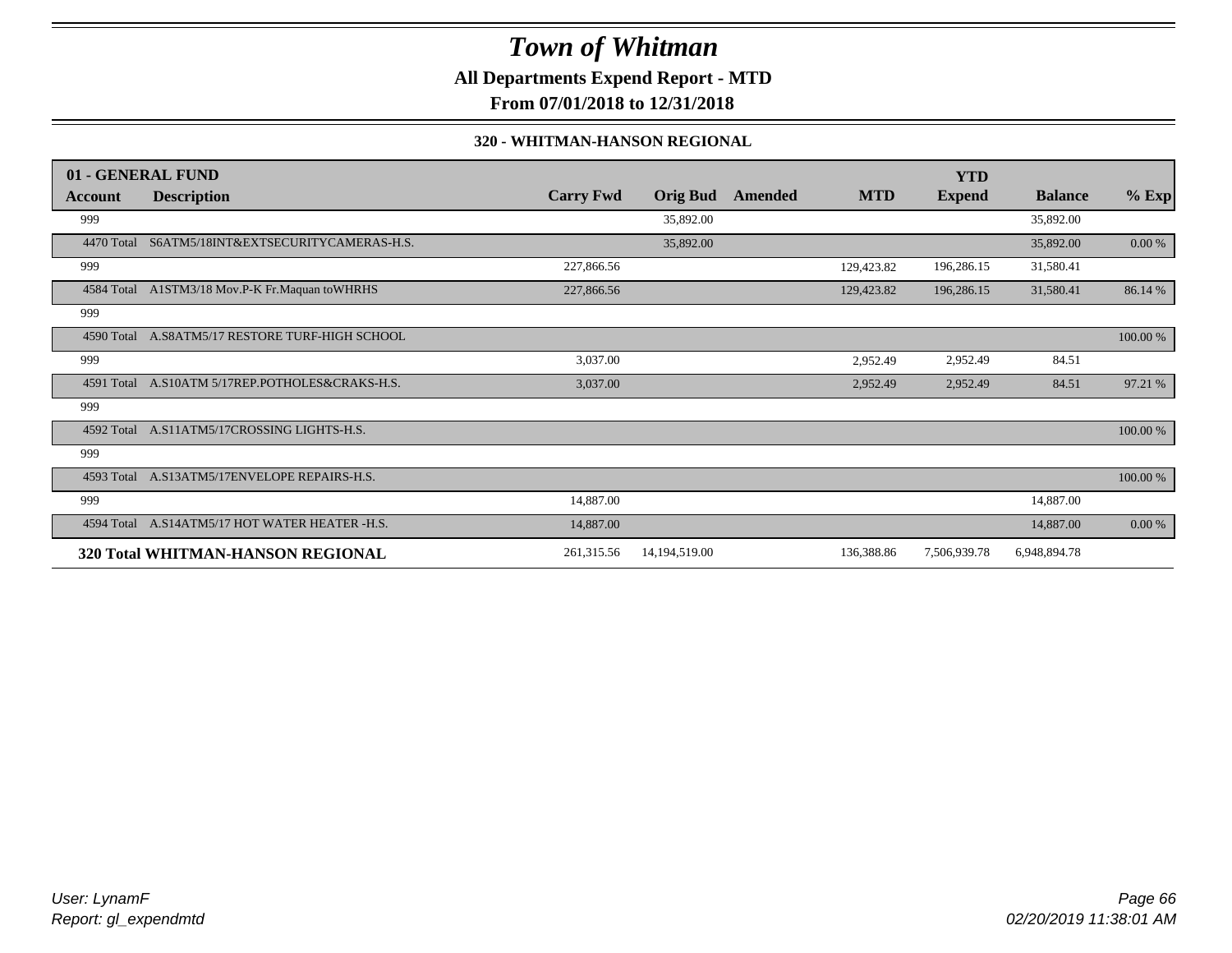## **All Departments Expend Report - MTD**

## **From 07/01/2018 to 12/31/2018**

### **294 - DPW-TREE DEPARTMENT**

|         | 01 - GENERAL FUND              |                  |                  |            | <b>YTD</b>    |                |          |
|---------|--------------------------------|------------------|------------------|------------|---------------|----------------|----------|
| Account | <b>Description</b>             | <b>Carry Fwd</b> | Orig Bud Amended | <b>MTD</b> | <b>Expend</b> | <b>Balance</b> | $%$ Exp  |
| 247     | <b>INSECT CONTROL</b>          |                  |                  |            |               |                |          |
| 460     | <b>GROUNDSKEEPING SUPPLIES</b> |                  |                  |            |               |                |          |
| 585     | MISCELLANEOUS EXPENSE          |                  |                  |            |               |                |          |
|         | 2000 Total EXPENSE             |                  |                  |            |               |                | 100.00 % |
|         | 294 Total DPW-TREE DEPARTMENT  |                  |                  |            |               |                |          |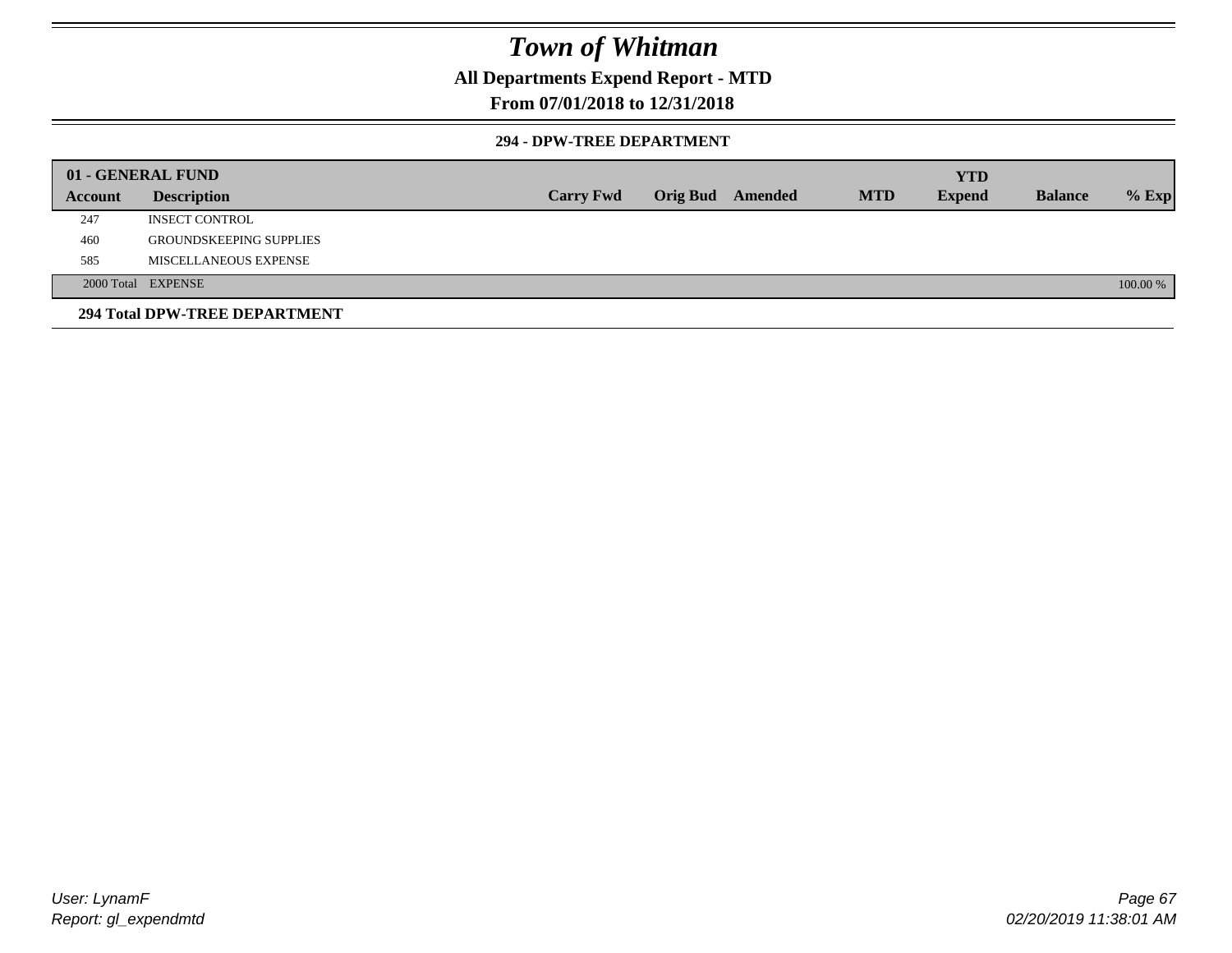# **All Departments Expend Report - MTD**

## **From 07/01/2018 to 12/31/2018**

### **400 - DPW SALARIES**

|            | 01 - GENERAL FUND                  |                                     |                       | <b>YTD</b>    |                |          |
|------------|------------------------------------|-------------------------------------|-----------------------|---------------|----------------|----------|
| Account    | <b>Description</b>                 | <b>Carry Fwd</b><br><b>Orig Bud</b> | <b>MTD</b><br>Amended | <b>Expend</b> | <b>Balance</b> | $%$ Exp  |
| 113        | DIVISIONAL LABOR-REGULAR           | 474,011.00                          | 31,469.60             | 191,380.32    | 282,630.68     |          |
| 114        | DIVISIONAL LABOR-O.T.              |                                     | 712.07                | 12,021.63     | $-12,021.63$   |          |
| 116        | <b>CLERICAL</b>                    | 43,680.00                           | 3,360.00              | 21,000.00     | 22,680.00      |          |
| 123        | <b>RECORDING SECRETARY</b>         | 1,620.00                            | 101.25                | 614.25        | 1,005.75       |          |
| 144        | <b>EDUCATION INCENTIVE</b>         |                                     |                       |               |                |          |
| 146        | SALARIES-LONGEVITY                 | 1,900.00                            | 375.00                | 375.00        | 1,525.00       |          |
| 222        | CDL LIC. / STIPEND                 |                                     |                       |               |                |          |
| 939        | <b>FY2015 ENCUMBRANCES</b>         |                                     |                       |               |                |          |
| 1000 Total | <b>SALARIES</b>                    | 521,211.00                          | 36,017.92             | 225,391.20    | 295,819.80     | 43.24 %  |
| 119        | SALARY-ASSIST.SUPERINTENDENT       | 98,387.00                           | 7,547.48              | 47,171.75     | 51,215.25      |          |
| 222        | CDL LIC. / STIPEND                 | 983.00                              |                       | 983.00        |                |          |
| 234        | SALARIES - UNUSED SICK & VAC. TIME |                                     |                       |               |                |          |
| 1001 Total | <b>SALARIES</b>                    | 99,370.00                           | 7,547.48              | 48,154.75     | 51,215.25      | 48.46 %  |
| 138        | <b>SICK LEAVE BUY-BACK</b>         |                                     |                       |               |                |          |
| 1002 Total | <b>SALARIES</b>                    |                                     |                       |               |                | 100.00 % |
|            | <b>400 Total DPW SALARIES</b>      | 620,581.00                          | 43,565.40             | 273,545.95    | 347,035.05     |          |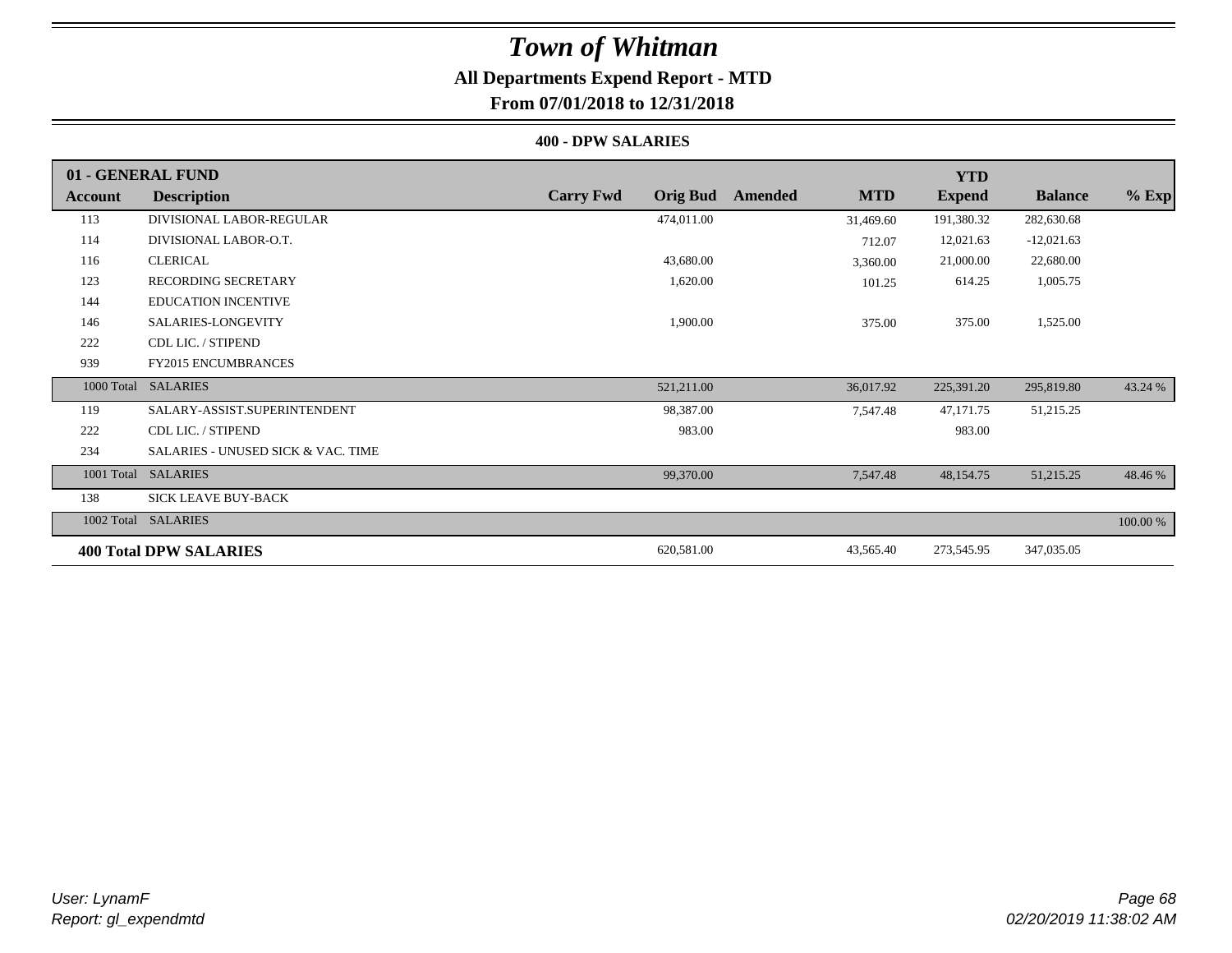## **All Departments Expend Report - MTD**

**From 07/01/2018 to 12/31/2018**

### **402 - DPW-DIVISIONAL EXPENSE**

|                | 01 - GENERAL FUND              |                  |            |                         |            | <b>YTD</b>    |                |          |
|----------------|--------------------------------|------------------|------------|-------------------------|------------|---------------|----------------|----------|
| <b>Account</b> | <b>Description</b>             | <b>Carry Fwd</b> |            | <b>Orig Bud</b> Amended | <b>MTD</b> | <b>Expend</b> | <b>Balance</b> | $%$ Exp  |
| 247            | <b>INSECT CONTROL</b>          |                  |            |                         |            |               |                |          |
| 460            | GROUNDSKEEPING SUPPLIES        |                  |            |                         |            |               |                |          |
| 582            | <b>UNIFORMS</b>                |                  |            |                         |            | 478.00        | $-478.00$      |          |
| 585            | MISCELLANEOUS EXPENSE          |                  | 176,100.00 |                         |            |               | 176,100.00     |          |
|                | 2294 Total DPW-TREE DEPARTMENT |                  | 176,100.00 |                         |            | 478.00        | 175,622.00     | 0.27 %   |
| 144            | <b>EDUCATION INCENTIVE</b>     |                  |            |                         |            |               |                |          |
| 244            | OFFICE EQUIPMENT MAINTENANCE   |                  |            |                         |            | 170.00        | $-170.00$      |          |
| 340            | <b>TELEPHONE</b>               |                  |            |                         | 38.80      | 194.00        | $-194.00$      |          |
| 343            | <b>CELL PHONES</b>             |                  |            |                         | 370.92     | 2,442.72      | $-2,442.72$    |          |
| 948            | FY07 ENCUMBRANCES              |                  |            |                         |            |               |                |          |
| 949            | FY2014 ENCUMBRANCES            |                  |            |                         |            |               |                |          |
| 420            | OFFICE SUPPLIES                |                  |            |                         |            | 879.71        | $-879.71$      |          |
| 422            | <b>COPY EXPENSE</b>            |                  |            |                         |            |               |                |          |
| 582            | <b>UNIFORMS</b>                |                  |            |                         | 210.47     | 2,047.50      | $-2,047.50$    |          |
| 585            | MISCELLANEOUS EXPENSE          |                  |            |                         |            | 2,437.29      | $-2,437.29$    |          |
| 939            | <b>FY2015 ENCUMBRANCES</b>     |                  |            |                         |            |               |                |          |
| 730            | <b>ASSOCIATION DUES</b>        |                  |            |                         |            |               |                |          |
| 870            | OFFICE EQUIPMENT               |                  |            |                         |            |               |                |          |
|                | 2405 Total DPW-ADMINISTRATION  |                  |            |                         | 620.19     | 8,171.22      | $-8,171.22$    | 100.00 % |
| 530            | <b>CHEMICALS</b>               |                  |            |                         |            |               |                |          |
| 582            | <b>UNIFORMS</b>                |                  |            |                         |            |               |                |          |
| 585            | MISCELLANEOUS EXPENSE          |                  |            |                         |            |               |                |          |
| 730            | <b>ASSOCIATION DUES</b>        |                  |            |                         |            |               |                |          |
| 731            | <b>MEETINGS</b>                |                  |            |                         |            |               |                |          |
| 943            | FY2012 ENCUMBRANCES            |                  |            |                         |            |               |                |          |
|                | 2411 Total DPW-ENGINEERING     |                  |            |                         |            |               |                | 100.00 % |
| 245            | ROADWAY MAINTENANCE            |                  |            |                         | 1,893.44   | 11,031.70     | $-11,031.70$   |          |
| 248            | STREET SIGNS & MARKINGS        |                  |            |                         | 375.00     | 764.45        | $-764.45$      |          |
| 250            | <b>DRAINAGE</b>                |                  |            |                         |            |               |                |          |
| 272            | EQUIPMENT RENTAL               |                  |            |                         |            |               |                |          |
| 582            | <b>UNIFORMS</b>                |                  |            |                         | 110.96     | 2,185.63      | $-2,185.63$    |          |
|                |                                |                  |            |                         |            |               |                |          |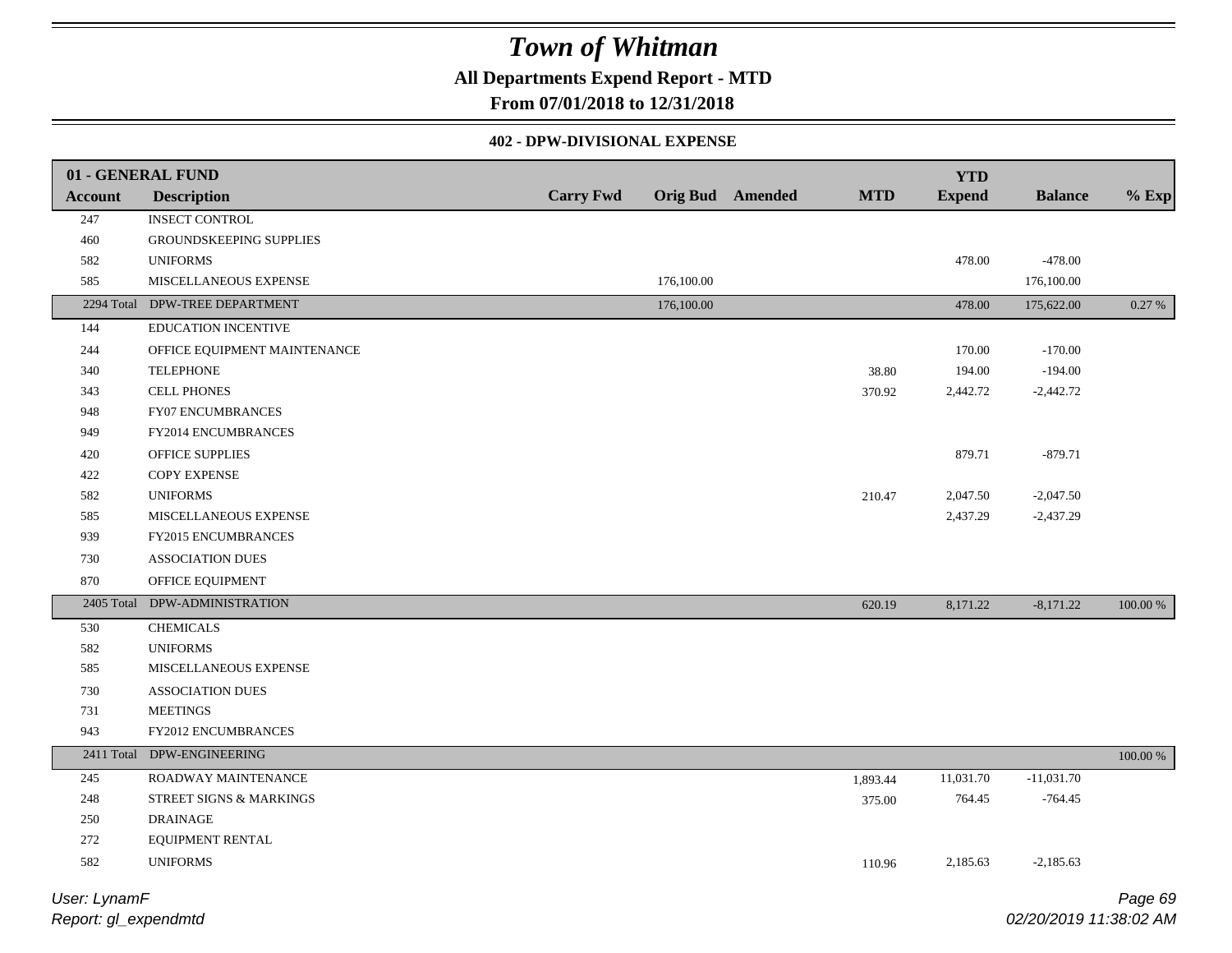**All Departments Expend Report - MTD**

**From 07/01/2018 to 12/31/2018**

### **402 - DPW-DIVISIONAL EXPENSE**

|                | 01 - GENERAL FUND                        |                  |                         |            | <b>YTD</b>    |                |                                |
|----------------|------------------------------------------|------------------|-------------------------|------------|---------------|----------------|--------------------------------|
| <b>Account</b> | <b>Description</b>                       | <b>Carry Fwd</b> | <b>Orig Bud</b> Amended | <b>MTD</b> | <b>Expend</b> | <b>Balance</b> | $%$ Exp                        |
| 585            | MISCELLANEOUS EXPENSE                    |                  |                         |            | 3,299.39      | $-3,299.39$    |                                |
| 938            | FY 2018 ENCUMBRANCES                     | 120.00           |                         | 387.00     | 120.00        |                |                                |
|                |                                          |                  |                         |            |               |                |                                |
| 2422 Total     | DPW-HIGHWAY CONSTRUCT. & MAINT           | 120.00           |                         | 2,766.40   | 17,401.17     | $-17,281.17$   | $\ast, \ast\ast\ast\ast\ast\%$ |
| 582            | <b>UNIFORMS</b>                          |                  |                         |            |               |                |                                |
| 585            | MISCELLANEOUS EXPENSE                    |                  |                         |            |               |                |                                |
| 2427 Total     | FUEL DEPOT MAINTENANCE                   |                  |                         |            |               |                | 100.00 %                       |
| 210            | <b>ELECTRICITY</b>                       |                  |                         | 130.03     | 3,747.80      | $-3,747.80$    |                                |
| 212            | <b>GAS (NATURAL)</b>                     |                  |                         |            | 441.57        | $-441.57$      |                                |
| 214            | OIL (HEATING)                            |                  |                         |            |               |                |                                |
| 430            | <b>BUILDING MAINTENANCE &amp; REPAIR</b> |                  |                         | 141.98     | 2,440.07      | $-2,440.07$    |                                |
| 530            | <b>CHEMICALS</b>                         |                  |                         |            |               |                |                                |
| 582            | <b>UNIFORMS</b>                          |                  |                         |            |               |                |                                |
| 585            | MISCELLANEOUS EXPENSE                    |                  |                         | 117.94     | 1,253.47      | $-1,253.47$    |                                |
| 2428 Total     | DPW-BUILDING & YARD MAINT.               |                  |                         | 389.95     | 7,882.91      | $-7,882.91$    | 100.00 %                       |
| 242            | VEHICLE MAINTENANCE                      |                  |                         | 1,703.83   | 17,459.57     | $-17,459.57$   |                                |
| 481            | <b>GASOLINE</b>                          |                  |                         | 4,057.72   | 16,720.18     | $-16,720.18$   |                                |
| 582            | <b>UNIFORMS</b>                          |                  |                         |            |               |                |                                |
| 585            | MISCELLANEOUS EXPENSE                    |                  |                         | 83.77      | 512.66        | $-512.66$      |                                |
| 945            | FY2013 ENCUMBRANCES                      |                  |                         |            |               |                |                                |
| 2429 Total     | DPW-EQUIPMENT MAINTENANCE                |                  |                         | 5,845.32   | 34,692.41     | $-34,692.41$   | 100.00 %                       |
| 272            | EQUIPMENT RENTAL                         |                  |                         |            |               |                |                                |
| 311            | <b>COMPUTER SERVICES</b>                 |                  |                         |            |               |                |                                |
|                | 2450 Total DPW-WATER                     |                  |                         |            |               |                | 100.00 %                       |
| 241            | RECREATIONAL FACILITIES MAINT.           |                  |                         |            | 1,261.04      | $-1,261.04$    |                                |
| 460            | GROUNDSKEEPING SUPPLIES                  |                  |                         |            | 3,127.59      | $-3,127.59$    |                                |
| 582            | <b>UNIFORMS</b>                          |                  |                         |            | 402.44        | $-402.44$      |                                |
| 585            | MISCELLANEOUS EXPENSE                    |                  |                         | 108.87     | 1,132.58      | $-1,132.58$    |                                |
| 2650 Total     | DPW-PARK MAINTENANCE                     |                  |                         | 108.87     | 5,923.65      | $-5,923.65$    | 100.00 %                       |
|                | <b>402 Total DPW-DIVISIONAL EXPENSE</b>  | 120.00           | 176,100.00              | 9,730.73   | 74,549.36     | 101,670.64     |                                |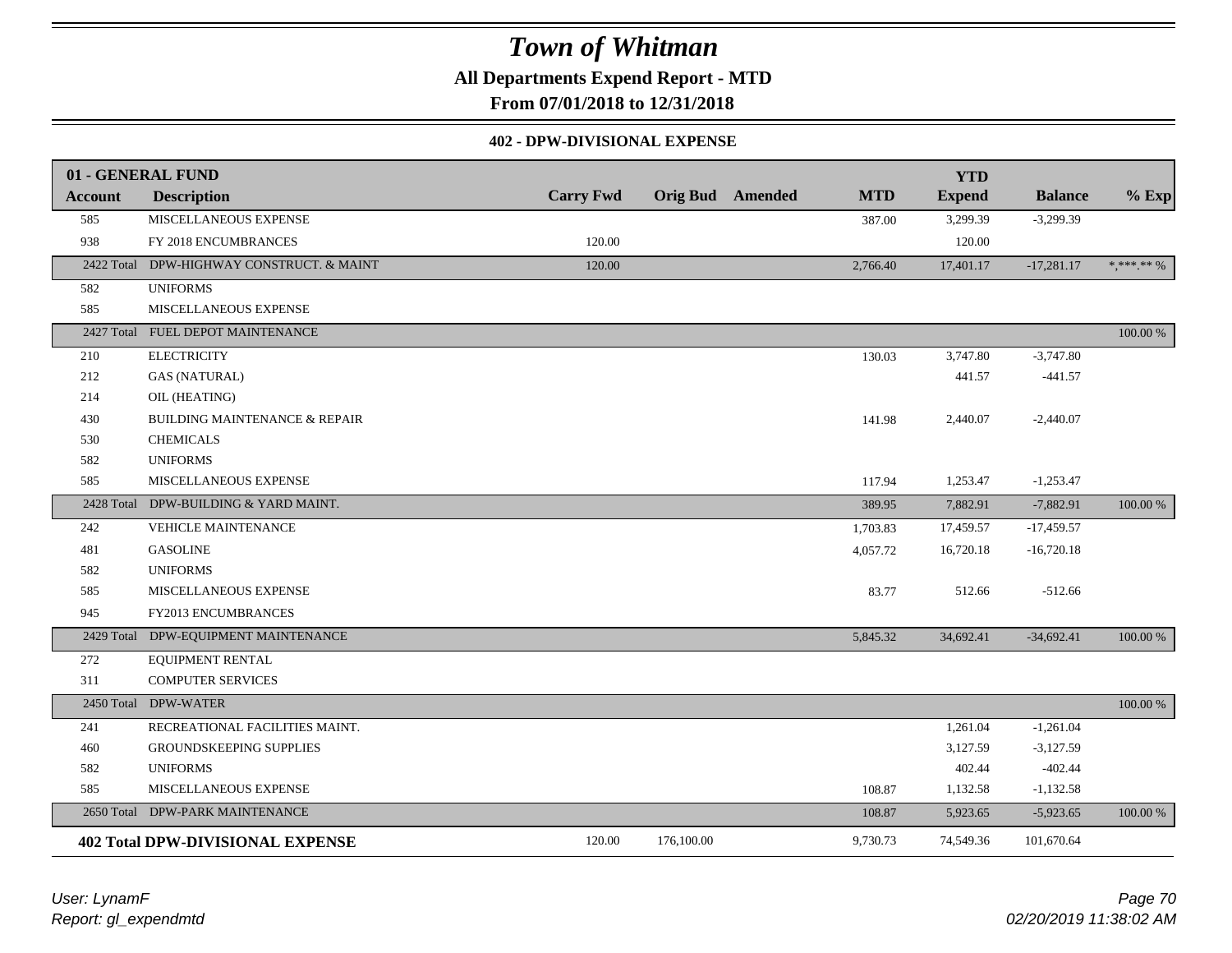**All Departments Expend Report - MTD**

## **From 07/01/2018 to 12/31/2018**

#### **403 - DPW - SPECIAL ARTICLES**

| 01 - GENERAL FUND |                                                     |                  |           |                         |            | <b>YTD</b>    |                |             |
|-------------------|-----------------------------------------------------|------------------|-----------|-------------------------|------------|---------------|----------------|-------------|
| Account           | <b>Description</b>                                  | <b>Carry Fwd</b> |           | <b>Orig Bud</b> Amended | <b>MTD</b> | <b>Expend</b> | <b>Balance</b> | $%$ Exp     |
| 999               |                                                     |                  |           |                         |            |               |                |             |
|                   | 4498 Total A.32ATM5/17LEA/PUR.2017SDWALK PLOW       |                  |           |                         |            |               |                | 100.00 %    |
| 999               |                                                     |                  | 42,105.55 |                         |            | 42,105.55     |                |             |
|                   | 4503 Total ART9ATM5/18 LEASE PMT #2OF4 SIDEWALK PLO |                  | 42,105.55 |                         |            | 42,105.55     |                | 100.00 %    |
| 999               |                                                     |                  |           |                         |            |               |                |             |
|                   | 4504 Total A14ATM 5/15 INSTALL TRAFFIC CNTRL.SIGNAL |                  |           |                         |            |               |                | 100.00 %    |
| 999               |                                                     |                  |           |                         |            |               |                |             |
|                   | 4505 Total A17ATM 5/15 PUR.48" LAWN MOWER           |                  |           |                         |            |               |                | $100.00~\%$ |
| 999               |                                                     |                  |           |                         |            |               |                |             |
|                   | 4506 Total ART24ATM5/18PCH100REMOTEDSKTOPUSERLICENS |                  |           |                         |            |               |                | 100.00 %    |
| 999               |                                                     |                  |           |                         |            |               |                |             |
|                   | 4507 Total A10ATM5/16Pur&instdump trk.body&lift     |                  |           |                         |            |               |                | 100.00 %    |
| 999               |                                                     |                  |           |                         |            |               |                |             |
|                   | 4508 Total A.23ATM5/14PUR.3 SOLAR TRAFIC BEACONS    |                  |           |                         |            |               |                | 100.00 %    |
| 999               |                                                     |                  |           |                         |            |               |                |             |
|                   | 4509 Total ART22ATM5/18PCHMLTIFUNCPRTFORTWNNTWK     |                  |           |                         |            |               |                | $100.00~\%$ |
| 999               |                                                     |                  |           |                         |            |               |                |             |
|                   | 4525 Total A.25ATM5/13CONSTRUCT STS&SIDEWKS         |                  |           |                         |            |               |                | $100.00~\%$ |
| 999               |                                                     |                  |           |                         |            |               |                |             |
|                   | 4529 Total A31ATM 5/17CH90 REPAIR STS.& S/WALKS     |                  |           |                         |            |               |                | 100.00 %    |
| 999               |                                                     |                  |           |                         |            |               |                |             |
|                   | 4531 Total A13 ATM 5/15 CH90 REPAIR STS.& S/WALKS   |                  |           |                         |            |               |                | 100.00 %    |
| 999               |                                                     |                  |           |                         |            |               |                |             |
|                   | 4535 Total A24ATM5/10CH90PUR.PRE-MIX HEATER TRAILER |                  |           |                         |            |               |                | 100.00 %    |
| 999               |                                                     |                  |           |                         |            |               |                |             |
|                   | 4537 Total A15 ATM 5/15 CH 90 REPAIR STS.& S/WALKS  |                  |           |                         |            |               |                | 100.00 %    |
| 999               |                                                     |                  |           |                         |            |               |                |             |
|                   | 4541 Total A.39 ATM 5/04STS -WHIT.WDS               |                  |           |                         |            |               |                | 100.00 %    |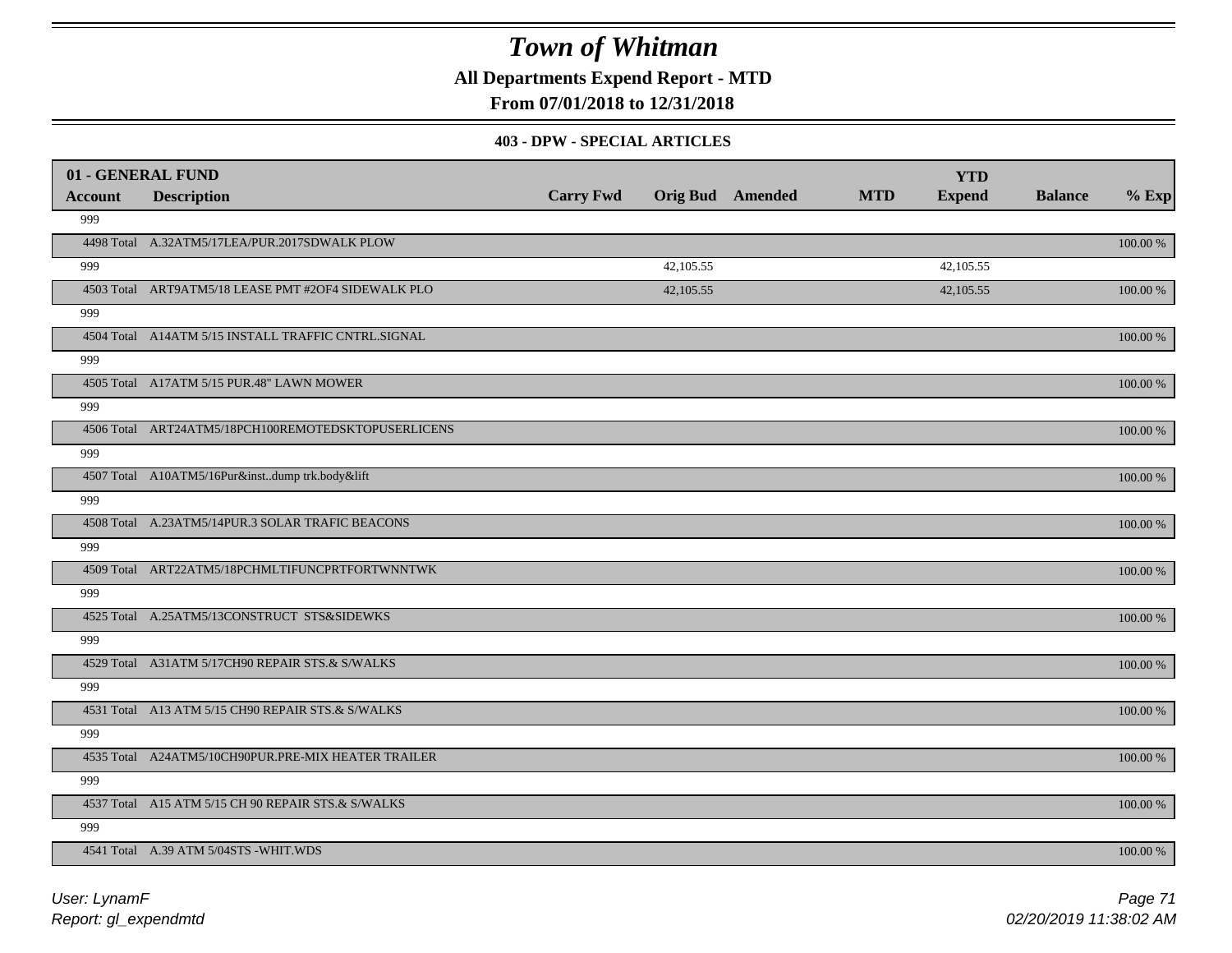**All Departments Expend Report - MTD**

## **From 07/01/2018 to 12/31/2018**

### **403 - DPW - SPECIAL ARTICLES**

|            | 01 - GENERAL FUND                         |                  |                 |         |            | <b>YTD</b>    |                |          |
|------------|-------------------------------------------|------------------|-----------------|---------|------------|---------------|----------------|----------|
| Account    | <b>Description</b>                        | <b>Carry Fwd</b> | <b>Orig Bud</b> | Amended | <b>MTD</b> | <b>Expend</b> | <b>Balance</b> | $%$ Exp  |
| 999        |                                           |                  |                 |         |            |               |                |          |
|            | 4542 Total A.40ATM5/04 PREP.STS.FOR ACCEP |                  |                 |         |            |               |                | 100.00 % |
| 999        |                                           | 15,690.50        |                 |         |            |               | 15,690.50      |          |
|            | 4561 Total A.27B ATM 5/16 DPW SITE EVAL.  | 15,690.50        |                 |         |            |               | 15,690.50      | 0.00 %   |
| 999        |                                           |                  |                 |         |            |               |                |          |
|            | 4569 Total A6 STM12/17INSTALL GEN.@ DPW   |                  |                 |         |            |               |                | 100.00 % |
| 999        |                                           |                  |                 |         |            |               |                |          |
| 4576 Total | <b>ESTABLISH PETTY CASH-DPW</b>           |                  |                 |         |            |               |                | 100.00 % |
|            | <b>403 Total DPW - SPECIAL ARTICLES</b>   | 15,690.50        | 42,105.55       |         |            | 42,105.55     | 15,690.50      |          |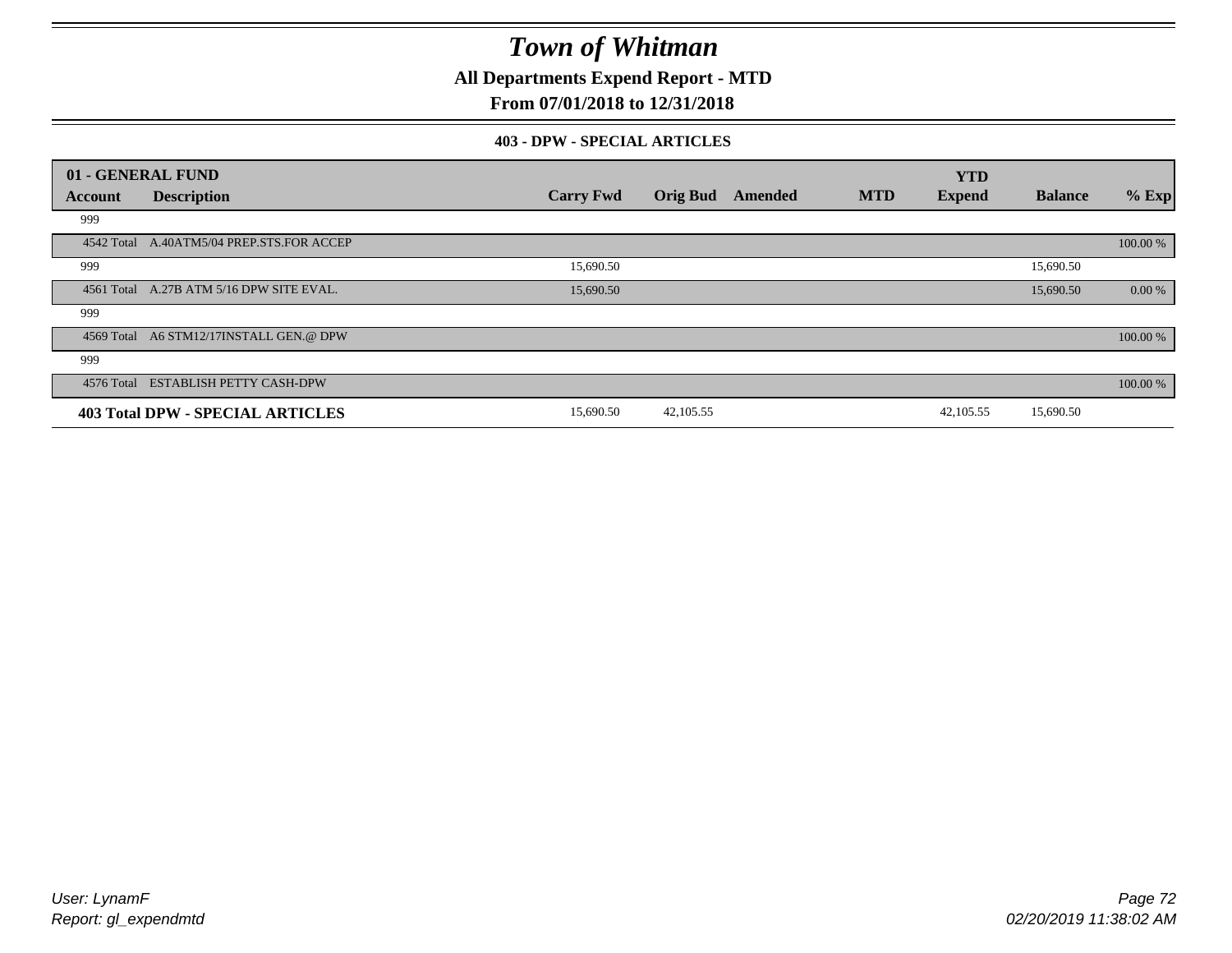**All Departments Expend Report - MTD**

### **From 07/01/2018 to 12/31/2018**

#### **405 - DPW-ADMINSTRATION**

|         | 01 - GENERAL FUND                  |                  |                  |            | <b>YTD</b>    |                |          |
|---------|------------------------------------|------------------|------------------|------------|---------------|----------------|----------|
| Account | <b>Description</b>                 | <b>Carry Fwd</b> | Orig Bud Amended | <b>MTD</b> | <b>Expend</b> | <b>Balance</b> | $%$ Exp  |
| 111     | SALARIES-ADMINSTRATIVE             |                  |                  |            |               |                |          |
|         | 1000 Total SALARIES                |                  |                  |            |               |                | 100.00 % |
| 244     | OFFICE EQUIPMENT MAINTENANCE       |                  |                  |            |               |                |          |
| 340     | <b>TELEPHONE</b>                   |                  |                  |            |               |                |          |
| 871     | OPERATING EQUIPMENT                |                  |                  |            |               |                |          |
| 877     | DEP ADMINISTRATIVE ASSESSMENT      |                  |                  |            |               |                |          |
| 420     | <b>OFFICE SUPPLIES</b>             |                  |                  |            |               |                |          |
| 422     | <b>COPY EXPENSE</b>                |                  |                  |            |               |                |          |
| 585     | MISCELLANEOUS EXPENSE              |                  |                  |            |               |                |          |
| 730     | <b>ASSOCIATION DUES</b>            |                  |                  |            |               |                |          |
| 870     | OFFICE EQUIPMENT                   |                  |                  |            |               |                |          |
|         | 2000 Total EXPENSE                 |                  |                  |            |               |                | 100.00 % |
|         | <b>405 Total DPW-ADMINSTRATION</b> |                  |                  |            |               |                |          |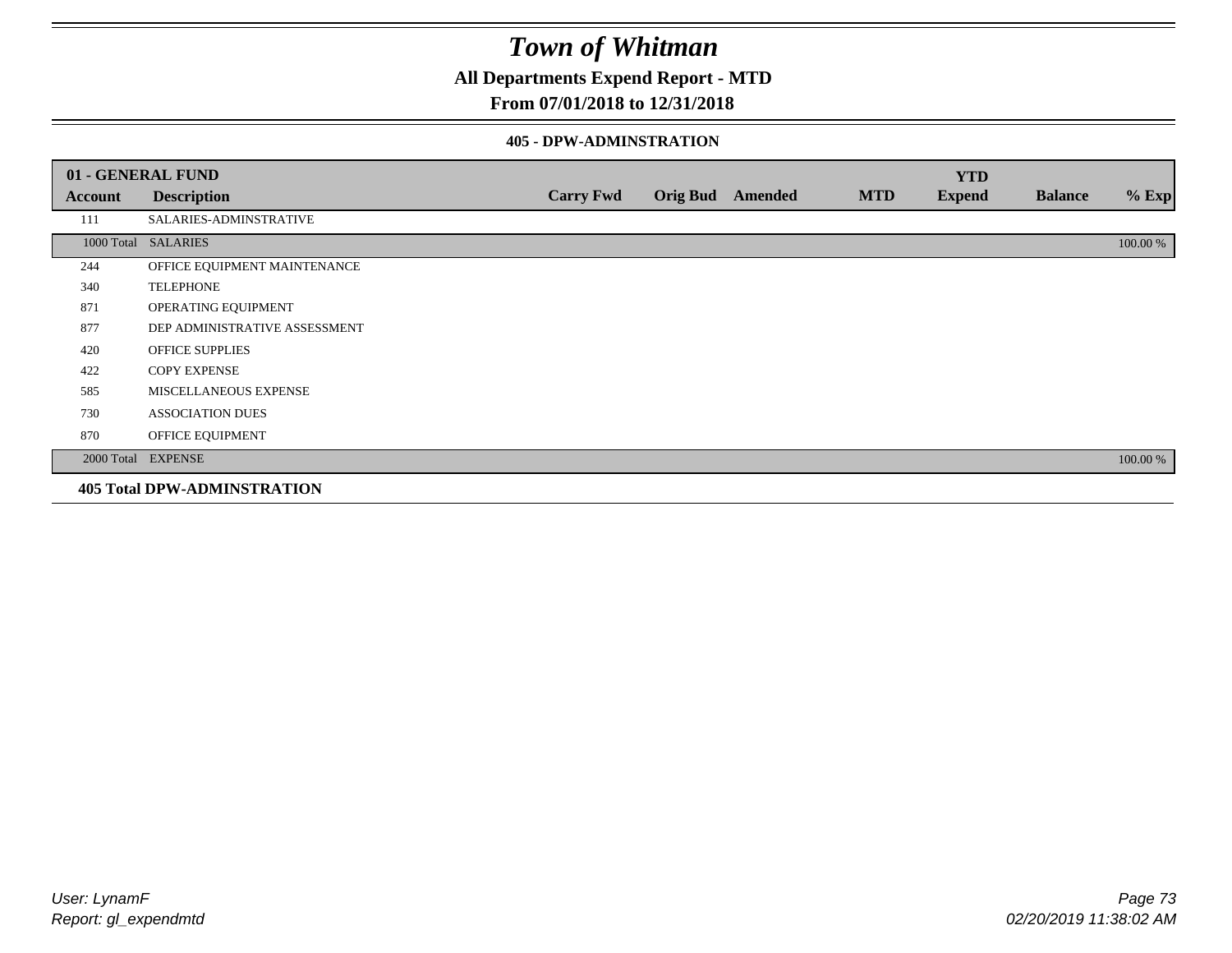### **All Departments Expend Report - MTD**

**From 07/01/2018 to 12/31/2018**

#### **414 - DPW-POLICE COVERAGE**

|         | 01 - GENERAL FUND             |                  |                 |         |            | <b>YTD</b>    |                |          |
|---------|-------------------------------|------------------|-----------------|---------|------------|---------------|----------------|----------|
| Account | <b>Description</b>            | <b>Carry Fwd</b> | <b>Orig Bud</b> | Amended | <b>MTD</b> | <b>Expend</b> | <b>Balance</b> | $%$ Exp  |
| 134     | <b>SALARIES-DPW COVERAGE</b>  |                  | 19,000.00       |         | 1.299.36   | 11,553.20     | 7.446.80       |          |
|         | 1000 Total SALARIES           |                  | 19,000.00       |         | 1.299.36   | 11.553.20     | 7.446.80       | 60.80 %  |
| 941     | FY 2017 ENCUMBRANCES          |                  |                 |         |            |               |                |          |
|         | 2001 Total EXPENSE            |                  |                 |         |            |               |                | 100.00 % |
|         | 414 Total DPW-POLICE COVERAGE |                  | 19,000.00       |         | 1,299.36   | 11,553.20     | 7,446.80       |          |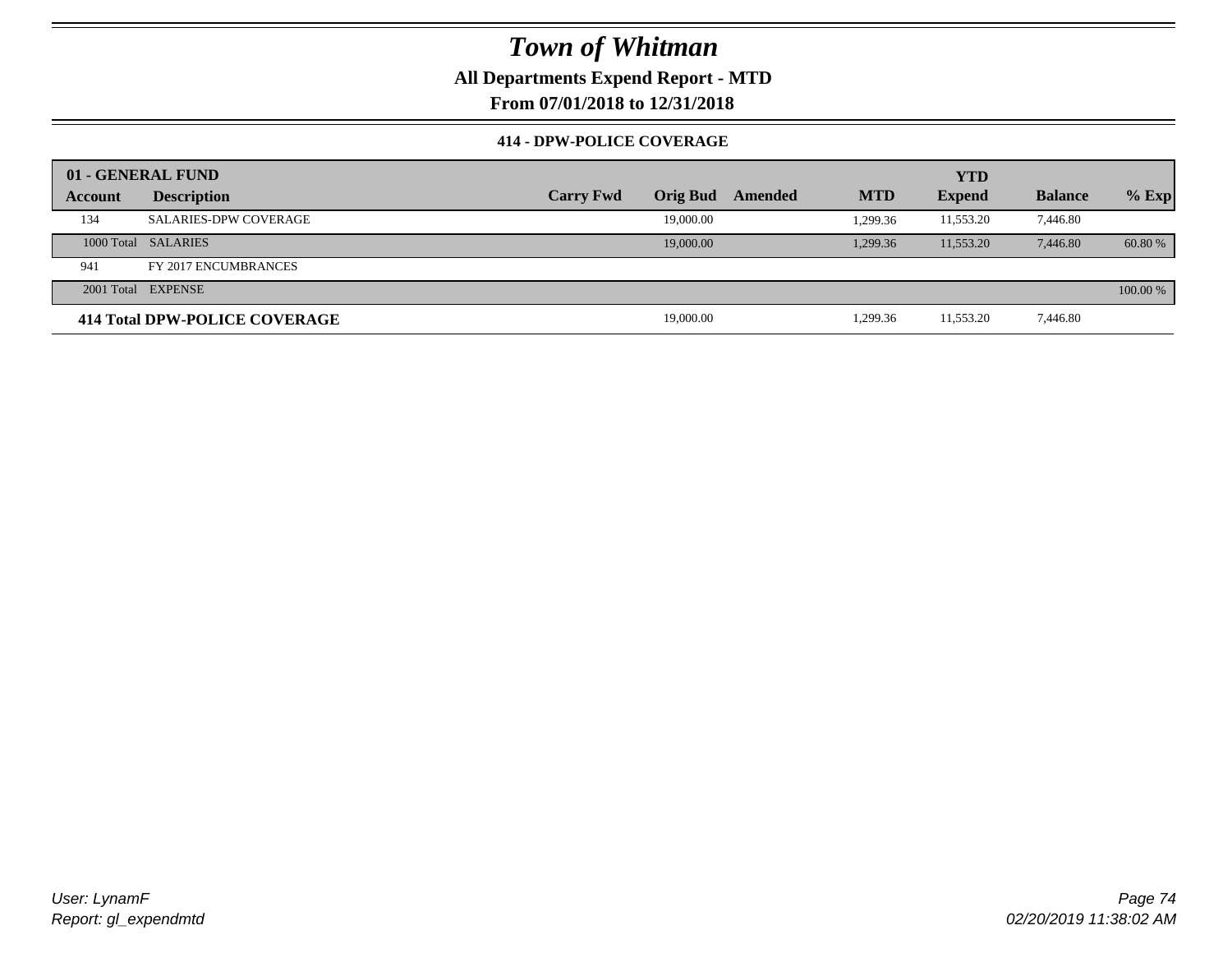### **All Departments Expend Report - MTD**

**From 07/01/2018 to 12/31/2018**

### **423 - SNOW & ICE CONTROL**

|         | 01 - GENERAL FUND            |                  |                 |         |            | <b>YTD</b>    |                |          |
|---------|------------------------------|------------------|-----------------|---------|------------|---------------|----------------|----------|
| Account | <b>Description</b>           | <b>Carry Fwd</b> | <b>Orig Bud</b> | Amended | <b>MTD</b> | <b>Expend</b> | <b>Balance</b> | $%$ Exp  |
| 114     | DIVISIONAL LABOR-O.T.        |                  |                 |         |            | 5,356.37      | $-5,356.37$    |          |
|         | 1000 Total SALARIES          |                  |                 |         |            | 5,356.37      | $-5.356.37$    | 100.00 % |
| 272     | <b>EQUIPMENT RENTAL</b>      |                  |                 |         |            | 4.96          | $-4.96$        |          |
| 530     | <b>CHEMICALS</b>             |                  |                 |         | 522.69     | 522.69        | $-522.69$      |          |
| 585     | MISCELLANEOUS EXPENSE        |                  | 120,000.00      |         | 4,947.08   | 12,248.04     | 107,751.96     |          |
|         | 2000 Total EXPENSE           |                  | 120,000.00      |         | 5,469.77   | 12,775.69     | 107.224.31     | 10.64 %  |
|         | 423 Total SNOW & ICE CONTROL |                  | 120,000.00      |         | 5,469.77   | 18,132.06     | 101,867.94     |          |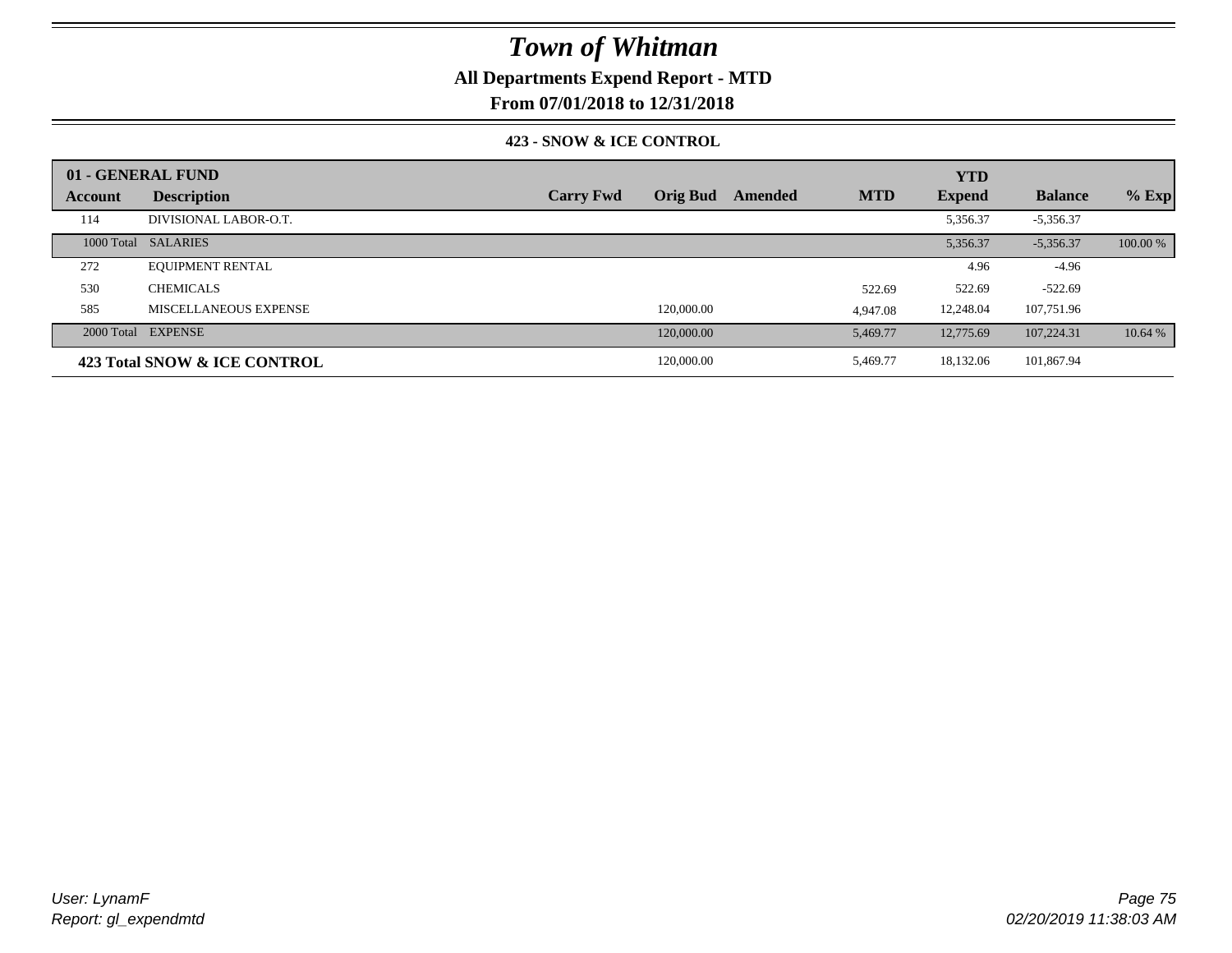### **All Departments Expend Report - MTD**

**From 07/01/2018 to 12/31/2018**

#### **424 - STREET LIGHTS**

|         | 01 - GENERAL FUND          |                  |                 |         | <b>YTD</b> |               |                |          |
|---------|----------------------------|------------------|-----------------|---------|------------|---------------|----------------|----------|
| Account | <b>Description</b>         | <b>Carry Fwd</b> | <b>Orig Bud</b> | Amended | <b>MTD</b> | <b>Expend</b> | <b>Balance</b> | $%$ Exp  |
| 210     | <b>ELECTRICITY</b>         |                  | 143,000.00      |         | 14.871.82  | 66,522.18     | 76,477.82      |          |
|         | 2000 Total EXPENSE         |                  | 143,000.00      |         | 14,871.82  | 66,522.18     | 76,477.82      | 46.51 %  |
| 940     | <b>FY2016 ENCUMBRANCES</b> |                  |                 |         |            |               |                |          |
| 945     | <b>FY2013 ENCUMBRANCES</b> |                  |                 |         |            |               |                |          |
| 953     | <b>FY2009 ENCUMBRANCES</b> |                  |                 |         |            |               |                |          |
|         | 2001 Total EXPENSE         |                  |                 |         |            |               |                | 100.00 % |
|         | 424 Total STREET LIGHTS    |                  | 143,000.00      |         | 14.871.82  | 66,522.18     | 76,477.82      |          |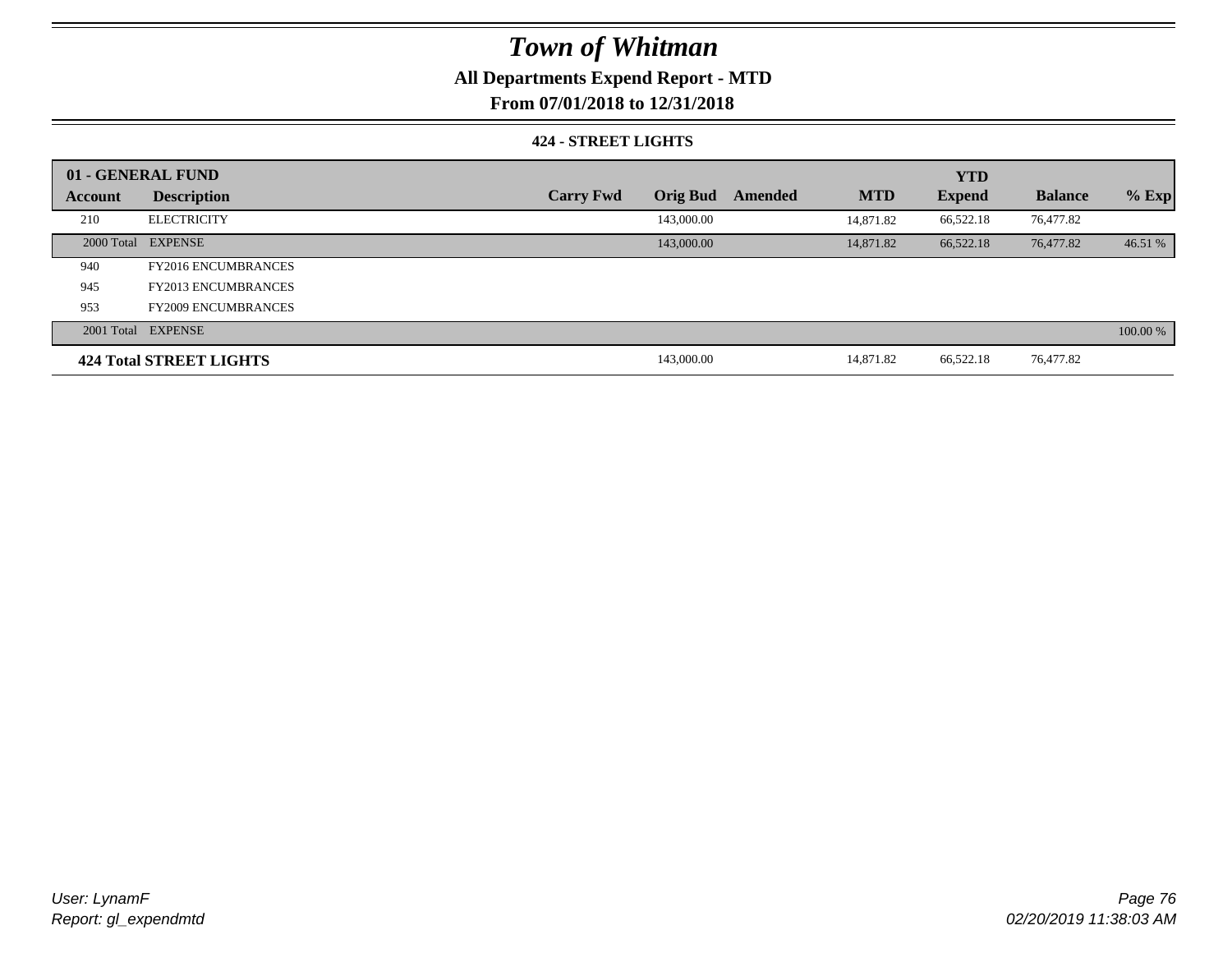**All Departments Expend Report - MTD**

**From 07/01/2018 to 12/31/2018**

#### **433 - DPW-WASTE COLLECTION & DISP.**

|            | 01 - GENERAL FUND                         |                  |                 |         |            | <b>YTD</b>    |                |          |
|------------|-------------------------------------------|------------------|-----------------|---------|------------|---------------|----------------|----------|
| Account    | <b>Description</b>                        | <b>Carry Fwd</b> | <b>Orig Bud</b> | Amended | <b>MTD</b> | <b>Expend</b> | <b>Balance</b> | $%$ Exp  |
| 112        | <b>SALARIES</b>                           |                  |                 |         |            |               |                |          |
| 380        | <b>DISPOSAL COSTS</b>                     |                  | 1,199,800.00    |         | 72,096.98  | 355,587.86    | 844,212.14     |          |
| 585        | MISCELLANEOUS EXPENSE                     |                  |                 |         | 938.25     | 7,797.07      | $-7,797.07$    |          |
| 2000 Total | <b>EXPENSE</b>                            |                  | 1,199,800.00    |         | 73,035.23  | 363,384.93    | 836,415.07     | 30.28 %  |
| 939        | <b>FY2015 ENCUMBRANCES</b>                |                  |                 |         |            |               |                |          |
| 943        | <b>FY2012 ENCUMBRANCES</b>                |                  |                 |         |            |               |                |          |
| 945        | FY2013 ENCUMBRANCES                       |                  |                 |         |            |               |                |          |
| 938        | FY 2018 ENCUMBRANCES                      | 62,146.95        |                 |         |            | 62,146.95     |                |          |
|            | 2001 Total EXPENSE                        | 62,146.95        |                 |         |            | 62,146.95     |                | 100.00 % |
| 999        |                                           |                  |                 |         |            |               |                |          |
|            | 4496 Total A.9STM6/5/97PUR.RECYCLING BINS |                  |                 |         |            |               |                | 100.00 % |
|            | 433 Total DPW-WASTE COLLECTION & DISP.    | 62,146.95        | 1,199,800.00    |         | 73,035.23  | 425,531.88    | 836,415.07     |          |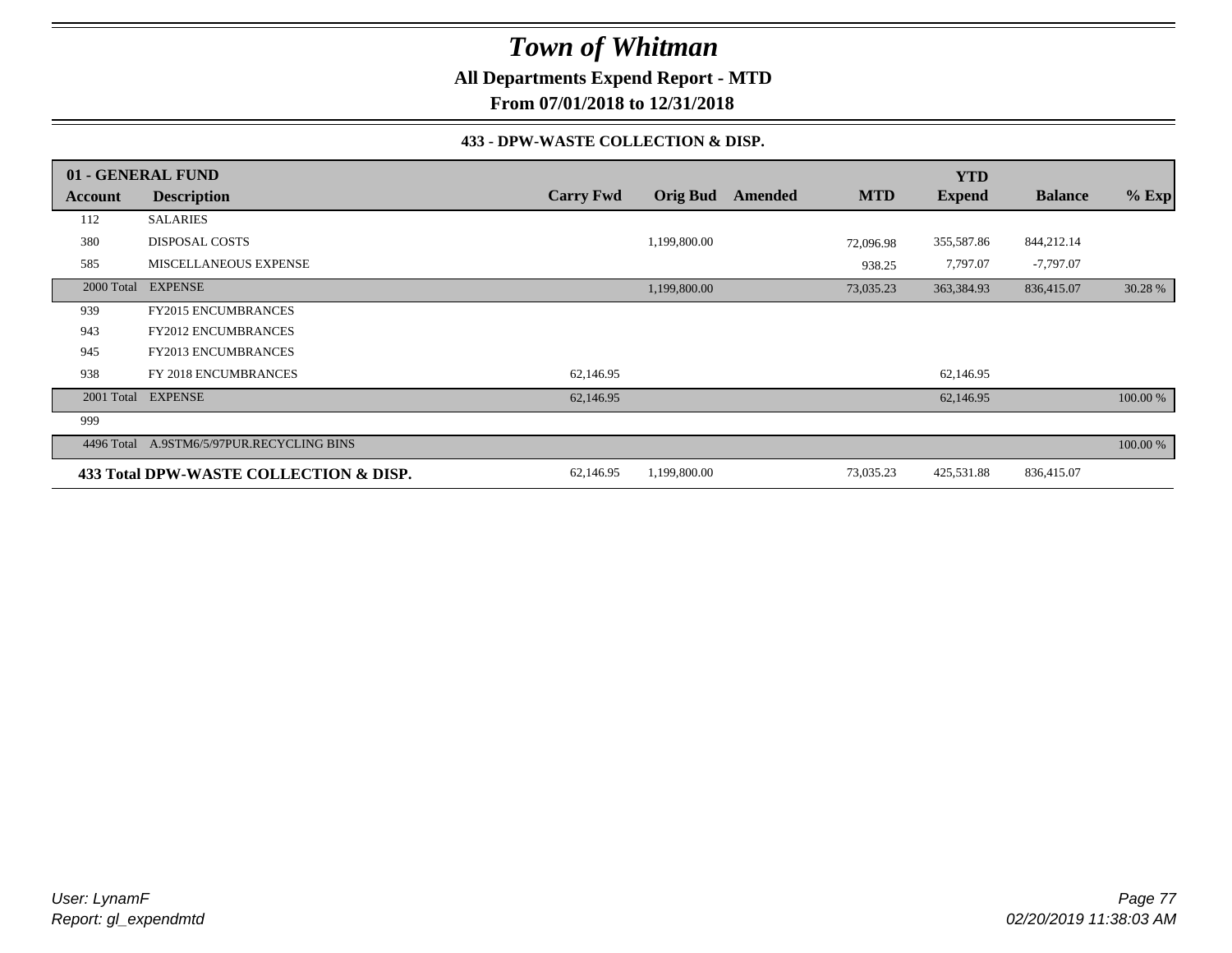**All Departments Expend Report - MTD**

### **From 07/01/2018 to 12/31/2018**

#### **452 - WATER PURCHASE**

|                | 01 - GENERAL FUND               |                  |                  |            | <b>YTD</b>    |                |          |
|----------------|---------------------------------|------------------|------------------|------------|---------------|----------------|----------|
| <b>Account</b> | <b>Description</b>              | <b>Carry Fwd</b> | Orig Bud Amended | <b>MTD</b> | <b>Expend</b> | <b>Balance</b> | $%$ Exp  |
| 230            | <b>WATER PURCHASE</b>           |                  |                  |            |               |                |          |
| 585            | MISCELLANEOUS EXPENSE           |                  |                  |            |               |                |          |
|                | 2000 Total EXPENSE              |                  |                  |            |               |                | 100.00 % |
| 940            | <b>FY2016 ENCUMBRANCES</b>      |                  |                  |            |               |                |          |
| 949            | <b>FY2014 ENCUMBRANCES</b>      |                  |                  |            |               |                |          |
|                | 2001 Total EXPENSE              |                  |                  |            |               |                | 100.00 % |
|                | <b>452 Total WATER PURCHASE</b> |                  |                  |            |               |                |          |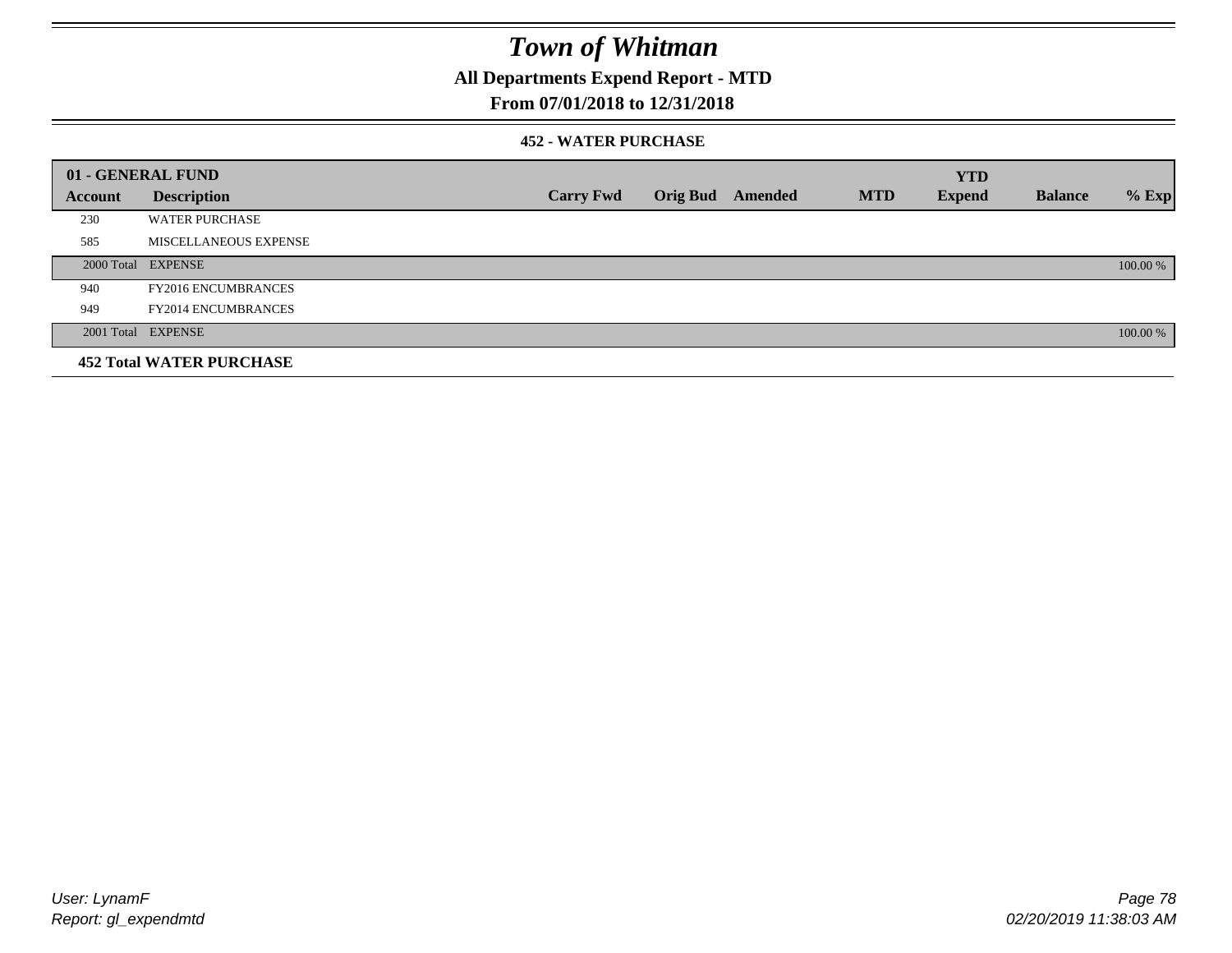**All Departments Expend Report - MTD**

**From 07/01/2018 to 12/31/2018**

#### **492 - CARE OF SOLDIERS GRAVES**

|         | 01 - GENERAL FUND                        |                  |          |         |            | YTD           |                |          |
|---------|------------------------------------------|------------------|----------|---------|------------|---------------|----------------|----------|
| Account | <b>Description</b>                       | <b>Carry Fwd</b> | Orig Bud | Amended | <b>MTD</b> | <b>Expend</b> | <b>Balance</b> | $%$ Exp  |
| 240     | BUILDING & GROUNDS MAINT.                |                  | 1,500.00 |         |            | 1,500.00      |                |          |
|         | 2000 Total EXPENSE                       |                  | 1,500.00 |         |            | 1,500.00      |                | 100.00 % |
|         | <b>492 Total CARE OF SOLDIERS GRAVES</b> |                  | 1,500.00 |         |            | 1,500.00      |                |          |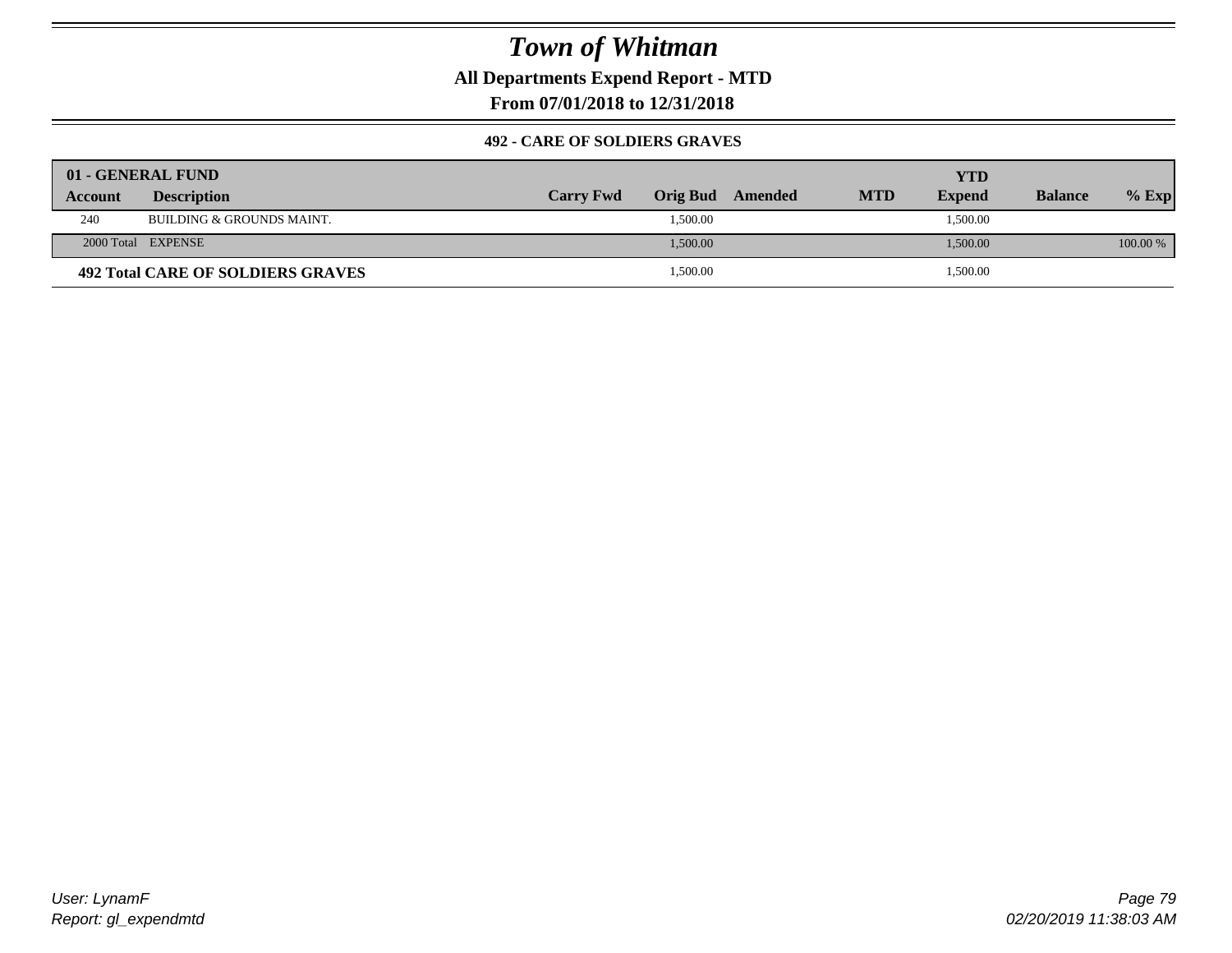### **All Departments Expend Report - MTD**

**From 07/01/2018 to 12/31/2018**

#### **510 - BOARD OF HEALTH**

|         | 01 - GENERAL FUND            |                  |                                       | <b>YTD</b>    |                |             |
|---------|------------------------------|------------------|---------------------------------------|---------------|----------------|-------------|
| Account | <b>Description</b>           | <b>Carry Fwd</b> | <b>Orig Bud</b> Amended<br><b>MTD</b> | <b>Expend</b> | <b>Balance</b> | $%$ Exp     |
| 110     | SALARIES-BOARD MEMBERS       |                  |                                       |               |                |             |
|         | 1001 Total SALARIES          |                  |                                       |               |                | 100.00 %    |
| 120     | SALARIES-PART TIME           | 66,127.00        | 5,086.68                              | 31,791.75     | 34,335.25      |             |
|         | 1002 Total SALARIES          | 66,127.00        | 5,086.68                              | 31,791.75     | 34, 335. 25    | 48.07%      |
| 121     | <b>CLERICAL I</b>            | 25,366.00        | 2,006.08                              | 12,176.73     | 13,189.27      |             |
|         | 1003 Total SALARIES          | 25,366.00        | 2,006.08                              | 12,176.73     | 13,189.27      | 48.00 %     |
| 123     | RECORDING SECRETARY          | 3,571.00         | 169.00                                | 1,020.50      | 2,550.50       |             |
|         | 1004 Total SALARIES          | 3,571.00         | 169.00                                | 1,020.50      | 2,550.50       | 28.57 %     |
| 133     | <b>ASSISTANT</b>             |                  | 1,800.00                              | 106.08        | 1,693.92       |             |
|         | 1005 Total SALARIES          |                  | 1,800.00                              | 106.08        | 1,693.92       | 5.89 %      |
| 126     | <b>CLERICAL II</b>           | 1,400.00         | 18.29                                 | 341.46        | 1,058.54       |             |
|         | 1006 Total SALARIES          | 1,400.00         | 18.29                                 | 341.46        | 1,058.54       | 24.39 %     |
| 482     | RESERVE FUND TRANS.-SALARIES |                  |                                       |               |                |             |
| 483     | RESERVE FUND TRANS.-VACATION |                  |                                       |               |                |             |
|         | 1019 Total SALARIES          |                  |                                       |               |                | $100.00~\%$ |
| 150     | ANIMAL INSPECTOR             | 990.00           |                                       | 480.00        | 510.00         |             |
| 151     | <b>BURIAL DEAD ANIMALS</b>   |                  |                                       |               |                |             |
| 315     | <b>BURIAL AGENT</b>          | 275.00           | 137.50                                | 137.50        | 137.50         |             |
| 316     | <b>LABORATORY FEES</b>       |                  |                                       |               |                |             |
| 340     | <b>TELEPHONE</b>             |                  |                                       |               |                |             |
| 343     | <b>CELL PHONES</b>           |                  |                                       |               |                |             |
| 420     | OFFICE SUPPLIES              |                  | 47.84                                 | 156.21        | $-156.21$      |             |
| 501     | PREMIUM ON SALE OF BONDS     |                  |                                       |               |                |             |
| 585     | MISCELLANEOUS EXPENSE        | 2,500.00         |                                       | 140.74        | 2,359.26       |             |
| 730     | <b>ASSOCIATION DUES</b>      |                  | 120.00                                | 270.00        | $-270.00$      |             |
| 731     | <b>MEETINGS</b>              |                  |                                       |               |                |             |
| 737     | <b>RABID ANIMAL EXPENSE</b>  | 200.00           |                                       |               | 200.00         |             |
| 738     | HOUSEHOLD HAZARDOUS WASTE    | 3,500.00         | 29.00                                 | 575.70        | 2,924.30       |             |
|         | 2000 Total EXPENSE           | 7,465.00         | 334.34                                | 1,760.15      | 5,704.85       | 23.57 %     |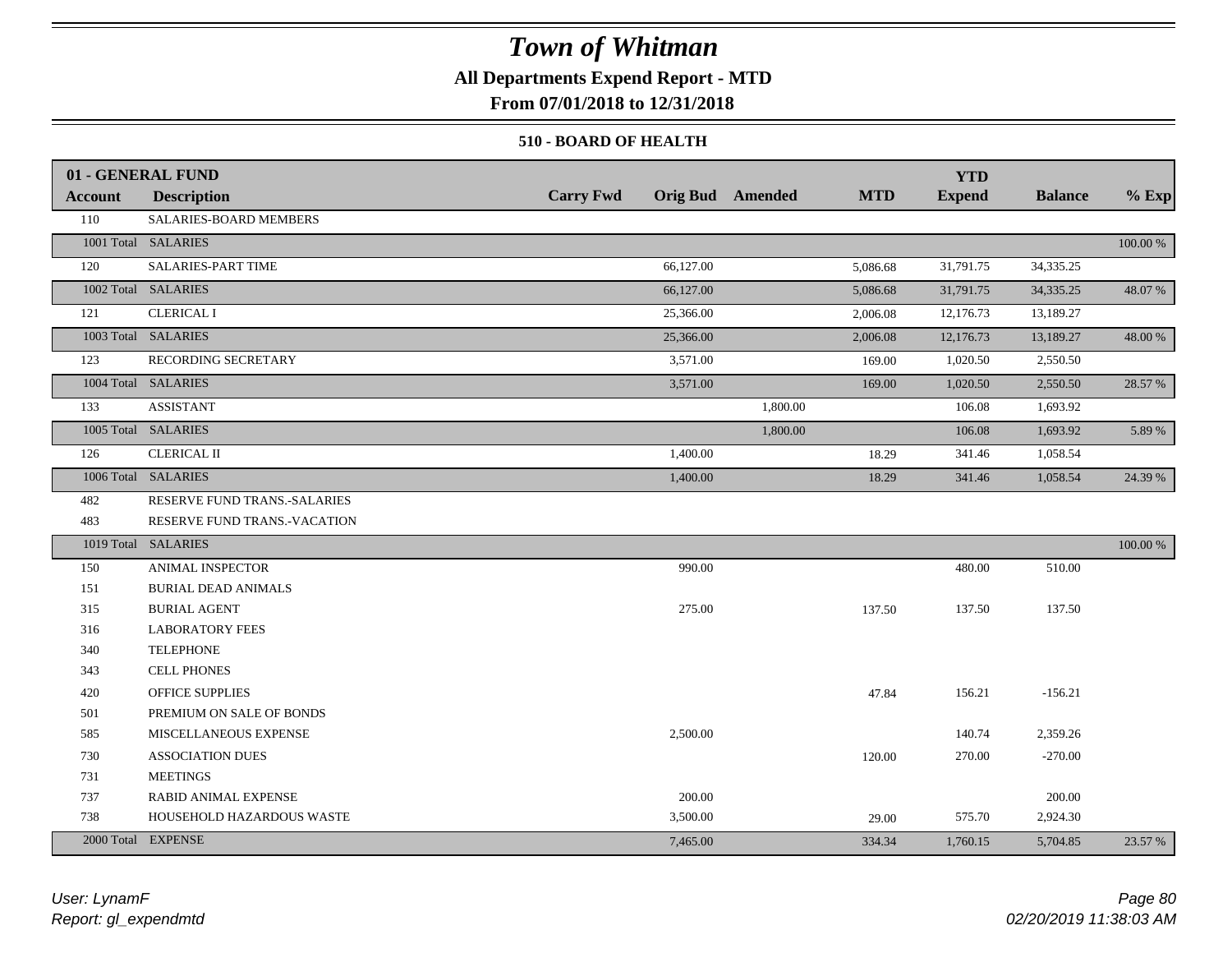### **All Departments Expend Report - MTD**

**From 07/01/2018 to 12/31/2018**

#### **510 - BOARD OF HEALTH**

|            | 01 - GENERAL FUND                           |                  |                 |          |            | <b>YTD</b>    |                |             |
|------------|---------------------------------------------|------------------|-----------------|----------|------------|---------------|----------------|-------------|
| Account    | <b>Description</b>                          | <b>Carry Fwd</b> | <b>Orig Bud</b> | Amended  | <b>MTD</b> | <b>Expend</b> | <b>Balance</b> | $%$ Exp     |
| 710        | IN STATE TRAVEL                             |                  | 1,443.00        |          | 29.43      | 146.16        | 1,296.84       |             |
| 938        | FY 2018 ENCUMBRANCES                        | 131.50           |                 |          |            | 131.50        |                |             |
| 2001 Total | <b>EXPENSE</b>                              | 131.50           | 1,443.00        |          | 29.43      | 277.66        | 1,296.84       | 17.63 %     |
| 940        | <b>FY2016 ENCUMBRANCES</b>                  |                  |                 |          |            |               |                |             |
| 2002 Total | <b>EXPENSE</b>                              |                  |                 |          |            |               |                | $100.00~\%$ |
| 999        |                                             |                  | 3,000.00        |          |            |               | 3,000.00       |             |
| 4448 Total | ART12 ATM5/18 SHARPS COLLECTION KIOSK       |                  | 3,000.00        |          |            |               | 3,000.00       | 0.00 %      |
| 999        |                                             | 904.30           |                 |          |            | 904.30        |                |             |
|            | 4451 Total A.6 ATM 5/16 HAZ.WASTE.DAY       | 904.30           |                 |          |            | 904.30        |                | 100.00 %    |
| 999        |                                             |                  |                 |          |            |               |                |             |
|            | 4456 Total S2ATM5/18SECURITYIMPCONLEYSCHOOL |                  |                 |          |            |               |                | 100.00 %    |
| 999        |                                             | 1,500.00         |                 |          |            |               | 1,500.00       |             |
|            | 4543 Total A.14 ATM5/17 B.O.H.SITE TRAINING | 1,500.00         |                 |          |            |               | 1,500.00       | 0.00 %      |
|            | 510 Total BOARD OF HEALTH                   | 2,535.80         | 108,372.00      | 1,800.00 | 7,643.82   | 48,378.63     | 64,329.17      |             |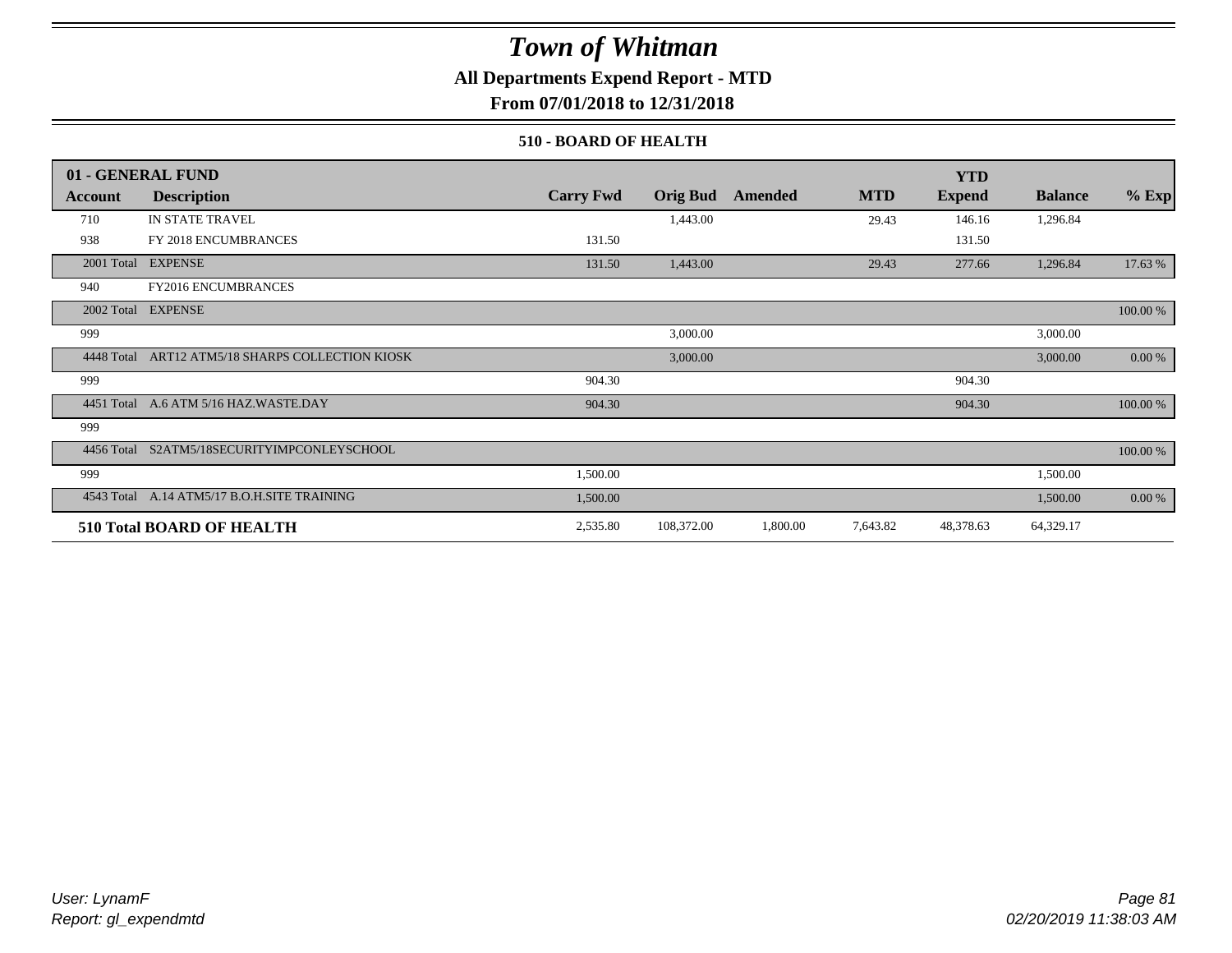**All Departments Expend Report - MTD**

**From 07/01/2018 to 12/31/2018**

#### **519 - BOH-SEWER HOOK-UP INSPECTORS**

|         | 01 - GENERAL FUND                      |                  |                  |            | YTD           |                |          |
|---------|----------------------------------------|------------------|------------------|------------|---------------|----------------|----------|
| Account | <b>Description</b>                     | <b>Carry Fwd</b> | Orig Bud Amended | <b>MTD</b> | <b>Expend</b> | <b>Balance</b> | $%$ Exp  |
| 120     | SALARIES-PART TIME                     |                  |                  |            |               |                |          |
|         | 1000 Total SALARIES                    |                  |                  |            |               |                | 100.00 % |
|         | 519 Total BOH-SEWER HOOK-UP INSPECTORS |                  |                  |            |               |                |          |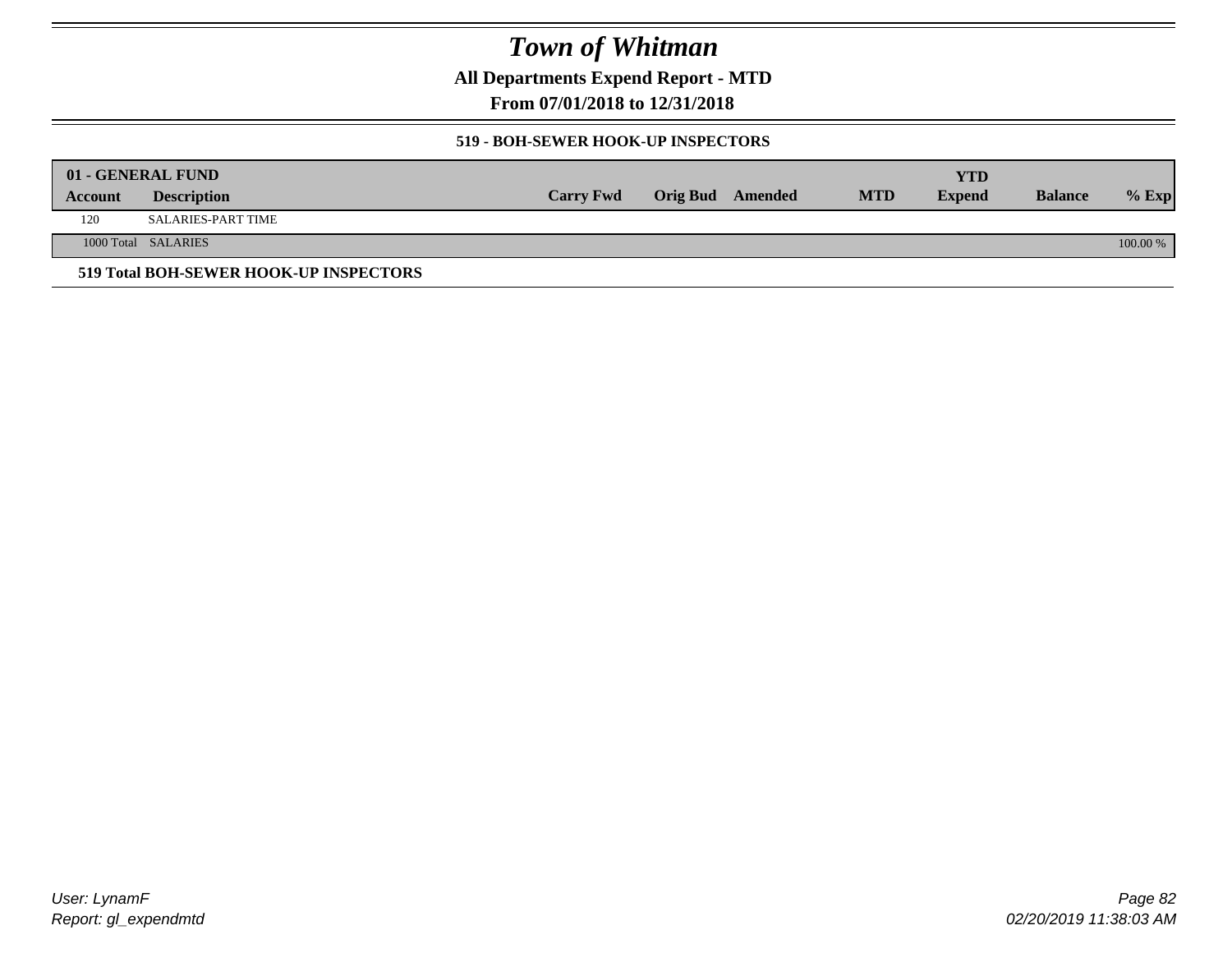## **All Departments Expend Report - MTD**

### **From 07/01/2018 to 12/31/2018**

#### **522 - VISITING NURSE**

|         | 01 - GENERAL FUND                   |                  |                 |         | <b>YTD</b> |               |                |          |
|---------|-------------------------------------|------------------|-----------------|---------|------------|---------------|----------------|----------|
| Account | <b>Description</b>                  | <b>Carry Fwd</b> | <b>Orig Bud</b> | Amended | <b>MTD</b> | <b>Expend</b> | <b>Balance</b> | $%$ Exp  |
| 300     | <b>MEDICAL &amp; DENTAL EXPENSE</b> |                  | 15,000.00       |         | 821.42     | 4,107.10      | 10,892.90      |          |
|         | 2000 Total EXPENSE                  |                  | 15,000.00       |         | 821.42     | 4.107.10      | 10.892.90      | 27.38 %  |
| 946     | <b>FY2010 ENCUMBRANCES</b>          |                  |                 |         |            |               |                |          |
|         | 2001 Total EXPENSE                  |                  |                 |         |            |               |                | 100.00 % |
|         | 522 Total VISITING NURSE            |                  | 15,000.00       |         | 821.42     | 4.107.10      | 10,892.90      |          |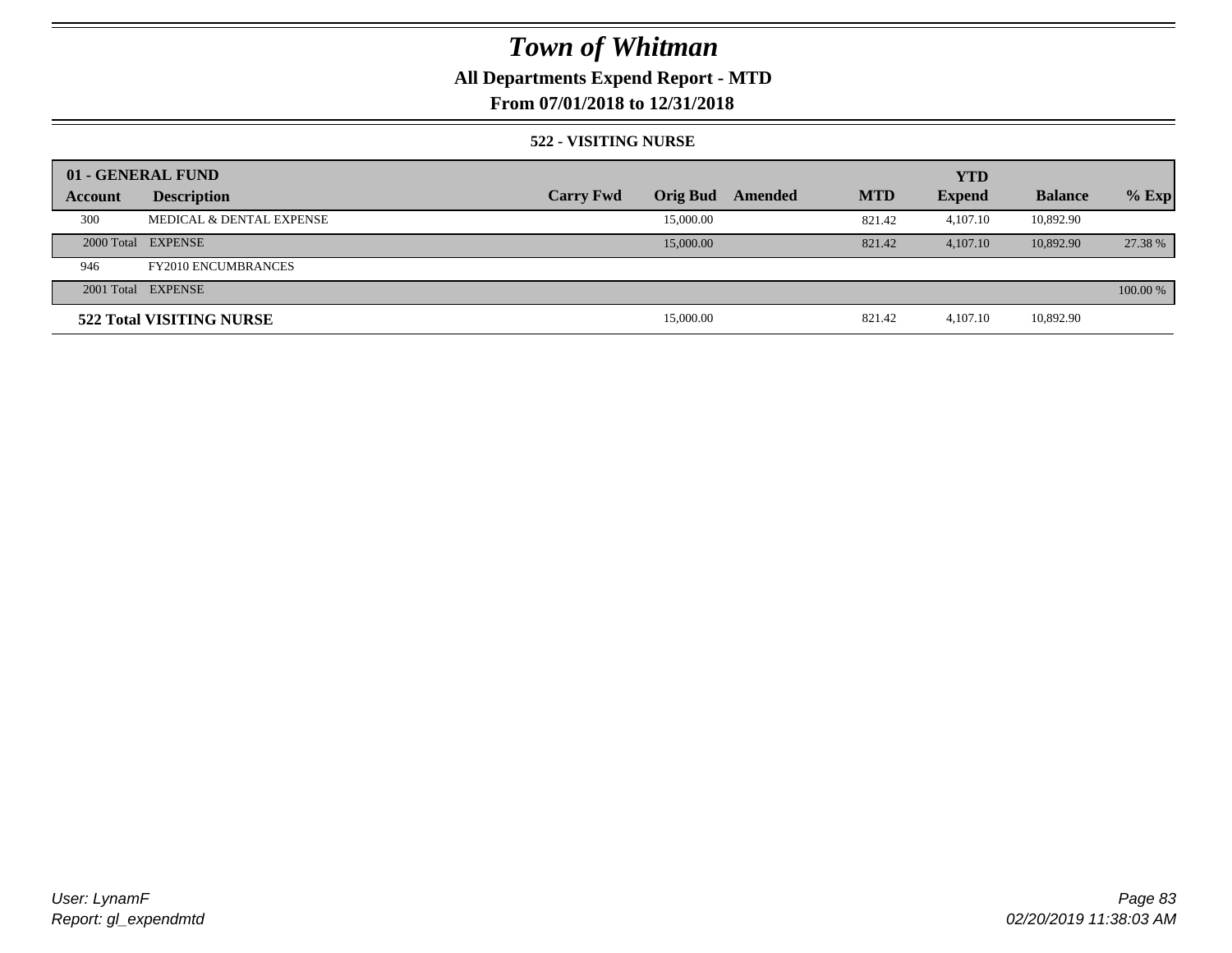### **All Departments Expend Report - MTD**

### **From 07/01/2018 to 12/31/2018**

#### **524 - DENTAL**

|         | 01 - GENERAL FUND       |                  |                  |            | <b>YTD</b>    |                |          |
|---------|-------------------------|------------------|------------------|------------|---------------|----------------|----------|
| Account | <b>Description</b>      | <b>Carry Fwd</b> | Orig Bud Amended | <b>MTD</b> | <b>Expend</b> | <b>Balance</b> | $%$ Exp  |
| 730     | <b>ASSOCIATION DUES</b> |                  |                  |            |               |                |          |
|         | 2000 Total EXPENSE      |                  |                  |            |               |                | 100.00 % |
|         | <b>524 Total DENTAL</b> |                  |                  |            |               |                |          |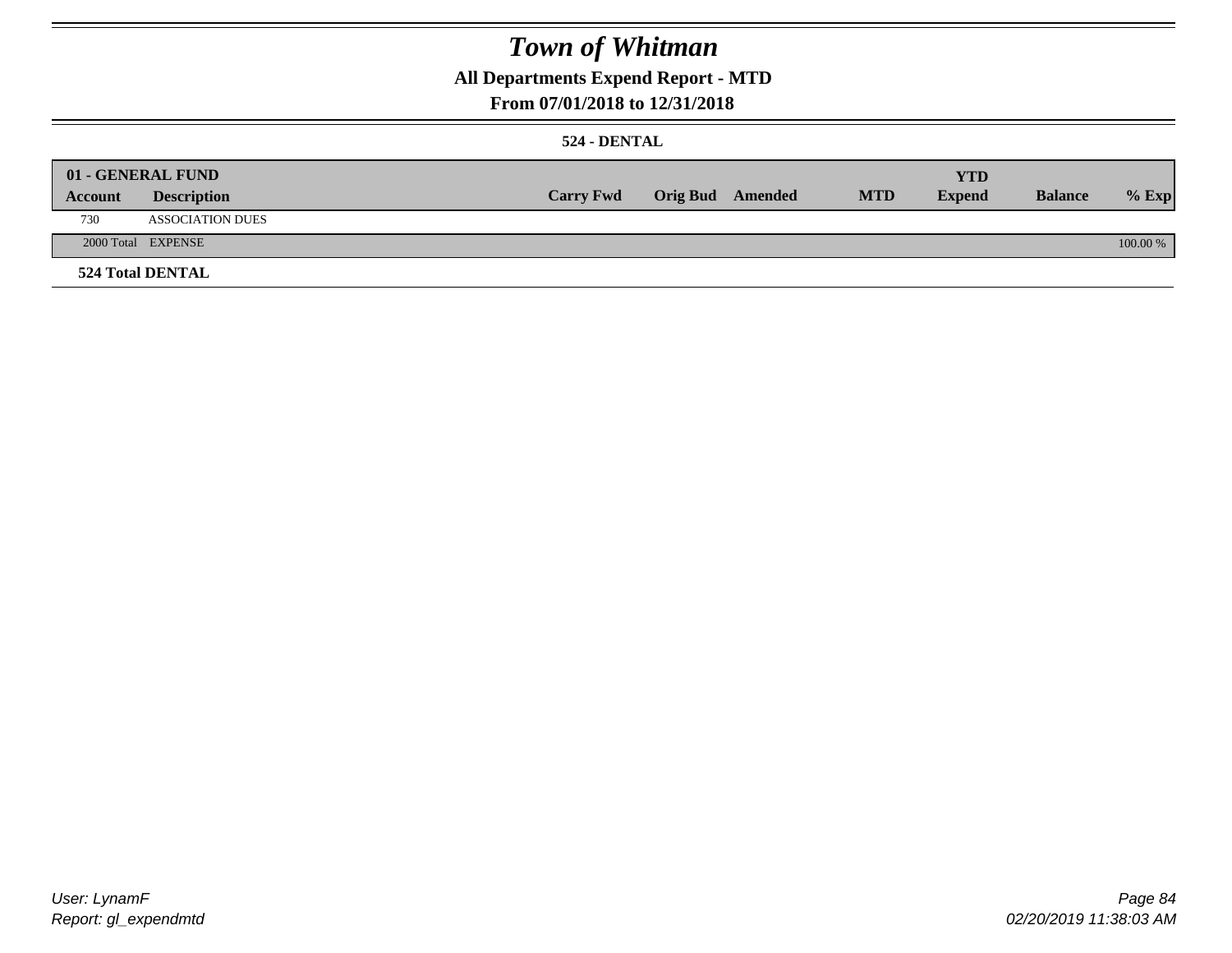### **All Departments Expend Report - MTD**

**From 07/01/2018 to 12/31/2018**

#### **541 - COUNCIL ON AGING**

|                | 01 - GENERAL FUND                        |                  |                                       | <b>YTD</b>    |                |          |
|----------------|------------------------------------------|------------------|---------------------------------------|---------------|----------------|----------|
| <b>Account</b> | <b>Description</b>                       | <b>Carry Fwd</b> | <b>Orig Bud</b> Amended<br><b>MTD</b> | <b>Expend</b> | <b>Balance</b> | $%$ Exp  |
| 111            | SALARIES-ADMINSTRATIVE                   | 67,449.00        | 5,188.40                              | 32,427.50     | 35,021.50      |          |
| 138            | SICK LEAVE BUY-BACK                      |                  |                                       |               |                |          |
| 146            | SALARIES-LONGEVITY                       |                  |                                       |               |                |          |
|                | 1000 Total SALARIES                      | 67,449.00        | 5,188.40                              | 32,427.50     | 35,021.50      | 48.07 %  |
| 121            | <b>CLERICAL I</b>                        | 41,828.00        | 3,217.52                              | 20,044.28     | 21,783.72      |          |
|                | 1001 Total SALARIES                      | 41,828.00        | 3,217.52                              | 20,044.28     | 21,783.72      | 47.92 %  |
| 117            | <b>CUSTODIAL</b>                         |                  |                                       |               |                |          |
|                | 1002 Total SALARIES                      |                  |                                       |               |                | 100.00 % |
| 157            | <b>BUS DRIVER</b>                        | 35,924.00        | 2,408.85                              | 13,925.89     | 21,998.11      |          |
|                | 1003 Total SALARIES                      | 35,924.00        | 2,408.85                              | 13,925.89     | 21,998.11      | 38.76 %  |
| 129            | ADDITIONAL CLERICAL                      | 33,634.00        | 2,587.20                              | 16,170.00     | 17,464.00      |          |
|                | 1004 Total SALARIES                      | 33,634.00        | 2,587.20                              | 16,170.00     | 17,464.00      | 48.07%   |
| 131            | <b>SOCIAL WORKER</b>                     | 33,109.00        | 2,546.04                              | 15,912.75     | 17,196.25      |          |
|                | 1005 Total SALARIES                      | 33,109.00        | 2,546.04                              | 15,912.75     | 17,196.25      | 48.06%   |
| 210            | <b>ELECTRICITY</b>                       |                  | 813.24                                | 1,926.93      | $-1,926.93$    |          |
| 212            | <b>GAS (NATURAL)</b>                     |                  | 413.63                                | 497.15        | $-497.15$      |          |
| 242            | <b>VEHICLE MAINTENANCE</b>               |                  |                                       |               |                |          |
| 340            | <b>TELEPHONE</b>                         |                  |                                       |               |                |          |
| 343            | <b>CELL PHONES</b>                       |                  | 101.98                                | 611.88        | $-611.88$      |          |
| 420            | <b>OFFICE SUPPLIES</b>                   |                  | 418.48                                | 418.48        | $-418.48$      |          |
| 481            | <b>GASOLINE</b>                          |                  |                                       |               |                |          |
| 585            | MISCELLANEOUS EXPENSE                    | 15,157.00        | 43.31                                 | 166.02        | 14,990.98      |          |
| 430            | <b>BUILDING MAINTENANCE &amp; REPAIR</b> |                  | 139.49                                | 2,766.87      | $-2,766.87$    |          |
| 710            | IN STATE TRAVEL                          |                  |                                       | 52.88         | $-52.88$       |          |
| 730            | <b>ASSOCIATION DUES</b>                  |                  |                                       |               |                |          |
| 731            | <b>MEETINGS</b>                          |                  |                                       |               |                |          |
| 870            | OFFICE EQUIPMENT                         |                  |                                       |               |                |          |
|                | 2000 Total EXPENSE                       | 15,157.00        | 1,930.13                              | 6,440.21      | 8,716.79       | 42.49 %  |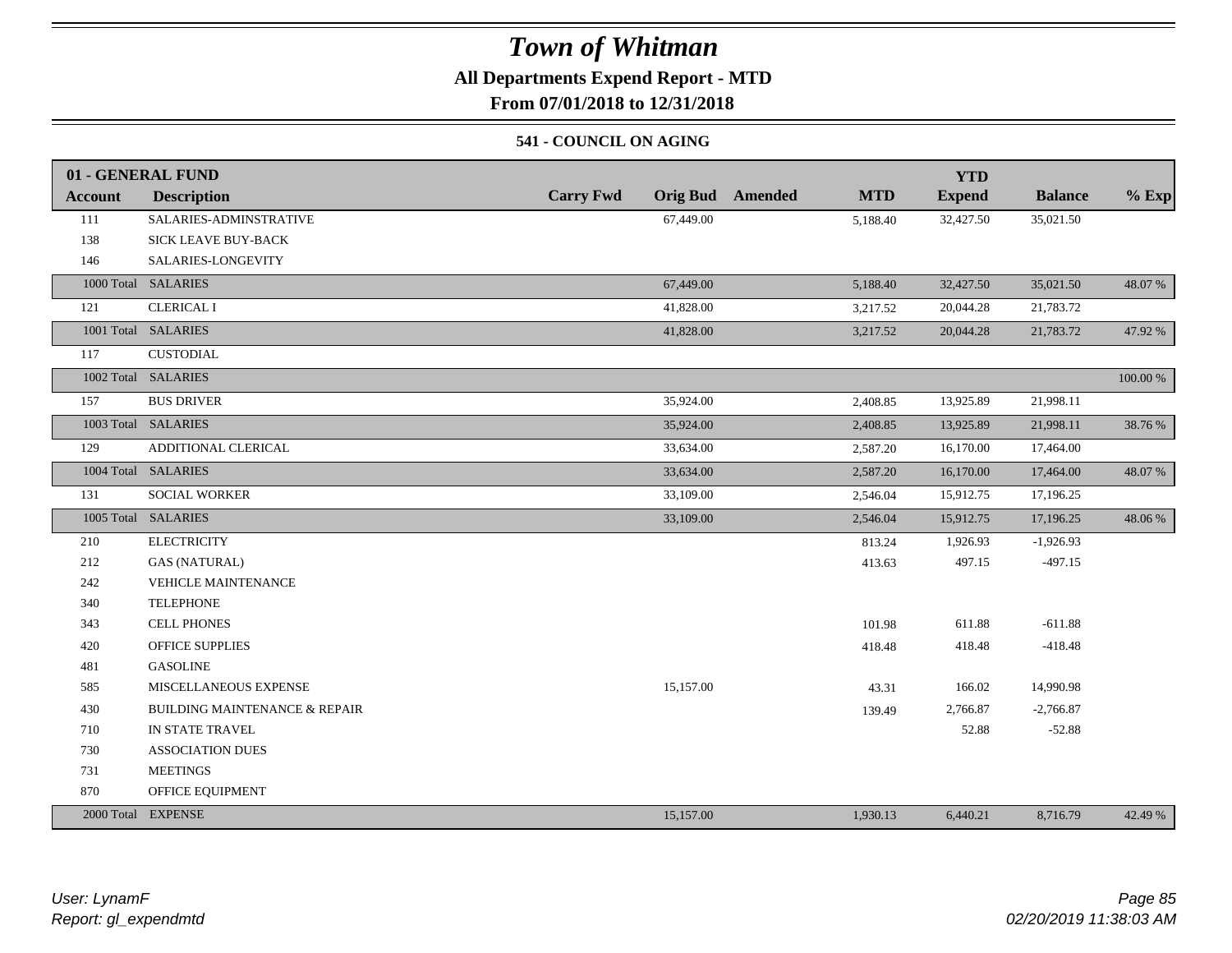### **All Departments Expend Report - MTD**

### **From 07/01/2018 to 12/31/2018**

#### **541 - COUNCIL ON AGING**

|         | 01 - GENERAL FUND                                |                  |                 |         |            | <b>YTD</b>    |                |          |
|---------|--------------------------------------------------|------------------|-----------------|---------|------------|---------------|----------------|----------|
| Account | <b>Description</b>                               | <b>Carry Fwd</b> | <b>Orig Bud</b> | Amended | <b>MTD</b> | <b>Expend</b> | <b>Balance</b> | $%$ Exp  |
| 940     | <b>FY2016 ENCUMBRANCES</b>                       |                  |                 |         |            |               |                |          |
| 941     | FY 2017 ENCUMBRANCES                             |                  |                 |         |            |               |                |          |
| 943     | FY2012 ENCUMBRANCES                              |                  |                 |         |            |               |                |          |
| 945     | <b>FY2013 ENCUMBRANCES</b>                       |                  |                 |         |            |               |                |          |
|         | 2002 Total EXPENSE                               |                  |                 |         |            |               |                | 100.00 % |
| 999     |                                                  |                  |                 |         |            |               |                |          |
|         | 4492 Total A.6 STM 5/7/12 PUR.CHAIRS-SENIOR CTR. |                  |                 |         |            |               |                | 100.00 % |
| 999     |                                                  |                  |                 |         |            |               |                |          |
|         | 4493 Total A19 ATM 5/12 C.O.A. BUILDING REPAIRS  |                  |                 |         |            |               |                | 100.00 % |
| 999     |                                                  |                  |                 |         |            |               |                |          |
|         | 4494 Total A.5STM5/17TOWN SHR.WHL CHR.EQ.BUS     |                  |                 |         |            |               |                | 100.00 % |
| 999     |                                                  |                  |                 |         |            |               |                |          |
|         | 4557 Total A.17 ATM 5/13 REPAVE COA PARKING LOT  |                  |                 |         |            |               |                | 100.00 % |
| 999     |                                                  |                  |                 |         |            |               |                |          |
|         | 4563 Total A.27A ATM 5/16 AIR COND. SEN.CTR.     |                  |                 |         |            |               |                | 100.00 % |
|         | 541 Total COUNCIL ON AGING                       |                  | 227,101.00      |         | 17,878.14  | 104,920.63    | 122,180.37     |          |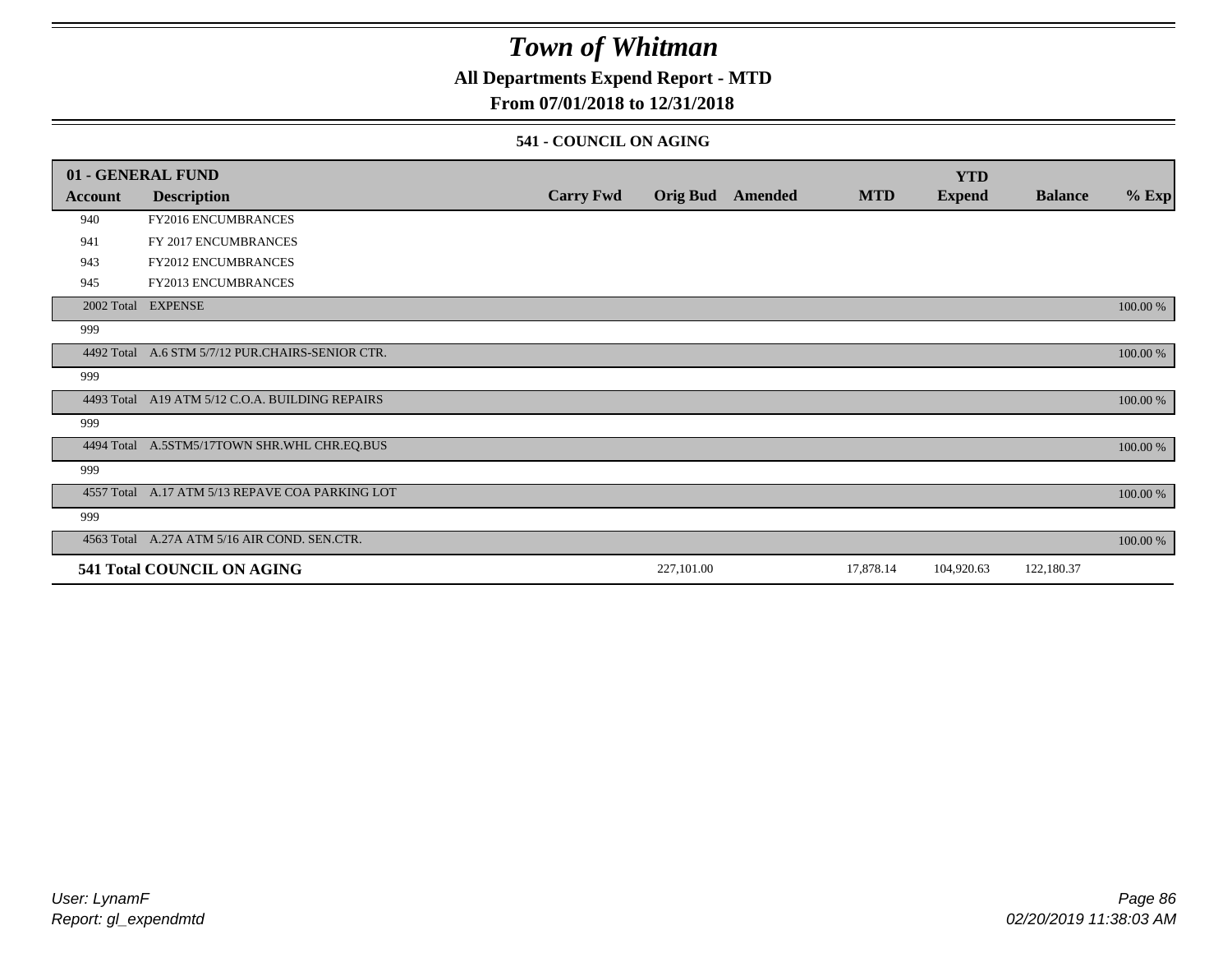**All Departments Expend Report - MTD**

### **From 07/01/2018 to 12/31/2018**

#### **543 - VETERANS SERVICES**

|            | 01 - GENERAL FUND                  |                  |                 |         |            | <b>YTD</b>    |                |          |
|------------|------------------------------------|------------------|-----------------|---------|------------|---------------|----------------|----------|
| Account    | <b>Description</b>                 | <b>Carry Fwd</b> | <b>Orig Bud</b> | Amended | <b>MTD</b> | <b>Expend</b> | <b>Balance</b> | $%$ Exp  |
| 112        | <b>SALARIES</b>                    |                  |                 |         |            |               |                |          |
|            | 1000 Total SALARIES                |                  |                 |         |            |               |                | 100.00 % |
| 120        | <b>SALARIES-PART TIME</b>          |                  |                 |         |            |               |                |          |
|            | 1001 Total SALARIES                |                  |                 |         |            |               |                | 100.00 % |
| 330        | <b>DISTRICT SERVICES</b>           |                  | 50,000.00       |         |            |               | 50,000.00      |          |
| 340        | <b>TELEPHONE</b>                   |                  |                 |         |            |               |                |          |
| 343        | <b>CELL PHONES</b>                 |                  |                 |         | 50.99      | 305.94        | $-305.94$      |          |
| 420        | <b>OFFICE SUPPLIES</b>             |                  |                 |         |            |               |                |          |
| 585        | MISCELLANEOUS EXPENSE              |                  | 1,500.00        |         |            |               | 1,500.00       |          |
| 730        | <b>ASSOCIATION DUES</b>            |                  |                 |         |            |               |                |          |
| 731        | <b>MEETINGS</b>                    |                  |                 |         |            |               |                |          |
| 2000 Total | <b>EXPENSE</b>                     |                  | 51,500.00       |         | 50.99      | 305.94        | 51,194.06      | 0.59%    |
| 710        | IN STATE TRAVEL                    |                  | 1,000.00        |         |            |               | 1,000.00       |          |
| 2001 Total | <b>EXPENSE</b>                     |                  | 1,000.00        |         |            |               | 1,000.00       | 0.00 %   |
| 999        |                                    |                  |                 |         |            |               |                |          |
| 4412 Total | TRI-TOWN PARADE                    |                  |                 |         |            |               |                | 100.00 % |
|            | <b>543 Total VETERANS SERVICES</b> |                  | 52,500.00       |         | 50.99      | 305.94        | 52,194.06      |          |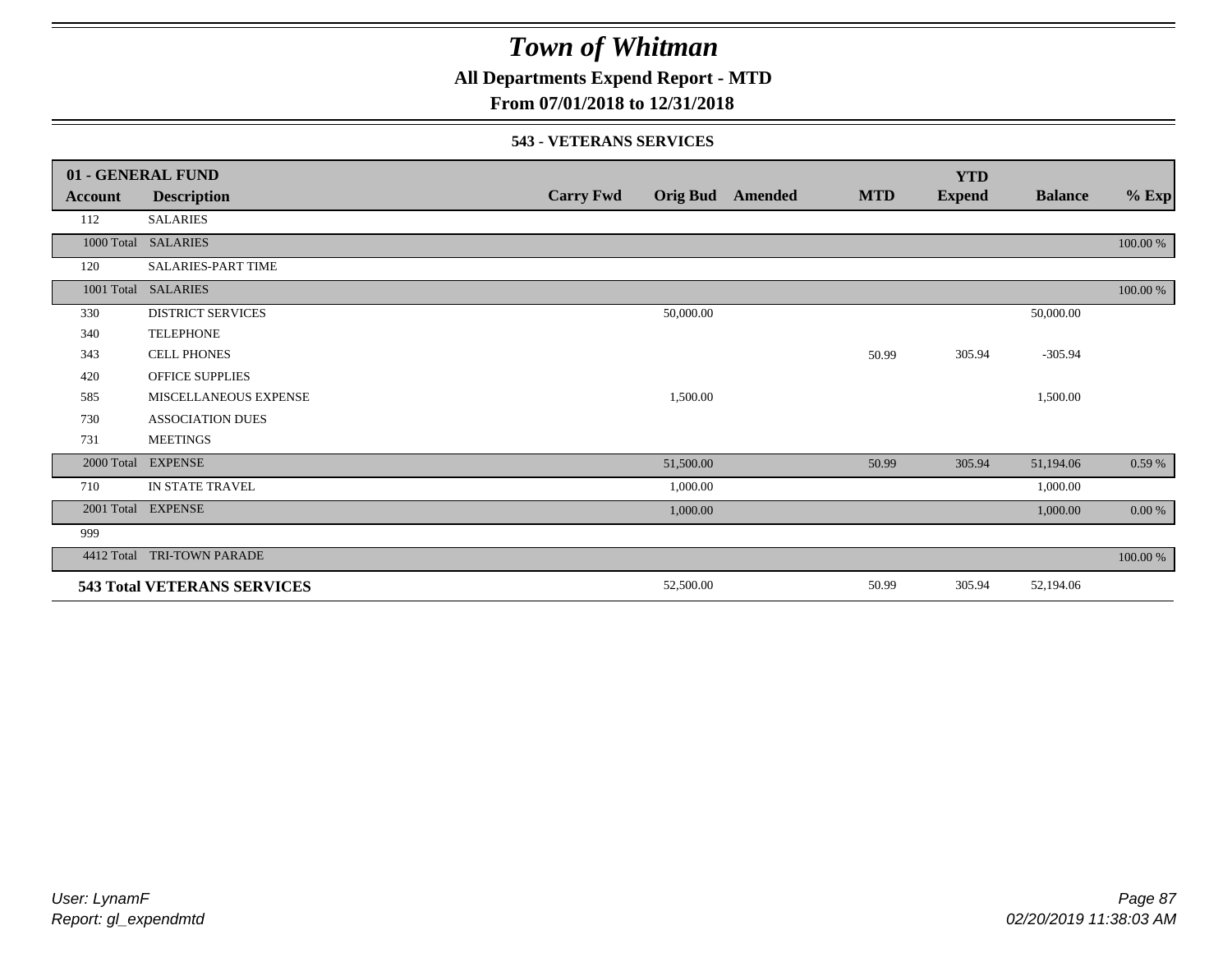### **All Departments Expend Report - MTD**

### **From 07/01/2018 to 12/31/2018**

#### **544 - VETERANS BENEFITS**

|         | 01 - GENERAL FUND                  |                  |                 |         |            | <b>YTD</b>    |                |         |
|---------|------------------------------------|------------------|-----------------|---------|------------|---------------|----------------|---------|
| Account | <b>Description</b>                 | <b>Carry Fwd</b> | <b>Orig Bud</b> | Amended | <b>MTD</b> | <b>Expend</b> | <b>Balance</b> | $%$ Exp |
| 585     | MISCELLANEOUS EXPENSE              |                  |                 |         |            |               |                |         |
| 770     | <b>SUBSISTENCE</b>                 |                  | 180,000.00      |         | 14,673.70  | 87,711.57     | 92,288.43      |         |
| 771     | <b>FOOD</b>                        |                  |                 |         |            |               |                |         |
| 772     | <b>FUEL</b>                        |                  |                 |         |            |               |                |         |
| 773     | <b>HOSPITAL</b>                    |                  |                 |         |            |               |                |         |
| 774     | <b>MEDICAL CARE</b>                |                  |                 |         |            |               |                |         |
| 775     | <b>MEDICAL SUPPLIES</b>            |                  |                 |         |            |               |                |         |
| 776     | <b>HOUSING</b>                     |                  |                 |         |            |               |                |         |
|         | 2000 Total EXPENSE                 |                  | 180,000.00      |         | 14,673.70  | 87,711.57     | 92,288.43      | 48.72 % |
|         | <b>544 Total VETERANS BENEFITS</b> |                  | 180,000.00      |         | 14,673.70  | 87,711.57     | 92,288.43      |         |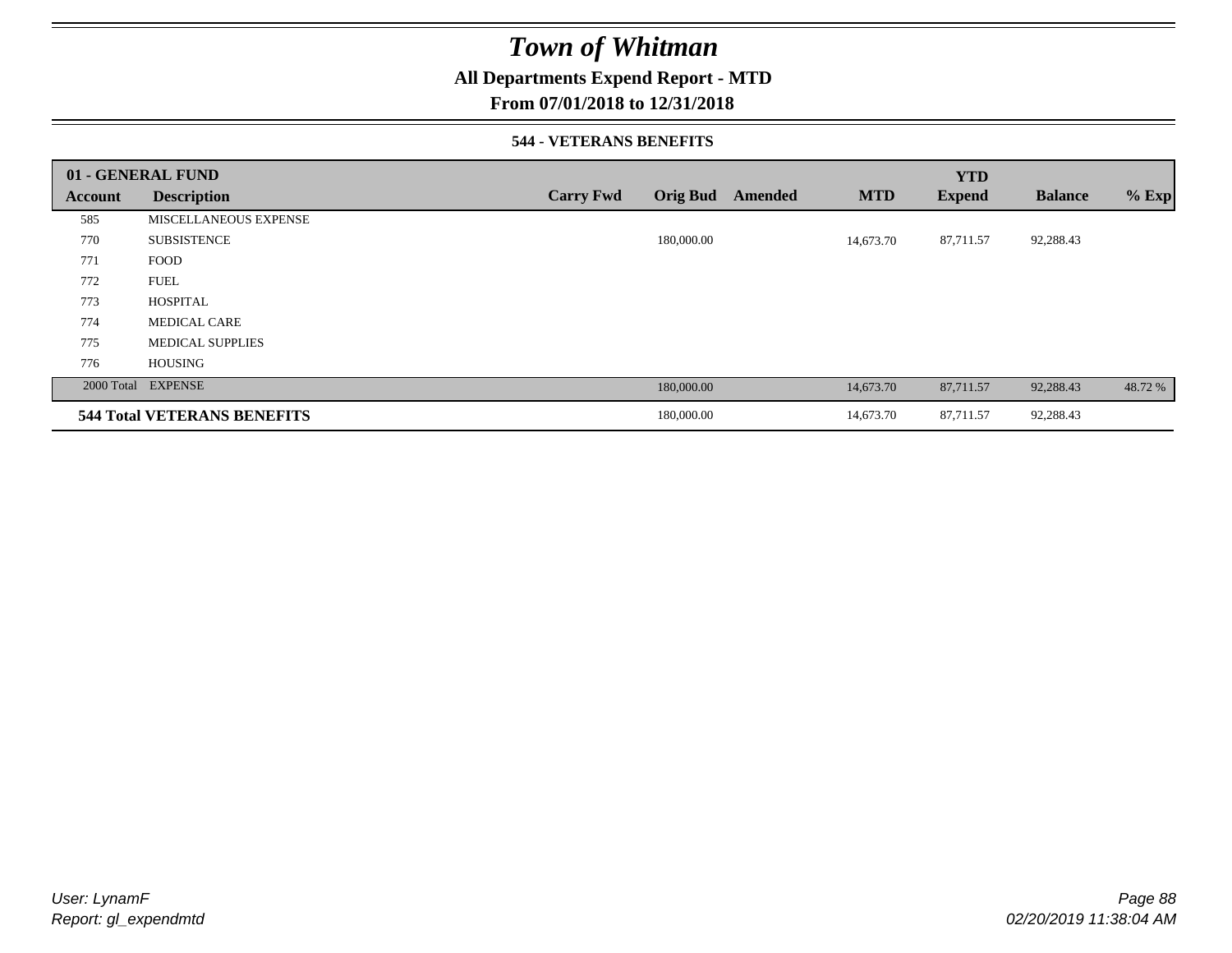## **All Departments Expend Report - MTD**

### **From 07/01/2018 to 12/31/2018**

#### **545 - DAV RENTAL**

| Account | 01 - GENERAL FUND<br><b>Description</b> | <b>Carry Fwd</b> | <b>Orig Bud</b> Amended | <b>MTD</b> | <b>YTD</b><br><b>Expend</b> | <b>Balance</b> | $%$ Exp  |
|---------|-----------------------------------------|------------------|-------------------------|------------|-----------------------------|----------------|----------|
| 270     | BUILDING RENTAL                         |                  |                         |            |                             |                |          |
|         | 2000 Total EXPENSE                      |                  |                         |            |                             |                | 100.00 % |
|         | <b>545 Total DAV RENTAL</b>             |                  |                         |            |                             |                |          |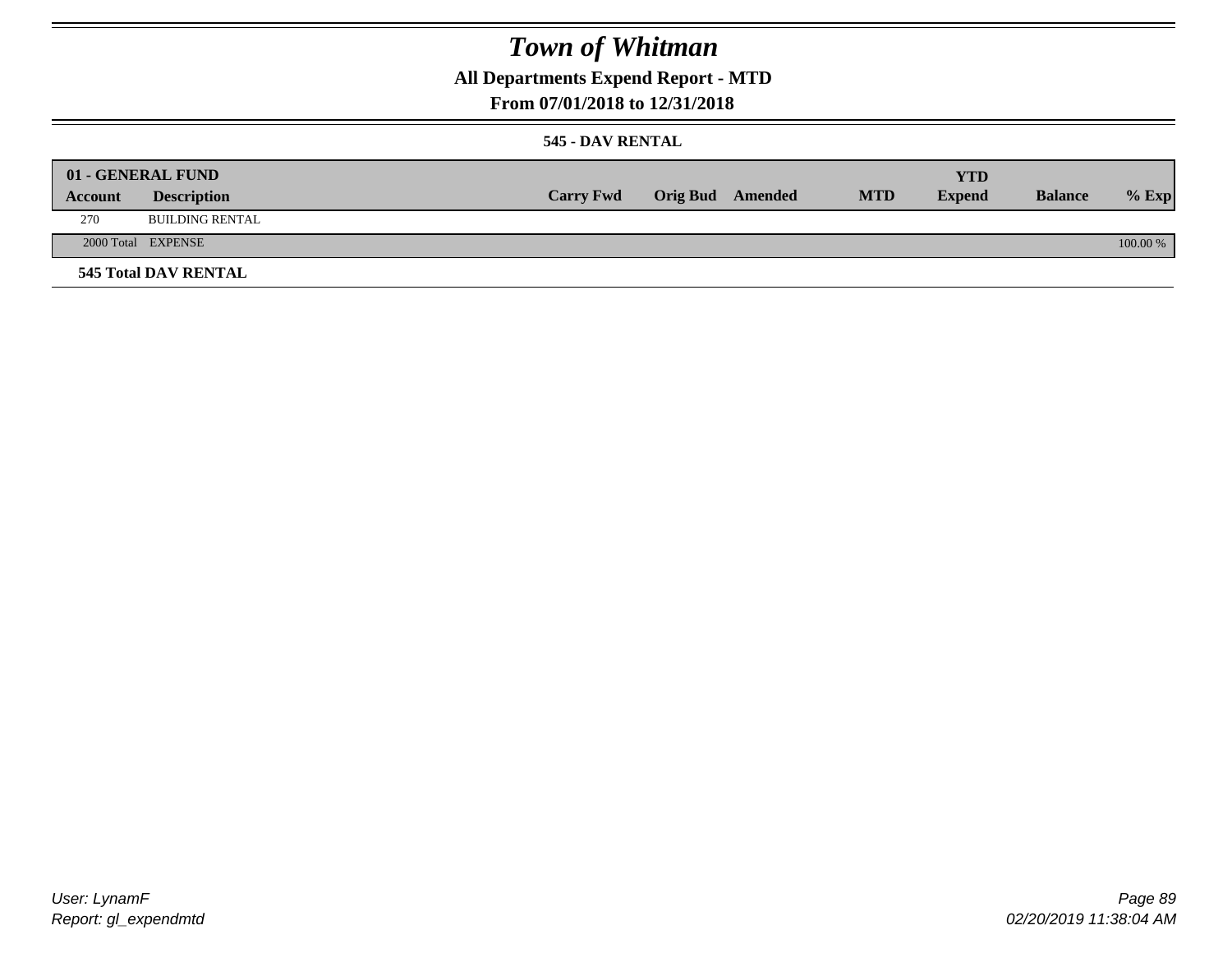**All Departments Expend Report - MTD**

### **From 07/01/2018 to 12/31/2018**

#### **550 - MISC. HUMAN SERVICES**

|            | 01 - GENERAL FUND                         |                  |                 |         |            | <b>YTD</b>    |                |          |
|------------|-------------------------------------------|------------------|-----------------|---------|------------|---------------|----------------|----------|
| Account    | <b>Description</b>                        | <b>Carry Fwd</b> | <b>Orig Bud</b> | Amended | <b>MTD</b> | <b>Expend</b> | <b>Balance</b> | $%$ Exp  |
| 939        | <b>FY2015 ENCUMBRANCES</b>                |                  |                 |         |            |               |                |          |
| 943        | <b>FY2012 ENCUMBRANCES</b>                |                  |                 |         |            |               |                |          |
| 945        | <b>FY2013 ENCUMBRANCES</b>                |                  |                 |         |            |               |                |          |
| 999        |                                           |                  | 12,000.00       |         |            | 1,500.00      | 10,500.00      |          |
| 4414 Total | ART2 ATM5/18 WHITMAN COUNSELING           |                  | 12,000.00       |         |            | 1,500.00      | 10,500.00      | 12.50 %  |
| 999        |                                           | 500.00           | 500.00          |         |            |               | 1,000.00       |          |
|            | 4416 Total A.2 ATM 5/12 PLYMOUTH CTY.EXT. | 500.00           | 500.00          |         |            |               | 1,000.00       | 0.00 %   |
| 999        |                                           |                  |                 |         |            |               |                |          |
| 4418 Total | A2 ATM 5/18 WHITMAN WILL                  |                  |                 |         |            |               |                | 100.00 % |
| 999        |                                           |                  |                 |         |            |               |                |          |
|            | 4522 Total COMPLETE STREETS GRANT -TIER 2 |                  |                 |         |            |               |                | 100.00 % |
|            | 550 Total MISC. HUMAN SERVICES            | 500.00           | 12,500.00       |         |            | 1,500.00      | 11,500.00      |          |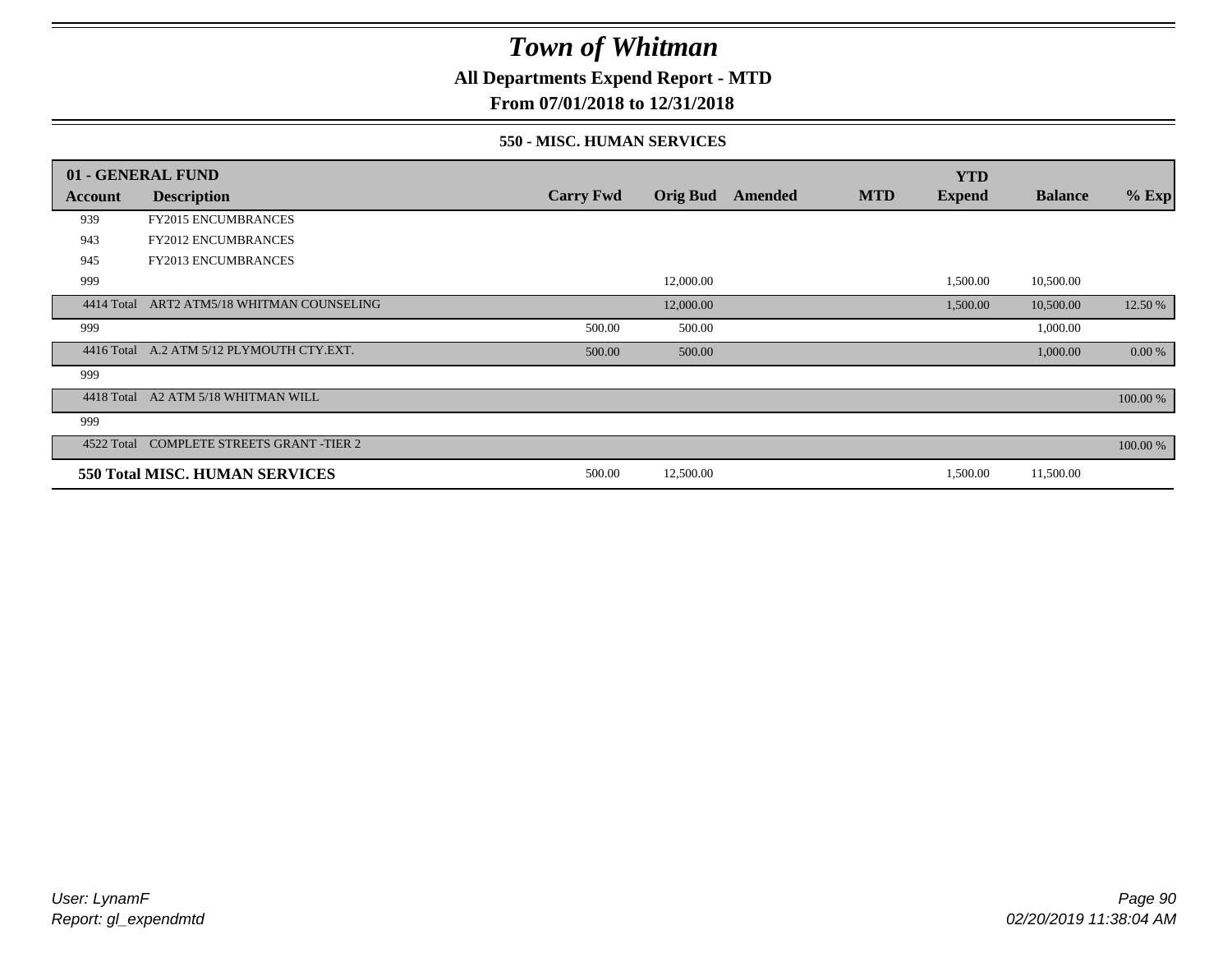### **All Departments Expend Report - MTD**

**From 07/01/2018 to 12/31/2018**

#### **610 - LIBRARY**

|                | 01 - GENERAL FUND                        |                  |           |                         |            | <b>YTD</b>    |                |          |
|----------------|------------------------------------------|------------------|-----------|-------------------------|------------|---------------|----------------|----------|
| <b>Account</b> | <b>Description</b>                       | <b>Carry Fwd</b> |           | <b>Orig Bud</b> Amended | <b>MTD</b> | <b>Expend</b> | <b>Balance</b> | $%$ Exp  |
| 111            | SALARIES-ADMINSTRATIVE                   |                  | 68,437.00 |                         | 5,264.40   | 31,221.24     | 37,215.76      |          |
| 138            | SICK LEAVE BUY-BACK                      |                  |           |                         |            |               |                |          |
| 146            | SALARIES-LONGEVITY                       |                  | 1,375.00  |                         |            | 1,250.00      | 125.00         |          |
|                | 1000 Total SALARIES                      |                  | 69,812.00 |                         | 5,264.40   | 32,471.24     | 37,340.76      | 46.51 %  |
| 153            | SALARY-REF.LIBRARIAN-P.T.                |                  |           |                         |            |               |                |          |
|                | 1001 Total SALARIES                      |                  |           |                         |            |               |                | 100.00 % |
| 154            | SALARY-ASSISTANT DIRECTOR                |                  | 51,736.00 |                         | 3,979.68   | 18,903.48     | 32,832.52      |          |
|                | 1002 Total SALARIES                      |                  | 51,736.00 |                         | 3,979.68   | 18,903.48     | 32,832.52      | 36.53 %  |
| 155            | SALARY-CIRCULATION SUPERVISOR            |                  | 49,540.00 |                         | 3,810.80   | 23,817.50     | 25,722.50      |          |
|                | 1003 Total SALARIES                      |                  | 49,540.00 |                         | 3,810.80   | 23,817.50     | 25,722.50      | 48.07%   |
| 156            | SALARY-YOUTH SERV. LIBRARIAN             |                  | 47,014.00 |                         | 3,641.40   | 22,433.95     | 24,580.05      |          |
|                | 1004 Total SALARIES                      |                  | 47,014.00 |                         | 3,641.40   | 22,433.95     | 24,580.05      | 47.71 %  |
| 159            | SALARY-LIBRARY TECHNICIANS-P.T.          |                  | 76,300.00 |                         | 5,495.63   | 35,368.18     | 40,931.82      |          |
|                | 1005 Total SALARIES                      |                  | 76,300.00 |                         | 5,495.63   | 35,368.18     | 40,931.82      | 46.35 %  |
| 117            | <b>CUSTODIAL</b>                         |                  |           |                         |            |               |                |          |
|                | 1006 Total SALARIES                      |                  |           |                         |            |               |                | 100.00 % |
| 220            | SENIOR LIBRARY TECHNICIAN                |                  | 42,260.00 |                         | 3,250.80   | 20,317.50     | 21,942.50      |          |
|                | 1007 Total SALARIES                      |                  | 42,260.00 |                         | 3,250.80   | 20,317.50     | 21,942.50      | 48.07 %  |
| 949            | FY2014 ENCUMBRANCES                      |                  |           |                         |            |               |                |          |
|                | 1008 Total SALARIES                      |                  |           |                         |            |               |                | 100.00 % |
| 210            | <b>ELECTRICITY</b>                       |                  |           |                         |            |               |                |          |
| 212            | <b>GAS (NATURAL)</b>                     |                  |           |                         |            |               |                |          |
| 244            | OFFICE EQUIPMENT MAINTENANCE             |                  |           |                         | 218.15     | 3,351.69      | $-3,351.69$    |          |
| 311            | <b>COMPUTER SERVICES</b>                 |                  |           |                         |            |               |                |          |
| 340            | <b>TELEPHONE</b>                         |                  |           |                         |            |               |                |          |
| 589            | CATALOGING                               |                  |           |                         |            |               |                |          |
| 420            | <b>OFFICE SUPPLIES</b>                   |                  |           |                         | 255.29     | 1,163.90      | $-1,163.90$    |          |
| 430            | <b>BUILDING MAINTENANCE &amp; REPAIR</b> |                  |           |                         |            | 35.00         | $-35.00$       |          |
| 585            | MISCELLANEOUS EXPENSE                    |                  | 45.637.00 |                         | 7.78       | 2,410.25      | 43,226.75      |          |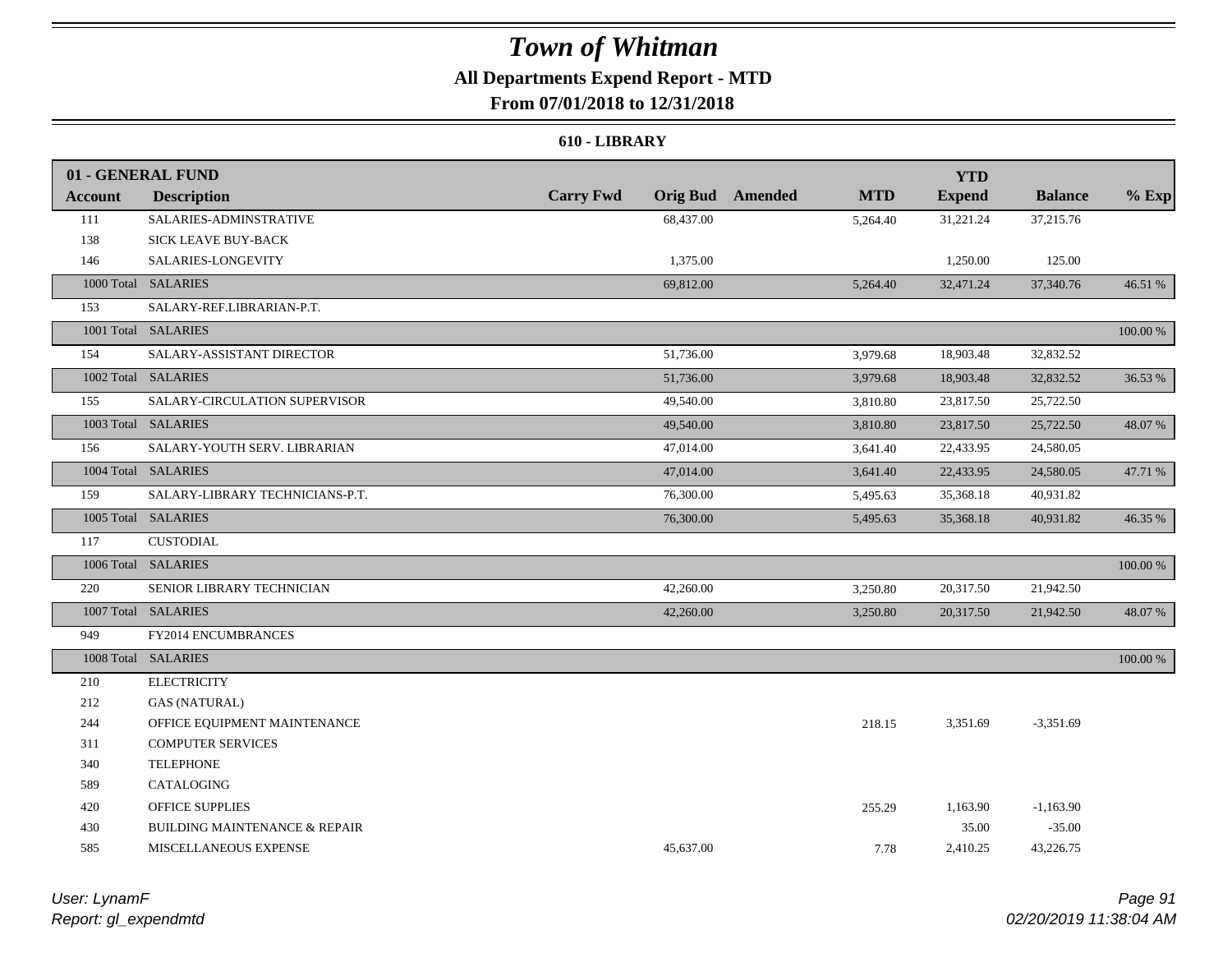## **All Departments Expend Report - MTD**

**From 07/01/2018 to 12/31/2018**

#### **610 - LIBRARY**

|         | 01 - GENERAL FUND                               |                  |           |                         |            | <b>YTD</b>    |                |          |
|---------|-------------------------------------------------|------------------|-----------|-------------------------|------------|---------------|----------------|----------|
| Account | <b>Description</b>                              | <b>Carry Fwd</b> |           | <b>Orig Bud</b> Amended | <b>MTD</b> | <b>Expend</b> | <b>Balance</b> | $%$ Exp  |
| 587     | <b>BOOKS</b>                                    |                  |           |                         |            | 29,414.60     | $-29,414.60$   |          |
| 588     | <b>PERIODICALS</b>                              |                  |           |                         |            | 4,543.27      | $-4,543.27$    |          |
| 939     | FY2015 ENCUMBRANCES                             |                  |           |                         |            |               |                |          |
| 710     | IN STATE TRAVEL                                 |                  |           |                         | 33.35      | 100.94        | $-100.94$      |          |
| 730     | <b>ASSOCIATION DUES</b>                         |                  |           |                         |            |               |                |          |
| 731     | <b>MEETINGS</b>                                 |                  |           |                         |            | 269.00        | $-269.00$      |          |
|         | 2000 Total EXPENSE                              |                  | 45,637.00 |                         | 514.57     | 41,288.65     | 4,348.35       | 90.47 %  |
| 210     | <b>ELECTRICITY</b>                              |                  | 24,284.00 |                         | 2,481.15   | 7,492.97      | 16,791.03      |          |
| 212     | <b>GAS (NATURAL)</b>                            |                  |           |                         | 843.88     | 1,172.46      | $-1,172.46$    |          |
| 213     | MAINTENANCE CONTRACTS                           |                  |           |                         |            |               |                |          |
| 240     | BUILDING & GROUNDS MAINT.                       |                  |           |                         | 1,419.36   | 3,972.24      | $-3,972.24$    |          |
|         | 2001 Total EXPENSE                              |                  | 24,284.00 |                         | 4,744.39   | 12,637.67     | 11,646.33      | 52.04 %  |
| 940     | FY2016 ENCUMBRANCES                             |                  |           |                         |            |               |                |          |
| 946     | FY2010 ENCUMBRANCES                             |                  |           |                         |            |               |                |          |
|         | 2002 Total EXPENSE                              |                  |           |                         |            |               |                | 100.00 % |
| 940     | FY2016 ENCUMBRANCES                             |                  |           |                         |            |               |                |          |
|         | 2003 Total EXPENSE                              |                  |           |                         |            |               |                | 100.00 % |
| 215     | <b>OCLN MEMBERSHIP</b>                          |                  | 22,053.00 |                         |            | 22,022.00     | 31.00          |          |
| 943     | FY2012 ENCUMBRANCES                             |                  |           |                         |            |               |                |          |
|         | 2004 Total EXPENSE                              |                  | 22,053.00 |                         |            | 22,022.00     | 31.00          | 99.85 %  |
| 949     | FY2014 ENCUMBRANCES                             |                  |           |                         |            |               |                |          |
| 943     | FY2012 ENCUMBRANCES                             |                  |           |                         |            |               |                |          |
| 945     | FY2013 ENCUMBRANCES                             |                  |           |                         |            |               |                |          |
|         | 2009 Total EXPENSE                              |                  |           |                         |            |               |                | 100.00 % |
| 999     |                                                 |                  |           |                         |            |               |                |          |
|         | 4490 Total A19 ATM 5/12 REPAIR&PAINT LIBRARY    |                  |           |                         |            |               |                | 100.00 % |
| 999     |                                                 |                  |           |                         |            |               |                |          |
|         | 4501 Total A.17 ATM 5/13 PAINT & REPAIR LIBRARY |                  |           |                         |            |               |                | 100.00 % |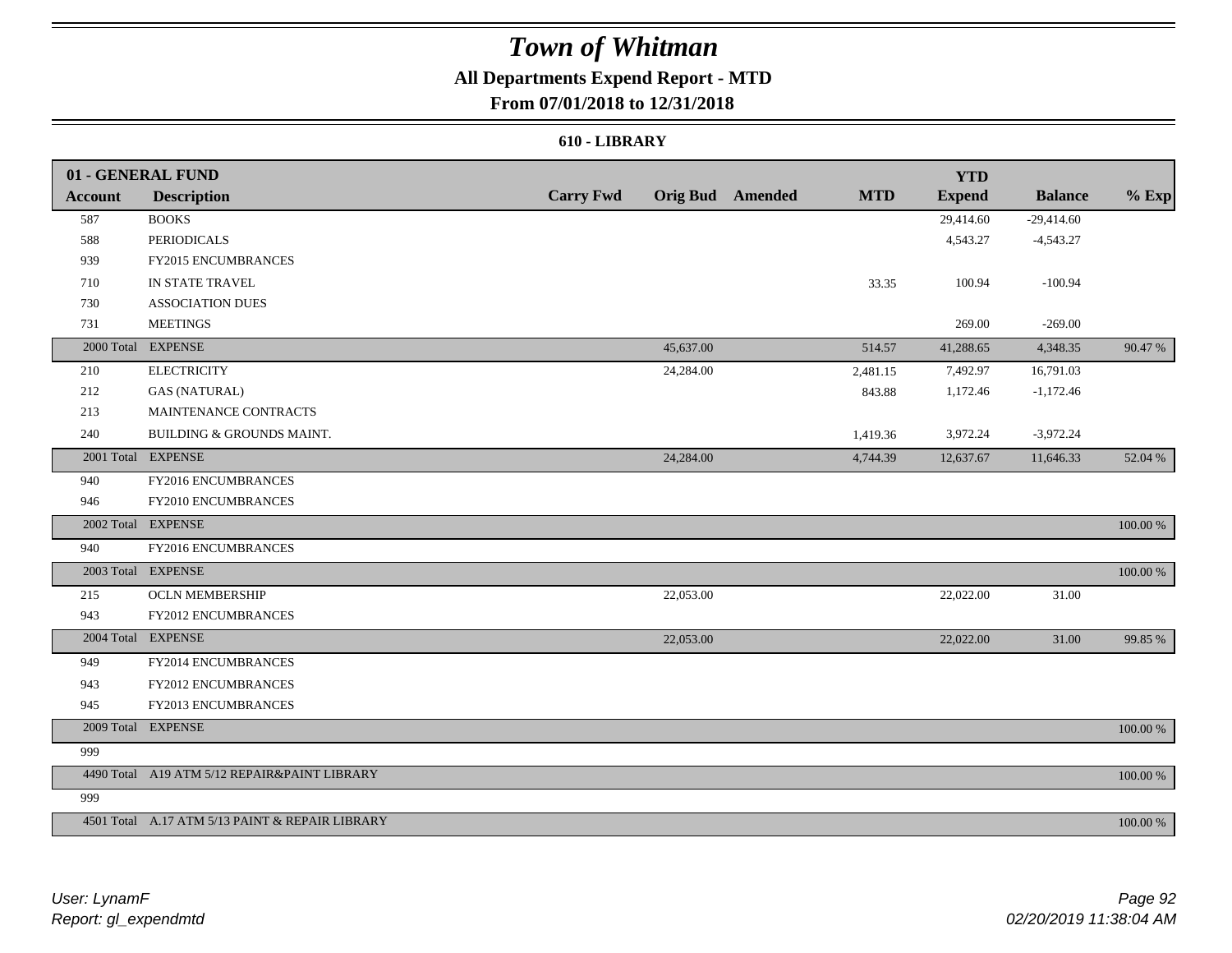### **All Departments Expend Report - MTD**

### **From 07/01/2018 to 12/31/2018**

#### **610 - LIBRARY**

| 01 - GENERAL FUND |                                                     |                  |                 |         |            | <b>YTD</b>    |                |          |
|-------------------|-----------------------------------------------------|------------------|-----------------|---------|------------|---------------|----------------|----------|
| Account           | <b>Description</b>                                  | <b>Carry Fwd</b> | <b>Orig Bud</b> | Amended | <b>MTD</b> | <b>Expend</b> | <b>Balance</b> | $%$ Exp  |
| 999               |                                                     |                  |                 |         |            |               |                |          |
|                   | 4523 Total ART25 ATM5/18 PCH & INSTALL 6 SURVEILL C |                  |                 |         |            |               |                | 100.00 % |
| 999               |                                                     |                  |                 |         |            |               |                |          |
|                   | 4573 Total A.10ATM5/14 PAVE LIB. PARKING LOT        |                  |                 |         |            |               |                | 100.00 % |
|                   | <b>610 Total LIBRARY</b>                            |                  | 428,636.00      |         | 30,701.67  | 229,260.17    | 199,375.83     |          |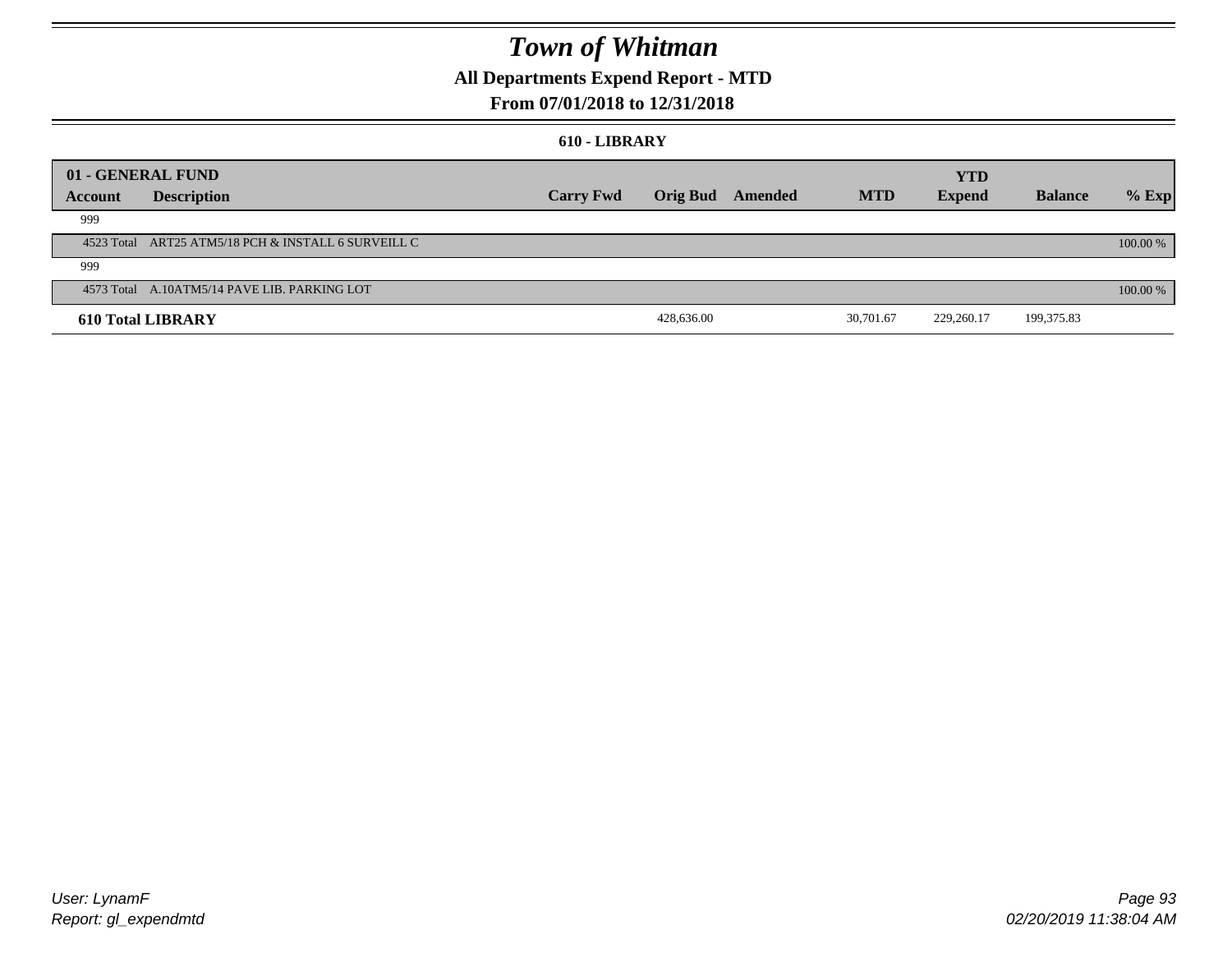### **All Departments Expend Report - MTD**

### **From 07/01/2018 to 12/31/2018**

#### **630 - RECREATION**

|         | 01 - GENERAL FUND                        |                  |           |                         |            | <b>YTD</b>    |                |             |
|---------|------------------------------------------|------------------|-----------|-------------------------|------------|---------------|----------------|-------------|
| Account | <b>Description</b>                       | <b>Carry Fwd</b> |           | <b>Orig Bud</b> Amended | <b>MTD</b> | <b>Expend</b> | <b>Balance</b> | $%$ Exp     |
| 111     | SALARIES-ADMINSTRATIVE                   |                  | 21,360.00 |                         | 1,780.00   | 10,680.00     | 10,680.00      |             |
|         | 1000 Total SALARIES                      |                  | 21,360.00 |                         | 1,780.00   | 10,680.00     | 10,680.00      | 50.00 %     |
| 124     | SALARIES-POOL                            |                  | 8,000.00  |                         |            | 8,000.00      |                |             |
|         | 1001 Total SALARIES                      |                  | 8,000.00  |                         |            | 8,000.00      |                | 100.00 %    |
| 120     | <b>SALARIES-PART TIME</b>                |                  |           |                         |            |               |                |             |
|         | 1002 Total SALARIES                      |                  |           |                         |            |               |                | 100.00 %    |
| 125     | SALARIES-WINTER PROGRAM                  |                  |           |                         |            |               |                |             |
|         | 1003 Total SALARIES                      |                  |           |                         |            |               |                | 100.00 %    |
| 127     | PARK PROGRAM                             |                  |           |                         |            |               |                |             |
|         | 1004 Total SALARIES                      |                  |           |                         |            |               |                | 100.00 %    |
| 210     | <b>ELECTRICITY</b>                       |                  |           |                         | 64.71      | 802.46        | $-802.46$      |             |
| 340     | <b>TELEPHONE</b>                         |                  |           |                         | 24.69      | 123.25        | $-123.25$      |             |
| 430     | <b>BUILDING MAINTENANCE &amp; REPAIR</b> |                  |           |                         |            |               |                |             |
| 584     | RECREATIONAL SUPPLIES                    |                  |           |                         |            |               |                |             |
| 585     | MISCELLANEOUS EXPENSE                    |                  | 6,100.00  |                         | 10.78      | 750.13        | 5,349.87       |             |
| 591     | FOURTH OF JULY                           |                  |           |                         |            | 2,287.50      | $-2,287.50$    |             |
| 710     | IN STATE TRAVEL                          |                  |           |                         |            |               |                |             |
| 730     | <b>ASSOCIATION DUES</b>                  |                  |           |                         |            |               |                |             |
| 731     | <b>MEETINGS</b>                          |                  |           |                         |            |               |                |             |
| 749     | POOL MAINTENANCE                         |                  |           |                         |            | 2,043.77      | $-2,043.77$    |             |
|         | 2000 Total EXPENSE                       |                  | 6,100.00  |                         | 100.18     | 6,007.11      | 92.89          | 98.47 %     |
| 939     | FY2015 ENCUMBRANCES                      |                  |           |                         |            |               |                |             |
| 948     | FY07 ENCUMBRANCES                        |                  |           |                         |            |               |                |             |
| 959     | <b>FY2006 ENCUMBRANCES</b>               |                  |           |                         |            |               |                |             |
|         | 2001 Total EXPENSE                       |                  |           |                         |            |               |                | $100.00~\%$ |
| 999     |                                          |                  |           |                         |            |               |                |             |
|         | 4412 Total TRI-TOWN PARADE               |                  |           |                         |            |               |                | 100.00 %    |
| 999     |                                          |                  |           |                         |            |               |                |             |
|         | 4413 Total RES.FD.TR.POOL FILTER REPAIRS |                  |           |                         |            |               |                | 100.00 %    |

*Report: gl\_expendmtd User: LynamF*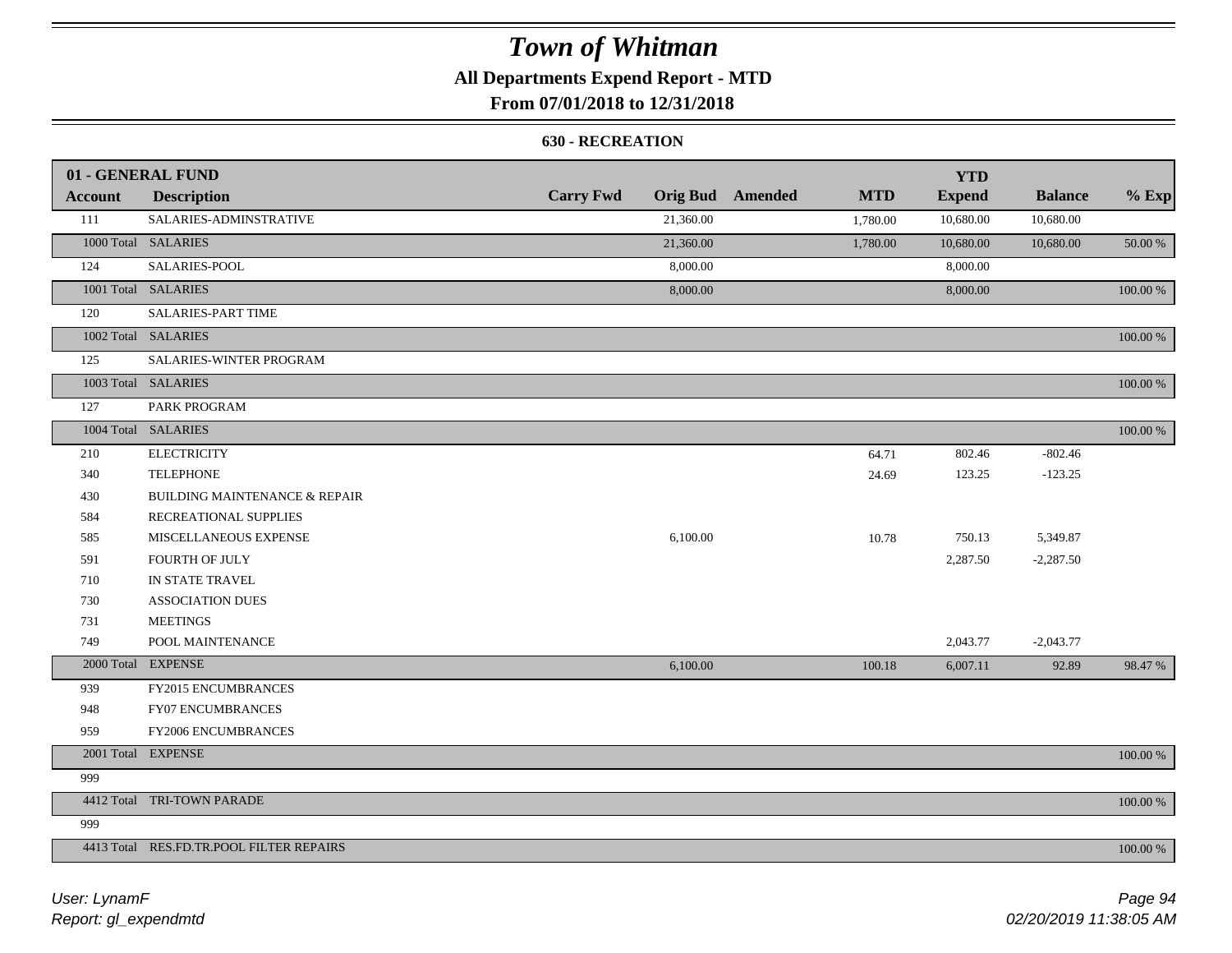## **All Departments Expend Report - MTD**

### **From 07/01/2018 to 12/31/2018**

#### **630 - RECREATION**

|            | 01 - GENERAL FUND                            |                  |                 |         |            | <b>YTD</b>    |                |          |
|------------|----------------------------------------------|------------------|-----------------|---------|------------|---------------|----------------|----------|
| Account    | <b>Description</b>                           | <b>Carry Fwd</b> | <b>Orig Bud</b> | Amended | <b>MTD</b> | <b>Expend</b> | <b>Balance</b> | % Exp    |
| 999        |                                              |                  |                 |         |            |               |                |          |
| 4489 Total | A18STM11/00 PLAYGROUND REPAIRS               |                  |                 |         |            |               |                | 100.00 % |
| 999        |                                              |                  |                 |         |            |               |                |          |
| 4491 Total | A14STM5/6/13REP/UPGR.POOL FILTRATION SYS     |                  |                 |         |            |               |                | 100.00 % |
| 999        |                                              |                  |                 |         |            |               |                |          |
|            | 4555 Total ESTABLISH PETTY CASH-PARK PROGRAM |                  |                 |         |            |               |                | 100.00 % |
| 999        |                                              |                  |                 |         |            |               |                |          |
|            | 4556 Total ESTABLISH PETTY CASH-POOL PROGRAM |                  |                 |         |            |               |                | 100.00 % |
|            | <b>630 Total RECREATION</b>                  |                  | 35,460.00       |         | 1,880.18   | 24,687.11     | 10,772.89      |          |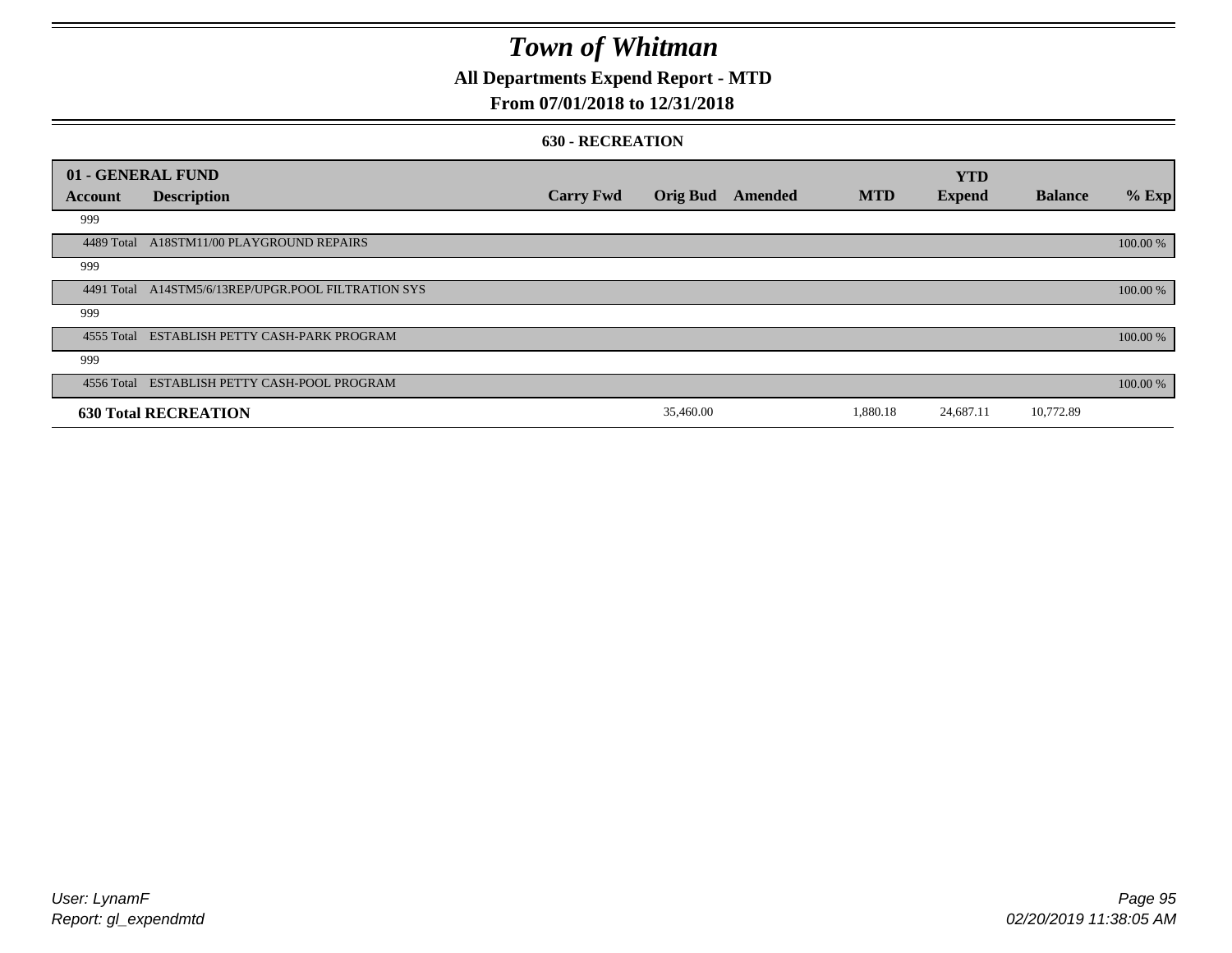**All Departments Expend Report - MTD**

**From 07/01/2018 to 12/31/2018**

### **650 - DPW-BANDSTAND & PARK MAINTENANCE**

| 01 - GENERAL FUND |                                            |                  |                 |         |            | <b>YTD</b>    |                |          |
|-------------------|--------------------------------------------|------------------|-----------------|---------|------------|---------------|----------------|----------|
| Account           | <b>Description</b>                         | <b>Carry Fwd</b> | <b>Orig Bud</b> | Amended | <b>MTD</b> | <b>Expend</b> | <b>Balance</b> | $%$ Exp  |
| 241               | RECREATIONAL FACILITIES MAINT.             |                  |                 |         |            |               |                |          |
| 460               | <b>GROUNDSKEEPING SUPPLIES</b>             |                  |                 |         |            |               |                |          |
| 585               | <b>MISCELLANEOUS EXPENSE</b>               |                  | 2,000.00        |         |            |               | 2,000.00       |          |
|                   | 2000 Total EXPENSE                         |                  | 2,000.00        |         |            |               | 2,000.00       | 0.00 %   |
| 999               |                                            | 21,089.00        |                 |         |            |               | 21,089.00      |          |
|                   | 4485 Total A.40ATM05/07PARK GRTS-TN.MATCH  | 21,089.00        |                 |         |            |               | 21,089.00      | 0.00 %   |
| 999               |                                            | 34,915.67        |                 |         |            |               | 34,915.67      |          |
| 4486 Total        | A6 STM5/17 TOWN PARK UPGRADES              | 34,915.67        |                 |         |            |               | 34,915.67      | 0.00 %   |
| 999               |                                            |                  |                 |         |            |               |                |          |
| 4487 Total        | A.19STM11/00 MSTR PLAN-TN.PARK             |                  |                 |         |            |               |                | 100.00 % |
| 999               |                                            |                  |                 |         |            |               |                |          |
| 4488 Total        | A10STM5/14TOWN PARK ADA IMPROVE            |                  |                 |         |            |               |                | 100.00 % |
|                   | 650 Total DPW-BANDSTAND & PARK MAINTENANCE | 56,004.67        | 2,000.00        |         |            |               | 58,004.67      |          |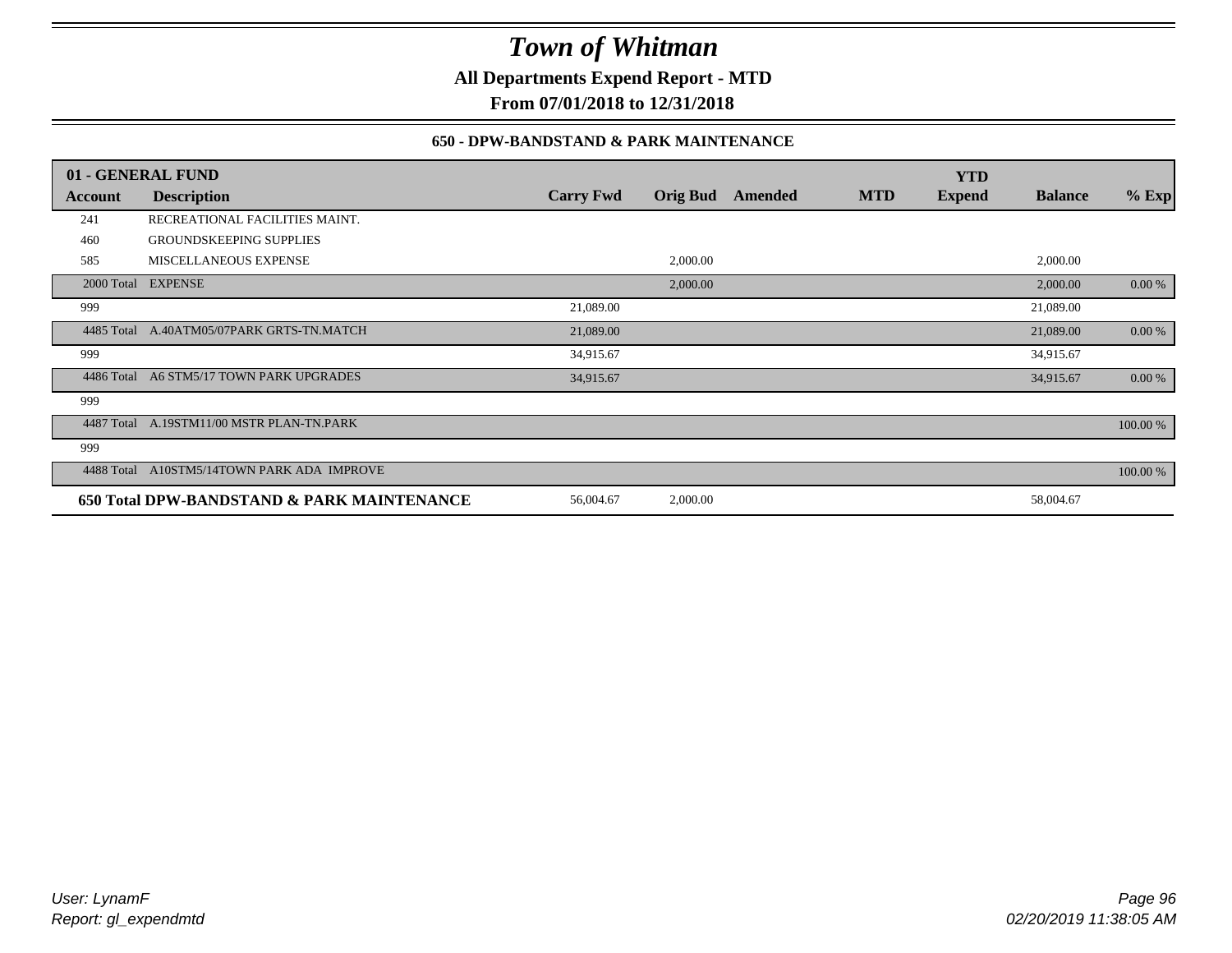**All Departments Expend Report - MTD**

**From 07/01/2018 to 12/31/2018**

#### **651 - BANDSTAND MAINTENANCE**

|         | 01 - GENERAL FUND                          |                  |                  |            | <b>YTD</b>    |                |          |
|---------|--------------------------------------------|------------------|------------------|------------|---------------|----------------|----------|
| Account | <b>Description</b>                         | <b>Carry Fwd</b> | Orig Bud Amended | <b>MTD</b> | <b>Expend</b> | <b>Balance</b> | $%$ Exp  |
| 585     | MISCELLANEOUS EXPENSE                      |                  |                  |            |               |                |          |
|         | 2000 Total EXPENSE                         |                  |                  |            |               |                | 100.00 % |
| 999     |                                            |                  |                  |            |               |                |          |
|         | 4488 Total A10STM5/14TOWN PARK ADA IMPROVE |                  |                  |            |               |                | 100.00 % |
|         | <b>651 Total BANDSTAND MAINTENANCE</b>     |                  |                  |            |               |                |          |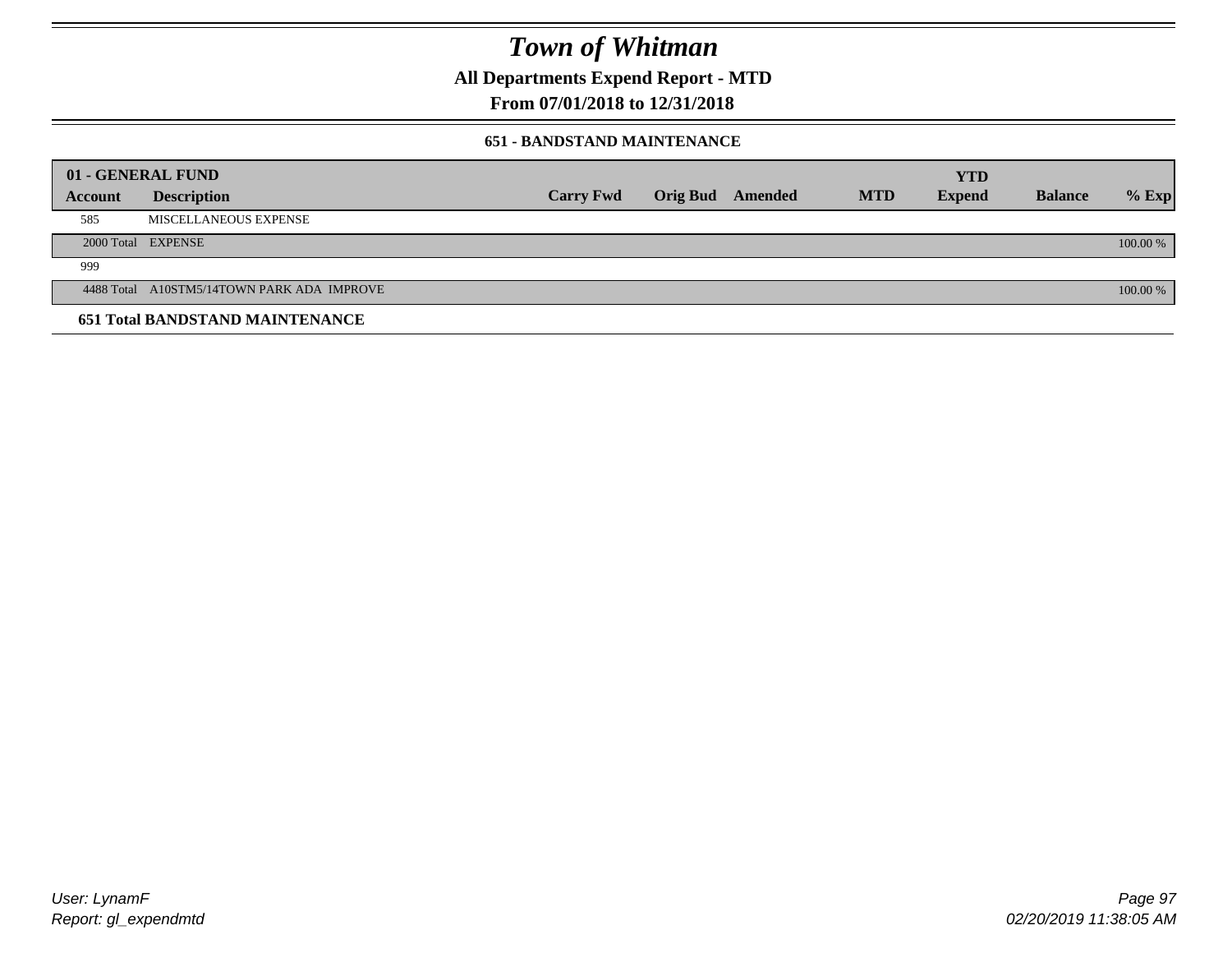**All Departments Expend Report - MTD**

### **From 07/01/2018 to 12/31/2018**

#### **691 - HISTORICAL COMMISSION**

|         | 01 - GENERAL FUND                               |                  |        |                         |            | <b>YTD</b>    |                |          |
|---------|-------------------------------------------------|------------------|--------|-------------------------|------------|---------------|----------------|----------|
| Account | <b>Description</b>                              | <b>Carry Fwd</b> |        | <b>Orig Bud</b> Amended | <b>MTD</b> | <b>Expend</b> | <b>Balance</b> | $%$ Exp  |
| 420     | OFFICE SUPPLIES                                 |                  |        |                         |            |               |                |          |
| 585     | MISCELLANEOUS EXPENSE                           |                  | 500.00 |                         |            |               | 500.00         |          |
| 730     | <b>ASSOCIATION DUES</b>                         |                  |        |                         |            |               |                |          |
| 731     | <b>MEETINGS</b>                                 |                  |        |                         |            |               |                |          |
|         | 2000 Total EXPENSE                              |                  | 500.00 |                         |            |               | 500.00         | 0.00 %   |
| 945     | FY2013 ENCUMBRANCES                             |                  |        |                         |            |               |                |          |
| 953     | <b>FY2009 ENCUMBRANCES</b>                      |                  |        |                         |            |               |                |          |
|         | 2001 Total EXPENSE                              |                  |        |                         |            |               |                | 100.00 % |
| 999     |                                                 |                  |        |                         |            |               |                |          |
|         | 4484 Total A.3STM5/13TN.HALL HIST.REG.MTCH.FNDS |                  |        |                         |            |               |                | 100.00 % |
|         | 691 Total HISTORICAL COMMISSION                 |                  | 500.00 |                         |            |               | 500.00         |          |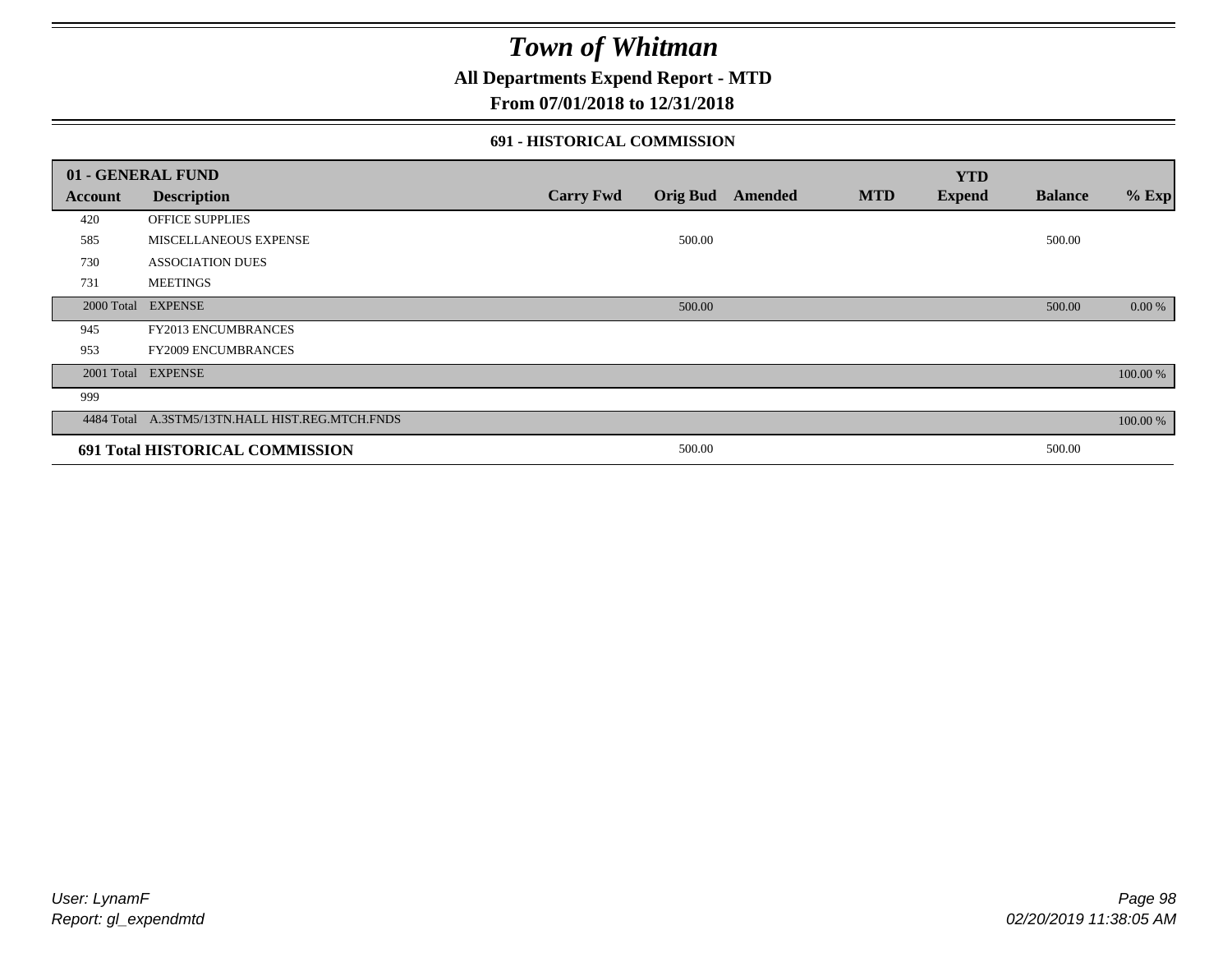## **All Departments Expend Report - MTD**

### **From 07/01/2018 to 12/31/2018**

#### **692 - MEMORIAL DAY**

| 01 - GENERAL FUND |                               |                  |                 |         |            | <b>YTD</b>    |                |          |
|-------------------|-------------------------------|------------------|-----------------|---------|------------|---------------|----------------|----------|
| Account           | <b>Description</b>            | <b>Carry Fwd</b> | <b>Orig Bud</b> | Amended | <b>MTD</b> | <b>Expend</b> | <b>Balance</b> | $%$ Exp  |
| 585               | MISCELLANEOUS EXPENSE         |                  | 2,200.00        |         |            |               | 2,200.00       |          |
|                   | 2000 Total EXPENSE            |                  | 2,200.00        |         |            |               | 2,200.00       | $0.00\%$ |
| 945               | <b>FY2013 ENCUMBRANCES</b>    |                  |                 |         |            |               |                |          |
|                   | 2001 Total EXPENSE            |                  |                 |         |            |               |                | 100.00 % |
|                   | <b>692 Total MEMORIAL DAY</b> |                  | 2,200.00        |         |            |               | 2,200.00       |          |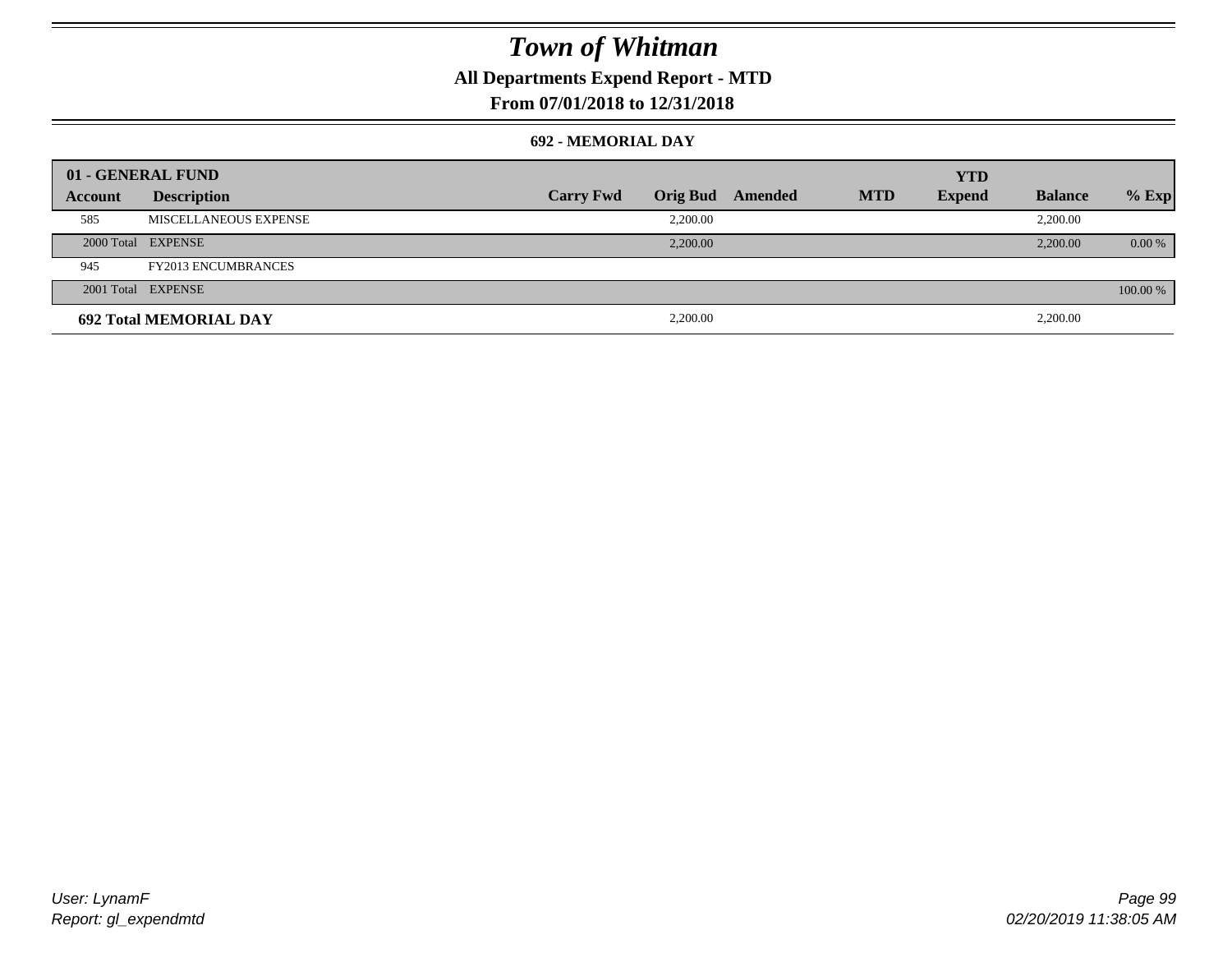**All Departments Expend Report - MTD**

**From 07/01/2018 to 12/31/2018**

#### **693 - 125TH ANNIVERSARY CELEBRATION**

|         | 01 - GENERAL FUND                       |                  |                         |            | YTD           |                |          |
|---------|-----------------------------------------|------------------|-------------------------|------------|---------------|----------------|----------|
| Account | <b>Description</b>                      | <b>Carry Fwd</b> | <b>Orig Bud</b> Amended | <b>MTD</b> | <b>Expend</b> | <b>Balance</b> | $%$ Exp  |
| 585     | MISCELLANEOUS EXPENSE                   |                  |                         |            |               |                |          |
|         | 2000 Total EXPENSE                      |                  |                         |            |               |                | 100.00 % |
|         | 693 Total 125TH ANNIVERSARY CELEBRATION |                  |                         |            |               |                |          |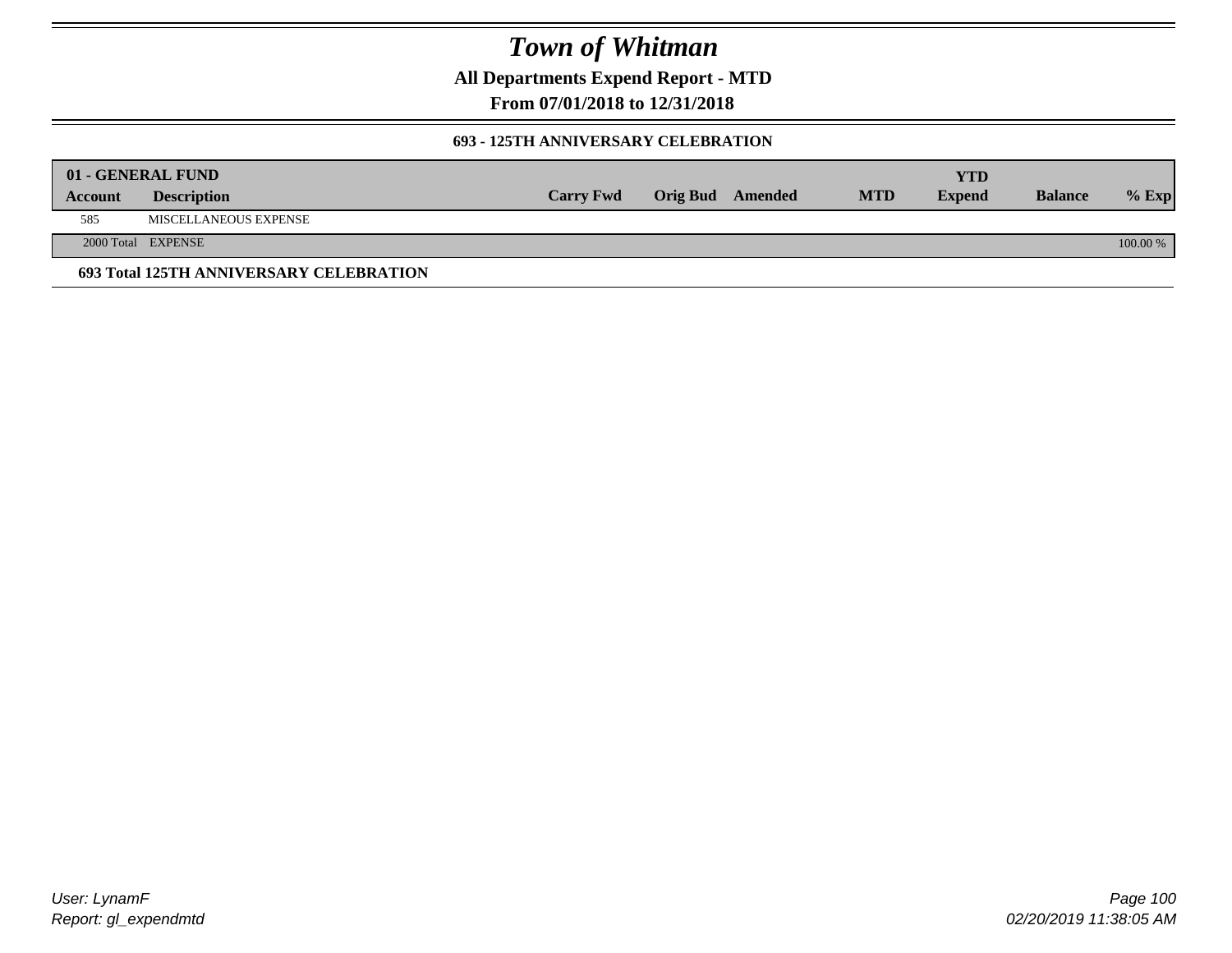### **All Departments Expend Report - MTD**

### **From 07/01/2018 to 12/31/2018**

#### **710 - RETIREMENT OF DEBT**

|                | 01 - GENERAL FUND                                |                  |            |                         |            | <b>YTD</b>    |                |          |
|----------------|--------------------------------------------------|------------------|------------|-------------------------|------------|---------------|----------------|----------|
| <b>Account</b> | <b>Description</b>                               | <b>Carry Fwd</b> |            | <b>Orig Bud</b> Amended | <b>MTD</b> | <b>Expend</b> | <b>Balance</b> | $%$ Exp  |
| 910            | MAT.PRIN.L.T.DEBT 6/1/2008                       |                  |            |                         |            |               |                |          |
| 911            | INT.LONG TERM DEBT WTR/SWR                       |                  |            |                         |            |               |                |          |
| 912            | MAT.PRIN.-L.TERM DEBT TN.BLDGS                   |                  |            |                         |            |               |                |          |
| 919            | <b>INT.LONG TERM DEBT - WATER</b>                |                  |            |                         |            |               |                |          |
| 921            | MAT.PRIN.-REVENUE ANT.NOTES                      |                  |            |                         |            |               |                |          |
|                | 2000 Total EXPENSE                               |                  |            |                         |            |               |                | 100.00 % |
| 912            | MAT.PRIN.-L.TERM DEBT TN.BLDGS                   |                  |            |                         |            |               |                |          |
| 922            | MAT.PRIN.-BANS-TH/POL/FIRE STA                   |                  |            |                         |            |               |                |          |
| 923            | PRINCIPAL LONG TERM - SEWER                      |                  |            |                         |            |               |                |          |
| 925            | <b>INTEREST TEMPORARY LOANS</b>                  |                  |            |                         |            |               |                |          |
|                | 2001 Total EXPENSE                               |                  |            |                         |            |               |                | 100.00 % |
| 924            | DEBT MISCELLANEOUS - WATER                       |                  |            |                         |            |               |                |          |
|                | 2002 Total EXPENSE                               |                  |            |                         |            |               |                | 100.00 % |
| 928            | A. 8 ATM 5/14 TITLE V LOAN PMT.                  |                  |            |                         |            |               |                |          |
| 929            | A.7 ATM 5/16 TITLE V LOAN PMN                    |                  |            |                         |            |               |                |          |
| 934            | ART.8 ATM 5/18 - TITLE V DEBT SERVICE            |                  | 6,714.29   |                         |            | 5,873.20      | 841.09         |          |
| 936            | A.10 ATM 5/15 TITLE V LOAN PMN                   |                  |            |                         |            |               |                |          |
|                | 2003 Total EXPENSE                               |                  | 6,714.29   |                         |            | 5,873.20      | 841.09         | 87.47 %  |
| 912            | MAT.PRIN.-L.TERM DEBT TN.BLDGS                   |                  |            | 525,000.00              |            |               | 525,000.00     |          |
| 916            | <b>INTEREST LONG TERM DEBT</b>                   |                  |            | 237,562.50              |            | 118,781.26    | 118,781.24     |          |
|                | 4601 Total A.7 ATM 5/18 DEBT TN.BLDGS.POLICE STA |                  |            | 762,562.50              |            | 118,781.26    | 643,781.24     | 15.57 %  |
| 912            | MAT.PRIN.-L.TERM DEBT TN.BLDGS                   |                  | 100,000.00 | 60,000.00               | 160,000.00 | 160,000.00    |                |          |
| 916            | <b>INTEREST LONG TERM DEBT</b>                   |                  |            | 3,180.00                | 2,130.00   | 2,130.00      | 1,050.00       |          |
|                | 4602 Total A.6 ATM 5/18 DEBT SERV. TN.BLDGS.     |                  | 100,000.00 | 63,180.00               | 162,130.00 | 162,130.00    | 1,050.00       | 99.35 %  |
| 912            | MAT.PRIN.-L.TERM DEBT TN.BLDGS                   |                  |            |                         |            |               |                |          |
| 916            | <b>INTEREST LONG TERM DEBT</b>                   |                  |            |                         |            |               |                |          |
|                | 4603 Total A.24 ATM5/16 DEBT SERV.TN.BLDGS       |                  |            |                         |            |               |                | 100.00 % |
| 912            | MAT.PRIN.-L.TERM DEBT TN.BLDGS                   |                  | 100,000.00 | $-100,000.00$           |            |               |                |          |
| 916            | INTEREST LONG TERM DEBT                          |                  |            |                         |            |               |                |          |
|                | 4604 Total A.10 ATM5/17 DEBT TN.BLDGS.           |                  | 100,000.00 | $-100,000.00$           |            |               |                | 100.00 % |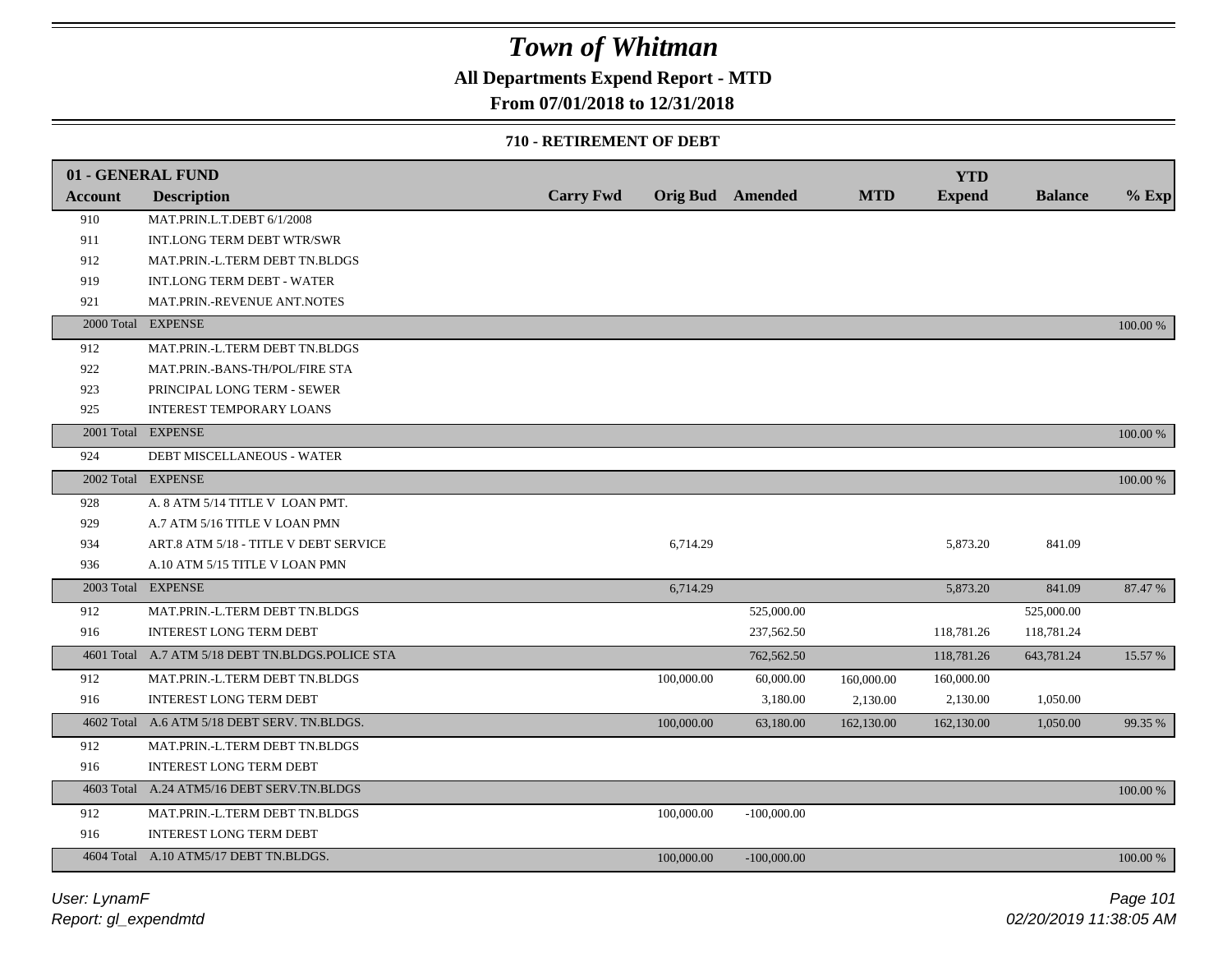**All Departments Expend Report - MTD**

**From 07/01/2018 to 12/31/2018**

#### **710 - RETIREMENT OF DEBT**

|         | 01 - GENERAL FUND                                |                  |                 |            |            | <b>YTD</b>    |                |          |
|---------|--------------------------------------------------|------------------|-----------------|------------|------------|---------------|----------------|----------|
| Account | <b>Description</b>                               | <b>Carry Fwd</b> | <b>Orig Bud</b> | Amended    | <b>MTD</b> | <b>Expend</b> | <b>Balance</b> | $%$ Exp  |
| 912     | MAT PRIN -L TERM DEBT TN BLDGS                   |                  |                 |            |            |               |                |          |
| 916     | INTEREST LONG TERM DEBT                          |                  |                 |            |            |               |                |          |
|         | 4605 Total A.12ATM5/17DEBT SERV.TN.BLDGS-POL.STA |                  |                 |            |            |               |                | 100.00 % |
|         | <b>710 Total RETIREMENT OF DEBT</b>              |                  | 206,714.29      | 725,742.50 | 162,130.00 | 286,784.46    | 645,672.33     |          |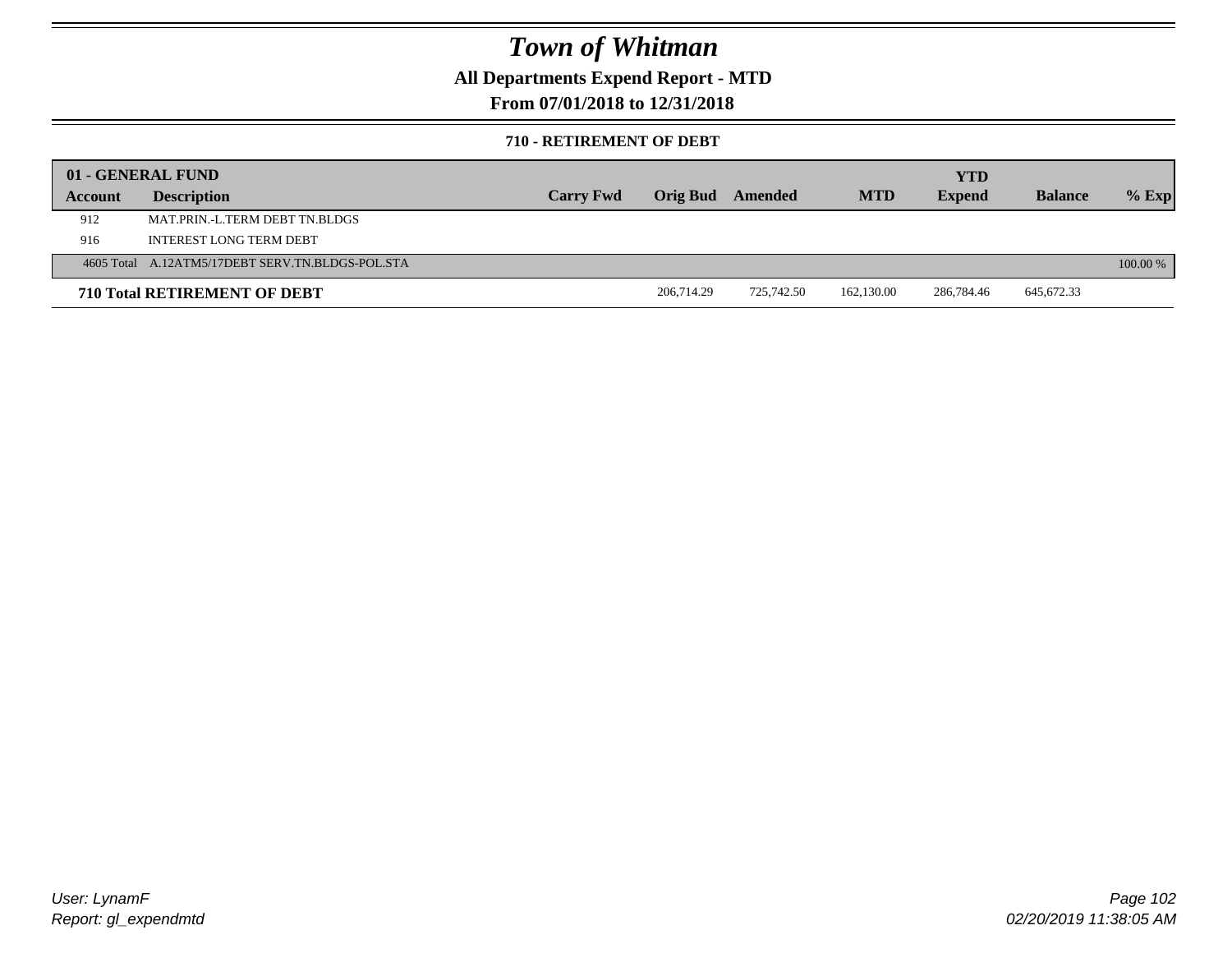### **All Departments Expend Report - MTD**

### **From 07/01/2018 to 12/31/2018**

#### **751 - INTEREST-LONG TERM DEBT**

|         | 01 - GENERAL FUND                 |                  |  |                  |            | <b>YTD</b>    |                |          |
|---------|-----------------------------------|------------------|--|------------------|------------|---------------|----------------|----------|
| Account | <b>Description</b>                | <b>Carry Fwd</b> |  | Orig Bud Amended | <b>MTD</b> | <b>Expend</b> | <b>Balance</b> | $%$ Exp  |
| 916     | <b>INTEREST LONG TERM DEBT</b>    |                  |  |                  |            |               |                |          |
| 917     | INTEREST LONG TERM DEBT-T.HALL    |                  |  |                  |            |               |                |          |
| 918     | INT.LONG TERM DEBT-LIBRARY        |                  |  |                  |            |               |                |          |
|         | 2000 Total EXPENSE                |                  |  |                  |            |               |                | 100.00 % |
|         | 751 Total INTEREST-LONG TERM DEBT |                  |  |                  |            |               |                |          |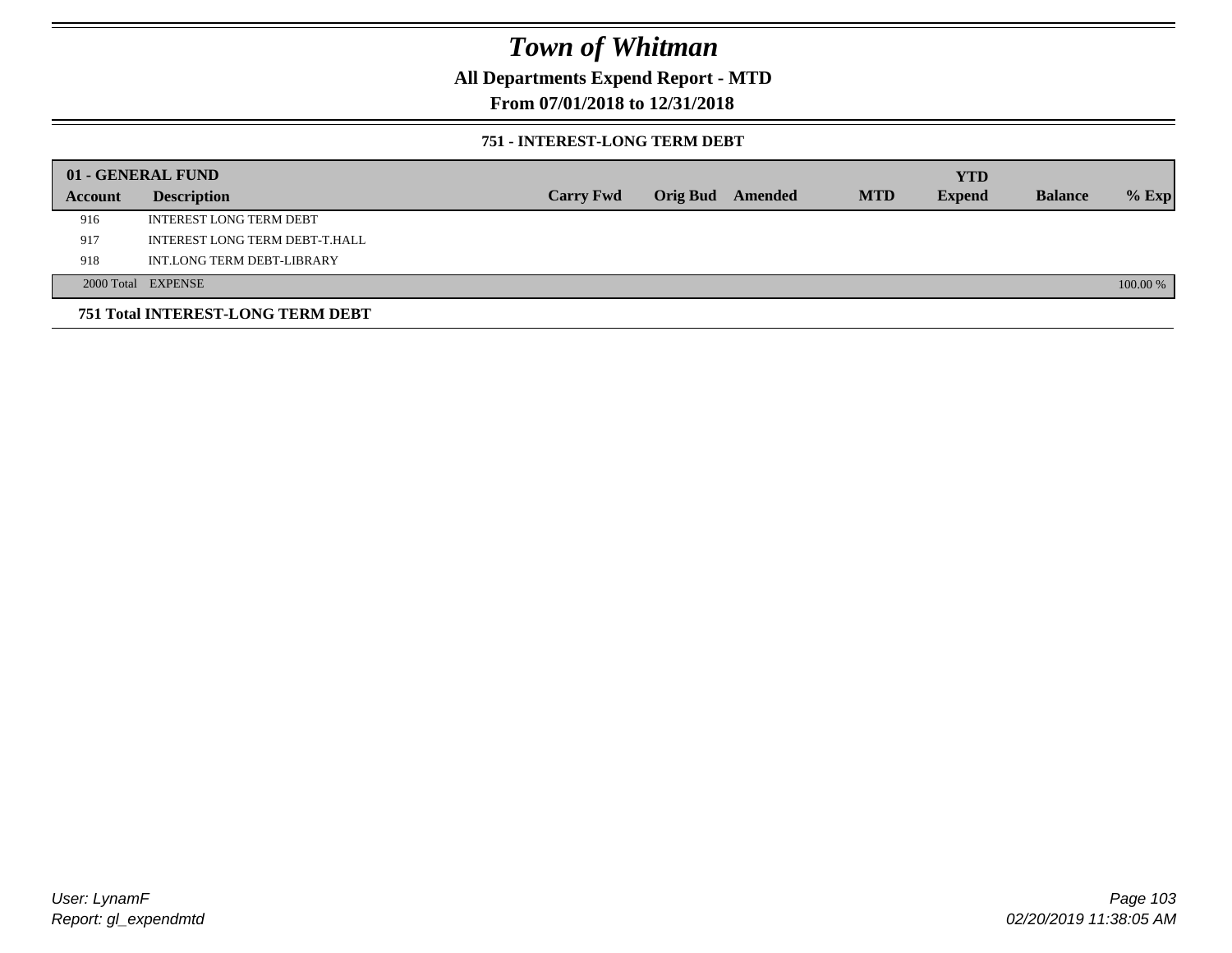### **All Departments Expend Report - MTD**

### **From 07/01/2018 to 12/31/2018**

#### **752 - INTEREST-SHORT TERM DEBT**

|         | 01 - GENERAL FUND                  |                  |                 |         |            | <b>YTD</b>    |                |          |
|---------|------------------------------------|------------------|-----------------|---------|------------|---------------|----------------|----------|
| Account | <b>Description</b>                 | <b>Carry Fwd</b> | <b>Orig Bud</b> | Amended | <b>MTD</b> | <b>Expend</b> | <b>Balance</b> | $%$ Exp  |
| 925     | INTEREST TEMPORARY LOANS           |                  |                 |         |            |               |                |          |
| 927     | <b>INTEREST ON TAX ABATEMENTS</b>  |                  |                 |         |            |               |                |          |
| 951     | <b>DEBT ISSUANCE EXPENSE</b>       |                  |                 |         |            |               |                |          |
|         | 2000 Total EXPENSE                 |                  |                 |         |            |               |                | 100.00 % |
|         | 752 Total INTEREST-SHORT TERM DEBT |                  |                 |         |            |               |                |          |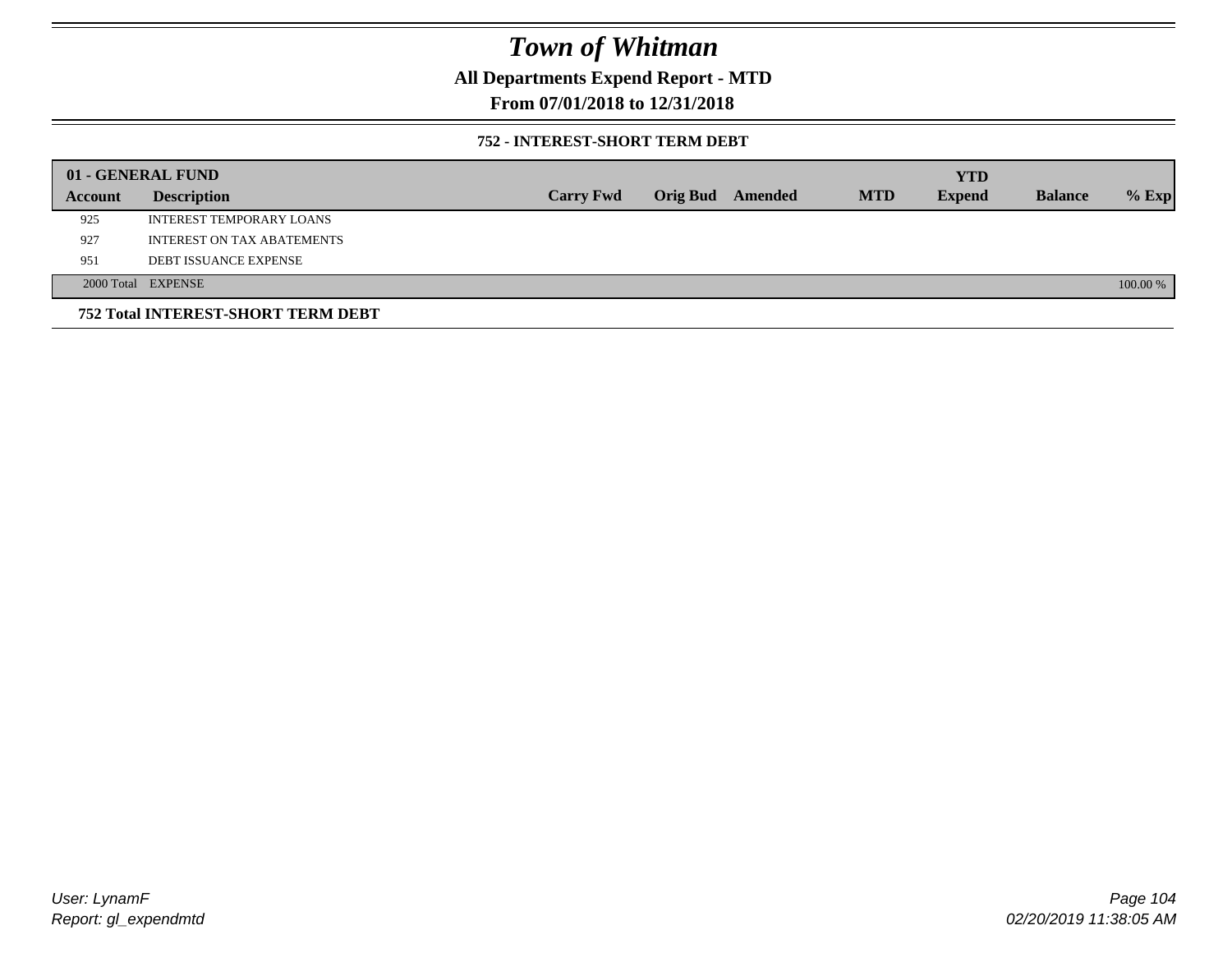**All Departments Expend Report - MTD**

**From 07/01/2018 to 12/31/2018**

#### **760 - AGENCY & REGISTRATION FEES**

|         | 01 - GENERAL FUND                    |                  |                         |            | YTD           |                |          |
|---------|--------------------------------------|------------------|-------------------------|------------|---------------|----------------|----------|
| Account | <b>Description</b>                   | <b>Carry Fwd</b> | <b>Orig Bud</b> Amended | <b>MTD</b> | <b>Expend</b> | <b>Balance</b> | $%$ Exp  |
| 252     | <b>SERVICES</b>                      |                  |                         |            |               |                |          |
|         | 2000 Total EXPENSE                   |                  |                         |            |               |                | 100.00 % |
|         | 760 Total AGENCY & REGISTRATION FEES |                  |                         |            |               |                |          |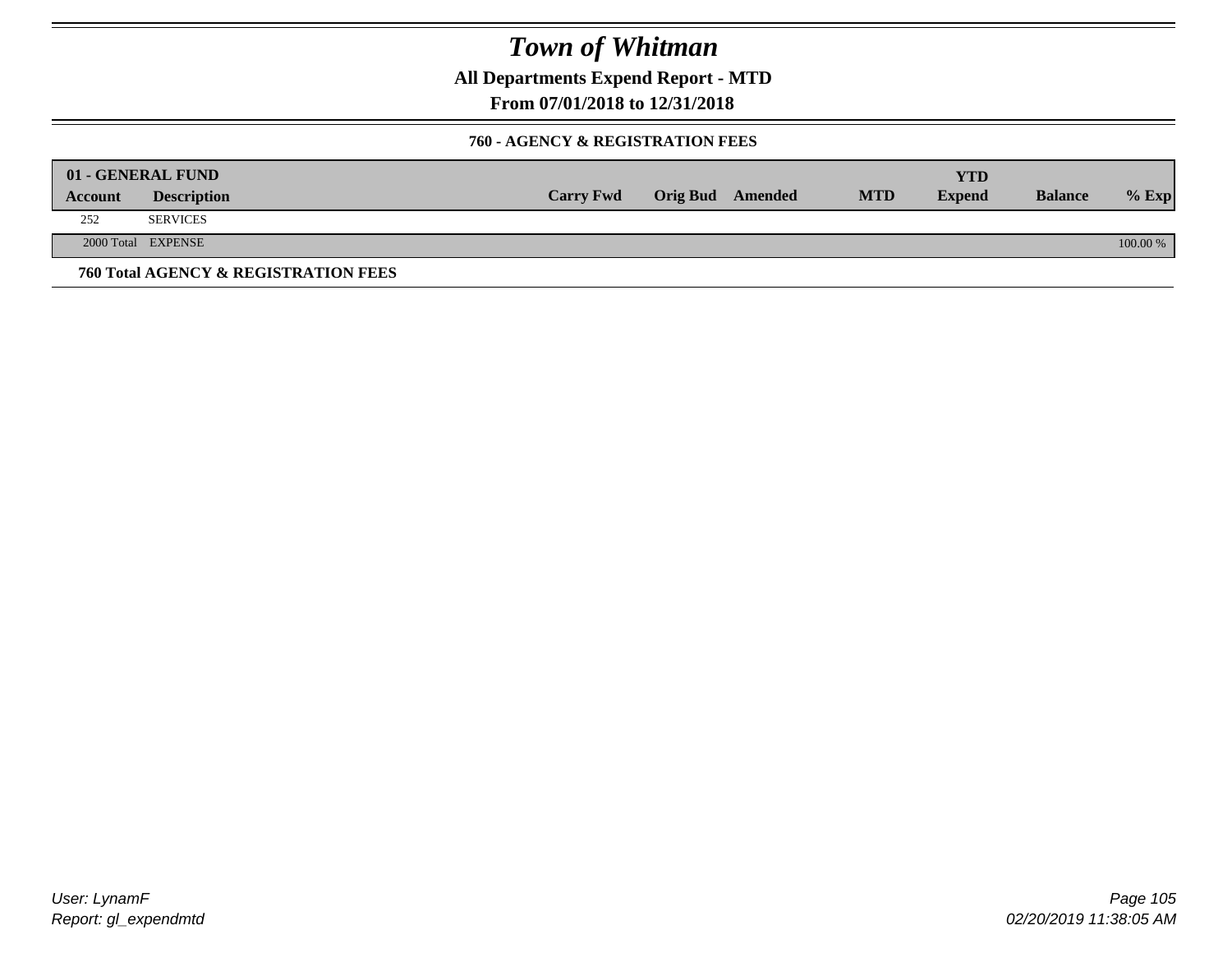### **All Departments Expend Report - MTD**

### **From 07/01/2018 to 12/31/2018**

#### **761 - DEBT ISSUE EXPENSE**

|         | 01 - GENERAL FUND                       |                  |          |                  |            | <b>YTD</b>    |                |          |
|---------|-----------------------------------------|------------------|----------|------------------|------------|---------------|----------------|----------|
| Account | <b>Description</b>                      | <b>Carry Fwd</b> |          | Orig Bud Amended | <b>MTD</b> | <b>Expend</b> | <b>Balance</b> | $%$ Exp  |
| 252     | <b>SERVICES</b>                         |                  | 2,000.00 |                  |            |               | 2,000.00       |          |
| 255     | PRIOR YEAR ADJUSTMENT                   |                  |          |                  |            |               |                |          |
| 298     | RES. FND. TRAN. TITLE V DEBT ISSUE EXP. |                  |          |                  |            |               |                |          |
|         | 2000 Total EXPENSE                      |                  | 2,000.00 |                  |            |               | 2,000.00       | $0.00\%$ |
|         | <b>761 Total DEBT ISSUE EXPENSE</b>     |                  | 2,000.00 |                  |            |               | 2,000.00       |          |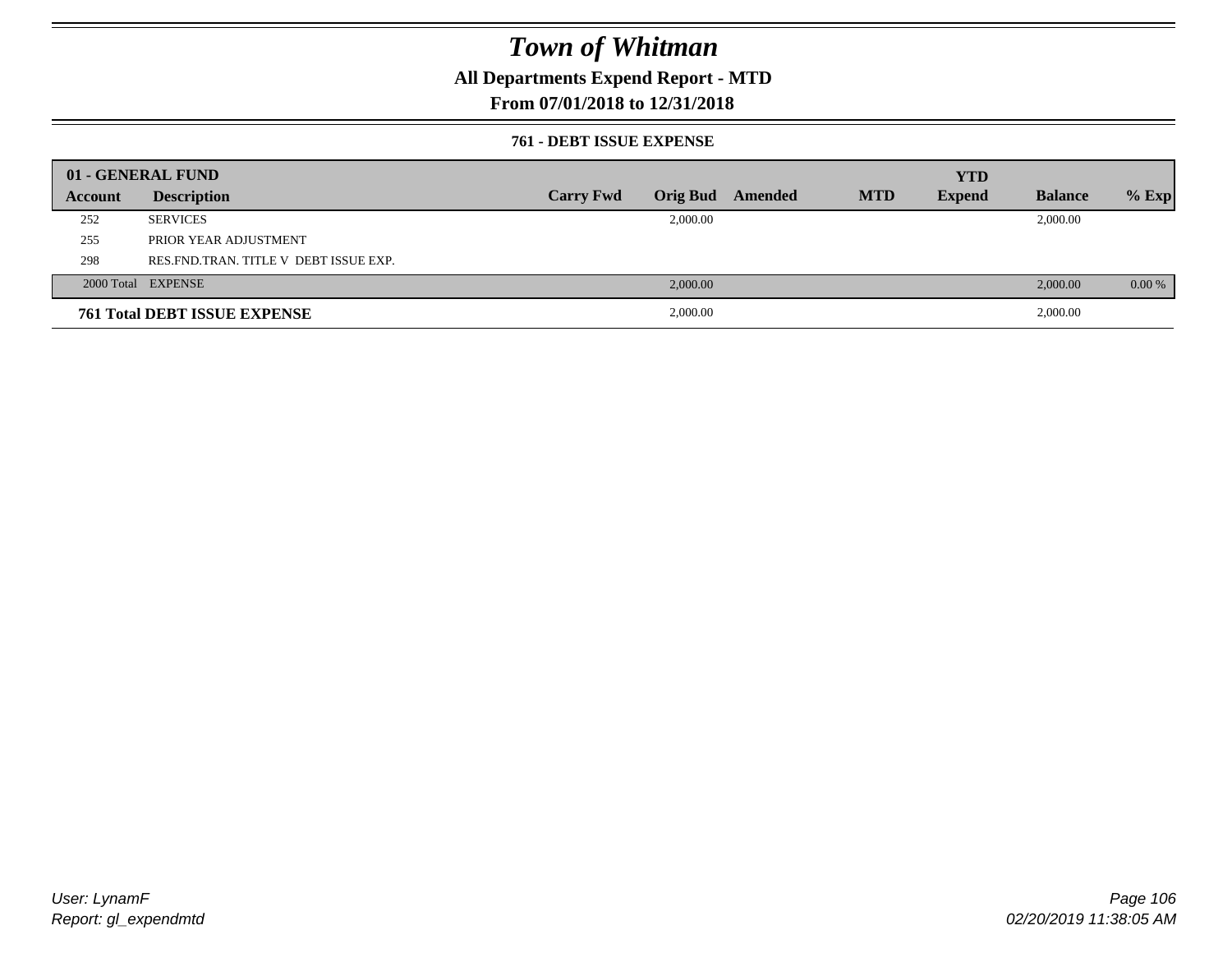### **All Departments Expend Report - MTD**

**From 07/01/2018 to 12/31/2018**

#### **820 - STATE ASSESSMENTS**

|            | 01 - GENERAL FUND                  |                  |                 |         |            | <b>YTD</b>    |                |         |
|------------|------------------------------------|------------------|-----------------|---------|------------|---------------|----------------|---------|
| Account    | <b>Description</b>                 | <b>Carry Fwd</b> | <b>Orig Bud</b> | Amended | <b>MTD</b> | <b>Expend</b> | <b>Balance</b> | $%$ Exp |
| 640        | AIR POLLUTION CONTROL DISTRICT     |                  | 4,061.00        |         | 339.00     | 2,034.00      | 2,027.00       |         |
|            | 2002 Total EXPENSE                 |                  | 4,061.00        |         | 339.00     | 2,034.00      | 2,027.00       | 50.08 % |
| 642        | OLD COLONY PLANNING COUNCIL        |                  | 5,695.00        |         | 451.00     | 2,802.00      | 2,893.00       |         |
| 2003 Total | <b>EXPENSE</b>                     |                  | 5,695.00        |         | 451.00     | 2,802.00      | 2,893.00       | 49.20 % |
| 644        | REGIONAL TRANSPORTATION AUTH.      |                  | 25,013.00       |         | 2,085.00   | 12,510.00     | 12,503.00      |         |
| 2005 Total | <b>EXPENSE</b>                     |                  | 25,013.00       |         | 2,085.00   | 12,510.00     | 12,503.00      | 50.01 % |
| 645        | RMV NON-RENEWAL SURCHARGE          |                  | 21,820.00       |         | 1,819.00   | 10,914.00     | 10,906.00      |         |
| 2006 Total | <b>EXPENSE</b>                     |                  | 21,820.00       |         | 1,819.00   | 10,914.00     | 10,906.00      | 50.01 % |
| 646        | MOSQUITO CONTROL                   |                  | 28,597.00       |         | 2,383.00   | 14,301.00     | 14,296.00      |         |
| 2007 Total | <b>EXPENSE</b>                     |                  | 28,597.00       |         | 2,383.00   | 14,301.00     | 14,296.00      | 50.00 % |
| 647        | <b>MBTA</b>                        |                  | 74,166.00       |         | 6,181.00   | 37,086.00     | 37,080.00      |         |
| 2009 Total | <b>EXPENSE</b>                     |                  | 74,166.00       |         | 6,181.00   | 37,086.00     | 37,080.00      | 50.00 % |
|            | <b>820 Total STATE ASSESSMENTS</b> |                  | 159,352.00      |         | 13,258.00  | 79,647.00     | 79,705.00      |         |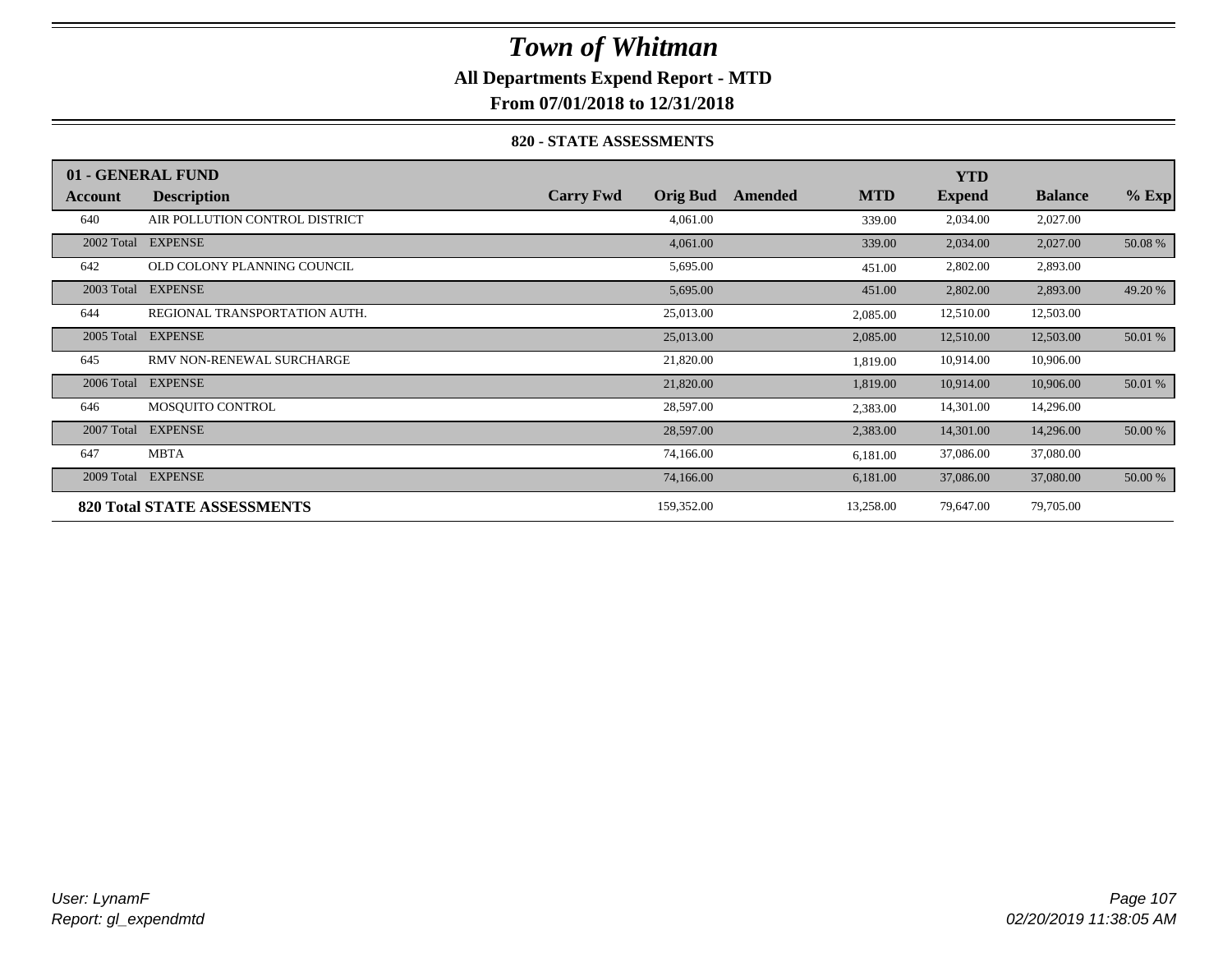**All Departments Expend Report - MTD**

**From 07/01/2018 to 12/31/2018**

#### **830 - COUNTY ASSESSMENT**

|                | 01 - GENERAL FUND                  |                  |           |         |            | YTD           |                |         |
|----------------|------------------------------------|------------------|-----------|---------|------------|---------------|----------------|---------|
| <b>Account</b> | <b>Description</b>                 | <b>Carry Fwd</b> | Orig Bud  | Amended | <b>MTD</b> | <b>Expend</b> | <b>Balance</b> | $%$ Exp |
| 622            | <b>COUNTY TAX</b>                  |                  | 32,046.00 |         |            | 16.022.80     | 16,023.20      |         |
|                | 2000 Total EXPENSE                 |                  | 32,046.00 |         |            | 16.022.80     | 16,023.20      | 49.99 % |
|                | <b>830 Total COUNTY ASSESSMENT</b> |                  | 32,046.00 |         |            | 16,022.80     | 16,023.20      |         |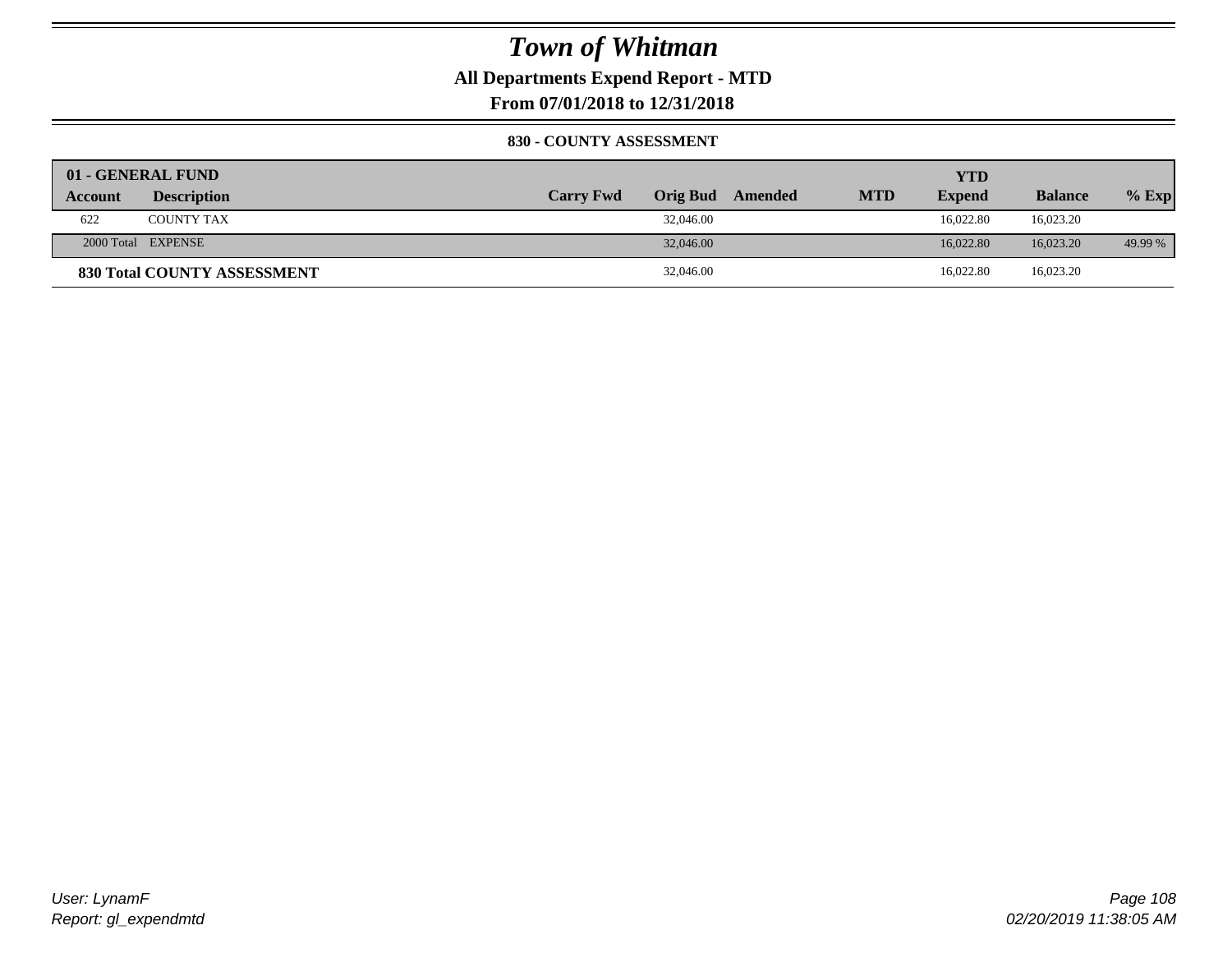### **All Departments Expend Report - MTD**

### **From 07/01/2018 to 12/31/2018**

#### **870 - AGENCY**

| Account | 01 - GENERAL FUND<br><b>Description</b> | <b>Carry Fwd</b> | <b>Orig Bud</b> Amended | <b>MTD</b> | <b>YTD</b><br><b>Expend</b> | <b>Balance</b> | $%$ Exp  |
|---------|-----------------------------------------|------------------|-------------------------|------------|-----------------------------|----------------|----------|
| 899     | EXCHANGE ACCOUNT                        |                  |                         |            |                             |                |          |
|         | 2002 Total EXPENSE                      |                  |                         |            |                             |                | 100.00 % |
|         | <b>870 Total AGENCY</b>                 |                  |                         |            |                             |                |          |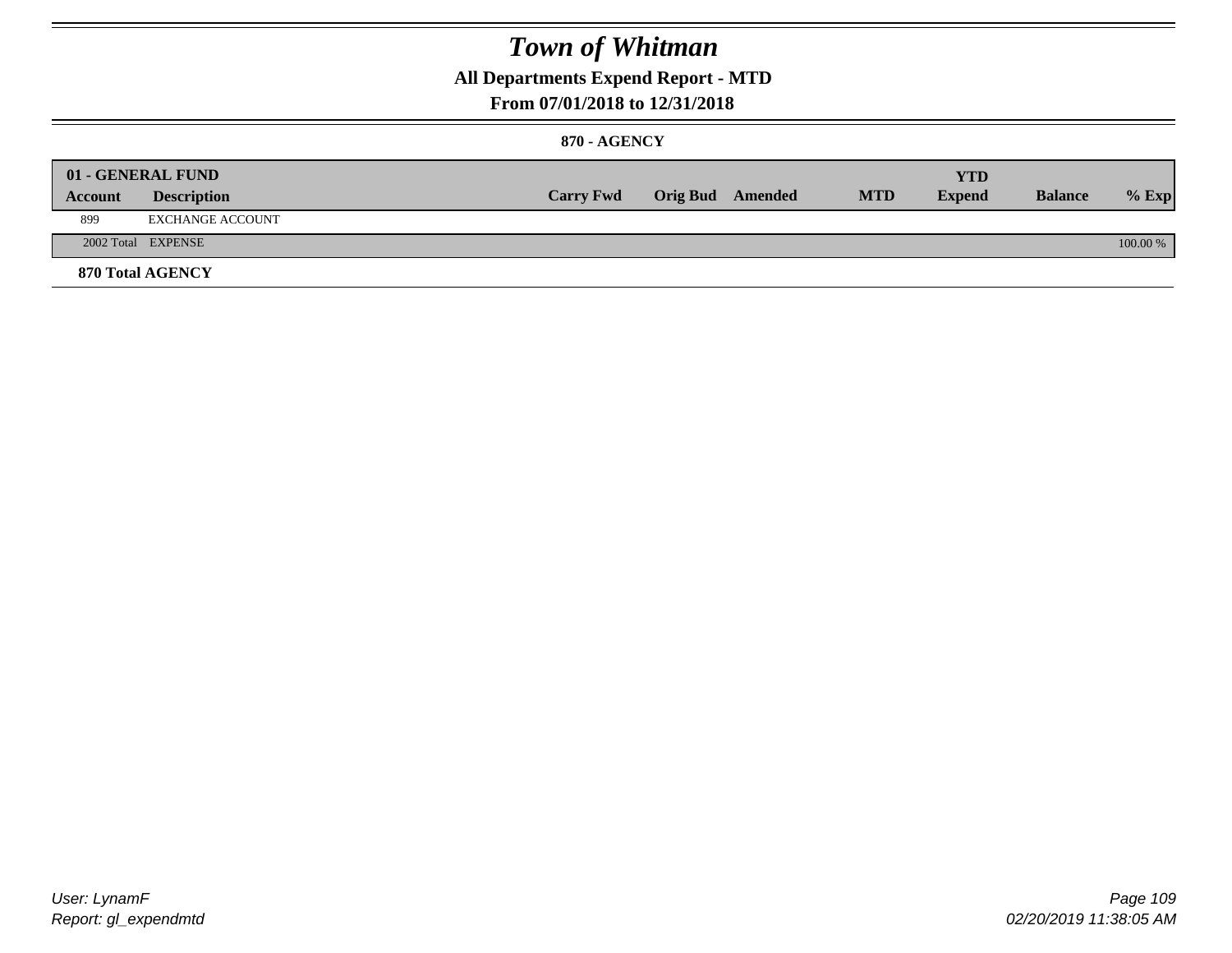**All Departments Expend Report - MTD**

**From 07/01/2018 to 12/31/2018**

#### **877 - OFF-SITE STOR.RECORDS RETENT.**

|         | 01 - GENERAL FUND                       |                  |                         |            | YTD           |                |          |
|---------|-----------------------------------------|------------------|-------------------------|------------|---------------|----------------|----------|
| Account | <b>Description</b>                      | <b>Carry Fwd</b> | <b>Orig Bud</b> Amended | <b>MTD</b> | <b>Expend</b> | <b>Balance</b> | $%$ Exp  |
| 585     | MISCELLANEOUS EXPENSE                   |                  |                         |            |               |                |          |
|         | 2000 Total EXPENSE                      |                  |                         |            |               |                | 100.00 % |
|         | 877 Total OFF-SITE STOR.RECORDS RETENT. |                  |                         |            |               |                |          |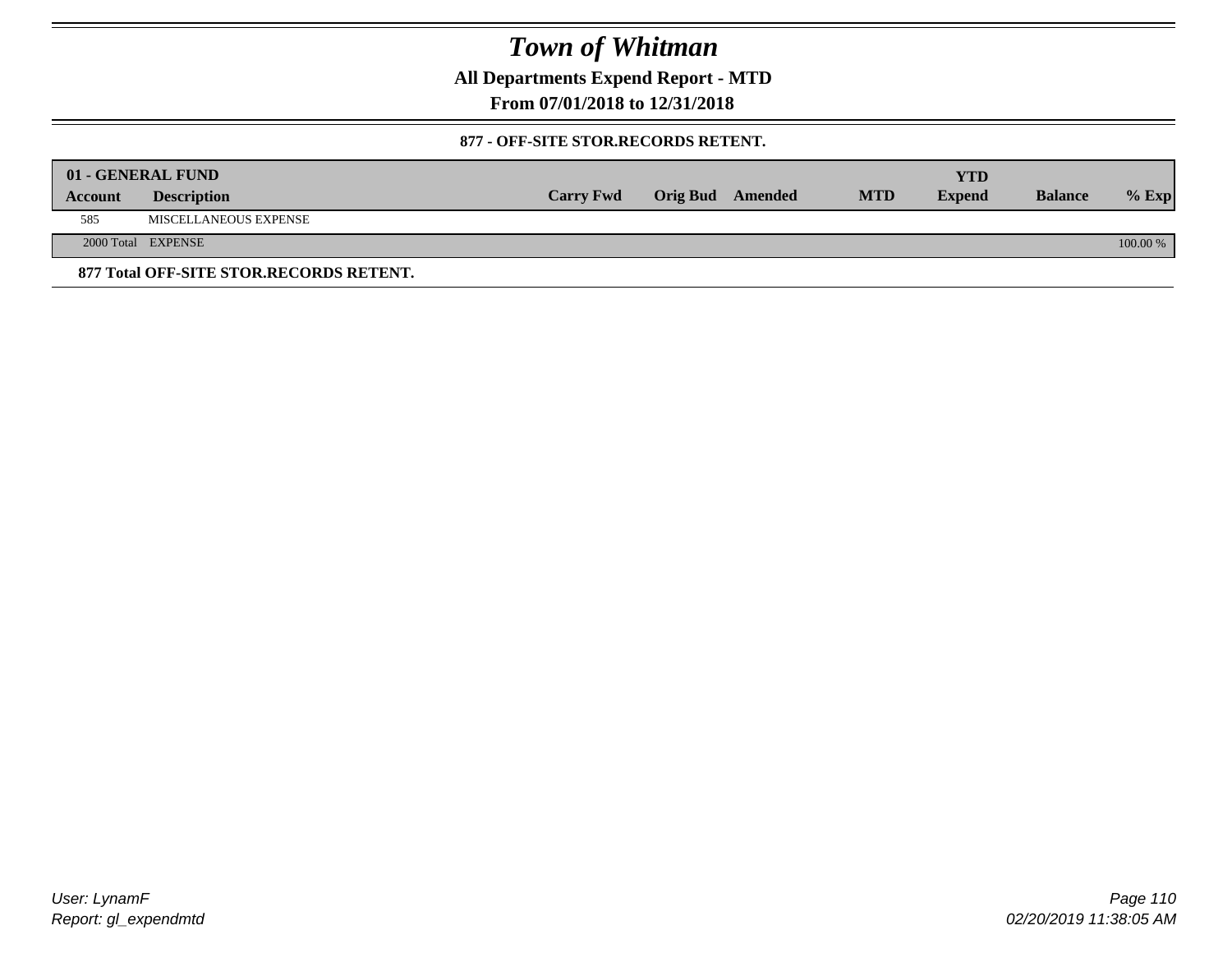### **All Departments Expend Report - MTD**

### **From 07/01/2018 to 12/31/2018**

#### **878 - OTHER FINANCING USES**

|         | 01 - GENERAL FUND                     |                  |                 |         |            | <b>YTD</b>    |                |          |
|---------|---------------------------------------|------------------|-----------------|---------|------------|---------------|----------------|----------|
| Account | <b>Description</b>                    | <b>Carry Fwd</b> | <b>Orig Bud</b> | Amended | <b>MTD</b> | <b>Expend</b> | <b>Balance</b> | $%$ Exp  |
| 401     | WTR/SWR CAPITAL PROJ. FUND            |                  |                 |         |            |               |                |          |
| 403     | CAPITAL PROJECT FUND                  |                  |                 |         |            |               |                |          |
| 404     | SPECIAL REVENUE FUND                  |                  |                 |         |            |               |                |          |
| 405     | WATER/SEWER ENTERPRISE FUND           |                  |                 |         |            |               |                |          |
| 406     | <b>TRUST FUNDS</b>                    |                  | 140,000.00      |         |            | 140,000.00    |                |          |
| 407     | <b>AGENCY FUND</b>                    |                  |                 |         |            |               |                |          |
|         | 2100 Total INTERFUND TRANSFERS        |                  | 140,000.00      |         |            | 140,000.00    |                | 100.00 % |
|         | <b>878 Total OTHER FINANCING USES</b> |                  | 140,000.00      |         |            | 140,000.00    |                |          |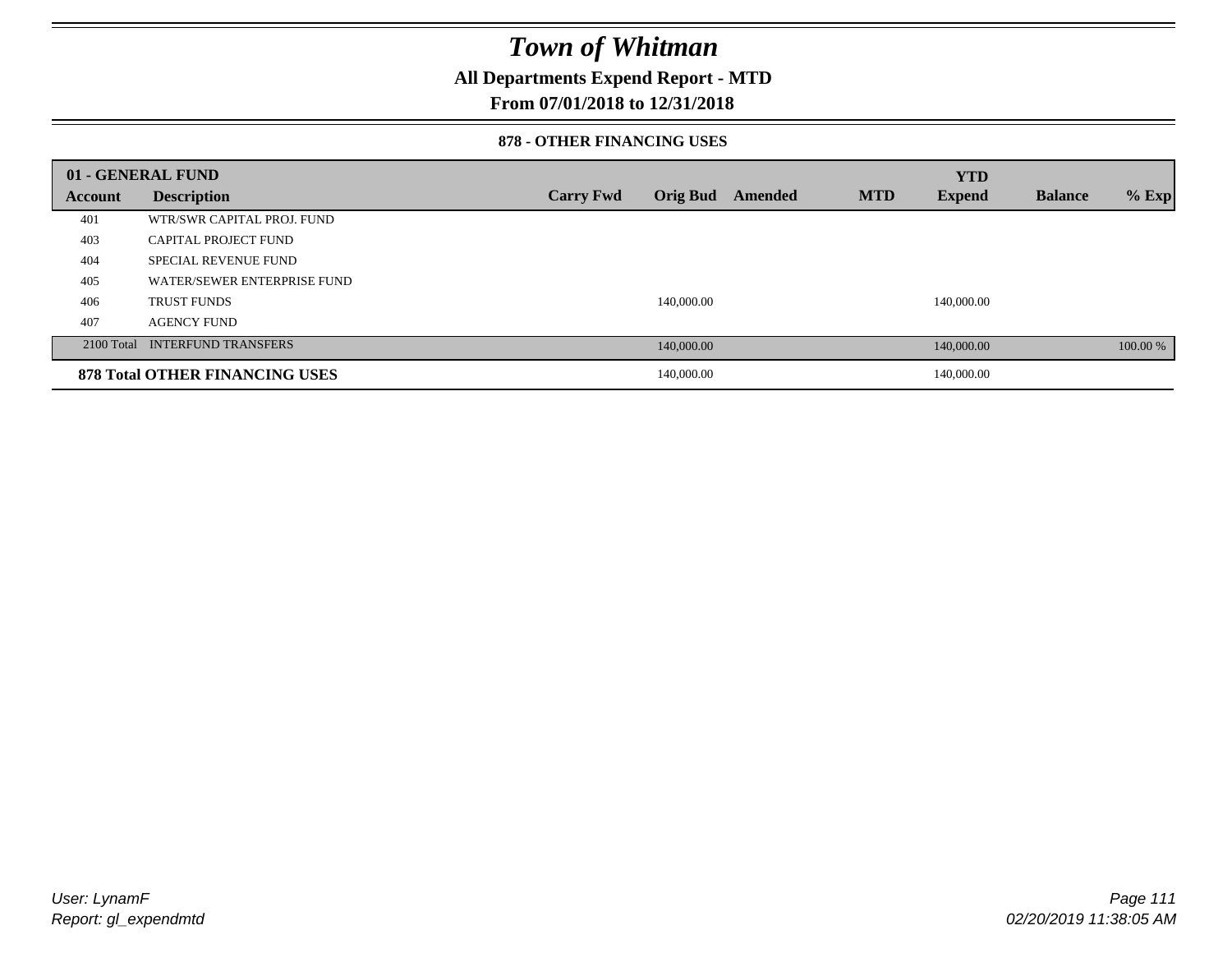### **All Departments Expend Report - MTD**

### **From 07/01/2018 to 12/31/2018**

#### **910 - UNPAID BILLS**

|         | 01 - GENERAL FUND          |                  |                         |            | <b>YTD</b>    |                |          |
|---------|----------------------------|------------------|-------------------------|------------|---------------|----------------|----------|
| Account | <b>Description</b>         | <b>Carry Fwd</b> | <b>Orig Bud</b> Amended | <b>MTD</b> | <b>Expend</b> | <b>Balance</b> | $%$ Exp  |
| 112     | <b>SALARIES</b>            |                  |                         |            |               |                |          |
|         | 1000 Total SALARIES        |                  |                         |            |               |                | 100.00 % |
| 585     | MISCELLANEOUS EXPENSE      |                  |                         |            |               |                |          |
|         | 2000 Total EXPENSE         |                  |                         |            |               |                | 100.00 % |
| 945     | <b>FY2013 ENCUMBRANCES</b> |                  |                         |            |               |                |          |
|         | 2001 Total EXPENSE         |                  |                         |            |               |                | 100.00 % |
|         | 910 Total UNPAID BILLS     |                  |                         |            |               |                |          |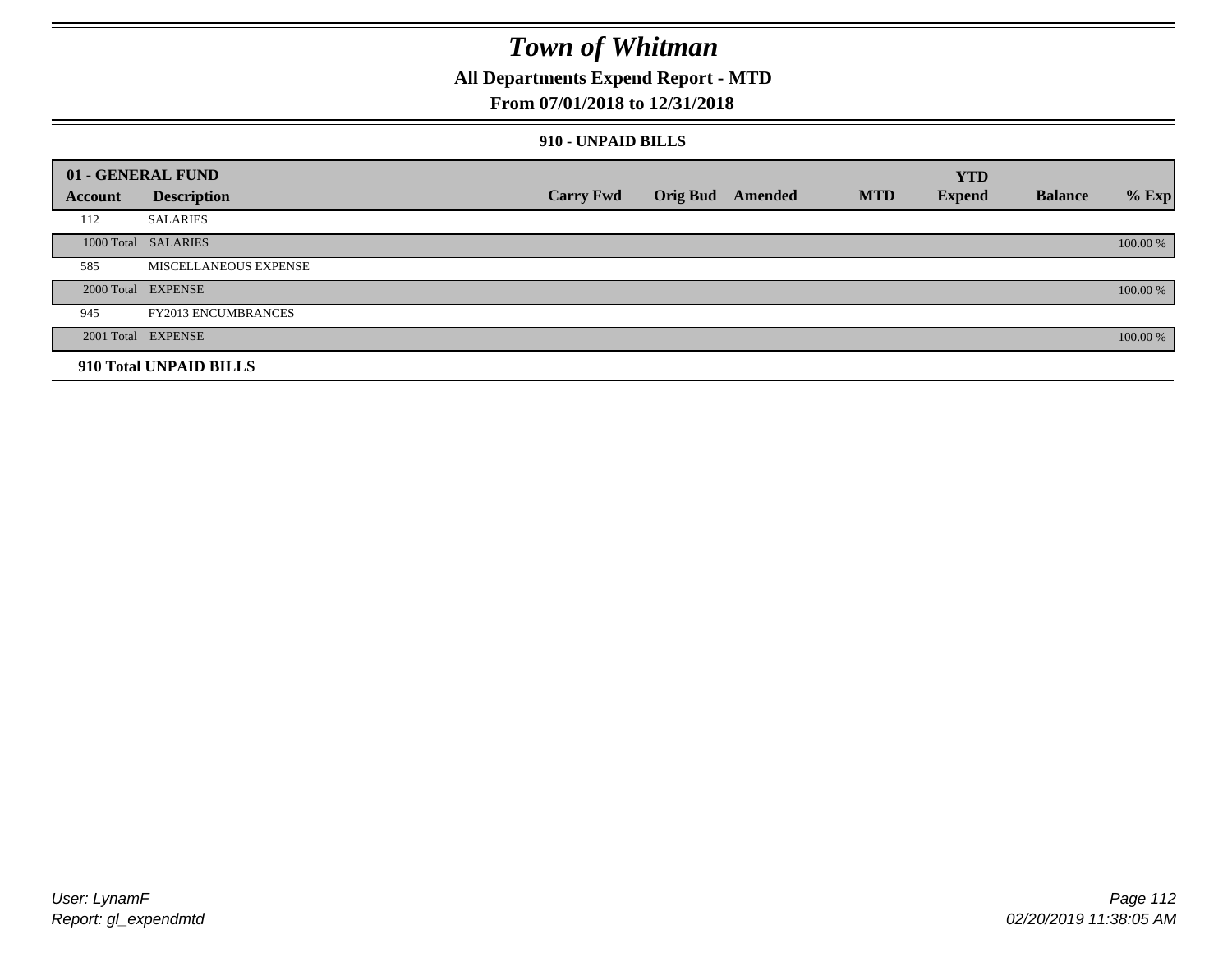### **All Departments Expend Report - MTD**

### **From 07/01/2018 to 12/31/2018**

#### **911 - RETIREMENT**

|         | 01 - GENERAL FUND          |                  |                 |         |            | <b>YTD</b>    |                |          |
|---------|----------------------------|------------------|-----------------|---------|------------|---------------|----------------|----------|
| Account | <b>Description</b>         | <b>Carry Fwd</b> | <b>Orig Bud</b> | Amended | <b>MTD</b> | <b>Expend</b> | <b>Balance</b> | $%$ Exp  |
| 170     | <b>COUNTY RETIREMENT</b>   |                  | 1,933,377.00    |         |            | 1,933,377.00  |                |          |
|         | 2000 Total EXPENSE         |                  | 1,933,377.00    |         |            | 1,933,377.00  |                | 100.00 % |
| 169     | STATE RETIREMENT-SECT.59A  |                  |                 |         |            |               |                |          |
|         | 2001 Total EXPENSE         |                  |                 |         |            |               |                | 100.00 % |
| 943     | <b>FY2012 ENCUMBRANCES</b> |                  |                 |         |            |               |                |          |
|         | 2002 Total EXPENSE         |                  |                 |         |            |               |                | 100.00 % |
|         | 911 Total RETIREMENT       |                  | 1,933,377.00    |         |            | 1,933,377.00  |                |          |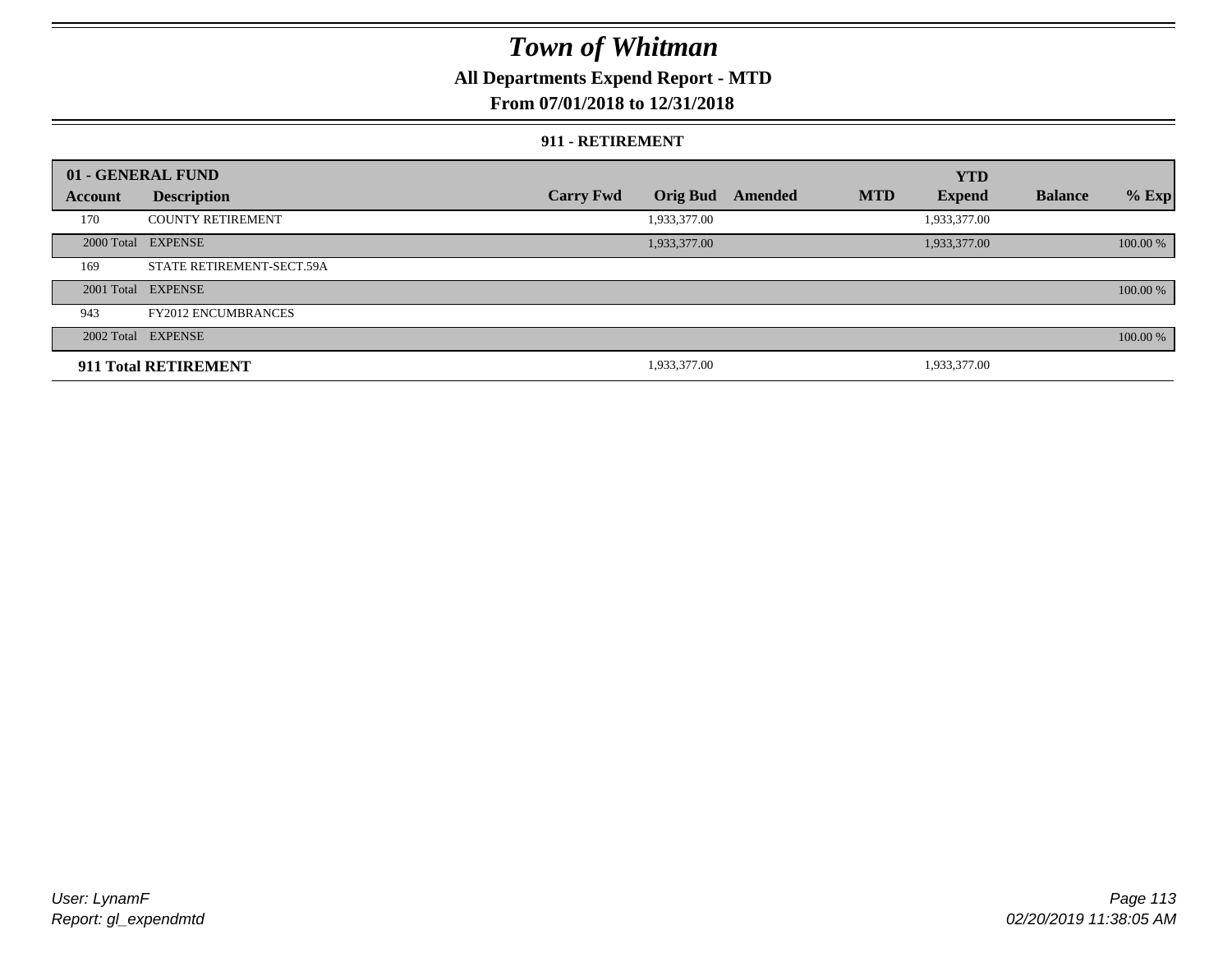**All Departments Expend Report - MTD**

**From 07/01/2018 to 12/31/2018**

#### **912 - WORKER'S COMPENSATION**

|         | 01 - GENERAL FUND               |                  |                  |            | <b>YTD</b>    |                |          |
|---------|---------------------------------|------------------|------------------|------------|---------------|----------------|----------|
| Account | <b>Description</b>              | <b>Carry Fwd</b> | Orig Bud Amended | <b>MTD</b> | <b>Expend</b> | <b>Balance</b> | $%$ Exp  |
| 171     | <b>WORKER'S COMPENSATION</b>    |                  |                  |            |               |                |          |
|         | 2000 Total EXPENSE              |                  |                  |            |               |                | 100.00 % |
|         | 912 Total WORKER'S COMPENSATION |                  |                  |            |               |                |          |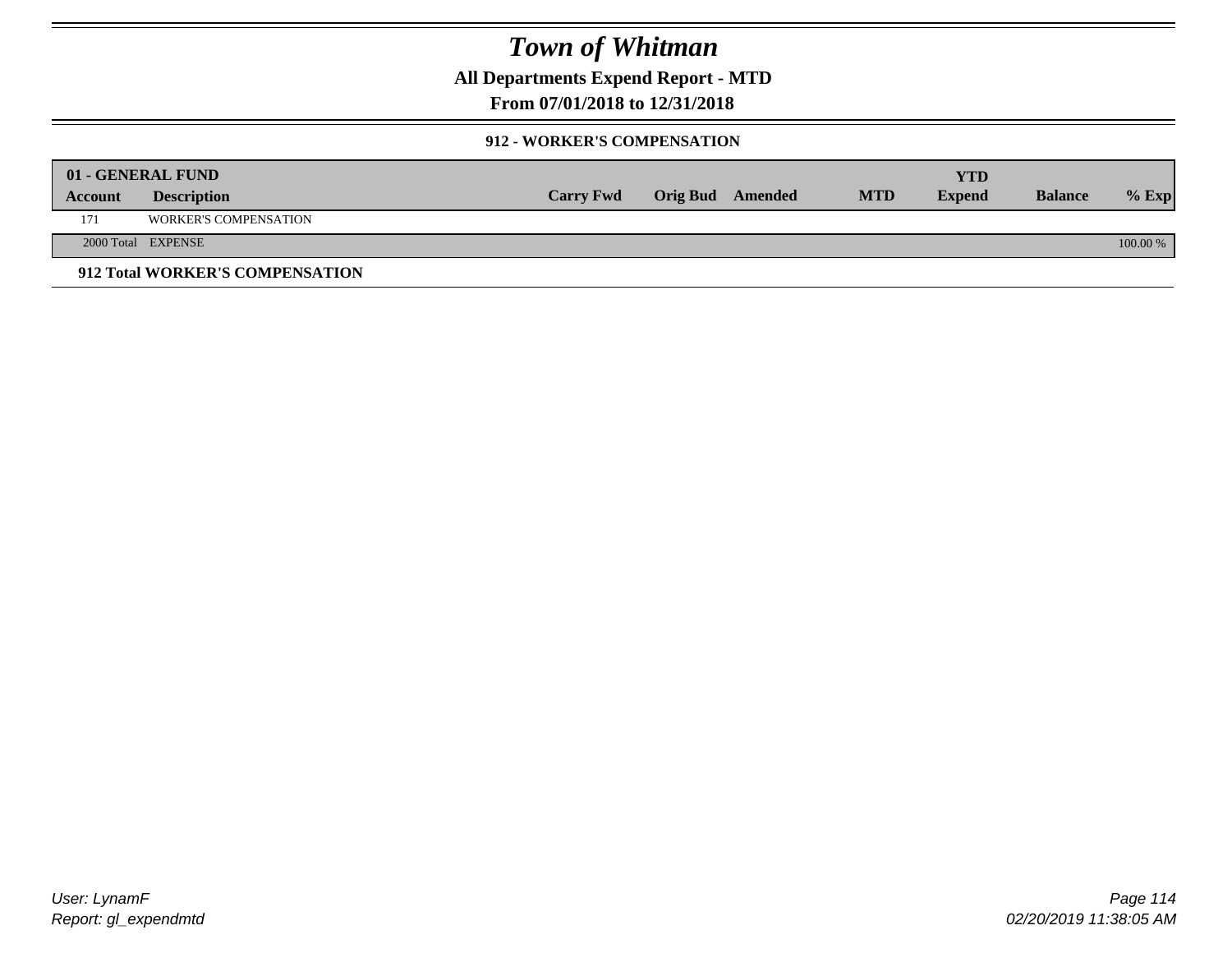**All Departments Expend Report - MTD**

**From 07/01/2018 to 12/31/2018**

#### **913 - UNEMPLOYMENT COMPENSATION**

|         | 01 - GENERAL FUND                   |                  |                 |         |            | <b>YTD</b>    |                |          |
|---------|-------------------------------------|------------------|-----------------|---------|------------|---------------|----------------|----------|
| Account | <b>Description</b>                  | <b>Carry Fwd</b> | <b>Orig Bud</b> | Amended | <b>MTD</b> | <b>Expend</b> | <b>Balance</b> | % Exp    |
| 172     | UNEMPLOYMENT INSURANCE              |                  | 8,000.00        |         |            |               | 8,000.00       |          |
|         | 2000 Total EXPENSE                  |                  | 8,000.00        |         |            |               | 8,000.00       | 0.00 %   |
| 939     | <b>FY2015 ENCUMBRANCES</b>          |                  |                 |         |            |               |                |          |
| 940     | <b>FY2016 ENCUMBRANCES</b>          |                  |                 |         |            |               |                |          |
| 948     | <b>FY07 ENCUMBRANCES</b>            |                  |                 |         |            |               |                |          |
| 958     | <b>FY2005 ENCUMBRANCES</b>          |                  |                 |         |            |               |                |          |
| 959     | <b>FY2006 ENCUMBRANCES</b>          |                  |                 |         |            |               |                |          |
| 943     | <b>FY2012 ENCUMBRANCES</b>          |                  |                 |         |            |               |                |          |
|         | 2001 Total EXPENSE                  |                  |                 |         |            |               |                | 100.00 % |
|         | 913 Total UNEMPLOYMENT COMPENSATION |                  | 8,000.00        |         |            |               | 8,000.00       |          |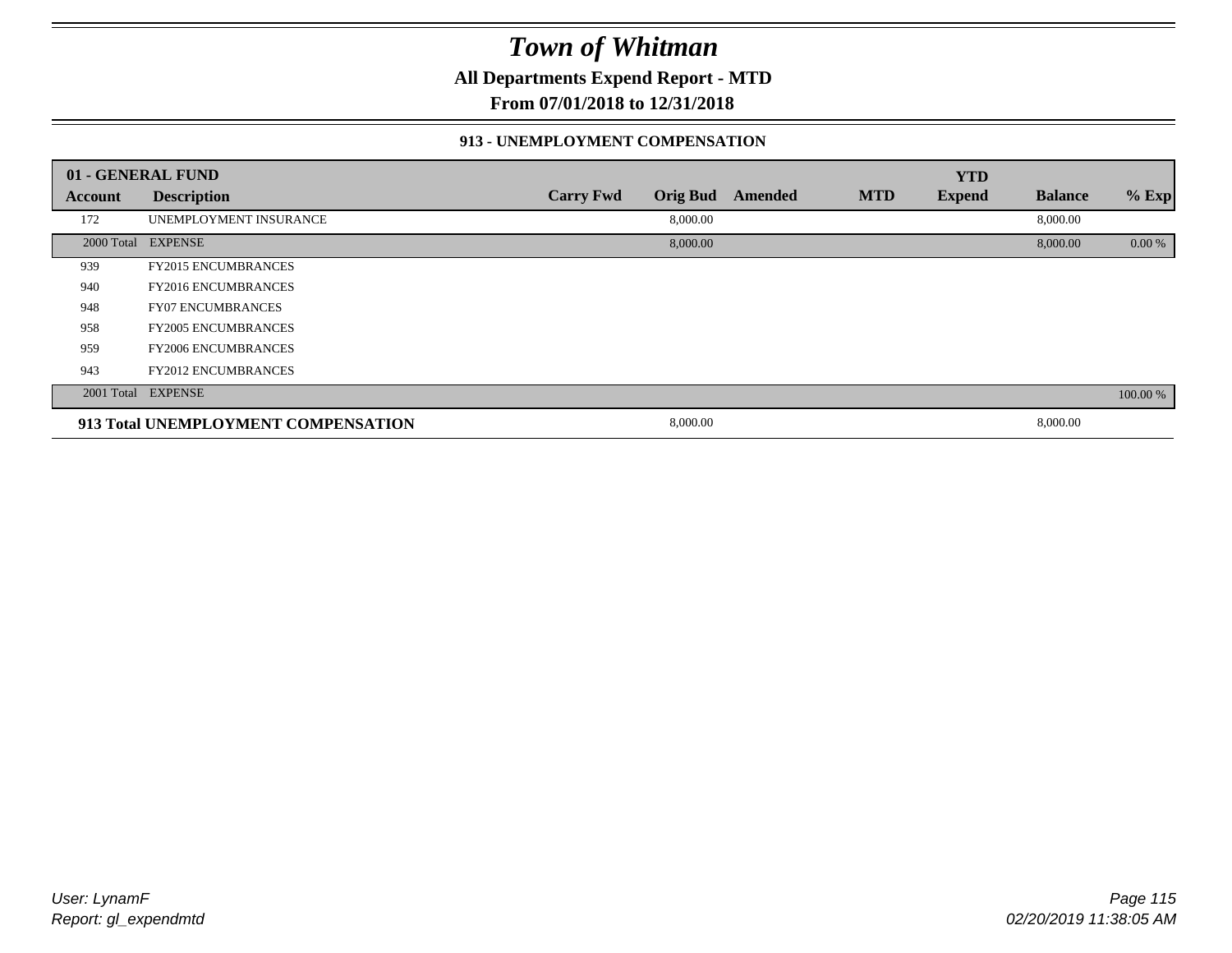**All Departments Expend Report - MTD**

**From 07/01/2018 to 12/31/2018**

#### **914 - HEALTH/LIFE INSURANCE-TOWN MATCH**

|            | 01 - GENERAL FUND                          |                  |                 |         |            | <b>YTD</b>    |                |         |
|------------|--------------------------------------------|------------------|-----------------|---------|------------|---------------|----------------|---------|
| Account    | <b>Description</b>                         | <b>Carry Fwd</b> | <b>Orig Bud</b> | Amended | <b>MTD</b> | <b>Expend</b> | <b>Balance</b> | $%$ Exp |
| 175        | <b>LIFE INSURANCE</b>                      |                  |                 |         |            | 4,426.50      | $-4,426.50$    |         |
| 180        | <b>FLEX BENEFITS FEES</b>                  |                  |                 |         | 135.00     | 670.00        | $-670.00$      |         |
| 181        | MANDATORY DEF.COMP.EXP.                    |                  |                 |         |            |               |                |         |
| 174        | HEALTH INSURANCE                           |                  | 1,595,370.00    |         |            | 728,452.72    | 866,917.28     |         |
| 2000 Total | <b>EXPENSE</b>                             |                  | 1,595,370.00    |         | 135.00     | 733,549.22    | 861,820.78     | 45.97 % |
| 941        | FY 2017 ENCUMBRANCES                       |                  |                 |         |            |               |                |         |
| 945        | <b>FY2013 ENCUMBRANCES</b>                 |                  |                 |         |            |               |                |         |
| 949        | <b>FY2014 ENCUMBRANCES</b>                 |                  |                 |         |            |               |                |         |
| 953        | <b>FY2009 ENCUMBRANCES</b>                 |                  |                 |         |            |               |                |         |
| 958        | FY2005 ENCUMBRANCES                        |                  |                 |         |            |               |                |         |
| 943        | <b>FY2012 ENCUMBRANCES</b>                 |                  |                 |         |            |               |                |         |
| 938        | FY 2018 ENCUMBRANCES                       | 350.00           |                 |         |            |               | 350.00         |         |
| 2001 Total | <b>EXPENSE</b>                             | 350.00           |                 |         |            |               | 350.00         | 0.00 %  |
|            | 914 Total HEALTH/LIFE INSURANCE-TOWN MATCH |                  | 1,595,370.00    |         | 135.00     | 733,549.22    | 862,170.78     |         |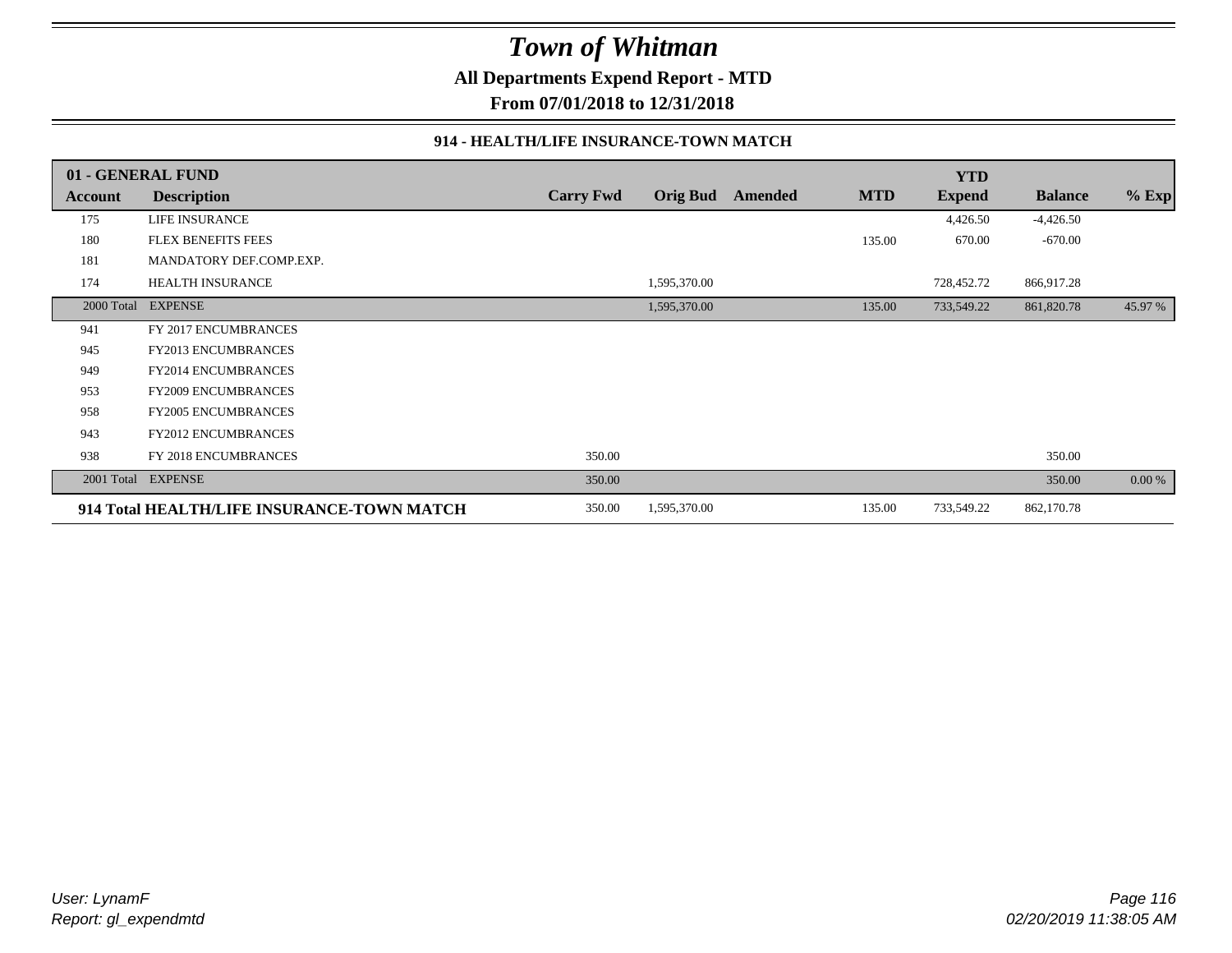**All Departments Expend Report - MTD**

**From 07/01/2018 to 12/31/2018**

#### **915 - OPEIU SICK LEAVE BUY-OUT**

|         | 01 - GENERAL FUND                  |                  |                         |            | YTD           |                |          |
|---------|------------------------------------|------------------|-------------------------|------------|---------------|----------------|----------|
| Account | <b>Description</b>                 | <b>Carry Fwd</b> | <b>Orig Bud</b> Amended | <b>MTD</b> | <b>Expend</b> | <b>Balance</b> | $%$ Exp  |
| 112     | SALARIES                           |                  |                         |            |               |                |          |
|         | 1000 Total SALARIES                |                  |                         |            |               |                | 100.00 % |
|         | 915 Total OPEIU SICK LEAVE BUY-OUT |                  |                         |            |               |                |          |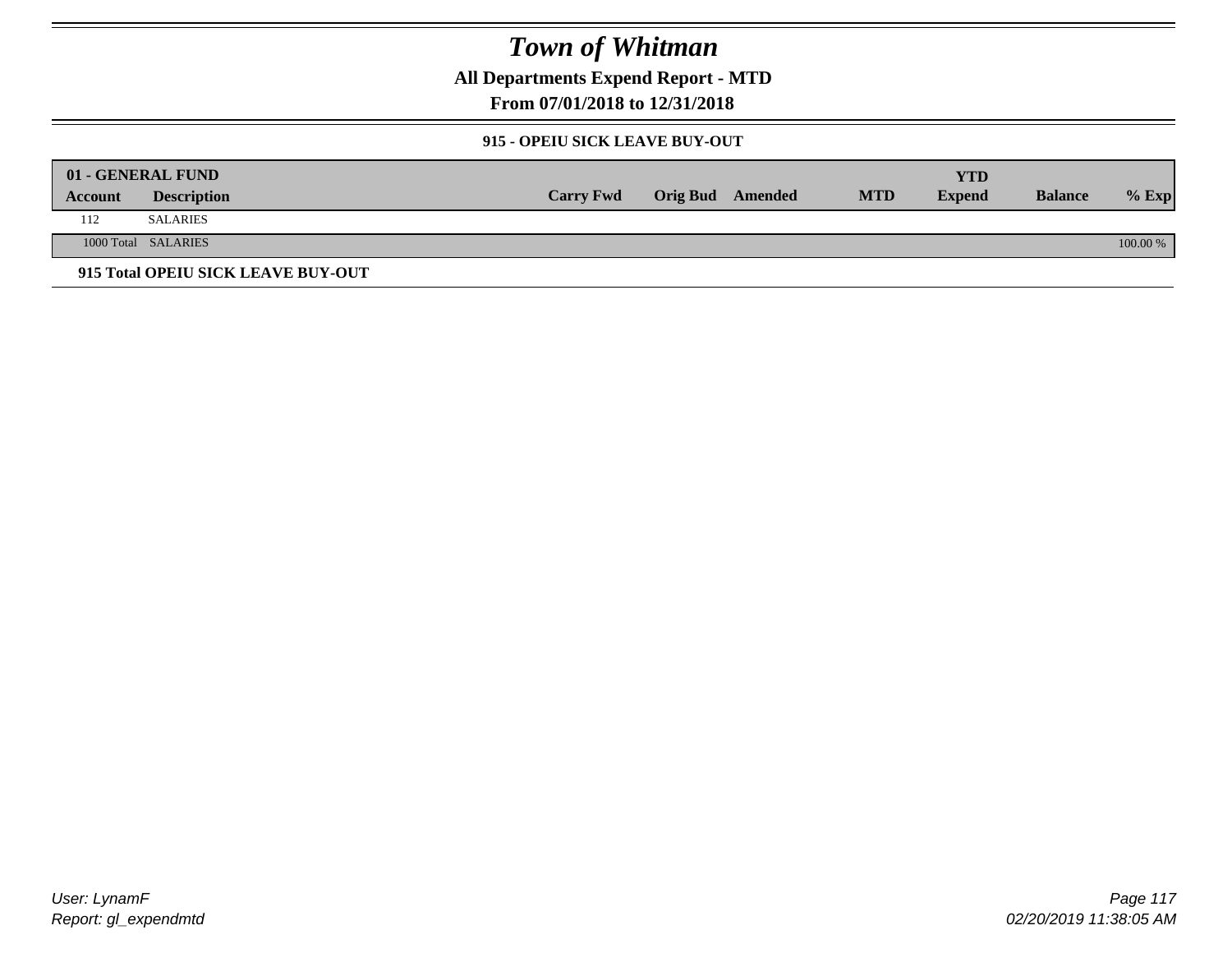**All Departments Expend Report - MTD**

**From 07/01/2018 to 12/31/2018**

#### **916 - OPEIU FY01 RETROACTIVE**

|         | 01 - GENERAL FUND                |                  |                         |            | YTD           |                |          |
|---------|----------------------------------|------------------|-------------------------|------------|---------------|----------------|----------|
| Account | <b>Description</b>               | <b>Carry Fwd</b> | <b>Orig Bud</b> Amended | <b>MTD</b> | <b>Expend</b> | <b>Balance</b> | $%$ Exp  |
| 112     | <b>SALARIES</b>                  |                  |                         |            |               |                |          |
|         | 1000 Total SALARIES              |                  |                         |            |               |                | 100.00 % |
|         | 916 Total OPEIU FY01 RETROACTIVE |                  |                         |            |               |                |          |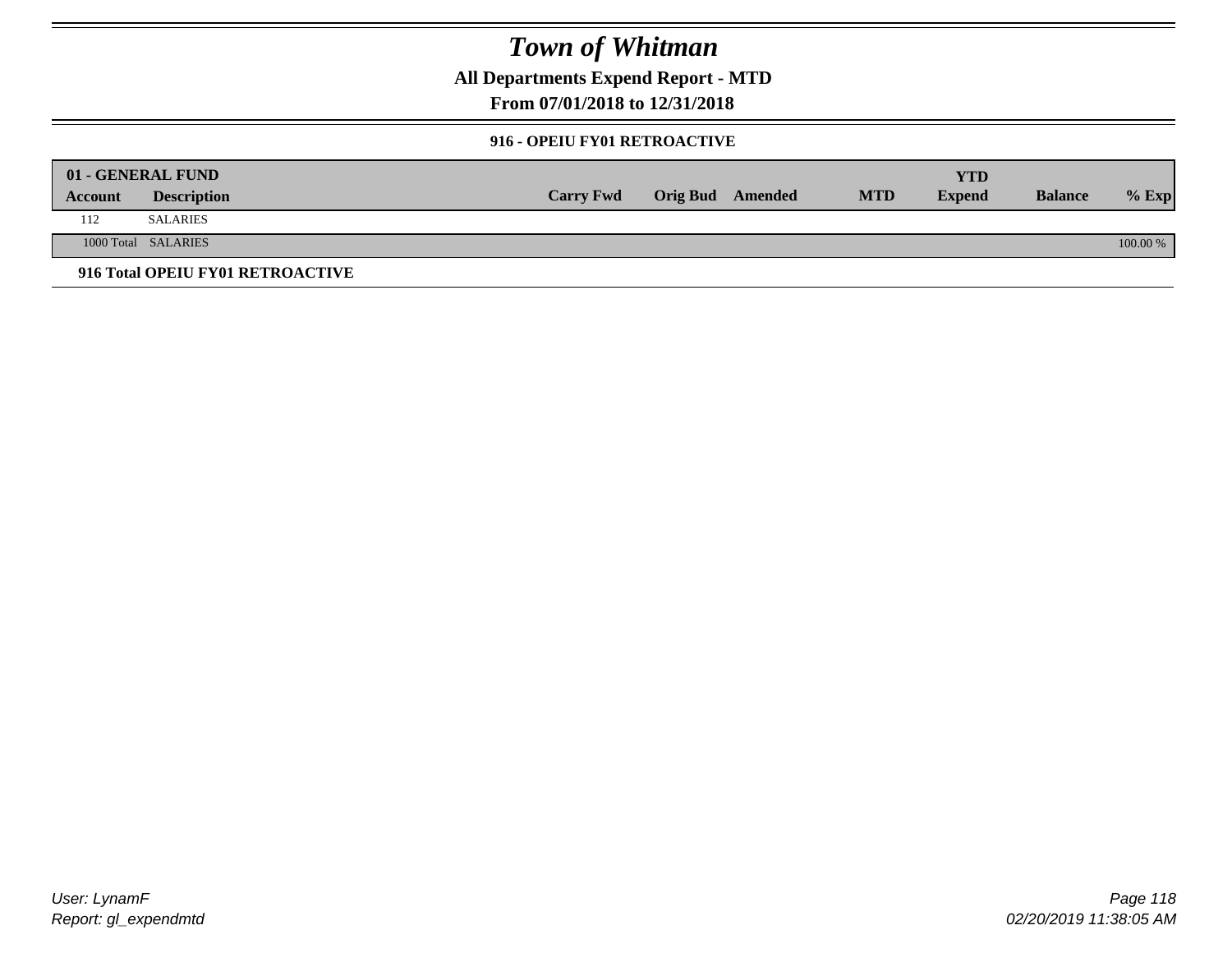**All Departments Expend Report - MTD**

**From 07/01/2018 to 12/31/2018**

#### **917 - OPEIU DEPARTMENT HEAD COVERAGE**

|         | 01 - GENERAL FUND                        |                  |                         |            | <b>YTD</b>    |                |          |
|---------|------------------------------------------|------------------|-------------------------|------------|---------------|----------------|----------|
| Account | <b>Description</b>                       | <b>Carry Fwd</b> | <b>Orig Bud</b> Amended | <b>MTD</b> | <b>Expend</b> | <b>Balance</b> | $%$ Exp  |
| 112     | <b>SALARIES</b>                          |                  |                         |            |               |                |          |
|         | 1000 Total SALARIES                      |                  |                         |            |               |                | 100.00 % |
|         | 917 Total OPEIU DEPARTMENT HEAD COVERAGE |                  |                         |            |               |                |          |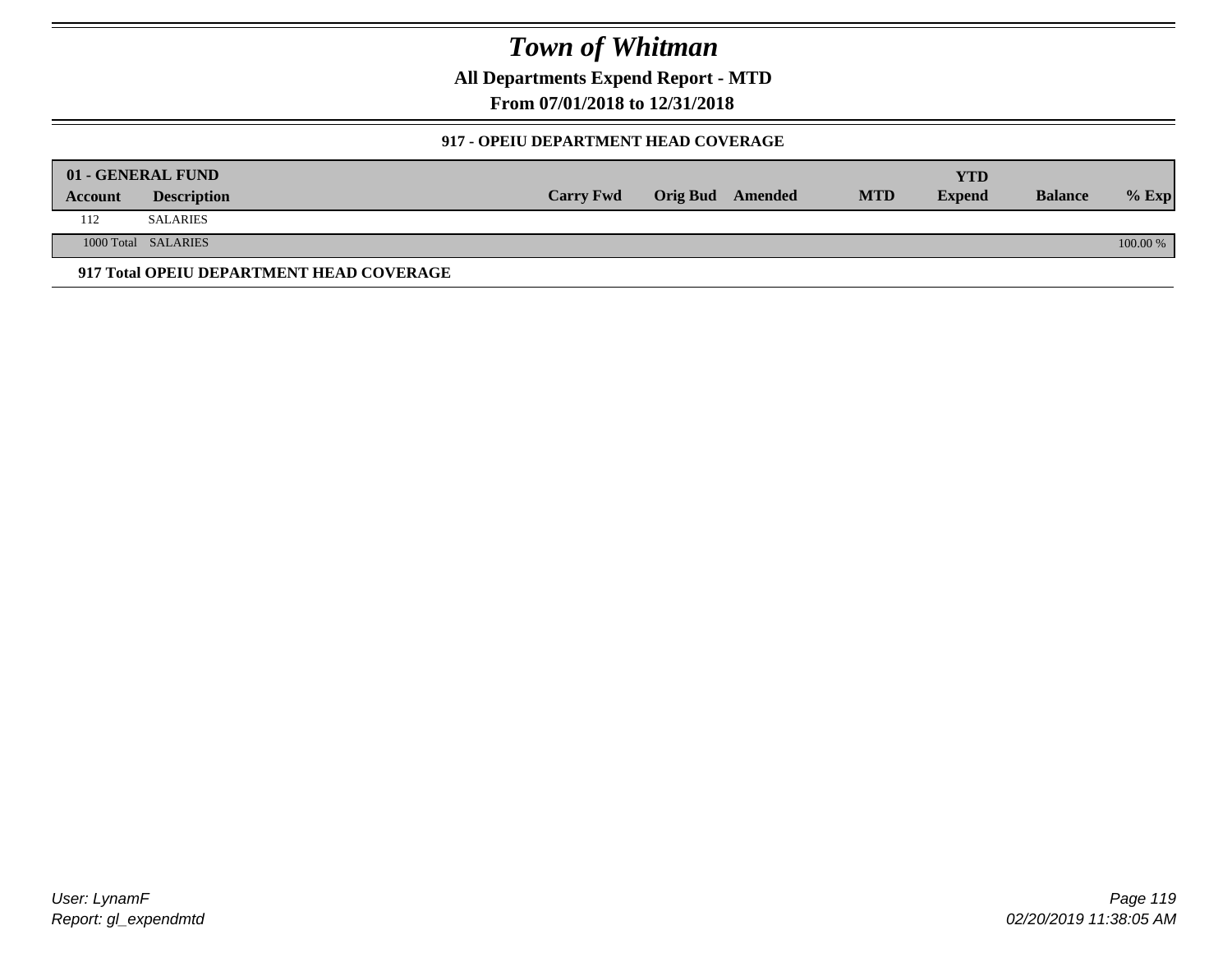**All Departments Expend Report - MTD**

**From 07/01/2018 to 12/31/2018**

#### **919 - PAYROLL TAXES - TOWN MATCH**

|         | 01 - GENERAL FUND                    |                  |                 |         |            | <b>YTD</b>    |                |          |
|---------|--------------------------------------|------------------|-----------------|---------|------------|---------------|----------------|----------|
| Account | <b>Description</b>                   | <b>Carry Fwd</b> | <b>Orig Bud</b> | Amended | <b>MTD</b> | <b>Expend</b> | <b>Balance</b> | $%$ Exp  |
| 177     | F.I.C.A.                             |                  |                 |         |            |               |                |          |
| 181     | MANDATORY DEF.COMP.EXP.              |                  |                 |         |            |               |                |          |
| 176     | <b>MEDICARE TAX</b>                  |                  | 132,250.00      |         | 10.122.25  | 63,288.66     | 68,961.34      |          |
|         | 2000 Total EXPENSE                   |                  | 132,250.00      |         | 10.122.25  | 63,288.66     | 68.961.34      | 47.85 %  |
| 941     | FY 2017 ENCUMBRANCES                 |                  |                 |         |            |               |                |          |
|         | 2001 Total EXPENSE                   |                  |                 |         |            |               |                | 100.00 % |
|         | 919 Total PAYROLL TAXES - TOWN MATCH |                  | 132,250.00      |         | 10,122.25  | 63,288.66     | 68,961.34      |          |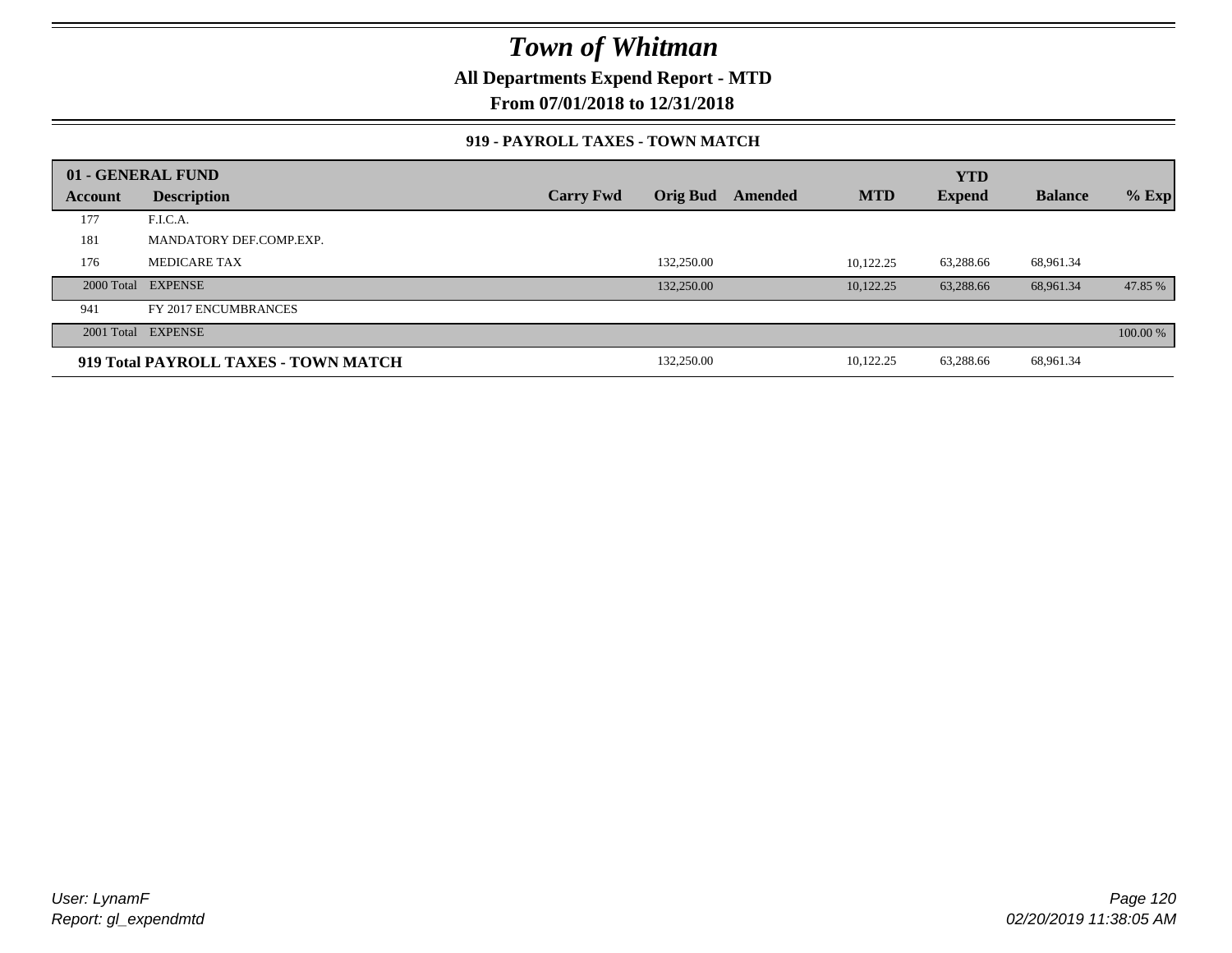**All Departments Expend Report - MTD**

**From 07/01/2018 to 12/31/2018**

#### **945 - LIABILITY INSURANCE**

|         | 01 - GENERAL FUND                |                  |                 |         |            | <b>YTD</b>    |                |          |
|---------|----------------------------------|------------------|-----------------|---------|------------|---------------|----------------|----------|
| Account | <b>Description</b>               | <b>Carry Fwd</b> | <b>Orig Bud</b> | Amended | <b>MTD</b> | <b>Expend</b> | <b>Balance</b> | $%$ Exp  |
| 740     | <b>INSURANCE PREMIUMS</b>        |                  | 354,900.00      |         |            | 289,669.55    | 65,230.45      |          |
| 742     | <b>INSURANCE SEMINARS</b>        |                  |                 |         |            |               |                |          |
| 743     | <b>INSURANCE-BID ADVERTISING</b> |                  |                 |         |            |               |                |          |
|         | 2000 Total EXPENSE               |                  | 354,900.00      |         |            | 289,669.55    | 65,230.45      | 81.62 %  |
| 939     | <b>FY2015 ENCUMBRANCES</b>       |                  |                 |         |            |               |                |          |
| 943     | <b>FY2012 ENCUMBRANCES</b>       |                  |                 |         |            |               |                |          |
| 945     | <b>FY2013 ENCUMBRANCES</b>       |                  |                 |         |            |               |                |          |
|         | 2001 Total EXPENSE               |                  |                 |         |            |               |                | 100.00 % |
|         | 945 Total LIABILITY INSURANCE    |                  | 354,900.00      |         |            | 289,669.55    | 65,230.45      |          |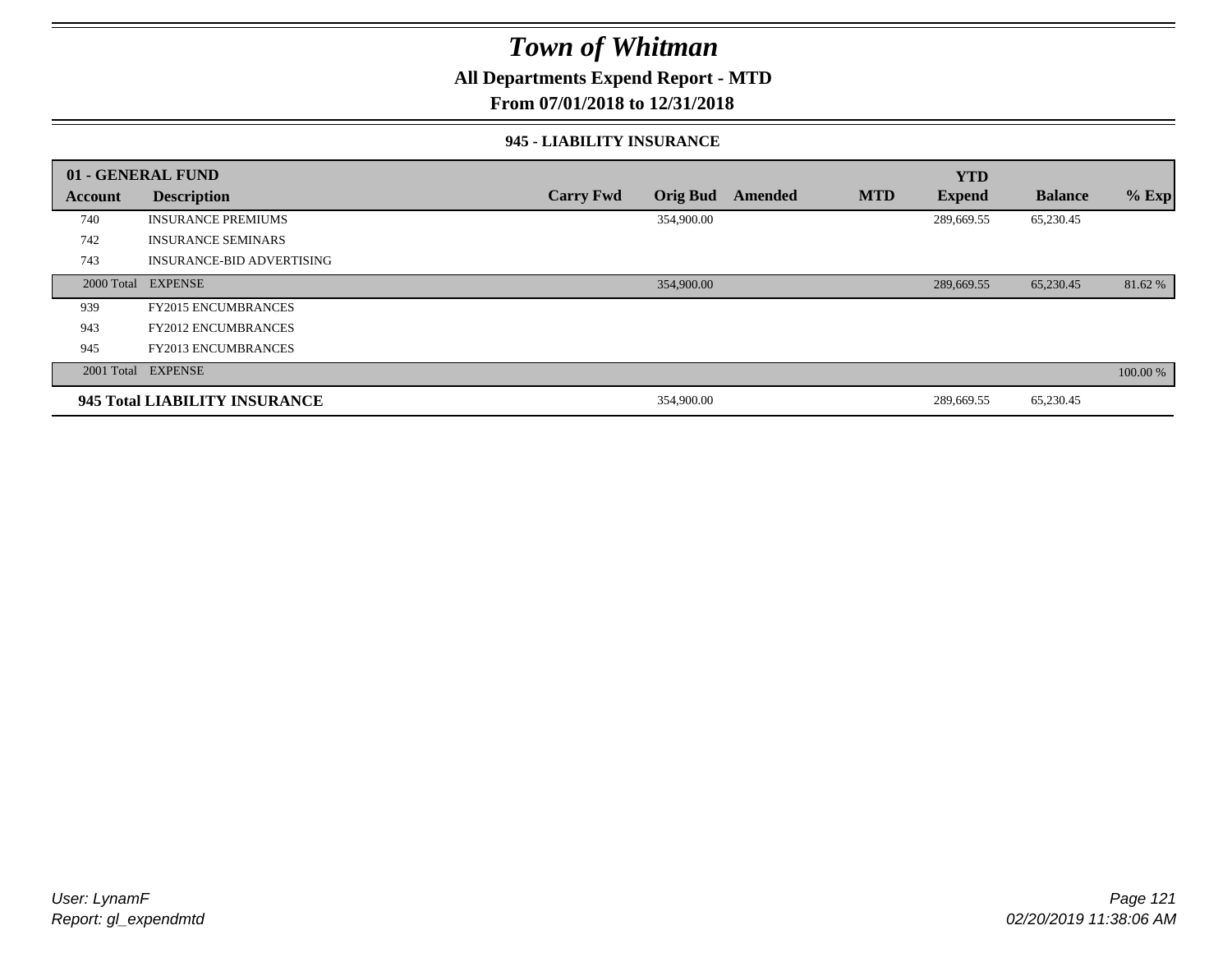**All Departments Expend Report - MTD**

### **From 07/01/2018 to 12/31/2018**

#### **996 - TRANSFERS TO TRUST FUNDS**

|         | 01 - GENERAL FUND                         |                  |                 |         |            | <b>YTD</b>    |                |            |
|---------|-------------------------------------------|------------------|-----------------|---------|------------|---------------|----------------|------------|
| Account | <b>Description</b>                        | <b>Carry Fwd</b> | <b>Orig Bud</b> | Amended | <b>MTD</b> | <b>Expend</b> | <b>Balance</b> | $%$ Exp    |
| 999     |                                           |                  |                 |         |            |               |                |            |
|         | 4001 Total A8 ATM 5/16 O.P.E.B.TRUST FUND |                  |                 |         |            |               |                | $100.00\%$ |
| 999     |                                           |                  |                 |         |            |               |                |            |
|         | 4002 Total ART.1 STM 1/17/95              |                  |                 |         |            |               |                | 100.00 %   |
|         | 996 Total TRANSFERS TO TRUST FUNDS        |                  |                 |         |            |               |                |            |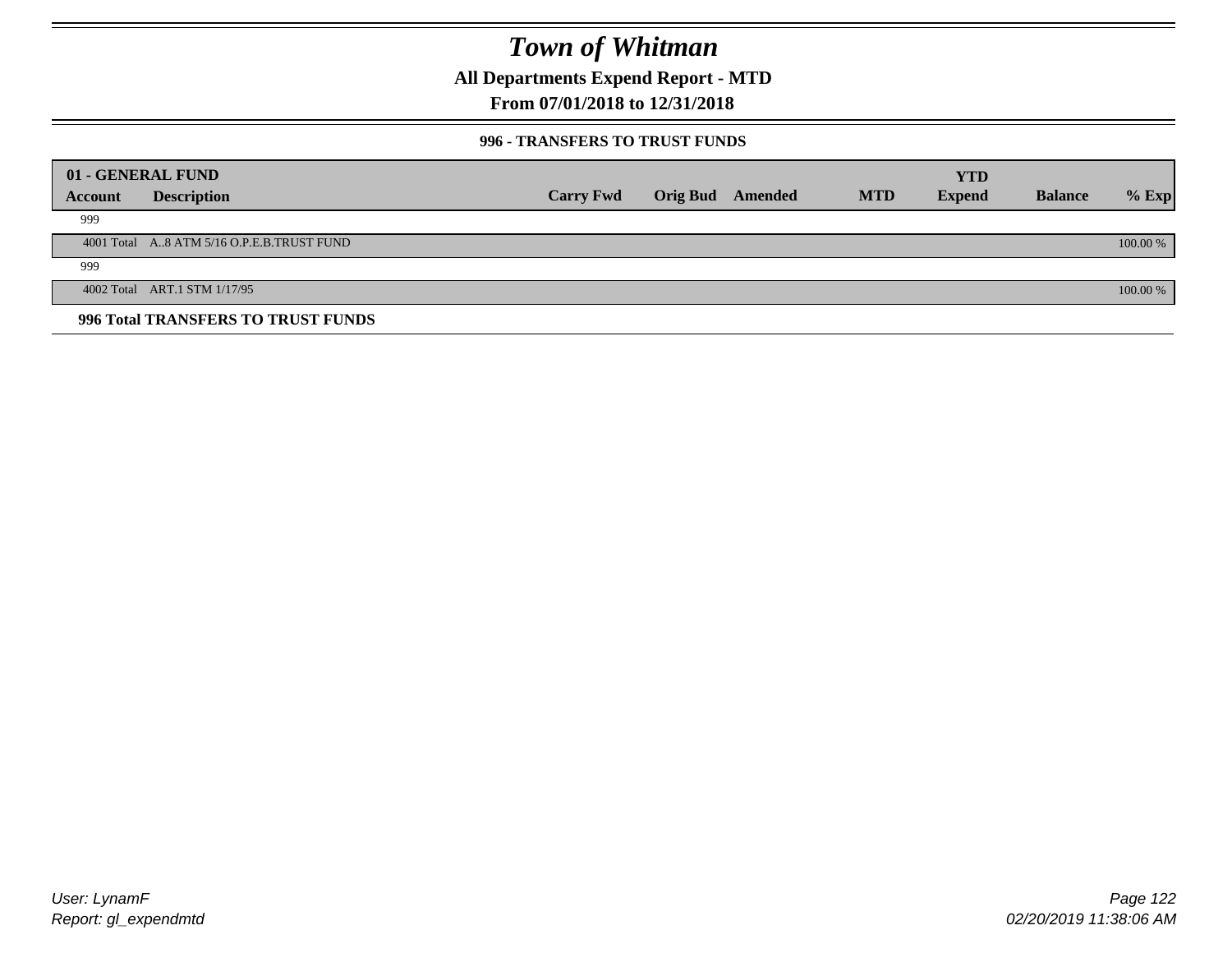**All Departments Expend Report - MTD**

### **From 07/01/2018 to 12/31/2018**

#### **997 - TRANSFERS TO AGENCY FUND**

| Account | 01 - GENERAL FUND<br><b>Description</b> | <b>Carry Fwd</b> | <b>Orig Bud</b> | Amended    | <b>MTD</b>   | <b>YTD</b><br><b>Expend</b> | <b>Balance</b> | $%$ Exp  |
|---------|-----------------------------------------|------------------|-----------------|------------|--------------|-----------------------------|----------------|----------|
| 999     |                                         |                  |                 |            |              |                             |                |          |
|         | 4003 Total PRIOR YEAR ADJUSTMENT        |                  |                 |            |              |                             |                | 100.00 % |
|         | 997 Total TRANSFERS TO AGENCY FUND      |                  |                 |            |              |                             |                |          |
|         | 01 Total GENERAL FUND                   | 1,167,921.62     | 33,705,501.67   | 725.742.50 | 1,423,166.84 | 17,980,231.13               | 17,618,934.66  |          |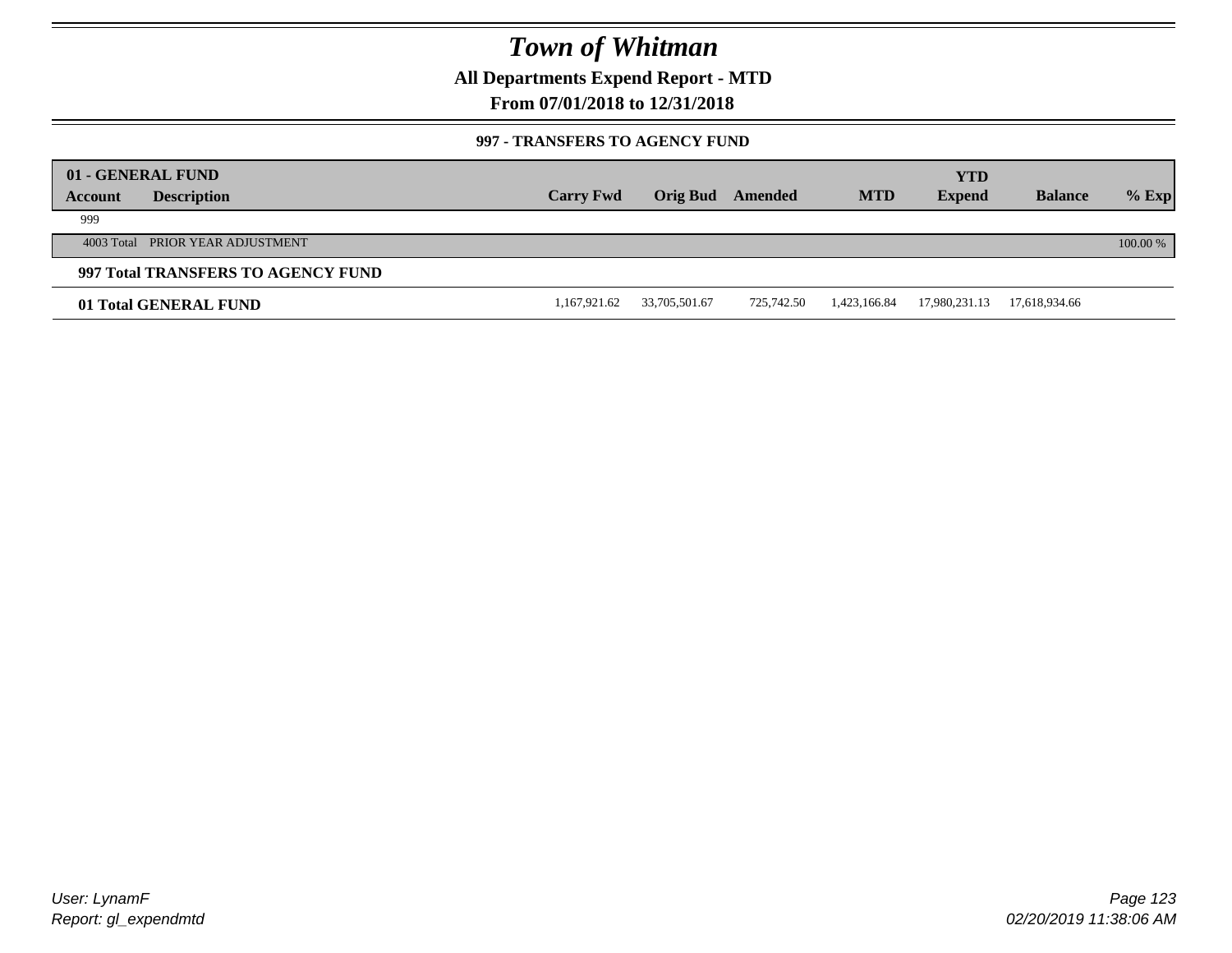**All Departments Expend Report - MTD**

**From 07/01/2018 to 12/31/2018**

#### **853 - PLANNING BOARD REVOLVING CH53G**

|         | <b>05 - SPECIAL REVENUE FUND</b>         |                  |                  |            | <b>YTD</b>    |                |             |
|---------|------------------------------------------|------------------|------------------|------------|---------------|----------------|-------------|
| Account | <b>Description</b>                       | <b>Carry Fwd</b> | Orig Bud Amended | <b>MTD</b> | <b>Expend</b> | <b>Balance</b> | $%$ Exp     |
| 359     | PL.BD.REV.WINDSOR EST.C44S53G            |                  |                  |            |               |                |             |
|         | 2004 Total EXPENSE                       |                  |                  |            |               |                | 100.00 %    |
| 360     | PL.BD.REV. DANECCA EST.C44S53G           |                  |                  |            |               |                |             |
|         | 2005 Total EXPENSE                       |                  |                  |            |               |                | 100.00 %    |
| 361     | PL.BD.REV.BUTTERNUT CH44 S53G            |                  |                  |            |               |                |             |
|         | 2007 Total EXPENSE                       |                  |                  |            |               |                | 100.00 %    |
| 362     | PL.BD.REV.OAKDALE FM.I C44S53G           |                  |                  |            |               |                |             |
|         | 2008 Total EXPENSE                       |                  |                  |            |               |                | $100.00~\%$ |
| 358     | PLANNG.BD.REV.R.R.AVE.CH44S53G           |                  |                  |            |               |                |             |
|         | 2009 Total EXPENSE                       |                  |                  |            |               |                | 100.00 %    |
| 364     | PLANNING BOARD                           |                  |                  |            |               |                |             |
|         | 2010 Total EXPENSE                       |                  |                  |            |               |                | $100.00~\%$ |
| 365     | PL.BD.RV.VICTORIA EST.CH44S53G           |                  |                  |            |               |                |             |
|         | 2011 Total EXPENSE                       |                  |                  |            |               |                | 100.00 %    |
| 369     | PL.BD.REV.MEADOWBROOK CH44S53G           |                  |                  |            |               |                |             |
|         | 2016 Total EXPENSE                       |                  |                  |            |               |                | 100.00 %    |
| 370     | PL.BD.RV.CATHERINE RD.CH44S53G           |                  |                  |            |               |                |             |
|         | 2017 Total EXPENSE                       |                  |                  |            |               |                | 100.00 %    |
| 371     | PL.BD.RV.J.YOUNG EST.CH44S53G            |                  |                  |            |               |                |             |
|         | 2018 Total EXPENSE                       |                  |                  |            |               |                | $100.00~\%$ |
| 372     | PL.BD.REV.ERIN ST.EXT.C44S53G            |                  |                  |            |               |                |             |
|         | 2019 Total EXPENSE                       |                  |                  |            |               |                | 100.00 %    |
| 373     | PL.BD.RV.HIGHLND ST.EX.C44S53G           |                  |                  |            |               |                |             |
|         | 2020 Total EXPENSE                       |                  |                  |            |               |                | 100.00 %    |
| 357     | PLANNG.BD.REV.HARV.LN.CH44S53G           |                  |                  |            |               |                |             |
|         | 2021 Total EXPENSE                       |                  |                  |            |               |                | 100.00 %    |
|         | 853 Total PLANNING BOARD REVOLVING CH53G |                  |                  |            |               |                |             |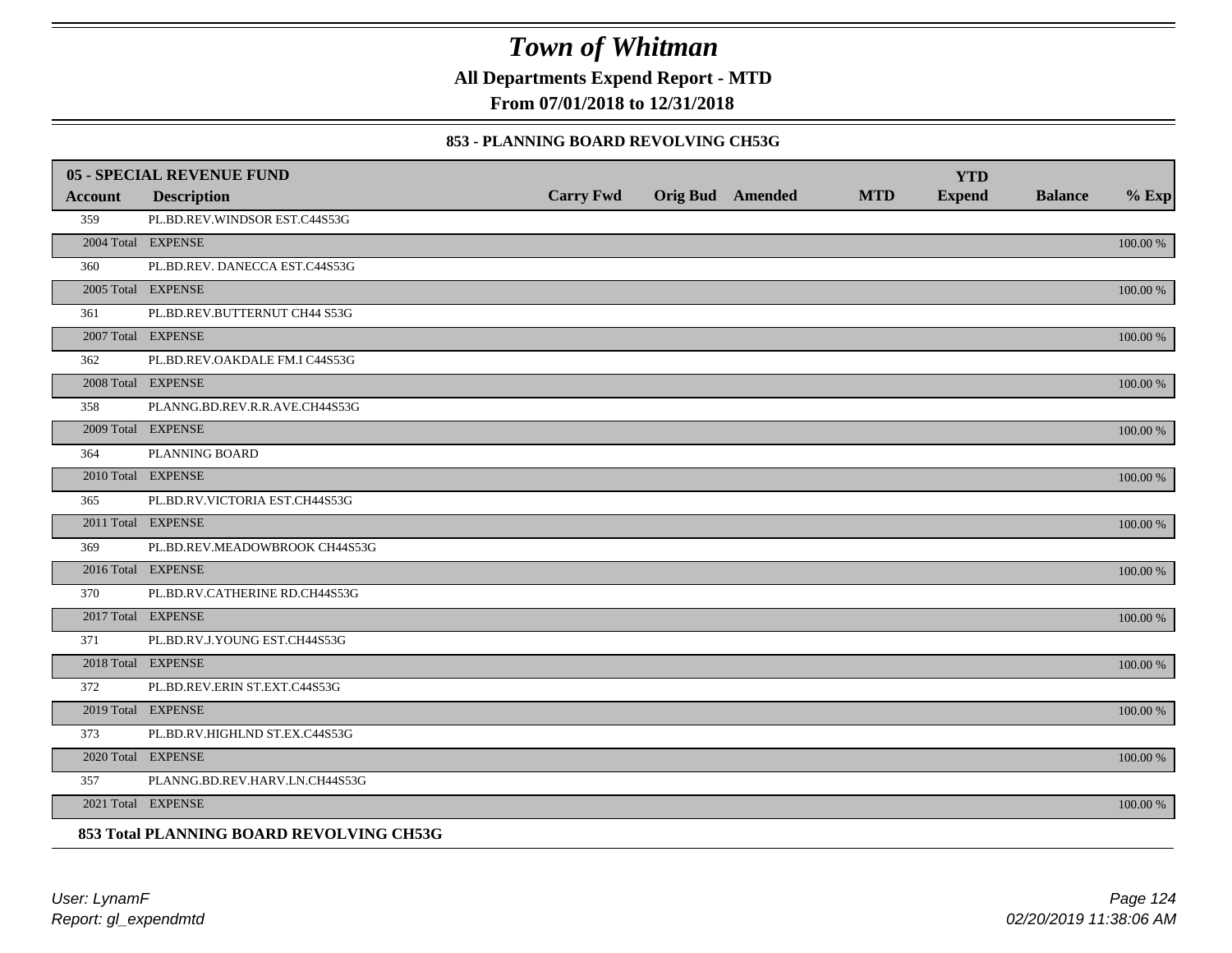### *Town of Whitman* **All Departments Expend Report - MTD**

**From 07/01/2018 to 12/31/2018**

### **855 - REVOLVING ACCOUNTS CH53E 1/2**

|            | 05 - SPECIAL REVENUE FUND              |                  |                            |            | <b>YTD</b>    |                |          |
|------------|----------------------------------------|------------------|----------------------------|------------|---------------|----------------|----------|
| Account    | <b>Description</b>                     | <b>Carry Fwd</b> | <b>Orig Bud</b><br>Amended | <b>MTD</b> | <b>Expend</b> | <b>Balance</b> | $%$ Exp  |
| 355        | C.O.A.PROGRAM REV. CH 53E 1/2          | 12,112.45        | 4,326.00                   | 543.02     | 3,519.55      | 12,918.90      |          |
|            | 2000 Total EXPENSE                     | 12,112.45        | 4,326.00                   | 543.02     | 3,519.55      | 12,918.90      | 21.41 %  |
| 356        | LIB.FINES & FEES REV.CH53E1/2          | 1,078.30         | 7,245.84                   |            | 2,296.63      | 6,027.51       |          |
| 2001 Total | <b>EXPENSE</b>                         | 1,078.30         | 7,245.84                   |            | 2,296.63      | 6,027.51       | 27.59 %  |
| 363        | <b>CROSS CONN.TESTING EXPENSE</b>      |                  |                            |            |               |                |          |
| 2002 Total | <b>EXPENSE</b>                         |                  |                            |            |               |                | 100.00 % |
| 350        | SEMLAC REV.CH44S53E1/2 (POLICE)        | 1,607.79         |                            |            | 30.63         | 1,577.16       |          |
| 351        | ANIMAL CONTROL REV.CH44 S53E1/2        |                  | 253.00                     |            |               | 253.00         |          |
| 374        | PLANNING BOARD REV.C44 S53E1/2         | 86,853.87        | 715.00                     |            | 6,340.00      | 81,228.87      |          |
| 377        | PASSPORT PHOTO REV.CH44S53E1/2         | 4,371.01         | 805.00                     |            | 233.13        | 4,942.88       |          |
| 378        | FIRE ALARM REV.CH44S53E1/2             | 150.00           |                            |            |               | 150.00         |          |
| 379        | <b>MARIHUANA FINES CH44S53E1/2</b>     | 100.00           |                            |            |               | 100.00         |          |
| 2003 Total | <b>EXPENSE</b>                         | 93,082.67        | 1,773.00                   |            | 6,603.76      | 88,251.91      | 6.96 %   |
|            | 855 Total REVOLVING ACCOUNTS CH53E 1/2 | 106,273.42       | 13,344.84                  | 543.02     | 12,419.94     | 107,198.32     |          |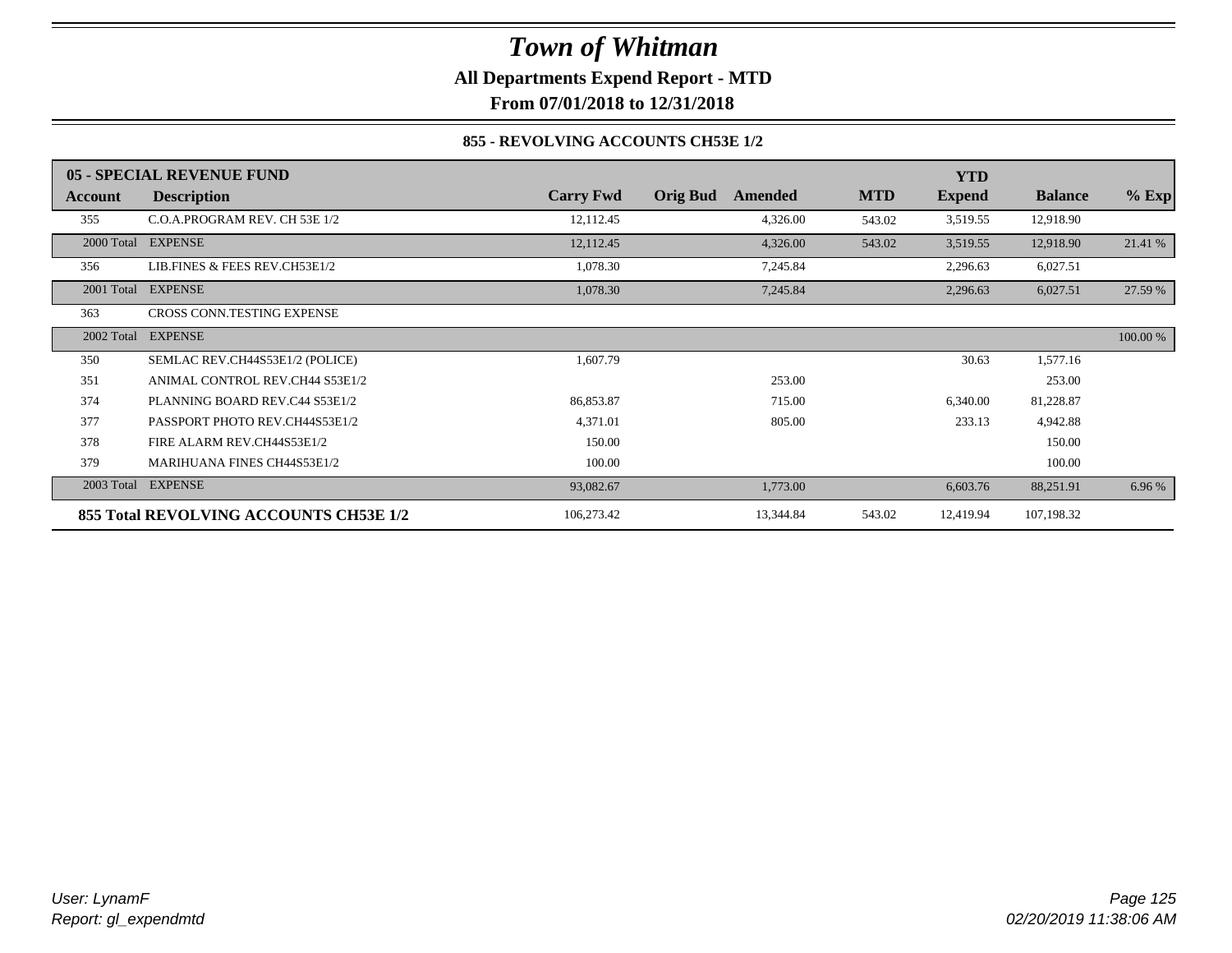**All Departments Expend Report - MTD**

**From 07/01/2018 to 12/31/2018**

### **857 - REVOLVING ACCOUNTS - MISC.**

|         | 05 - SPECIAL REVENUE FUND            |                  |                            |            | YTD           |                |         |
|---------|--------------------------------------|------------------|----------------------------|------------|---------------|----------------|---------|
| Account | <b>Description</b>                   | <b>Carry Fwd</b> | <b>Orig Bud</b><br>Amended | <b>MTD</b> | <b>Expend</b> | <b>Balance</b> | $%$ Exp |
| 376     | WETLANDS PROT.FND.CH43S218A.97       | 37,379.60        | 8.078.50                   | 136.00     | 3,743.41      | 41,714.69      |         |
|         | 2023 Total EXPENSE                   | 37,379.60        | 8,078.50                   | 136.00     | 3.743.41      | 41,714.69      | 8.23 %  |
|         | 857 Total REVOLVING ACCOUNTS - MISC. | 37,379.60        | 8.078.50                   | 136.00     | 3.743.41      | 41.714.69      |         |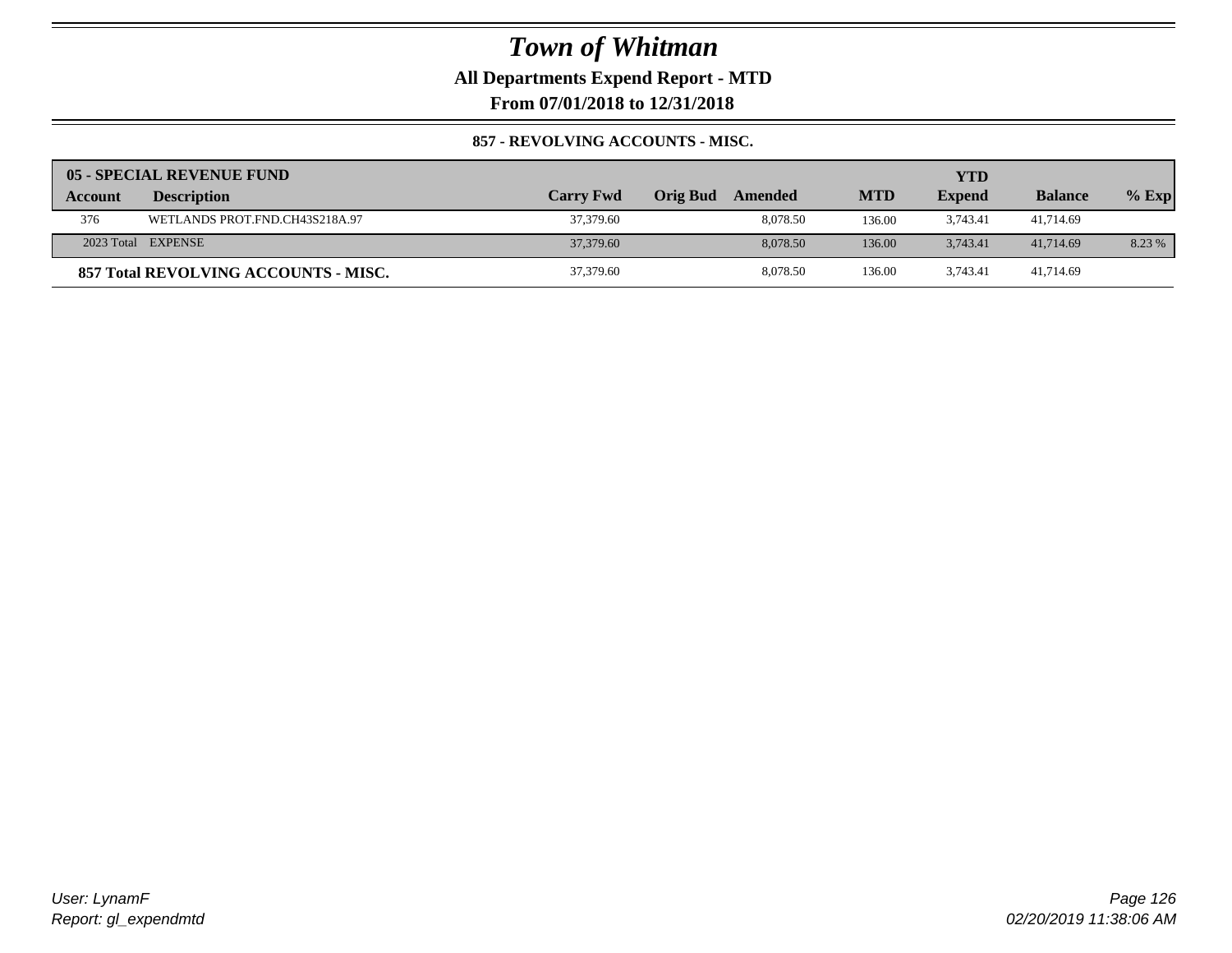**All Departments Expend Report - MTD**

**From 07/01/2018 to 12/31/2018**

#### **858 - APPEALS BD.REVOLVING S53G**

|         | 05 - SPECIAL REVENUE FUND           |                  |                  |            | YTD           |                |            |
|---------|-------------------------------------|------------------|------------------|------------|---------------|----------------|------------|
| Account | <b>Description</b>                  | <b>Carry Fwd</b> | Orig Bud Amended | <b>MTD</b> | <b>Expend</b> | <b>Balance</b> | $\%$ Exp   |
| 367     | APPEALS BD.-TWOCAN PROP. S53G       |                  |                  |            |               |                |            |
|         | 2014 Total EXPENSE                  |                  |                  |            |               |                | $100.00\%$ |
|         | 858 Total APPEALS BD.REVOLVING S53G |                  |                  |            |               |                |            |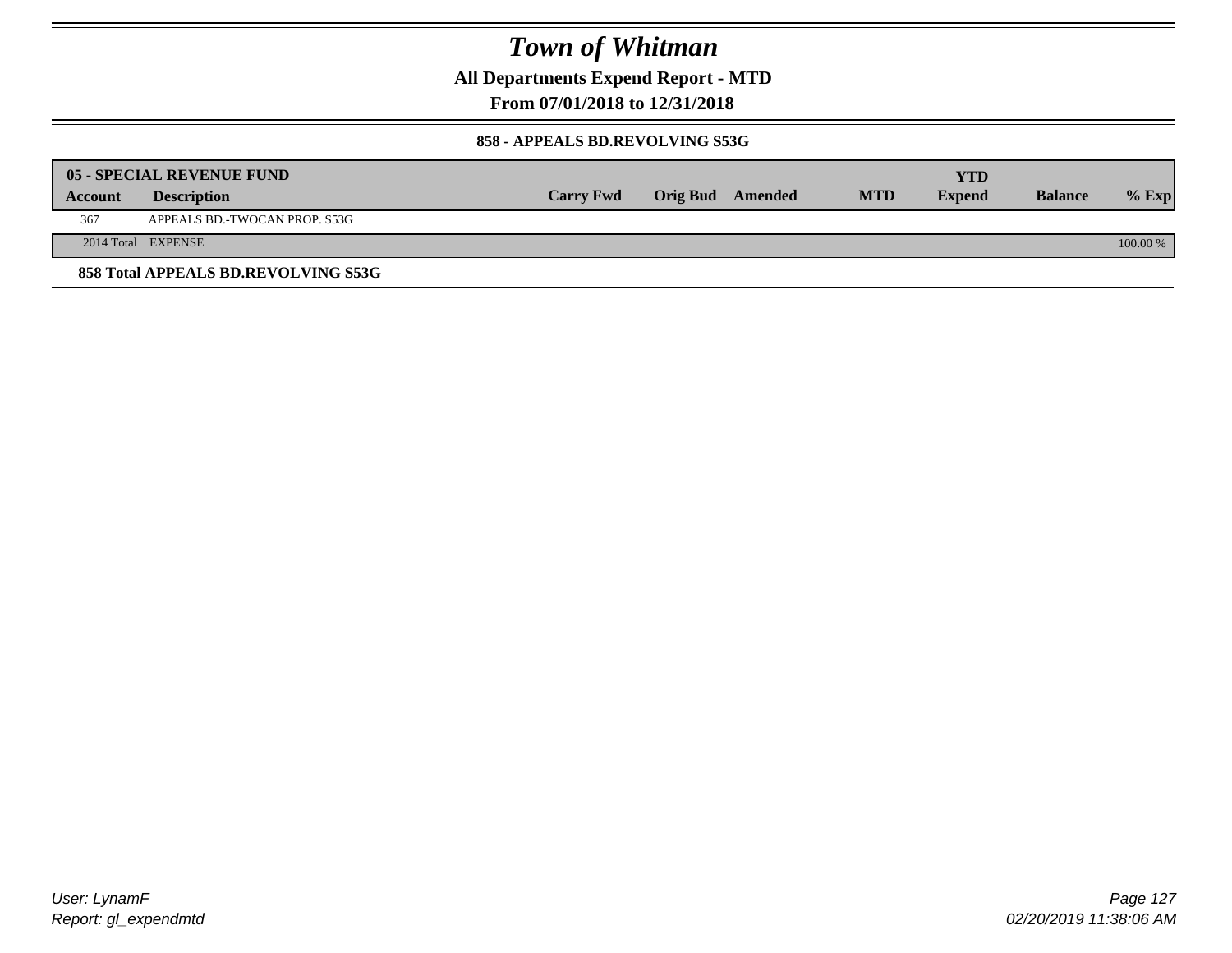**All Departments Expend Report - MTD**

### **From 07/01/2018 to 12/31/2018**

#### **862 - RECREATION REVOLVING**

|                | <b>05 - SPECIAL REVENUE FUND</b> |                  |                         |            | <b>YTD</b>    |                |             |
|----------------|----------------------------------|------------------|-------------------------|------------|---------------|----------------|-------------|
| <b>Account</b> | <b>Description</b>               | <b>Carry Fwd</b> | <b>Orig Bud Amended</b> | <b>MTD</b> | <b>Expend</b> | <b>Balance</b> | $%$ Exp     |
| 010            | <b>BASKETBALL</b>                |                  |                         |            |               |                |             |
|                | 2000 Total EXPENSE               |                  |                         |            |               |                | 100.00 %    |
| 011            | <b>FIELD TRIP</b>                |                  |                         |            |               |                |             |
|                | 2001 Total EXPENSE               |                  |                         |            |               |                | 100.00 %    |
| 012            | <b>GOLF</b>                      |                  |                         |            |               |                |             |
|                | 2002 Total EXPENSE               |                  |                         |            |               |                | $100.00~\%$ |
| 013            | <b>RECREATION</b>                | 17,805.14        | 21,467.05               |            | 38,742.17     | 530.02         |             |
|                | 2003 Total EXPENSE               | 17,805.14        | 21,467.05               |            | 38,742.17     | 530.02         | 98.65 %     |
| 014            | <b>PRESCHOOL</b>                 |                  |                         |            |               |                |             |
|                | 2004 Total EXPENSE               |                  |                         |            |               |                | 100.00 %    |
| 015            | <b>TENNIS</b>                    |                  |                         |            |               |                |             |
|                | 2005 Total EXPENSE               |                  |                         |            |               |                | 100.00 %    |
| 016            | TAI CHI                          |                  |                         |            |               |                |             |
|                | 2006 Total EXPENSE               |                  |                         |            |               |                | 100.00 %    |
| 017            | <b>WOMENS GYM</b>                |                  |                         |            |               |                |             |
|                | 2007 Total EXPENSE               |                  |                         |            |               |                | $100.00~\%$ |
| 018            | <b>FIELD MAINT</b>               | 1,805.89         |                         |            | 1,795.50      | 10.39          |             |
|                | 2008 Total EXPENSE               | 1,805.89         |                         |            | 1,795.50      | 10.39          | 99.42 %     |
| 019            | ARTS & CRAFTS REVOLVING          |                  |                         |            |               |                |             |
|                | 2009 Total EXPENSE               |                  |                         |            |               |                | $100.00~\%$ |
| 020            | <b>FIELD LIGHTING</b>            | 1.65             |                         |            |               | 1.65           |             |
|                | 2010 Total EXPENSE               | 1.65             |                         |            |               | 1.65           | 0.00 %      |
| 009            | <b>PLAYGROUND</b>                |                  |                         |            |               |                |             |
|                | 2013 Total EXPENSE               |                  |                         |            |               |                | $100.00~\%$ |
| 033            | DANCE PROGRAMS                   |                  |                         |            |               |                |             |
|                | 2014 Total EXPENSE               |                  |                         |            |               |                | 100.00 %    |
| 056            | GUARANTEE DEP.REFND.-J. KELLEHER |                  |                         |            |               |                |             |
|                | 2015 Total EXPENSE               |                  |                         |            |               |                | 100.00 %    |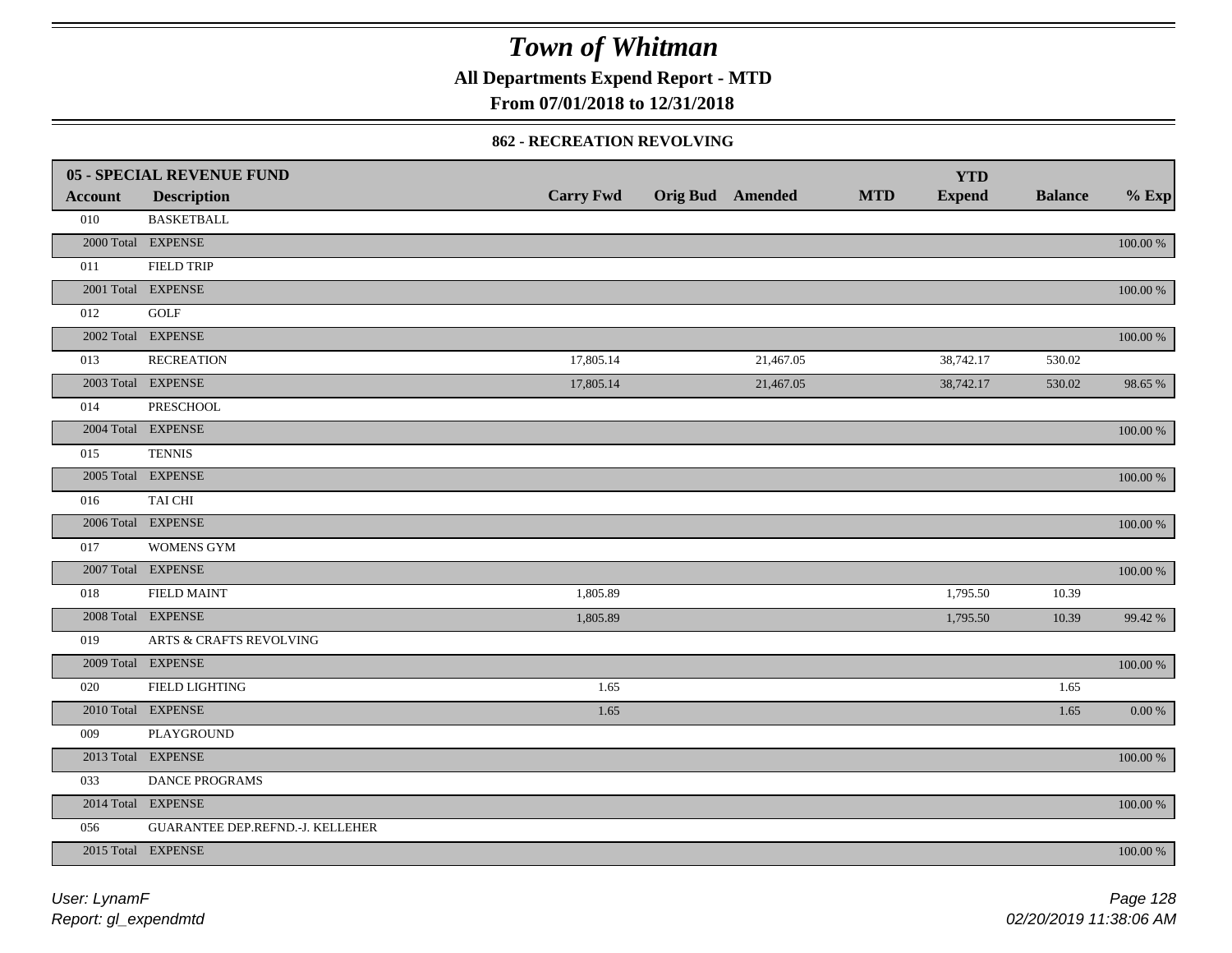**All Departments Expend Report - MTD**

### **From 07/01/2018 to 12/31/2018**

#### **862 - RECREATION REVOLVING**

|         | 05 - SPECIAL REVENUE FUND             |                  |          |           |            | <b>YTD</b>    |                |          |
|---------|---------------------------------------|------------------|----------|-----------|------------|---------------|----------------|----------|
| Account | <b>Description</b>                    | <b>Carry Fwd</b> | Orig Bud | Amended   | <b>MTD</b> | <b>Expend</b> | <b>Balance</b> | $%$ Exp  |
| 216     | RECREATION-SUMMER PROGRAMS            |                  |          |           |            |               |                |          |
|         | 2024 Total EXPENSE                    |                  |          |           |            |               |                | 100.00 % |
| 217     | <b>RECREATION-WINTER PROGRAMS</b>     |                  |          |           |            |               |                |          |
|         | 2025 Total EXPENSE                    |                  |          |           |            |               |                | 100.00 % |
|         | <b>862 Total RECREATION REVOLVING</b> | 19.612.68        |          | 21,467.05 |            | 40,537.67     | 542.06         |          |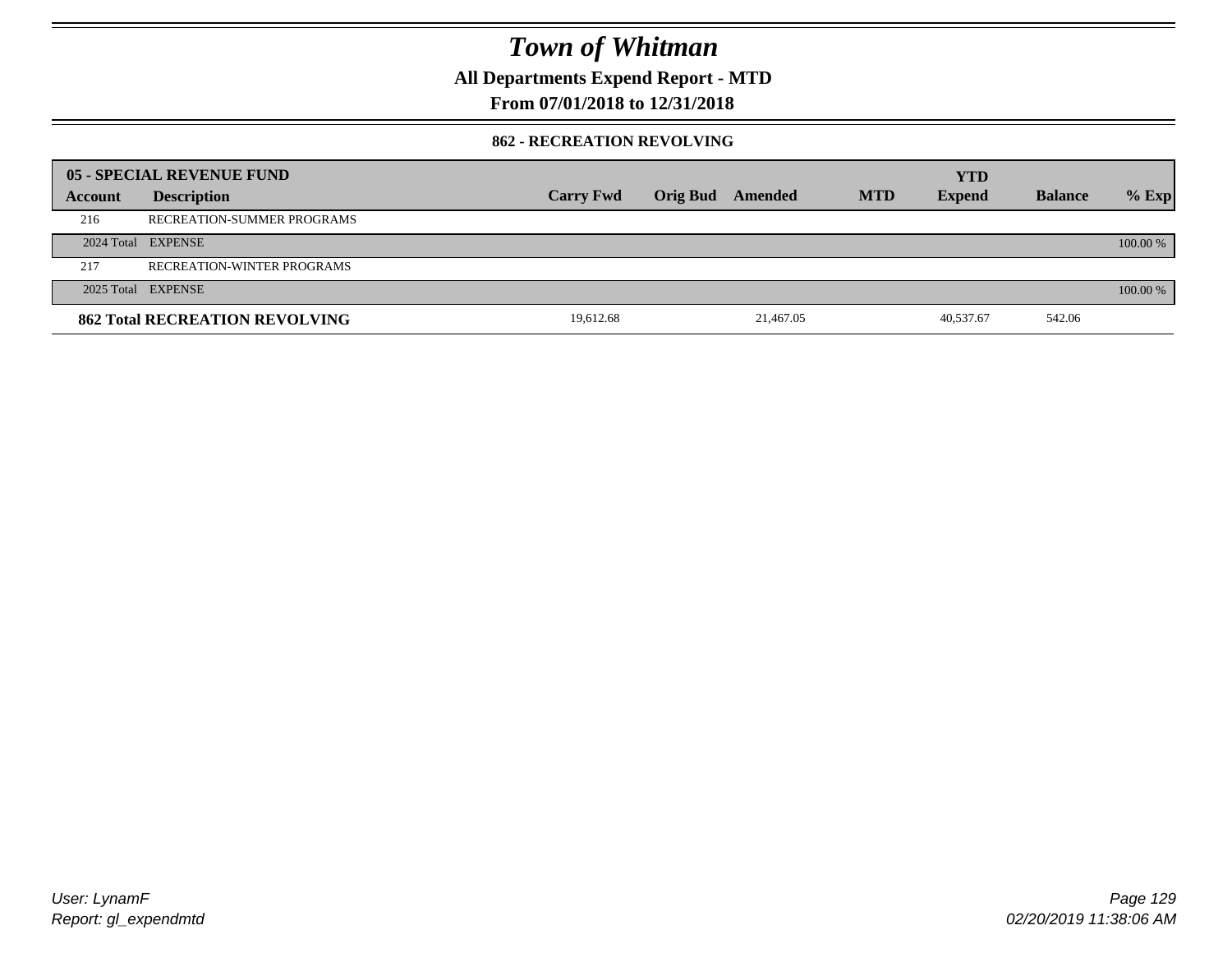### **All Departments Expend Report - MTD**

**From 07/01/2018 to 12/31/2018**

#### **875 - MISCELLANEOUS**

|                | 05 - SPECIAL REVENUE FUND                |                  |                         |            | <b>YTD</b>    |                |            |
|----------------|------------------------------------------|------------------|-------------------------|------------|---------------|----------------|------------|
| <b>Account</b> | <b>Description</b>                       | <b>Carry Fwd</b> | <b>Orig Bud</b> Amended | <b>MTD</b> | <b>Expend</b> | <b>Balance</b> | $%$ Exp    |
| 022            | POLICE DEPT.RESTITUTION                  | 426.30           | 75.00                   |            | 501.30        |                |            |
| 023            | FIRE DEPT. RESTITUTION                   |                  |                         |            |               |                |            |
| 025            | <b>DPW - RESTITUTION</b>                 | 29.42            |                         |            |               | 29.42          |            |
| 047            | <b>LIBRARY RESTITUTION</b>               | 994.30           | 386.35                  |            | 622.14        | 758.51         |            |
|                | 2000 Total EXPENSE                       | 1,450.02         | 461.35                  |            | 1,123.44      | 787.93         | 58.77 %    |
| 041            | <b>AMBULANCE REFUNDS</b>                 |                  |                         |            | 400.00        | $-400.00$      |            |
|                | 2001 Total EXPENSE                       |                  |                         |            | 400.00        | $-400.00$      | 100.00 %   |
| 045            | PARKING TICKET REFUNDS                   |                  |                         |            |               |                |            |
|                | 2002 Total EXPENSE                       |                  |                         |            |               |                | 100.00 %   |
| 049            | <b>INSURANCE PROCEEDS</b>                |                  |                         | 2,060.00   | 10,991.52     | $-10,991.52$   |            |
|                | 2003 Total EXPENSE                       |                  |                         | 2,060.00   | 10,991.52     | $-10,991.52$   | 100.00 %   |
| 259            | LIBRARY AWARD-HEALTH ACCESS 2009         | 28.88            |                         |            |               | 28.88          |            |
|                | 2004 Total EXPENSE                       | 28.88            |                         |            |               | 28.88          | 0.00 %     |
| 262            | FRIENDS OF WHITMAN PARK GRANT            | 244.99           |                         |            |               | 244.99         |            |
| 265            | NESTLE MATCH.GR.-WHITMAN PARK            | 1,420.55         |                         |            |               | 1,420.55       |            |
|                | 2005 Total EXPENSE                       | 1,665.54         |                         |            |               | 1,665.54       | 0.00 %     |
| 264            | MAYFL.MUN.HLTH.-WELLNESS GRANT           | 5.72             |                         |            |               | 5.72           |            |
|                | 2006 Total EXPENSE                       | 5.72             |                         |            |               | 5.72           | $0.00\,\%$ |
| 266            | FIRE DEPT-ARSON REWARD PROGRAM           |                  |                         |            |               |                |            |
|                | 2007 Total EXPENSE                       |                  |                         |            |               |                | 100.00 %   |
| 267            | TOWN ADM - MIIA ACCESS CARD SYSTEM       |                  |                         |            |               |                |            |
| 268            | REC RESV FOR APPROP - DPW TRNSPRT INFRAS | 1,295.00         |                         |            |               | 1,295.00       |            |
| 331            | MIIA THERMOGRAPHY CAMERA                 |                  |                         |            |               |                |            |
|                | 2008 Total EXPENSE                       | 1,295.00         |                         |            |               | 1,295.00       | 0.00 %     |
|                | <b>875 Total MISCELLANEOUS</b>           | 4,445.16         | 461.35                  | 2,060.00   | 12,514.96     | $-7,608.45$    |            |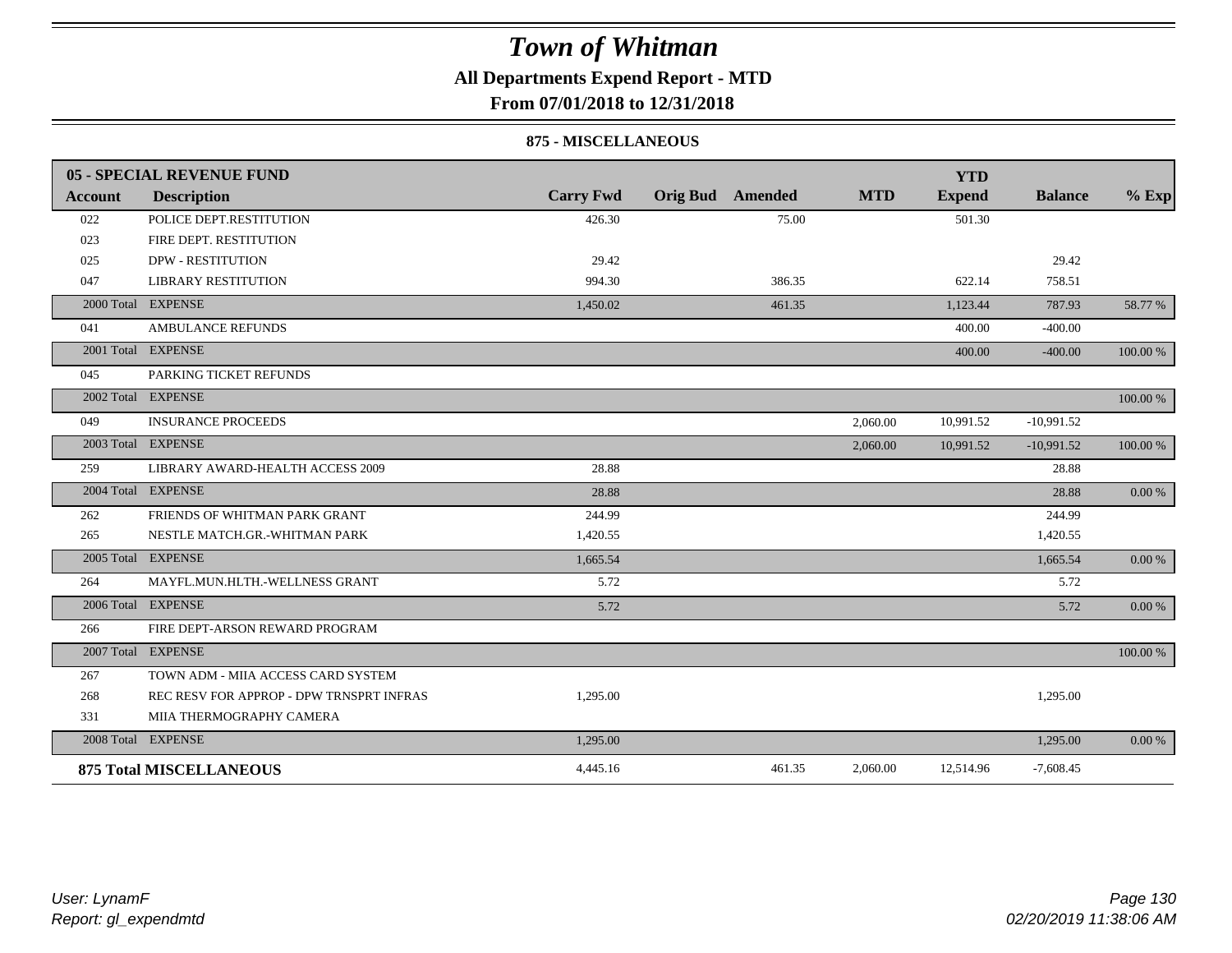**All Departments Expend Report - MTD**

**From 07/01/2018 to 12/31/2018**

#### **878 - OTHER FINANCING USES**

|         | 05 - SPECIAL REVENUE FUND             |                  |                 |              |            | YTD           |                |            |
|---------|---------------------------------------|------------------|-----------------|--------------|------------|---------------|----------------|------------|
| Account | <b>Description</b>                    | <b>Carry Fwd</b> | <b>Orig Bud</b> | Amended      | <b>MTD</b> | <b>Expend</b> | <b>Balance</b> | $%$ Exp    |
| 400     | GENERAL FUND                          |                  |                 | 1,635,469.18 |            | 1,635,469.18  |                |            |
|         | 2100 Total INTERFUND TRANSFERS        |                  |                 | 1,635,469.18 |            | 1,635,469.18  |                | $100.00\%$ |
|         | <b>878 Total OTHER FINANCING USES</b> |                  |                 | 1,635,469.18 |            | 1,635,469.18  |                |            |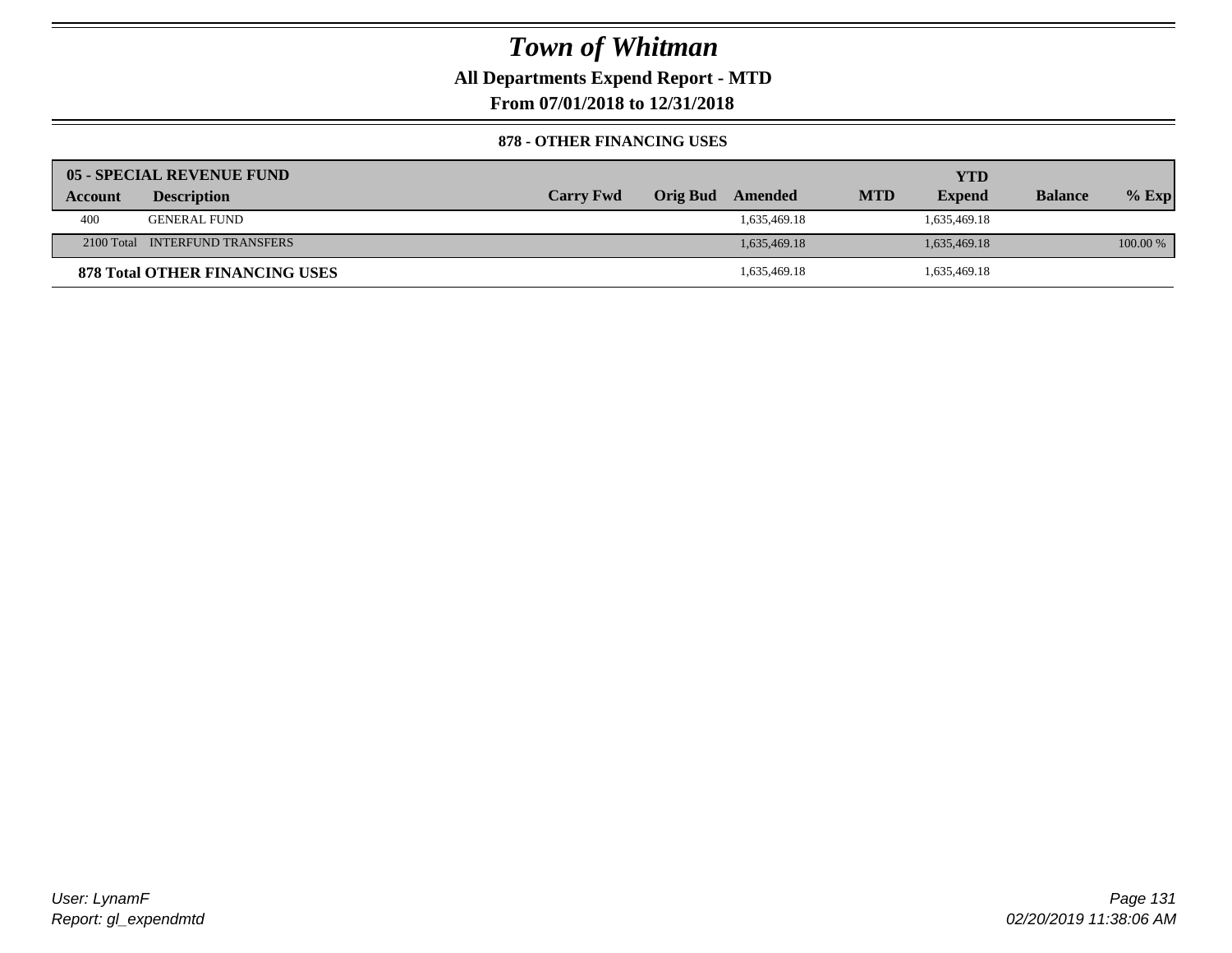**All Departments Expend Report - MTD**

**From 07/01/2018 to 12/31/2018**

#### **880 - FEDERAL GRANTS-TOWN**

|                | <b>05 - SPECIAL REVENUE FUND</b>       |                  |                         |            | <b>YTD</b>    |                |             |
|----------------|----------------------------------------|------------------|-------------------------|------------|---------------|----------------|-------------|
| <b>Account</b> | <b>Description</b>                     | <b>Carry Fwd</b> | <b>Orig Bud</b> Amended | <b>MTD</b> | <b>Expend</b> | <b>Balance</b> | $%$ Exp     |
| 218            | FED.GRANT-POL. CLICKIT OR TICK         | 12.60            |                         |            |               | 12.60          |             |
| 026            | FED.GRANT-COPS MORE                    |                  |                         |            |               |                |             |
| 057            | FED.GRANT-COPS IN SCHOOL               |                  |                         |            |               |                |             |
| 084            | FED.GRANT-COPS FAST                    |                  |                         |            |               |                |             |
| 086            | FED.EQUIT.SHARING FNDS-DEPT.OF JUSTICE | 0.14             |                         |            |               | 0.14           |             |
|                | 2002 Total EXPENSE                     | 12.74            |                         |            |               | 12.74          | 0.00 %      |
| 075            | LSTA HEALTH INFORMATION GRANT          |                  |                         |            |               |                |             |
| 207            | FED.GRANT THRU ST.- HIGHWAY SAFETY     |                  |                         |            |               |                |             |
|                | 2005 Total EXPENSE                     |                  |                         |            |               |                | 100.00 %    |
| 099            | FED.GRANT TITLE IIIE OCPC              |                  |                         |            |               |                |             |
|                | 2006 Total EXPENSE                     |                  |                         |            |               |                | 100.00 %    |
| 600            | FED.GR.-THRU STATE-CERT FY09           |                  |                         |            |               |                |             |
| 601            | FY05 EMA-CITIZEN CORP/CERT GRA         |                  |                         |            |               |                |             |
| 607            | FED.GR-THRU ST.FFY13EMA-CIT.CORP/CERT  |                  |                         |            |               |                |             |
| 610            | FED.GRNT.-THRU ST.FY14 CIT.CORP.PROG.  |                  |                         |            |               |                |             |
|                | 2007 Total EXPENSE                     |                  |                         |            |               |                | 100.00 %    |
| 602            | LIB.EQUAL ACCESS GRANT                 |                  |                         |            |               |                |             |
| 606            | FY11LIBRARIES FOR JOB SEEKERS GR.      | 27.71            |                         |            |               | 27.71          |             |
| 615            | FAIR GR.-MA HUMANITIES                 | 17.02            |                         |            |               | 17.02          |             |
| 616            | LIBRARY-FULL STEAM AHEAD GRANT         |                  |                         |            |               |                |             |
|                | 2008 Total EXPENSE                     | 44.73            |                         |            |               | 44.73          | 0.00 %      |
| 349            | FEMA GRANT - ASST TO FIREFIGHTERS      |                  | 219,591.00              | 2,471.00   | 219,591.00    |                |             |
| 603            | FED.GRANT LOCAL PREP.GR.FY05           |                  |                         |            |               |                |             |
| 609            | FED.GRANT LOCAL PREP.GRNT.FY06         |                  |                         |            |               |                |             |
|                | 2009 Total EXPENSE                     |                  | 219,591.00              | 2,471.00   | 219,591.00    |                | $100.00~\%$ |
| 604            | FED.GR.-FY04ASST.TO FIREFIGHTE         |                  |                         |            |               |                |             |
|                | 2010 Total EXPENSE                     |                  |                         |            |               |                | 100.00 %    |
| 608            | FED.GRANT-(SRAC)HOMELAND SECUR         |                  |                         |            |               |                |             |
| 612            | FED.GRNT-THRU STATE FY11 EMPG          |                  |                         |            |               |                |             |
| 613            | FED.GRNT-THRU STATE FY10 EMPG          |                  |                         |            |               |                |             |
|                |                                        |                  |                         |            |               |                |             |

*Report: gl\_expendmtd User: LynamF*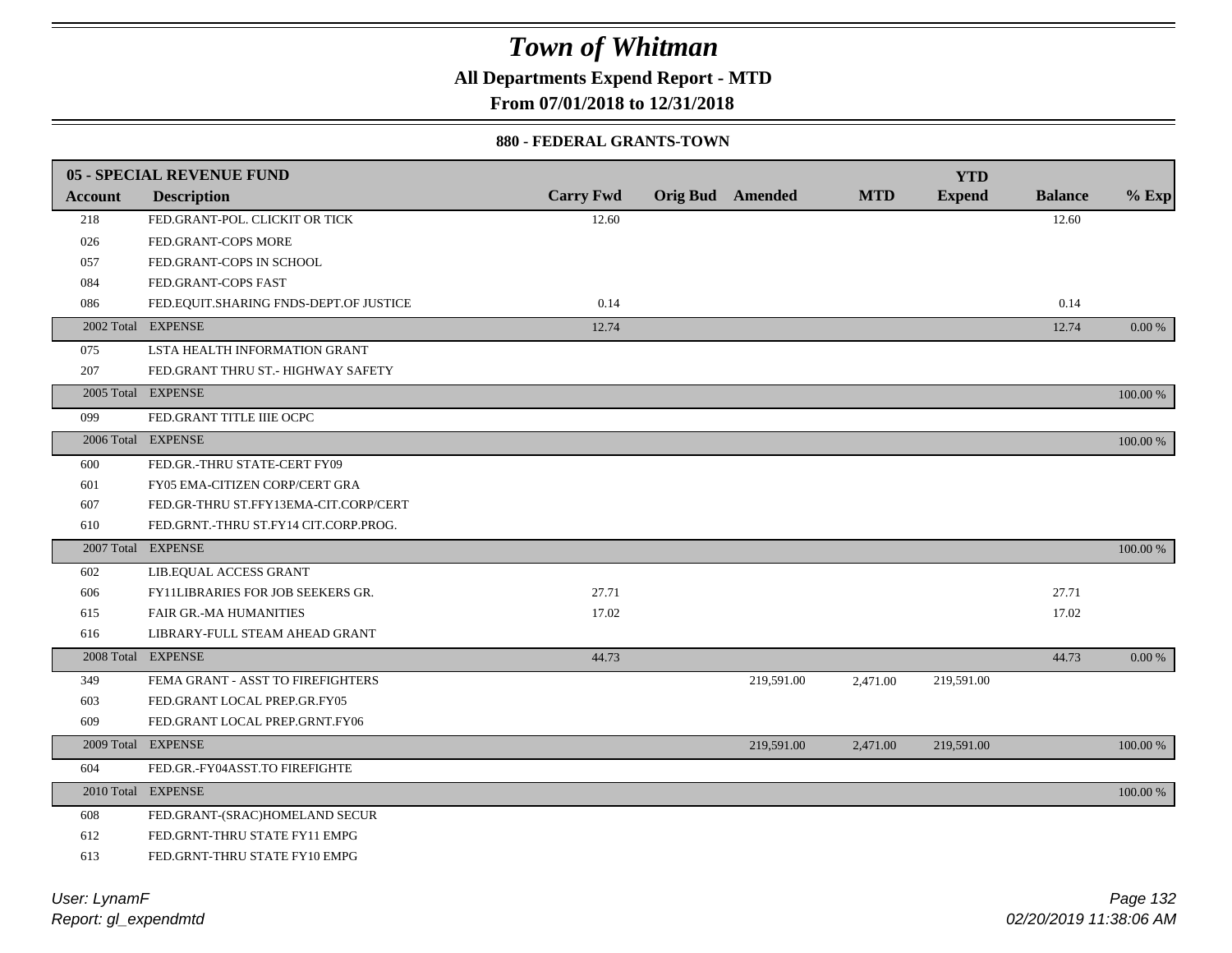**All Departments Expend Report - MTD**

**From 07/01/2018 to 12/31/2018**

#### **880 - FEDERAL GRANTS-TOWN**

|         | 05 - SPECIAL REVENUE FUND            |                  |                            |            | YTD           |                |            |
|---------|--------------------------------------|------------------|----------------------------|------------|---------------|----------------|------------|
| Account | <b>Description</b>                   | <b>Carry Fwd</b> | <b>Orig Bud</b><br>Amended | <b>MTD</b> | <b>Expend</b> | <b>Balance</b> | $%$ Exp    |
| 614     | FED.GRNT-THRU STATE EMPG             | $-3,220.00$      | 3,220.00                   |            |               |                |            |
|         | 2011 Total EXPENSE                   | $-3.220.00$      | 3.220.00                   |            |               |                | $100.00\%$ |
|         | <b>880 Total FEDERAL GRANTS-TOWN</b> | $-3.162.53$      | 222,811.00                 | 2.471.00   | 219.591.00    | 57.47          |            |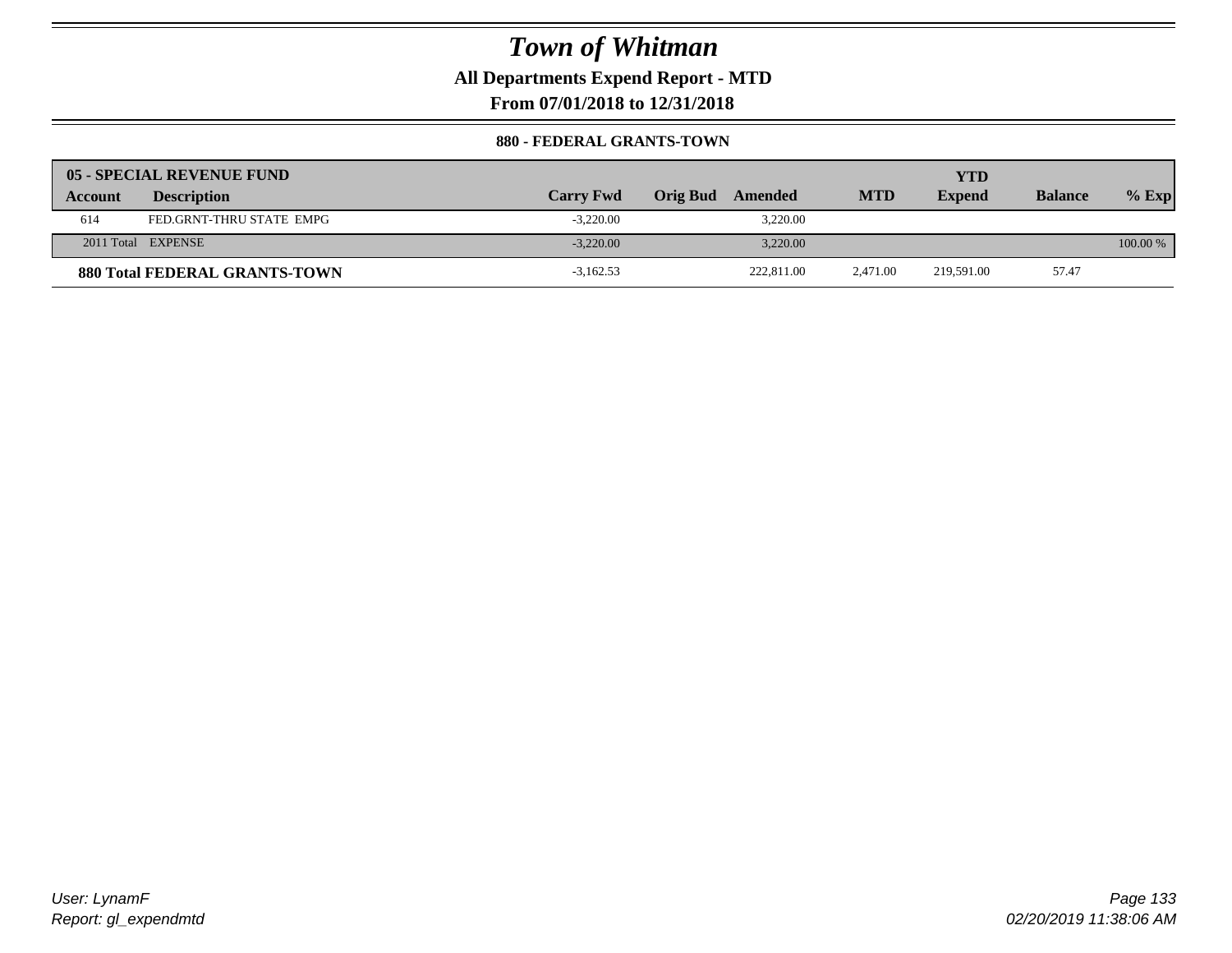**All Departments Expend Report - MTD**

**From 07/01/2018 to 12/31/2018**

#### **881 - FEDERAL REVENUE DIRECT**

|                | <b>05 - SPECIAL REVENUE FUND</b>        |                  |                  |            | YTD           |                |          |
|----------------|-----------------------------------------|------------------|------------------|------------|---------------|----------------|----------|
| <b>Account</b> | <b>Description</b>                      | <b>Carry Fwd</b> | Orig Bud Amended | <b>MTD</b> | <b>Expend</b> | <b>Balance</b> | $%$ Exp  |
| 086            | FED.EQUIT.SHARING FNDS-DEPT.OF JUSTICE  |                  |                  |            |               |                |          |
|                | 2002 Total EXPENSE                      |                  |                  |            |               |                | 100.00 % |
|                | <b>881 Total FEDERAL REVENUE DIRECT</b> |                  |                  |            |               |                |          |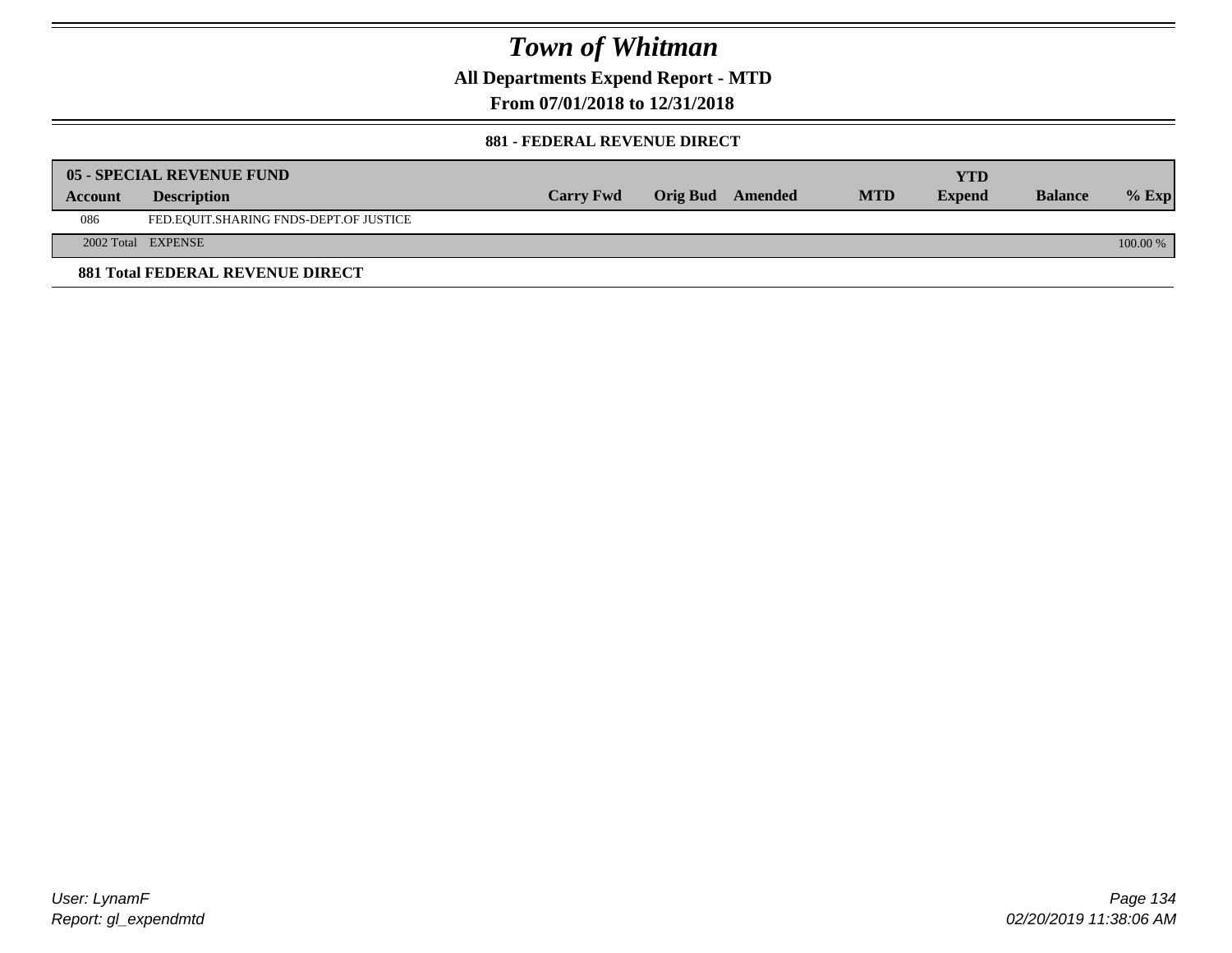**All Departments Expend Report - MTD**

**From 07/01/2018 to 12/31/2018**

#### **882 - STATE GRANTS-TOWN**

|                | <b>05 - SPECIAL REVENUE FUND</b>  |                  |                         |            | <b>YTD</b>    |                |            |
|----------------|-----------------------------------|------------------|-------------------------|------------|---------------|----------------|------------|
| <b>Account</b> | <b>Description</b>                | <b>Carry Fwd</b> | <b>Orig Bud</b> Amended | <b>MTD</b> | <b>Expend</b> | <b>Balance</b> | $%$ Exp    |
| 061            | STATE MANDATE - POLLING HOURS     | 24,402.85        | 2,198.00                |            | 20,300.00     | 6,300.85       |            |
|                | 2000 Total EXPENSE                | 24,402.85        | 2,198.00                |            | 20,300.00     | 6,300.85       | 76.31 %    |
| 069            | <b>CHAPTER 90</b>                 |                  |                         |            |               |                |            |
| 070            | <b>CHAPTER 811</b>                |                  |                         |            |               |                |            |
|                | 2001 Total EXPENSE                |                  |                         |            |               |                | 100.00 %   |
| 065            | WHITMAN CULTURAL COUNCIL          | 4,580.67         | 1.44                    | 350.00     | 4,295.00      | 287.11         |            |
|                | 2002 Total EXPENSE                | 4,580.67         | 1.44                    | 350.00     | 4,295.00      | 287.11         | 93.73 %    |
| 073            | LIB. INCENTIVE/MUN. EQUAL.        | 47.94            |                         | 80.00      | 532.94        | $-485.00$      |            |
|                | 2003 Total EXPENSE                | 47.94            |                         | 80.00      | 532.94        | $-485.00$      | 1,111.68 % |
| 074            | C.O.A.SERV.INCENT.GR(ELDER AFF    |                  |                         |            |               |                |            |
| 076            | SENIOR CIT.FORMULA GRANT          | 14,161.03        |                         | 438.34     | 4,475.77      | 9,685.26       |            |
| 197            | <b>OCES NUTRITION GRANT</b>       | 2,330.87         |                         |            |               | 2,330.87       |            |
|                | 2004 Total EXPENSE                | 16,491.90        |                         | 438.34     | 4,475.77      | 12,016.13      | 27.13 %    |
| 077            | D.A.R.E.                          |                  |                         |            |               |                |            |
| 078            | <b>BULLET-PROOF VESTS</b>         |                  |                         |            |               |                |            |
| 079            | CCJ-POLICE PUBLIC SFTY.EQUIP.     |                  |                         |            |               |                |            |
| 082            | <b>COMMUNITY POLICING</b>         |                  |                         |            |               |                |            |
| 083            | GOV.ALLIANCE AGAINST DRUGS        |                  |                         |            |               |                |            |
|                | 2005 Total EXPENSE                |                  |                         |            |               |                | 100.00 %   |
| 085            | WPAT TITLE 5 PROGRAM              | 12,304.78        |                         |            |               | 12,304.78      |            |
| 194            | SP.REV.WPAT TITLE 5 PROG.LOAN     | 5.00             |                         |            |               | 5.00           |            |
| 325            | ST.GRANT - B.O.H. PHEP FUNDS      | 2,152.57         | 745.36                  | 90.98      | 545.88        | 2,352.05       |            |
| 326            | ST.GRANT - B.O.H. PHER 3          |                  |                         |            |               |                |            |
| 329            | ST.GR.LOCAL PUB.HLTH.MINI GR.2013 |                  |                         |            |               |                |            |
|                | 2006 Total EXPENSE                | 14,462.35        | 745.36                  | 90.98      | 545.88        | 14,661.83      | 3.58 %     |
| 087            | MHC-HISTORICAL PROPERTIES         |                  |                         |            |               |                |            |
| 198            | CIVIL WAR MONUMENT                |                  |                         |            |               |                |            |
|                | 2007 Total EXPENSE                |                  |                         |            |               |                | 100.00 %   |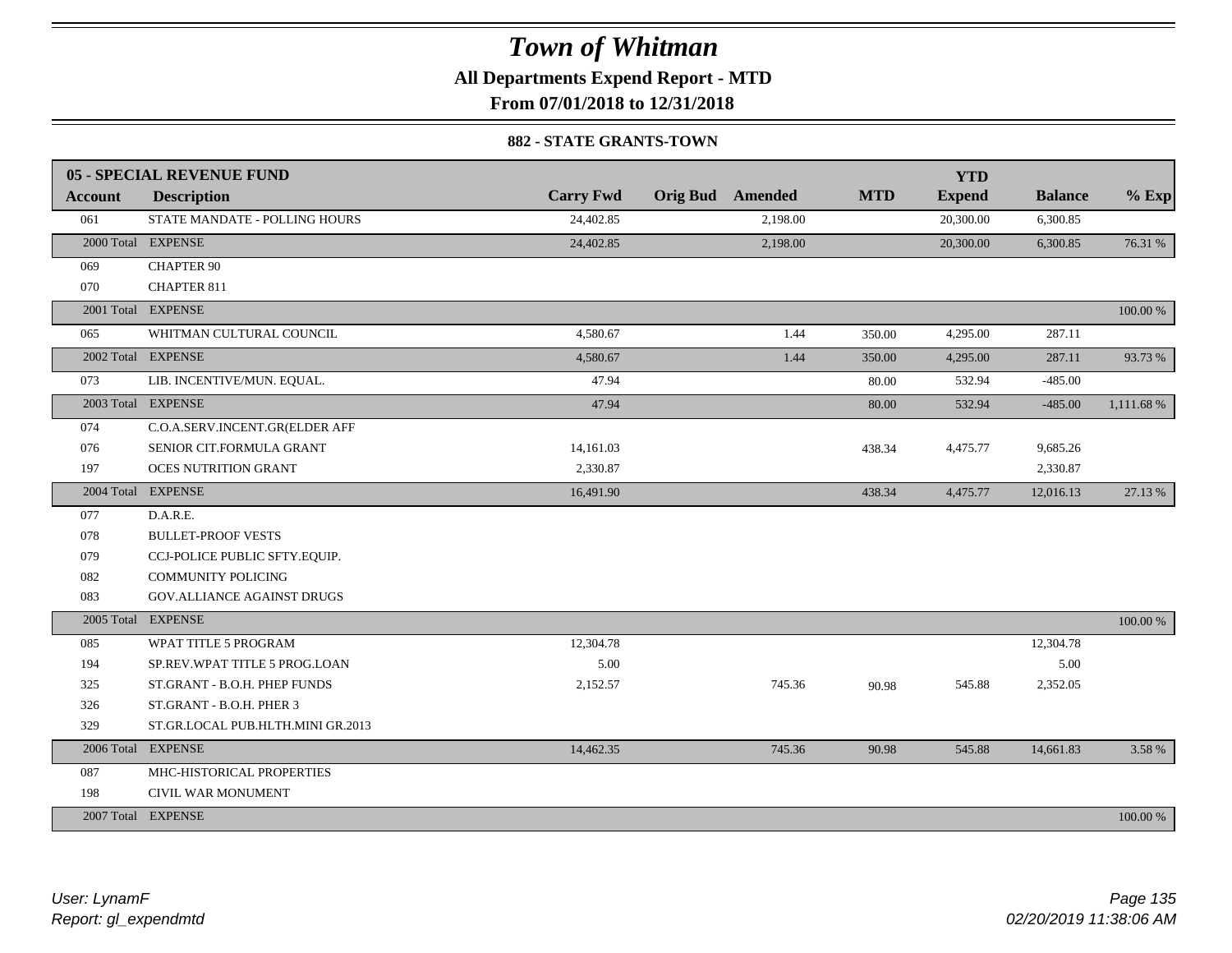**All Departments Expend Report - MTD**

**From 07/01/2018 to 12/31/2018**

#### **882 - STATE GRANTS-TOWN**

|         | 05 - SPECIAL REVENUE FUND          |                  |                         |            | <b>YTD</b>    |                |          |
|---------|------------------------------------|------------------|-------------------------|------------|---------------|----------------|----------|
| Account | <b>Description</b>                 | <b>Carry Fwd</b> | <b>Orig Bud</b> Amended | <b>MTD</b> | <b>Expend</b> | <b>Balance</b> | $%$ Exp  |
| 089     | FIRE DEPT. S.A.F.E. GRANT          | 2,208.41         |                         | 172.35     | 2,050.96      | 157.45         |          |
| 189     | ST.GRANT-CCJ-FIRE EQUIPMENT        |                  |                         |            |               |                |          |
|         | 2008 Total EXPENSE                 | 2,208.41         |                         | 172.35     | 2,050.96      | 157.45         | 92.87 %  |
| 190     | ST.GR-GREEN COMMUNITIES-ENRGY GR.  | 80.00            | 62,500.00               | 15,427.00  | 15,427.00     | 47,153.00      |          |
| 191     | SUST.MAT.RECYC.GR.- CARTS          | 3,850.00         | 5,400.00                |            | 1,360.02      | 7,889.98       |          |
| 192     | COMM.COMPACT-WAGE &CLASS STUDY     |                  |                         |            |               |                |          |
| 193     | COMM.COMPACT--SOLAR DEVELPMENT     | 9,520.00         |                         |            | 600.00        | 8,920.00       |          |
| 199     | COMM.COMPACT-MFG.SITE DEVELOPMENT  | 5,260.00         |                         |            |               | 5,260.00       |          |
| 345     | ST.GR-COMM COMPACT BUDGET DOCUMENT |                  | 10,000.00               |            |               | 10,000.00      |          |
| 346     | ST.GR.-COMM COMPACT CAP IMP PLAN   |                  | 20,000.00               |            |               | 20,000.00      |          |
| 347     | ST.GR.-COMM COMPACT IT GRANT       |                  | 199,601.00              |            |               | 199,601.00     |          |
| 348     | ST.GR.-MASS DOER META GRANT        |                  | 1,029.96                | 1,029.98   | 1,029.98      | $-0.02$        |          |
|         | 2009 Total EXPENSE                 | 18,710.00        | 298,530.96              | 16,456.98  | 18,417.00     | 298,823.96     | 5.80 %   |
| 195     | PLYM.CNTY.GRNT.OPER.SAFE PROM      |                  |                         |            |               |                |          |
|         | 2010 Total EXPENSE                 |                  |                         |            |               |                | 100.00 % |
| 196     | FIRE-PUBLIC SAFETY EQUIPMENT       |                  |                         |            |               |                |          |
|         | 2011 Total EXPENSE                 |                  |                         |            |               |                | 100.00 % |
| 201     | ST.GRANT - FIREFIGHTING EQUIPM     |                  |                         |            |               |                |          |
|         | 2013 Total EXPENSE                 |                  |                         |            |               |                | 100.00 % |
| 202     | ST.GRANT-HOMELAND SECURITY         |                  |                         |            |               |                |          |
| 203     | MDPH-AMB.TASK FORCE GRANT          |                  |                         |            |               |                |          |
|         | 2014 Total EXPENSE                 |                  |                         |            |               |                | 100.00 % |
| 225     | ST.GR.MA.HIST.PRES.PARK LIGHT.     |                  |                         |            |               |                |          |
|         | 2015 Total EXPENSE                 |                  |                         |            |               |                | 100.00 % |
| 227     | ST.GRANT-MC/VFA EMA GRANT          |                  |                         |            |               |                |          |
|         | 2016 Total EXPENSE                 |                  |                         |            |               |                | 100.00 % |
|         | <b>882 Total STATE GRANTS-TOWN</b> | 80,904.12        | 301,475.76              | 17,588.65  | 50,617.55     | 331,762.33     |          |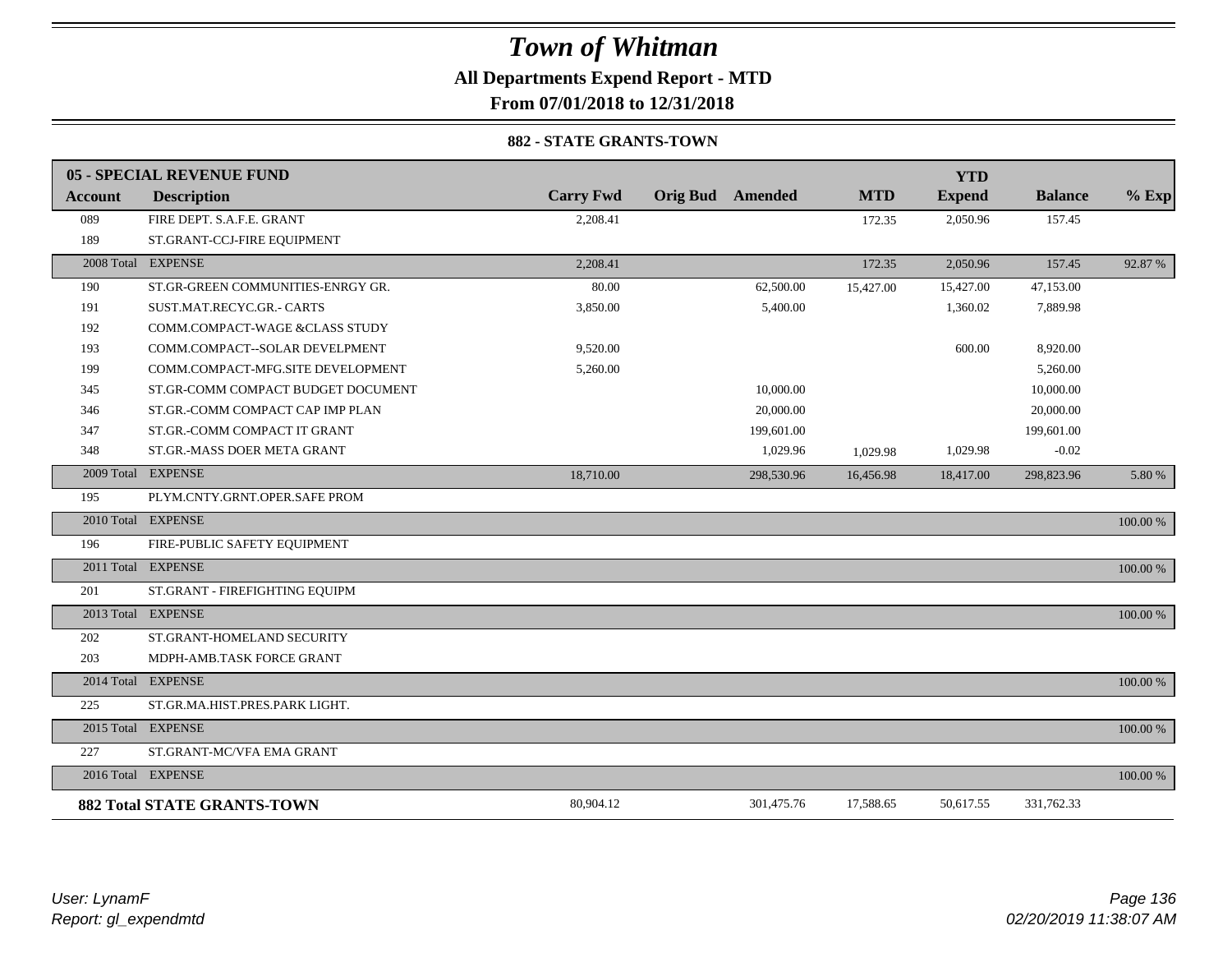### **All Departments Expend Report - MTD**

### **From 07/01/2018 to 12/31/2018**

#### **895 - GIFTS**

|            | <b>05 - SPECIAL REVENUE FUND</b> |                  |                         |          |            | <b>YTD</b>    |                |            |
|------------|----------------------------------|------------------|-------------------------|----------|------------|---------------|----------------|------------|
| Account    | <b>Description</b>               | <b>Carry Fwd</b> | <b>Orig Bud</b> Amended |          | <b>MTD</b> | <b>Expend</b> | <b>Balance</b> | $%$ Exp    |
| 100        | GIFT-COUNCIL ON AGING            | 23,544.43        |                         | 312.00   | 500.00     | 1,425.00      | 22,431.43      |            |
|            | 2000 Total EXPENSE               | 23,544.43        |                         | 312.00   | 500.00     | 1,425.00      | 22,431.43      | 5.97%      |
| 101        | GIFT-RECREATION-POOL             | 26.28            |                         |          |            |               | 26.28          |            |
|            | 2001 Total EXPENSE               | 26.28            |                         |          |            |               | 26.28          | 0.00 %     |
| 102        | <b>GIFT-TOWN HALL</b>            | 0.36             |                         |          |            |               | 0.36           |            |
|            | 2003 Total EXPENSE               | 0.36             |                         |          |            |               | 0.36           | $0.00 \%$  |
| 103        | <b>GIFTS-DARE PROGRAM</b>        |                  |                         |          |            |               |                |            |
|            | 2004 Total EXPENSE               |                  |                         |          |            |               |                | 100.00 %   |
| 108        | <b>GIFT-FIRE DEPT</b>            | 1,136.77         |                         | 275.00   |            | 461.97        | 949.80         |            |
| 256        | GIFT-EMERGENCY MANAGEMENT        | 615.36           |                         |          |            | 79.60         | 535.76         |            |
|            | 2005 Total EXPENSE               | 1,752.13         |                         | 275.00   |            | 541.57        | 1,485.56       | 26.71 %    |
| 104        | GIFT-RECREATION COMMISSION       | 20.45            |                         |          |            |               | 20.45          |            |
|            | 2006 Total EXPENSE               | 20.45            |                         |          |            |               | 20.45          | $0.00\%$   |
| 098        | GIFT-GOLD STAR SIGN PROJECT      | 788.27           |                         |          |            | 205.50        | 582.77         |            |
| 105        | GIFT-HISTORICAL COMMISSION       | 289.52           |                         | 200.00   |            |               | 489.52         |            |
|            | 2007 Total EXPENSE               | 1,077.79         |                         | 200.00   |            | 205.50        | 1,072.29       | 16.08%     |
| 107        | <b>GIFT-LEARN NOT TO BURN</b>    |                  |                         |          |            |               |                |            |
|            | 2008 Total EXPENSE               |                  |                         |          |            |               |                | 100.00 %   |
| 160        | GIFT-DARE, CLASSROOM EDUCATION   | 7,218.48         |                         | 5,000.00 | 350.00     | 4,086.77      | 8,131.71       |            |
| 208        | POLICE DEPT.LOJACK GIFT ACCT.    | 1,060.00         |                         |          |            |               | 1,060.00       |            |
| 238        | GIFT-POLICE DEPT.                | 100.00           |                         |          |            |               | 100.00         |            |
| 2009 Total | <b>EXPENSE</b>                   | 8,378.48         |                         | 5,000.00 | 350.00     | 4,086.77      | 9,291.71       | 30.54 %    |
| 161        | <b>GIFT-YOUTH CENTER</b>         | 39.66            |                         |          |            |               | 39.66          |            |
|            | 2010 Total EXPENSE               | 39.66            |                         |          |            |               | 39.66          | $0.00\,\%$ |
| 162        | GIFT-SMALL ANIMAL CONTROL        | 7,197.04         |                         | 6,707.11 | 594.00     | 877.30        | 13,026.85      |            |
| 185        | GIFT-SMALL ANIMAL CONT.-CAT US   |                  |                         |          |            |               |                |            |
|            | 2011 Total EXPENSE               | 7,197.04         |                         | 6,707.11 | 594.00     | 877.30        | 13,026.85      | 6.30 %     |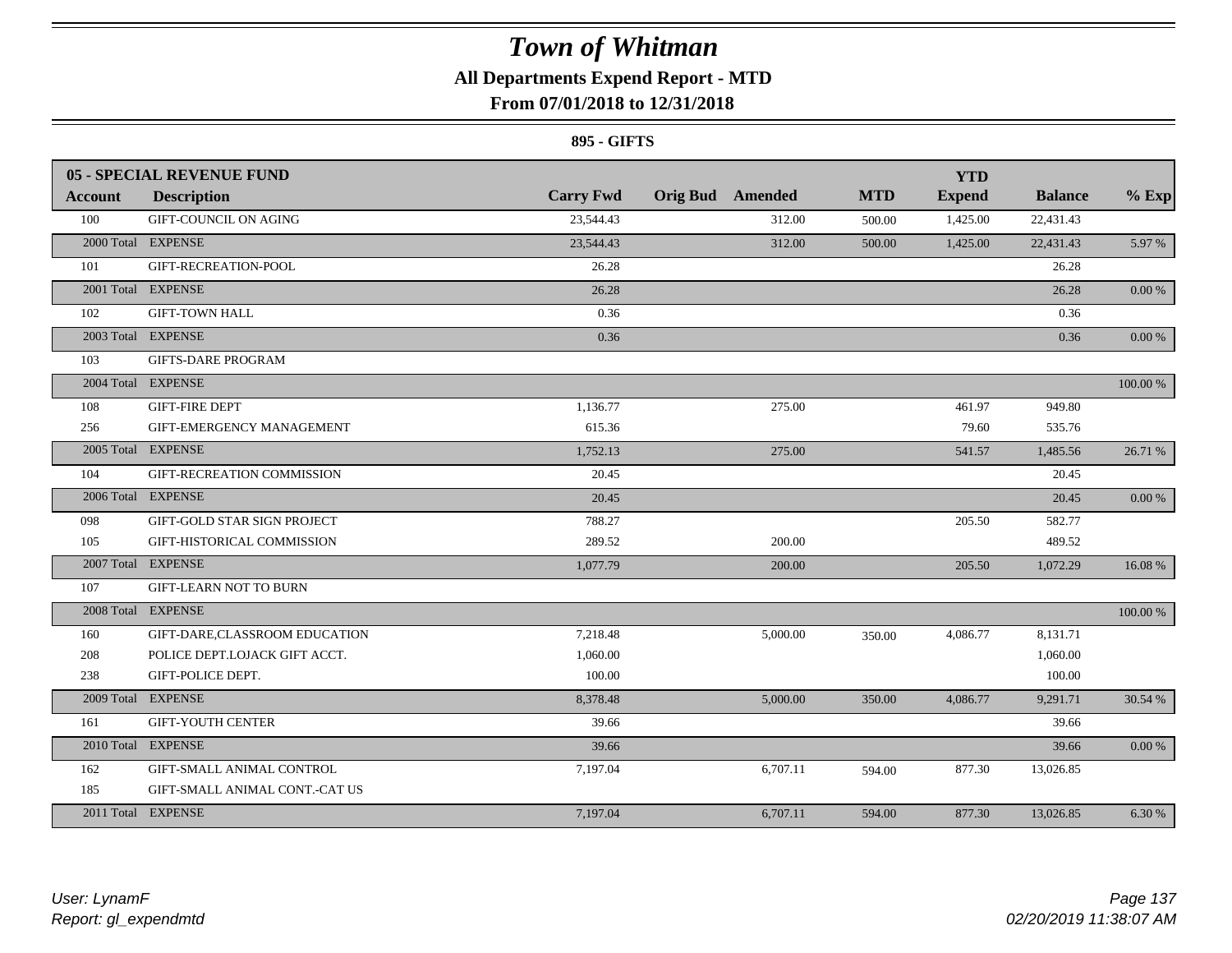### **All Departments Expend Report - MTD**

### **From 07/01/2018 to 12/31/2018**

#### **895 - GIFTS**

|                        | 05 - SPECIAL REVENUE FUND             |                  |                 |              |            | <b>YTD</b>    |                |          |
|------------------------|---------------------------------------|------------------|-----------------|--------------|------------|---------------|----------------|----------|
| <b>Account</b>         | <b>Description</b>                    | <b>Carry Fwd</b> | <b>Orig Bud</b> | Amended      | <b>MTD</b> | <b>Expend</b> | <b>Balance</b> | $%$ Exp  |
| 163                    | GIFT-PLAYGROUND RESTORATION           | 1.477.01         |                 |              |            | 1.477.01      |                |          |
|                        | 2013 Total EXPENSE                    | 1,477.01         |                 |              |            | 1,477.01      |                | 100.00 % |
| 106                    | <b>GIFT-LIBRARY GIFT FUND</b>         | 1,392.80         |                 | 1,790.48     | 210.76     | 1,789.12      | 1,394.16       |          |
| 166                    | <b>GIFT-LIBRARY LARGE PRINT BOOKS</b> |                  |                 |              |            |               |                |          |
|                        | 2014 Total EXPENSE                    | 1,392.80         |                 | 1,790.48     | 210.76     | 1,789.12      | 1,394.16       | 56.20 %  |
| 164                    | GIFT-RECREATION-BASKETBALL            |                  |                 |              |            |               |                |          |
|                        | 2015 Total EXPENSE                    |                  |                 |              |            |               |                | 100.00 % |
| 165                    | GIFT-R.ROSEN-POOL & BASKETBALL        |                  |                 |              |            |               |                |          |
|                        | 2016 Total EXPENSE                    |                  |                 |              |            |               |                | 100.00 % |
| 168                    | GIFT - NESTLE PLAYGROUND ACCT.        |                  |                 |              |            |               |                |          |
|                        | 2017 Total EXPENSE                    |                  |                 |              |            |               |                | 100.00 % |
| 109                    | GIFT-CONSERVATION COMMISSION          | 1,388.74         |                 | 1,000.00     |            |               | 2,388.74       |          |
| 205                    | <b>GIFT - PARK RESTORATION</b>        | 25.00            |                 |              |            |               | 25.00          |          |
|                        | 2018 Total EXPENSE                    | 1,413.74         |                 | 1,000.00     |            |               | 2,413.74       | 0.00 %   |
| 224                    | <b>GIFT - CULTURAL COUNCIL</b>        | 2.041.71         |                 |              |            | 690.00        | 1,351.71       |          |
|                        | 2019 Total EXPENSE                    | 2,041.71         |                 |              |            | 690.00        | 1,351.71       | 33.79 %  |
| 233                    | GIFT - PUB.LIB.MTCHG.INCENT.GR        | 142.41           |                 |              |            |               | 142.41         |          |
|                        | 2020 Total EXPENSE                    | 142.41           |                 |              |            |               | 142.41         | 0.00 %   |
| 235                    | GIFT - FIRE / HARVARD PILG. HEALTH    |                  |                 |              |            |               |                |          |
|                        | 2021 Total EXPENSE                    |                  |                 |              |            |               |                | 100.00 % |
| <b>895 Total GIFTS</b> |                                       | 48,504.29        |                 | 15,284.59    | 1,654.76   | 11,092.27     | 52,696.61      |          |
|                        | <b>05 Total SPECIAL REVENUE FUND</b>  | 293,956.74       |                 | 2,218,392.27 | 24,453.43  | 1,985,985.98  | 526,363.03     |          |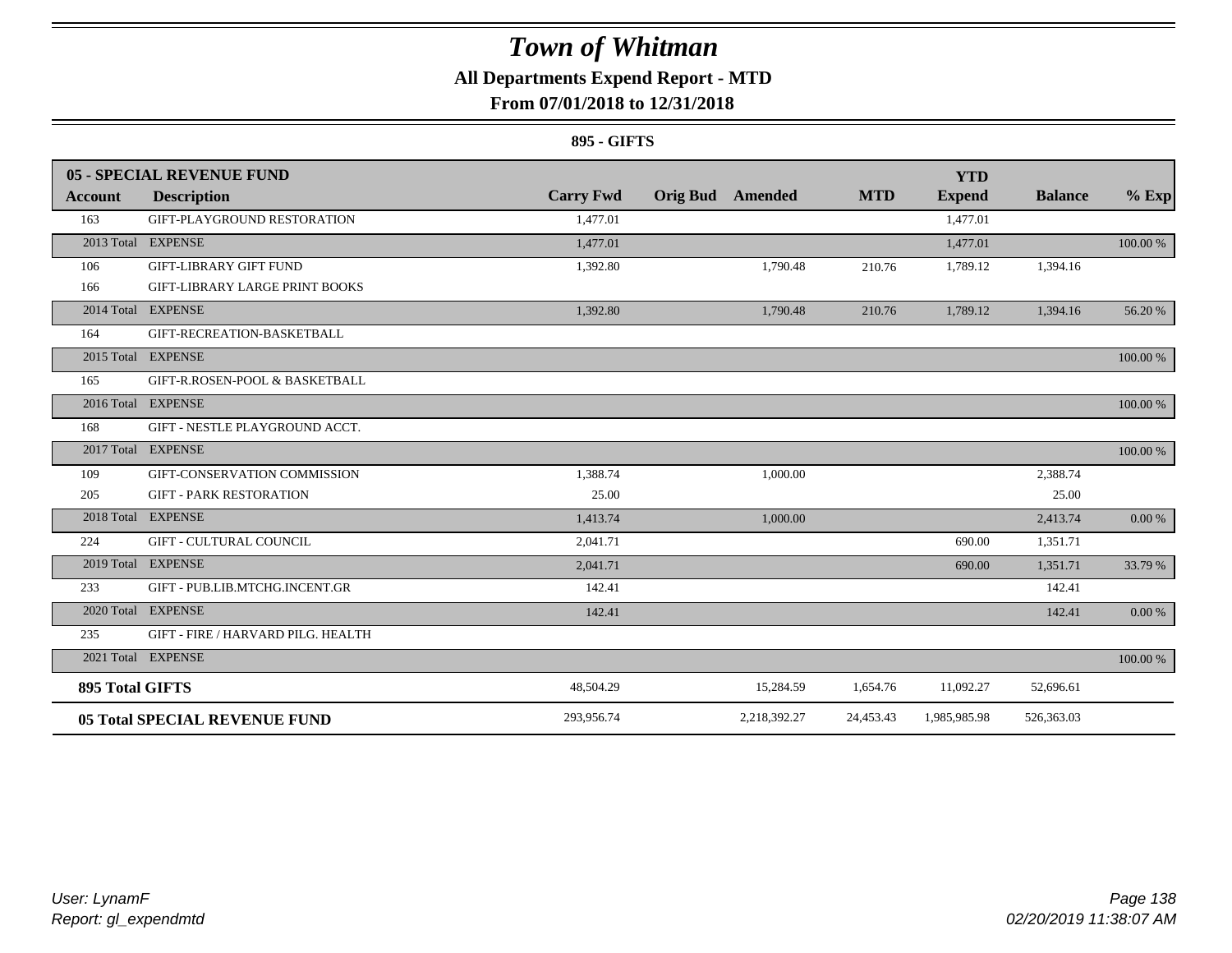**All Departments Expend Report - MTD**

### **From 07/01/2018 to 12/31/2018**

#### **710 - RETIREMENT OF DEBT**

|         | <b>06 - CAPITAL PROJECTS FUND</b>     |                  |                  |            | YTD           |                |            |
|---------|---------------------------------------|------------------|------------------|------------|---------------|----------------|------------|
| Account | <b>Description</b>                    | <b>Carry Fwd</b> | Orig Bud Amended | <b>MTD</b> | <b>Expend</b> | <b>Balance</b> | $%$ Exp    |
| 922     | <b>MAT.PRIN.-BANS-TH/POL/FIRE STA</b> |                  |                  |            |               |                |            |
|         | 2001 Total EXPENSE                    |                  |                  |            |               |                | $100.00\%$ |
|         | 710 Total RETIREMENT OF DEBT          |                  |                  |            |               |                |            |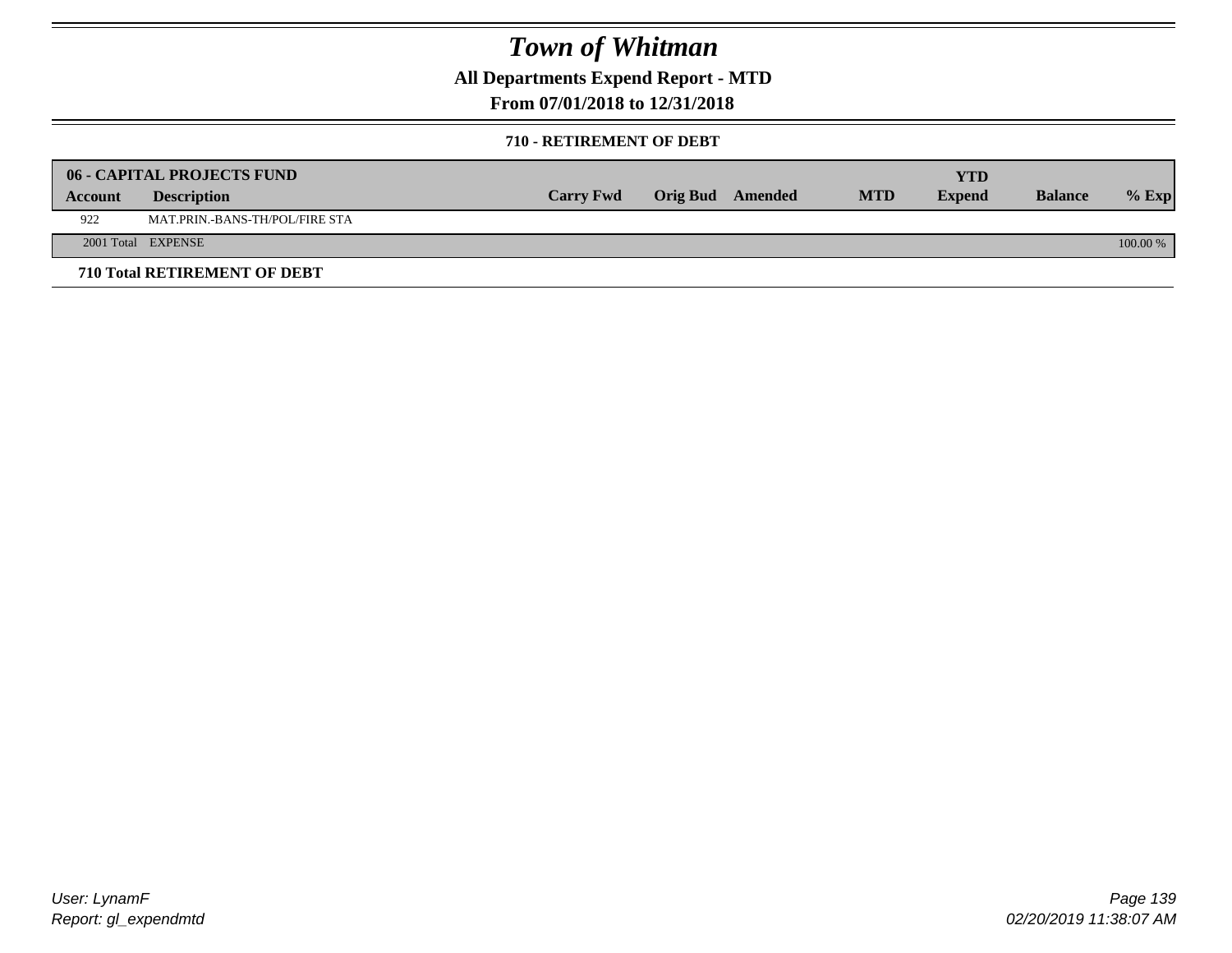### **All Departments Expend Report - MTD**

### **From 07/01/2018 to 12/31/2018**

#### **930 - CAPITAL PROJECTS**

|                | 06 - CAPITAL PROJECTS FUND                   |                  |                 |         |            | <b>YTD</b>    |                |          |
|----------------|----------------------------------------------|------------------|-----------------|---------|------------|---------------|----------------|----------|
| <b>Account</b> | <b>Description</b>                           | <b>Carry Fwd</b> | <b>Orig Bud</b> | Amended | <b>MTD</b> | <b>Expend</b> | <b>Balance</b> | $%$ Exp  |
| 832            | PROJECT MANAGEMENT SERVICES                  |                  |                 |         |            |               |                |          |
| 833            | <b>EQUIPMENT &amp; FURNISHINGS</b>           |                  |                 |         |            |               |                |          |
| 834            | <b>ISSUANCE COSTS</b>                        |                  |                 |         |            |               |                |          |
| 835            | CAP.PROJ.-BUDGET ONLY                        |                  |                 |         |            |               |                |          |
| 836            | <b>FIRE STATION</b>                          |                  |                 |         |            |               |                |          |
| 837            | TOWN HALL - AIR CONDITIONING                 |                  |                 |         |            |               |                |          |
| 839            | POLICE STATION                               |                  |                 |         |            |               |                |          |
| 4510 Total     | ART23ATM5/18DEPTHEADERPKGSFORP&FWEBSITE      |                  |                 |         |            |               |                | 100.00 % |
| 837            | TOWN HALL - AIR CONDITIONING                 |                  |                 |         |            |               |                |          |
| 4511 Total     | ART25ATM5/18PCH/INSTALL6SURVEILCAMARAS       |                  |                 |         |            |               |                | 100.00 % |
| 837            | TOWN HALL - AIR CONDITIONING                 | 39,897.53        |                 |         |            |               | 39,897.53      |          |
|                | 4578 Total A.1 STM1/12/15 AIR COND.TOWN HALL | 39,897.53        |                 |         |            |               | 39,897.53      | 0.00 %   |
| 850            | ADDITIONAL EQUIPMENT                         | 280,000.00       |                 |         | 150,188.00 | 150,188.00    | 129,812.00     |          |
| 4617 Total     | ART 2 STM 5_7_18: PURCHASE & UPDATE STRE     | 280,000.00       |                 |         | 150,188.00 | 150,188.00    | 129,812.00     | 53.63 %  |
|                | 930 Total CAPITAL PROJECTS                   | 319,897.53       |                 |         | 150,188.00 | 150,188.00    | 169,709.53     |          |
|                | 06 Total CAPITAL PROJECTS FUND               | 319,897.53       |                 |         | 150,188.00 | 150,188.00    | 169,709.53     |          |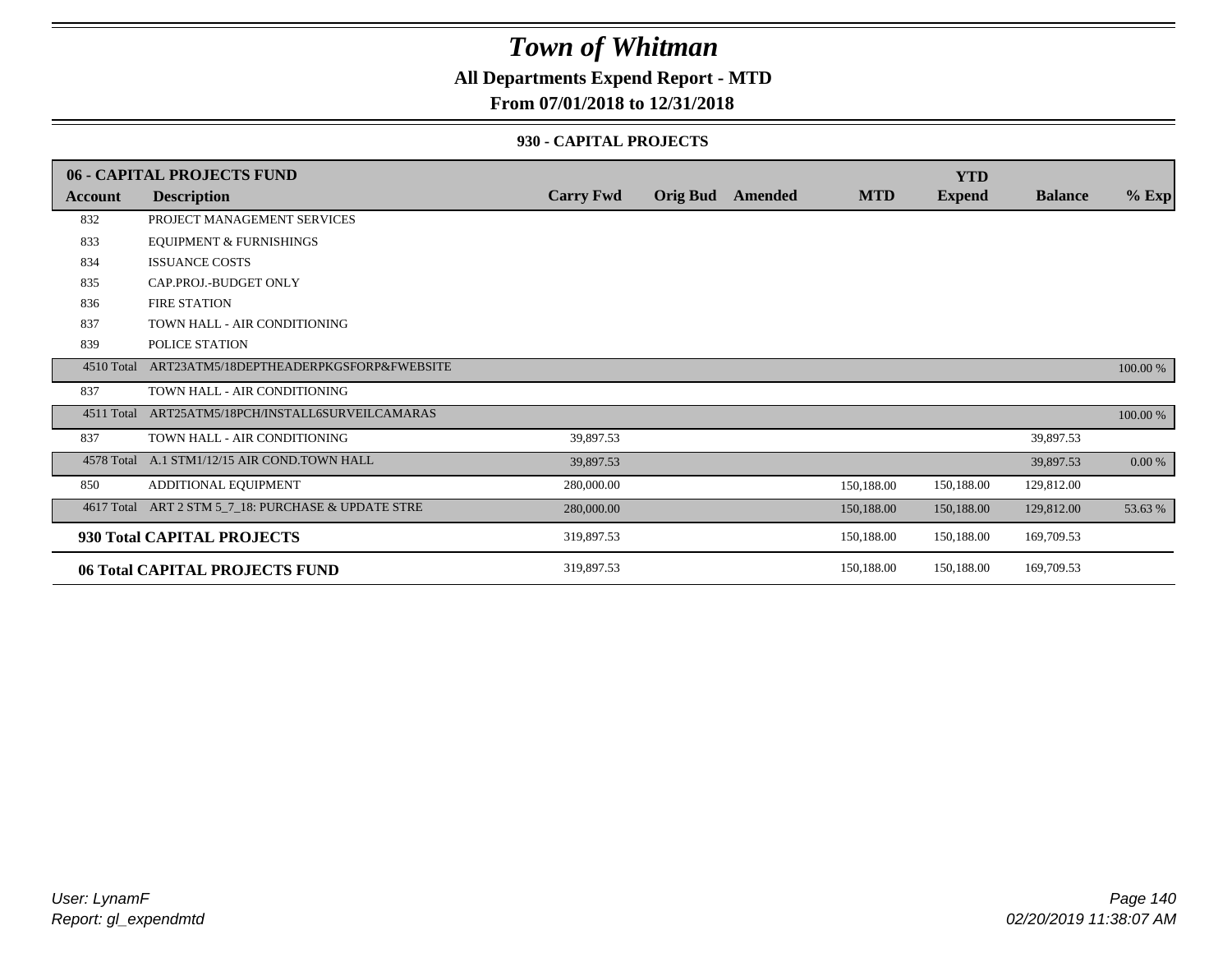**All Departments Expend Report - MTD**

**From 07/01/2018 to 12/31/2018**

#### **403 - DPW - SPECIAL ARTICLES**

|         | 07 - CHAPTER 90 HIGHWAY FUND                        |                  |            |                         |            | <b>YTD</b>    |                |             |
|---------|-----------------------------------------------------|------------------|------------|-------------------------|------------|---------------|----------------|-------------|
| Account | <b>Description</b>                                  | <b>Carry Fwd</b> |            | <b>Orig Bud</b> Amended | <b>MTD</b> | <b>Expend</b> | <b>Balance</b> | $%$ Exp     |
| 069     | <b>CHAPTER 90</b>                                   | 643.15           |            | 0.25                    |            |               | 643.40         |             |
| 070     | <b>CHAPTER 811</b>                                  |                  |            |                         |            |               |                |             |
|         | 2001 Total EXPENSE                                  | 643.15           |            | 0.25                    |            |               | 643.40         | 0.00 %      |
| 999     |                                                     |                  |            |                         |            |               |                |             |
|         | 4504 Total A14ATM 5/15 INSTALL TRAFFIC CNTRL.SIGNAL |                  |            |                         |            |               |                | 100.00 %    |
| 999     |                                                     |                  |            |                         |            |               |                |             |
|         | 4506 Total ART24ATM5/18PCH100REMOTEDSKTOPUSERLICENS |                  |            |                         |            |               |                | 100.00 %    |
| 999     |                                                     |                  |            |                         |            |               |                |             |
|         | 4521 Total WINTER RECOVERY ASSIST.FY15 MDOT         |                  |            |                         |            |               |                | 100.00 %    |
| 999     |                                                     | $-25,123.14$     |            | 25,123.14               |            |               |                |             |
|         | 4522 Total COMPLETE STREETS GRANT -TIER 2           | $-25,123.14$     |            | 25,123.14               |            |               |                | 100.00 %    |
| 999     |                                                     |                  |            |                         |            |               |                |             |
|         | 4525 Total A.25ATM5/13CONSTRUCT STS&SIDEWKS         |                  |            |                         |            |               |                | $100.00~\%$ |
| 999     |                                                     |                  |            |                         |            |               |                |             |
|         | 4529 Total A31ATM 5/17CH90 REPAIR STS.& S/WALKS     |                  |            |                         |            |               |                | 100.00 %    |
| 999     |                                                     |                  |            |                         |            |               |                |             |
|         | 4531 Total A13 ATM 5/15 CH90 REPAIR STS.& S/WALKS   |                  |            |                         |            |               |                | 100.00 %    |
| 999     |                                                     | 34,045.61        |            |                         |            |               | 34,045.61      |             |
|         | 4533 Total A.32ATM5/16 CH90 PUR.6 WHEEL DMP.TRK.    | 34,045.61        |            |                         |            |               | 34,045.61      | $0.00\ \%$  |
| 999     |                                                     |                  |            |                         |            |               |                |             |
|         | 4534 Total A.3 STM 11/13 CH90 REPAIR STS.& S/WALKS  |                  |            |                         |            |               |                | 100.00 %    |
| 999     |                                                     |                  |            |                         |            |               |                |             |
|         | 4535 Total A24ATM5/10CH90PUR.PRE-MIX HEATER TRAILER |                  |            |                         |            |               |                | 100.00 %    |
| 999     |                                                     |                  |            |                         |            |               |                |             |
|         | 4537 Total A15 ATM 5/15 CH 90 REPAIR STS.& S/WALKS  |                  |            |                         |            |               |                | 100.00 %    |
| 999     |                                                     |                  | 323,364.00 |                         | 16,528.00  | 16,528.00     | 306,836.00     |             |
|         | 4618 Total ART. 10 ATM 5/18 CH 90 REPAIR STS & SIDE |                  | 323,364.00 |                         | 16,528.00  | 16,528.00     | 306,836.00     | 5.11 %      |
|         | <b>403 Total DPW - SPECIAL ARTICLES</b>             | 9,565.62         | 323,364.00 | 25,123.39               | 16,528.00  | 16,528.00     | 341,525.01     |             |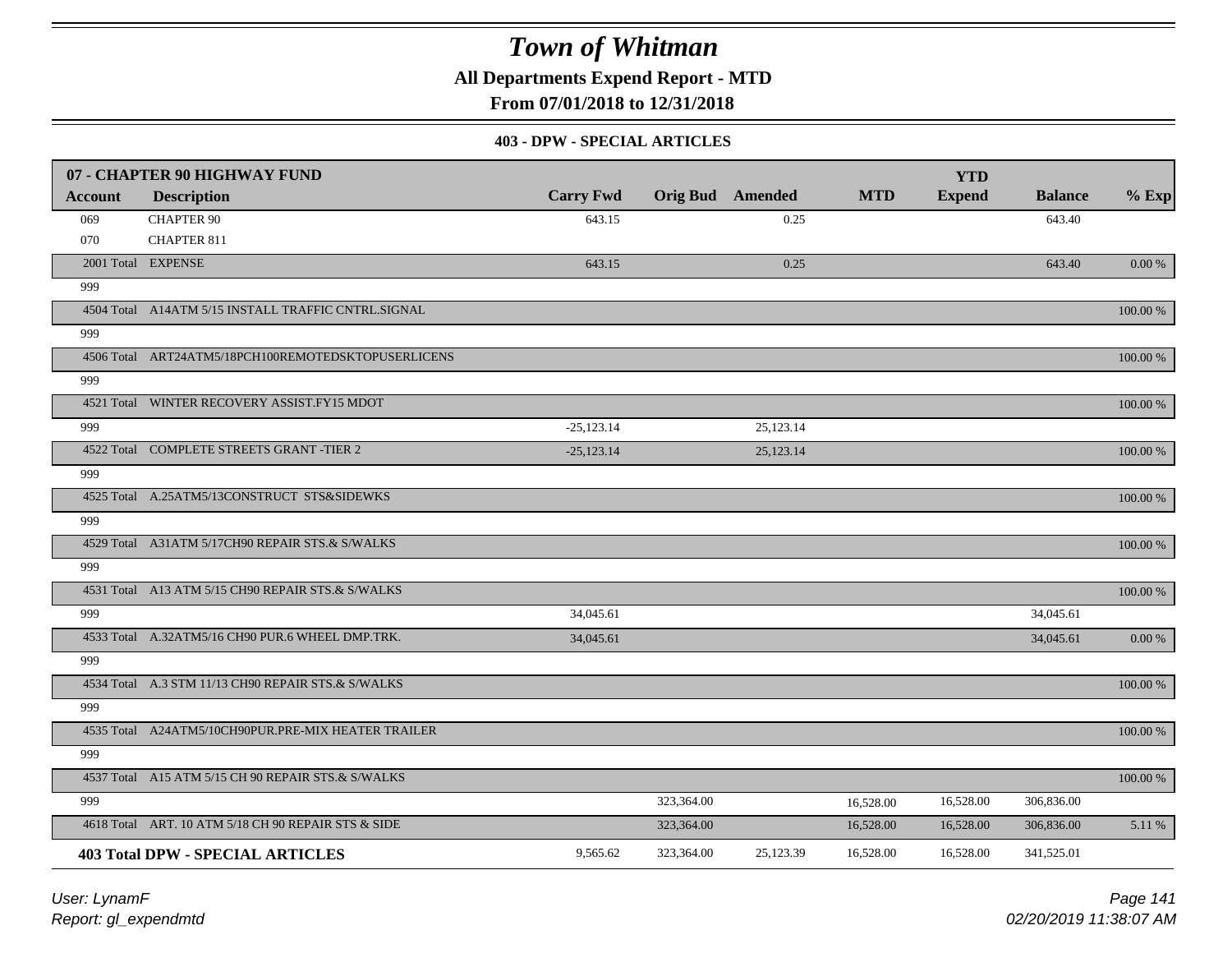**All Departments Expend Report - MTD**

**From 07/01/2018 to 12/31/2018**

#### **403 - DPW - SPECIAL ARTICLES**

| 07 - CHAPTER 90 HIGHWAY FUND         |                  |            |           |            | YTD           |                |         |
|--------------------------------------|------------------|------------|-----------|------------|---------------|----------------|---------|
| <b>Description</b><br><b>Account</b> | <b>Carry Fwd</b> | Orig Bud   | Amended   | <b>MTD</b> | <b>Expend</b> | <b>Balance</b> | $%$ Exp |
| 07 Total CHAPTER 90 HIGHWAY FUND     | 9.565.62         | 323.364.00 | 25,123.39 | 16.528.00  | 16.528.00     | 341,525.01     |         |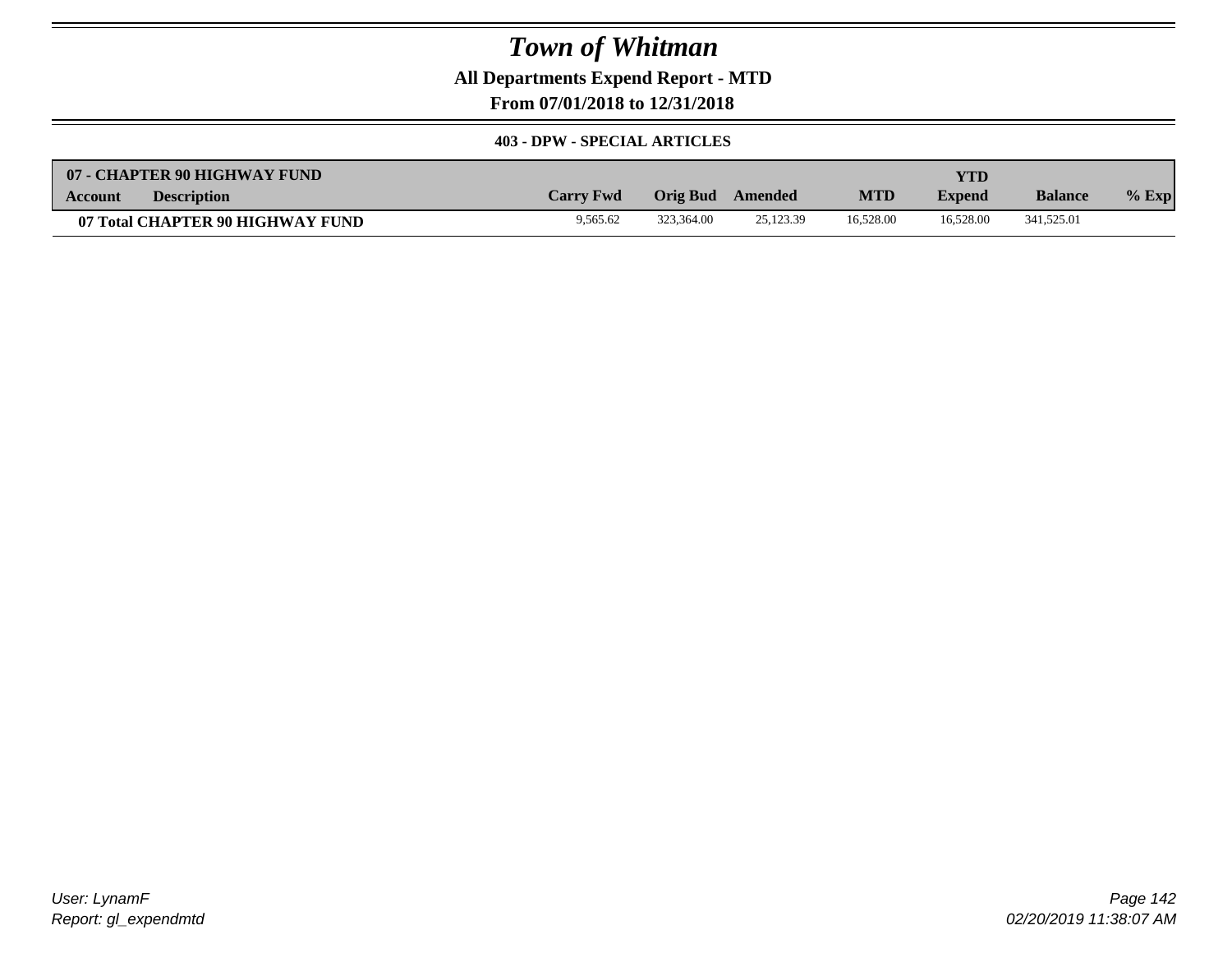### **All Departments Expend Report - MTD**

**From 07/01/2018 to 12/31/2018**

#### **852 - POLICE REVOLVING**

|         | 09 - AGENCY FUND                  |                  |                 |         |            | <b>YTD</b>    |                |            |
|---------|-----------------------------------|------------------|-----------------|---------|------------|---------------|----------------|------------|
| Account | <b>Description</b>                | <b>Carry Fwd</b> | <b>Orig Bud</b> | Amended | <b>MTD</b> | <b>Expend</b> | <b>Balance</b> | $%$ Exp    |
| 007     | <b>REGULAR DETAILS</b>            |                  |                 |         | 25,290.00  | 116,120.00    | $-116,120.00$  |            |
|         | 1000 Total SALARIES               |                  |                 |         | 25,290.00  | 116,120,00    | $-116,120,00$  | $100.00\%$ |
|         | <b>852 Total POLICE REVOLVING</b> |                  |                 |         | 25,290.00  | 116,120.00    | $-116,120.00$  |            |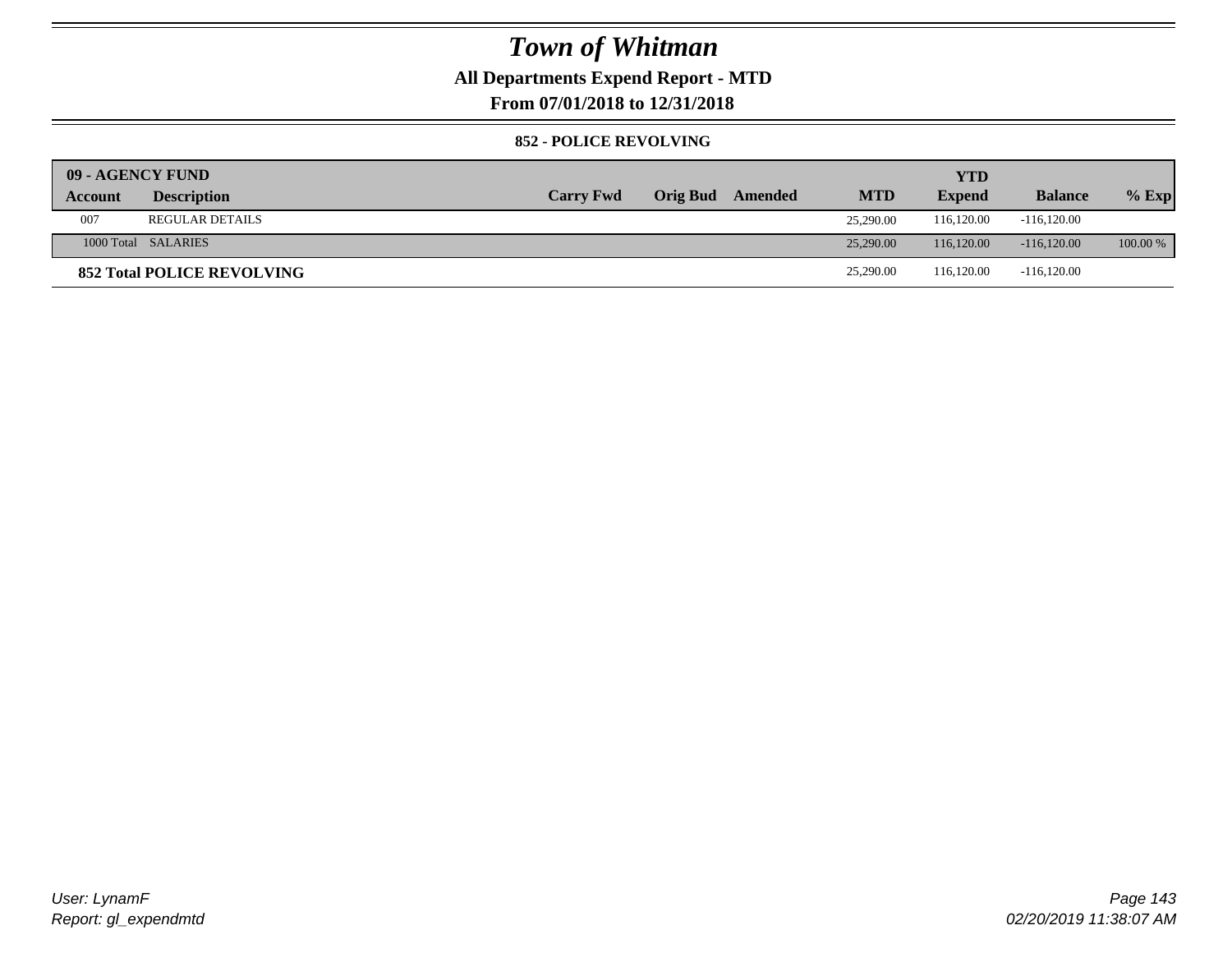**All Departments Expend Report - MTD**

**From 07/01/2018 to 12/31/2018**

#### **853 - PLANNING BOARD REVOLVING CH53G**

| 09 - AGENCY FUND |                                          |                  |                         |            | <b>YTD</b>    |                |             |
|------------------|------------------------------------------|------------------|-------------------------|------------|---------------|----------------|-------------|
| <b>Account</b>   | <b>Description</b>                       | <b>Carry Fwd</b> | <b>Orig Bud</b> Amended | <b>MTD</b> | <b>Expend</b> | <b>Balance</b> | $%$ Exp     |
| 359              | PL.BD.REV.WINDSOR EST.C44S53G            |                  |                         |            |               |                |             |
|                  | 2004 Total EXPENSE                       |                  |                         |            |               |                | 100.00 %    |
| 360              | PL.BD.REV. DANECCA EST.C44S53G           |                  |                         |            |               |                |             |
|                  | 2005 Total EXPENSE                       |                  |                         |            |               |                | 100.00 %    |
| 361              | PL.BD.REV.BUTTERNUT CH44 S53G            |                  |                         |            |               |                |             |
|                  | 2007 Total EXPENSE                       |                  |                         |            |               |                | $100.00~\%$ |
| 362              | PL.BD.REV.OAKDALE FM.I C44S53G           |                  |                         |            |               |                |             |
|                  | 2008 Total EXPENSE                       |                  |                         |            |               |                | 100.00 %    |
| 358              | PLANNG.BD.REV.R.R.AVE.CH44S53G           | 1,324.73         | 0.55                    |            |               | 1,325.28       |             |
|                  | 2009 Total EXPENSE                       | 1,324.73         | 0.55                    |            |               | 1,325.28       | 0.00 %      |
| 365              | PL.BD.RV.VICTORIA EST.CH44S53G           |                  |                         |            |               |                |             |
|                  | 2011 Total EXPENSE                       |                  |                         |            |               |                | $100.00~\%$ |
| 369              | PL.BD.REV.MEADOWBROOK CH44S53G           |                  |                         |            |               |                |             |
|                  | 2016 Total EXPENSE                       |                  |                         |            |               |                | 100.00 %    |
| 370              | PL.BD.RV.CATHERINE RD.CH44S53G           |                  |                         |            |               |                |             |
|                  | 2017 Total EXPENSE                       |                  |                         |            |               |                | 100.00 %    |
| 371              | PL.BD.RV.J.YOUNG EST.CH44S53G            |                  |                         |            |               |                |             |
|                  | 2018 Total EXPENSE                       |                  |                         |            |               |                | 100.00 %    |
| 372              | PL.BD.REV.ERIN ST.EXT.C44S53G            |                  |                         |            |               |                |             |
|                  | 2019 Total EXPENSE                       |                  |                         |            |               |                | 100.00 %    |
| 373              | PL.BD.RV.HIGHLND ST.EX.C44S53G           |                  |                         |            |               |                |             |
|                  | 2020 Total EXPENSE                       |                  |                         |            |               |                | 100.00 %    |
| 357              | PLANNG.BD.REV.HARV.LN.CH44S53G           |                  |                         |            |               |                |             |
|                  | 2021 Total EXPENSE                       |                  |                         |            |               |                | 100.00 %    |
|                  | 853 Total PLANNING BOARD REVOLVING CH53G | 1,324.73         | 0.55                    |            |               | 1,325.28       |             |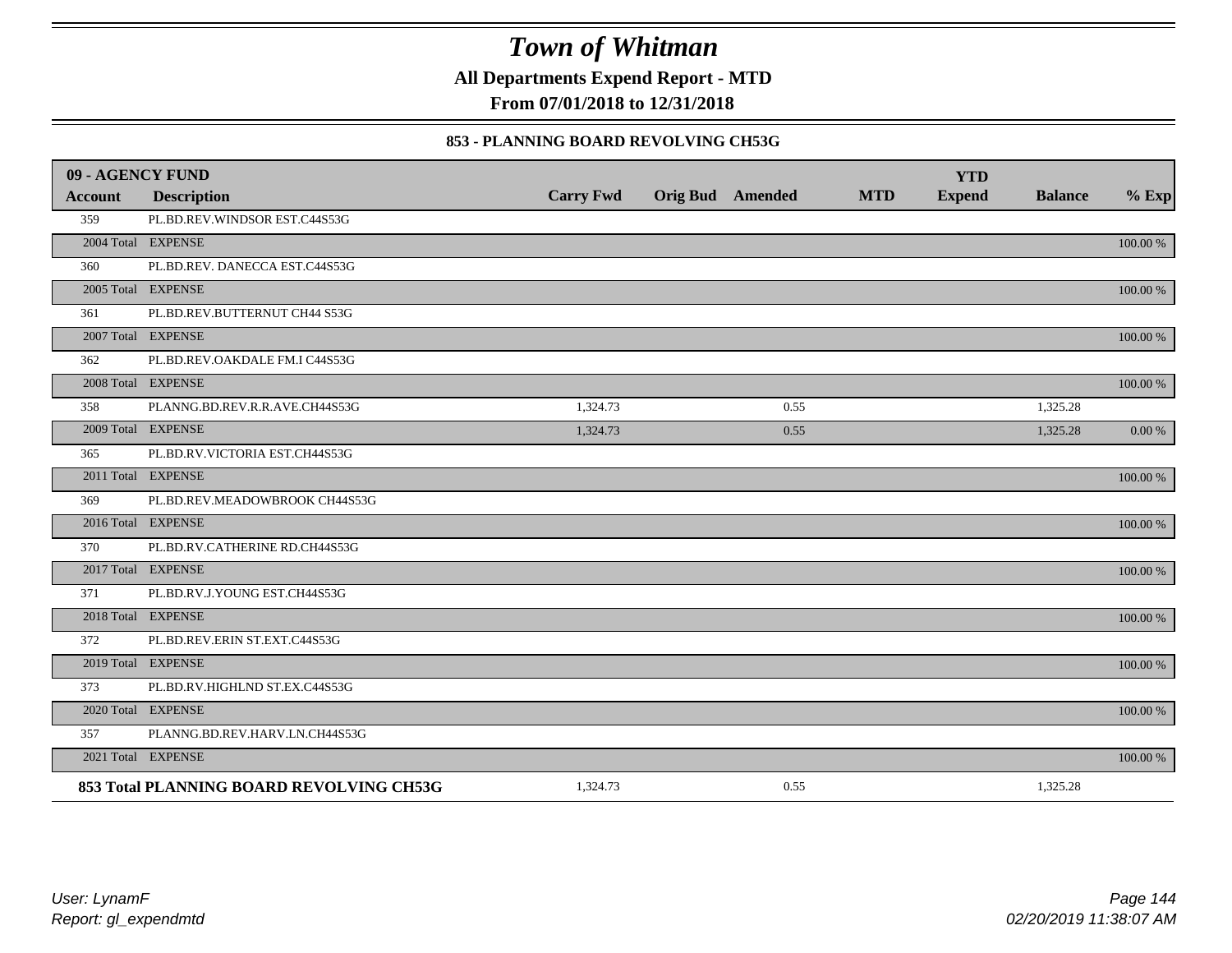**All Departments Expend Report - MTD**

### **From 07/01/2018 to 12/31/2018**

#### **854 - DPW DETAILS**

|         | <b>09 - AGENCY FUND</b> |                  |                         |            | YTD           |                |            |
|---------|-------------------------|------------------|-------------------------|------------|---------------|----------------|------------|
| Account | <b>Description</b>      | <b>Carry Fwd</b> | <b>Orig Bud</b> Amended | <b>MTD</b> | <b>Expend</b> | <b>Balance</b> | $%$ Exp    |
| 007     | REGULAR DETAILS         |                  |                         |            |               |                |            |
|         | 1000 Total SALARIES     |                  |                         |            |               |                | $100.00\%$ |
|         | 854 Total DPW DETAILS   |                  |                         |            |               |                |            |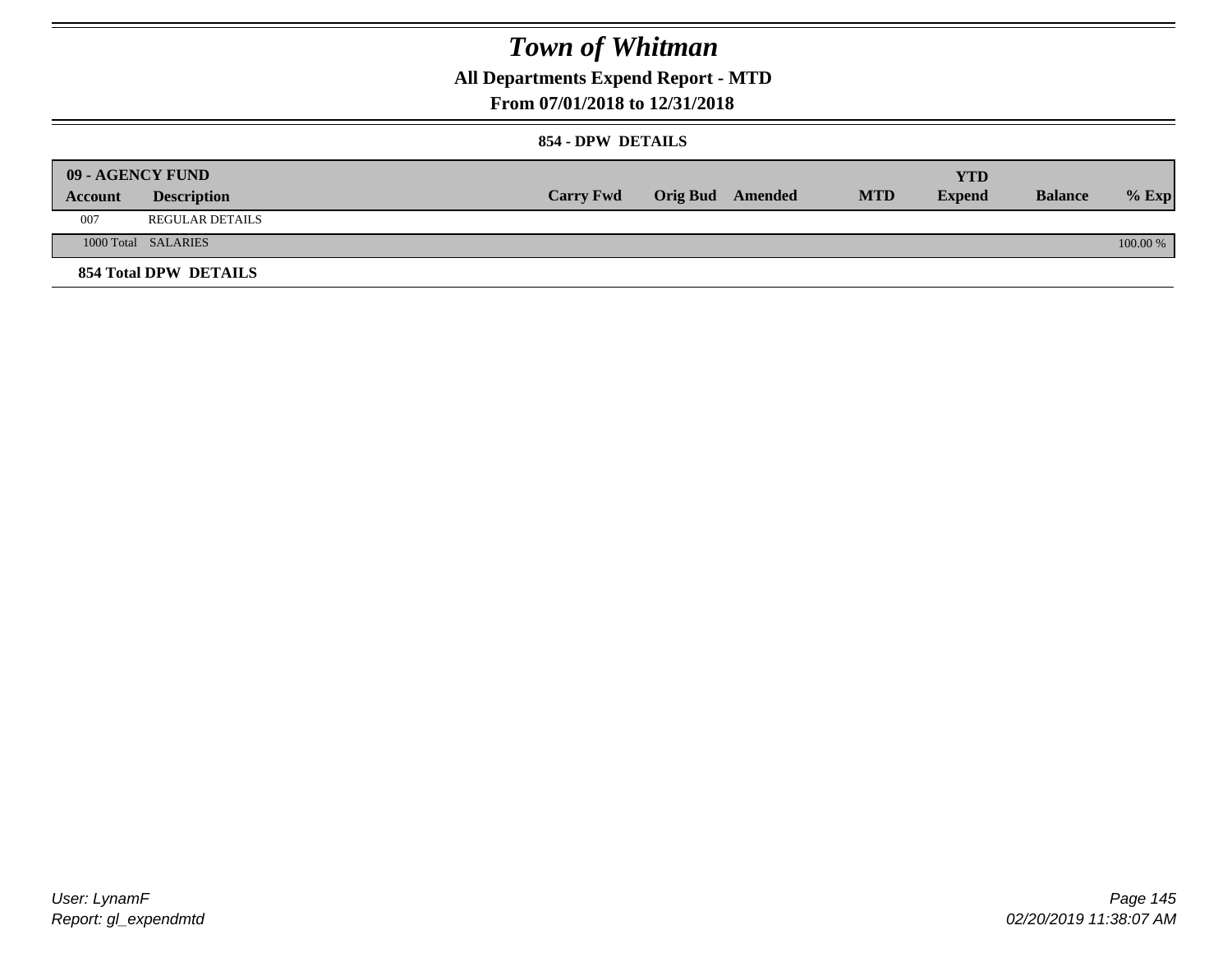## **All Departments Expend Report - MTD**

**From 07/01/2018 to 12/31/2018**

#### **856 - FIRE DETAILS**

| 09 - AGENCY FUND |                        |                  |                 |         |            | <b>YTD</b>    |                |            |
|------------------|------------------------|------------------|-----------------|---------|------------|---------------|----------------|------------|
| Account          | <b>Description</b>     | <b>Carry Fwd</b> | <b>Orig Bud</b> | Amended | <b>MTD</b> | <b>Expend</b> | <b>Balance</b> | $%$ Exp    |
| 007              | <b>REGULAR DETAILS</b> |                  |                 |         | 5.760.00   | 26,208.00     | $-26,208.00$   |            |
|                  | 1000 Total SALARIES    |                  |                 |         | 5.760.00   | 26,208,00     | $-26,208,00$   | $100.00\%$ |
|                  | 856 Total FIRE DETAILS |                  |                 |         | 5,760.00   | 26,208.00     | $-26,208.00$   |            |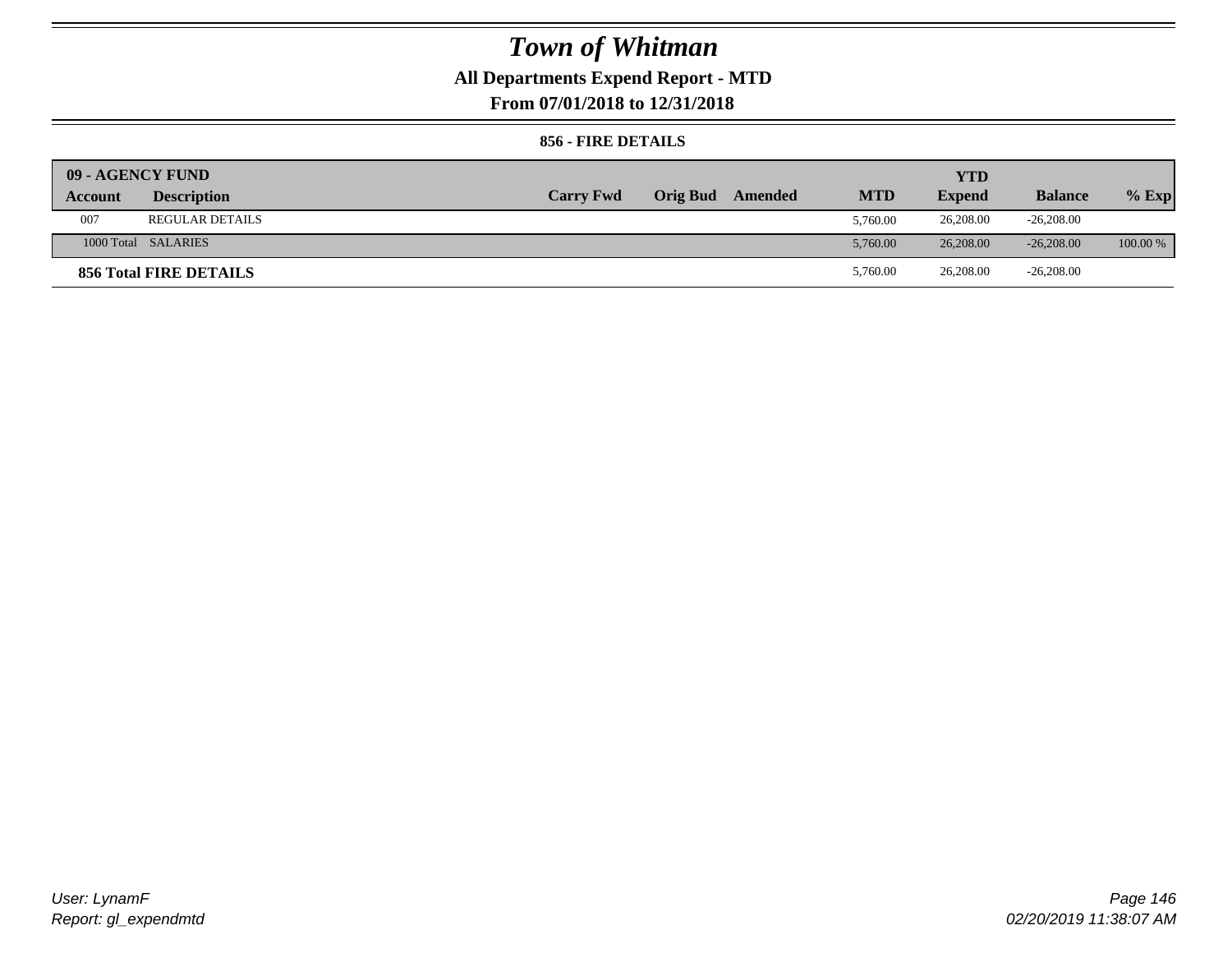**All Departments Expend Report - MTD**

### **From 07/01/2018 to 12/31/2018**

#### **858 - APPEALS BD.REVOLVING S53G**

|         | 09 - AGENCY FUND                    |                  |                         |            | <b>YTD</b>    |                |            |
|---------|-------------------------------------|------------------|-------------------------|------------|---------------|----------------|------------|
| Account | <b>Description</b>                  | <b>Carry Fwd</b> | <b>Orig Bud</b> Amended | <b>MTD</b> | <b>Expend</b> | <b>Balance</b> | $%$ Exp    |
| 367     | APPEALS BD.-TWOCAN PROP. S53G       |                  |                         |            |               |                |            |
|         | 2014 Total EXPENSE                  |                  |                         |            |               |                | $100.00\%$ |
|         | 858 Total APPEALS BD.REVOLVING S53G |                  |                         |            |               |                |            |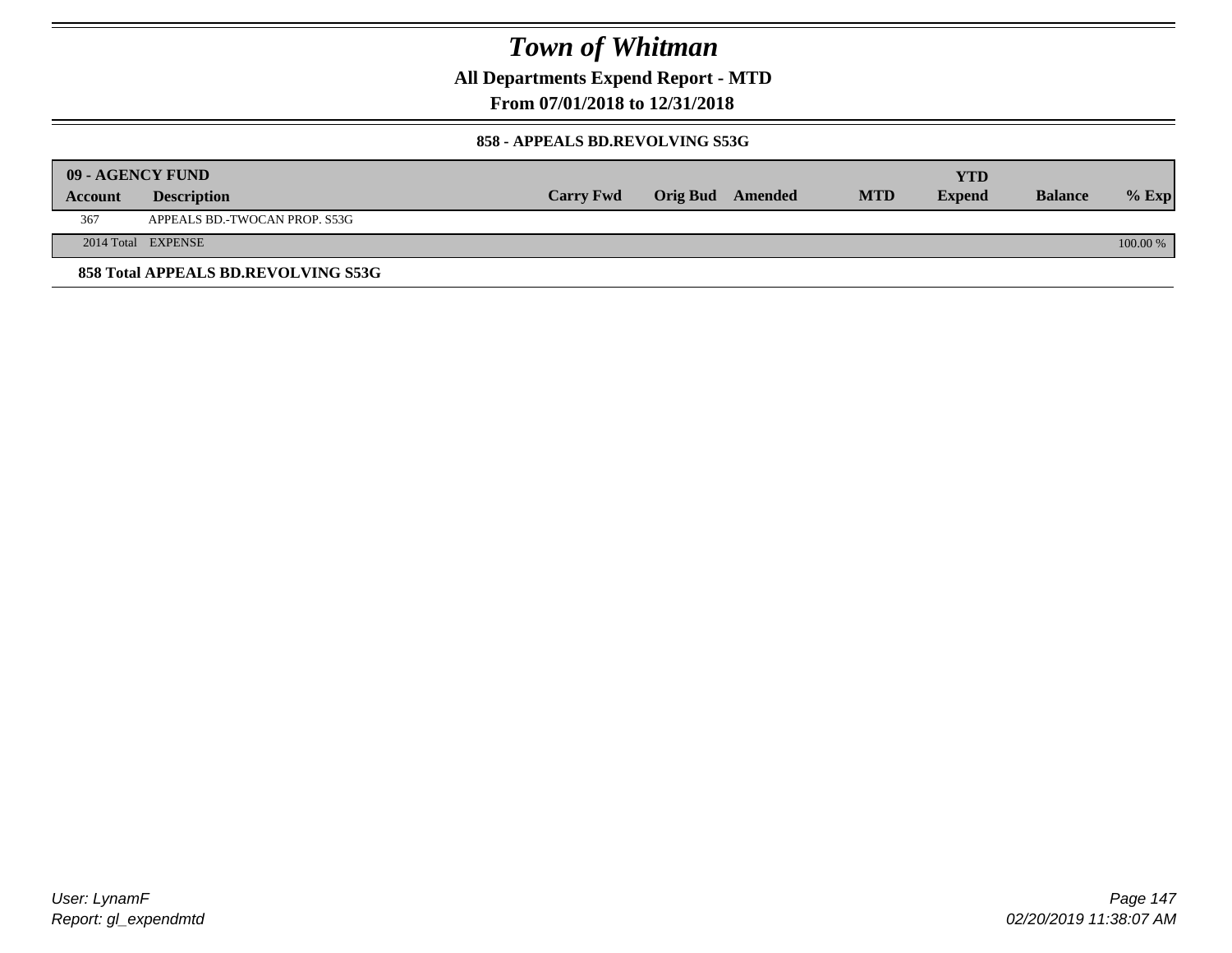## **All Departments Expend Report - MTD**

**From 07/01/2018 to 12/31/2018**

#### **870 - AGENCY**

| 09 - AGENCY FUND |                                |                  |                         |            | <b>YTD</b>    |                |          |
|------------------|--------------------------------|------------------|-------------------------|------------|---------------|----------------|----------|
| <b>Account</b>   | <b>Description</b>             | <b>Carry Fwd</b> | <b>Orig Bud</b> Amended | <b>MTD</b> | <b>Expend</b> | <b>Balance</b> | $%$ Exp  |
| 030              | DEPUTY COLLECTOR'S FEES        |                  |                         | 2,668.00   | 29,514.00     | $-29,514.00$   |          |
|                  | 2000 Total EXPENSE             |                  |                         | 2,668.00   | 29,514.00     | $-29,514.00$   | 100.00 % |
| 031              | SPORTING LICENSES STATE        |                  |                         |            |               |                |          |
| 032              | DUE TO STATE-GUN PERMITS       |                  |                         |            | 7,375.00      | $-7,375.00$    |          |
|                  | 2001 Total EXPENSE             |                  |                         |            | 7,375.00      | $-7,375.00$    | 100.00 % |
| 780              | F.I.C.A. WITHHOLDING           |                  |                         |            |               |                |          |
| 781              | FEDERAL WITHHOLDING            |                  |                         | 75,176.04  | 478,409.89    | -478,409.89    |          |
| 782              | <b>STATE WITHHOLDING</b>       |                  |                         | 33,370.90  | 209,255.88    | $-209,255.88$  |          |
| 783              | <b>COUNTY RETIREMENT</b>       |                  |                         | 60,456.68  | 302,180.19    | $-302,180.19$  |          |
| 785              | MEDICARE TAX WITHHOLDING       |                  |                         | 10,122.25  | 63,288.66     | $-63,288.66$   |          |
| 786              | <b>CREDIT UNION-TOWN</b>       |                  |                         | 48,558.52  | 278,688.52    | $-278,688.52$  |          |
| 788              | DEFERRED COMPENSATION-TOWN     |                  |                         | 22,760.00  | 141,168.00    | $-141,168.00$  |          |
| 790              | COURT ORDERED DEDUCTIONS       |                  |                         |            | 2,621.25      | $-2,621.25$    |          |
| 791              | <b>DUES-POLICE</b>             |                  |                         | 1,176.00   | 6,468.00      | $-6,468.00$    |          |
| 792              | <b>DUES-FIRE</b>               |                  |                         | 2,400.00   | 12,000.00     | $-12,000.00$   |          |
| 793              | <b>DUES-DPW</b>                |                  |                         | 660.45     | 3,496.50      | $-3,496.50$    |          |
| 794              | DUES-T.H.EMPLOYEES UNION       |                  |                         | 397.00     | 2,001.00      | $-2,001.00$    |          |
| 795              | DUES-T.H. EMPLOYEES-VOLUNTARY  |                  |                         |            |               |                |          |
| 796              | <b>INSURANCE 1</b>             |                  |                         |            | 3,438.60      | $-3,438.60$    |          |
| 797              | <b>INSURANCE 2</b>             |                  |                         |            | 9,840.64      | $-9,840.64$    |          |
| 799              | <b>WAGE GARNISHMENTS</b>       |                  |                         |            |               |                |          |
| 800              | BLUE CARE-PREF.PROVIDER OPTION |                  |                         |            | 27,641.60     | $-27,641.60$   |          |
| 801              | <b>MASTER HEALTH PLUS-TOWN</b> |                  |                         |            |               |                |          |
| 802              | MASTER HEALTH PLUS-PENSION     |                  |                         |            |               |                |          |
| 803              | <b>MEDEX</b>                   |                  |                         |            | 81,354.20     | $-81,354.20$   |          |
| 804              | PILGRIM-TOWN                   |                  |                         |            | 77,389.90     | $-77,389.90$   |          |
| 805              | TEFRA-TOWM                     |                  |                         |            |               |                |          |
| 806              | CARVE OUT GROUPS-MEDICARE      |                  |                         |            |               |                |          |
| 811              | <b>BLUE 20/20 VISION</b>       |                  |                         |            |               |                |          |
| 812              | MANDATORY DEFFR'D COMPENSATION |                  |                         | 1,312.82   | 10,217.82     | $-10,217.82$   |          |
| 813              | DELTA DENTAL PLAN              |                  |                         |            | 35,689.36     | $-35,689.36$   |          |
| 816              | CAFETERIA PLAN-FSA CARD FEE    |                  |                         | 24.84      | 135.01        | $-135.01$      |          |
|                  |                                |                  |                         |            |               |                |          |

*Report: gl\_expendmtd User: LynamF*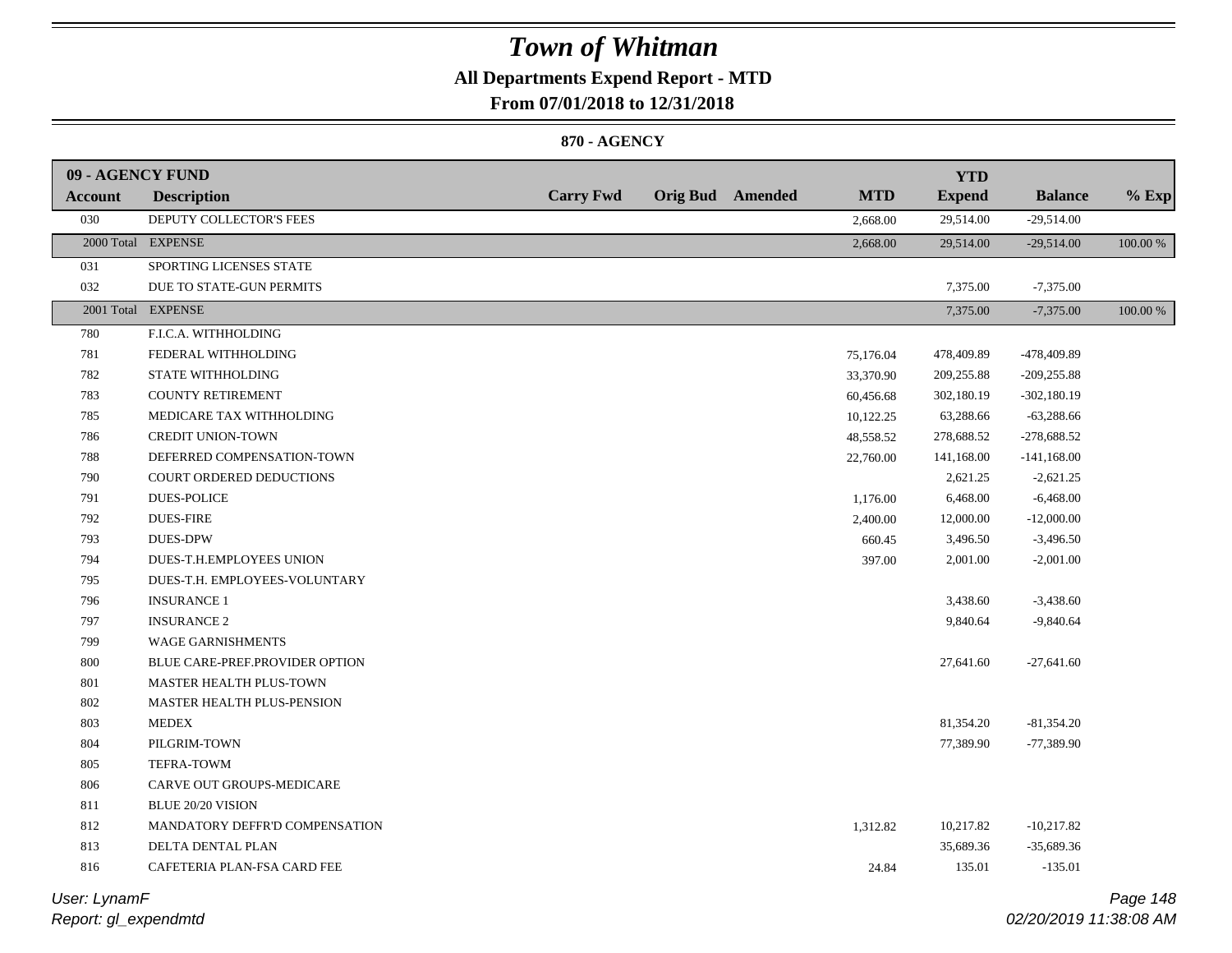## **All Departments Expend Report - MTD**

### **From 07/01/2018 to 12/31/2018**

#### **870 - AGENCY**

| 09 - AGENCY FUND |                                   |                  |                 |         |            | <b>YTD</b>    |                 |          |
|------------------|-----------------------------------|------------------|-----------------|---------|------------|---------------|-----------------|----------|
| Account          | <b>Description</b>                | <b>Carry Fwd</b> | <b>Orig Bud</b> | Amended | <b>MTD</b> | <b>Expend</b> | <b>Balance</b>  | $%$ Exp  |
| 818              | CAFETERIA BENEFITS-TOWN           |                  |                 |         | 3,249.48   | 20,246.69     | $-20,246.69$    |          |
| 819              | <b>TAXABLE FRINGE BENEFITS</b>    |                  |                 |         | 2,980.74   | 5,049.72      | $-5,049.72$     |          |
| 821              | <b>NETWORK BLUE</b>               |                  |                 |         |            | 156,907.45    | $-156,907.45$   |          |
| 823              | <b>HPHC MEDICARE ENHANCE</b>      |                  |                 |         |            |               |                 |          |
| 824              | MPA - LEGAL DEFENSE FUND          |                  |                 |         |            |               |                 |          |
| 827              | <b>DUES - LIBRARY</b>             |                  |                 |         | 265.05     | 1,437.73      | $-1,437.73$     |          |
| 828              | NETWORK BLUE-RATE SAVER           |                  |                 |         |            | 47,131.70     | $-47,131.70$    |          |
| 829              | <b>HARVARD PILGRIM-RATE SAVER</b> |                  |                 |         |            | 943.95        | $-943.95$       |          |
| 881              | DIRECT DEPOSIT-PAYROLL            |                  |                 |         |            |               |                 |          |
| 899              | <b>EXCHANGE ACCOUNT</b>           |                  |                 |         | 4,271.46   | 9,373.29      | $-9,373.29$     |          |
| 2002 Total       | <b>EXPENSE</b>                    |                  |                 |         | 267,182.23 | 1,986,375.55  | $-1,986,375.55$ | 100.00 % |
|                  | 870 Total AGENCY                  |                  |                 |         | 269,850.23 | 2,023,264.55  | $-2,023,264.55$ |          |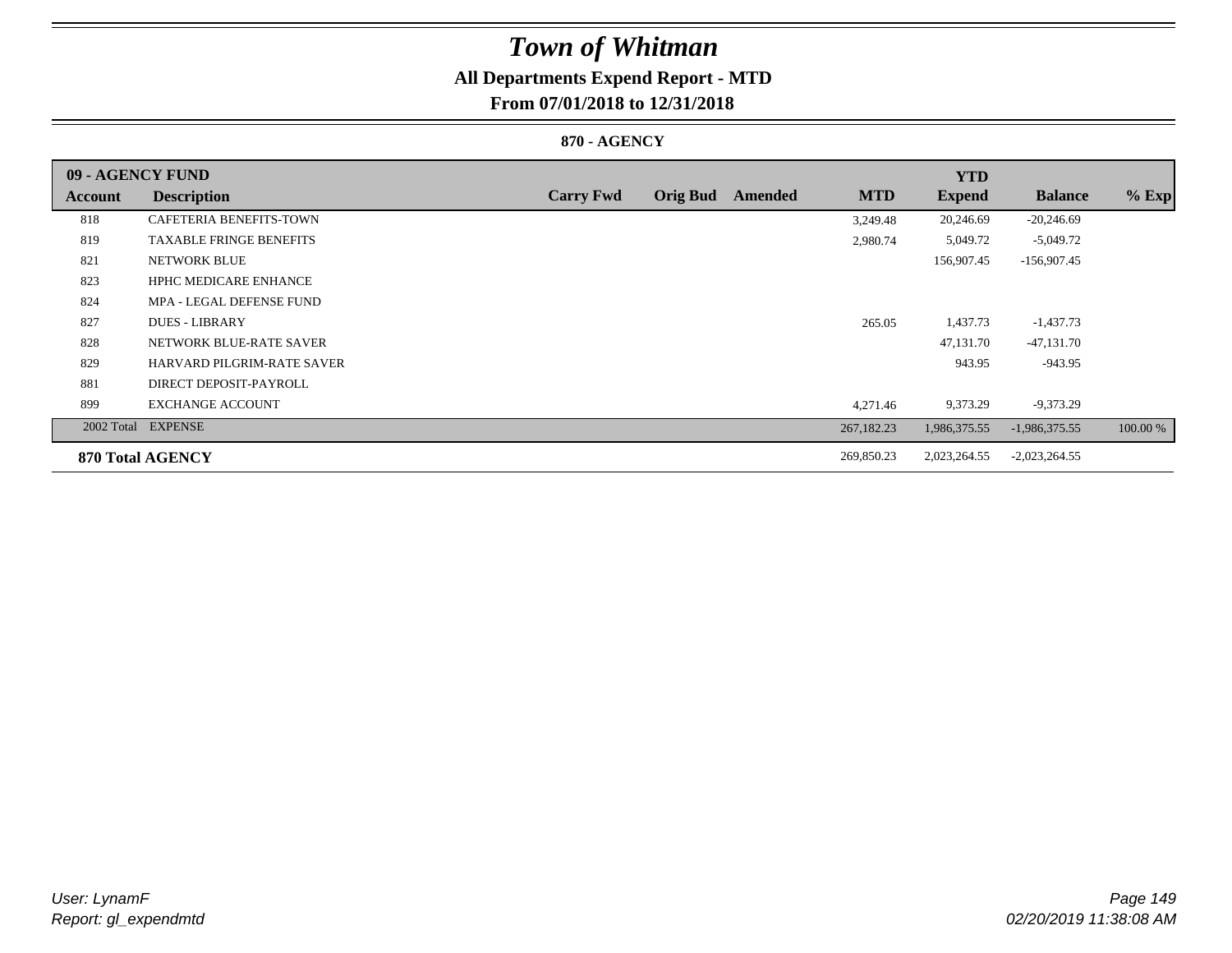**All Departments Expend Report - MTD**

### **From 07/01/2018 to 12/31/2018**

#### **980 - PERFORMANCE BONDS**

|         | 09 - AGENCY FUND            |                  |                 |         |            | <b>YTD</b>    |                 |          |
|---------|-----------------------------|------------------|-----------------|---------|------------|---------------|-----------------|----------|
| Account | <b>Description</b>          | <b>Carry Fwd</b> | <b>Orig Bud</b> | Amended | <b>MTD</b> | <b>Expend</b> | <b>Balance</b>  | $%$ Exp  |
| 364     | PLANNING BOARD              |                  |                 |         |            |               |                 |          |
|         | 2004 Total EXPENSE          |                  |                 |         |            |               |                 | 100.00 % |
|         | 980 Total PERFORMANCE BONDS |                  |                 |         |            |               |                 |          |
|         | 09 Total AGENCY FUND        | 1,324.73         |                 | 0.55    | 300,900.23 | 2,165,592.55  | $-2,164,267.27$ |          |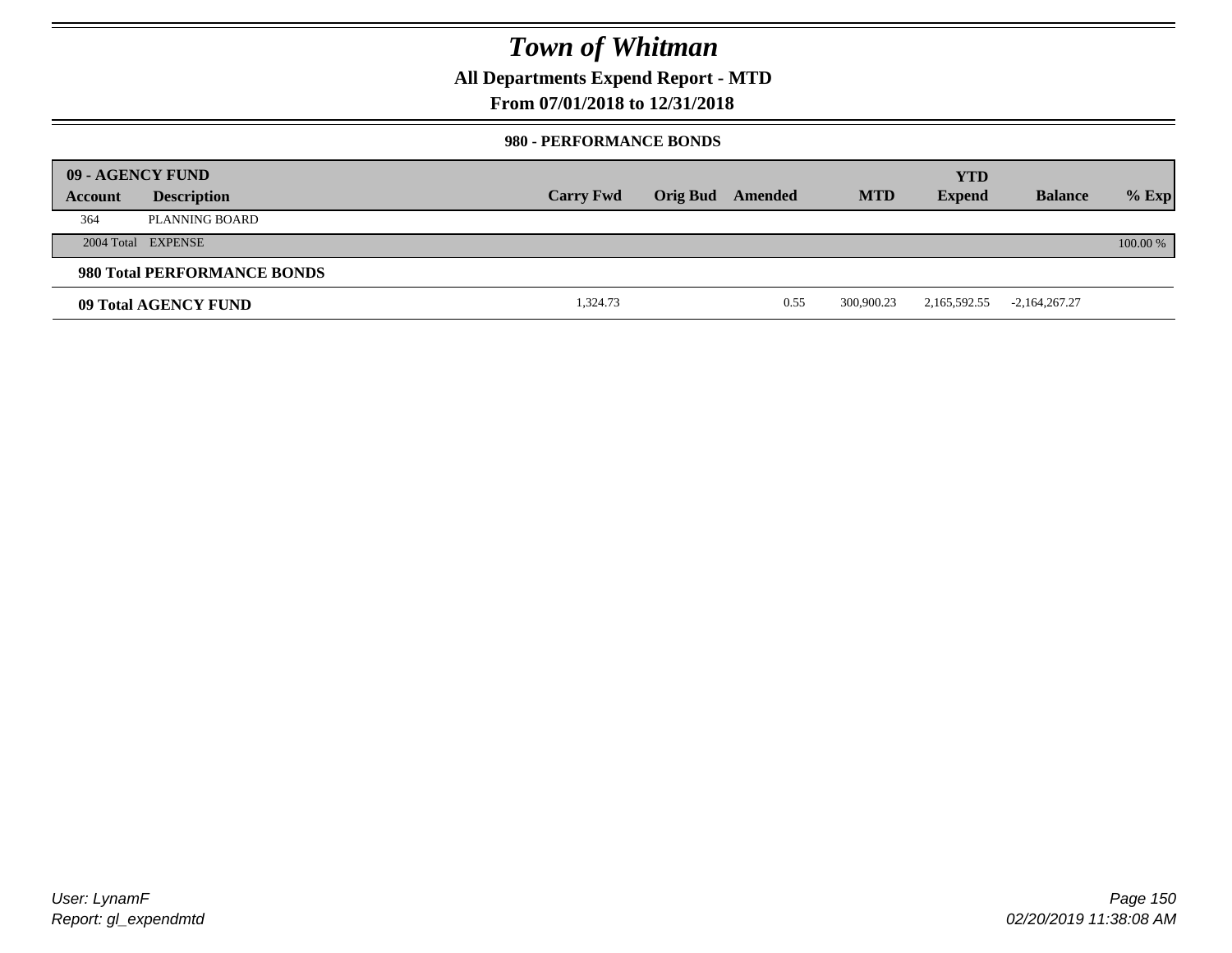**All Departments Expend Report - MTD**

**From 07/01/2018 to 12/31/2018**

|         | <b>60 - WATER/SEWER ENTERPRISE FUND</b>             |                  |          |         |            | <b>YTD</b>    |                |         |
|---------|-----------------------------------------------------|------------------|----------|---------|------------|---------------|----------------|---------|
| Account | <b>Description</b>                                  | <b>Carry Fwd</b> | Orig Bud | Amended | <b>MTD</b> | <b>Expend</b> | <b>Balance</b> | $%$ Exp |
| 999     |                                                     | 323,144.58       |          |         |            | 56.682.07     | 266,462.51     |         |
|         | 4615 Total ART. 3 STM MAY 7, 2018: FY 19 WATER DEBT | 323,144.58       |          |         |            | 56,682.07     | 266,462.51     | 17.54 % |
|         | 440 Total WATER/SEWER                               | 323,144.58       |          |         |            | 56.682.07     | 266,462.51     |         |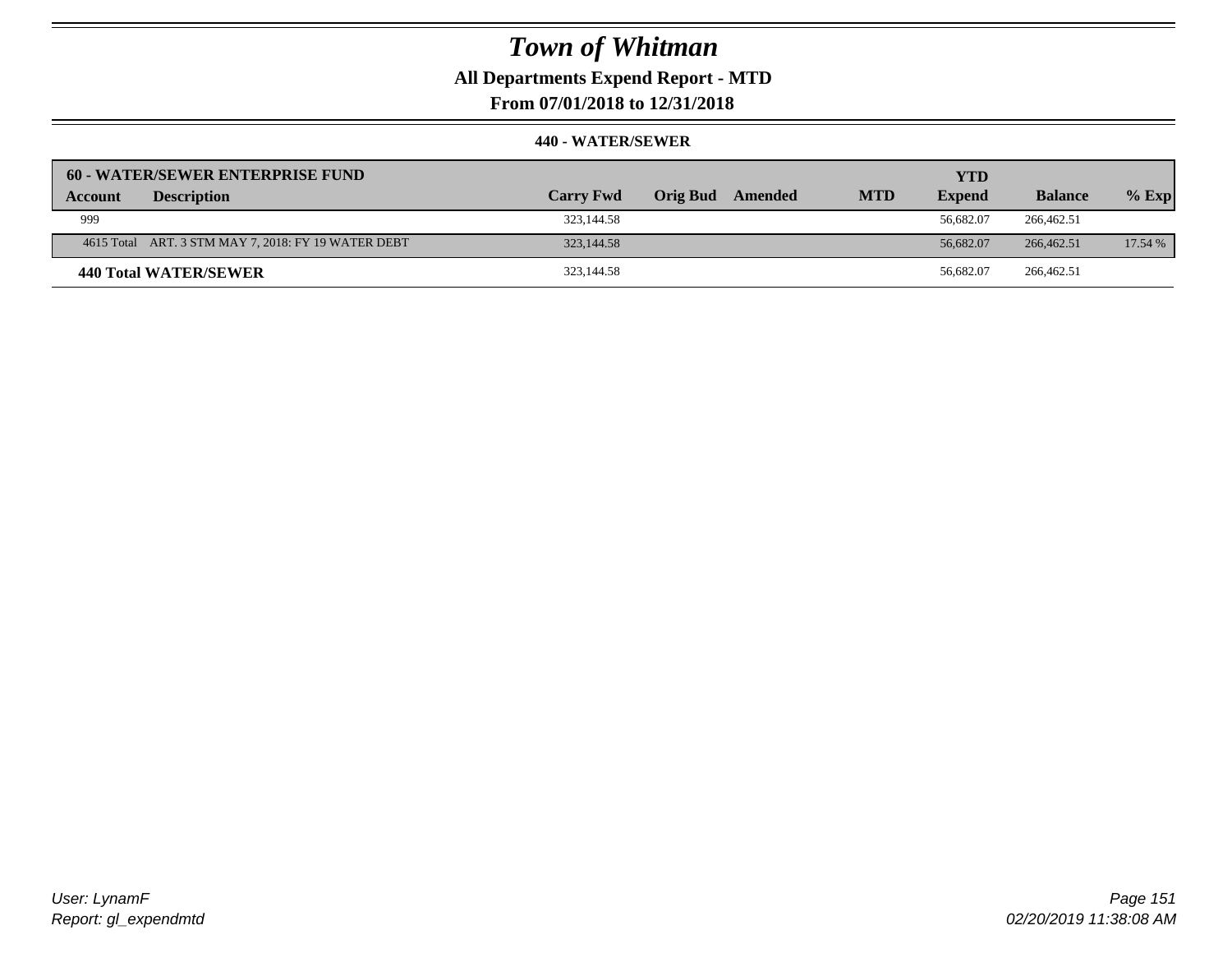## **All Departments Expend Report - MTD**

**From 07/01/2018 to 12/31/2018**

#### **440 - WATER/SEWER**

|                | 60 - WATER/SEWER ENTERPRISE FUND         |                  |                         |            | <b>YTD</b>    |                |          |
|----------------|------------------------------------------|------------------|-------------------------|------------|---------------|----------------|----------|
| <b>Account</b> | <b>Description</b>                       | <b>Carry Fwd</b> | <b>Orig Bud</b> Amended | <b>MTD</b> | <b>Expend</b> | <b>Balance</b> | $%$ Exp  |
| 111            | SALARIES-ADMINSTRATIVE                   | 109,650.00       | 10,438.70               | 6,414.36   | 88,016.90     | 32,071.80      |          |
| 112            | <b>SALARIES</b>                          |                  |                         |            |               |                |          |
| 113            | DIVISIONAL LABOR-REGULAR                 | 463,539.00       |                         | 27,392.56  | 177,897.69    | 285,641.31     |          |
| 114            | DIVISIONAL LABOR-O.T.                    |                  |                         | 286.84     | 14,536.56     | $-14,536.56$   |          |
| 116            | <b>CLERICAL</b>                          | 49,560.00        |                         | 3,150.00   | 27,595.40     | 21,964.60      |          |
| 119            | SALARY-ASSIST.SUPERINTENDENT             |                  |                         |            |               |                |          |
| 136            | POLICE DETAILS                           | 16,000.00        |                         |            | 4,296.04      | 11,703.96      |          |
| 144            | <b>EDUCATION INCENTIVE</b>               |                  |                         |            |               |                |          |
| 146            | SALARIES-LONGEVITY                       | 2,925.00         |                         |            | 1,175.00      | 1,750.00       |          |
| 222            | CDL LIC. / STIPEND                       | 1,645.00         |                         |            | 1,645.00      |                |          |
| 228            | <b>CDL STIPEND - UNION</b>               |                  |                         |            |               |                |          |
| 234            | SALARIES - UNUSED SICK & VAC. TIME       |                  |                         |            |               |                |          |
|                | 1000 Total SALARIES                      | 643,319.00       | 10,438.70               | 37,243.76  | 315,162.59    | 338,595.11     | 48.20%   |
| 949            | FY2014 ENCUMBRANCES                      |                  |                         |            |               |                |          |
|                | 1003 Total SALARIES                      |                  |                         |            |               |                | 100.00 % |
| 210            | <b>ELECTRICITY</b>                       | 70,000.00        |                         | 7,679.46   | 29,728.90     | 40,271.10      |          |
| 212            | <b>GAS (NATURAL)</b>                     | 15,000.00        |                         | 1,063.65   | 1,616.38      | 13,383.62      |          |
| 230            | <b>WATER PURCHASE</b>                    | 1,400,000.00     |                         |            | 383,577.89    | 1,016,422.11   |          |
| 243            | EQUIPMENT MAINTENANCE                    |                  |                         |            |               |                |          |
| 309            | TECHNICAL SERVICES                       |                  |                         |            |               |                |          |
| 340            | <b>TELEPHONE</b>                         | 8,000.00         |                         | 121.38     | 3,708.45      | 4,291.55       |          |
| 380            | DISPOSAL COSTS                           | 900,000.00       |                         |            |               | 900,000.00     |          |
| 381            | PRIOR YEAR USER FEE                      |                  |                         |            |               |                |          |
| 420            | <b>OFFICE SUPPLIES</b>                   |                  |                         |            |               |                |          |
| 430            | <b>BUILDING MAINTENANCE &amp; REPAIR</b> | 50,000.00        |                         | 1,882.13   | 17,894.46     | 32,105.54      |          |
| 481            | <b>GASOLINE</b>                          | 1,500.00         |                         |            |               | 1,500.00       |          |
| 530            | <b>CHEMICALS</b>                         | 80,000.00        |                         | 510.00     | 25,687.20     | 54,312.80      |          |
| 582            | <b>UNIFORMS</b>                          |                  |                         |            | 298.13        | $-298.13$      |          |
| 585            | MISCELLANEOUS EXPENSE                    | 15,000.00        |                         | 375.00     | 2,242.19      | 12,757.81      |          |
| 363            | CROSS CONN.TESTING EXPENSE               | 3,500.00         |                         | 1,200.00   | 1,200.00      | 2,300.00       |          |
| 710            | IN STATE TRAVEL                          |                  |                         |            |               |                |          |

*Report: gl\_expendmtd User: LynamF*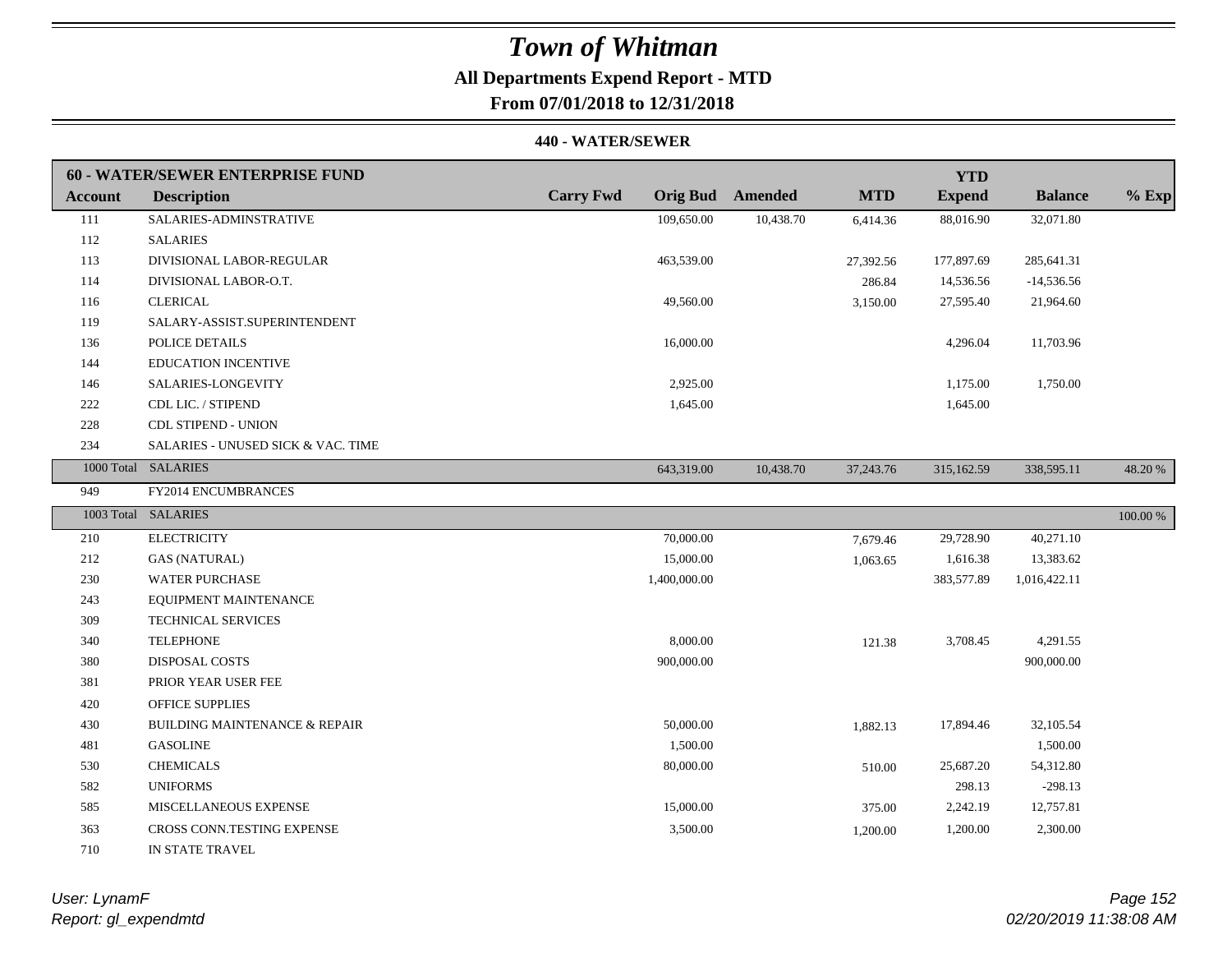### **All Departments Expend Report - MTD**

**From 07/01/2018 to 12/31/2018**

|                | <b>60 - WATER/SEWER ENTERPRISE FUND</b> |                  |                  |              |            | <b>YTD</b>    |                |         |
|----------------|-----------------------------------------|------------------|------------------|--------------|------------|---------------|----------------|---------|
| <b>Account</b> | <b>Description</b>                      | <b>Carry Fwd</b> | Orig Bud Amended |              | <b>MTD</b> | <b>Expend</b> | <b>Balance</b> | $%$ Exp |
| 720            | OUT OF STATE TRAVEL                     |                  |                  |              |            |               |                |         |
| 730            | <b>ASSOCIATION DUES</b>                 |                  |                  |              |            |               |                |         |
| 734            | AGENCY AND REGISTRATION FEES            |                  |                  |              |            |               |                |         |
| 735            | <b>BANK CHARGES</b>                     |                  | 3,800.00         |              | 149.62     | 149.62        | 3,650.38       |         |
| 924            | DEBT MISCELLANEOUS - WATER              |                  | 33,150.00        |              |            | 1,828.15      | 31,321.85      |         |
| 926            | DEBT MISCELLANEOUS-SEWER                |                  |                  |              |            |               |                |         |
| 777            | <b>BUDGET RESERVE</b>                   |                  | 52,928.00        | $-10,438.70$ |            |               | 42,489.30      |         |
| 825            | LAND                                    |                  |                  |              |            |               |                |         |
| 826            | <b>BUILDINGS</b>                        |                  |                  |              |            |               |                |         |
| 830            | <b>PLANT</b>                            |                  |                  |              |            |               |                |         |
| 840            | SITE IMPROVEMENT                        |                  |                  |              |            |               |                |         |
| 850            | ADDITIONAL EQUIPMENT                    |                  |                  |              |            |               |                |         |
| 875            | REPLACE EQUIPMENT                       |                  |                  |              |            |               |                |         |
| 890            | CAPITAL PROJECT                         |                  |                  |              |            |               |                |         |
| 910            | MAT.PRIN.L.T.DEBT 6/1/2008              |                  |                  |              |            |               |                |         |
| 911            | INT.LONG TERM DEBT WTR/SWR              |                  |                  |              |            |               |                |         |
| 913            | PRIN.-L.T. DEBT WTR.RE-FUNDED 3/8/12    |                  |                  |              |            |               |                |         |
| 914            | PRINCIPAL LONG TERM-WATER               |                  |                  |              |            |               |                |         |
| 915            | INT.LONG TERM DEBT-SEWER                |                  | 119,000.00       |              | 570.00     | 47,118.73     | 71,881.27      |         |
| 916            | INTEREST LONG TERM DEBT                 |                  |                  |              |            |               |                |         |
| 919            | INT.LONG TERM DEBT - WATER              |                  |                  |              |            |               |                |         |
| 925            | <b>INTEREST TEMPORARY LOANS</b>         |                  |                  |              |            |               |                |         |
| 942            | SEWER PRIN.-L.T.DEBT 2030               |                  | 533,000.00       |              | 40,000.00  | 379,636.80    | 153,363.20     |         |
| 944            | PRIN.LONG TERM-WTR/SWR                  |                  |                  |              |            |               |                |         |
| 950            | REPAYMENT OF BANS                       |                  |                  |              |            |               |                |         |
| 951            | DEBT ISSUANCE EXPENSE                   |                  |                  |              |            |               |                |         |
| 955            | REPAYMENT OF GANS-PRINCIPAL             |                  |                  |              |            |               |                |         |
| 957            | MAT.PRIN.-L.T.DEBT 1/15/2013            |                  |                  |              |            |               |                |         |
| 960            | INDIRECT COSTS-TO GENERAL FUND          |                  | 509,003.00       |              |            |               | 509,003.00     |         |
| 961            | INDIRECT COSTS-TO WATER ENT.FD          |                  |                  |              |            |               |                |         |
|                | 2000 Total EXPENSE                      |                  | 3,793,881.00     | $-10,438.70$ | 53,551.24  | 894,686.90    | 2,888,755.40   | 23.64 % |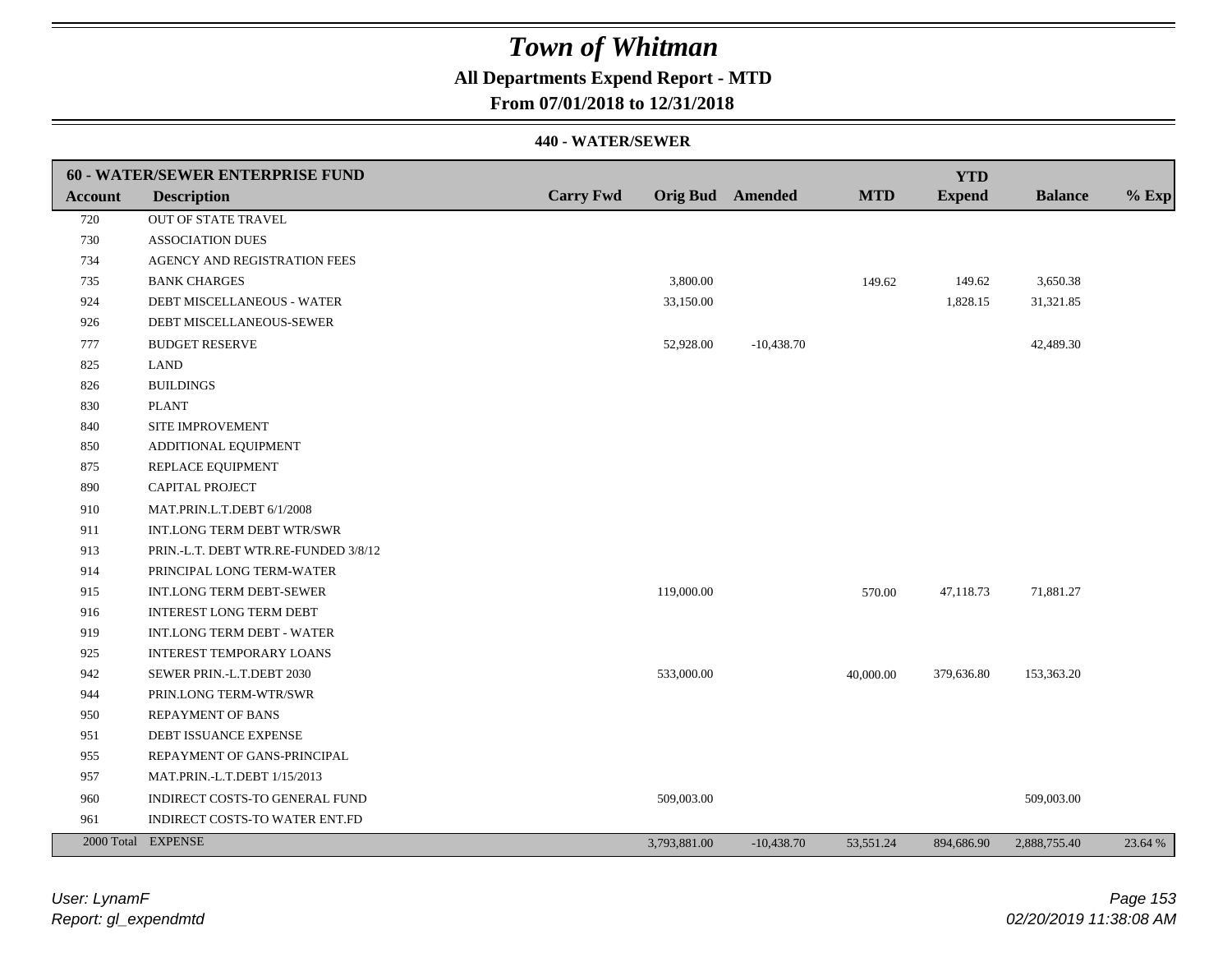## **All Departments Expend Report - MTD**

### **From 07/01/2018 to 12/31/2018**

|                | 60 - WATER/SEWER ENTERPRISE FUND                    |                  |           |                         |            | <b>YTD</b>    |                |            |
|----------------|-----------------------------------------------------|------------------|-----------|-------------------------|------------|---------------|----------------|------------|
| <b>Account</b> | <b>Description</b>                                  | <b>Carry Fwd</b> |           | <b>Orig Bud</b> Amended | <b>MTD</b> | <b>Expend</b> | <b>Balance</b> | $%$ Exp    |
| 956            | REPAYMENT OF BANS-PRINCIPAL                         |                  |           |                         |            |               |                |            |
|                | 2004 Total EXPENSE                                  |                  |           |                         |            |               |                | 100.00 %   |
| 962            | SEWER BOND REFUNDING EXPENSE                        |                  |           |                         |            |               |                |            |
|                | 2005 Total EXPENSE                                  |                  |           |                         |            |               |                | 100.00 %   |
| 311            | <b>COMPUTER SERVICES</b>                            |                  | 12,000.00 |                         |            | 6,894.52      | 5,105.48       |            |
| 344            | <b>POSTAGE</b>                                      |                  |           |                         |            | 393.56        | $-393.56$      |            |
|                | 2050 Total DATA PROCESSING AND MAILING              |                  | 12,000.00 |                         |            | 7,288.08      | 4,711.92       | 60.73 %    |
| 272            | EQUIPMENT RENTAL                                    |                  |           |                         |            |               |                |            |
| 317            | <b>WATER TESTING</b>                                |                  |           |                         | 870.00     | 13,443.00     | $-13,443.00$   |            |
| 251            | <b>WATER MAINS</b>                                  |                  |           |                         |            | 5,180.81      | $-5,180.81$    |            |
| 253            | <b>HYDRANTS</b>                                     |                  |           |                         |            | 455.00        | $-455.00$      |            |
| 254            | <b>METERS</b>                                       |                  |           |                         |            | 4,226.90      | $-4,226.90$    |            |
| 582            | <b>UNIFORMS</b>                                     |                  |           |                         | 781.99     | 4,596.40      | $-4,596.40$    |            |
| 585            | <b>MISCELLANEOUS EXPENSE</b>                        |                  | 65,300.00 |                         | 3,474.96   | 8,687.60      | 56,612.40      |            |
|                | 2200 Total DIVISIONAL EXPENSE                       |                  | 65,300.00 |                         | 5,126.95   | 36,589.71     | 28,710.29      | 56.03 %    |
| 286            | WATER LEAK DETECTION                                |                  | 8,000.00  |                         |            |               | 8,000.00       |            |
|                | 2201 Total EXPENSE                                  |                  | 8,000.00  |                         |            |               | 8,000.00       | 0.00 %     |
| 999            |                                                     |                  |           |                         |            |               |                |            |
|                | 4469 Total S4 ATM5/18 INSTALL 2 ROOF-TOP UNITS - WM |                  |           |                         |            |               |                | 100.00 %   |
| 911            | INT.LONG TERM DEBT WTR/SWR                          |                  |           |                         |            |               |                |            |
| 944            | PRIN.LONG TERM-WTR/SWR                              |                  |           |                         |            |               |                |            |
| 999            |                                                     |                  |           |                         |            |               |                |            |
|                | 4472 Total A.6STM5/15DEBT SER.FY16 1ST PMT.BNDS.R.E |                  |           |                         |            |               |                | 100.00 %   |
| 999            |                                                     | 25,000.00        |           |                         |            |               | 25,000.00      |            |
|                | 4473 Total A10STM5/15ENG.SERV.UNIDIR.FLSH.PR.R.E.   | 25,000.00        |           |                         |            |               | 25,000.00      | $0.00\ \%$ |
| 999            |                                                     |                  |           |                         |            |               |                |            |
|                | 4480 Total A31ATM5/16PUR2016CHEV.4W/D PICKUP W/PLOW |                  |           |                         |            |               |                | 100.00 %   |
| 999            |                                                     |                  |           |                         |            |               |                |            |
|                | 4482 Total A5STM5/15 DEBT SER.-TEMP.BORROWING-R.E.  |                  |           |                         |            |               |                | 100.00 %   |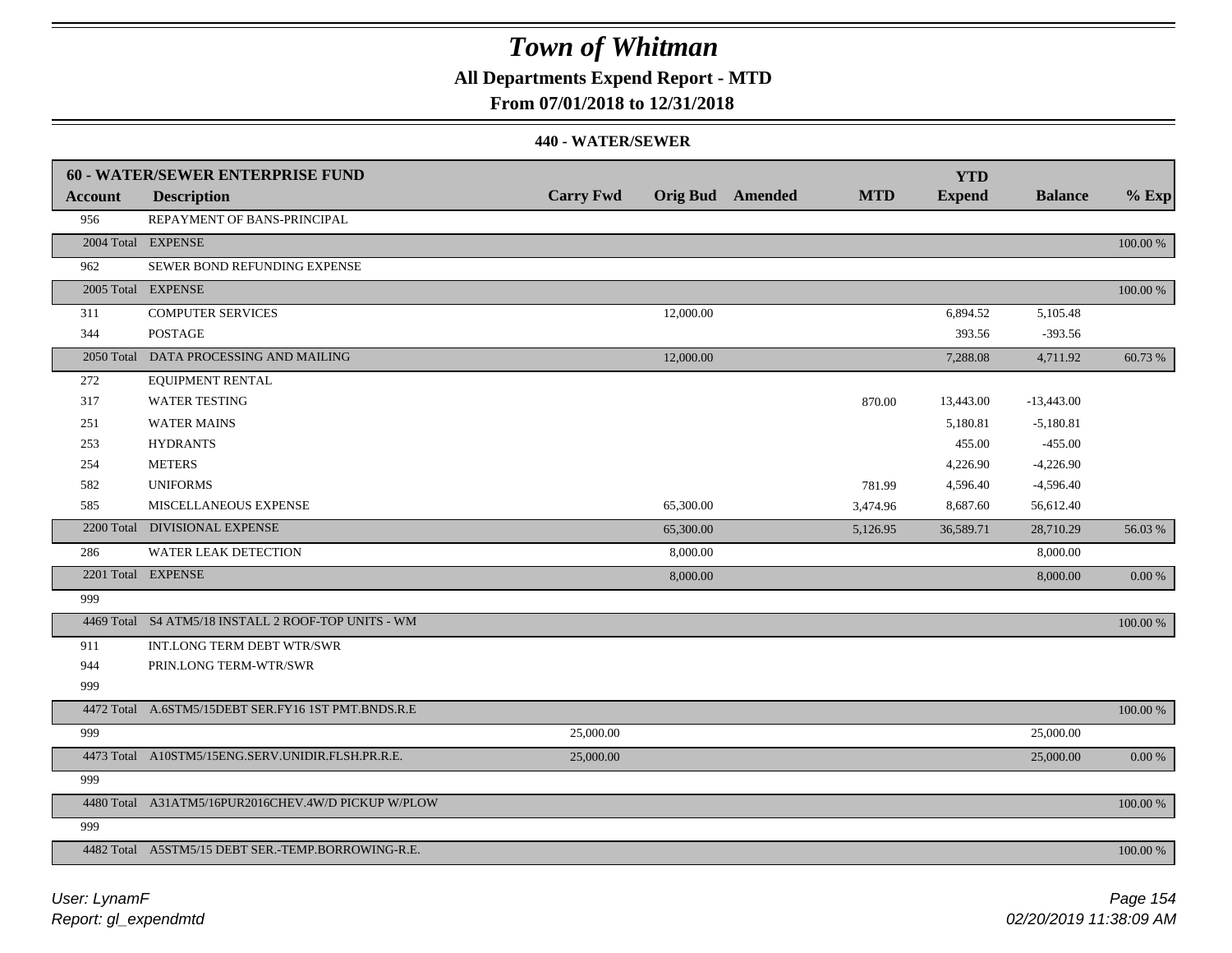**All Departments Expend Report - MTD**

**From 07/01/2018 to 12/31/2018**

|         | <b>60 - WATER/SEWER ENTERPRISE FUND</b>              |                  |           |                         |            | <b>YTD</b>    |                |             |
|---------|------------------------------------------------------|------------------|-----------|-------------------------|------------|---------------|----------------|-------------|
| Account | <b>Description</b>                                   | <b>Carry Fwd</b> |           | <b>Orig Bud</b> Amended | <b>MTD</b> | <b>Expend</b> | <b>Balance</b> | $%$ Exp     |
| 999     |                                                      |                  | 21,000.00 |                         |            |               | 21,000.00      |             |
|         | 4483 Total A.11 ATM 5/18 PURCH FLAIL BRUSH MOWER     |                  | 21,000.00 |                         |            |               | 21,000.00      | $0.00\,\%$  |
| 999     |                                                      | 59,587.24        |           |                         |            |               | 59,587.24      |             |
|         | 4532 Total A.20ATM5/12FR.R.EARN.TO REP.SEW.SYS       | 59,587.24        |           |                         |            |               | 59,587.24      | 0.00 %      |
| 999     |                                                      |                  |           |                         |            |               |                |             |
|         | 4538 Total A.31 ATM 5/10 50% PUR.E350 FORD CARGO VAN |                  |           |                         |            |               |                | $100.00~\%$ |
| 999     |                                                      |                  |           |                         |            |               |                |             |
|         | 4539 Total A13STM5/15FR.R.E.SEW.SERV.BROCK-PR.YRS    |                  |           |                         |            |               |                | 100.00 %    |
| 999     |                                                      |                  |           |                         |            |               |                |             |
|         | 4548 Total A.25ATM5/11FR.R.E. TO REP. WSTEWTR PUMPS  |                  |           |                         |            |               |                | 100.00 %    |
| 999     |                                                      |                  |           |                         |            |               |                |             |
|         | 4560 Total A.30 ATM 5/10 REPAIR WASTEWTR.PUMPS       |                  |           |                         |            |               |                | 100.00 %    |
| 999     |                                                      |                  |           |                         |            |               |                |             |
|         | 4562 Total A.30ATM5/16 REPLACE TRUCK BODY            |                  |           |                         |            |               |                | 100.00 %    |
| 999     |                                                      |                  |           |                         |            |               |                |             |
|         | 4577 Total DPW-SITE WORK & PERMIT/FACILITY IMPROV.   |                  |           |                         |            |               |                | $100.00~\%$ |
| 999     |                                                      | 18,301.96        |           |                         |            |               | 18,301.96      |             |
|         | 4579 Total A.5STM12/17 SWR.F.MAIN REP.& BY-PASS      | 18,301.96        |           |                         |            |               | 18,301.96      | $0.00\ \%$  |
| 999     |                                                      | 2,000.00         |           |                         |            |               | 2,000.00       |             |
|         | 4606 Total Res.Fnd. Trans.-Engin.Costs Rte.18 & 27   | 2,000.00         |           |                         |            |               | 2,000.00       | 0.00 %      |
| 999     |                                                      |                  |           |                         |            |               |                |             |
|         | 4608 Total A.21ATM5/12 FR.R.EARN.TO LEAK DETECT.     |                  |           |                         |            |               |                | 100.00 %    |
| 999     |                                                      |                  |           |                         |            |               |                |             |
|         | 4609 Total A.21 ATM5/14 FR.R.E.PUR&INST.BACK-UP GEN  |                  |           |                         |            |               |                | 100.00 %    |
| 999     |                                                      |                  |           |                         |            |               |                |             |
|         | 4610 Total A.22ATM5/14FR.R.E.REP.&REPL.EQ@PUMP STA.  |                  |           |                         |            |               |                | 100.00 %    |
| 999     |                                                      |                  |           |                         |            |               |                |             |
|         | 4611 Total A2 STM 5/17 PRIOR YEAR BILL               |                  |           |                         |            |               |                | 100.00 %    |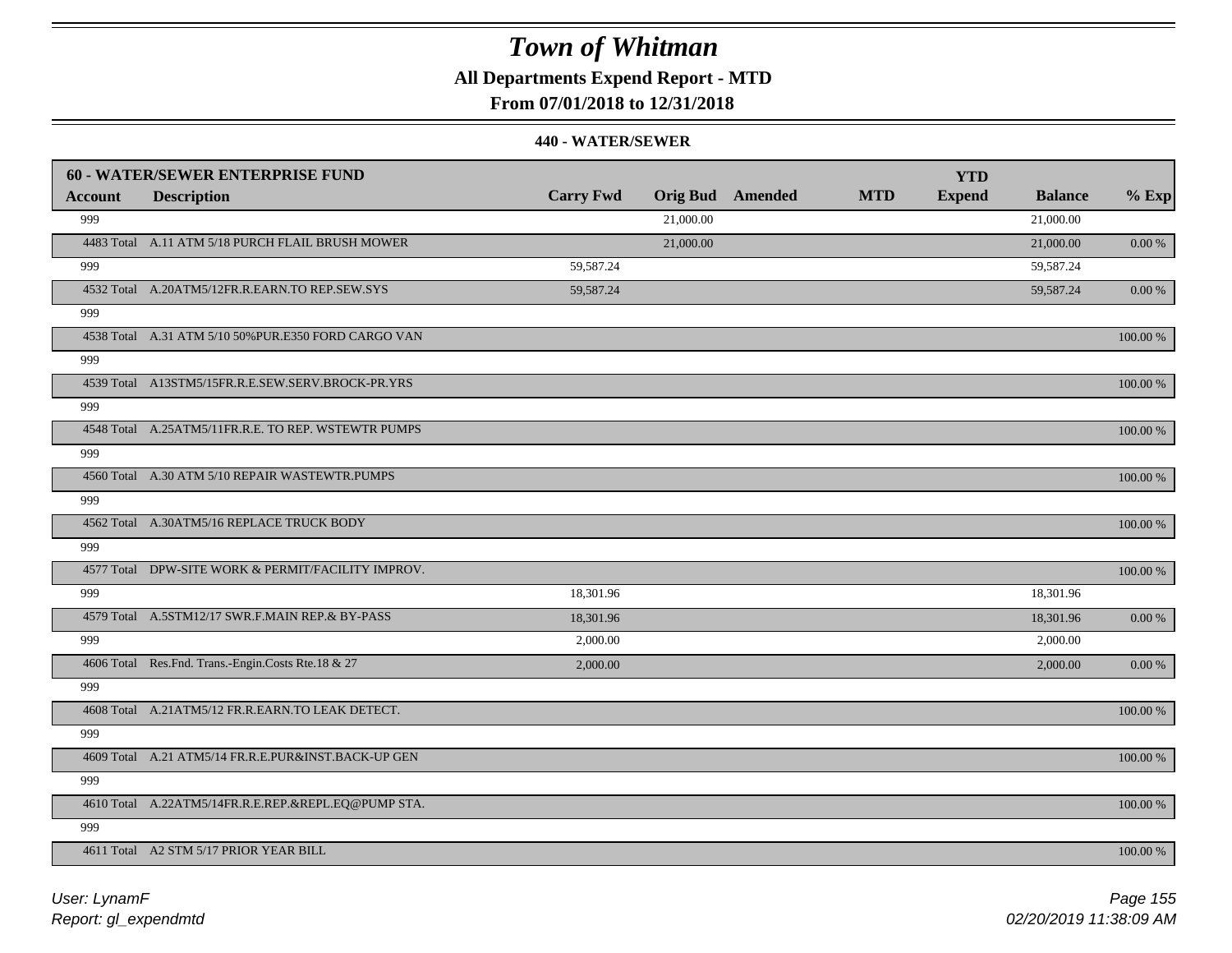### **All Departments Expend Report - MTD**

### **From 07/01/2018 to 12/31/2018**

|         | 60 - WATER/SEWER ENTERPRISE FUND               |                  |                 |         |            | <b>YTD</b>    |                |          |
|---------|------------------------------------------------|------------------|-----------------|---------|------------|---------------|----------------|----------|
| Account | <b>Description</b>                             | <b>Carry Fwd</b> | <b>Orig Bud</b> | Amended | <b>MTD</b> | <b>Expend</b> | <b>Balance</b> | $%$ Exp  |
| 999     |                                                |                  |                 |         |            |               |                |          |
|         | 4612 Total A.3STM 12/17 PUR.WATER METERS       |                  |                 |         |            |               |                | 100.00 % |
| 999     |                                                | 411,152.20       |                 |         | 5.409.66   | 70,017.05     | 341, 135. 15   |          |
|         | 4613 Total A.4STM12/17 SWR.EASEMNT SURVEYG ETC | 411.152.20       |                 |         | 5.409.66   | 70,017.05     | 341, 135, 15   | 17.02 %  |
| 999     |                                                |                  |                 |         |            |               |                |          |
|         | 4614 Total A.30ATM 5/10 WASTEWTR.UPGRADES FY06 |                  |                 |         |            |               |                | 100.00%  |
|         | <b>440 Total WATER/SEWER</b>                   | 516,041.40       | 4,543,500.00    |         | 101.331.61 | 1,323,744.33  | 3,735,797.07   |          |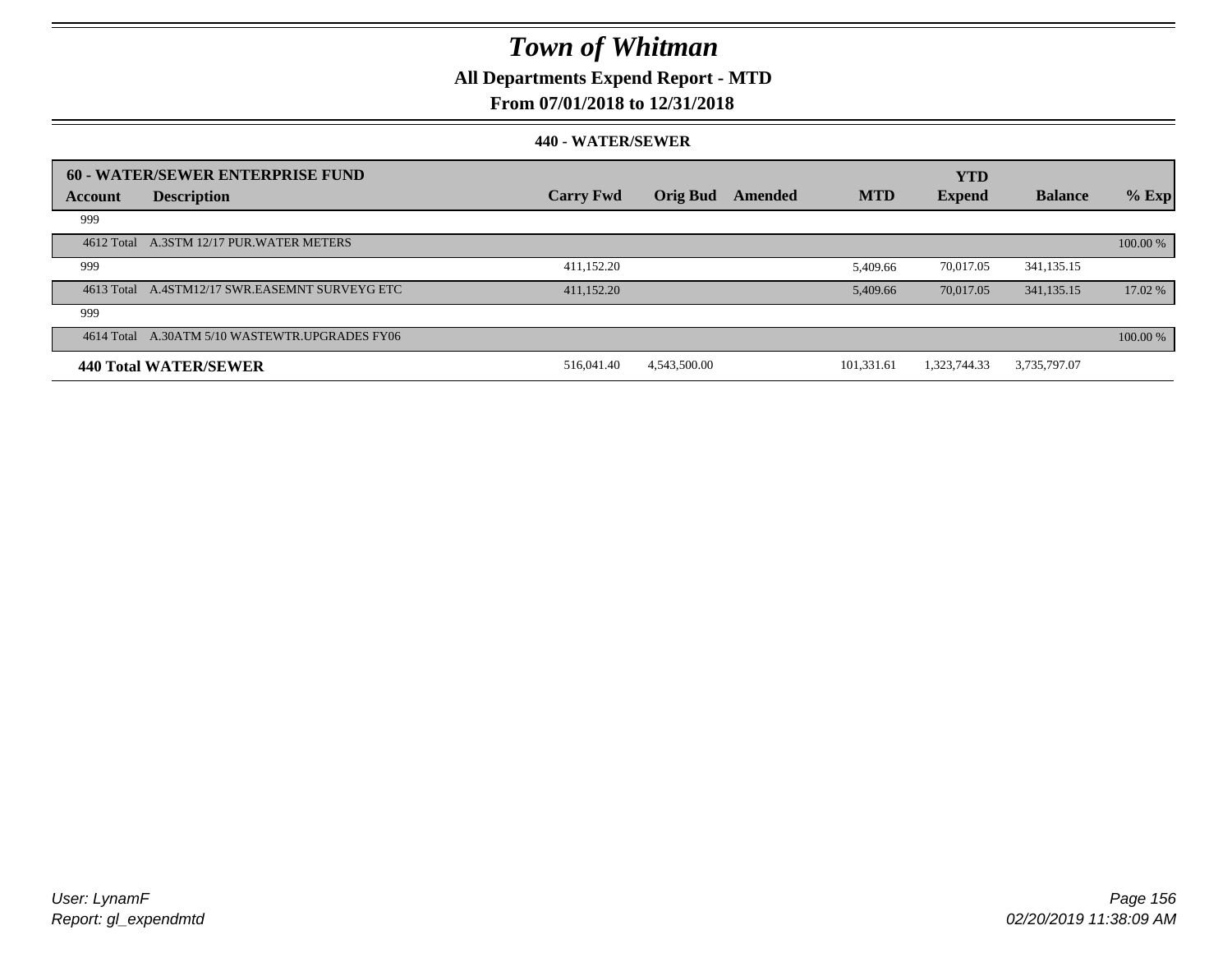**All Departments Expend Report - MTD**

### **From 07/01/2018 to 12/31/2018**

#### **441 - SEWER ENCUMBRANCE**

|                | <b>60 - WATER/SEWER ENTERPRISE FUND</b> |                  |                         |            | <b>YTD</b>    |                |          |
|----------------|-----------------------------------------|------------------|-------------------------|------------|---------------|----------------|----------|
| <b>Account</b> | <b>Description</b>                      | <b>Carry Fwd</b> | <b>Orig Bud</b> Amended | <b>MTD</b> | <b>Expend</b> | <b>Balance</b> | $%$ Exp  |
| 380            | <b>DISPOSAL COSTS</b>                   |                  |                         |            |               |                |          |
|                | 2000 Total EXPENSE                      |                  |                         |            |               |                | 100.00 % |
| 938            | FY 2018 ENCUMBRANCES                    | 850,000.00       |                         |            |               | 850,000.00     |          |
| 939            | FY2015 ENCUMBRANCES                     |                  |                         |            |               |                |          |
| 940            | FY2016 ENCUMBRANCES                     |                  |                         |            |               |                |          |
| 943            | <b>FY2012 ENCUMBRANCES</b>              |                  |                         |            |               |                |          |
| 945            | FY2013 ENCUMBRANCES                     |                  |                         |            |               |                |          |
| 946            | FY2010 ENCUMBRANCES                     |                  |                         |            |               |                |          |
| 948            | <b>FY07 ENCUMBRANCES</b>                |                  |                         |            |               |                |          |
| 949            | FY2014 ENCUMBRANCES                     |                  |                         |            |               |                |          |
| 953            | FY2009 ENCUMBRANCES                     |                  |                         |            |               |                |          |
| 958            | FY2005 ENCUMBRANCES                     |                  |                         |            |               |                |          |
| 959            | <b>FY2006 ENCUMBRANCES</b>              |                  |                         |            |               |                |          |
| 965            | SEWER FY13 DISPOSAL COSTS ENCUMBERED    |                  |                         |            |               |                |          |
| 966            | SEWER FY14 DISPOSAL COSTS ENCUMBERED    |                  |                         |            |               |                |          |
| 967            | SEWER FY15 DISPOSAL COSTS ENCUMBERED    |                  |                         |            |               |                |          |
| 941            | FY 2017 ENCUMBRANCES                    |                  |                         |            |               |                |          |
|                | 2001 Total EXPENSE                      | 850,000.00       |                         |            |               | 850,000.00     | 0.00 %   |
| 765            | INDIR.COSTS DUE TO GEN.FD.FY95          |                  |                         |            |               |                |          |
| 766            | INDIR.COSTS DUE TO GEN.FD.FY96          |                  |                         |            |               |                |          |
| 767            | INDIR.COSTS DUE TO GEN.FD FY97          |                  |                         |            |               |                |          |
| 768            | INDIR.COSTS DUE TO GEN.FD.FY98          |                  |                         |            |               |                |          |
| 769            | INDIR.COSTS DUE TO GEN.FD.FY99          |                  |                         |            |               |                |          |
| 2002 Total     | <b>EXPENSE</b>                          |                  |                         |            |               |                | 100.00 % |
| 863            | IND.COSTS FY00 DUE TO GF-PR.YR          |                  |                         |            |               |                |          |
| 869            | INDIR.COSTS DUE TO G.FND-PR.YR          |                  |                         |            |               |                |          |
|                | 2003 Total EXPENSE                      |                  |                         |            |               |                | 100.00 % |
|                | <b>441 Total SEWER ENCUMBRANCE</b>      | 850,000.00       |                         |            |               | 850,000.00     |          |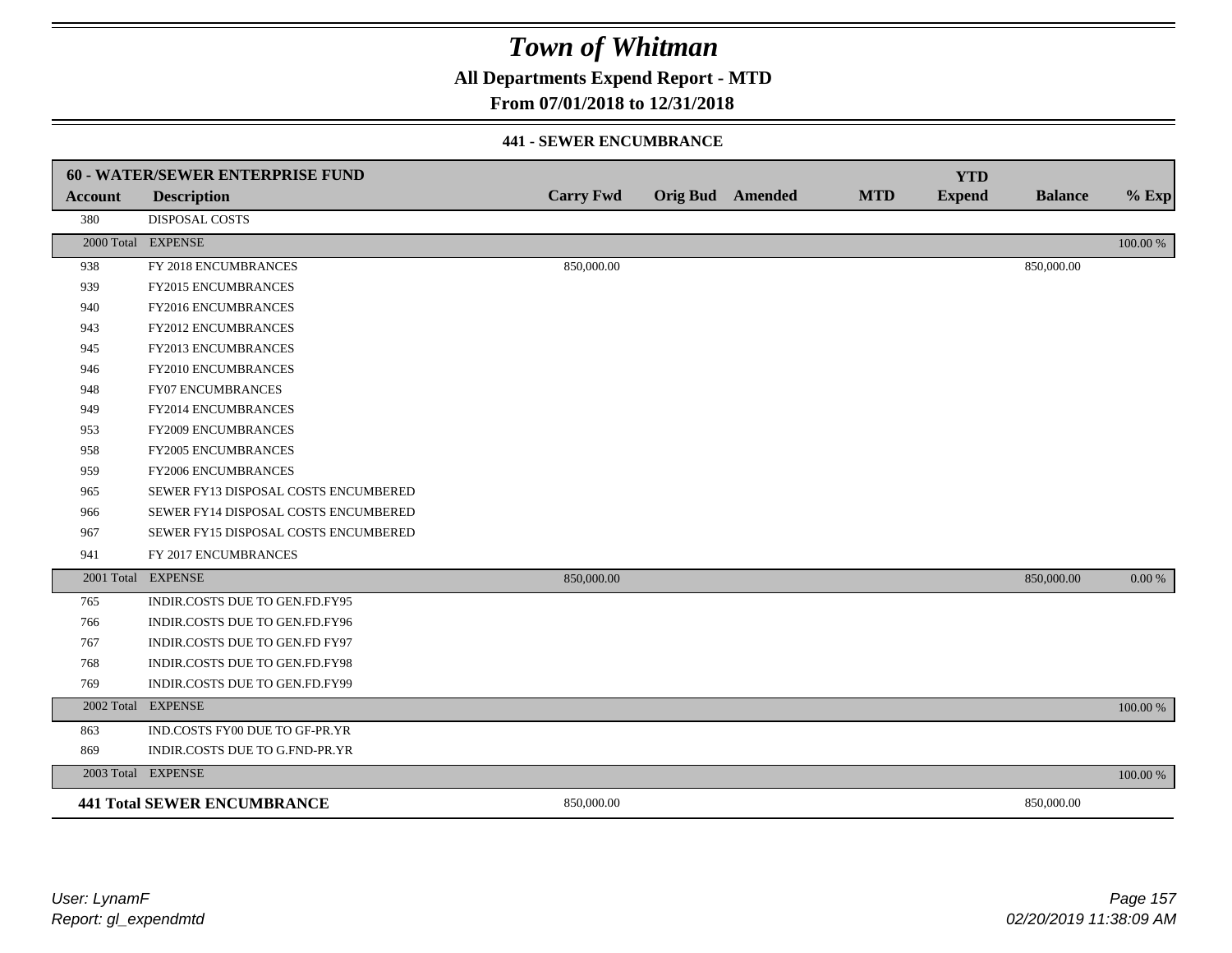**All Departments Expend Report - MTD**

### **From 07/01/2018 to 12/31/2018**

#### **451 - WATER ENCUMBRANCE**

|         | <b>60 - WATER/SEWER ENTERPRISE FUND</b> |                  |                 |         |            | <b>YTD</b>    |                |          |
|---------|-----------------------------------------|------------------|-----------------|---------|------------|---------------|----------------|----------|
| Account | <b>Description</b>                      | <b>Carry Fwd</b> | <b>Orig Bud</b> | Amended | <b>MTD</b> | <b>Expend</b> | <b>Balance</b> | $%$ Exp  |
| 941     | FY 2017 ENCUMBRANCES                    |                  |                 |         |            |               |                |          |
|         | 2000 Total EXPENSE                      |                  |                 |         |            |               |                | 100.00 % |
| 938     | FY 2018 ENCUMBRANCES                    | 22,174.78        |                 |         |            | 22,174.78     |                |          |
| 939     | <b>FY2015 ENCUMBRANCES</b>              |                  |                 |         |            |               |                |          |
| 940     | <b>FY2016 ENCUMBRANCES</b>              |                  |                 |         |            |               |                |          |
| 949     | <b>FY2014 ENCUMBRANCES</b>              |                  |                 |         |            |               |                |          |
|         | 2001 Total EXPENSE                      | 22,174.78        |                 |         |            | 22,174.78     |                | 100.00 % |
|         | <b>451 Total WATER ENCUMBRANCE</b>      | 22,174.78        |                 |         |            | 22,174.78     |                |          |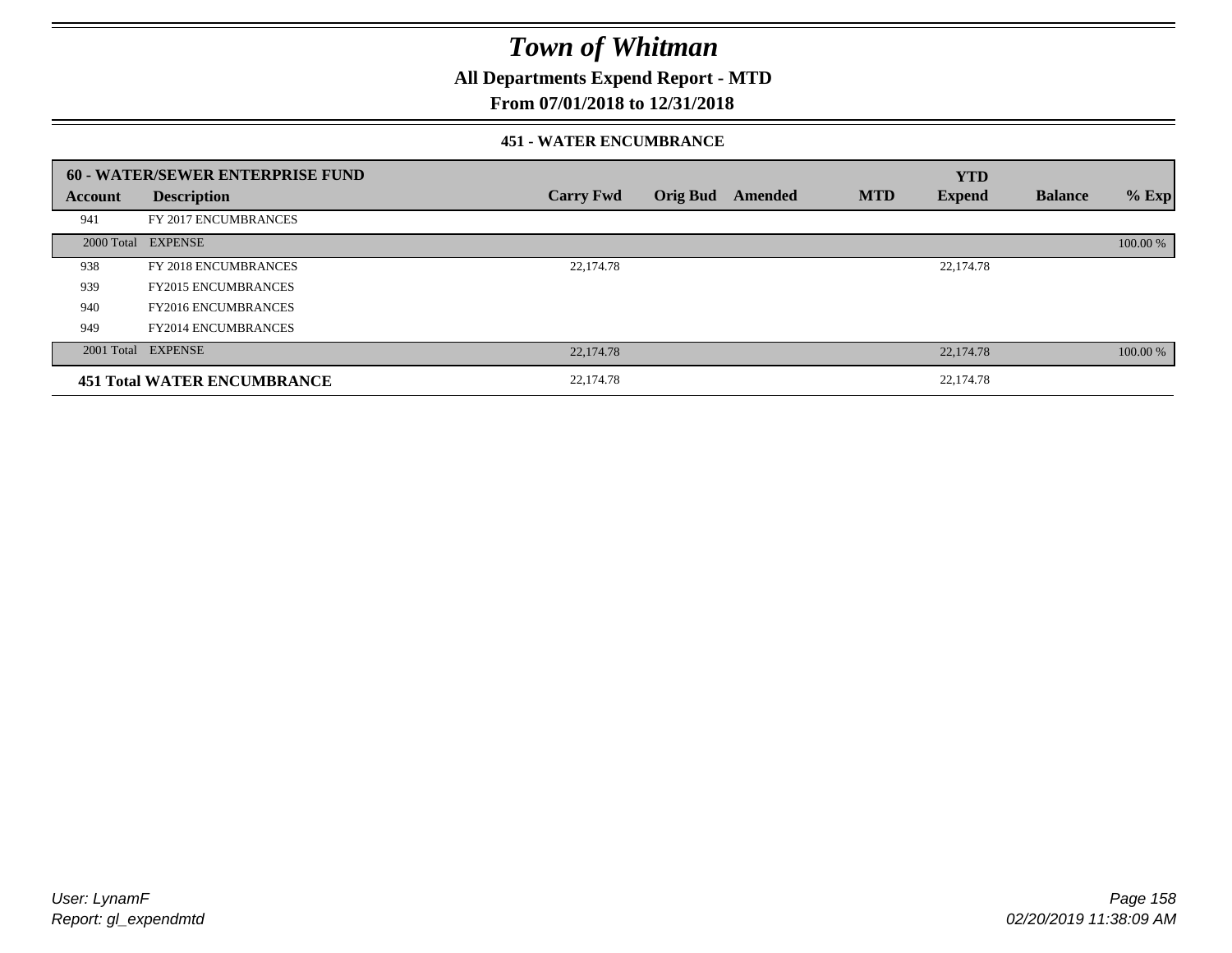**All Departments Expend Report - MTD**

### **From 07/01/2018 to 12/31/2018**

|                 | <b>60 - WATER/SEWER ENTERPRISE FUND</b> |                  |                         |            | YTD           |                |            |
|-----------------|-----------------------------------------|------------------|-------------------------|------------|---------------|----------------|------------|
| Account         | <b>Description</b>                      | <b>Carry Fwd</b> | <b>Orig Bud</b> Amended | <b>MTD</b> | <b>Expend</b> | <b>Balance</b> | $%$ Exp    |
| 005             | <b>TRASH FEE REFUNDS</b>                |                  |                         |            |               |                |            |
| 1997 Total 1997 |                                         |                  |                         |            |               |                | $100.00\%$ |
|                 | <b>850 Total TAX REFUNDS</b>            |                  |                         |            |               |                |            |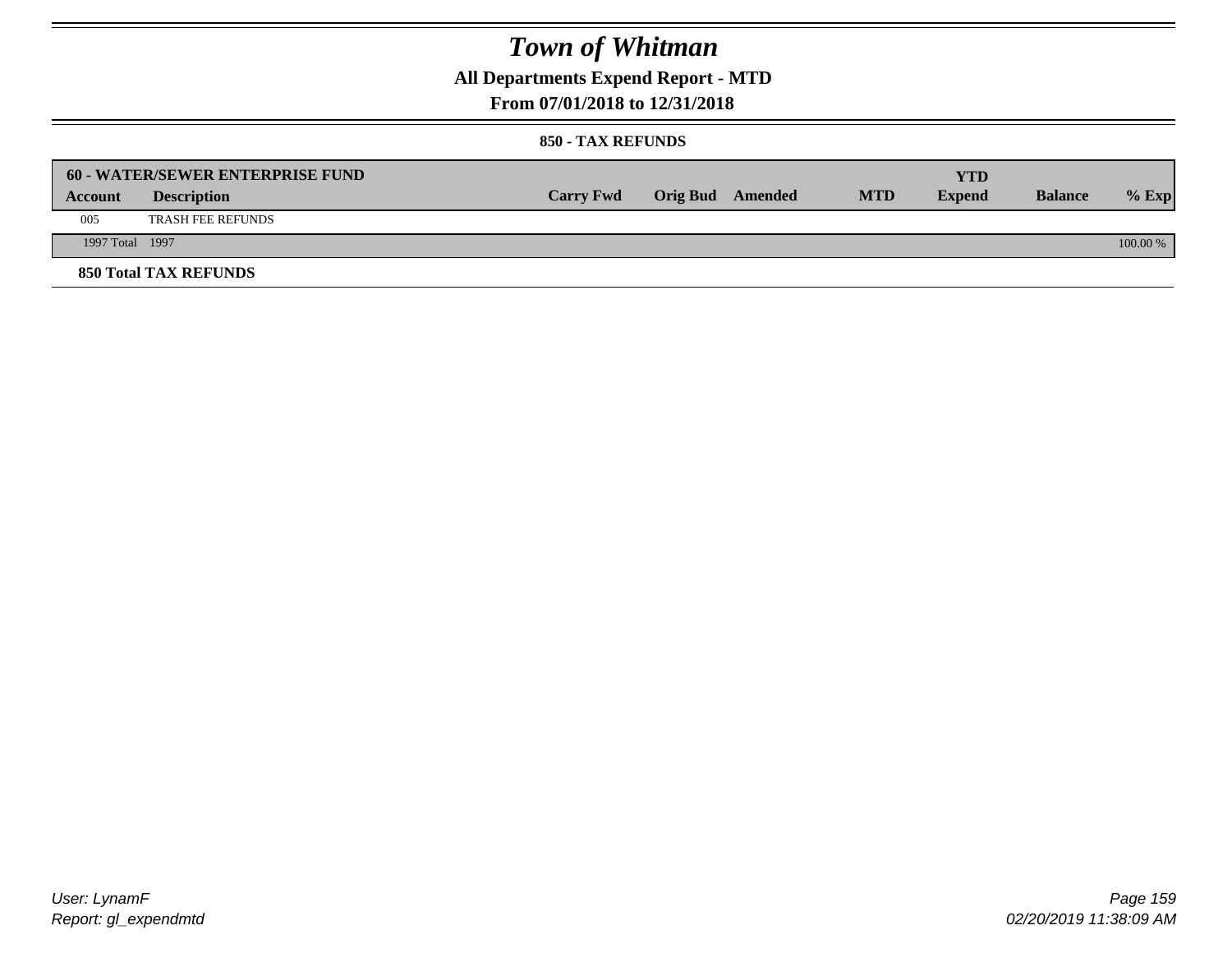**All Departments Expend Report - MTD**

### **From 07/01/2018 to 12/31/2018**

#### **851 - FIRE REVOLVING**

|         | 60 - WATER/SEWER ENTERPRISE FUND |                  |                  |            | YTD           |                |            |
|---------|----------------------------------|------------------|------------------|------------|---------------|----------------|------------|
| Account | <b>Description</b>               | <b>Carry Fwd</b> | Orig Bud Amended | <b>MTD</b> | <b>Expend</b> | <b>Balance</b> | $%$ Exp    |
| 008     | <b>SEWER DETAILS</b>             |                  |                  |            |               |                |            |
|         | 1000 Total SALARIES              |                  |                  |            |               |                | $100.00\%$ |
|         | <b>851 Total FIRE REVOLVING</b>  |                  |                  |            |               |                |            |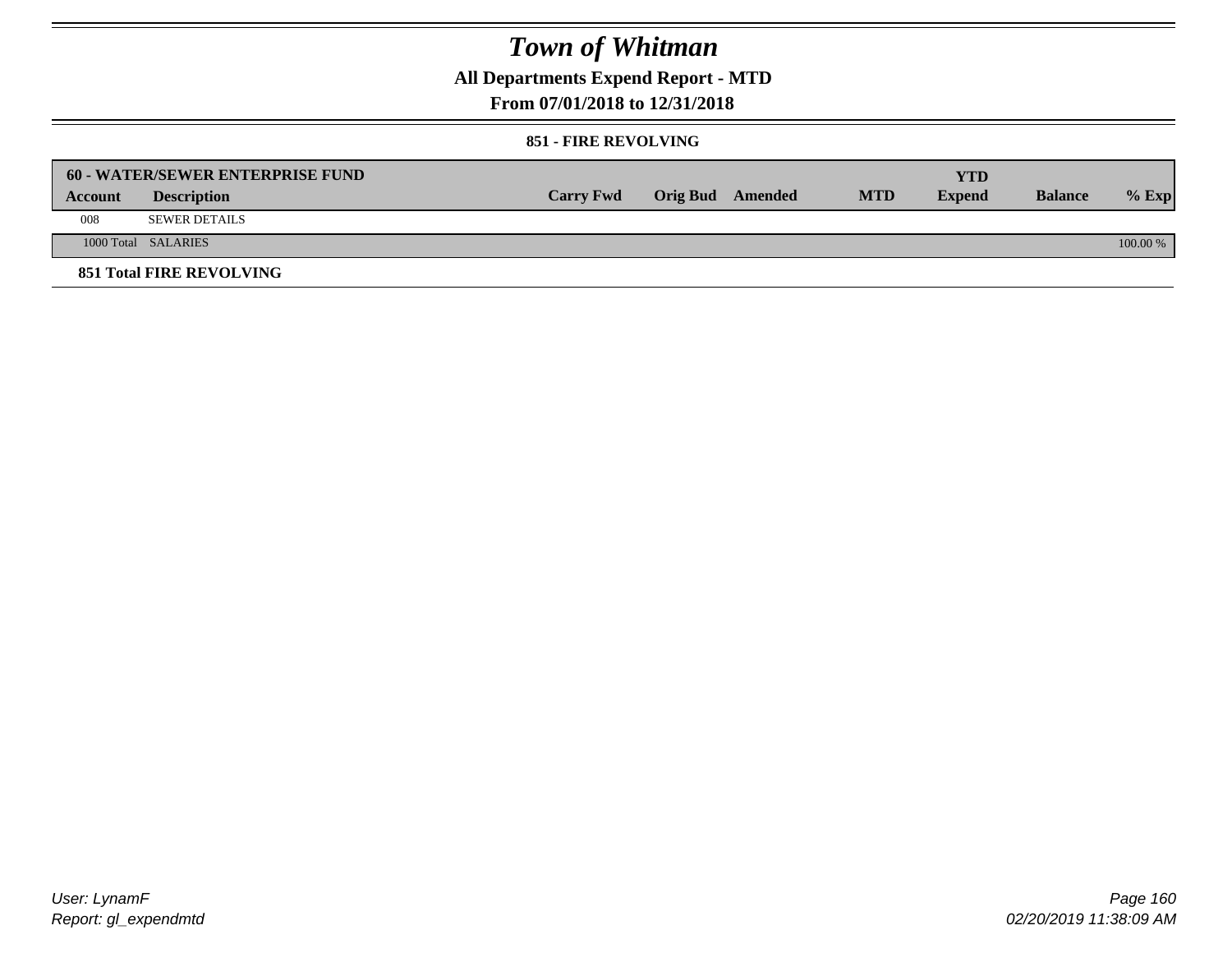**All Departments Expend Report - MTD**

### **From 07/01/2018 to 12/31/2018**

#### **852 - POLICE REVOLVING**

|         | 60 - WATER/SEWER ENTERPRISE FUND  |                  |                  |            | <b>YTD</b>    |                |            |
|---------|-----------------------------------|------------------|------------------|------------|---------------|----------------|------------|
| Account | <b>Description</b>                | <b>Carry Fwd</b> | Orig Bud Amended | <b>MTD</b> | <b>Expend</b> | <b>Balance</b> | $%$ Exp    |
| 008     | <b>SEWER DETAILS</b>              |                  |                  |            |               |                |            |
|         | 1000 Total SALARIES               |                  |                  |            |               |                | $100.00\%$ |
|         | <b>852 Total POLICE REVOLVING</b> |                  |                  |            |               |                |            |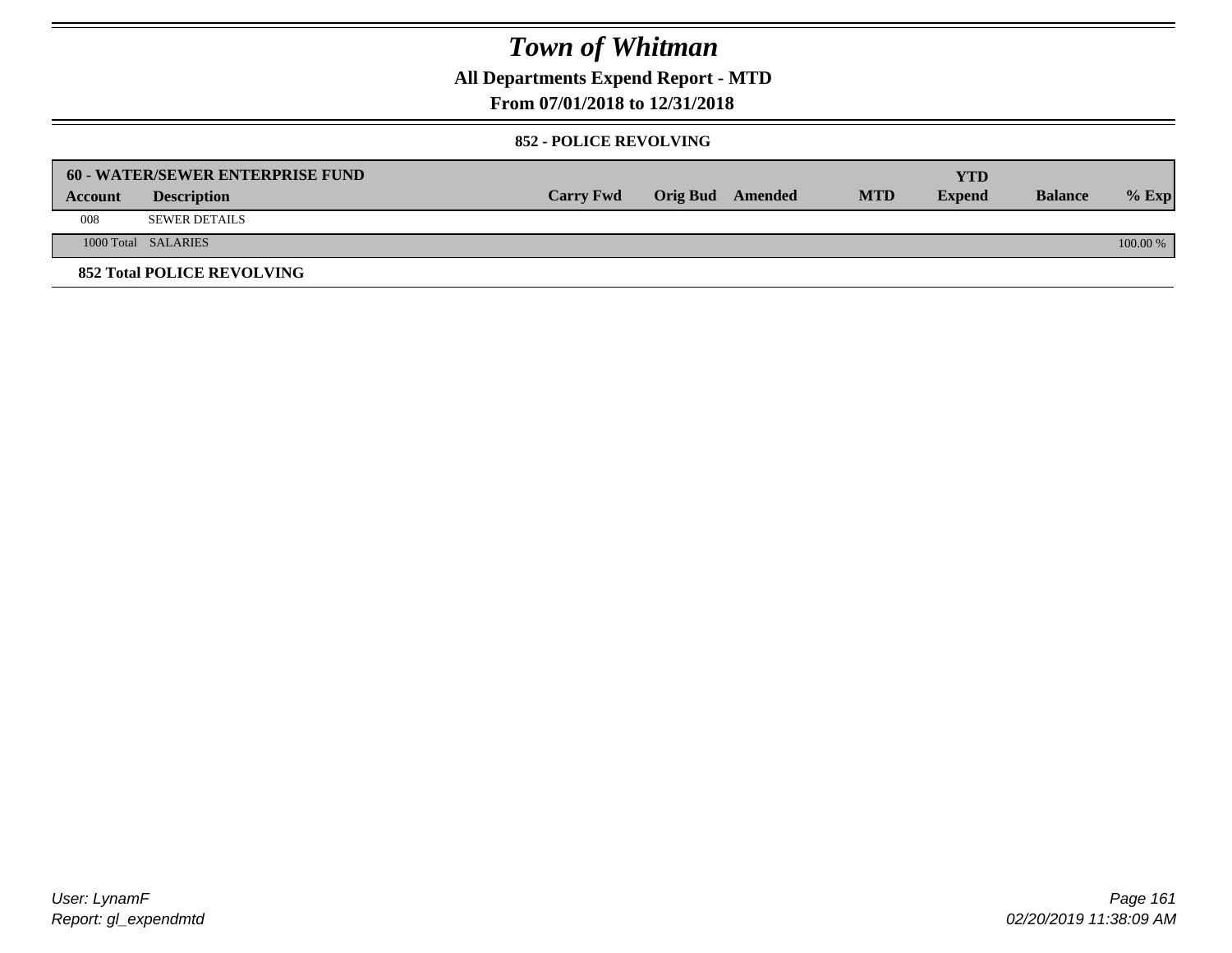## **All Departments Expend Report - MTD**

### **From 07/01/2018 to 12/31/2018**

#### **870 - AGENCY**

|         | <b>60 - WATER/SEWER ENTERPRISE FUND</b> |                  |                 |         |            | <b>YTD</b>    |                |          |
|---------|-----------------------------------------|------------------|-----------------|---------|------------|---------------|----------------|----------|
| Account | <b>Description</b>                      | <b>Carry Fwd</b> | <b>Orig Bud</b> | Amended | <b>MTD</b> | <b>Expend</b> | <b>Balance</b> | $%$ Exp  |
| 027     | <b>GUAR.DEPOSIT INTEREST-REFUND</b>     |                  |                 |         |            |               |                |          |
| 029     | <b>GUARANTEED DEPOSITS REFUNDED</b>     |                  |                 |         |            |               |                |          |
| 055     | <b>GUARANTEED DEP.J.TASSINARI</b>       |                  |                 |         |            |               |                |          |
| 056     | <b>GUARANTEE DEP.REFND.-J. KELLEHER</b> |                  |                 |         |            |               |                |          |
| 059     | <b>GUARANTEE DEPOSITS FORFIETED</b>     |                  |                 |         |            |               |                |          |
| 236     | GUAR.DEPOSITS REFUNDED-CONSTR.TECH.     |                  |                 |         |            |               |                |          |
| 237     | <b>GUARENTEE DEPOSITS REFUNDED</b>      |                  |                 |         |            |               |                |          |
| 410     | GUAR.DEP.REFNDED-R. Robertson           |                  |                 |         |            |               |                |          |
|         | 2000 Total EXPENSE                      |                  |                 |         |            |               |                | 100.00 % |
| 899     | <b>EXCHANGE ACCOUNT</b>                 |                  |                 |         |            |               |                |          |
|         | 2002 Total EXPENSE                      |                  |                 |         |            |               |                | 100.00 % |
|         | <b>870 Total AGENCY</b>                 |                  |                 |         |            |               |                |          |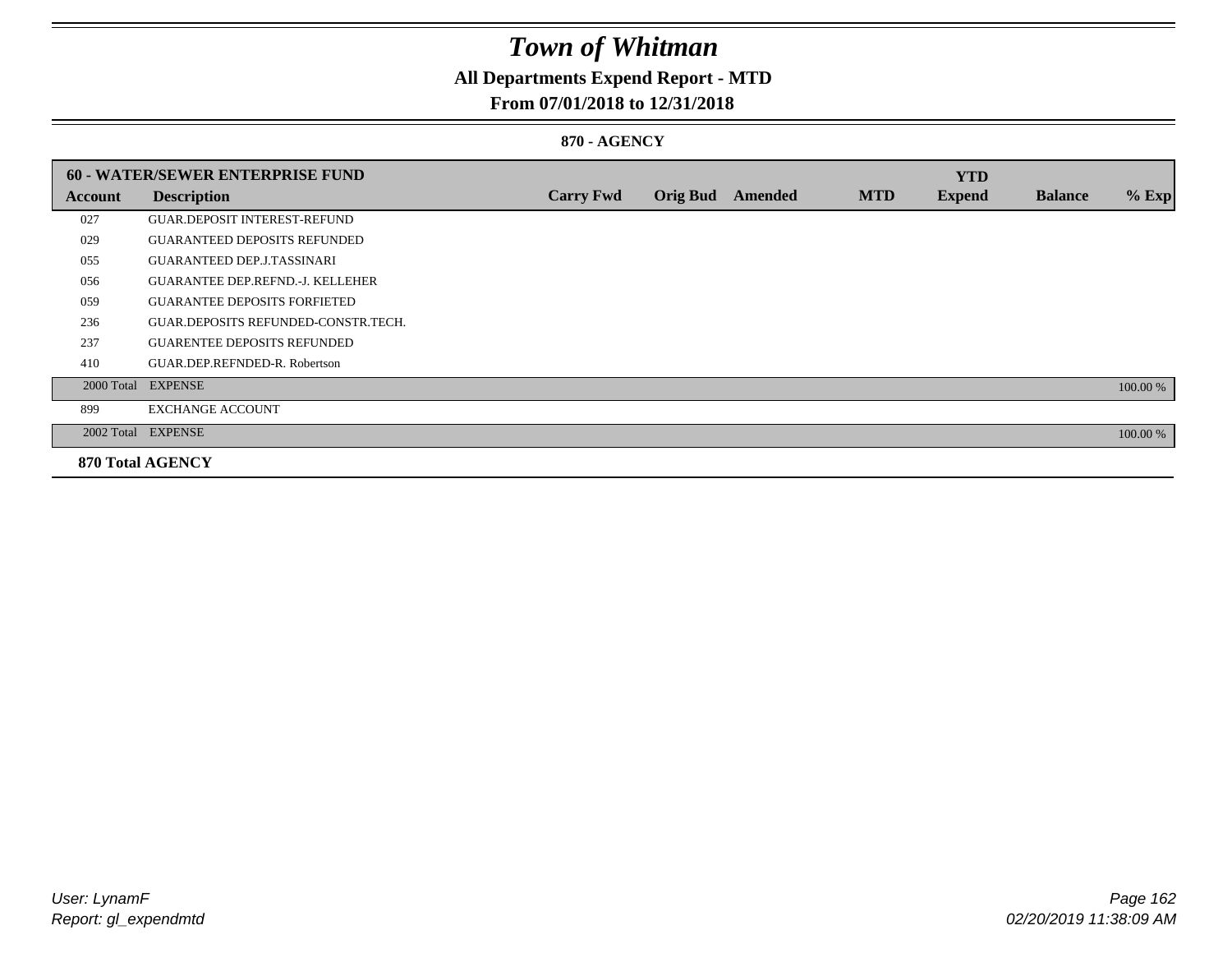**All Departments Expend Report - MTD**

### **From 07/01/2018 to 12/31/2018**

#### **873 - USER CHARGES REFUNDS**

|                 | 60 - WATER/SEWER ENTERPRISE FUND |                  |                         |            | <b>YTD</b>    |                |             |
|-----------------|----------------------------------|------------------|-------------------------|------------|---------------|----------------|-------------|
| <b>Account</b>  | <b>Description</b>               | <b>Carry Fwd</b> | <b>Orig Bud</b> Amended | <b>MTD</b> | <b>Expend</b> | <b>Balance</b> | $%$ Exp     |
| 053             | SEWER RATES REFUNDS              |                  |                         |            |               |                |             |
| 1999 Total 1999 |                                  |                  |                         |            |               |                | 100.00 %    |
| 053             | SEWER RATES REFUNDS              |                  |                         |            |               |                |             |
|                 | 2001 Total EXPENSE               |                  |                         |            |               |                | 100.00 %    |
| 053             | SEWER RATES REFUNDS              |                  |                         |            |               |                |             |
|                 | 2002 Total EXPENSE               |                  |                         |            |               |                | $100.00~\%$ |
| 053             | SEWER RATES REFUNDS              |                  |                         |            |               |                |             |
|                 | 2003 Total EXPENSE               |                  |                         |            |               |                | 100.00 %    |
| 053             | SEWER RATES REFUNDS              |                  |                         |            |               |                |             |
| 178             | <b>SEWER LIEN REFUNDS</b>        |                  |                         |            |               |                |             |
|                 | 2004 Total EXPENSE               |                  |                         |            |               |                | 100.00 %    |
| 053             | SEWER RATES REFUNDS              |                  |                         |            |               |                |             |
| 178             | SEWER LIEN REFUNDS               |                  |                         |            |               |                |             |
|                 | 2005 Total EXPENSE               |                  |                         |            |               |                | 100.00 %    |
| 053             | <b>SEWER RATES REFUNDS</b>       |                  |                         |            |               |                |             |
|                 | 2006 Total EXPENSE               |                  |                         |            |               |                | 100.00 %    |
| 053             | <b>SEWER RATES REFUNDS</b>       |                  |                         |            |               |                |             |
| 178             | SEWER LIEN REFUNDS               |                  |                         |            |               |                |             |
|                 | 2007 Total EXPENSE               |                  |                         |            |               |                | 100.00 %    |
| 053             | SEWER RATES REFUNDS              |                  |                         |            |               |                |             |
| 178             | <b>SEWER LIEN REFUNDS</b>        |                  |                         |            |               |                |             |
|                 | 2008 Total EXPENSE               |                  |                         |            |               |                | 100.00 %    |
| 053             | <b>SEWER RATES REFUNDS</b>       |                  |                         |            |               |                |             |
| 178             | SEWER LIEN REFUNDS               |                  |                         |            |               |                |             |
|                 | 2009 Total EXPENSE               |                  |                         |            |               |                | 100.00 %    |
| 053             | SEWER RATES REFUNDS              |                  |                         |            |               |                |             |
| 178             | <b>SEWER LIEN REFUNDS</b>        |                  |                         |            |               |                |             |
|                 | 2010 Total EXPENSE               |                  |                         |            |               |                | 100.00 %    |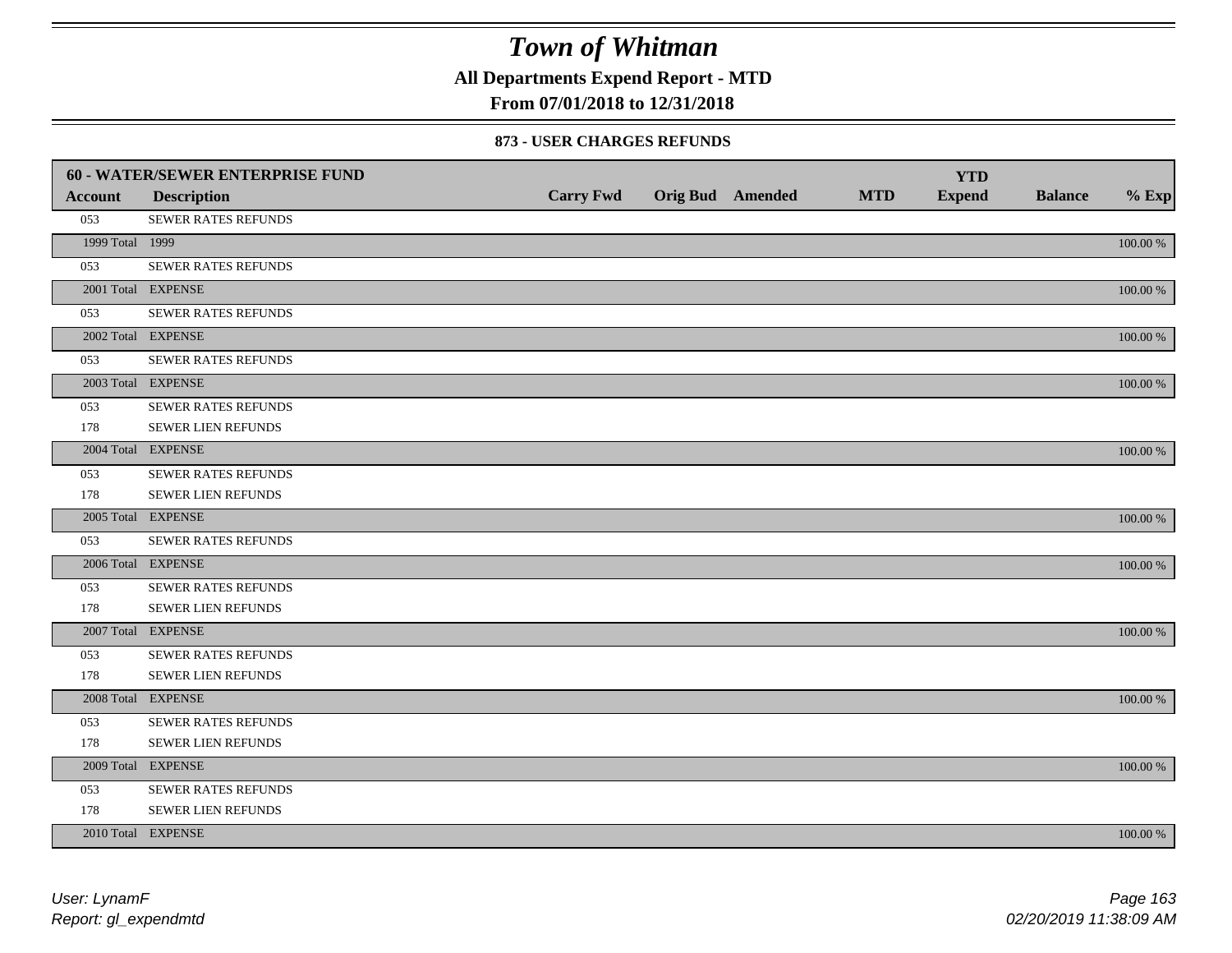**All Departments Expend Report - MTD**

### **From 07/01/2018 to 12/31/2018**

#### **873 - USER CHARGES REFUNDS**

|                | <b>60 - WATER/SEWER ENTERPRISE FUND</b> |                  |                         |            | <b>YTD</b>    |                |          |
|----------------|-----------------------------------------|------------------|-------------------------|------------|---------------|----------------|----------|
| <b>Account</b> | <b>Description</b>                      | <b>Carry Fwd</b> | <b>Orig Bud</b> Amended | <b>MTD</b> | <b>Expend</b> | <b>Balance</b> | $%$ Exp  |
| 053            | SEWER RATES REFUNDS                     |                  |                         |            |               |                |          |
|                | 2011 Total EXPENSE                      |                  |                         |            |               |                | 100.00 % |
| 053            | SEWER RATES REFUNDS                     |                  |                         |            |               |                |          |
| 178            | SEWER LIEN REFUNDS                      |                  |                         |            |               |                |          |
|                | 2012 Total EXPENSE                      |                  |                         |            |               |                | 100.00 % |
| 053            | SEWER RATES REFUNDS                     |                  |                         |            |               |                |          |
| 173            | <b>WATER LIEN REFUNDS</b>               |                  |                         |            |               |                |          |
| 178            | SEWER LIEN REFUNDS                      |                  |                         |            |               |                |          |
|                | 2013 Total EXPENSE                      |                  |                         |            |               |                | 100.00 % |
| 046            | WATER RATES REFUNDS                     |                  |                         |            |               |                |          |
| 053            | <b>SEWER RATES REFUNDS</b>              |                  |                         |            |               |                |          |
| 173            | WATER LIEN REFUNDS                      |                  |                         |            |               |                |          |
| 178            | SEWER LIEN REFUNDS                      |                  |                         |            |               |                |          |
|                | 2014 Total EXPENSE                      |                  |                         |            |               |                | 100.00 % |
| 046            | <b>WATER RATES REFUNDS</b>              |                  |                         |            |               |                |          |
| 053            | SEWER RATES REFUNDS                     |                  |                         |            |               |                |          |
| 173            | WATER LIEN REFUNDS                      |                  |                         |            |               |                |          |
| 178            | SEWER LIEN REFUNDS                      |                  |                         |            |               |                |          |
|                | 2015 Total EXPENSE                      |                  |                         |            |               |                | 100.00 % |
| 046            | WATER RATES REFUNDS                     |                  |                         |            |               |                |          |
| 053            | SEWER RATES REFUNDS                     |                  |                         |            |               |                |          |
| 173            | <b>WATER LIEN REFUNDS</b>               |                  |                         |            |               |                |          |
| 178            | SEWER LIEN REFUNDS                      |                  |                         |            |               |                |          |
|                | 2016 Total EXPENSE                      |                  |                         |            |               |                | 100.00 % |
| 046            | WATER RATES REFUNDS                     |                  |                         |            |               |                |          |
| 053            | <b>SEWER RATES REFUNDS</b>              |                  |                         |            |               |                |          |
| 173            | WATER LIEN REFUNDS                      |                  |                         |            |               |                |          |
| 178            | SEWER LIEN REFUNDS                      |                  |                         |            |               |                |          |
|                | 2017 Total EXPENSE                      |                  |                         |            |               |                | 100.00 % |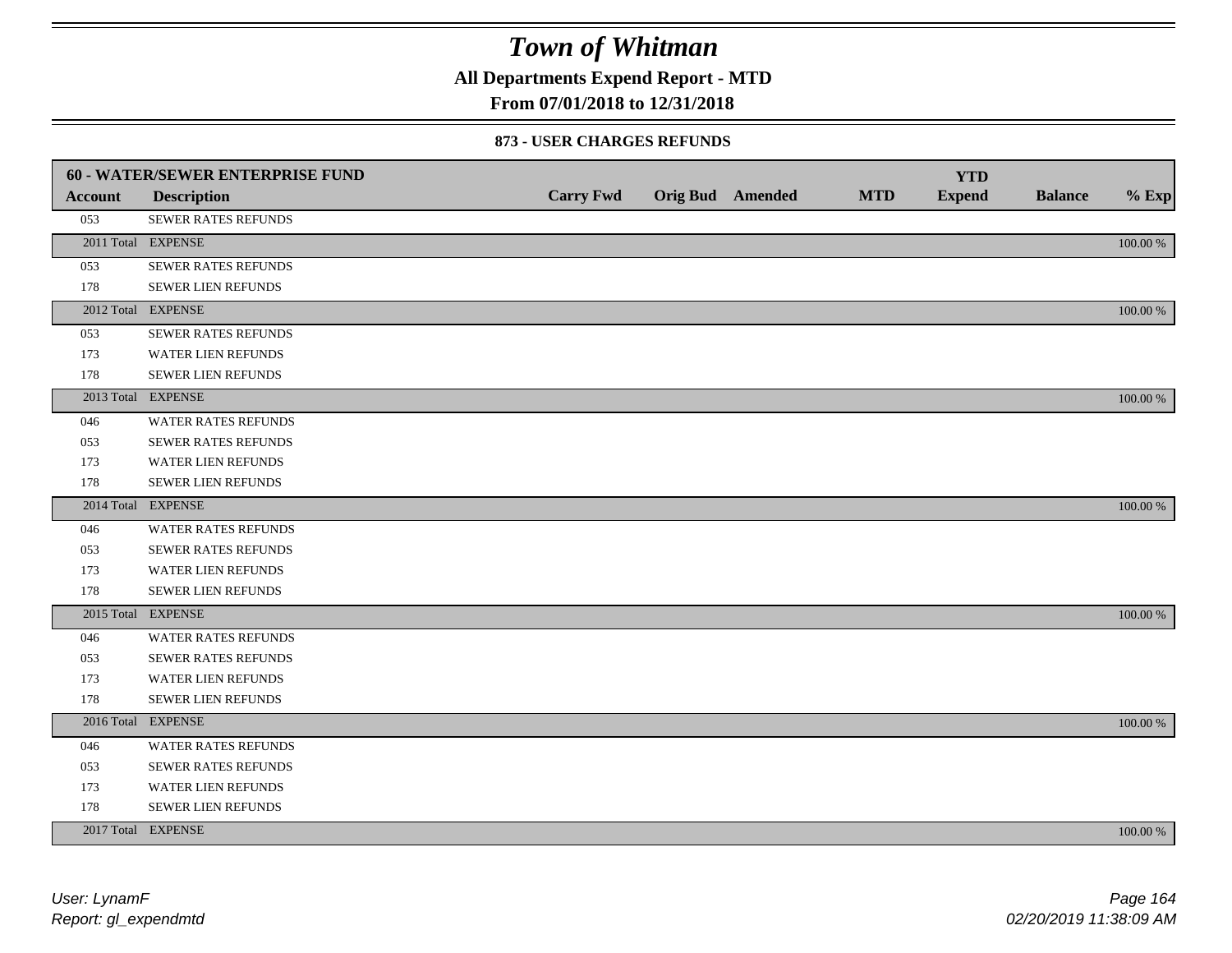### **All Departments Expend Report - MTD**

**From 07/01/2018 to 12/31/2018**

#### **873 - USER CHARGES REFUNDS**

|            | <b>60 - WATER/SEWER ENTERPRISE FUND</b> |                  |                 |         |            | <b>YTD</b>    |                |          |
|------------|-----------------------------------------|------------------|-----------------|---------|------------|---------------|----------------|----------|
| Account    | <b>Description</b>                      | <b>Carry Fwd</b> | <b>Orig Bud</b> | Amended | <b>MTD</b> | <b>Expend</b> | <b>Balance</b> | $%$ Exp  |
| 046        | <b>WATER RATES REFUNDS</b>              |                  |                 |         |            | 712.57        | $-712.57$      |          |
| 053        | <b>SEWER RATES REFUNDS</b>              |                  |                 |         |            | 642.78        | $-642.78$      |          |
| 173        | <b>WATER LIEN REFUNDS</b>               |                  |                 |         |            |               |                |          |
| 178        | <b>SEWER LIEN REFUNDS</b>               |                  |                 |         |            |               |                |          |
| 2018 Total | <b>EXPENSE</b>                          |                  |                 |         |            | 1,355.35      | $-1,355.35$    | 100.00 % |
| 046        | <b>WATER RATES REFUNDS</b>              |                  |                 |         | 364.25     | 575.75        | $-575.75$      |          |
| 053        | <b>SEWER RATES REFUNDS</b>              |                  |                 |         |            |               |                |          |
| 173        | <b>WATER LIEN REFUNDS</b>               |                  |                 |         |            |               |                |          |
| 178        | <b>SEWER LIEN REFUNDS</b>               |                  |                 |         |            |               |                |          |
| 2019 Total | <b>EXPENSE</b>                          |                  |                 |         | 364.25     | 575.75        | $-575.75$      | 100.00 % |
|            | <b>873 Total USER CHARGES REFUNDS</b>   |                  |                 |         | 364.25     | 1,931.10      | $-1,931.10$    |          |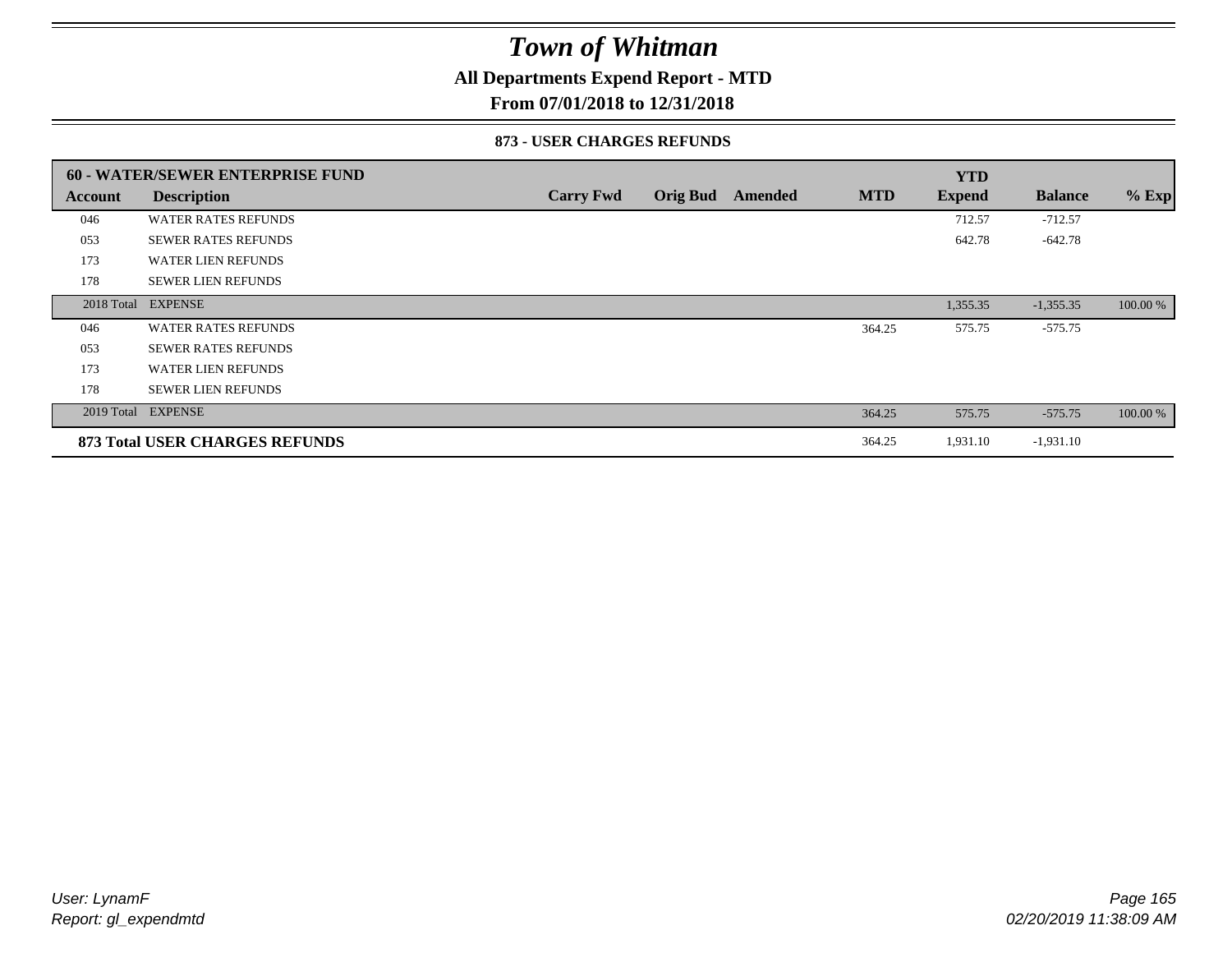### **All Departments Expend Report - MTD**

### **From 07/01/2018 to 12/31/2018**

#### **875 - MISCELLANEOUS**

|         | <b>60 - WATER/SEWER ENTERPRISE FUND</b> |                  |                 |         |            | <b>YTD</b>    |                |            |
|---------|-----------------------------------------|------------------|-----------------|---------|------------|---------------|----------------|------------|
| Account | <b>Description</b>                      | <b>Carry Fwd</b> | <b>Orig Bud</b> | Amended | <b>MTD</b> | <b>Expend</b> | <b>Balance</b> | $%$ Exp    |
| 044     | REFUNDS-PRIOR YEARS                     |                  |                 |         |            |               |                |            |
| 080     | WTR/SWR REFUNDS-PEN.&INT.               |                  |                 |         |            |               |                |            |
|         | 2000 Total EXPENSE                      |                  |                 |         |            |               |                | $100.00\%$ |
|         | <b>875 Total MISCELLANEOUS</b>          |                  |                 |         |            |               |                |            |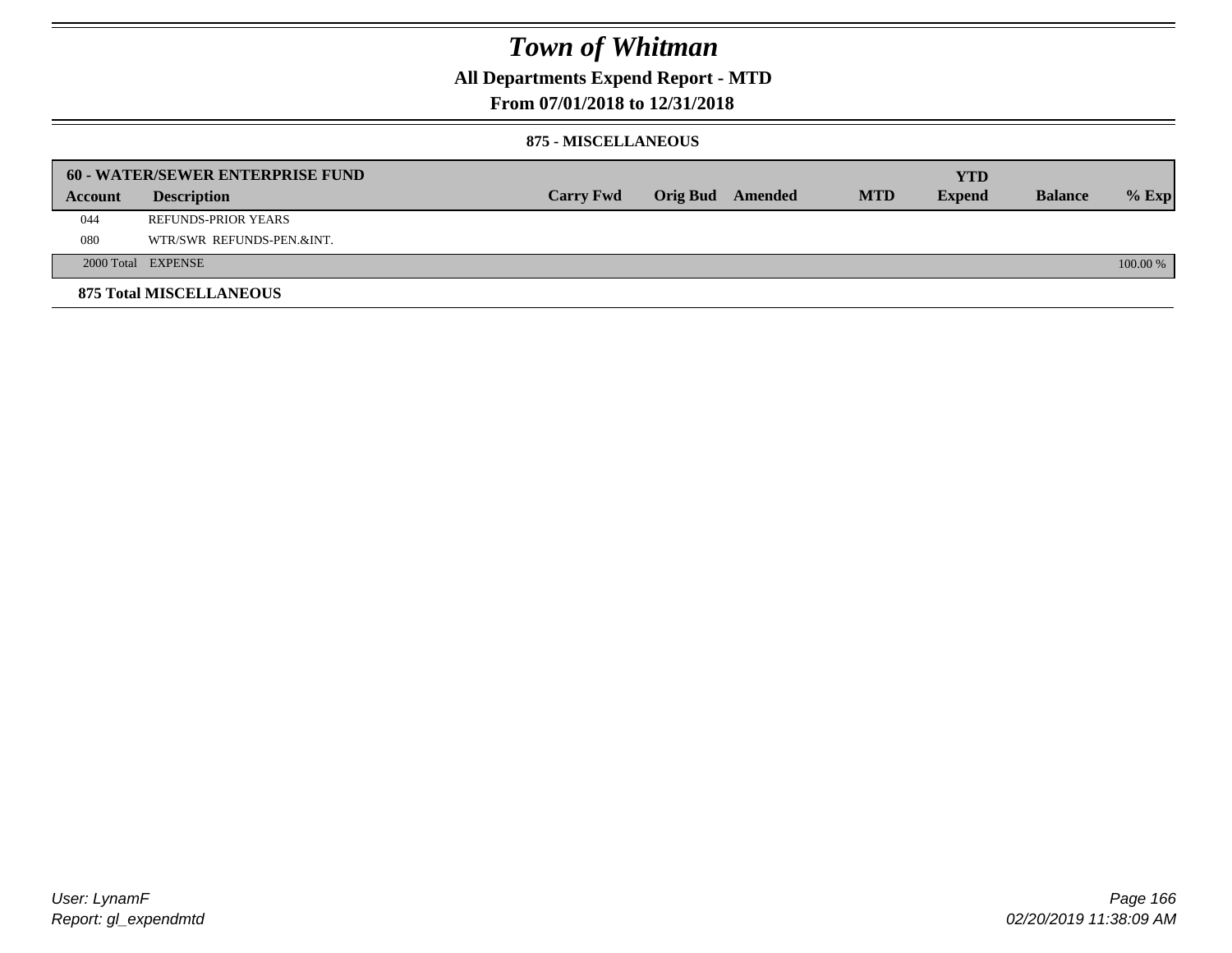**All Departments Expend Report - MTD**

### **From 07/01/2018 to 12/31/2018**

#### **878 - OTHER FINANCING USES**

|         | 60 - WATER/SEWER ENTERPRISE FUND            |                  |                 |         |            | <b>YTD</b>    |                |          |
|---------|---------------------------------------------|------------------|-----------------|---------|------------|---------------|----------------|----------|
| Account | <b>Description</b>                          | <b>Carry Fwd</b> | <b>Orig Bud</b> | Amended | <b>MTD</b> | <b>Expend</b> | <b>Balance</b> | $%$ Exp  |
| 400     | <b>GENERAL FUND</b>                         |                  |                 |         |            |               |                |          |
| 401     | WTR/SWR CAPITAL PROJ. FUND                  |                  |                 |         |            |               |                |          |
|         | 2100 Total INTERFUND TRANSFERS              |                  |                 |         |            |               |                | 100.00 % |
| 501     | PREMIUM ON SALE OF BONDS                    |                  |                 |         |            |               |                |          |
|         | 2101 Total INTERFUND TRANSFERS              |                  |                 |         |            |               |                | 100.00 % |
|         | <b>878 Total OTHER FINANCING USES</b>       |                  |                 |         |            |               |                |          |
|         | <b>60 Total WATER/SEWER ENTERPRISE FUND</b> | 1.711.360.76     | 4.543.500.00    |         | 101.695.86 | 1,404,532.28  | 4,850,328.48   |          |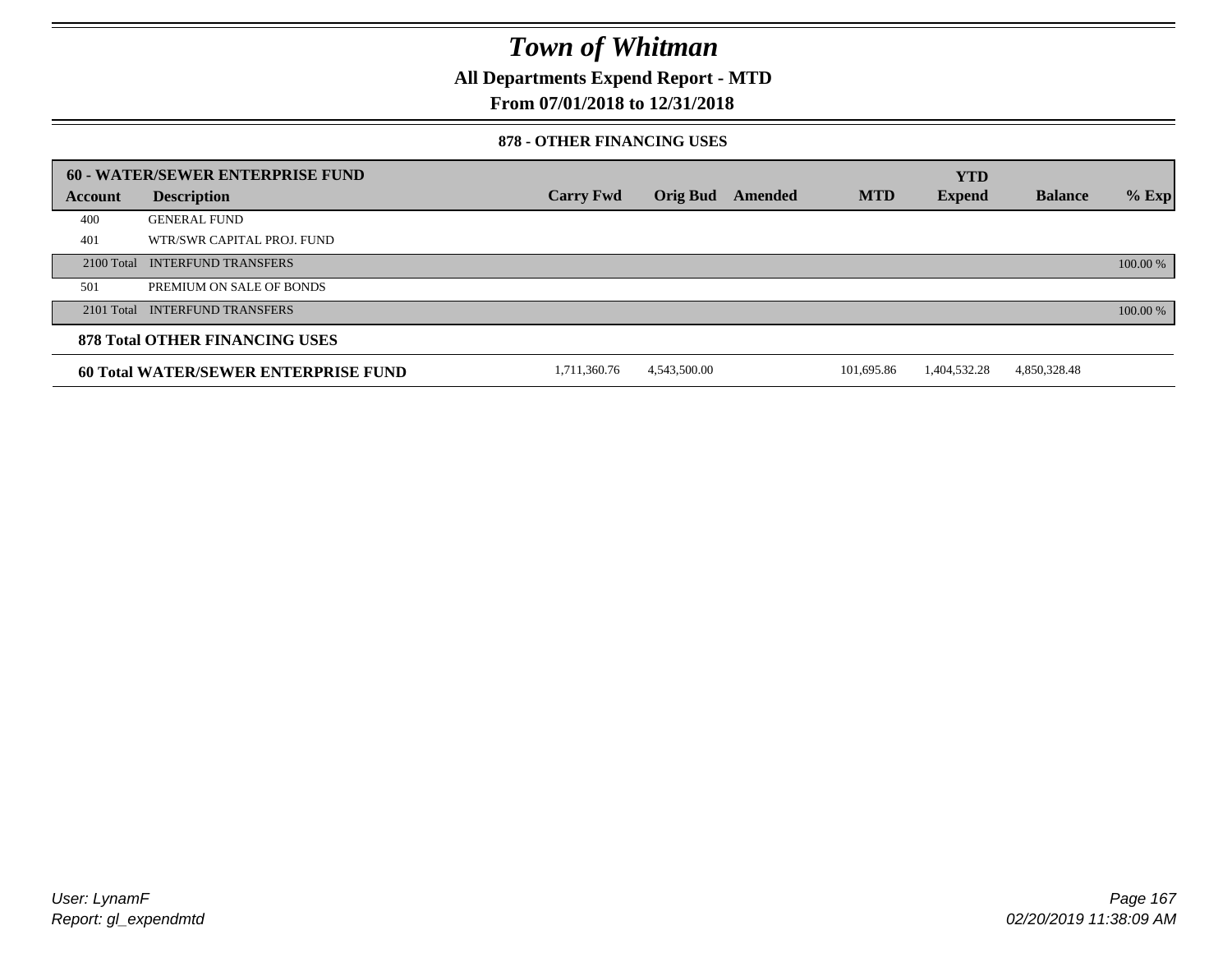**All Departments Expend Report - MTD**

**From 07/01/2018 to 12/31/2018**

#### **878 - OTHER FINANCING USES**

|                | 62 - WATER/SEWER ENT.CAP.PROJ.FUND    |                  |                  |            | YTD           |                |            |
|----------------|---------------------------------------|------------------|------------------|------------|---------------|----------------|------------|
| <b>Account</b> | <b>Description</b>                    | <b>Carry Fwd</b> | Orig Bud Amended | <b>MTD</b> | <b>Expend</b> | <b>Balance</b> | $%$ Exp    |
| 950            | <b>REPAYMENT OF BANS</b>              |                  |                  |            |               |                |            |
|                | 2000 Total EXPENSE                    |                  |                  |            |               |                | $100.00\%$ |
|                | <b>878 Total OTHER FINANCING USES</b> |                  |                  |            |               |                |            |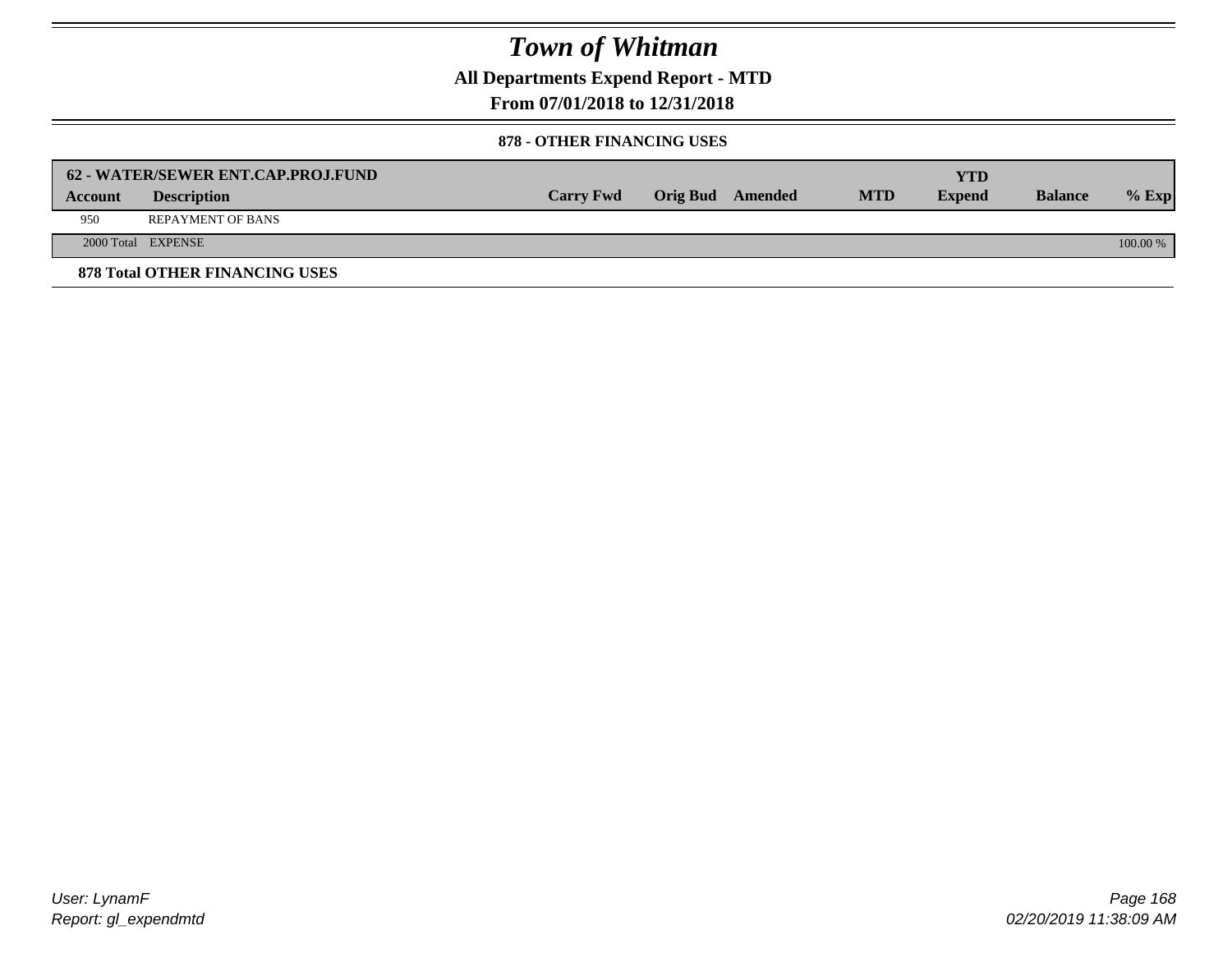**All Departments Expend Report - MTD**

### **From 07/01/2018 to 12/31/2018**

#### **930 - CAPITAL PROJECTS**

|            | 62 - WATER/SEWER ENT.CAP.PROJ.FUND     |                  |                 |                |            | <b>YTD</b>    |                |          |
|------------|----------------------------------------|------------------|-----------------|----------------|------------|---------------|----------------|----------|
| Account    | <b>Description</b>                     | <b>Carry Fwd</b> | <b>Orig Bud</b> | <b>Amended</b> | <b>MTD</b> | <b>Expend</b> | <b>Balance</b> | $%$ Exp  |
| 925        | <b>INTEREST TEMPORARY LOANS</b>        |                  |                 |                |            |               |                |          |
|            | 2000 Total EXPENSE                     |                  |                 |                |            |               |                | 100.00 % |
| 999        |                                        | 68,899.51        |                 |                |            |               | 68,899.51      |          |
| 4515 Total | A.30 ATM5/13 WATER MAIN PROJECT        | 68,899.51        |                 |                |            |               | 68,899.51      | 0.00 %   |
| 999        |                                        | 1,500,000.00     |                 |                |            |               | 1,500,000.00   |          |
| 4588 Total | A2STM12/17DPW2018WTR.MAIN PROJ.        | 1,500,000.00     |                 |                |            |               | 1,500,000.00   | 0.00 %   |
| 999        |                                        | 1,499,400.00     |                 |                | 2,709.00   | 12,109.00     | 1,487,291.00   |          |
| 4589 Total | A2STM12/17DPW2018WTR.METERS PROJ       | 1,499,400.00     |                 |                | 2,709.00   | 12,109.00     | 1,487,291.00   | 0.80%    |
|            | 930 Total CAPITAL PROJECTS             | 3,068,299.51     |                 |                | 2,709.00   | 12,109.00     | 3,056,190.51   |          |
|            | 62 Total WATER/SEWER ENT.CAP.PROJ.FUND | 3,068,299.51     |                 |                | 2,709.00   | 12,109.00     | 3,056,190.51   |          |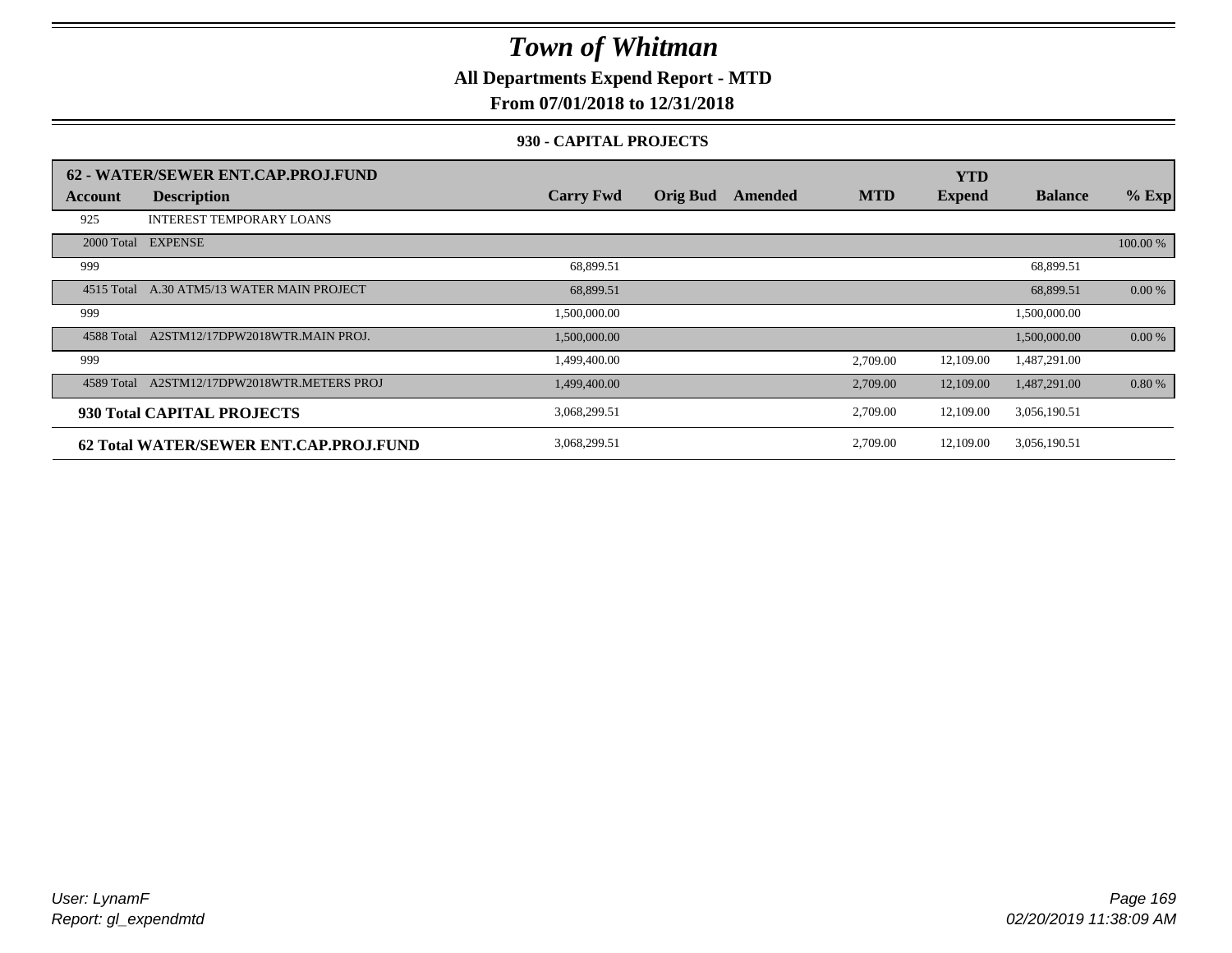**All Departments Expend Report - MTD**

### **From 07/01/2018 to 12/31/2018**

#### **878 - OTHER FINANCING USES**

|         | 70 - SEWER ENTERPRISE-REFUNDED                 |                  |                 |         |            | <b>YTD</b>    |                |          |
|---------|------------------------------------------------|------------------|-----------------|---------|------------|---------------|----------------|----------|
| Account | <b>Description</b>                             | <b>Carry Fwd</b> | <b>Orig Bud</b> | Amended | <b>MTD</b> | <b>Expend</b> | <b>Balance</b> | $%$ Exp  |
| 999     |                                                |                  |                 |         |            |               |                |          |
|         | 2000 Total EXPENSE                             |                  |                 |         |            |               |                | 100.00 % |
|         | <b>878 Total OTHER FINANCING USES</b>          |                  |                 |         |            |               |                |          |
|         | <b>70 Total SEWER ENTERPRISE-REFUNDED DEBT</b> |                  |                 |         |            |               |                |          |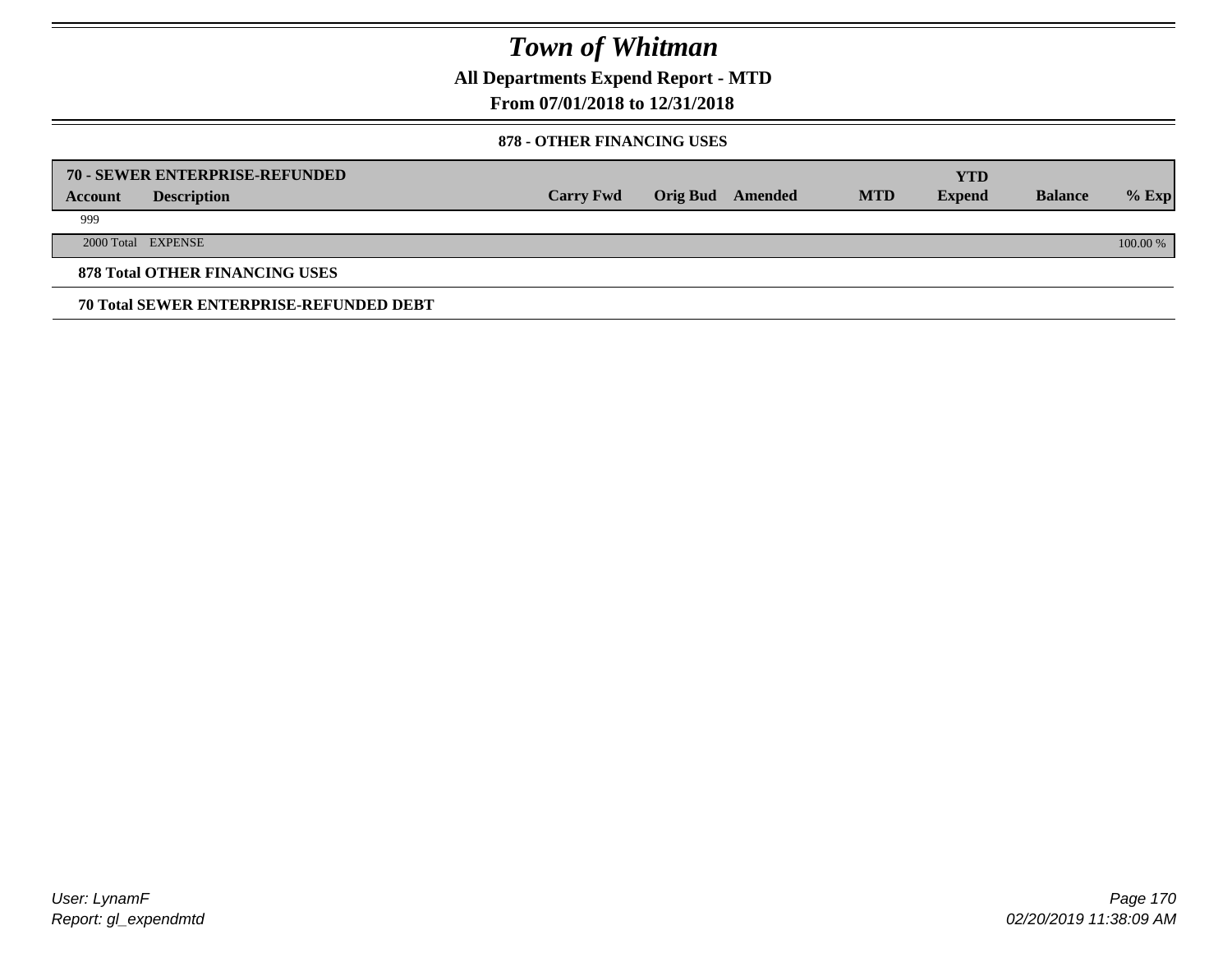### **All Departments Expend Report - MTD**

### **From 07/01/2018 to 12/31/2018**

#### **998 - TRUST FUNDS**

|                | 83 - TRUST FUNDS - EXPENDABLE             |                  |                         |            | <b>YTD</b>    |                |             |
|----------------|-------------------------------------------|------------------|-------------------------|------------|---------------|----------------|-------------|
| <b>Account</b> | <b>Description</b>                        | <b>Carry Fwd</b> | <b>Orig Bud Amended</b> | <b>MTD</b> | <b>Expend</b> | <b>Balance</b> | $%$ Exp     |
| 999            |                                           |                  |                         |            |               |                |             |
|                | 8301 Total WILMOT V. EVERSON RECREATION   |                  |                         |            |               |                | $100.00~\%$ |
| 999            |                                           |                  |                         |            |               |                |             |
|                | 8302 Total ELLEN CONWAY SPELLMAN FUND     |                  |                         |            |               |                | 100.00 %    |
| 999            |                                           |                  |                         |            |               |                |             |
|                | 8303 Total PRESTON GURNEY JEWELL FUND     |                  |                         |            |               |                | 100.00 %    |
| 999            |                                           |                  |                         |            |               |                |             |
|                | 8304 Total HELEN L. POOLE SCHOOL FUND     |                  |                         |            |               |                | 100.00 %    |
| 999            |                                           |                  |                         |            |               |                |             |
|                | 8305 Total CHARLES POOLE HIGH SCH.FUND    |                  |                         |            |               |                | 100.00 %    |
| 999            |                                           |                  |                         |            |               |                |             |
|                | 8306 Total CARRIE POOLE HIGH SCH.FUND     |                  |                         |            |               |                | 100.00 %    |
| 999            |                                           |                  |                         |            |               |                |             |
|                | 8307 Total GEOGAN NEEDY FUND              |                  |                         |            |               |                | 100.00 %    |
| 999            |                                           |                  |                         |            |               |                |             |
|                | 8308 Total BENJAMIN & LUCY CHURCHILL FUND |                  |                         |            |               |                | $100.00~\%$ |
| 999            |                                           |                  |                         |            |               |                |             |
|                | 8309 Total ANNA CLIFFORD HOWARD FUND      |                  |                         |            |               |                | $100.00~\%$ |
| 999            |                                           |                  |                         |            |               |                |             |
|                | 8310 Total J.C. GILBERT FOUNTAIN FUND     |                  |                         |            |               |                | 100.00 %    |
| 999            |                                           |                  |                         |            |               |                |             |
|                | 8311 Total HIGH STREET CEMETERY FUND      |                  |                         |            |               |                | 100.00 %    |
| 999            |                                           |                  |                         |            |               |                |             |
|                | 8312 Total MOUNT ZION CEMETERY FUND       |                  |                         |            |               |                | 100.00 %    |
| 999            |                                           |                  |                         |            |               |                |             |
|                | 8313 Total WORLD WAR II MEMORIAL FUND     |                  |                         |            |               |                | 100.00 %    |
| 999            |                                           |                  |                         |            |               |                |             |
|                | 8314 Total GAR ARTIFACTS FUND             |                  |                         |            |               |                | 100.00 %    |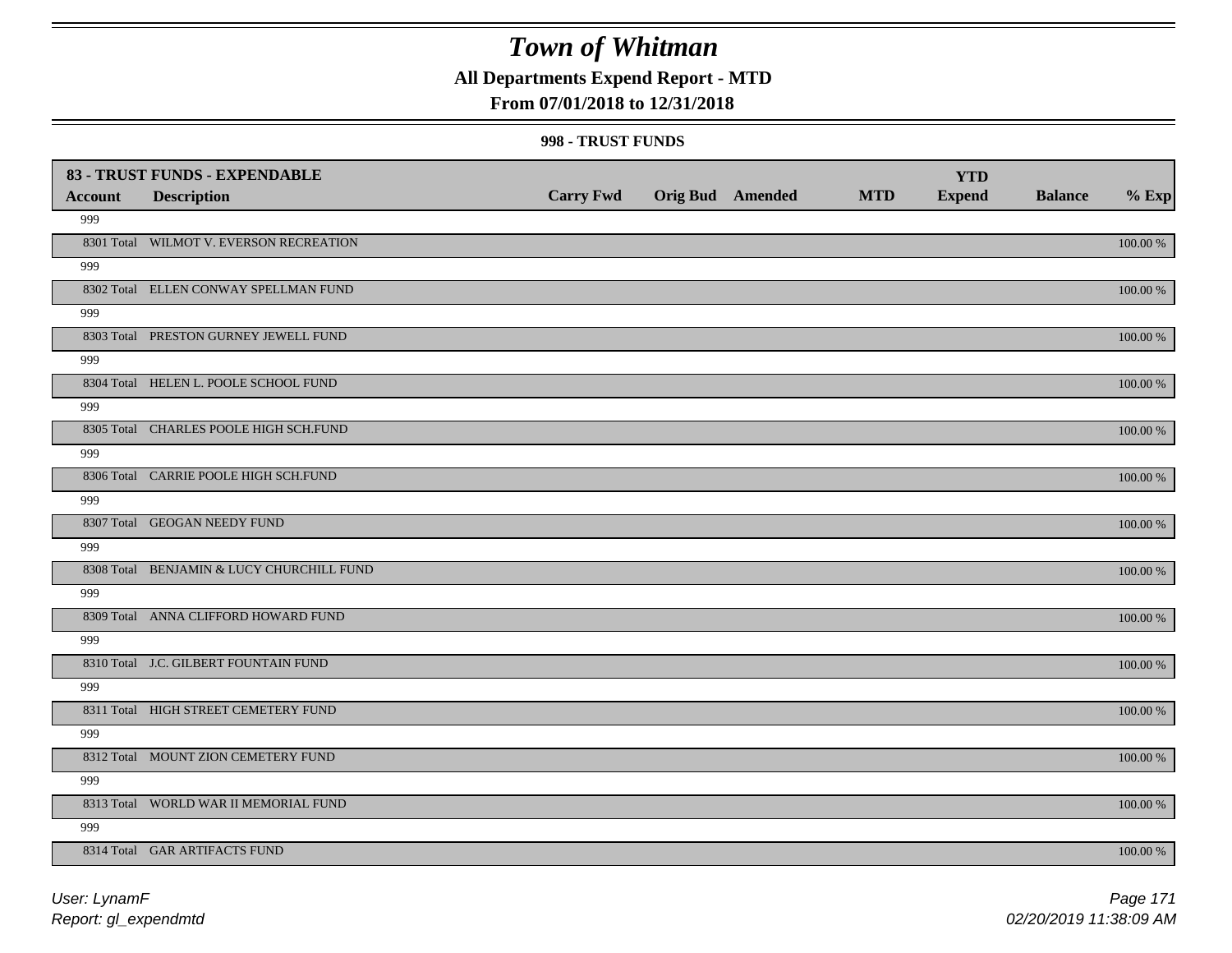### **All Departments Expend Report - MTD**

### **From 07/01/2018 to 12/31/2018**

#### **998 - TRUST FUNDS**

|                | 83 - TRUST FUNDS - EXPENDABLE             |                  |                         |            | <b>YTD</b>    |                |               |
|----------------|-------------------------------------------|------------------|-------------------------|------------|---------------|----------------|---------------|
| <b>Account</b> | <b>Description</b>                        | <b>Carry Fwd</b> | <b>Orig Bud</b> Amended | <b>MTD</b> | <b>Expend</b> | <b>Balance</b> | $%$ Exp       |
| 999            |                                           |                  |                         |            |               |                |               |
|                | 8315 Total BATH HOUSE PROJECT FUND        |                  |                         |            |               |                | 100.00 %      |
| 999            |                                           |                  |                         |            |               |                |               |
|                | 8316 Total STABILIZATION FUND             |                  |                         |            |               |                | 100.00 %      |
| 999            |                                           |                  |                         |            |               |                |               |
|                | 8317 Total TOWN HALL RESTORATION FUND     |                  |                         |            |               |                | $100.00~\%$   |
| 999            |                                           |                  |                         |            |               |                |               |
|                | 8318 Total BICENTENNIAL VITALIZATION FUND |                  |                         |            |               |                | 100.00 %      |
| 999            |                                           |                  |                         |            |               |                |               |
|                | 8319 Total CONSERVATION FUND              |                  |                         |            |               |                | 100.00 %      |
| 999            |                                           |                  |                         |            |               |                |               |
|                | 8320 Total M.ANNIS PEARSON LIBRARY FUND   |                  |                         |            |               |                | 100.00 %      |
| 999            |                                           |                  |                         |            |               |                |               |
|                | 8321 Total ABBEY CHAMPNEY LIBRARY FUND    |                  |                         |            |               |                | 100.00 %      |
| 999            |                                           |                  |                         |            |               |                |               |
|                | 8322 Total BURRILL LIB.FND-(EXP.INC.ONLY) |                  |                         |            |               |                | 100.00 %      |
| 999            |                                           |                  |                         | 100.67     | 100.67        | $-100.67$      |               |
|                | 8323 Total BURRILL LIB.FND-CAP.PROJECTS   |                  |                         | 100.67     | 100.67        | $-100.67$      | 100.00 %      |
| 999            |                                           |                  |                         |            |               |                |               |
|                | 8324 Total ANNA CLIFFORD LIBRARY FUND     |                  |                         |            |               |                | $100.00$ $\%$ |
| 999            |                                           |                  |                         |            |               |                |               |
|                | 8325 Total CARRIE E. POOLE LIBRARY FUND   |                  |                         |            |               |                | 100.00 %      |
| 999            |                                           |                  |                         |            |               |                |               |
|                | 8326 Total WILLIAM POOLE LIBRARY FUND     |                  |                         |            |               |                | 100.00 %      |
| 999            |                                           |                  |                         |            |               |                |               |
|                | 8327 Total CHARLES H. POOLE LIBRARY FUND  |                  |                         |            |               |                | 100.00 %      |
| 999            |                                           |                  |                         |            |               |                |               |
|                | 8328 Total HIRAM POOLE LIBRARY FUND       |                  |                         |            |               |                | 100.00 %      |

*Report: gl\_expendmtd User: LynamF*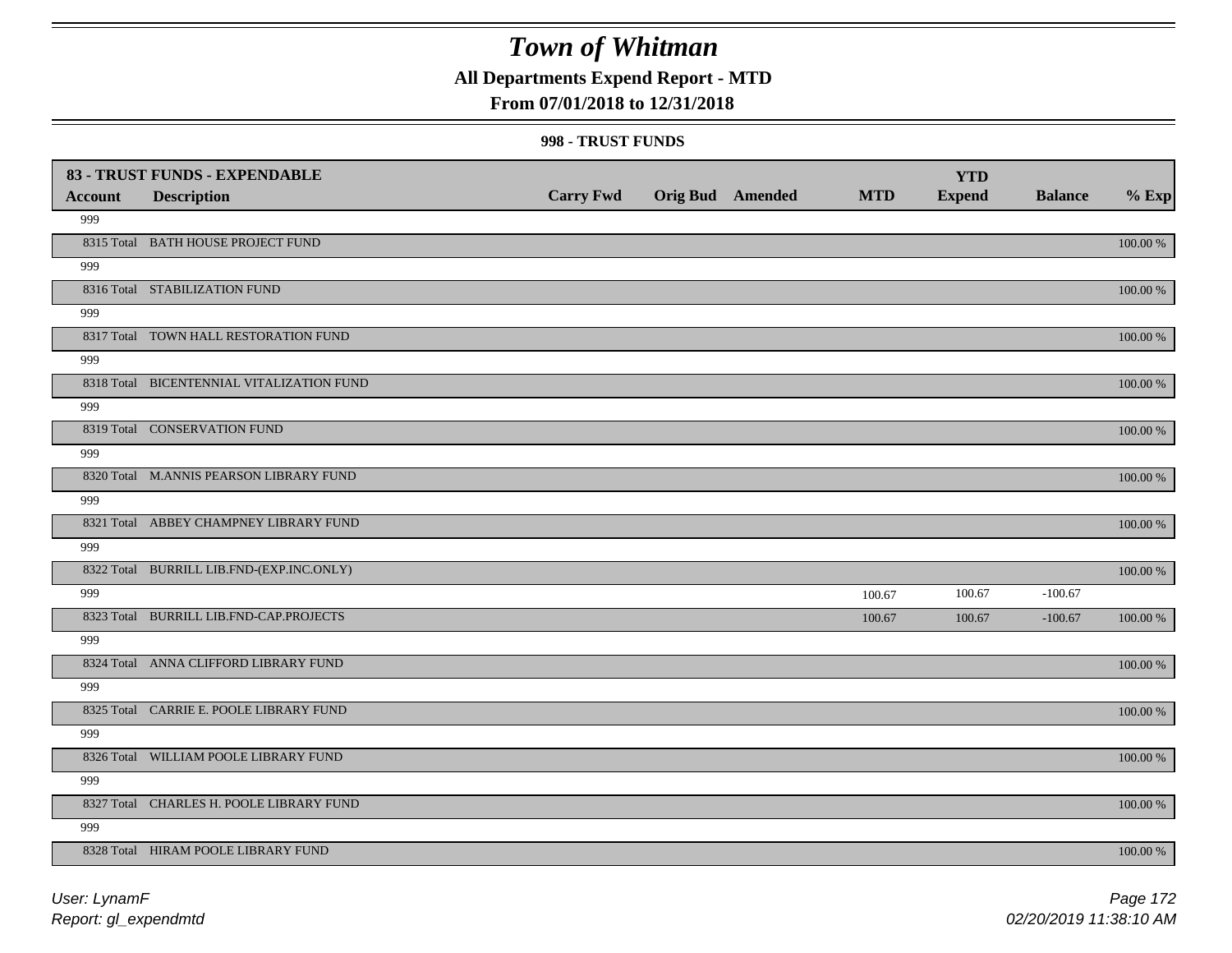### **All Departments Expend Report - MTD**

### **From 07/01/2018 to 12/31/2018**

#### **998 - TRUST FUNDS**

| <b>Account</b> | 83 - TRUST FUNDS - EXPENDABLE<br><b>Description</b> | <b>Carry Fwd</b> | <b>Orig Bud</b> Amended | <b>MTD</b> | <b>YTD</b><br><b>Expend</b> | <b>Balance</b> | $%$ Exp     |
|----------------|-----------------------------------------------------|------------------|-------------------------|------------|-----------------------------|----------------|-------------|
| 999            |                                                     |                  |                         |            |                             |                |             |
|                | 8329 Total MABEL RAND LIBRARY FUND                  |                  |                         |            |                             |                | 100.00 %    |
| 999            |                                                     |                  |                         | 493.80     | 493.80                      | $-493.80$      |             |
|                | 8330 Total LEO F.RYAN LIBRARY TRUST FUND            |                  |                         | 493.80     | 493.80                      | $-493.80$      | 100.00 %    |
| 999            |                                                     |                  |                         |            |                             |                |             |
|                | 8331 Total ANNA CLIFFORD HOWARD RELIEF              |                  |                         |            |                             |                | 100.00 %    |
| 999            |                                                     |                  |                         |            |                             |                |             |
|                | 8332 Total SARAH POOLE LIBRARY FUND                 |                  |                         |            |                             |                | 100.00 %    |
| 999            |                                                     |                  |                         |            |                             |                |             |
|                | 8333 Total LYDIA POOLE LIBRARY FUND                 |                  |                         |            |                             |                | $100.00~\%$ |
| 999            |                                                     |                  |                         |            |                             |                |             |
|                | 8334 Total LOUIS SHARP LIBRARY FUND                 |                  |                         |            |                             |                | 100.00 %    |
| 999            |                                                     |                  |                         |            |                             |                |             |
|                | 8335 Total DANIEL REED LIBRARY FUND                 |                  |                         |            |                             |                | 100.00 %    |
| 999            |                                                     |                  |                         |            |                             |                |             |
|                | 8336 Total C & L BURRILL SCHOLARSHIP FUND           |                  |                         |            |                             |                | 100.00 %    |
| 999            |                                                     |                  |                         |            |                             |                |             |
|                | 8337 Total W.J. & A.C. HOWARD SCHOLARSHIP           |                  |                         |            |                             |                | 100.00 %    |
| 999            |                                                     |                  |                         |            |                             |                |             |
|                | 8338 Total CHARLES POOLE ORGAN FUND                 |                  |                         |            |                             |                | $100.00~\%$ |
| 999            |                                                     |                  |                         |            |                             |                |             |
|                | 8339 Total HELENE POOLE LIBRARY FUND                |                  |                         |            |                             |                | $100.00~\%$ |
| 999            |                                                     |                  |                         |            |                             |                |             |
|                | 8340 Total E.P.FITZGIBBONS PERPETUAL CARE           |                  |                         |            |                             |                | 100.00 %    |
| 999            |                                                     |                  |                         |            |                             |                |             |
|                | 8341 Total M.M.FITZGIBBONS, PERPETUAL CARE          |                  |                         |            |                             |                | 100.00 %    |
| 999            |                                                     |                  |                         |            |                             |                |             |
|                | 8342 Total SAMUEL HUTCHINSON PERPETUAL C.           |                  |                         |            |                             |                | 100.00 %    |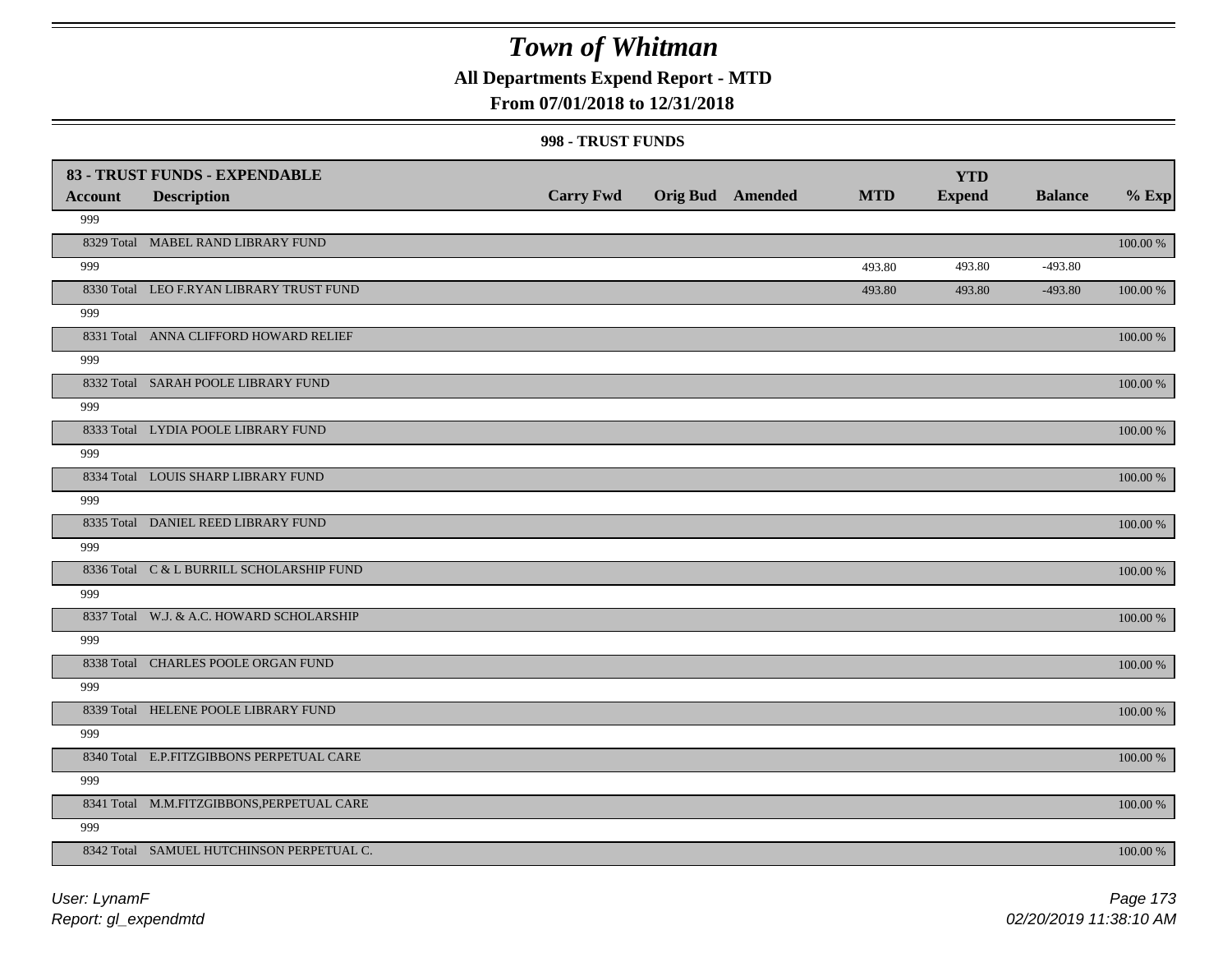## **All Departments Expend Report - MTD**

### **From 07/01/2018 to 12/31/2018**

#### **998 - TRUST FUNDS**

| <b>Account</b> | 83 - TRUST FUNDS - EXPENDABLE<br><b>Description</b> | <b>Carry Fwd</b> | <b>Orig Bud</b> Amended | <b>MTD</b> | <b>YTD</b><br><b>Expend</b> | <b>Balance</b> | $%$ Exp     |
|----------------|-----------------------------------------------------|------------------|-------------------------|------------|-----------------------------|----------------|-------------|
| 999            |                                                     |                  |                         |            |                             |                |             |
|                |                                                     |                  |                         |            |                             |                |             |
|                | 8343 Total J.A.&W.A.MURPHY PERPETUAL CARE           |                  |                         |            |                             |                | 100.00 %    |
| 999            |                                                     |                  |                         |            |                             |                |             |
|                | 8344 Total LUCIA RYAN, PERPETUAL CARE               |                  |                         |            |                             |                | 100.00 %    |
| 999            |                                                     |                  |                         |            |                             |                |             |
|                | 8345 Total JOHN F. GURNEY, PERPETUAL CARE           |                  |                         |            |                             |                | 100.00 %    |
| 999            |                                                     |                  |                         |            |                             |                |             |
|                | 8346 Total WILLIAM H. FOGARTY, PERPETUAL C          |                  |                         |            |                             |                | $100.00~\%$ |
| 999            |                                                     |                  |                         |            |                             |                |             |
|                | 8348 Total BANDSTAND RESTORATION FUND               |                  |                         |            |                             |                | 100.00 %    |
| 999            |                                                     |                  |                         |            |                             |                |             |
|                | 8350 Total MARY E. PIERCE CONSTRUCTION FD           |                  |                         |            |                             |                | 100.00 %    |
| 999            |                                                     |                  |                         | 996.10     | 996.10                      | $-996.10$      |             |
|                | 8351 Total MARY E. PIERCE LIBRARY FUND              |                  |                         | 996.10     | 996.10                      | $-996.10$      | 100.00 %    |
| 999            |                                                     |                  |                         |            |                             |                |             |
|                | 8352 Total CLAIMS TRUST FUND                        |                  |                         |            |                             |                | 100.00 %    |
| 999            |                                                     |                  |                         |            | 1,890.06                    | $-1,890.06$    |             |
|                | 8353 Total LAW ENFORCEMENT TRUST FUND               |                  |                         |            | 1,890.06                    | $-1,890.06$    | $100.00~\%$ |
| 999            |                                                     |                  |                         |            |                             |                |             |
|                | 8354 Total HENNING W. HANSON BEQUEST-COA            |                  |                         |            |                             |                | 100.00 %    |
| 999            |                                                     |                  |                         | 22.23      | 22.23                       | $-22.23$       |             |
|                | 8355 Total HENNING W.HANSON BEQUEST-LIBR.           |                  |                         | 22.23      | 22.23                       | $-22.23$       | 100.00 %    |
| 999            |                                                     |                  |                         | 7,465.22   | 8,461.47                    | $-8,461.47$    |             |
|                | 8357 Total B.G.GUERRA LIBRARY TRUST FUND            |                  |                         | 7,465.22   | 8,461.47                    | $-8,461.47$    | 100.00 %    |
|                | 998 Total TRUST FUNDS                               |                  |                         | 9,078.02   | 11,964.33                   | $-11,964.33$   |             |
|                | 83 Total TRUST FUNDS - EXPENDABLE                   |                  |                         | 9,078.02   | 11,964.33                   | $-11,964.33$   |             |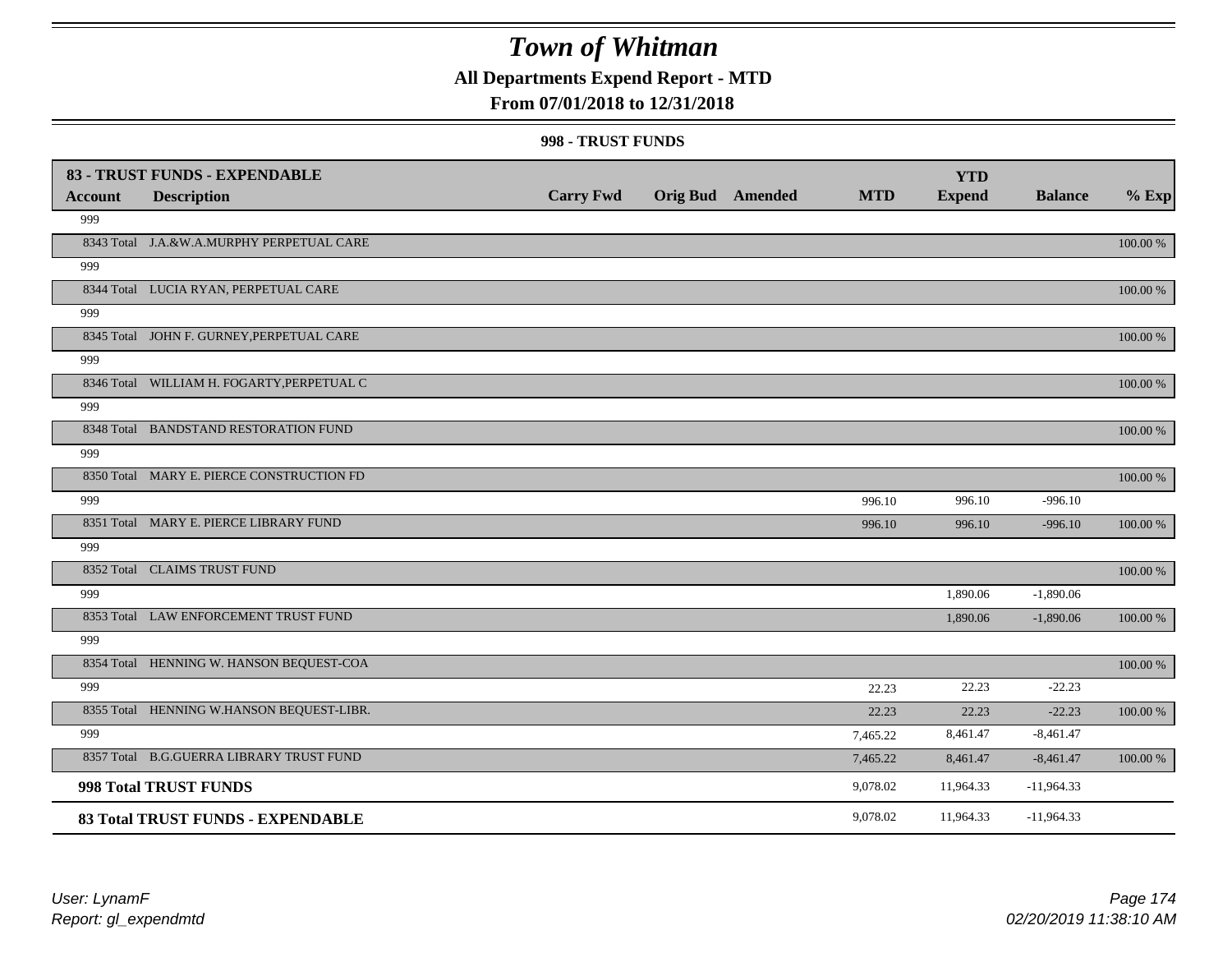**All Departments Expend Report - MTD**

### **From 07/01/2018 to 12/31/2018**

#### **820 - STATE ASSESSMENTS**

|                | 91 - GENERAL LEDGER EXPENSE ACCTS  |                  |                         |            | <b>YTD</b>    |                |          |
|----------------|------------------------------------|------------------|-------------------------|------------|---------------|----------------|----------|
| <b>Account</b> | <b>Description</b>                 | <b>Carry Fwd</b> | <b>Orig Bud Amended</b> | <b>MTD</b> | <b>Expend</b> | <b>Balance</b> | $%$ Exp  |
| 631            | SPECIAL EDUCATION                  |                  |                         |            |               |                |          |
|                | 2000 Total EXPENSE                 |                  |                         |            |               |                | 100.00 % |
| 634            | MOTOR VEHICLE EXCISE BILLS         |                  |                         |            |               |                |          |
|                | 2001 Total EXPENSE                 |                  |                         |            |               |                | 100.00 % |
| 640            | AIR POLLUTION CONTROL DISTRICT     |                  |                         |            |               |                |          |
|                | 2002 Total EXPENSE                 |                  |                         |            |               |                | 100.00 % |
| 642            | OLD COLONY PLANNING COUNCIL        |                  |                         |            |               |                |          |
|                | 2003 Total EXPENSE                 |                  |                         |            |               |                | 100.00 % |
| 643            | PARKING SURCHARGE                  |                  |                         |            |               |                |          |
|                | 2004 Total EXPENSE                 |                  |                         |            |               |                | 100.00 % |
| 644            | REGIONAL TRANSPORTATION AUTH.      |                  |                         |            |               |                |          |
|                | 2005 Total EXPENSE                 |                  |                         |            |               |                | 100.00 % |
| 645            | RMV NON-RENEWAL SURCHARGE          |                  |                         |            |               |                |          |
|                | 2006 Total EXPENSE                 |                  |                         |            |               |                | 100.00 % |
| 646            | MOSQUITO CONTROL                   |                  |                         |            |               |                |          |
|                | 2007 Total EXPENSE                 |                  |                         |            |               |                | 100.00 % |
| 648            | CRIMINAL JUSTICE TRAINING          |                  |                         |            |               |                |          |
|                | 2008 Total EXPENSE                 |                  |                         |            |               |                | 100.00 % |
| 647            | <b>MBTA</b>                        |                  |                         |            |               |                |          |
|                | 2009 Total EXPENSE                 |                  |                         |            |               |                | 100.00 % |
|                | <b>820 Total STATE ASSESSMENTS</b> |                  |                         |            |               |                |          |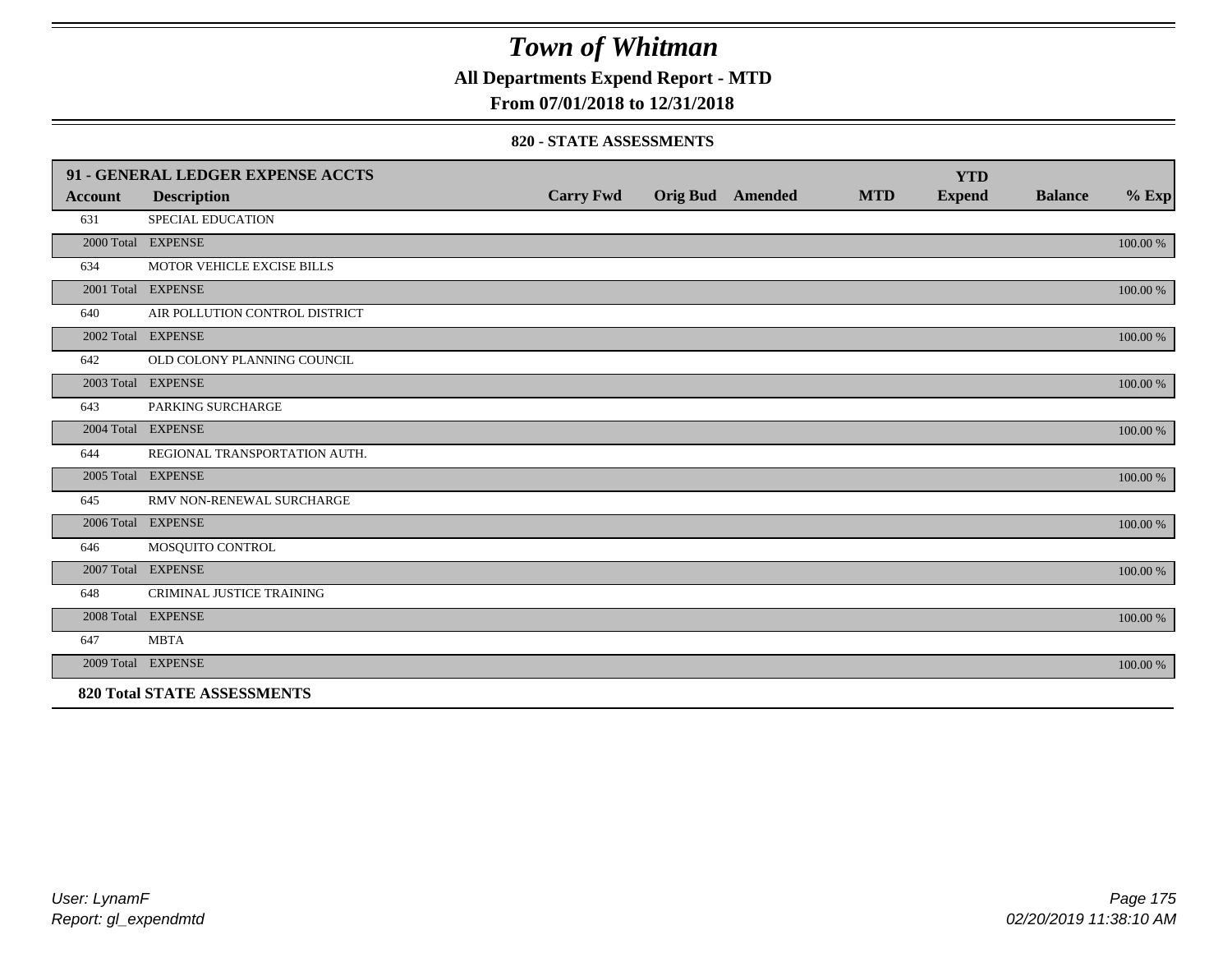**All Departments Expend Report - MTD**

### **From 07/01/2018 to 12/31/2018**

#### **830 - COUNTY ASSESSMENT**

|         | 91 - GENERAL LEDGER EXPENSE ACCTS |                  |                         |            | YTD           |                |            |
|---------|-----------------------------------|------------------|-------------------------|------------|---------------|----------------|------------|
| Account | <b>Description</b>                | <b>Carry Fwd</b> | <b>Orig Bud</b> Amended | <b>MTD</b> | <b>Expend</b> | <b>Balance</b> | $%$ Exp    |
| 622     | <b>COUNTY TAX</b>                 |                  |                         |            |               |                |            |
|         | 2000 Total EXPENSE                |                  |                         |            |               |                | $100.00\%$ |
|         | 830 Total COUNTY ASSESSMENT       |                  |                         |            |               |                |            |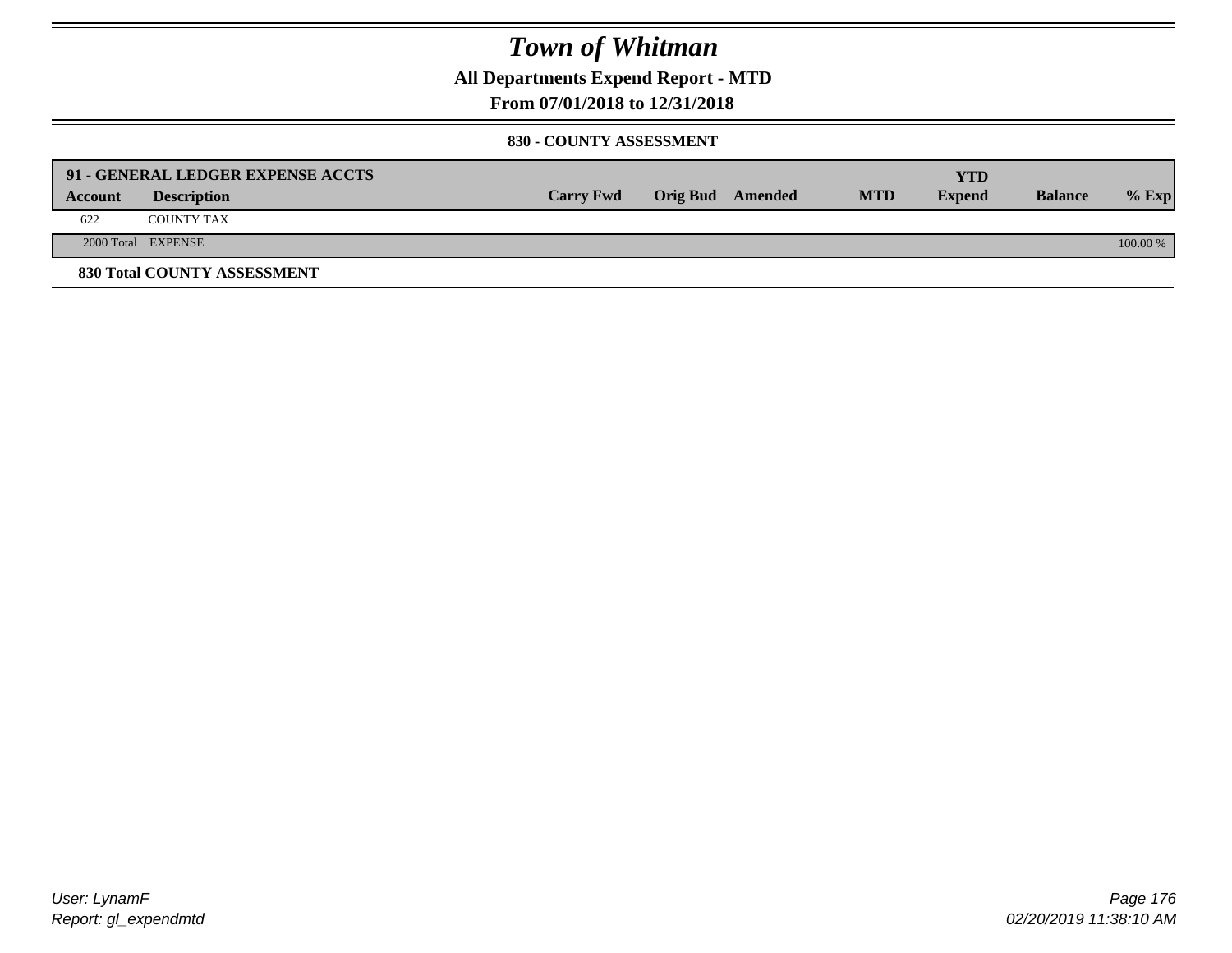**All Departments Expend Report - MTD**

### **From 07/01/2018 to 12/31/2018**

#### **850 - TAX REFUNDS**

|                 | 91 - GENERAL LEDGER EXPENSE ACCTS |                  |                         |            | <b>YTD</b>    |                |             |
|-----------------|-----------------------------------|------------------|-------------------------|------------|---------------|----------------|-------------|
| <b>Account</b>  | <b>Description</b>                | <b>Carry Fwd</b> | <b>Orig Bud Amended</b> | <b>MTD</b> | <b>Expend</b> | <b>Balance</b> | $%$ Exp     |
| 003             | MOTOR VEHICLE EXCISE              |                  |                         |            |               |                |             |
| 1984 Total 1984 |                                   |                  |                         |            |               |                | $100.00~\%$ |
| 003             | MOTOR VEHICLE EXCISE              |                  |                         |            |               |                |             |
| 1985 Total 1985 |                                   |                  |                         |            |               |                | 100.00 %    |
| 003             | MOTOR VEHICLE EXCISE              |                  |                         |            |               |                |             |
| 1986 Total 1986 |                                   |                  |                         |            |               |                | $100.00~\%$ |
| 001             | PERSONAL PROPERTY TAX             |                  |                         |            |               |                |             |
| 003             | MOTOR VEHICLE EXCISE              |                  |                         |            |               |                |             |
| 1987 Total 1987 |                                   |                  |                         |            |               |                | $100.00~\%$ |
| 001             | PERSONAL PROPERTY TAX             |                  |                         |            |               |                |             |
| 003             | MOTOR VEHICLE EXCISE              |                  |                         |            |               |                |             |
| 1988 Total 1988 |                                   |                  |                         |            |               |                | 100.00 %    |
| 002             | REAL ESTATE TAX                   |                  |                         |            |               |                |             |
| 003             | MOTOR VEHICLE EXCISE              |                  |                         |            |               |                |             |
| 1989 Total 1989 |                                   |                  |                         |            |               |                | 100.00 %    |
| 001             | PERSONAL PROPERTY TAX             |                  |                         |            |               |                |             |
| 002             | REAL ESTATE TAX                   |                  |                         |            |               |                |             |
| 003             | MOTOR VEHICLE EXCISE              |                  |                         |            |               |                |             |
| 1990 Total 1990 |                                   |                  |                         |            |               |                | 100.00 %    |
| 001             | PERSONAL PROPERTY TAX             |                  |                         |            |               |                |             |
| 002             | REAL ESTATE TAX                   |                  |                         |            |               |                |             |
| 003             | MOTOR VEHICLE EXCISE              |                  |                         |            |               |                |             |
| 1991 Total 1991 |                                   |                  |                         |            |               |                | 100.00 %    |
| 001             | PERSONAL PROPERTY TAX             |                  |                         |            |               |                |             |
| 003             | MOTOR VEHICLE EXCISE              |                  |                         |            |               |                |             |
| 1992 Total 1992 |                                   |                  |                         |            |               |                | 100.00 %    |
| 001             | PERSONAL PROPERTY TAX             |                  |                         |            |               |                |             |
| 002             | REAL ESTATE TAX                   |                  |                         |            |               |                |             |
| 003             | MOTOR VEHICLE EXCISE              |                  |                         |            |               |                |             |
| 005             | TRASH FEE REFUNDS                 |                  |                         |            |               |                |             |
| User: LynamF    |                                   |                  |                         |            |               |                | Page 177    |

*Report: gl\_expendmtd*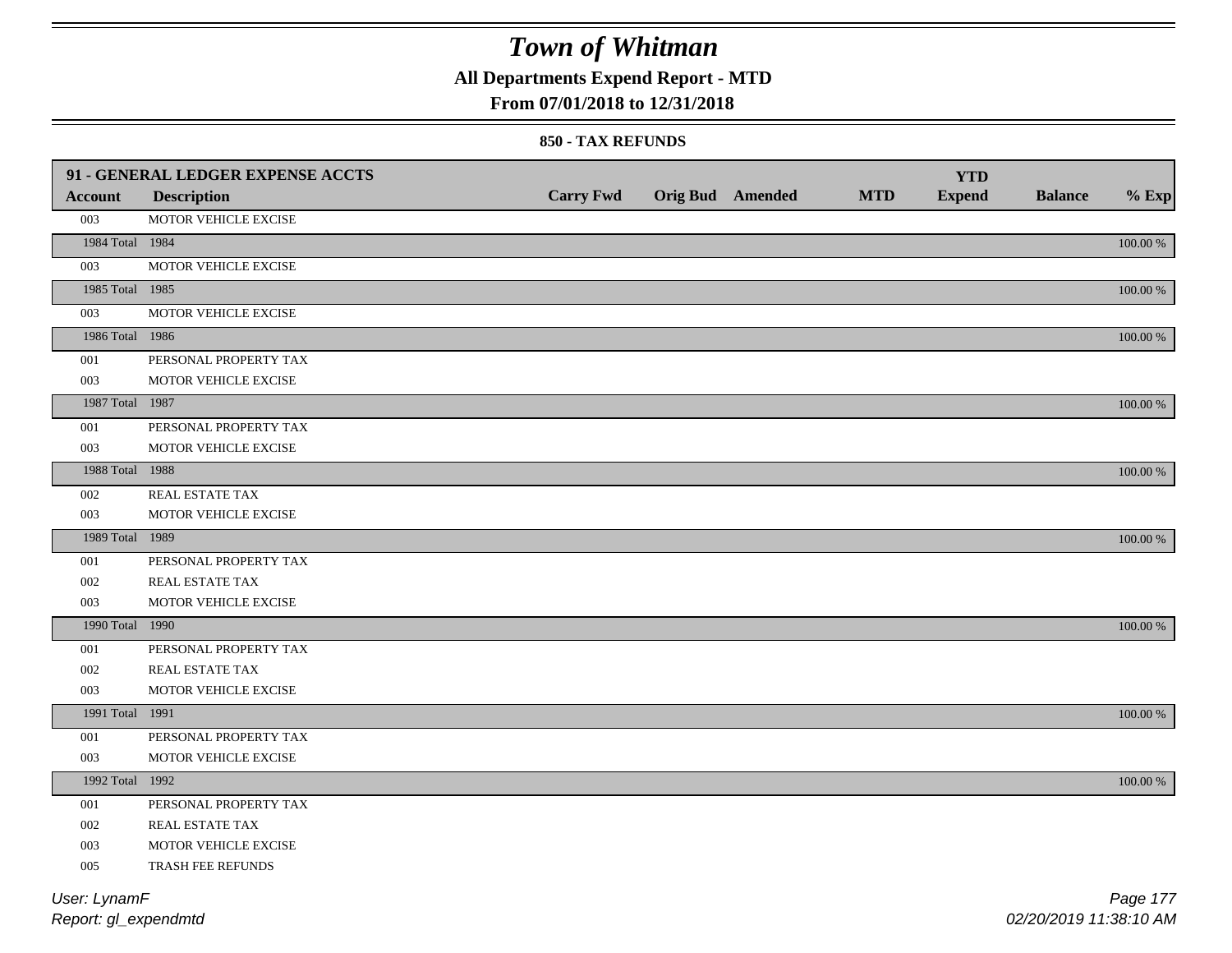## **All Departments Expend Report - MTD**

### **From 07/01/2018 to 12/31/2018**

|                 | 91 - GENERAL LEDGER EXPENSE ACCTS |                  |                  |            | <b>YTD</b>    |                |             |
|-----------------|-----------------------------------|------------------|------------------|------------|---------------|----------------|-------------|
| <b>Account</b>  | <b>Description</b>                | <b>Carry Fwd</b> | Orig Bud Amended | <b>MTD</b> | <b>Expend</b> | <b>Balance</b> | $%$ Exp     |
| 006             | TRASH LIEN REFUNDS                |                  |                  |            |               |                |             |
| 1993 Total 1993 |                                   |                  |                  |            |               |                | $100.00~\%$ |
| 001             | PERSONAL PROPERTY TAX             |                  |                  |            |               |                |             |
| 002             | REAL ESTATE TAX                   |                  |                  |            |               |                |             |
| 003             | MOTOR VEHICLE EXCISE              |                  |                  |            |               |                |             |
| 005             | TRASH FEE REFUNDS                 |                  |                  |            |               |                |             |
| 006             | TRASH LIEN REFUNDS                |                  |                  |            |               |                |             |
| 1994 Total 1994 |                                   |                  |                  |            |               |                | 100.00 %    |
| 001             | PERSONAL PROPERTY TAX             |                  |                  |            |               |                |             |
| 002             | REAL ESTATE TAX                   |                  |                  |            |               |                |             |
| 003             | MOTOR VEHICLE EXCISE              |                  |                  |            |               |                |             |
| 1995 Total 1995 |                                   |                  |                  |            |               |                | 100.00 %    |
| 001             | PERSONAL PROPERTY TAX             |                  |                  |            |               |                |             |
| 002             | REAL ESTATE TAX                   |                  |                  |            |               |                |             |
| 003             | MOTOR VEHICLE EXCISE              |                  |                  |            |               |                |             |
| 1996 Total 1996 |                                   |                  |                  |            |               |                | 100.00 %    |
| 001             | PERSONAL PROPERTY TAX             |                  |                  |            |               |                |             |
| 002             | REAL ESTATE TAX                   |                  |                  |            |               |                |             |
| 003             | MOTOR VEHICLE EXCISE              |                  |                  |            |               |                |             |
| 005             | TRASH FEE REFUNDS                 |                  |                  |            |               |                |             |
| 1997 Total 1997 |                                   |                  |                  |            |               |                | 100.00 %    |
| 001             | PERSONAL PROPERTY TAX             |                  |                  |            |               |                |             |
| 002             | REAL ESTATE TAX                   |                  |                  |            |               |                |             |
| 003             | MOTOR VEHICLE EXCISE              |                  |                  |            |               |                |             |
| 1998 Total 1998 |                                   |                  |                  |            |               |                | 100.00 %    |
| 001             | PERSONAL PROPERTY TAX             |                  |                  |            |               |                |             |
| 002             | REAL ESTATE TAX                   |                  |                  |            |               |                |             |
| 003             | MOTOR VEHICLE EXCISE              |                  |                  |            |               |                |             |
| 1999 Total 1999 |                                   |                  |                  |            |               |                | 100.00 %    |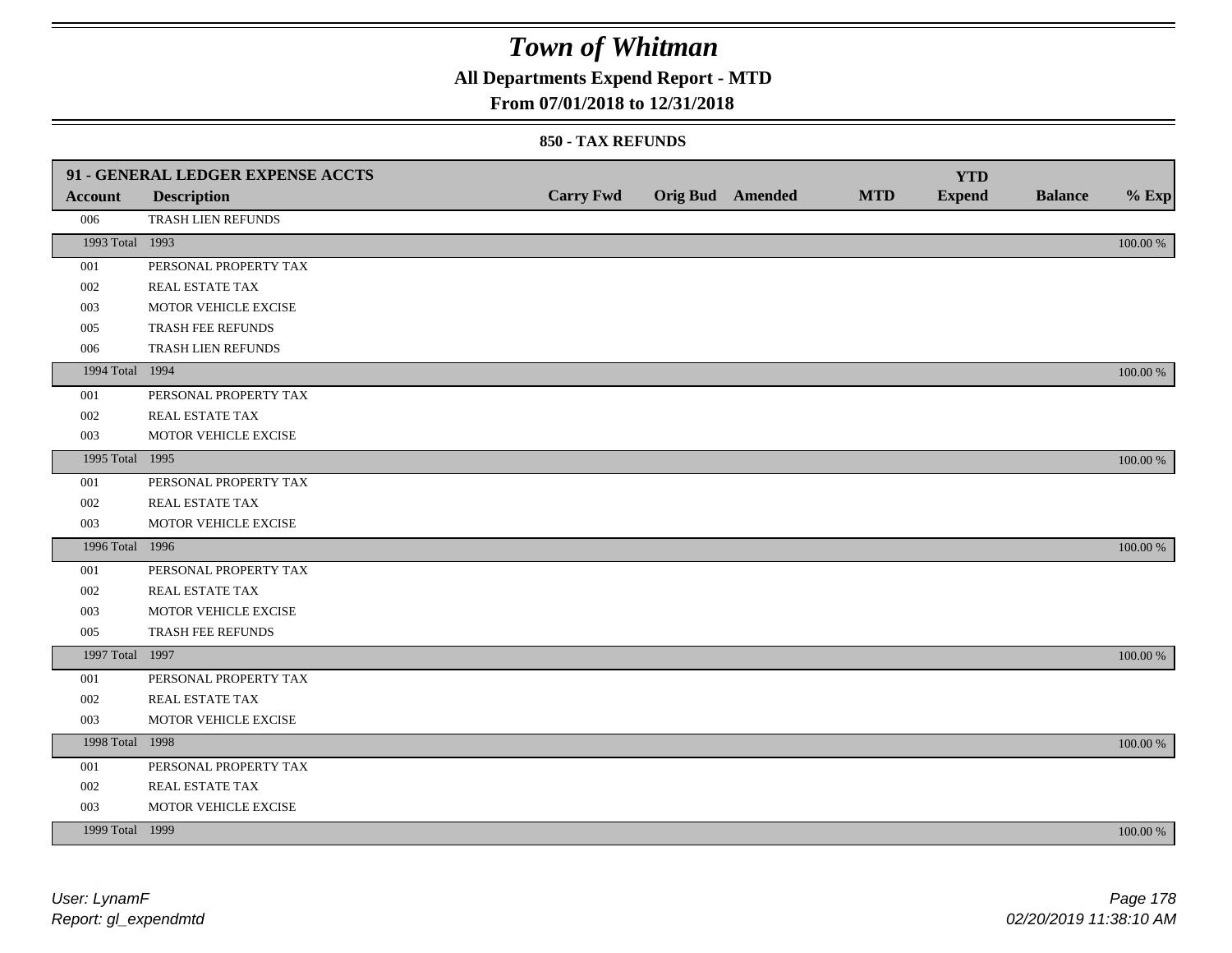## **All Departments Expend Report - MTD**

### **From 07/01/2018 to 12/31/2018**

|                | 91 - GENERAL LEDGER EXPENSE ACCTS |                  |                         |            | <b>YTD</b>    |                |             |
|----------------|-----------------------------------|------------------|-------------------------|------------|---------------|----------------|-------------|
| <b>Account</b> | <b>Description</b>                | <b>Carry Fwd</b> | <b>Orig Bud</b> Amended | <b>MTD</b> | <b>Expend</b> | <b>Balance</b> | $%$ Exp     |
| 001            | PERSONAL PROPERTY TAX             |                  |                         |            |               |                |             |
| 002            | <b>REAL ESTATE TAX</b>            |                  |                         |            |               |                |             |
| 003            | MOTOR VEHICLE EXCISE              |                  |                         |            |               |                |             |
|                | 2000 Total EXPENSE                |                  |                         |            |               |                | 100.00 %    |
| 001            | PERSONAL PROPERTY TAX             |                  |                         |            |               |                |             |
| 002            | REAL ESTATE TAX                   |                  |                         |            |               |                |             |
| 003            | MOTOR VEHICLE EXCISE              |                  |                         |            |               |                |             |
|                | 2001 Total EXPENSE                |                  |                         |            |               |                | 100.00 %    |
| 001            | PERSONAL PROPERTY TAX             |                  |                         |            |               |                |             |
| 002            | REAL ESTATE TAX                   |                  |                         |            |               |                |             |
| 003            | MOTOR VEHICLE EXCISE              |                  |                         |            |               |                |             |
| 004            | <b>BOAT EXCISE</b>                |                  |                         |            |               |                |             |
|                | 2002 Total EXPENSE                |                  |                         |            |               |                | 100.00 %    |
| 001            | PERSONAL PROPERTY TAX             |                  |                         |            |               |                |             |
| 002            | REAL ESTATE TAX                   |                  |                         |            |               |                |             |
| 003            | MOTOR VEHICLE EXCISE              |                  |                         |            |               |                |             |
| 004            | <b>BOAT EXCISE</b>                |                  |                         |            |               |                |             |
| 006            | TRASH LIEN REFUNDS                |                  |                         |            |               |                |             |
|                | 2003 Total EXPENSE                |                  |                         |            |               |                | 100.00 %    |
| 001            | PERSONAL PROPERTY TAX             |                  |                         |            |               |                |             |
| 002            | REAL ESTATE TAX                   |                  |                         |            |               |                |             |
| 003            | MOTOR VEHICLE EXCISE              |                  |                         |            |               |                |             |
| 004            | <b>BOAT EXCISE</b>                |                  |                         |            |               |                |             |
|                | 2004 Total EXPENSE                |                  |                         |            |               |                | 100.00 %    |
| 001            | PERSONAL PROPERTY TAX             |                  |                         |            |               |                |             |
| 002            | REAL ESTATE TAX                   |                  |                         |            |               |                |             |
| 003            | MOTOR VEHICLE EXCISE              |                  |                         |            |               |                |             |
| 004            | <b>BOAT EXCISE</b>                |                  |                         |            |               |                |             |
|                | 2005 Total EXPENSE                |                  |                         |            |               |                | $100.00~\%$ |
|                |                                   |                  |                         |            |               |                |             |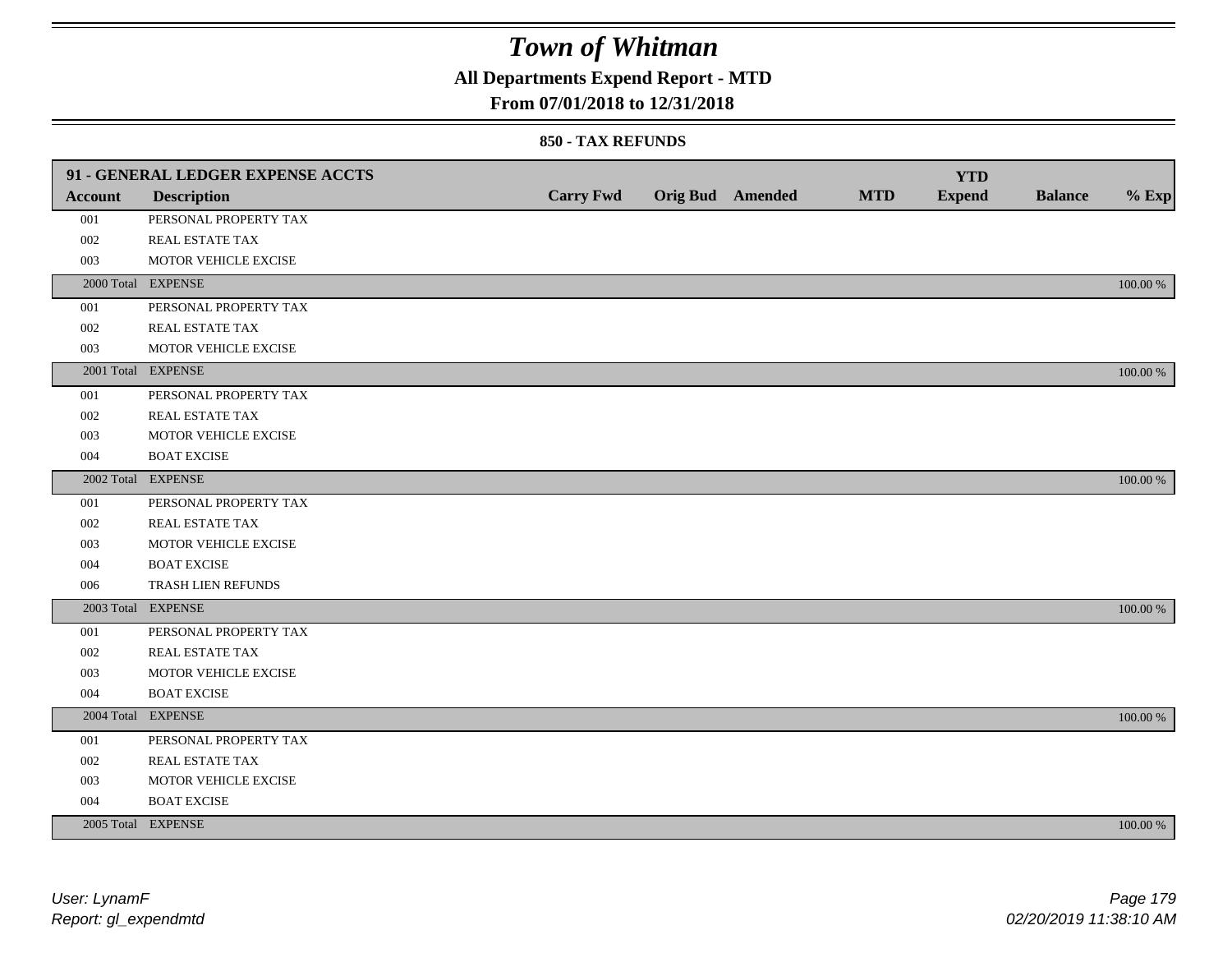## **All Departments Expend Report - MTD**

### **From 07/01/2018 to 12/31/2018**

|         | 91 - GENERAL LEDGER EXPENSE ACCTS |                  |                         |            | <b>YTD</b>    |                |             |
|---------|-----------------------------------|------------------|-------------------------|------------|---------------|----------------|-------------|
| Account | <b>Description</b>                | <b>Carry Fwd</b> | <b>Orig Bud</b> Amended | <b>MTD</b> | <b>Expend</b> | <b>Balance</b> | $%$ Exp     |
| 001     | PERSONAL PROPERTY TAX             |                  |                         |            |               |                |             |
| 002     | REAL ESTATE TAX                   |                  |                         |            |               |                |             |
| 003     | MOTOR VEHICLE EXCISE              |                  |                         |            |               |                |             |
| 004     | <b>BOAT EXCISE</b>                |                  |                         |            |               |                |             |
|         | 2006 Total EXPENSE                |                  |                         |            |               |                | 100.00 %    |
| 001     | PERSONAL PROPERTY TAX             |                  |                         |            |               |                |             |
| 002     | REAL ESTATE TAX                   |                  |                         |            |               |                |             |
| 003     | MOTOR VEHICLE EXCISE              |                  |                         |            |               |                |             |
| 004     | <b>BOAT EXCISE</b>                |                  |                         |            |               |                |             |
|         | 2007 Total EXPENSE                |                  |                         |            |               |                | 100.00 %    |
| 001     | PERSONAL PROPERTY TAX             |                  |                         |            |               |                |             |
| 002     | REAL ESTATE TAX                   |                  |                         |            |               |                |             |
| 003     | MOTOR VEHICLE EXCISE              |                  |                         |            |               |                |             |
| 004     | <b>BOAT EXCISE</b>                |                  |                         |            |               |                |             |
|         | 2008 Total EXPENSE                |                  |                         |            |               |                | 100.00 %    |
| 001     | PERSONAL PROPERTY TAX             |                  |                         |            |               |                |             |
| 002     | <b>REAL ESTATE TAX</b>            |                  |                         |            |               |                |             |
| 003     | MOTOR VEHICLE EXCISE              |                  |                         |            |               |                |             |
| 004     | <b>BOAT EXCISE</b>                |                  |                         |            |               |                |             |
|         | 2009 Total EXPENSE                |                  |                         |            |               |                | 100.00 %    |
| 001     | PERSONAL PROPERTY TAX             |                  |                         |            |               |                |             |
| 002     | REAL ESTATE TAX                   |                  |                         |            |               |                |             |
| 003     | MOTOR VEHICLE EXCISE              |                  |                         |            |               |                |             |
|         | 2010 Total EXPENSE                |                  |                         |            |               |                | 100.00 %    |
| 001     | PERSONAL PROPERTY TAX             |                  |                         |            |               |                |             |
| 002     | REAL ESTATE TAX                   |                  |                         |            |               |                |             |
| 003     | MOTOR VEHICLE EXCISE              |                  |                         |            |               |                |             |
|         | 2011 Total EXPENSE                |                  |                         |            |               |                | $100.00~\%$ |
| 001     | PERSONAL PROPERTY TAX             |                  |                         |            |               |                |             |
| 002     | REAL ESTATE TAX                   |                  |                         |            |               |                |             |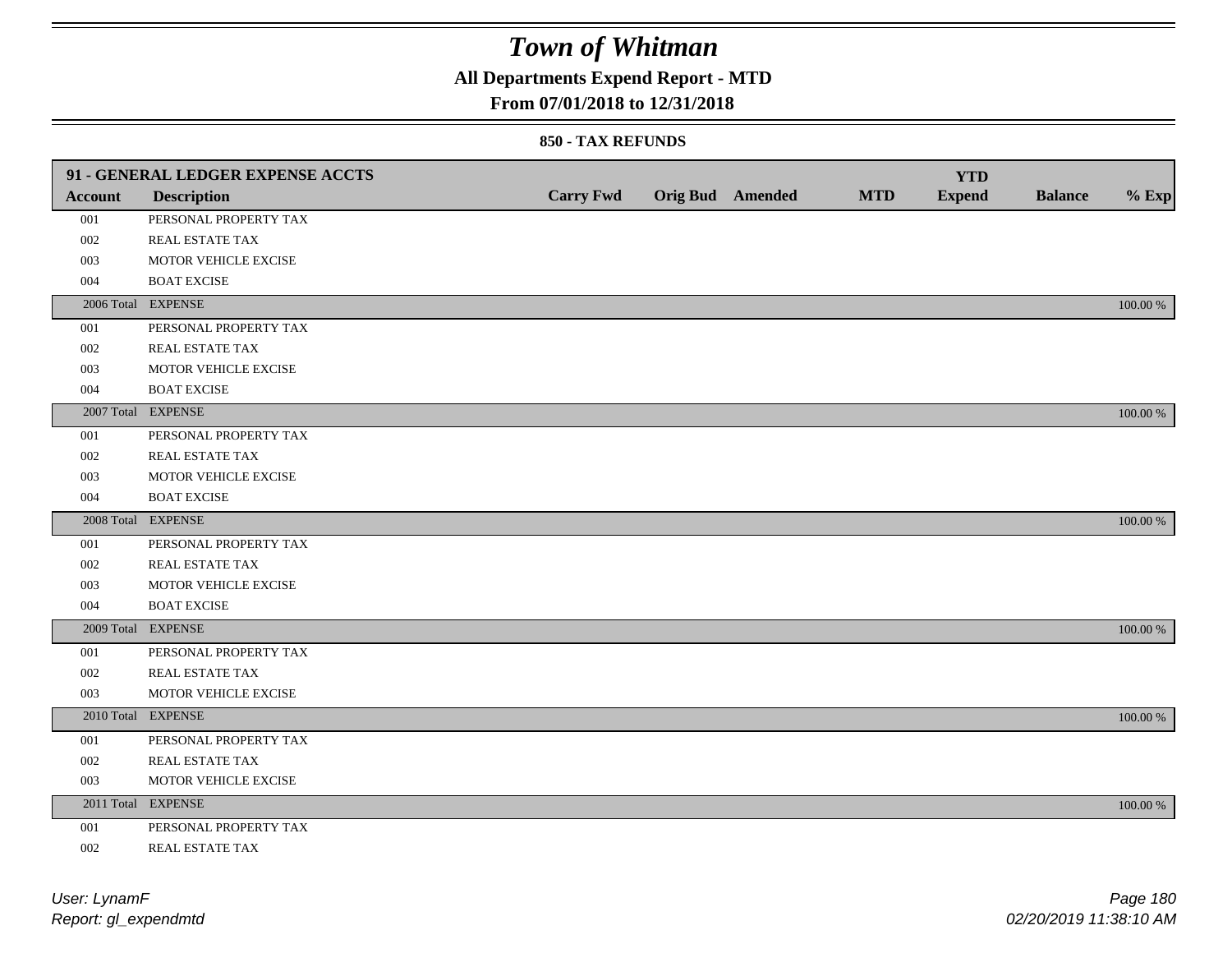### **All Departments Expend Report - MTD**

### **From 07/01/2018 to 12/31/2018**

#### **850 - TAX REFUNDS**

|                | 91 - GENERAL LEDGER EXPENSE ACCTS |                  |                         |            | <b>YTD</b>    |                |          |
|----------------|-----------------------------------|------------------|-------------------------|------------|---------------|----------------|----------|
| <b>Account</b> | <b>Description</b>                | <b>Carry Fwd</b> | <b>Orig Bud</b> Amended | <b>MTD</b> | <b>Expend</b> | <b>Balance</b> | $%$ Exp  |
| 003            | MOTOR VEHICLE EXCISE              |                  |                         |            |               |                |          |
|                | 2012 Total EXPENSE                |                  |                         |            |               |                | 100.00 % |
| 001            | PERSONAL PROPERTY TAX             |                  |                         |            |               |                |          |
| 002            | REAL ESTATE TAX                   |                  |                         |            |               |                |          |
| 003            | MOTOR VEHICLE EXCISE              |                  |                         |            |               |                |          |
| 004            | <b>BOAT EXCISE</b>                |                  |                         |            |               |                |          |
|                | 2013 Total EXPENSE                |                  |                         |            |               |                | 100.00 % |
| 001            | PERSONAL PROPERTY TAX             |                  |                         |            |               |                |          |
| 002            | REAL ESTATE TAX                   |                  |                         |            |               |                |          |
| 003            | MOTOR VEHICLE EXCISE              |                  |                         |            |               |                |          |
| 004            | <b>BOAT EXCISE</b>                |                  |                         |            |               |                |          |
|                | 2014 Total EXPENSE                |                  |                         |            |               |                | 100.00 % |
| 001            | PERSONAL PROPERTY TAX             |                  |                         |            |               |                |          |
| 002            | <b>REAL ESTATE TAX</b>            |                  |                         |            |               |                |          |
| 003            | MOTOR VEHICLE EXCISE              |                  |                         |            |               |                |          |
| 004            | <b>BOAT EXCISE</b>                |                  |                         |            |               |                |          |
|                | 2015 Total EXPENSE                |                  |                         |            |               |                | 100.00 % |
| 001            | PERSONAL PROPERTY TAX             |                  |                         |            |               |                |          |
| 002            | REAL ESTATE TAX                   |                  |                         |            |               |                |          |
| 003            | MOTOR VEHICLE EXCISE              |                  |                         |            | 2,955.85      | $-2,955.85$    |          |
| 004            | <b>BOAT EXCISE</b>                |                  |                         |            |               |                |          |
|                | 2016 Total EXPENSE                |                  |                         |            | 2,955.85      | $-2,955.85$    | 100.00 % |
| 001            | PERSONAL PROPERTY TAX             |                  |                         |            |               |                |          |
| 002            | REAL ESTATE TAX                   |                  |                         |            |               |                |          |
| 003            | MOTOR VEHICLE EXCISE              |                  |                         |            | 1,763.33      | $-1,763.33$    |          |
| 004            | <b>BOAT EXCISE</b>                |                  |                         |            |               |                |          |
|                | 2017 Total EXPENSE                |                  |                         |            | 1,763.33      | $-1,763.33$    | 100.00 % |
| 001            | PERSONAL PROPERTY TAX             |                  |                         |            |               |                |          |
| 002            | REAL ESTATE TAX                   |                  |                         |            | 18,146.69     | $-18,146.69$   |          |
| 003            | MOTOR VEHICLE EXCISE              |                  |                         | 125.00     | 20,346.50     | $-20,346.50$   |          |

| User: LynamF         |  |
|----------------------|--|
| Report: gl_expendmtd |  |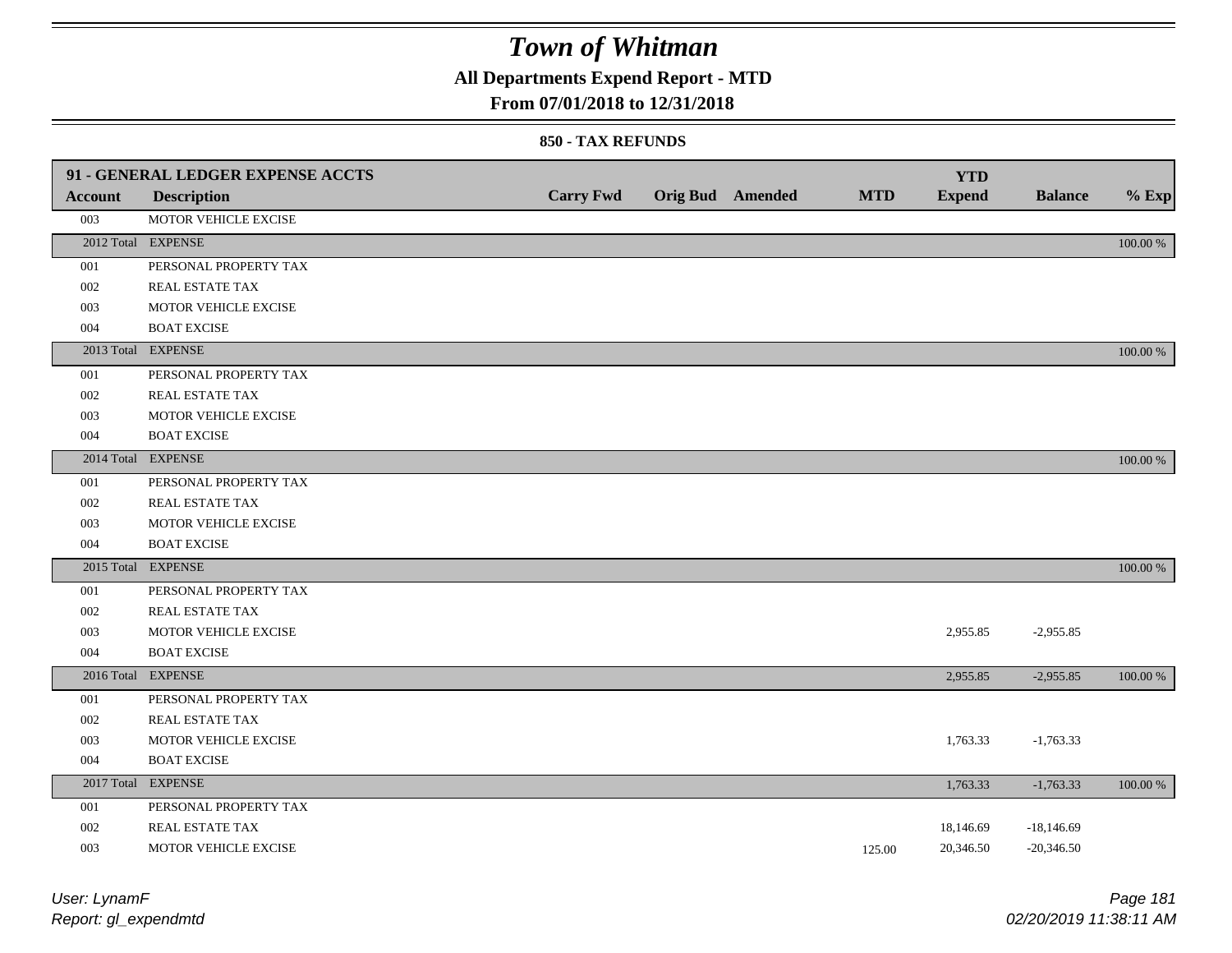### **All Departments Expend Report - MTD**

### **From 07/01/2018 to 12/31/2018**

#### **850 - TAX REFUNDS**

|         | 91 - GENERAL LEDGER EXPENSE ACCTS |                  |                 |         |            | <b>YTD</b>    |                |          |
|---------|-----------------------------------|------------------|-----------------|---------|------------|---------------|----------------|----------|
| Account | <b>Description</b>                | <b>Carry Fwd</b> | <b>Orig Bud</b> | Amended | <b>MTD</b> | <b>Expend</b> | <b>Balance</b> | $%$ Exp  |
| 004     | <b>BOAT EXCISE</b>                |                  |                 |         |            |               |                |          |
|         | 2018 Total EXPENSE                |                  |                 |         | 125.00     | 38,493.19     | $-38,493.19$   | 100.00 % |
| 001     | PERSONAL PROPERTY TAX             |                  |                 |         |            |               |                |          |
| 002     | <b>REAL ESTATE TAX</b>            |                  |                 |         | 1,394.87   | 4,019.01      | $-4,019.01$    |          |
| 003     | MOTOR VEHICLE EXCISE              |                  |                 |         |            |               |                |          |
| 004     | <b>BOAT EXCISE</b>                |                  |                 |         |            |               |                |          |
|         | 2019 Total EXPENSE                |                  |                 |         | 1,394.87   | 4.019.01      | $-4,019.01$    | 100.00 % |
|         | <b>850 Total TAX REFUNDS</b>      |                  |                 |         | 1,519.87   | 47.231.38     | $-47,231.38$   |          |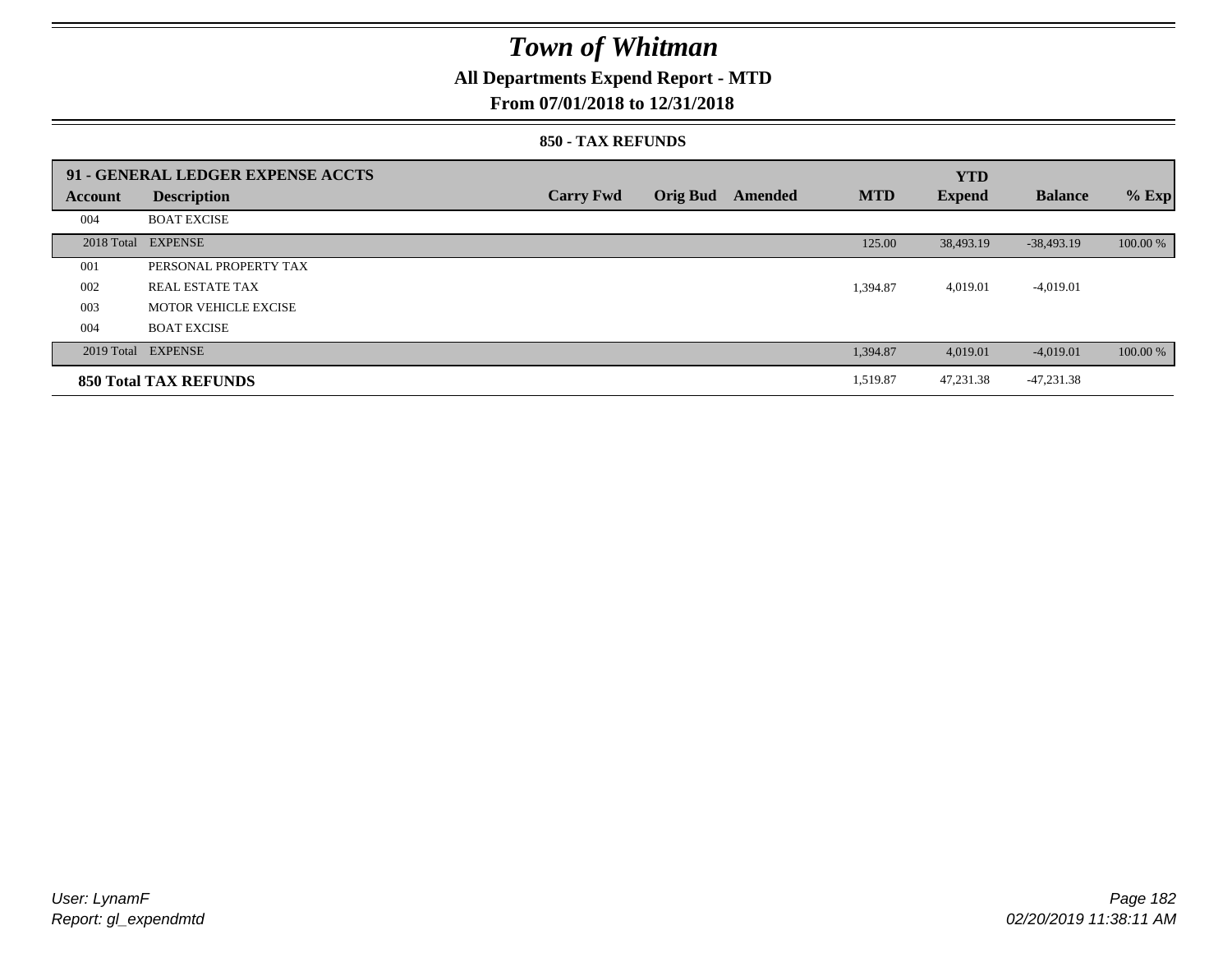### **All Departments Expend Report - MTD**

### **From 07/01/2018 to 12/31/2018**

#### **870 - AGENCY**

|         | 91 - GENERAL LEDGER EXPENSE ACCTS |                  |                 |         |            | <b>YTD</b>    |                |          |
|---------|-----------------------------------|------------------|-----------------|---------|------------|---------------|----------------|----------|
| Account | <b>Description</b>                | <b>Carry Fwd</b> | <b>Orig Bud</b> | Amended | <b>MTD</b> | <b>Expend</b> | <b>Balance</b> | $%$ Exp  |
| 899     | <b>EXCHANGE ACCOUNT</b>           |                  |                 |         |            |               |                |          |
|         | 2001 Total EXPENSE                |                  |                 |         |            |               |                | 100.00 % |
| 028     | MASS.CRUSHING & RECYCLING         |                  |                 |         |            |               |                |          |
| 033     | DANCE PROGRAMS                    |                  |                 |         |            |               |                |          |
|         | 2012 Total EXPENSE                |                  |                 |         |            |               |                | 100.00 % |
|         | 870 Total AGENCY                  |                  |                 |         |            |               |                |          |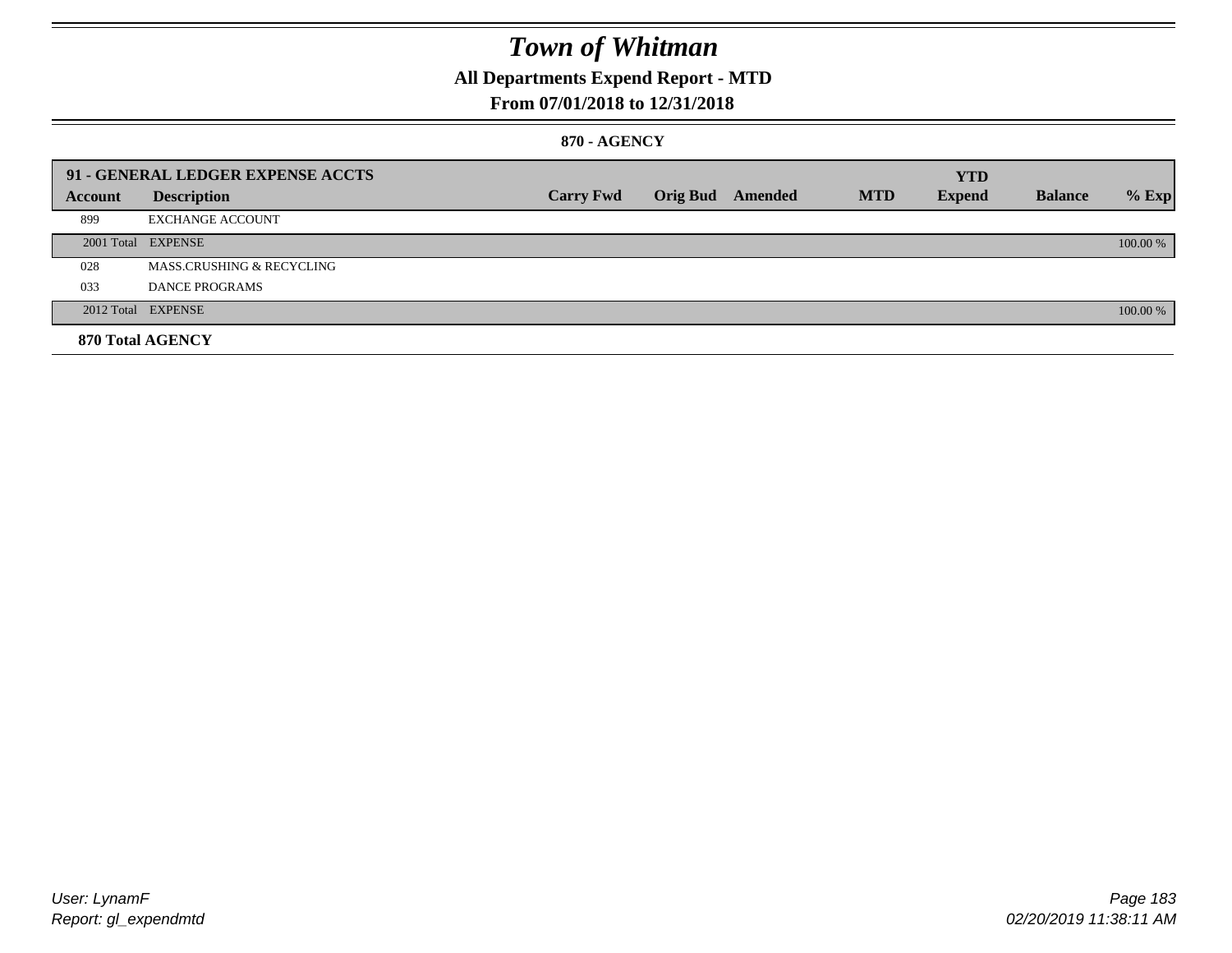**All Departments Expend Report - MTD**

### **From 07/01/2018 to 12/31/2018**

#### **873 - USER CHARGES REFUNDS**

|                | 91 - GENERAL LEDGER EXPENSE ACCTS     |                  |                         |            | <b>YTD</b>    |                |          |
|----------------|---------------------------------------|------------------|-------------------------|------------|---------------|----------------|----------|
| <b>Account</b> | <b>Description</b>                    | <b>Carry Fwd</b> | <b>Orig Bud</b> Amended | <b>MTD</b> | <b>Expend</b> | <b>Balance</b> | $%$ Exp  |
| 006            | <b>TRASH LIEN REFUNDS</b>             |                  |                         |            |               |                |          |
| 021            | 2014 TRASH FEE REFUNDS                |                  |                         |            |               |                |          |
|                | 2000 Total EXPENSE                    |                  |                         |            |               |                | 100.00 % |
| 006            | TRASH LIEN REFUNDS                    |                  |                         |            |               |                |          |
|                | 2012 Total EXPENSE                    |                  |                         |            |               |                | 100.00 % |
| 005            | TRASH FEE REFUNDS                     |                  |                         |            |               |                |          |
| 006            | TRASH LIEN REFUNDS                    |                  |                         |            |               |                |          |
|                | 2015 Total EXPENSE                    |                  |                         |            |               |                | 100.00 % |
| 005            | <b>TRASH FEE REFUNDS</b>              |                  |                         |            |               |                |          |
| 006            | TRASH LIEN REFUNDS                    |                  |                         |            |               |                |          |
|                | 2016 Total EXPENSE                    |                  |                         |            |               |                | 100.00 % |
| 005            | TRASH FEE REFUNDS                     |                  |                         |            |               |                |          |
| 006            | TRASH LIEN REFUNDS                    |                  |                         |            |               |                |          |
|                | 2017 Total EXPENSE                    |                  |                         |            |               |                | 100.00 % |
| 005            | <b>TRASH FEE REFUNDS</b>              |                  |                         |            |               |                |          |
| 006            | TRASH LIEN REFUNDS                    |                  |                         |            |               |                |          |
| 2018 Total     | <b>EXPENSE</b>                        |                  |                         |            |               |                | 100.00 % |
| 005            | TRASH FEE REFUNDS                     |                  |                         |            |               |                |          |
| 006            | TRASH LIEN REFUNDS                    |                  |                         |            |               |                |          |
|                | 2019 Total EXPENSE                    |                  |                         |            |               |                | 100.00 % |
|                | <b>873 Total USER CHARGES REFUNDS</b> |                  |                         |            |               |                |          |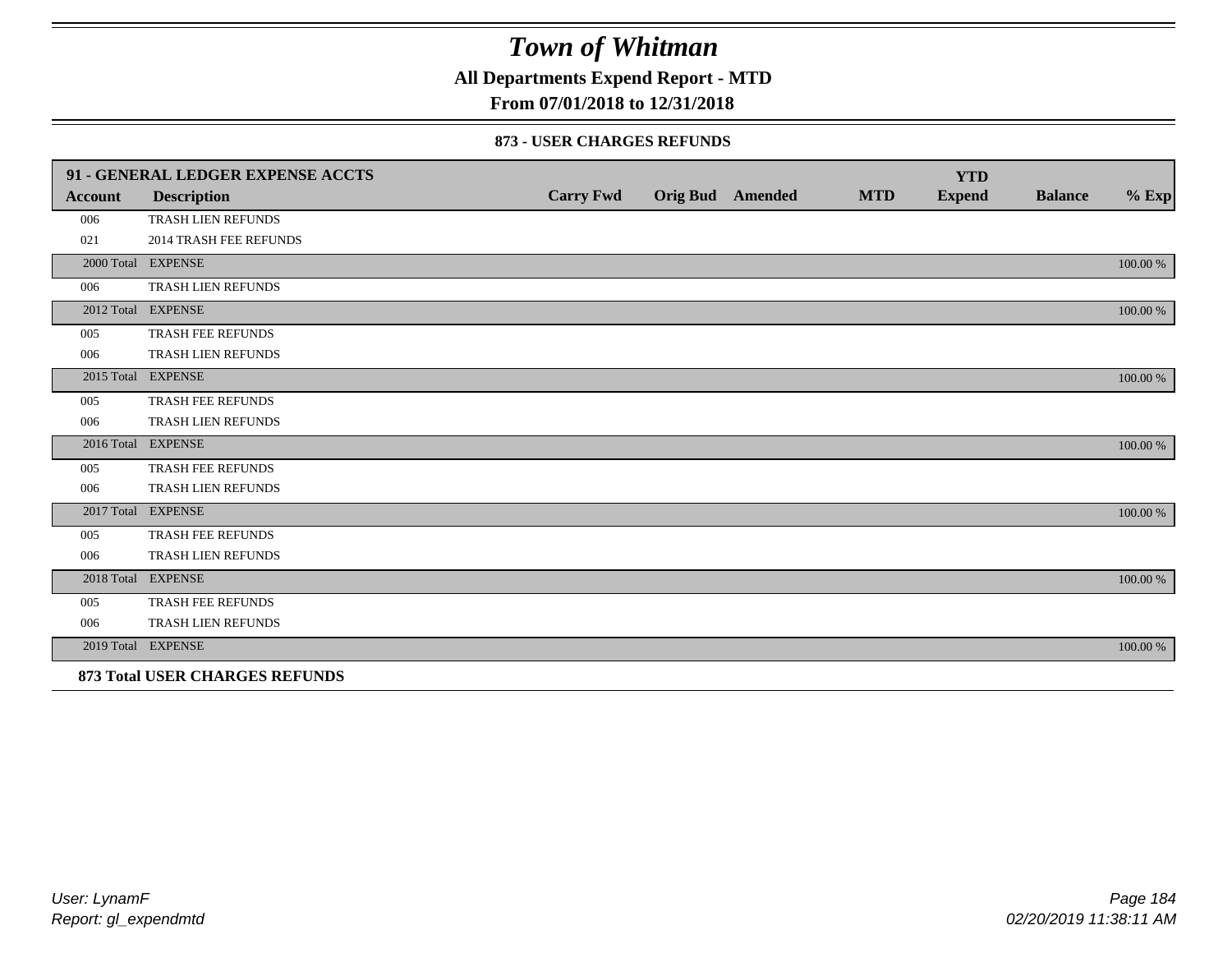**All Departments Expend Report - MTD**

#### **From 07/01/2018 to 12/31/2018**

#### **875 - MISCELLANEOUS**

|                 | 91 - GENERAL LEDGER EXPENSE ACCTS |                  |                         |            | <b>YTD</b>    |                |             |
|-----------------|-----------------------------------|------------------|-------------------------|------------|---------------|----------------|-------------|
| <b>Account</b>  | <b>Description</b>                | <b>Carry Fwd</b> | <b>Orig Bud</b> Amended | <b>MTD</b> | <b>Expend</b> | <b>Balance</b> | $%$ Exp     |
| 046             | WATER RATES REFUNDS               |                  |                         |            |               |                |             |
| 1997 Total 1997 |                                   |                  |                         |            |               |                | $100.00~\%$ |
| 046             | <b>WATER RATES REFUNDS</b>        |                  |                         |            |               |                |             |
| 1998 Total 1998 |                                   |                  |                         |            |               |                | 100.00 %    |
| 046             | WATER RATES REFUNDS               |                  |                         |            |               |                |             |
| 1999 Total 1999 |                                   |                  |                         |            |               |                | $100.00~\%$ |
| 034             | PREMIUM SALE OF BONDS             |                  |                         |            |               |                |             |
| 035             | <b>INTEREST ON SALE OF BONDS</b>  |                  |                         |            |               |                |             |
| 036             | <b>GRANT ANTICIPATION NOTES</b>   |                  |                         |            |               |                |             |
| 038             | REVENUE ANTICIPATION NOTES        |                  |                         |            |               |                |             |
| 039             | <b>BOND ANTICIPATION NOTES</b>    |                  |                         |            |               |                |             |
| 042             | <b>BOARD OF APPEALS REFUNDS</b>   |                  |                         |            |               |                |             |
| 043             | BUILDING INSPECTOR REFUNDS        |                  |                         |            |               |                |             |
| 044             | REFUNDS-PRIOR YEARS               |                  |                         |            |               |                |             |
| 045             | PARKING TICKET REFUNDS            |                  |                         |            |               |                |             |
| 046             | WATER RATES REFUNDS               |                  |                         |            |               |                |             |
| 052             | <b>TAILINGS</b>                   |                  |                         |            |               |                |             |
| 071             | <b>COLLECTORS OVER/SHORT</b>      |                  |                         |            |               |                |             |
| 080             | WTR/SWR REFUNDS-PEN.&INT.         |                  |                         |            |               |                |             |
| 081             | WATER RATES REFUNDS FY95          |                  |                         |            |               |                |             |
| 090             | MUNICIPAL LIEN REFUNDS            |                  |                         |            |               |                |             |
| 093             | WATER RATES REFUNDS FY96          |                  |                         |            |               |                |             |
| 635             | COLLECTORS FEES-REFUNDS           |                  |                         |            |               |                |             |
| 636             | <b>EXCISE INTEREST-REFUNDS</b>    |                  |                         |            |               |                |             |
|                 | 2000 Total EXPENSE                |                  |                         |            |               |                | 100.00 %    |
| 021             | 2014 TRASH FEE REFUNDS            |                  |                         |            |               |                |             |
| 025             | <b>DPW - RESTITUTION</b>          |                  |                         |            |               |                |             |
| 058             | TRASH FEE REFUNDS FY2000          |                  |                         |            |               |                |             |
| 063             | TRASH FEE REFUNDS FY02            |                  |                         |            |               |                |             |
| 064             | TRASH FEE REFUNDS FY2001          |                  |                         |            |               |                |             |
| 091             | TRASH FEE REFUNDS FY03            |                  |                         |            |               |                |             |

*Report: gl\_expendmtd User: LynamF*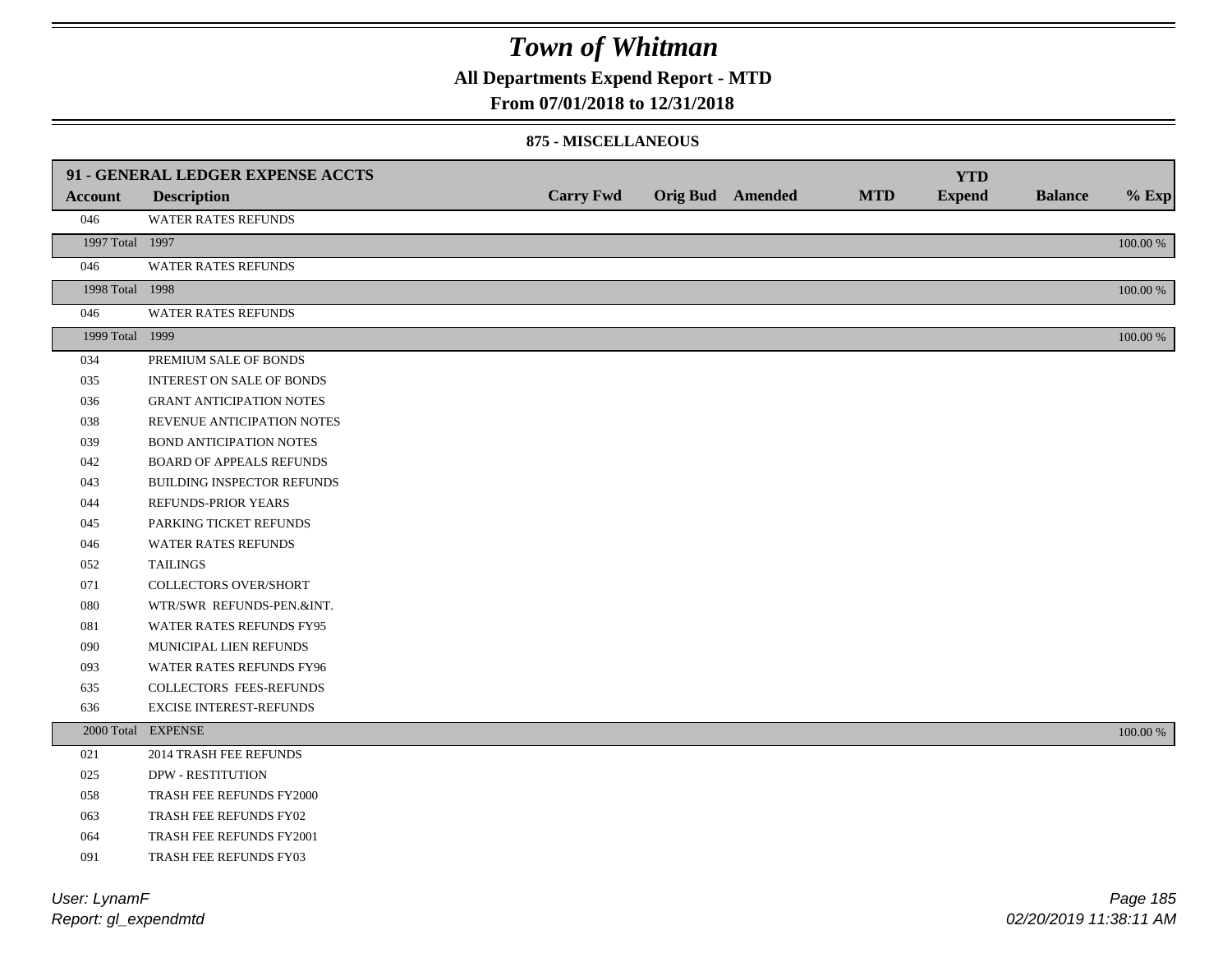**All Departments Expend Report - MTD**

### **From 07/01/2018 to 12/31/2018**

#### **875 - MISCELLANEOUS**

|                | 91 - GENERAL LEDGER EXPENSE ACCTS |                  |                  |            | <b>YTD</b>    |                |          |
|----------------|-----------------------------------|------------------|------------------|------------|---------------|----------------|----------|
| <b>Account</b> | <b>Description</b>                | <b>Carry Fwd</b> | Orig Bud Amended | <b>MTD</b> | <b>Expend</b> | <b>Balance</b> | $%$ Exp  |
| 092            | TRASH FEE REFUNDS FY2004          |                  |                  |            |               |                |          |
| 094            | TRASH LIEN REFUNDS FY2004         |                  |                  |            |               |                |          |
| 095            | TRASH LIEN REFUNDS FY95           |                  |                  |            |               |                |          |
| 096            | TRASH LIEN REFUNDS FY96           |                  |                  |            |               |                |          |
| 187            | TRASH LIEN REFUNDS 2005           |                  |                  |            |               |                |          |
| 206            | TRASH FEE REFUNDS 2005            |                  |                  |            |               |                |          |
| 209            | <b>TRASH FEE REFUNDS 2006</b>     |                  |                  |            |               |                |          |
| 223            | <b>TRASH LIEN REFUNDS 2006</b>    |                  |                  |            |               |                |          |
| 226            | TRASH FEE REFUNDS 2007            |                  |                  |            |               |                |          |
| 229            | TRASH LIEN REFUNDS 2007           |                  |                  |            |               |                |          |
| 231            | <b>2008 TRASH FEE REFUNDS</b>     |                  |                  |            |               |                |          |
| 232            | <b>2008 TRASH LIEN REFUNDS</b>    |                  |                  |            |               |                |          |
| 257            | <b>2009 TRASH FEE REFUNDS</b>     |                  |                  |            |               |                |          |
| 258            | 2009 TRASH LIEN REFUNDS           |                  |                  |            |               |                |          |
| 260            | 2010 TRASH FEE REFUNDS            |                  |                  |            |               |                |          |
| 261            | 2011 TRASH FEE REFUNDS            |                  |                  |            |               |                |          |
| 263            | <b>2012 TRASH FEE REFUNDS</b>     |                  |                  |            |               |                |          |
| 327            | <b>2013 TRASH FEE REFUNDS</b>     |                  |                  |            |               |                |          |
| 328            | 2013 TRASH LIEN REFUNDS           |                  |                  |            |               |                |          |
|                | 2001 Total EXPENSE                |                  |                  |            |               |                | 100.00 % |
|                | <b>875 Total MISCELLANEOUS</b>    |                  |                  |            |               |                |          |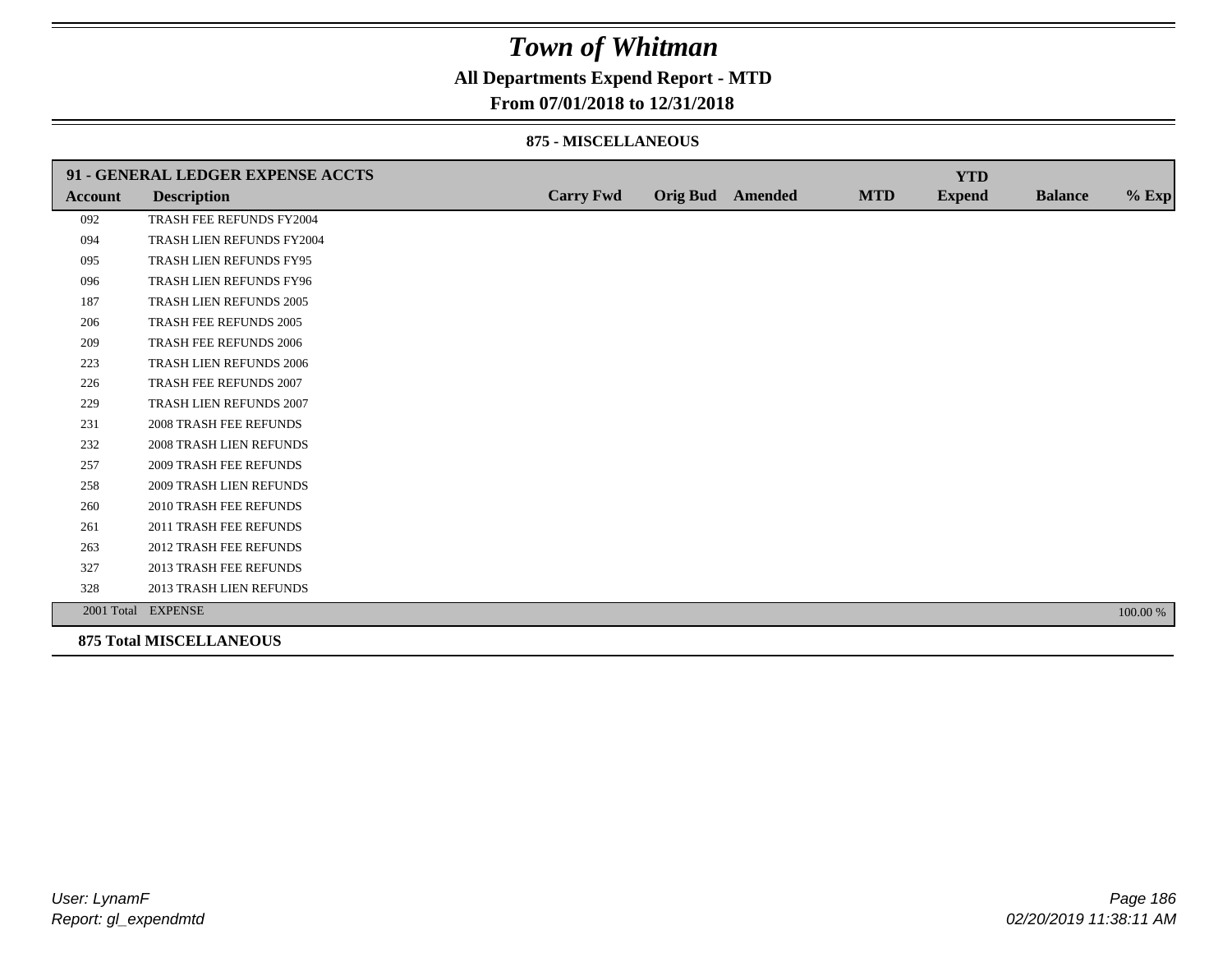### **All Departments Expend Report - MTD**

### **From 07/01/2018 to 12/31/2018**

#### **876 - INVESTMENTS**

|         | 91 - GENERAL LEDGER EXPENSE ACCTS       |                  |                 |         |            | <b>YTD</b>    |                |          |
|---------|-----------------------------------------|------------------|-----------------|---------|------------|---------------|----------------|----------|
| Account | <b>Description</b>                      | <b>Carry Fwd</b> | <b>Orig Bud</b> | Amended | <b>MTD</b> | <b>Expend</b> | <b>Balance</b> | $%$ Exp  |
| 287     | <b>AUXILIARY POLICE EXPENSE</b>         |                  |                 |         |            |               |                |          |
| 288     | REPURCHASE AGREE NOTES-GENERAL          |                  |                 |         |            |               |                |          |
| 289     | REPUR.AGREE.NOTES-DPW CHAP811           |                  |                 |         |            |               |                |          |
| 290     | <b>INVESTMENT CD'S-GENERAL</b>          |                  |                 |         |            |               |                |          |
| 293     | PROGRAMMING SERV.& SUPPLIES             |                  |                 |         |            |               |                |          |
| 294     | <b>INVEST. CD'S-CHAPTER 811</b>         |                  |                 |         |            |               |                |          |
| 295     | INVEST. CD'S-SCHOOL LUNCH               |                  |                 |         |            |               |                |          |
| 298     | RES. FND. TRAN. TITLE V DEBT ISSUE EXP. |                  |                 |         |            |               |                |          |
| 299     | REPUR.AGREE.NOTES-DPW CHAP.90           |                  |                 |         |            |               |                |          |
|         | 2000 Total EXPENSE                      |                  |                 |         |            |               |                | 100.00 % |
|         | <b>876 Total INVESTMENTS</b>            |                  |                 |         |            |               |                |          |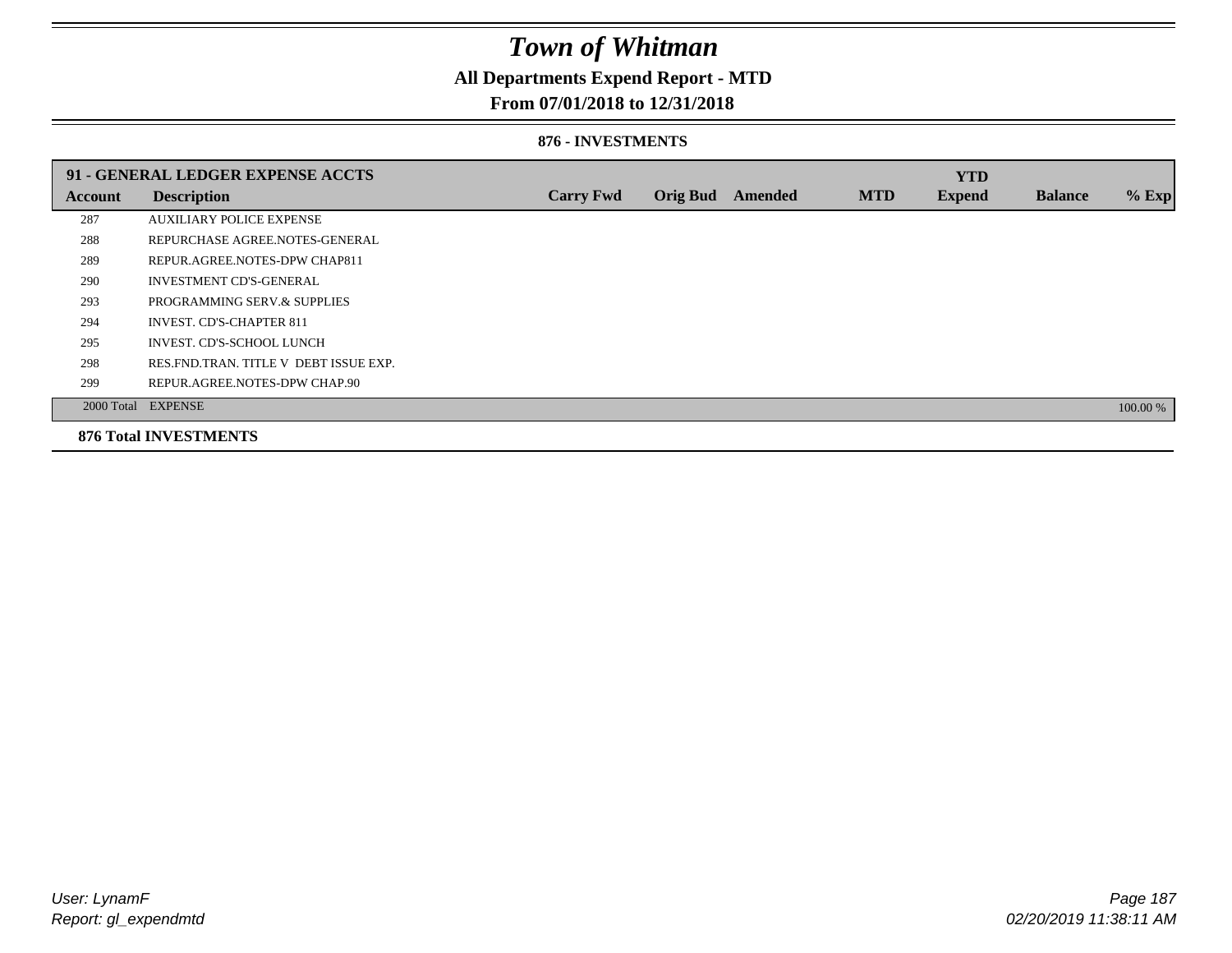**All Departments Expend Report - MTD**

### **From 07/01/2018 to 12/31/2018**

#### **878 - OTHER FINANCING USES**

|                | 91 - GENERAL LEDGER EXPENSE ACCTS     |                  |                 |         |            | <b>YTD</b>    |                |          |
|----------------|---------------------------------------|------------------|-----------------|---------|------------|---------------|----------------|----------|
| <b>Account</b> | <b>Description</b>                    | <b>Carry Fwd</b> | <b>Orig Bud</b> | Amended | <b>MTD</b> | <b>Expend</b> | <b>Balance</b> | $%$ Exp  |
| 409            | <b>REFUNDED BONDS</b>                 |                  |                 |         |            |               |                |          |
| 2000 Total     | <b>EXPENSE</b>                        |                  |                 |         |            |               |                | 100.00 % |
| 401            | WTR/SWR CAPITAL PROJ. FUND            |                  |                 |         |            |               |                |          |
| 404            | <b>SPECIAL REVENUE FUND</b>           |                  |                 |         |            |               |                |          |
| 2100 Total     | <b>INTERFUND TRANSFERS</b>            |                  |                 |         |            |               |                | 100.00 % |
| 402            | <b>STABILIZATION FUND</b>             |                  |                 |         |            |               |                |          |
| 2101 Total     | <b>INTERFUND TRANSFERS</b>            |                  |                 |         |            |               |                | 100.00 % |
| 403            | CAPITAL PROJECT FUND                  |                  |                 |         |            |               |                |          |
| 2102 Total     | <b>INTERFUND TRANSFERS</b>            |                  |                 |         |            |               |                | 100.00 % |
|                | <b>878 Total OTHER FINANCING USES</b> |                  |                 |         |            |               |                |          |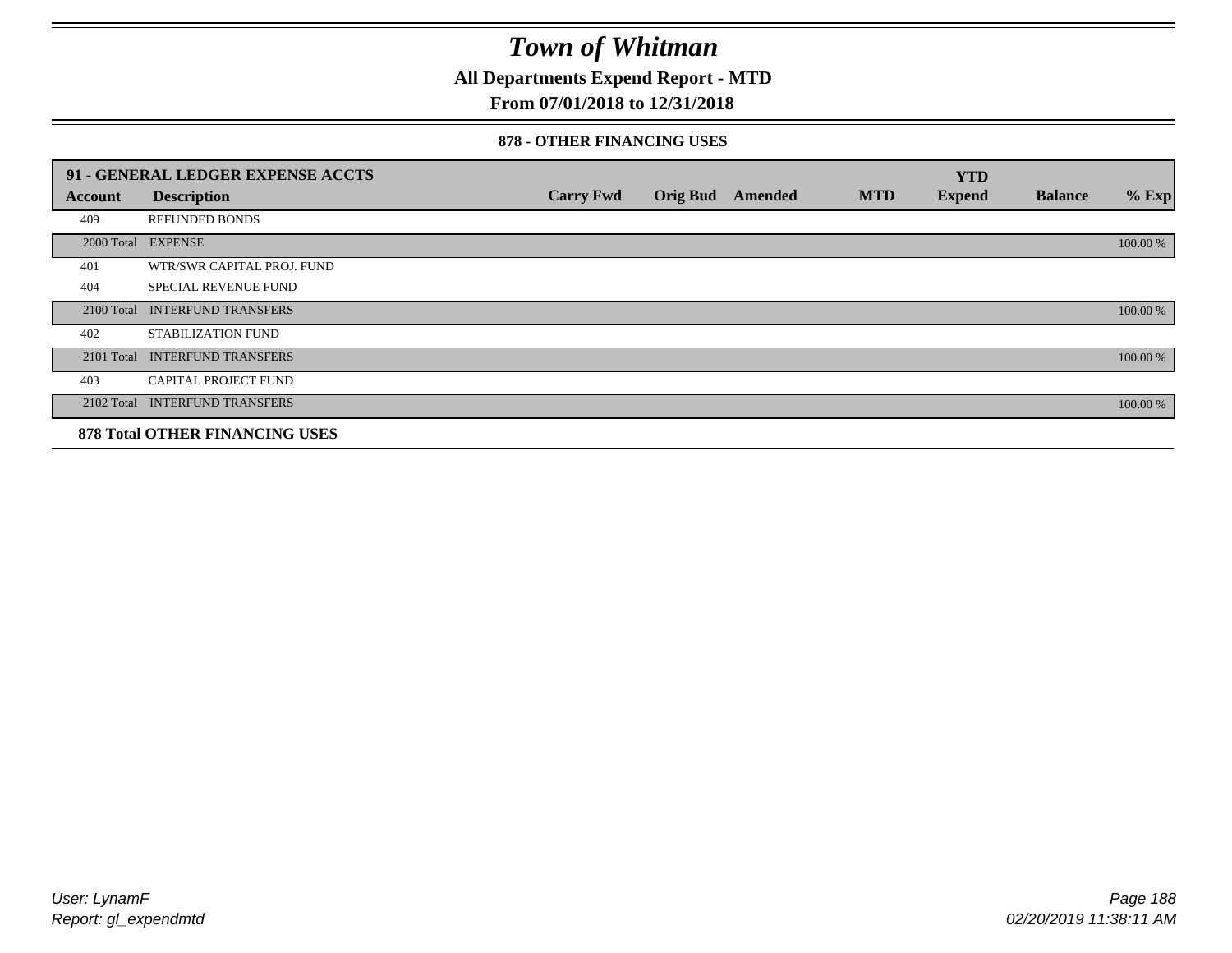**All Departments Expend Report - MTD**

**From 07/01/2018 to 12/31/2018**

### **883 - DARE GRANT DIST.W-H REG.SCHOOL**

|         | 91 - GENERAL LEDGER EXPENSE ACCTS        |                  |                         |            | <b>YTD</b>    |                |          |
|---------|------------------------------------------|------------------|-------------------------|------------|---------------|----------------|----------|
| Account | <b>Description</b>                       | <b>Carry Fwd</b> | <b>Orig Bud</b> Amended | <b>MTD</b> | <b>Expend</b> | <b>Balance</b> | $%$ Exp  |
| 112     | <b>SALARIES</b>                          |                  |                         |            |               |                |          |
| 585     | MISCELLANEOUS EXPENSE                    |                  |                         |            |               |                |          |
|         | 2000 Total EXPENSE                       |                  |                         |            |               |                | 100.00 % |
|         | 883 Total DARE GRANT DIST.W-H REG.SCHOOL |                  |                         |            |               |                |          |
|         | 91 Total GENERAL LEDGER EXPENSE ACCTS    |                  |                         | 1.519.87   | 47.231.38     | -47,231.38     |          |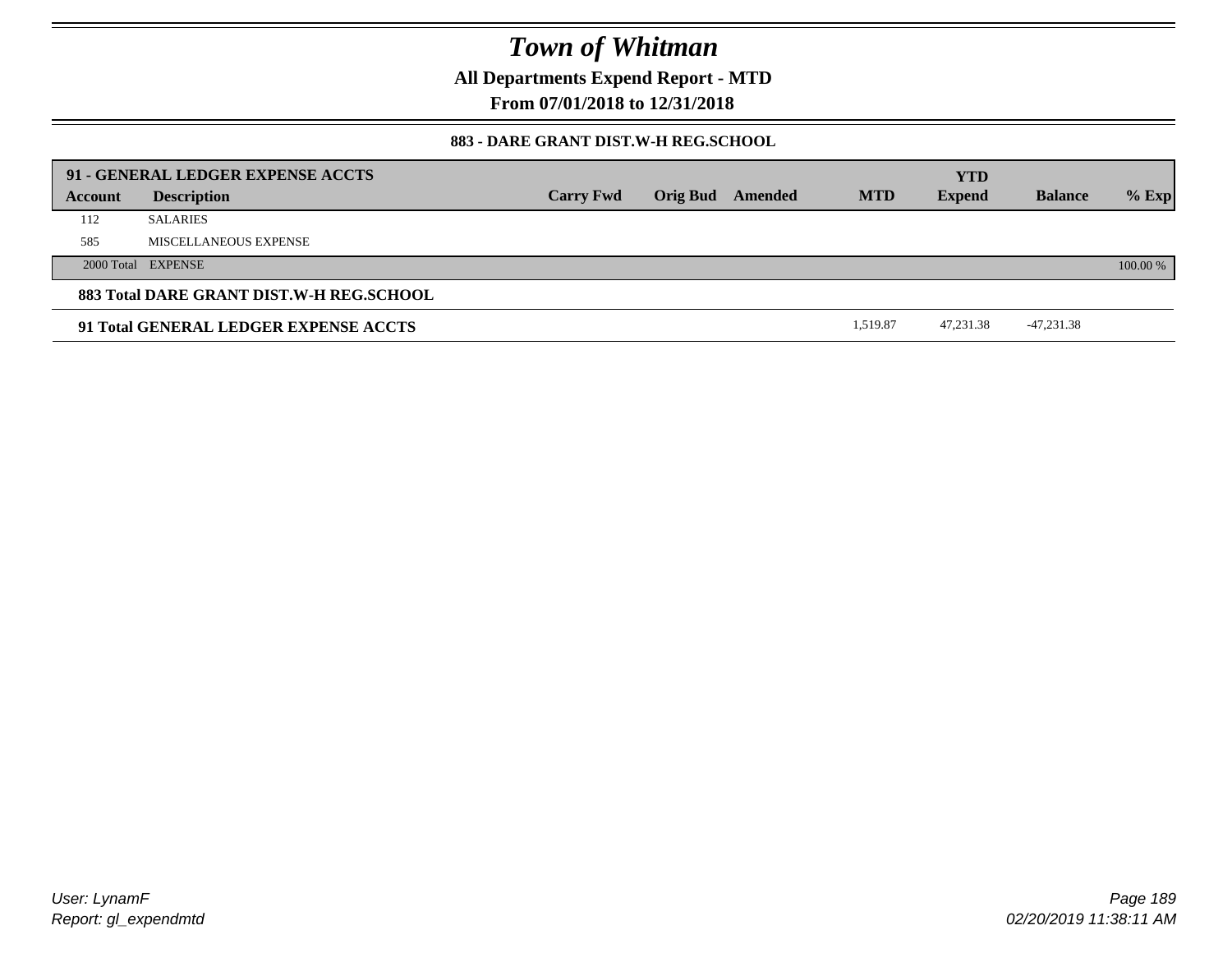**All Departments Expend Report - MTD**

**From 07/01/2018 to 12/31/2018**

#### **878 - OTHER FINANCING USES**

|         | 98 - CABLE ACCESS CORPORATION             |                  |                  |            | YTD           |                |            |
|---------|-------------------------------------------|------------------|------------------|------------|---------------|----------------|------------|
| Account | <b>Description</b>                        | <b>Carry Fwd</b> | Orig Bud Amended | <b>MTD</b> | <b>Expend</b> | <b>Balance</b> | $%$ Exp    |
| 405     | WATER/SEWER ENTERPRISE FUND               |                  |                  |            |               |                |            |
|         | 2104 Total DISTRIBUTION TO CABLE ACCESS C |                  |                  |            |               |                | $100.00\%$ |
|         | <b>878 Total OTHER FINANCING USES</b>     |                  |                  |            |               |                |            |